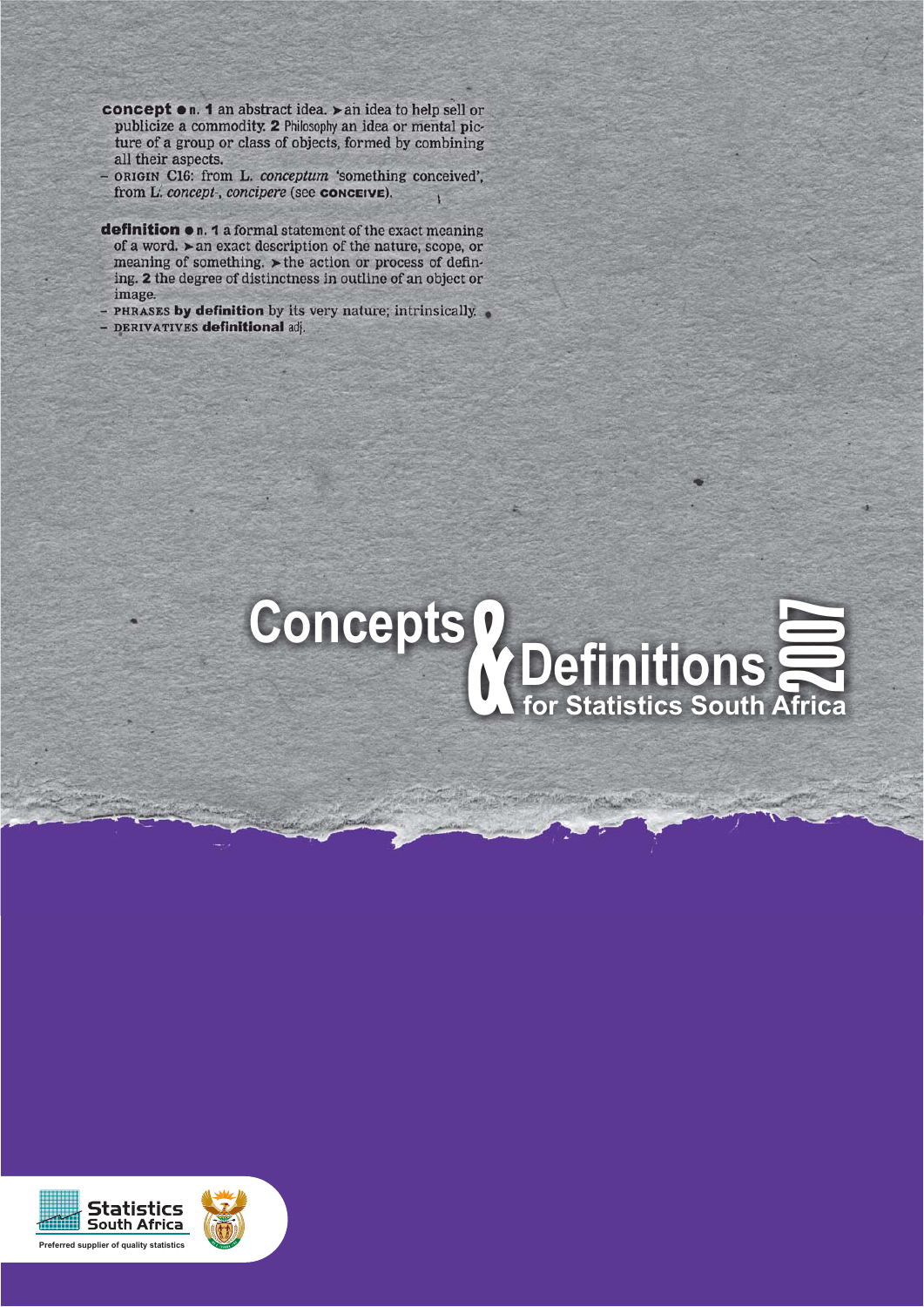| <b>Division:</b>        | Data Management and Information Delivery (DMID) project     |
|-------------------------|-------------------------------------------------------------|
| <b>Project:</b>         | <b>Concepts and Definitions (C&amp;D)</b>                   |
| <b>Document type:</b>   | <b>Glossary</b>                                             |
| <b>Contact details:</b> | dineom@statssa.gov.za (x4664)                               |
|                         | definitions@statssa.gov.za                                  |
| <b>Status:</b>          | Final version (V01.01)                                      |
| Date:                   | January 2007                                                |
| Title:                  | <b>Concepts and Definitions for Statistics South Africa</b> |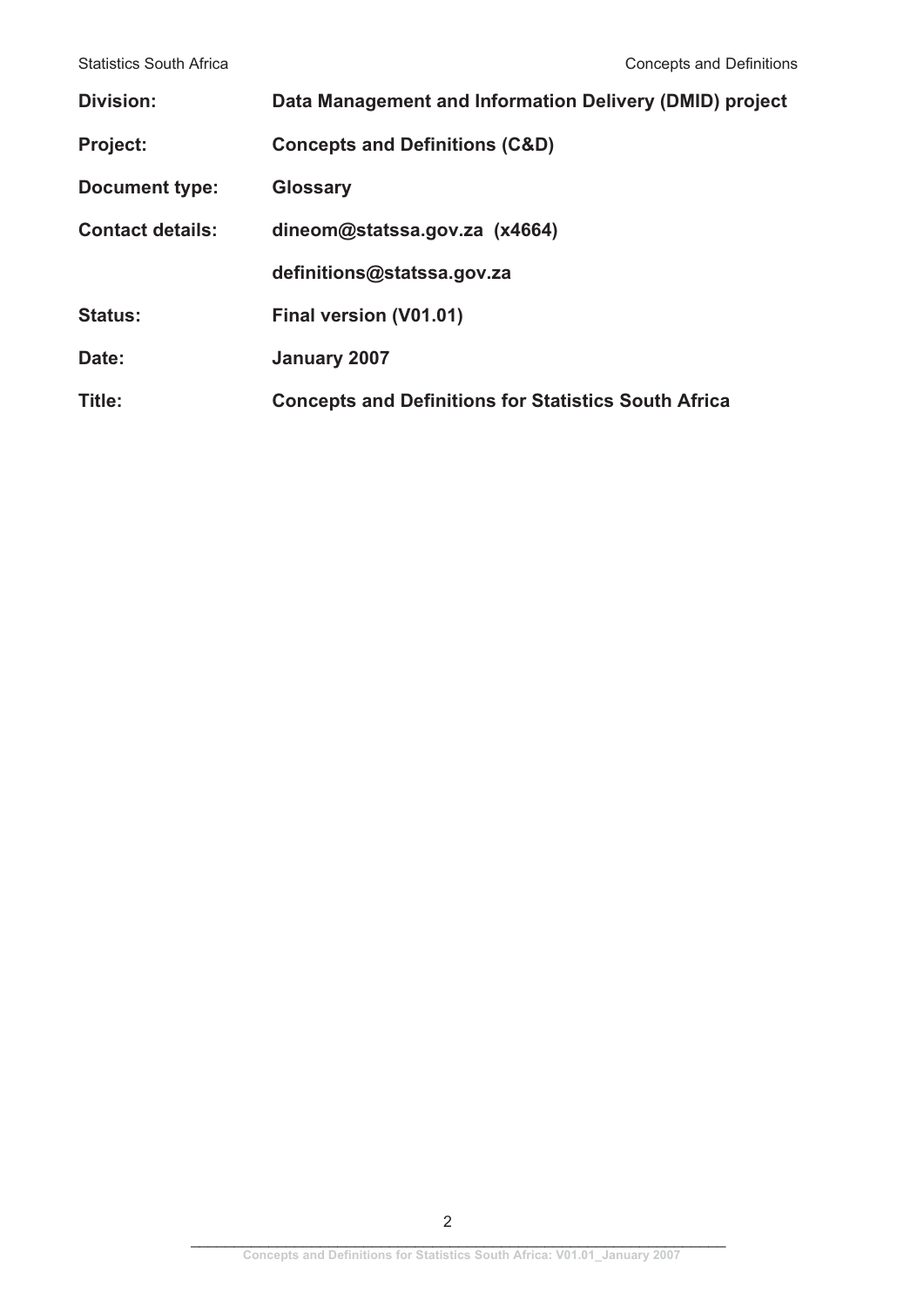# **CONTENTS**

| Α.               |                                                                                                |  |
|------------------|------------------------------------------------------------------------------------------------|--|
| 1.               |                                                                                                |  |
| 2.               |                                                                                                |  |
| 3.               |                                                                                                |  |
| 3.1              |                                                                                                |  |
| 3.2              |                                                                                                |  |
| 3.3              |                                                                                                |  |
| $4_{-}$          |                                                                                                |  |
| В.               |                                                                                                |  |
| $1_{-}$          |                                                                                                |  |
| $\mathfrak{2}$ . |                                                                                                |  |
| 3.               |                                                                                                |  |
| 4.               |                                                                                                |  |
| 5.               | Terms consisting of more than one word, e.g. acting household head or household head, acting?8 |  |
| 6.               |                                                                                                |  |
| C.               |                                                                                                |  |
| D.               |                                                                                                |  |
| 1.               |                                                                                                |  |
| 2.               |                                                                                                |  |
| 3.               |                                                                                                |  |
| 4.               |                                                                                                |  |
| 5.               |                                                                                                |  |
| 6.               |                                                                                                |  |
| 7 <sub>1</sub>   |                                                                                                |  |
| 8.               |                                                                                                |  |
| 9.               |                                                                                                |  |
| 10 <sub>1</sub>  |                                                                                                |  |
| 11.              |                                                                                                |  |
| 12.              |                                                                                                |  |
| 13.              |                                                                                                |  |
| 14.              |                                                                                                |  |
| 15.              |                                                                                                |  |
| 16.              |                                                                                                |  |
| 17.              |                                                                                                |  |
| 18.              |                                                                                                |  |
|                  |                                                                                                |  |
|                  |                                                                                                |  |
|                  |                                                                                                |  |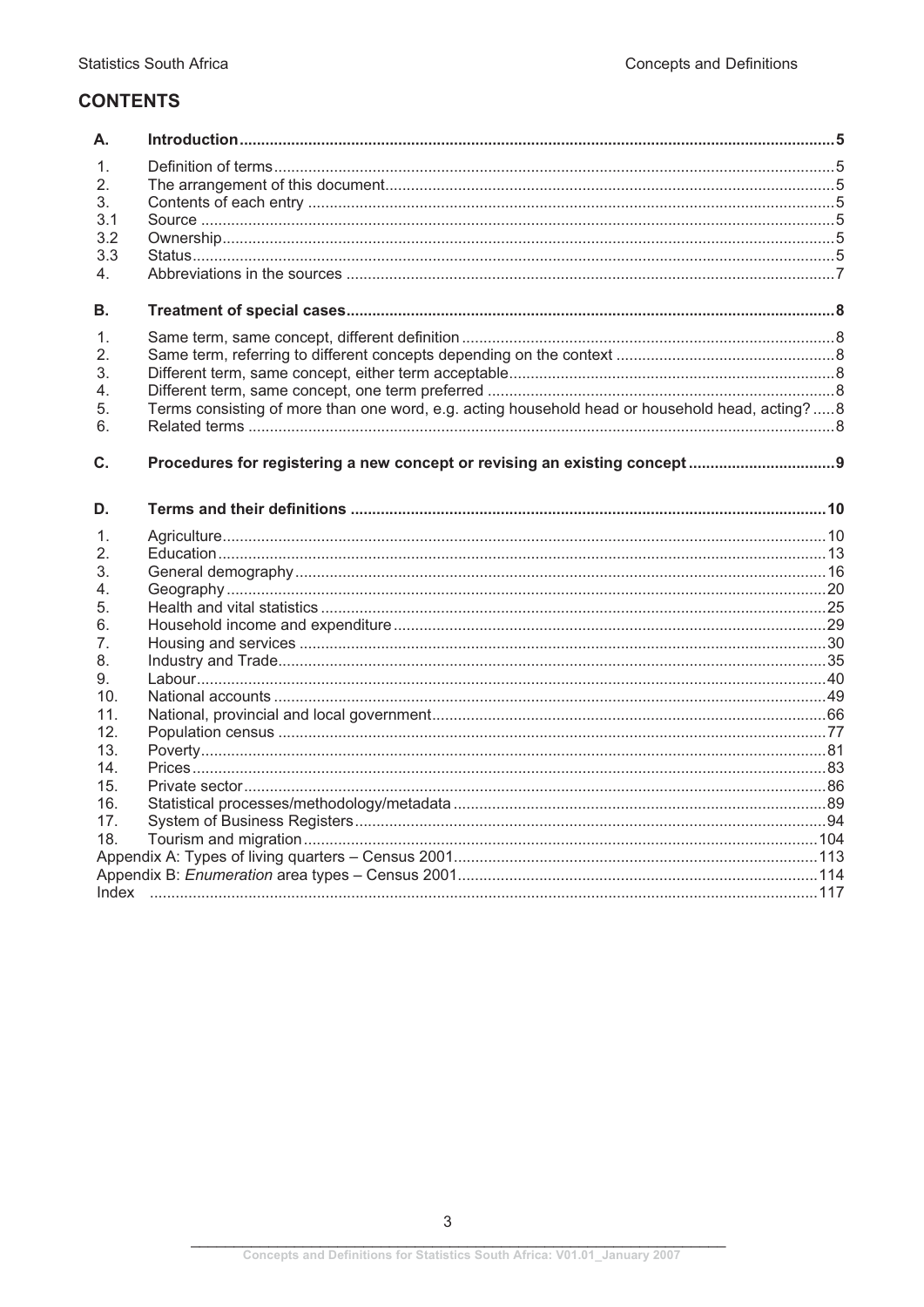## **A. Introduction**

### **1. Definition of terms**

**Concept**: A unit of knowledge created by a unique combination of characteristics.

**Term**: A designation of a defined concept; a label for the concept.

**Definition**: A statement of the precise meaning of something within the context of intended use.

#### **2. The arrangement of this document**

Each entry in the table consists of five columns. The entries themselves have been divided/classified into 18 topics/subjects in alphabetical order. Considerable discussion was held about the best presentation for this document, namely, whether it should be entirely alphabetical, to assist in easy location of terms, or whether the terms defined should be grouped under subjects. To satisfy these needs, an index of terms has been included at the end of the document. This will be useful in cases where the user is not sure under which section to search for a particular term.

#### **3. Contents of each entry**

In this version, each entry (row) comprises five fields (columns): *term, definition, source, ownership* and *status.*

### **3.1 Source**

For each term a source of one type or another has been given. The source may be given as (1) an outside organisation/document if Stats SA has adopted a definition as used by that organisation; (2) an internal Stats SA component or publication, which is useful where there may still be alternative definitions in other components or publications; or (3) the name of the group that has proposed the wording or amended wording of the definition. 'Workshop' refers to the March 2005 Definitions Workshop, and 'Team' to the Definitions Team that has been working on this manual from about November 2005. Most of the terms, though, were sourced from different Stats SA publications.

### **3.2 Ownership**

Ownership of concepts and definitions was assigned to Executive Managers of different components in Stats SA. These owners are basically the primary users of the concepts and will therefore be responsible for the maintenance of the items.

### **3.3 Status**

One of the primary objectives of this process is to standardise and formally register all concepts and definitions used in Stats SA. Certain procedures have to be followed in order to standardise a definition and after each stage an item assumes a status, depending on the stage of registration.

The following are the possible statuses that an item may be assigned. These registration status levels and criteria were adapted from ISO/IEC 11179: '*Information technology – Metadata registries (MDR) Part 6*: *Registration*'. The status categories are based upon the completeness (concept has definition attached to it), accuracy (definition conforms to attributes as stipulated in '*Information technology – Metadata registries (MDR) Part 4*: Formulation of data definitions*')*, and the extent of use of items (concept is of broad interest for use or preferred for use in the organisation). The general intent is to progress as many items as possible from incomplete to the preferred standard registration status.

- - **Incomplete**: Indicates that the submitter wishes to make the community aware of the existence of the concept in their local domain, but the concept has not necessarily been defined.
- -**Draft**: This is when an item has been proposed for progression through the registration levels.
- -**Qualified:** The items are complete (concept has been defined) and the definitions conform to applicable quality requirements, in this case the attributes of definitions as stipulated in ISO/IEC 11179 *'Information technology – Metadata registries (MDR) Part 4*: Formulation of data definitions'.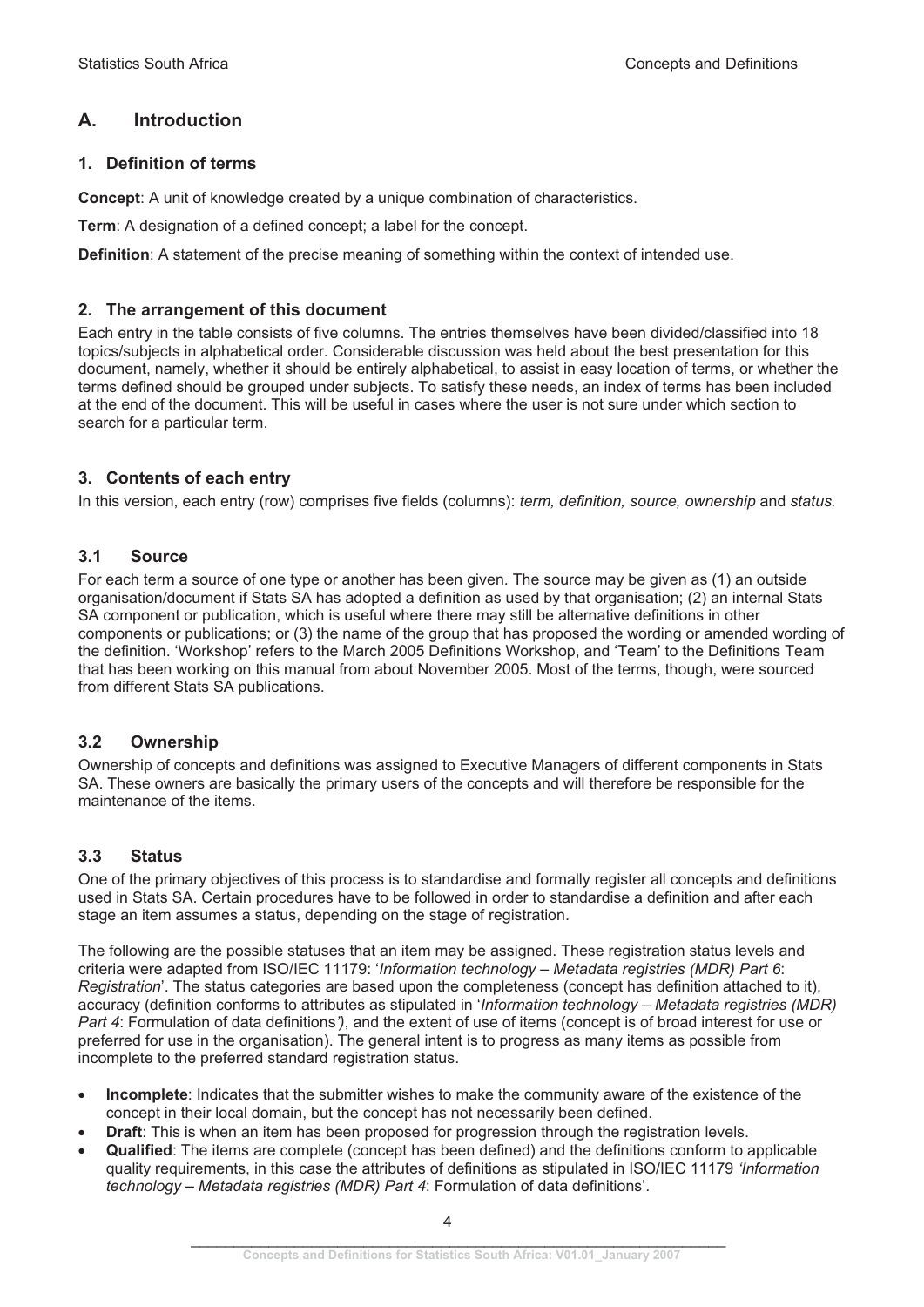- -**Standard**: The term is of sufficient quality and of broad interest for use, e.g. used by certain component(s) in the organisation, but is not necessarily an organisational standard.
- -**Preferred standard**: The item is preferred for use in the organisation.
- - **Retired**: The item is no longer recommended for use in the organisation and therefore should no longer be used.
- - **Superseded**: The item is no longer recommended for use in the organisation, and there is a successor term that is preferred for use.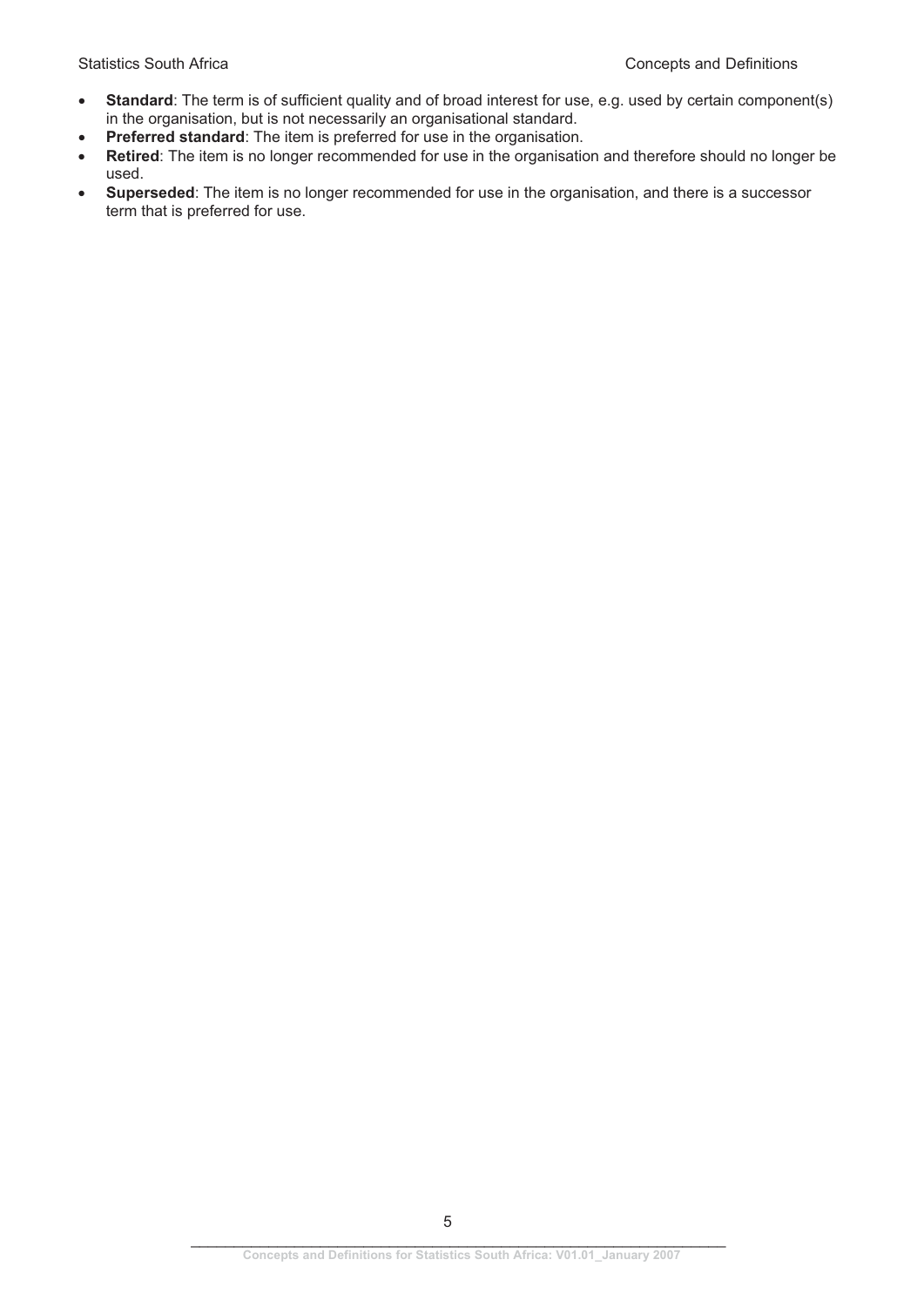#### **4. Abbreviations in the sources**

- ABS : Australian Bureau of Statistics C&D : Concepts and Definitions<br>FAO : Food and Agriculture Org : Food and Agriculture Organisation of the United Nations ICD : International Classification of Diseases<br>IEC : International Electrotechnical Commiss IEC : International Electrotechnical Commission<br>IES : Income and Expenditure Survey IES : Income and Expenditure Survey<br>ILO : International Labour Organization ILO : International Labour Organization<br>ISO : International Organisation for Star ISO : International Organisation for Standardisation<br>
MDG : Millennium Development Goals : Millennium Development Goals OECD : Organisation for Economic Co-operation and Development SASQAF : South African Statistical Quality Assessment Framework SDMX : Statistical Data and Metadata Exchange Initiative SNA : System of National Accounts<br>UBOS : Ugandan Bureau of Statistics : Ugandan Bureau of Statistics UN : United Nations UNDP : United Nations Development Programme UNECE : United Nations Economic Commission for Europe UNSC : United Nations Security Council
- UNSD : United Nations Statistics Division<br>US : United States
- : United States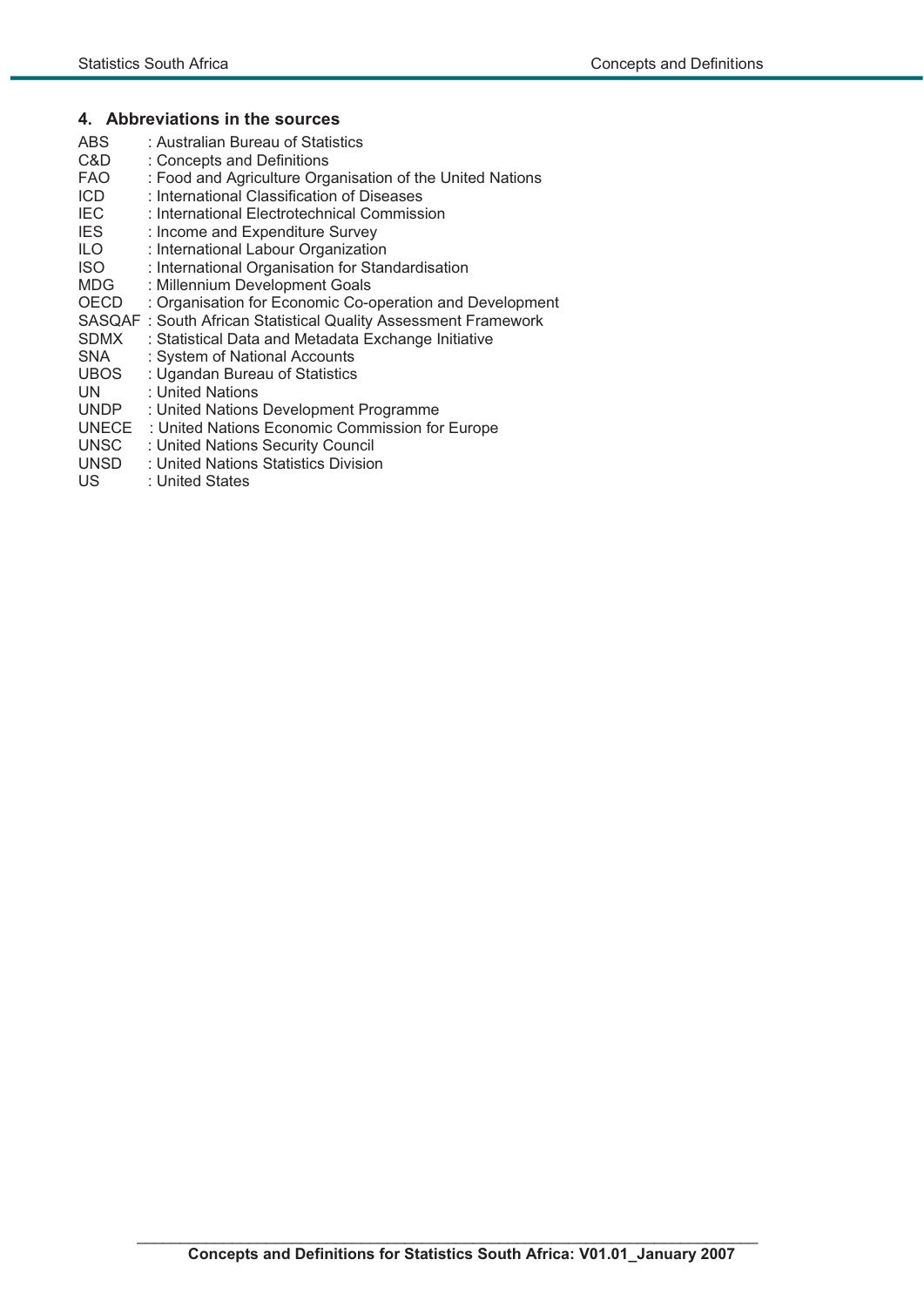## **B. Treatment of special cases**

### **1. Same term, same concept, different definition**

In cases where different definitions were provided by different components, but there is no actual or intended difference in the concept or in the use of the term, the team has proposed wording that should be acceptable to all. An example is *percentage change*. Users are asked to consider these definitions and make representations if they feel that something has been lost or the meaning altered. (See **Procedures** below.)

#### **2. Same term, referring to different concepts depending on the context**

In cases where the same term can mean something different depending on the context, the different usages are distinguished by a qualifier in parentheses. Cross-reference is made to the other usage, introduced by the word 'Compare'. For example:

| Term                | <b>Definition</b>                                                          |  |  |  |  |
|---------------------|----------------------------------------------------------------------------|--|--|--|--|
| Visitor (household) | Person visiting or staying with a household who is not a usual member      |  |  |  |  |
|                     | of the household, that is, does not stay in the household four nights a    |  |  |  |  |
|                     | week on average. Compare visitor under Tourism and migration.              |  |  |  |  |
| Visitor (tourism)   | Any person travelling to a place other than that of his/her usual          |  |  |  |  |
|                     | environment for less than twelve months and whose main purpose of          |  |  |  |  |
|                     | trip is other than the exercise of an activity remunerated from within the |  |  |  |  |
|                     | place visited. See international visitor and domestic visitor. Compare     |  |  |  |  |
|                     | visitor (household).                                                       |  |  |  |  |
|                     |                                                                            |  |  |  |  |

#### **3. Different term, same concept, either term acceptable**

In such cases, cross-reference is made from the term (possible) less commonly used to the one more commonly used. For example:

| Term                   | <b>Definition</b>                                                |
|------------------------|------------------------------------------------------------------|
| Educational attainment | See highest level of education.                                  |
| Highest level of       | The highest grade completed at school or the highest post-school |
| education              | qualification obtained. Synonym is educational attainment.       |

#### **4. Different term, same concept, one term preferred**

In such cases, cross-reference is made from the deprecated to the preferred term. For example:

| Term        | <b>Definition</b>                                                     |
|-------------|-----------------------------------------------------------------------|
| Race        | Deprecated. Use population group.                                     |
| Educational | Deprecated. Use highest level of education or educational attainment. |
| achievement |                                                                       |

#### **5. Terms consisting of more than one word, e.g. acting household head or household head, acting**

In many instances, such terms appear alphabetically under the basic concept, so that the definition of *household head, acting* will appear below the definition of *household head*. There is also an entry under *acting household head* with a cross-reference to *household head, acting,* introduced by the word 'See'. This process has not been systematically applied and will be revisited. **NB:** Do not confuse entries such as *household head, acting* with entries such as *visitor (household)*.

### **6. Related terms**

Cross-reference is also made to related terms defined elsewhere, introduced by 'See'. Typical crossreferencing is to parallel terms and to the umbrella term they all fall under. In such cases a full picture may be obtained by reading all the related definitions. This is particularly useful where contrasting terms (such as *international visitor*, and *domestic visitor)* no longer appear next to each other, due to the alphabetical arrangement.

**Note:** Any word in *italics* in a definition is itself defined elsewhere in the manual.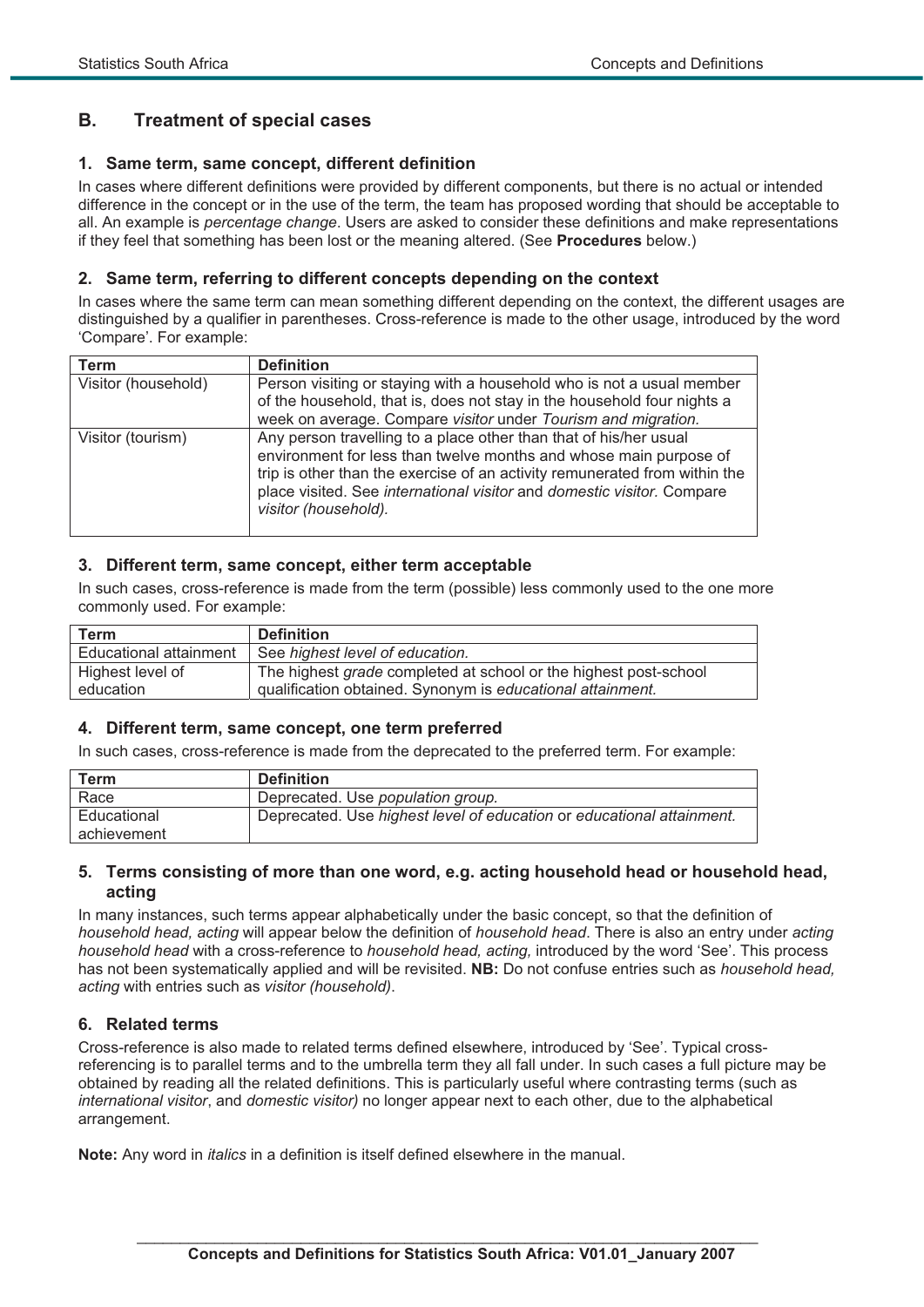### **C. Procedures for registering a new concept or revising an existing concept**

(Extracted from the draft *Policy on the Concepts and Definitions Registry*, March 2006.)

The following is the procedure for registering a new concept or revising an existing concept:

- 1. The manager of the proposing component presents the proposal to the Chief Standards Officer (CSO).
- 2. The CSO registers the concept in 'Concepts under discussion'.
- 3. The CSO sets up a working group (consisting of subject specialists) for the proposed concept.
- 4. After working on the concept, the working group circulate their version to the rest of the organisation for comment.
- 5. The working group together with the CSO review the comments.
- 6. The working group present the final draft to the steering committee for approval.
- 7. The CSO notifies everyone by email about the approval and start date for use of the new or revised concept.
- 8. The CSO registers the final concept in the concepts and definitions registry.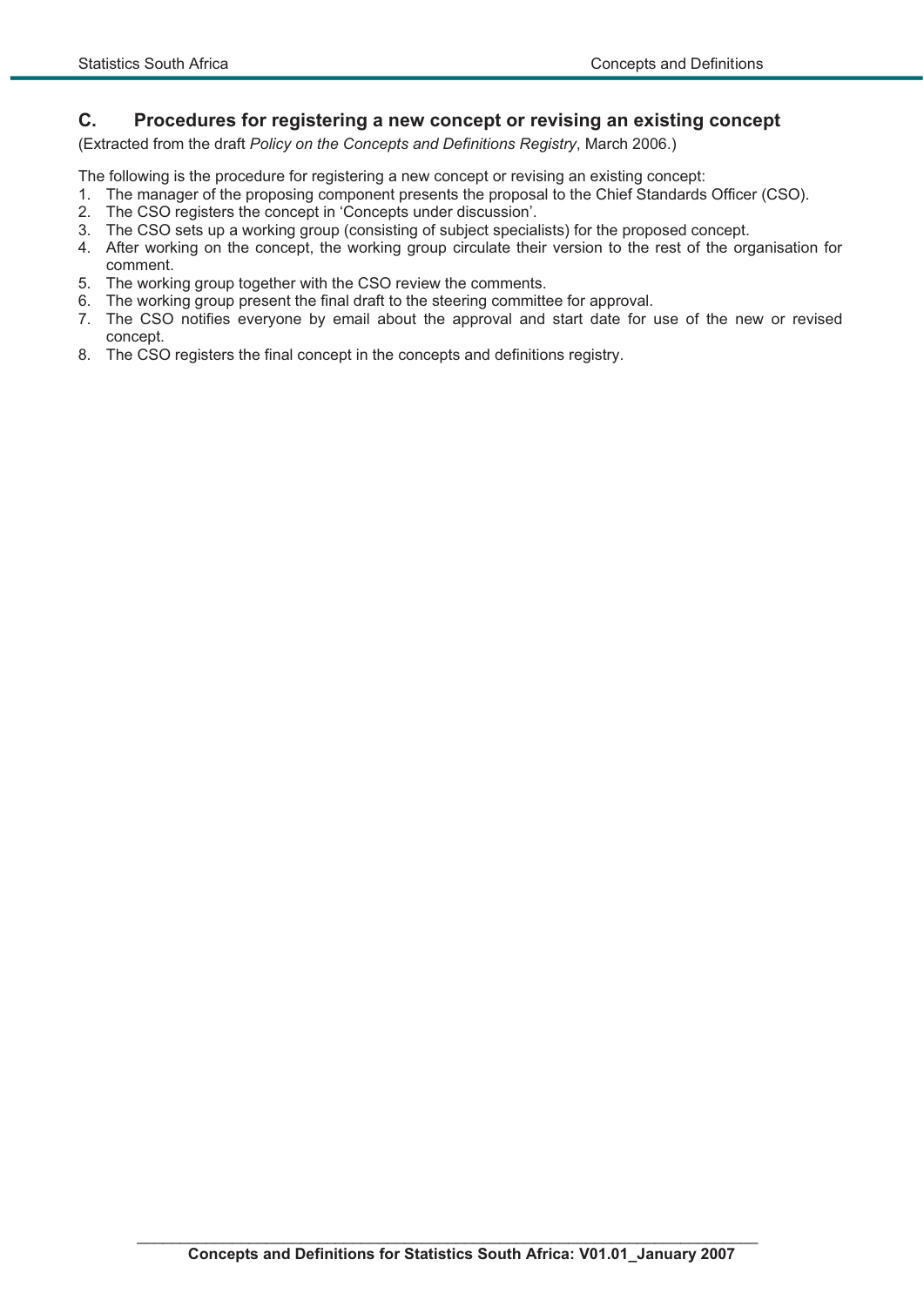# **D. Terms and their definitions**

# **1. Agriculture**

| <b>Term</b>                    | <b>Definition</b>                                                                                                                                                                                                                                                                                                                                        | <b>Source</b>                                   | Ownership                                                        | <b>Status</b> |
|--------------------------------|----------------------------------------------------------------------------------------------------------------------------------------------------------------------------------------------------------------------------------------------------------------------------------------------------------------------------------------------------------|-------------------------------------------------|------------------------------------------------------------------|---------------|
| Agricultural<br>inputs         | Consumable expendable inputs in<br>agricultural production for both crops<br>and livestock, for example fertilisers,<br>seeds, veterinary drugs, etc.                                                                                                                                                                                                    | <b>Stats SA</b><br>Agricultural<br>Survey, 1996 | Executive<br>Manager:<br>Industry and<br><b>Trade Statistics</b> | Qualified     |
| Annual crops                   | Crops that are planted and harvested<br>during the same production season.                                                                                                                                                                                                                                                                               | Stats SA<br>Agricultural<br>Survey, 1996        | Executive<br>Manager:<br>Industry and<br><b>Trade Statistics</b> | <b>Draft</b>  |
| Area<br>harvested for<br>grain | Area harvested for dry grain (whole<br>grain, seed, beans or unshelled nuts)<br>for commercial purposes, or to be<br>retained for seed, animal feed or human<br>consumption. It therefore excludes<br>areas planted but not harvested owing<br>to hail damage, fire, grazing, etc. and<br>areas harvested but not used for grain,<br>but for silage etc. | <b>Stats SA</b><br>Agricultural<br>Survey, 1996 | Executive<br>Manager:<br>Industry and<br><b>Trade Statistics</b> | <b>Draft</b>  |
| Area planted<br>for grain      | That part of the total area planted that is<br>planted with the intention of harvesting<br>it for grain rather than for silage, grazing<br>or fodder.                                                                                                                                                                                                    | <b>Stats SA</b><br>Agricultural<br>Survey, 1996 | Executive<br>Manager:<br>Industry and<br><b>Trade Statistics</b> | <b>Draft</b>  |
| Cash crop                      | Crop grown for sale rather than for<br>consumption on the farm. Synonym is<br>food crop.                                                                                                                                                                                                                                                                 | National<br>Development<br>Agency               | Executive<br>Manager:<br>Industry and<br><b>Trade Statistics</b> | <b>Draft</b>  |
| Cereals                        | Wheat, coarse grains and rice.                                                                                                                                                                                                                                                                                                                           | <b>Stats SA</b><br>Agricultural<br>Survey, 1996 | Executive<br>Manager:<br>Industry and<br><b>Trade Statistics</b> | <b>Draft</b>  |
| Commercial<br>farm             | A farm producing agricultural products<br>intended for the market, usually<br>registered for value-added tax (VAT)<br>and income tax.                                                                                                                                                                                                                    | Stats SA<br>Agricultural<br>Survey, 1996        | Executive<br>Manager:<br>Industry and<br><b>Trade Statistics</b> | Qualified     |
| Commercial<br>farmer           | A person who produces agricultural<br>products intended for the market. See<br>subsistence farmer.                                                                                                                                                                                                                                                       | <b>Stats SA</b><br>Agricultural<br>Survey, 1996 | Executive<br>Manager:<br>Industry and<br><b>Trade Statistics</b> | Qualified     |
| Crop<br>estimate               | Quantitative determination of crop yield<br>after harvest.                                                                                                                                                                                                                                                                                               | National<br>Development<br>Agency               | Executive<br>Manager:<br>Industry and<br><b>Trade Statistics</b> | Qualified     |
| Crop forecast                  | Quantitative approximation of the crop<br>yield prepared and released before<br>harvest.                                                                                                                                                                                                                                                                 | National<br>Development<br>Agency               | Executive<br>Manager:<br>Industry and<br><b>Trade Statistics</b> | Qualified     |
| Extension<br>officer           | Person trained in agricultural and<br>employed by the Department of<br>Agriculture or any other body<br>responsible for rendering assistance to<br>farmers to promote good farming<br>practices.                                                                                                                                                         | Stats SA<br><b>Rural Survey</b><br>June, 1999   | Executive<br>Manager:<br>Industry and<br><b>Trade Statistics</b> | Qualified     |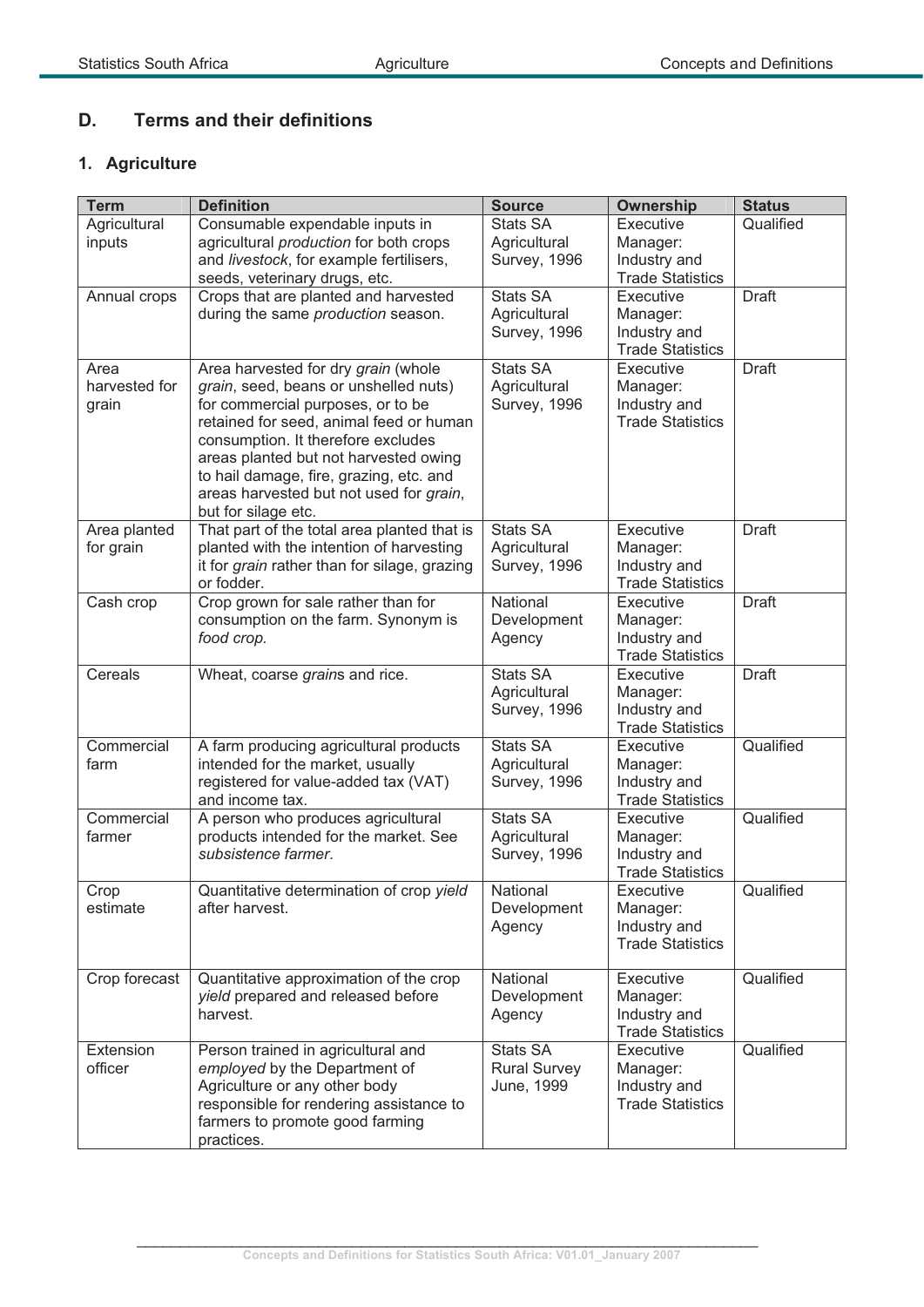| <b>Term</b>                             | <b>Definition</b>                                                                                                                                                                                                                                                                                                                                                                                                                                                                                                                                                                                    | <b>Source</b>                                      | Ownership                                                        | <b>Status</b> |
|-----------------------------------------|------------------------------------------------------------------------------------------------------------------------------------------------------------------------------------------------------------------------------------------------------------------------------------------------------------------------------------------------------------------------------------------------------------------------------------------------------------------------------------------------------------------------------------------------------------------------------------------------------|----------------------------------------------------|------------------------------------------------------------------|---------------|
| Farming unit<br>(Industry and<br>Trade) | One or more farms, smallholdings or<br>pieces of land, whether adjacent or not,<br>operated as a single unit and situated<br>within the same magisterial district or<br>province, on which cultivation is carried<br>out for both commercial and non-<br>commercial purposes, in the open air or<br>under cover.<br>It includes land rented from others, the<br>farmstead and other buildings,<br>cropland, pasture, veld, wasteland and<br>dams, but excludes land leased to<br>others.<br>A farming unit could be owned by a<br>single person, partnership, company, or<br>close corporation, etc. | <b>Stats SA</b><br>Agricultural<br>Survey, 1996    | Executive<br>Manager:<br>Industry and<br><b>Trade Statistics</b> | <b>Draft</b>  |
| Food crop                               | See cash crop.                                                                                                                                                                                                                                                                                                                                                                                                                                                                                                                                                                                       | National<br>Development<br>Agency                  | Executive<br>Manager:<br>Industry and<br><b>Trade Statistics</b> | <b>Draft</b>  |
| Grain                                   | Harvested produce of cereals, pulses,<br>oil crops and legumes.                                                                                                                                                                                                                                                                                                                                                                                                                                                                                                                                      | <b>Stats SA</b><br>Agricultural<br>Survey, 1996    | Executive<br>Manager:<br>Industry and<br><b>Trade Statistics</b> | Qualified     |
| Grain<br>production                     | Grain actually removed from the field.                                                                                                                                                                                                                                                                                                                                                                                                                                                                                                                                                               | <b>Stats SA</b><br>Agricultural<br>Survey, 1996    | Executive<br>Manager:<br>Industry and<br><b>Trade Statistics</b> | <b>Draft</b>  |
| Hectare                                 | Metric unit of land measurement<br>equivalent to 10 000 square metres.                                                                                                                                                                                                                                                                                                                                                                                                                                                                                                                               | Chambers 21 <sup>st</sup><br>Century<br>Dictionary | Executive<br>Manager:<br>Industry and<br><b>Trade Statistics</b> | Qualified     |
| Inter-planted<br>crop                   | A crop planted between rows of another<br>crop.                                                                                                                                                                                                                                                                                                                                                                                                                                                                                                                                                      | <b>Stats SA</b><br>Agricultural<br>Survey, 1996    | Executive<br>Manager:<br>Industry and<br><b>Trade Statistics</b> | Qualified     |
| Irrigation                              | Artificial application of water to land to<br>assist in the growing of crops and<br>pastures.                                                                                                                                                                                                                                                                                                                                                                                                                                                                                                        | <b>Stats SA</b><br>Agricultural<br>Survey, 1996    | Executive<br>Manager:<br>Industry and<br><b>Trade Statistics</b> | Qualified     |
| Livestock                               | All animals or birds kept or reared<br>mainly for agricultural purposes<br>including cattle, sheep, goats, pigs,<br>horses, poultry, rabbits, etc.                                                                                                                                                                                                                                                                                                                                                                                                                                                   | <b>Stats SA</b><br>Agricultural<br>Survey, 1996    | Executive<br>Manager:<br>Industry and<br><b>Trade Statistics</b> | <b>Draft</b>  |
| Natural forest<br>tree                  | Forest tree that grows in its natural<br>habitat.                                                                                                                                                                                                                                                                                                                                                                                                                                                                                                                                                    | Wikipedia<br>online<br>Encyclopaedia               | Executive<br>Manager:<br>Industry and<br><b>Trade Statistics</b> | <b>Draft</b>  |
| Objective<br>yield survey               | A survey based on actual counts and<br>measurements made in the field.                                                                                                                                                                                                                                                                                                                                                                                                                                                                                                                               | National<br>Development<br>Agency                  | Executive<br>Manager:<br>Industry and<br><b>Trade Statistics</b> | Qualified     |
| Oil crop                                | Annual plant whose seeds or fruit are<br>used mainly for extraction of culinary<br>and industrial oils.                                                                                                                                                                                                                                                                                                                                                                                                                                                                                              | <b>Stats SA</b><br>Agricultural<br>Survey, 1996    | Executive<br>Manager:<br>Industry and<br><b>Trade Statistics</b> | Qualified     |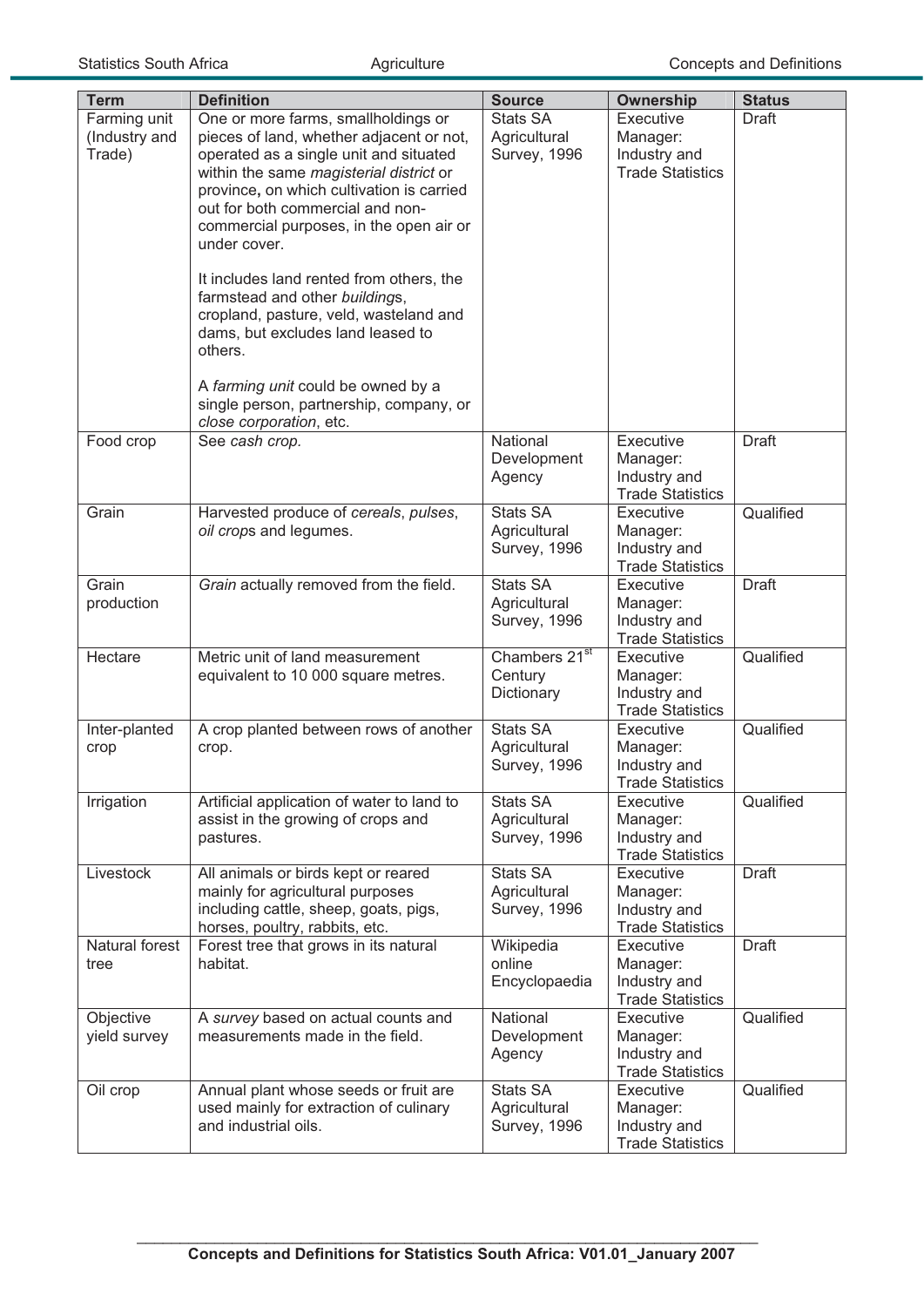| <b>Term</b>                    | <b>Definition</b>                                                                                            | <b>Source</b>                                   | <b>Ownership</b>                                                 | <b>Status</b> |
|--------------------------------|--------------------------------------------------------------------------------------------------------------|-------------------------------------------------|------------------------------------------------------------------|---------------|
| <b>Oilseeds</b>                | Dry seeds harvested from annual oil-<br>bearing crops used for food, feed, seed<br>or industrial purposes.   | Stats SA<br>Agricultural<br>Survey, 1996        | Executive<br>Manager:<br>Industry and<br><b>Trade Statistics</b> | Draft         |
| Perennial<br>crops             | Crops that are not replanted after each<br>harvest.                                                          | National<br>Development<br>Agency               | Executive<br>Manager:<br>Industry and<br><b>Trade Statistics</b> | Qualified     |
| Plantation<br>trees            | Trees that are planted by the holder on<br>the holding, e.g. eucalyptus trees. See<br>natural forest tree.   | Wikipedia<br>online<br>Encyclopaedia            | Executive<br>Manager:<br>Industry and<br><b>Trade Statistics</b> | Qualified     |
| <b>Pulses</b>                  | An annual leguminous plant yielding<br>seeds used for food, feed, seed, and<br>industrial purposes.          | <b>FAO</b>                                      | Executive<br>Manager:<br>Industry and<br><b>Trade Statistics</b> | Qualified     |
| Subjective<br>yield survey     | A survey based on information obtained<br>from farmers about their fields based on<br>opinion or experience. | National<br>Development<br>Agency               | Executive<br>Manager:<br>Industry and<br><b>Trade Statistics</b> | Qualified     |
| Subsistence<br>farmer          | A person who produces crops primarily<br>for own consumption.                                                | National<br>Development<br>Agency               | Executive<br>Manager:<br>Industry and<br><b>Trade Statistics</b> | Qualified     |
| Yield                          | Amount of product harvested per unit<br>area.                                                                | Stats SA<br>Agricultural<br>Survey, 1996        | Executive<br>Manager:<br>Industry and<br><b>Trade Statistics</b> | Qualified     |
| Yield per<br>harvested<br>area | Yield from the area actually harvested.                                                                      | <b>Stats SA</b><br>Agricultural<br>Survey, 1996 | Executive<br>Manager:<br>Industry and<br><b>Trade Statistics</b> | <b>Draft</b>  |
| Yield per<br>planted area      | Yield from the area planted.                                                                                 | <b>Stats SA</b><br>Agricultural<br>Survey, 1996 | Executive<br>Manager:<br>Industry and<br><b>Trade Statistics</b> | <b>Draft</b>  |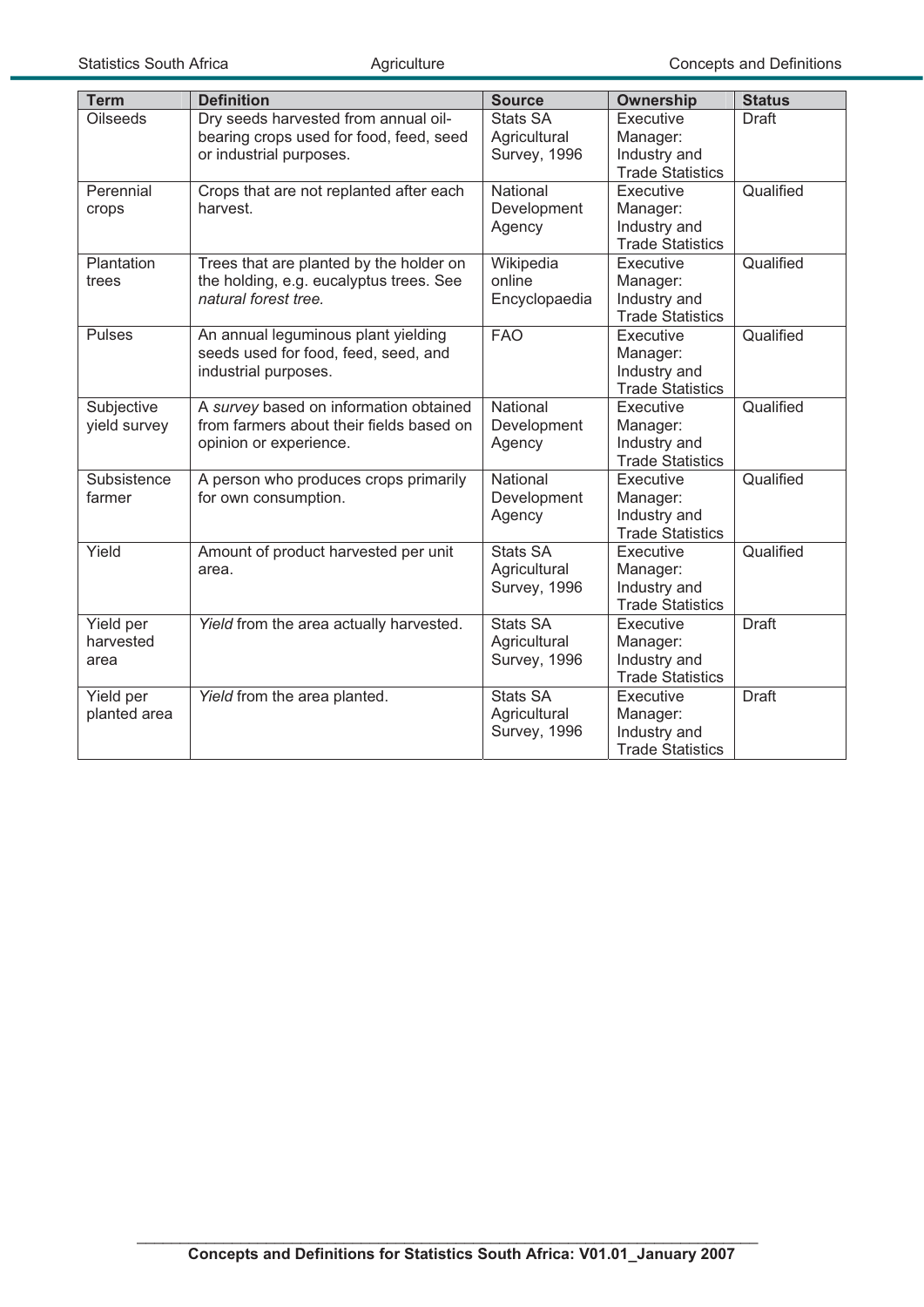### **2. Education**

| <b>Term</b>    | <b>Definition</b>                                                             | <b>Source</b>              | <b>Ownership</b>       | <b>Status</b> |
|----------------|-------------------------------------------------------------------------------|----------------------------|------------------------|---------------|
| Attend         | Enrol at and go regularly to any                                              | Stats SA                   | Executive              | Qualified     |
| (educational   | accredited educational institution (public                                    | Census 2001                | Manager:               |               |
| institution)   | or private) for organised learning at any                                     | Concepts and               | Population             |               |
|                | level of education. Attendance can be                                         | Definitions                | Census                 |               |
|                | full-time or part-time, and distance                                          |                            |                        |               |
|                | learning is included. Temporary                                               |                            |                        |               |
|                | absence, e.g. due to illness, does not                                        |                            |                        |               |
| Compulsory     | interrupt attendance.<br>The number of years or the age-span                  | <b>UBOS</b>                | Executive              | <b>Draft</b>  |
| education      | during which children and youth are                                           |                            | Manager:               |               |
|                | legally obliged to attend school.                                             |                            | Population             |               |
|                |                                                                               |                            | Census                 |               |
| Crude          | Percentage of the total enrolment at all                                      | Stats SA                   | Executive              | Qualified     |
| enrolment      | levels to the total population.                                               | Population                 | Manager:               |               |
| ratio          |                                                                               | Census                     | Population             |               |
|                |                                                                               |                            | Census                 |               |
| Dropout rate   | Percentage of learners enrolled in a                                          | <b>Stats SA</b>            | Executive              | Qualified     |
|                | given grade or level of education in a                                        | Population                 | Manager:               |               |
|                | given academic year who are not                                               | Census                     | Population             |               |
|                | enrolled in any grade or level of                                             |                            | Census                 |               |
|                | education in the following year. See<br>survival rate (education).            |                            |                        |               |
| Educational    | Deprecated. Use highest level of                                              | <b>FAO</b>                 | Executive              | Superseded    |
| achievement    | education or educational attainment.                                          |                            | Manager:               |               |
|                |                                                                               |                            | Population             |               |
|                |                                                                               |                            | Census                 |               |
| Educational    | See highest level of education.                                               | <b>Stats SA</b>            | Executive              | Qualified     |
| attainment     |                                                                               | Census 2001                | Manager:               |               |
|                |                                                                               | Concepts and               | Population             |               |
|                |                                                                               | <b>Definitions</b>         | Census                 |               |
| Educational    | Any registered institution whose sole or                                      | <b>UBOS</b>                | Executive              | Qualified     |
| institution    | main purpose is the provision of<br>education, including preschool, tertiary, |                            | Manager:<br>Population |               |
|                | adult education, etc.                                                         |                            | Census                 |               |
| Enrolment      | Proportion of the population in a                                             | <b>Stats SA</b>            | Executive              | Qualified     |
| ratio          | specified age group attending school to                                       | Population                 | Manager:               |               |
|                | the total <i>population</i> in that age group.                                | Census                     | Population             |               |
|                |                                                                               |                            | Census                 |               |
| Field of study | The area of concentration of tertiary                                         | Stats SA                   | Executive              | Qualified     |
|                | studies.                                                                      | Census 2001                | Manager:               |               |
|                |                                                                               | Concepts and               | Population             |               |
| Formal         | The education attained at an                                                  | Definitions<br><b>UBOS</b> | Census<br>Executive    | Qualified     |
| education      | educational institution that follow a                                         |                            | Manager:               |               |
|                | given approved curriculum.                                                    |                            | Population             |               |
|                |                                                                               |                            | Census                 |               |
| Grade          | A stage of instruction usually covered in                                     | Stats SA:                  | Executive              | Qualified     |
|                | one school year.                                                              | <b>March 2005</b>          | Manager:               |               |
|                |                                                                               | workshop                   | Population             |               |
|                |                                                                               |                            | Census                 |               |
| Grade-         | Ratio of the enrolment in a specific                                          | <b>Stats SA</b>            | Executive              | Qualified     |
| specific       | class to the total enrolment at all levels.                                   | Population                 | Manager:               |               |
| enrolment      |                                                                               | Census                     | Population             |               |
| ratio          |                                                                               |                            | Census                 |               |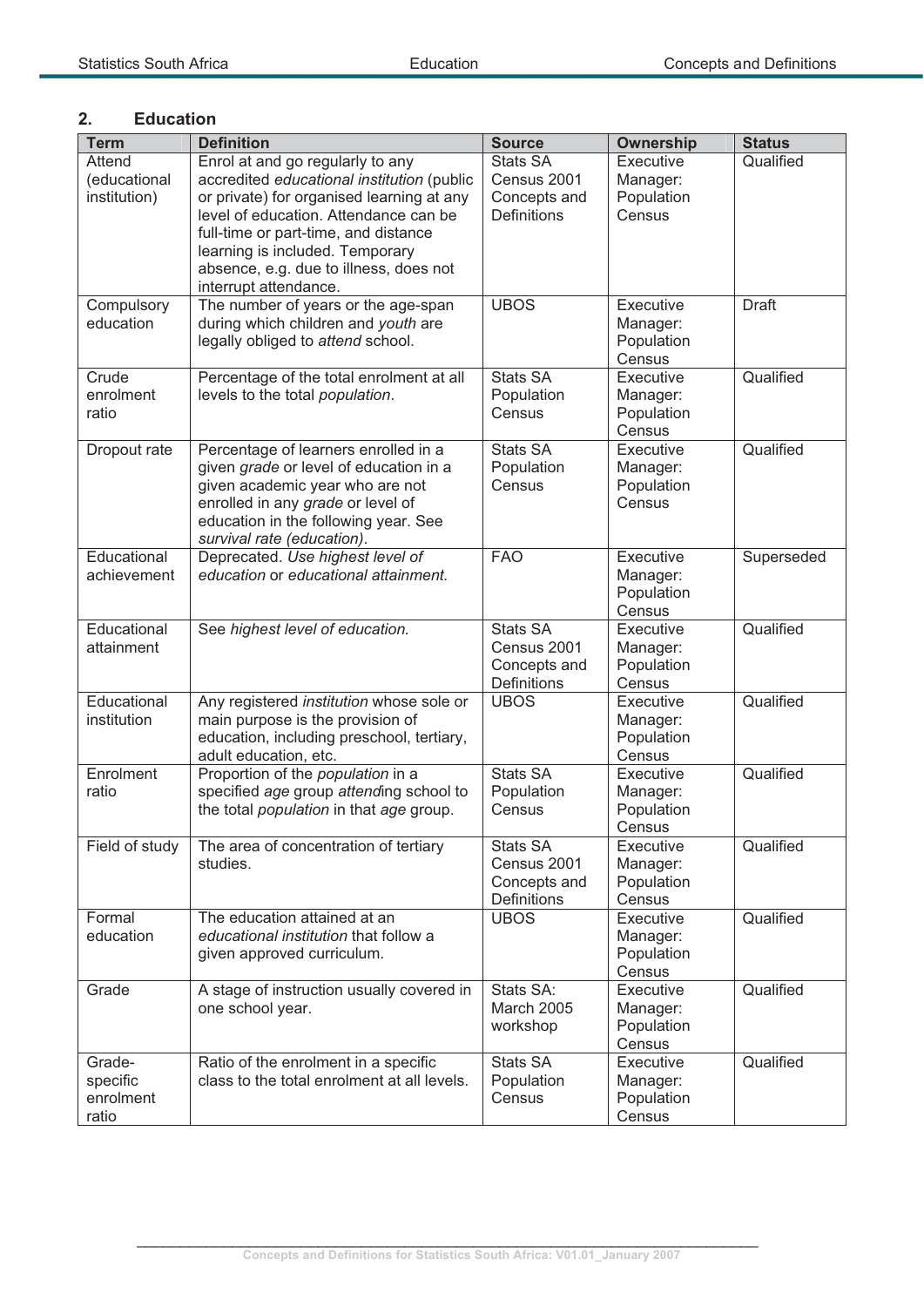| <b>Term</b>          | <b>Definition</b>                                                             | <b>Source</b>        | Ownership              | <b>Status</b> |
|----------------------|-------------------------------------------------------------------------------|----------------------|------------------------|---------------|
| Gross                | The total enrolment of pupils in a grade                                      | <b>Stats SA</b>      | Executive              | Qualified     |
| enrolment            | or cycle or level of education,                                               | Population           | Manager:               |               |
| ratio (GER)          | regardless of age, expressed as                                               | Census               | Population             |               |
|                      | percentage of the corresponding eligible                                      |                      | Census                 |               |
|                      | official age-group population in a given                                      |                      |                        |               |
| <b>Highest level</b> | school year.<br>The highest grade completed at school                         | <b>Stats SA</b>      | Executive              | Qualified     |
| of education         | or the highest post-school qualification                                      | Census 2001          | Manager:               |               |
|                      | obtained. Synonym is educational                                              | Concepts and         | Population             |               |
|                      | attainment.                                                                   | Definitions          | Census                 |               |
| Intake rate          | The proportion of children, out of all                                        | <b>Stats SA</b>      | Executive              | Qualified     |
|                      | children of admission age, who are                                            | Population           | Manager:               |               |
|                      | coming to school for the first time.                                          | Census               | Population             |               |
|                      |                                                                               |                      | Census                 |               |
| Late starters        | The proportion of all admissions to<br>Grade 1 that are over the official     | <b>Stats SA</b>      | Executive              | Qualified     |
| rate                 | admission age (over 7 years).                                                 | Population<br>Census | Manager:<br>Population |               |
|                      |                                                                               |                      | Census                 |               |
| Learner-             | See pupil-teacher ratio.                                                      | McRobbie et          | Executive              | Superseded    |
| educator ratio       |                                                                               | al., 1998, p4        | Manager:               |               |
|                      |                                                                               |                      | Population             |               |
|                      |                                                                               |                      | Census                 |               |
| Literacy             | Ability to read and write with                                                | <b>Stats SA</b>      | Executive              | Qualified     |
|                      | understanding in any language. A                                              | Population           | Manager:               |               |
|                      | person is literate who can with                                               | Census               | Population             |               |
|                      | understanding both read and write a<br>short simple statement on his everyday |                      | Census                 |               |
|                      | life.                                                                         |                      |                        |               |
| Literacy rate        | The proportion of the population above                                        | <b>Stats SA</b>      | Executive              | Qualified     |
|                      | 15 years of age who can write and read                                        | Population           | Manager:               |               |
|                      | with understanding, usually expressed                                         | Census               | Population             |               |
|                      | as a percentage of the total population                                       |                      | Census                 |               |
|                      | above that age.                                                               |                      |                        |               |
| Literacy ratio       | The proportion of the population above                                        | <b>UBOS</b>          | Executive              | Qualified     |
|                      | 15 years of age who can write and read<br>with understanding, expressed as a  |                      | Manager:<br>Population |               |
|                      | percentage of the total population of the                                     |                      | Census                 |               |
|                      | same age.                                                                     |                      |                        |               |
| Promotion            | Percentage of learners promoted to the                                        | <b>Stats SA</b>      | Executive              | Qualified     |
| rate                 | next grade in the following school year.                                      | Population           | Manager:               |               |
|                      |                                                                               | Census               | Population             |               |
|                      |                                                                               |                      | Census                 |               |
| Pupil-teacher        | Total number of students enrolled in a                                        | <b>Stats SA</b>      | Executive              | Qualified     |
| ratio                | given school divided by the total<br>number of educators in the same          | Population<br>Census | Manager:<br>Population |               |
|                      | school. Synonym is learner-educator                                           |                      | Census                 |               |
|                      | ratio.                                                                        |                      |                        |               |
| Qualification        | Successful completion of a level of                                           | <b>Stats SA</b>      | Executive              | Qualified     |
|                      | education or organised course of study,                                       | Population           | Manager:               |               |
|                      | usually denoted by the acquisition of a                                       | Census               | Population             |               |
|                      | certificate, e.g. school-leaving                                              |                      | Census                 |               |
|                      | certificate, diploma, degree or<br>professional title.                        |                      |                        |               |
| Repetition           | The percentage of learners who are                                            | <b>Stats SA</b>      | Executive              | Qualified     |
| rate                 | enrolled in the same grade in the                                             | Population           | Manager:               |               |
|                      | current school year as in the previous                                        | Census               | Population             |               |
|                      | school year.                                                                  |                      | Census                 |               |
| Scholar              | A person attending primary or                                                 | <b>Stats SA</b>      | Executive              | Qualified     |
|                      | secondary school.                                                             | Population           | Manager:               |               |
|                      |                                                                               | Census               | Population<br>Census   |               |
|                      |                                                                               |                      |                        |               |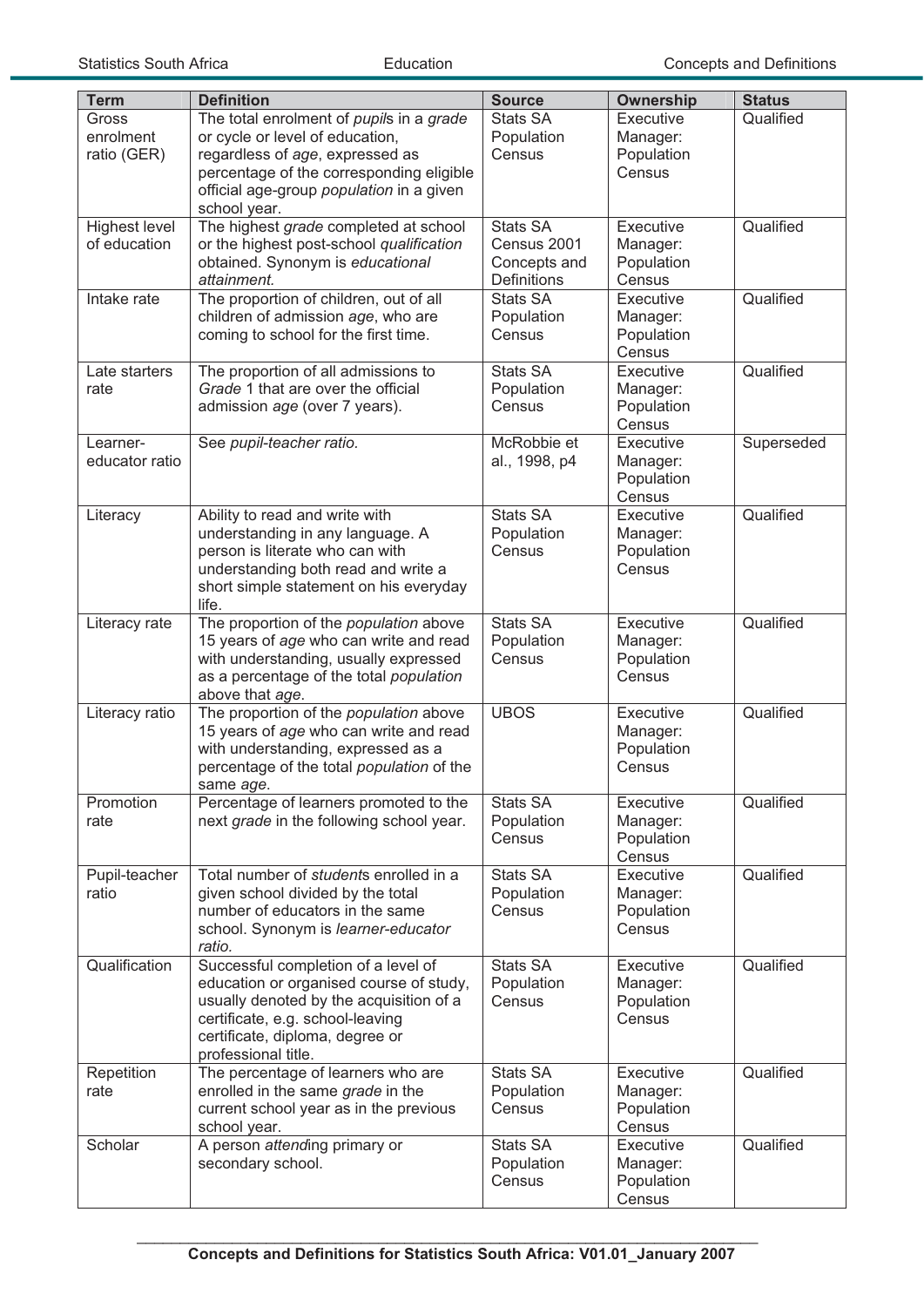| <b>Term</b>                  | <b>Definition</b>                                                                                                                                                                                                                                                 | <b>Source</b>                           | Ownership                                     | <b>Status</b> |
|------------------------------|-------------------------------------------------------------------------------------------------------------------------------------------------------------------------------------------------------------------------------------------------------------------|-----------------------------------------|-----------------------------------------------|---------------|
| Student                      | A person attending a college, university<br>or some other post-school educational<br>institution, whether part-time or full-time.                                                                                                                                 | <b>Stats SA</b><br>Population<br>Census | Executive<br>Manager:<br>Population           | Qualified     |
|                              |                                                                                                                                                                                                                                                                   |                                         | Census                                        |               |
| Survival rate<br>(education) | The percentage of a learner cohort that<br>enters together in the first grade of<br>primary education that reaches a given<br>grade (e.g. Grade 5) or the final grade<br>of an education cycle, either with or<br>without repeating a grade. See dropout<br>rate. | <b>Stats SA</b><br>Population<br>Census | Executive<br>Manager:<br>Population<br>Census | Qualified     |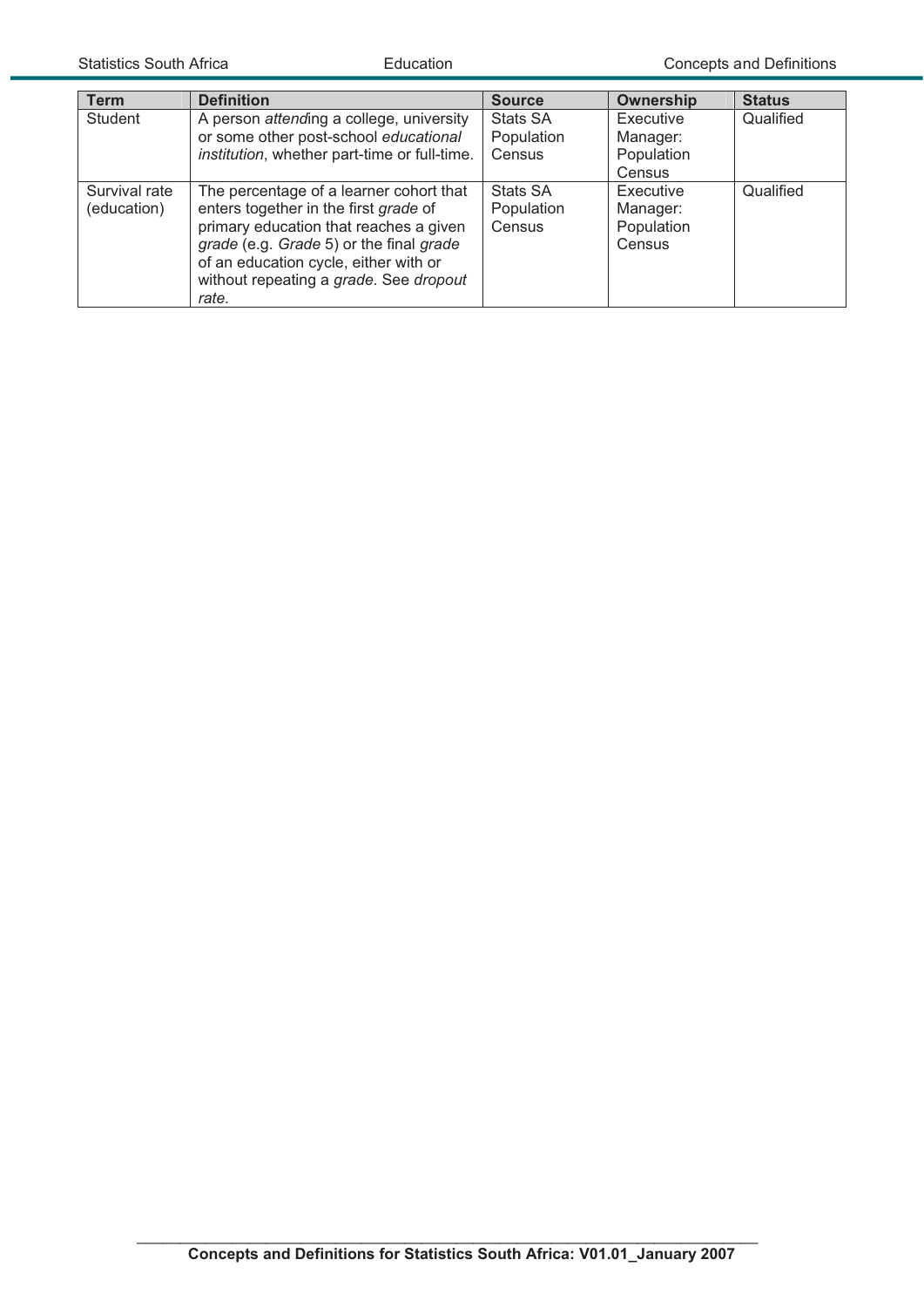# **3. General demography**

| <b>Term</b>                   | <b>Definition</b>                                                                                                                                                                                                                                                                                                                    | <b>Source</b>                                                 | <b>Ownership</b>                                               | <b>Status</b> |
|-------------------------------|--------------------------------------------------------------------------------------------------------------------------------------------------------------------------------------------------------------------------------------------------------------------------------------------------------------------------------------|---------------------------------------------------------------|----------------------------------------------------------------|---------------|
| Acting<br>household<br>head   | See household head, acting.                                                                                                                                                                                                                                                                                                          | Suggested by<br>March 2005<br>workshop<br>group               | Executive<br>Manager:<br>Population<br>Census                  | Qualified     |
| Age                           | The interval of time between the day,<br>month and year of birth and the day and<br>year of occurrence of the event<br>expressed in the largest completed unit<br>of solar time such as years for adults<br>and children and months, weeks, days,<br>hours or minutes of life, as appropriate,<br>for infants under one year of age. | OECD glossary<br>of statistical<br>terms                      | Executive<br>Manager:<br>Integrative<br>Analysis               | Qualified     |
| Age in<br>completed<br>years  | Age expressed as the number of years<br>lived by an individual; the person's age<br>at their last birthday. Age is also derived<br>from the date of birth question and is<br>the age at a person's last birthday.                                                                                                                    | <b>Stats SA</b><br>Integrative<br>Analysis                    | Executive<br>Manager:<br>Integrative<br>Analysis               | Qualified     |
| <b>Boarder</b><br>(household) | A person who receives accommodation<br>and meals in someone else's house in<br>return for payment.                                                                                                                                                                                                                                   | IES/Chambers<br>21 <sup>st</sup> Century<br>Dictionary        | Executive<br>Manager:<br>Integrative<br>Analysis               | Qualified     |
| Causes of<br>death            | All those diseases, morbid conditions or<br>injuries which either resulted in or<br>contributed to death and the<br>circumstances of the accident or<br>violence which produced any such<br>injuries.                                                                                                                                | ICD (Version<br>10)<br>OECD/UNSD                              | Executive<br>Manager:<br>Health and<br><b>Vital Statistics</b> | Qualified     |
| Child (legal)                 | A person under the age of 18 years.                                                                                                                                                                                                                                                                                                  | Child Care Act<br>(Act No. 74 of<br>1983)                     | Executive<br>Manager:<br>Integrative<br>Analysis               | Qualified     |
| Child<br>(relationship)       | One's son or daughter.                                                                                                                                                                                                                                                                                                               | British glossary                                              | Executive<br>Manager:<br>Integrative<br>Analysis               | Qualified     |
| Children ever<br>born         | All children born to a woman, whether in<br>or out of <i>marriage</i> , whether born in a<br>present or a previous marriage or union,<br>and whether living or dead at the time of<br>the census. Stillbirths (children born<br>dead) are not included.                                                                              | <b>Stats SA</b><br>Census 2001<br>Concepts and<br>Definitions | Executive<br>Manager:<br>Integrative<br>Analysis               | Qualified     |
| Denomination                  | A branch of religion or faith group. For<br>example, where religion is given as<br>Christian, the <i>denomination</i> might be<br>given as Methodist.                                                                                                                                                                                | <b>Stats SA</b><br>Census 2001<br>Concepts and<br>Definitions | Executive<br>Manager:<br>Population<br>Census                  | Qualified     |
| <b>Disability</b>             | A physical or mental handicap which<br>has lasted for six months or more, or is<br>expected to last at least six months,<br>which prevents the person from carrying<br>out daily activities independently, or<br>from participating fully in educational,<br>economic or social activities. See<br>handicap and impairment.          | <b>Stats SA</b><br>Census 2001<br>Concepts and<br>Definitions | Executive<br>Manager:<br>Population<br>Census                  | Draft         |
| Divorced                      | Marital status where a person's<br>marriage has been legally dissolved<br>and he/she has not remarried.                                                                                                                                                                                                                              | Stats SA<br>Integrative<br>Analysis                           | Executive<br>Manager:<br>Integrative<br>Analysis               | Qualified     |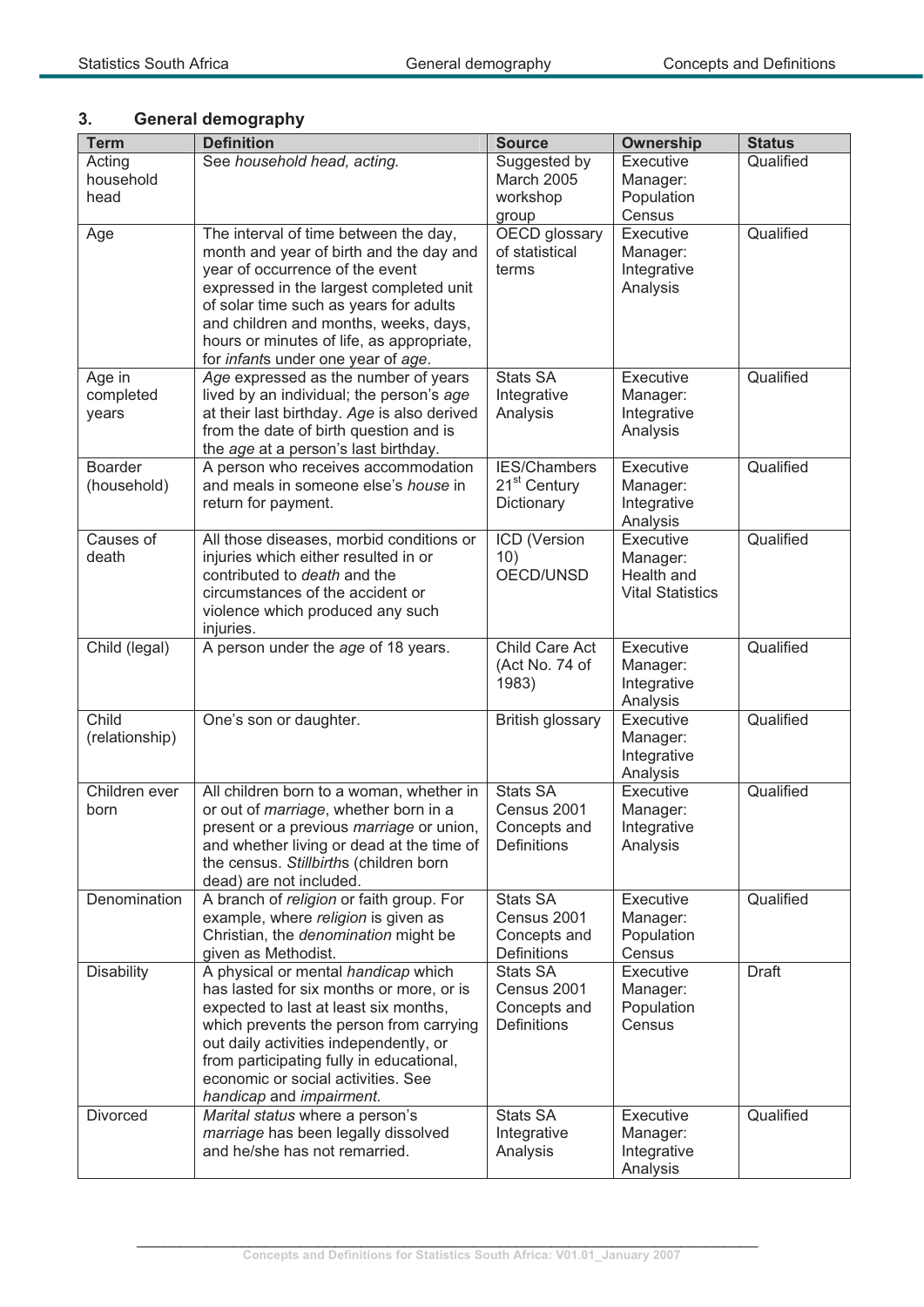| <b>Term</b>                                          | <b>Definition</b>                                                                                                                                                                                                                                                                                                                 | <b>Source</b>                                                                      | <b>Ownership</b>                                 | <b>Status</b> |
|------------------------------------------------------|-----------------------------------------------------------------------------------------------------------------------------------------------------------------------------------------------------------------------------------------------------------------------------------------------------------------------------------|------------------------------------------------------------------------------------|--------------------------------------------------|---------------|
| Gender                                               | Social distinction between males and<br>females. See sex.                                                                                                                                                                                                                                                                         | World Health<br>Organisation                                                       | Executive<br>Manager:<br>Integrative<br>Analysis | Qualified     |
| Gender<br>analysis                                   | The process of identifying and<br>classifying the roles of women and men<br>in a given community, their relations,<br>access to and control over resources<br>and benefits. It also includes a<br>systematic examination of the different<br>impacts (potential and/or actual) of a<br>development programme on women<br>and men. | UBOS                                                                               | Executive<br>Manager:<br>Integrative<br>Analysis | Qualified     |
| Handicap                                             | Constraints on the relationship between<br>the person with a disability and the<br>social and physical environment, for<br>example, in the areas of education,<br>occupation, information or<br>communication. See impairment.                                                                                                    | <b>OECD</b>                                                                        | Executive<br>Manager:<br>Population<br>Census    | Qualified     |
| Infant                                               | A baby who has not attained his/her first<br>birthday.                                                                                                                                                                                                                                                                            | <b>UBOS</b><br>(amended)                                                           | Demography                                       | Qualified     |
| Language<br>spoken most<br>often in the<br>household | The language most often used by the<br>individual at home, whether or not they<br>consider it their mother tongue.                                                                                                                                                                                                                | <b>Stats SA</b><br>Census 2001<br>Concepts and<br><b>Definitions</b>               | Executive<br>Manager:<br>Population<br>Census    | Qualified     |
| Last child<br>born                                   | The last child born alive, whether still<br>living or not.                                                                                                                                                                                                                                                                        | <b>Stats SA</b><br>Census 2001<br>Concepts and<br>Definitions                      | Demography                                       | Qualified     |
| Living<br>together as a<br>married<br>couple         | Two persons who live together in the<br>same household as a married couple<br>but who are not <i>married</i> to each other; a<br>cohabiting couple.                                                                                                                                                                               | <b>Stats SA</b><br>Census 2001<br>Concepts and<br><b>Definitions</b>               | Executive<br>Manager:<br>Integrative<br>Analysis | Qualified     |
| <b>Marital status</b>                                | Personal status of each individual in<br>relation to the marriage laws or customs<br>of a country. Customary unions are now<br>recognised as a legal marital status.<br>Categories under marital status include<br>single, married, living together as a<br>married couple, divorced, separated<br>and widowed.                   | <b>Stats SA</b><br>Census 2001<br>Concepts and<br>Definitions and<br>added wording | Executive<br>Manager:<br>Integrative<br>Analysis | Qualified     |
| Marriage                                             | The act, ceremony or process by which<br>the legal relationship of husband and<br>wife is constituted. Marriages are<br>categorised in South Africa as civil,<br>religious, or traditional/customary. A<br>marriage that was solemnised as civil<br>as well as in either of the other ways is<br>categorised as civil.            | <b>OECD</b><br>(adapted)                                                           | Executive<br>Manager:<br>Integrative<br>Analysis | Qualified     |
| Married                                              | Having a husband or wife. See marital<br>status.                                                                                                                                                                                                                                                                                  | Chambers 21 <sup>st</sup><br>Century<br>Dictionary                                 | Executive<br>Manager:<br>Integrative<br>Analysis | Qualified     |
| Partner                                              | One of two people living together as a<br>married couple. Relationship of each to<br>the other in a cohabiting couple.                                                                                                                                                                                                            | Stats SA<br>Integrative<br>Analysis                                                | Executive<br>Manager:<br>Integrative<br>Analysis | Qualified     |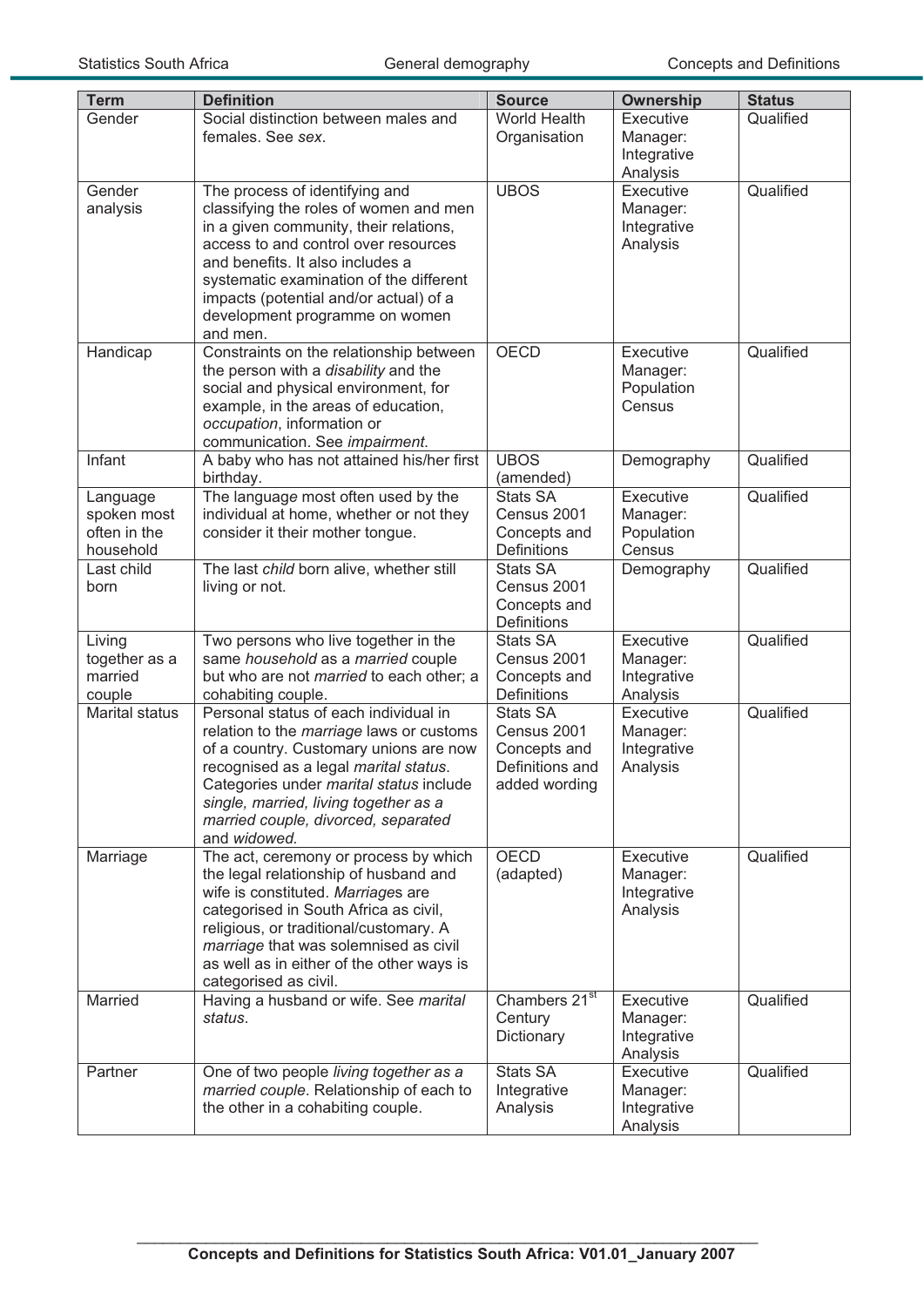| <b>Term</b>                 | <b>Definition</b>                                                                                                                                                                                                                                                                                             | <b>Source</b>                                                                                     | <b>Ownership</b>                                 | <b>Status</b> |
|-----------------------------|---------------------------------------------------------------------------------------------------------------------------------------------------------------------------------------------------------------------------------------------------------------------------------------------------------------|---------------------------------------------------------------------------------------------------|--------------------------------------------------|---------------|
| Population<br>group         | A group with common characteristics (in<br>terms of descent and history),<br>particularly in relation to how they were<br>(or would have been) classified before<br>the 1994 elections. The following<br>categories are provided in the census:<br>Black African, coloured, Indian or Asian,<br>white, other. | <b>Stats SA</b><br>Census 2001<br>Concepts and<br><b>Definitions</b>                              | Executive<br>Manager:<br>Integrative<br>Analysis | Qualified     |
| Race                        | Deprecated. Use population group.                                                                                                                                                                                                                                                                             | <b>Stats SA</b><br>Census 2001<br>Concepts and<br>Definitions                                     | Executive<br>Manager:<br>Integrative<br>Analysis | Superseded    |
| Religion                    | Religious or spiritual belief or<br>preference, or an affiliation with an<br>organised group having specific<br>religious or spiritual tenets.                                                                                                                                                                | <b>Stats SA</b><br>Census 2001<br>Concepts and<br>Definitions                                     | Executive<br>Manager:<br>Population<br>Census    | Qualified     |
| Separated                   | Situation where a married couple have<br>parted without divorcing, thus allowing<br>for reuniting if they wish at some time in<br>the future. This is not a legal marital<br>status under South African law, and is<br>therefore self-defined.                                                                | <b>UBOS</b><br>(adapted)                                                                          | Executive<br>Manager:<br>Integrative<br>Analysis | Qualified     |
| Separated,<br>legally       | Situation where a married couple have<br>entered a court or written agreement<br>describing the terms under which they<br>will live apart while remaining married.<br>Legal separation is a possible step<br>towards divorce, but also allows for the<br>couple to reunite.                                   | www.quizlaw.<br>com (adapted)                                                                     | Executive<br>Manager:<br>Integrative<br>Analysis | Qualified     |
| Sex                         | <b>Biological distinction between males</b><br>and females. See gender.                                                                                                                                                                                                                                       | Stats SA<br>Integrative<br>Analysis                                                               | Executive<br>Manager:<br>Integrative<br>Analysis | Qualified     |
| Sex ratio                   | The ratio of the number of males to the<br>number of females, usually expressed<br>as a percentage.                                                                                                                                                                                                           | <b>Stats SA</b><br>Integrative<br>Analysis                                                        | Executive<br>Manager:<br>Integrative<br>Analysis | Qualified     |
| Single<br>(common<br>usage) | Person who is not <i>married</i> or<br>cohabiting. Compare single (legal). See<br>marital status.                                                                                                                                                                                                             | Suggested by<br>review group                                                                      | Executive<br>Manager:<br>Integrative<br>Analysis | Qualified     |
| Single (legal)              | Person who has never been married.<br>Compare single (common usage). See<br>marital status.                                                                                                                                                                                                                   | <b>UBOS</b>                                                                                       | Executive<br>Manager:<br>Integrative<br>Analysis | Qualified     |
| Visitor<br>(household)      | Person visiting or staying with a<br>household who is not a usual member<br>of the household, that is, does not stay<br>in the household four nights a week on<br>average. Compare visitor under<br>Tourism and migration.                                                                                    | <b>Stats SA</b><br>Status of the<br>tourism satellite<br>account in<br>South Africa<br>April 2005 | Executive<br>Manager:<br>Population<br>Census    | Qualified     |
| Widow                       | Woman whose husband has died and<br>who has not married again. See marital<br>status.                                                                                                                                                                                                                         | Wikipedia<br>online<br>Encyclopaedia                                                              | Executive<br>Manager:<br>Integrative<br>Analysis | Qualified     |
| Widowed                     | Marital status of a person whose<br>spouse has died and who has not<br>married again. See widow and widower.                                                                                                                                                                                                  | Wikipedia<br>online<br>Encyclopaedia                                                              | Executive<br>Manager:<br>Integrative<br>Analysis | Qualified     |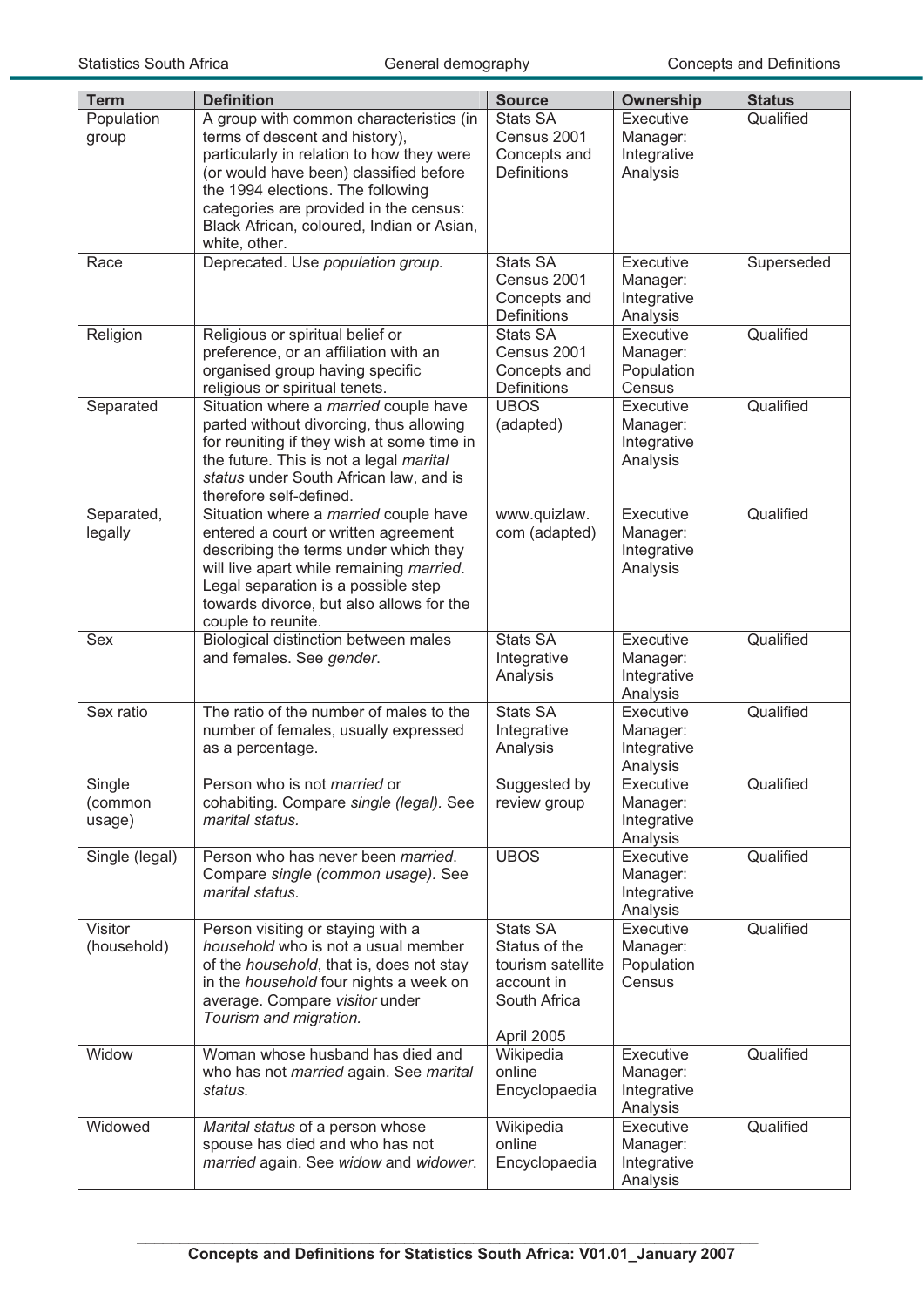| Term    | <b>Definition</b>                                                                                                        | <b>Source</b>                              | Ownership                                        | <b>Status</b> |
|---------|--------------------------------------------------------------------------------------------------------------------------|--------------------------------------------|--------------------------------------------------|---------------|
| Widower | Man whose wife has died and who has<br>not married again. See marital status.                                            | Wikipedia<br>online<br>Encyclopaedia       | Executive<br>Manager:<br>Integrative<br>Analysis | Qualified     |
| Youth   | Young person typically between the<br>ages of 14 and 25 or 35. The exact age<br>range must be specified in any analysis. | <b>Stats SA</b><br>Integrative<br>Analysis | Executive<br>Manager:<br>Integrative<br>Analysis | Qualified     |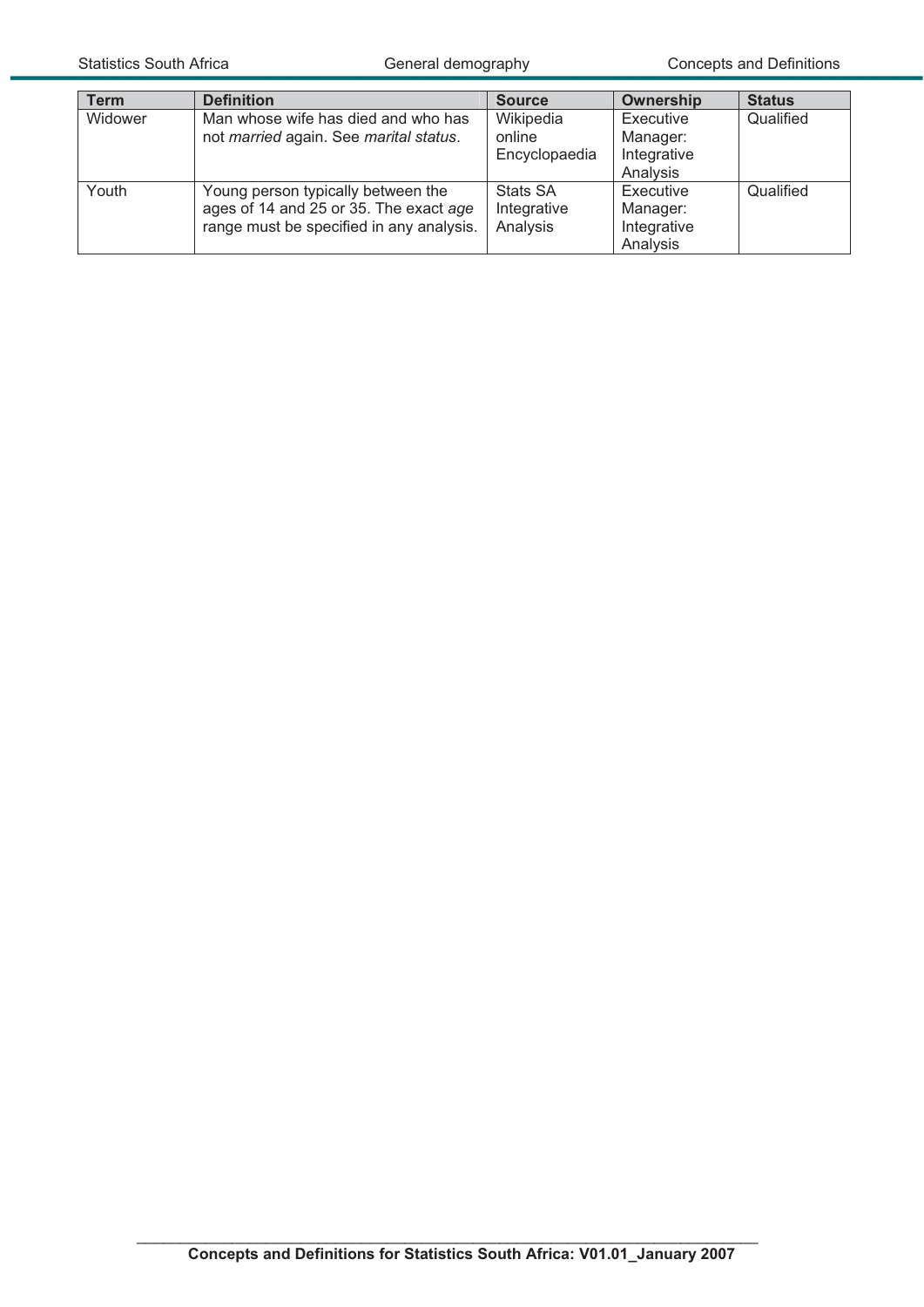# **4. Geography**

| <b>Term</b>     | <b>Definition</b>                                                                  | <b>Source</b>              | <b>Ownership</b>      | <b>Status</b> |
|-----------------|------------------------------------------------------------------------------------|----------------------------|-----------------------|---------------|
| 09 book         | A document code for an enumerator's                                                | Workshop                   | Executive             | Qualified     |
| (Geography)     | summary book.                                                                      | group: March               | Manager:              |               |
|                 |                                                                                    | 2005                       | Population            |               |
|                 |                                                                                    |                            | Census                |               |
| Address,        | Hierarchical combination of elements                                               | $\overline{\text{UN}}$     | Executive             | Qualified     |
| physical        | that results in a unique identifier for a<br>structure or land parcel. See primary |                            | Manager:<br>Geography |               |
|                 | address, secondary address, postal                                                 |                            |                       |               |
|                 | address.                                                                           |                            |                       |               |
| Address,        | A unique identifier for a structure or land                                        | <b>UN</b>                  | Executive             | Qualified     |
| physical        | parcel.                                                                            |                            | Manager:              |               |
|                 |                                                                                    |                            | Geography             |               |
| Administrative  | An area that falls under a recognised                                              | Workshop                   | Executive             | Qualified     |
| area            | jurisdiction.                                                                      | group: March               | Manager:              |               |
|                 |                                                                                    | 2005                       | Geography             |               |
| Administrative  | Subdivision of a tribal authority.                                                 | <b>Stats SA</b>            | Executive             | <b>Draft</b>  |
| area (old       |                                                                                    | Census 2001                | Manager:              |               |
| Transkei)       |                                                                                    | Concepts and               | Geography             |               |
| Census          | The spatial divisions into which the                                               | Definitions<br>Stats SA    | Executive             | Qualified     |
| geography       | country is demarcated for the purpose of                                           | Census 2001                | Manager:              |               |
|                 | census enumeration, as well as to                                                  | Concepts and               | Geography             |               |
|                 | facilitate data processing and analysis.                                           | Definitions                |                       |               |
|                 |                                                                                    | (adapted)                  |                       |               |
|                 | Note: It also provides the sampling frame                                          |                            |                       |               |
|                 | for other surveys.                                                                 |                            |                       |               |
| Demarcation,    | The process of dividing the land into                                              | Stats SA                   | Executive             | Qualified     |
| census          | enumeration areas, with clear                                                      | Census 2001                | Manager:              |               |
|                 | boundaries and of a defined                                                        | Concepts and               | Population            |               |
|                 | enumeration area type.                                                             | Definitions                | Census                |               |
| Density,        | The number of people per given area.                                               | Adapted:                   | Executive             | Qualified     |
| population      | See size and density of locality.                                                  | Standard                   | Manager:              |               |
|                 |                                                                                    | Dictionary of<br>Geography | Geography             |               |
|                 |                                                                                    | (De Jager-                 |                       |               |
|                 |                                                                                    | Haum, 1983)                |                       |               |
| <b>District</b> | An area managed by a district                                                      | Municipal                  | Executive             | Qualified     |
| management      | municipality.                                                                      | Demarcation                | Manager:              |               |
| area            |                                                                                    | <b>Board</b>               | Geography             |               |
| <b>DMA</b>      | See district management area.                                                      | Municipal                  | Executive             | Qualified     |
|                 |                                                                                    | Demarcation                | Manager:              |               |
|                 |                                                                                    | <b>Board</b>               | Geography             |               |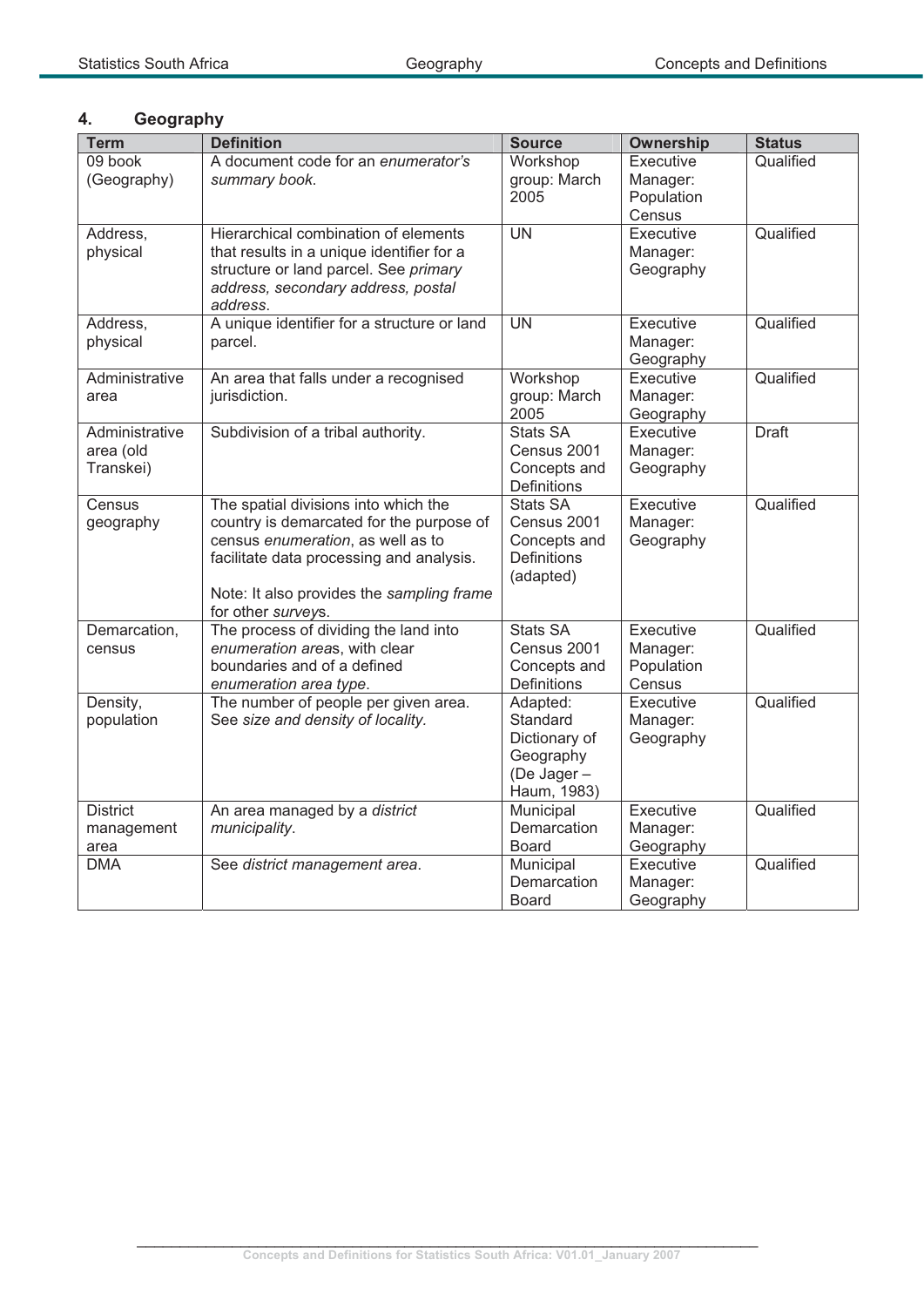| EA                                          | See enumeration area.                                                                                                                                                                                                                                      | <b>Stats SA</b><br>Census 2001<br>Concepts and<br>Definitions                       | Executive<br>Manager:<br>Geography            | Qualified |
|---------------------------------------------|------------------------------------------------------------------------------------------------------------------------------------------------------------------------------------------------------------------------------------------------------------|-------------------------------------------------------------------------------------|-----------------------------------------------|-----------|
| Enumeration                                 | The process of counting all the members<br>of a given <i>population</i> and collecting<br>demographic and other information<br>about each person. See interview, direct<br>and self-enumeration.                                                           | <b>Stats SA</b><br>Census 2001<br>Concepts and<br><b>Definitions</b>                | Executive<br>Manager:<br>Population<br>Census | Qualified |
| Enumeration<br>area (EA)                    | The smallest geographical unit (piece of<br>land) into which the country is divided for<br>census or survey purposes. See<br>enumeration area type.                                                                                                        | <b>Stats SA</b><br>Census 2001<br>Concepts and<br><b>Definitions</b><br>(amended)   | Executive<br>Manager:<br>Geography            | Qualified |
| Enumeration<br>area number                  | A unique number given to an EA for the<br>purpose of record keeping and coding.                                                                                                                                                                            | <b>Stats SA</b><br>Census 2001<br>Concepts and<br><b>Definitions</b><br>(shortened) | Executive<br>Manager:<br>Geography            | Qualified |
| Enumeration<br>area type                    | The classification of enumeration areas<br>according to set criteria profiling land use<br>and human settlement with the area. Not<br>to be confused with geography type, a<br>broader classification. See Appendix B<br>for the ten types in Census 2001. | <b>Stats SA</b><br>Census 2001<br>Concepts and<br><b>Definitions</b>                | Executive<br>Manager:<br>Geography            | Qualified |
| Enumerator                                  | A person who visits households or<br>individuals in a specific enumeration<br>area for the purpose of administration of<br>questionnaires or for self-enumeration.                                                                                         | <b>Stats SA</b><br>Census 2001<br>Concepts and<br>Definitions<br>(adapted)          | Executive<br>Manager:<br>Population<br>Census | Qualified |
| Enumerator's<br>summary book<br>(Geography) | A book with a map and register of<br>listings pertaining to a particular EA.                                                                                                                                                                               | <b>Stats SA</b><br>Census 2001<br>Concepts and<br><b>Definitions</b><br>(adapted)   | Executive<br>Manager:<br>Population<br>Census | Qualified |
| Erf                                         | The sites, stand, yard, or plot described<br>by cadastre on a map.                                                                                                                                                                                         | <b>Stats SA</b><br>Census 2001<br>Concepts and<br><b>Definitions</b><br>(adapted)   | Executive<br>Manager:<br>Geography            | Qualified |
| Erf number                                  | A unique 21-digit number assigned to an<br>individual erf.                                                                                                                                                                                                 | <b>Stats SA</b><br>Census 2001<br>Concepts and<br>Definitions                       | Executive<br>Manager:<br>Geography            | Qualified |
| Erven                                       | Plural for erf.                                                                                                                                                                                                                                            | <b>Stats SA</b><br>Census 2001<br>Concepts and<br>Definitions                       | Executive<br>Manager:<br>Geography            | Qualified |
| Feature use (re<br>addressing)              | Classification of structures as per main<br>use.                                                                                                                                                                                                           | <b>Stats SA</b><br>Geography<br>component for<br>addressing<br>project              | Executive<br>Manager:<br>Geography            | Qualified |
| Geographical<br>Information<br>System (GIS) | A system of hardware, software and<br>procedures designed to support the<br>capture, management, manipulation,<br>analysis, modelling and display of<br>spatially referenced data.                                                                         | Stats SA<br>Census 2001<br>Concepts and<br>Definitions                              | Executive<br>Manager:<br>Geography            | Qualified |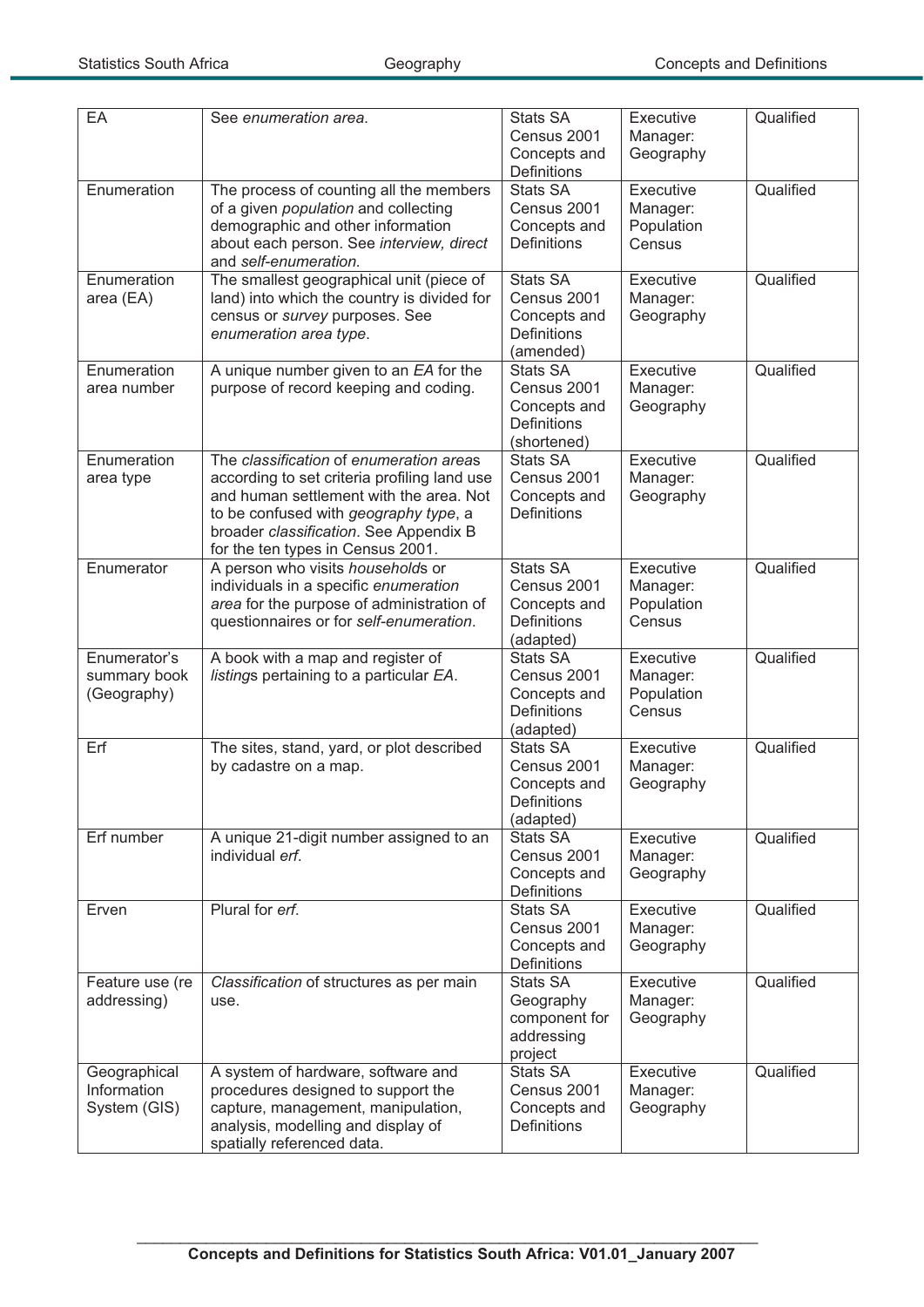| Geography<br>type                  | Classification according to settlement<br>characteristics.                                                                                                                                 | <b>Stats SA</b><br>Census 2001<br>Concepts and                                                                                                                                    | Executive<br>Manager:<br>Geography            | Qualified    |
|------------------------------------|--------------------------------------------------------------------------------------------------------------------------------------------------------------------------------------------|-----------------------------------------------------------------------------------------------------------------------------------------------------------------------------------|-----------------------------------------------|--------------|
| High density                       | See density, population.                                                                                                                                                                   | Definitions<br><b>Stats SA</b>                                                                                                                                                    | Executive                                     | Qualified    |
|                                    |                                                                                                                                                                                            | Census 2001<br>Concepts and<br>Definitions,<br>version 2<br>(terms added)                                                                                                         | Manager:<br>Geography                         |              |
| Institution<br>(demarcation)       | All collective living quarters other than<br>hostels - one of ten geographical EA<br>types. See enumeration area type.<br>Compare institution (enumeration) under<br>Housing and services. | <b>Stats SA</b><br>Census 2001<br>Concepts and<br><b>Definitions</b><br>manual, based<br>on Stats SA<br>Demarcation<br>manual (and<br>application of<br>Geography in<br>Stats SA) | Executive<br>Manager:<br>Population<br>Census | <b>Draft</b> |
| Listing                            | Compiling a register of structures within<br>a given EA.                                                                                                                                   | Stats SA<br>Census 2001<br>Concepts and<br><b>Definitions</b><br>(adapted)                                                                                                        | Executive<br>Manager:<br>Geography            | Qualified    |
| Low density                        | See density, population.                                                                                                                                                                   | <b>Stats SA</b><br>Census 2001<br>Concepts and<br>Definitions,<br>version 2<br>(terms added)                                                                                      | Executive<br>Manager:<br>Geography            | Qualified    |
| Magisterial<br>district            | Subdivision of the country for the<br>administration of the judicial system as<br>proclaimed by the Department of Justice.                                                                 | <b>Stats SA</b><br>Census 2001<br>Concepts and<br>Definitions                                                                                                                     | Executive<br>Manager:<br>Geography            | Qualified    |
| Main place                         | First level of place names.                                                                                                                                                                | <b>Stats SA</b><br>Census 2001<br>Concepts and<br>Definitions                                                                                                                     | Executive<br>Manager:<br>Geography            | Qualified    |
| Metropolitan<br>area               | Category A municipality.                                                                                                                                                                   | <b>Stats SA</b><br>Census 2001<br>Concepts and<br>Definitions                                                                                                                     | Executive<br>Manager:<br>Geography            | <b>Draft</b> |
| Municipality<br>(Geography)        | The area of jurisdiction of the third<br>sphere of government, after national and<br>provincial.                                                                                           | <b>Stats SA</b><br>Census 2001<br>Concepts and<br>Definitions                                                                                                                     | Executive<br>Manager:<br>Geography            | Qualified    |
| Non-urban                          | Any area not classified as urban. See<br>geography type. See also density,<br>population.                                                                                                  | <b>Stats SA</b><br>Census 2001<br>Concepts and<br>Definitions                                                                                                                     | Executive<br>Manager:<br>Geography            | <b>Draft</b> |
| Physical<br>address<br>(Geography) | Hierarchical combination of elements<br>that results in a unique identifier for a<br>structure or land parcel. See primary<br>address, secondary address, postal<br>address.               | <b>UN</b>                                                                                                                                                                         | Executive<br>Manager:<br>Geography            | Qualified    |
| Place name                         | The civic entities below the level of<br>municipality in the census geography<br>hierarchy. See main place and subplace.                                                                   | Stats SA<br>Census 2001<br>Concepts and<br>Definitions                                                                                                                            | Executive<br>Manager:<br>Geography            | Qualified    |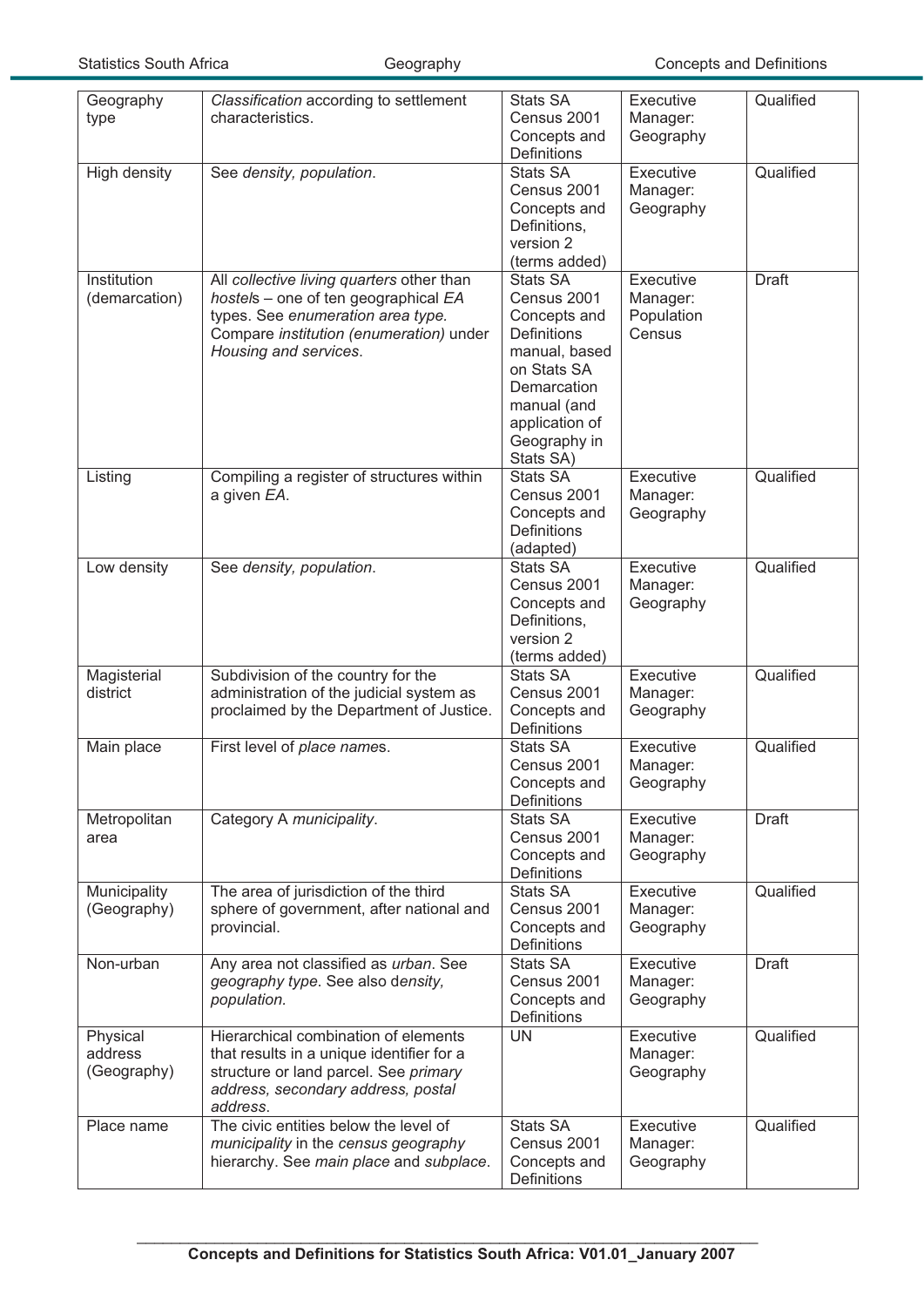| Postal address                     | A unique identifier for delivering post to<br>an individual or organisation.                                                                                                                                   | Workshop<br>group: March<br>2005                                                                                                                                                                           | Executive<br>Manager:<br>Geography | Qualified    |
|------------------------------------|----------------------------------------------------------------------------------------------------------------------------------------------------------------------------------------------------------------|------------------------------------------------------------------------------------------------------------------------------------------------------------------------------------------------------------|------------------------------------|--------------|
| Primary<br>address                 | Physical address of a land parcel or<br>structure.                                                                                                                                                             | National<br>address<br>system<br>Concepts and<br>Definitions                                                                                                                                               | Executive<br>Manager:<br>Geography | Qualified    |
| Rural                              | Farms and traditional areas<br>characterised by low population<br>densities, low levels of economic activity<br>and low levels of infrastructure.                                                              | Census 2011                                                                                                                                                                                                | Executive<br>Manager:<br>Geography | Qualified    |
| Secondary<br>address               | A unique identifier for a subunit within a<br>structure or land parcel.                                                                                                                                        | Workshop<br>group: March<br>2005                                                                                                                                                                           | Executive<br>Manager:<br>Geography | Qualified    |
| Settlement<br>type                 | Deprecated. Use geography type.                                                                                                                                                                                | Workshop<br>group: March<br>2005                                                                                                                                                                           | Executive<br>Manager:<br>Geography | Superseded   |
| Size and<br>density of<br>locality | A classification of geographical areas<br>into high density or large settlement, and<br>low density.<br>Note: This variable provides an<br>alternative basis of analysis to the<br>urban/rural classification. | Investigation<br>into<br>appropriate<br>definitions for<br>urban and<br>Rural in South<br>Africa:<br><b>Discussion</b><br>document<br>Stats SA<br>Census 2001<br>Concepts and<br>Definitions,<br>version 2 | Executive<br>Manager:<br>Geography | Qualified    |
| Subplace                           | Second (lowest) level of place names.<br>See main place.                                                                                                                                                       | <b>Stats SA</b><br>Census 2001<br>Concepts and<br>Definitions                                                                                                                                              | Executive<br>Manager:<br>Geography | Qualified    |
| Suburb                             | Areas within a town or city proclaimed or<br>set aside mainly for residing purposes.<br>See informal settlement and subplace.                                                                                  | <b>Stats SA</b><br>Census 2001<br>Concepts and<br>Definitions<br>(amended)                                                                                                                                 | Executive<br>Manager:<br>Geography | Qualified    |
| Township<br>(apartheid)            | Commonly used terminology for areas<br>set apart for the residence of population<br>groups other than white.                                                                                                   | Workshop<br>group: March<br>2005                                                                                                                                                                           | Executive<br>Manager:<br>Geography | <b>Draft</b> |
| Township<br>(surveying)            | An area proclaimed as such by a local<br>authority profiling a specific land use<br>unique to urban functions.                                                                                                 | Workshop<br>group: March<br>2005                                                                                                                                                                           | Executive<br>Manager:<br>Geography | Qualified    |
| Traditional<br>area                | Communally owned land under the<br>jurisdiction of a traditional leader.                                                                                                                                       | Workshop<br>group: March<br>2005                                                                                                                                                                           | Executive<br>Manager:<br>Geography | Qualified    |
| <b>Tribal</b> area                 | Deprecated. Use traditional area.                                                                                                                                                                              | Workshop<br>group: March<br>2005                                                                                                                                                                           | Executive<br>Manager:<br>Geography | Superseded   |
| Unit ID                            | See unit identifier.                                                                                                                                                                                           | <b>Stats SA</b><br>Geography<br>component for<br>address<br>project                                                                                                                                        | Executive<br>Manager:<br>Geography | Qualified    |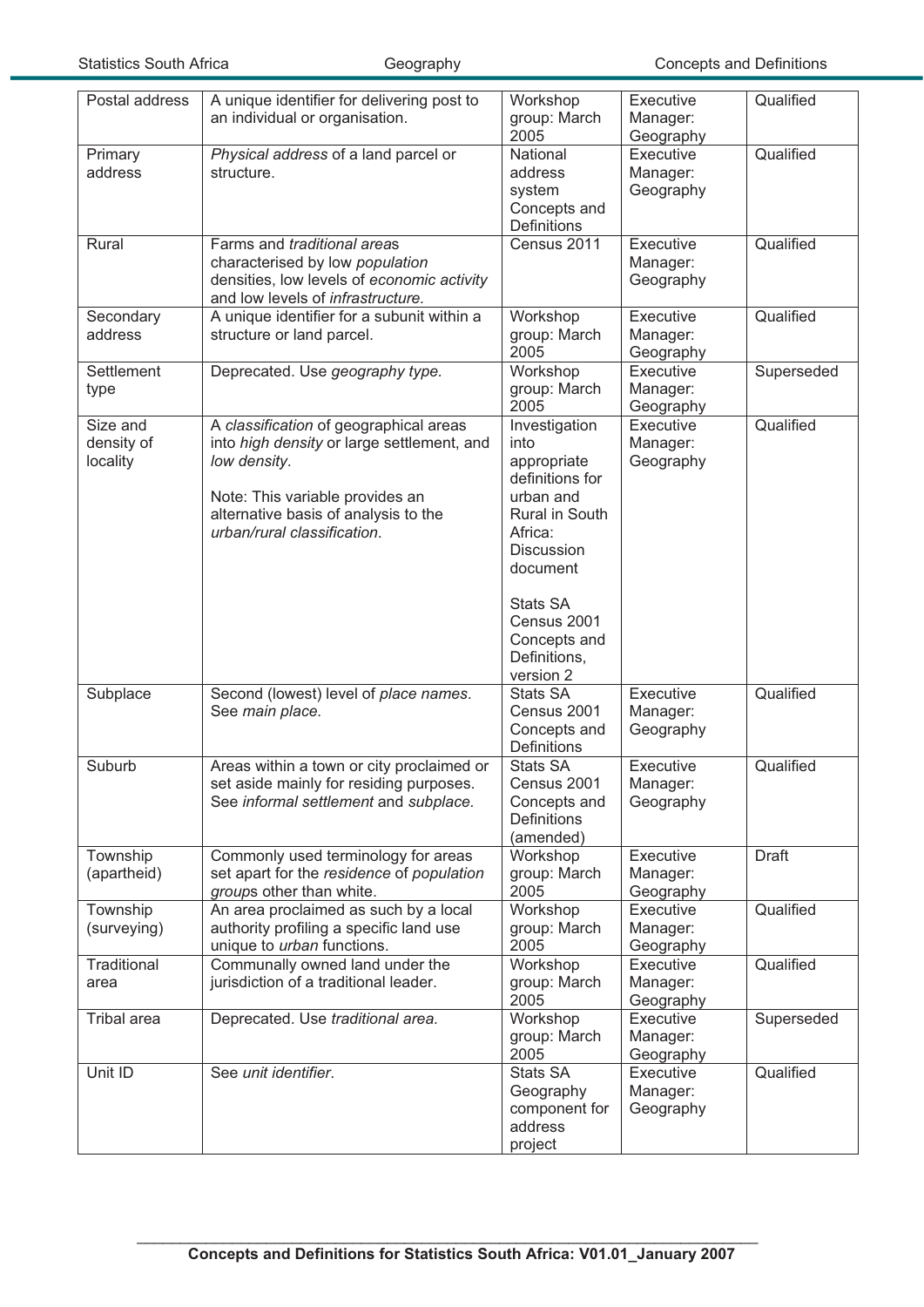| Unit identifier                | A unique number for each structure on a<br>land parcel, e.g. number assigned by the<br>local authority or a service provider.                                                                                                                                                                                                                                              | Stats SA<br>Geography<br>component for<br>address<br>project               | <b>Executive</b><br>Manager:<br>Geography | Qualified |
|--------------------------------|----------------------------------------------------------------------------------------------------------------------------------------------------------------------------------------------------------------------------------------------------------------------------------------------------------------------------------------------------------------------------|----------------------------------------------------------------------------|-------------------------------------------|-----------|
| Urban                          | Formal cities and towns characterised by<br>higher <i>population</i> densities, high levels<br>of economic activities and high levels of<br>infrastructure.                                                                                                                                                                                                                | <b>Stats SA</b><br>Census 2011                                             | <b>Executive</b><br>Manager:<br>Geography | Qualified |
| Village                        | A settlement type located within a<br>traditional area.                                                                                                                                                                                                                                                                                                                    | Stats SA<br>Census 2001<br>Concepts and<br><b>Definitions</b><br>(amended) | <b>Executive</b><br>Manager:<br>Geography | Qualified |
| Workers' hostel<br>(Geography) | A communal living quarter for workers,<br>provided by a public organisation such<br>as a local authority, or a private<br>organisation such as a mining company.<br>These were residential dormitories<br>established for migrant workers during<br>the apartheid era, and they continue to<br>house people working in certain<br>industries, such as the mining industry. | Stats SA<br>Labour Force<br>Survey,<br>September<br>2004                   | Executive<br>Manager:<br>Geography        | Qualified |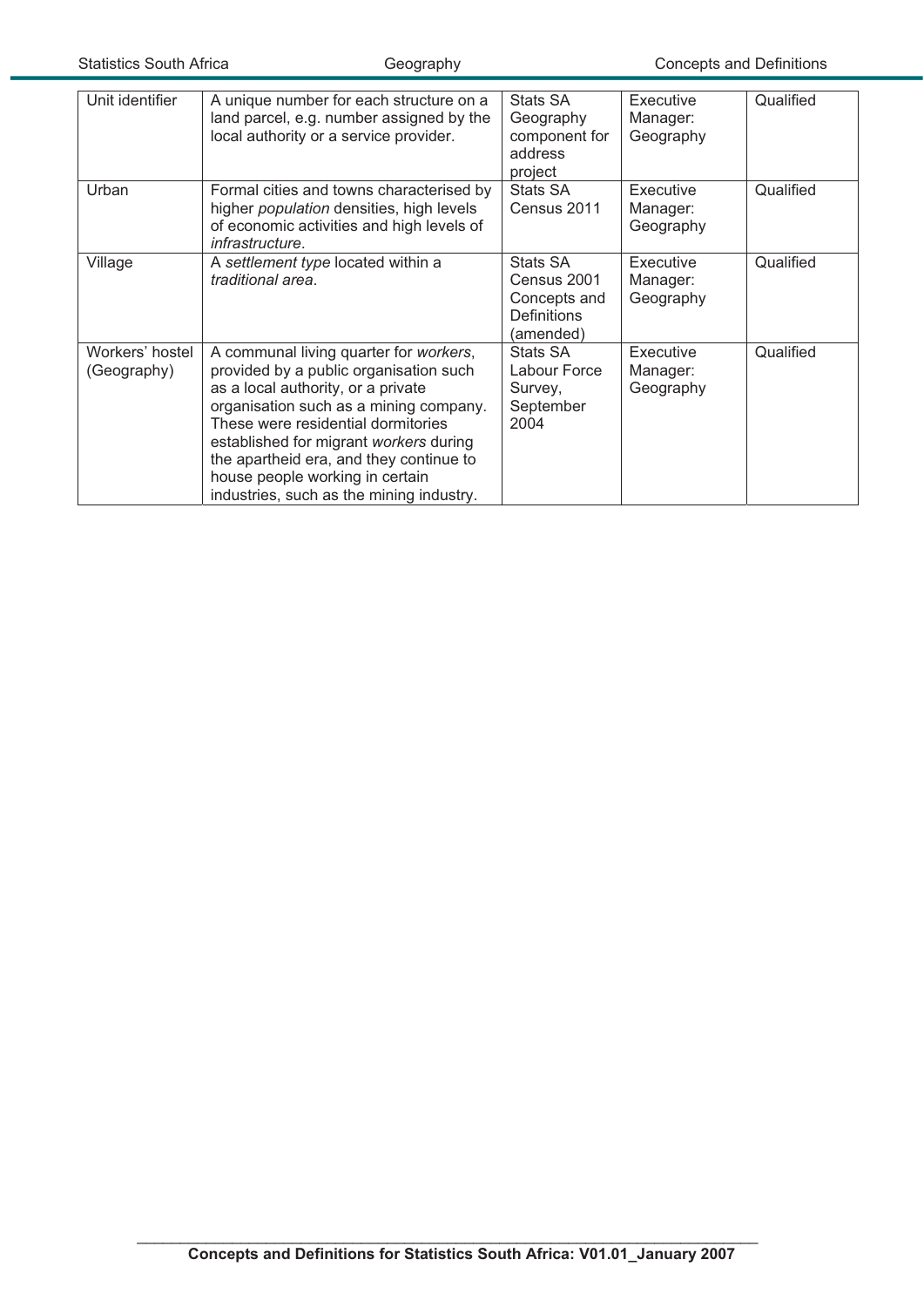## **5. Health and vital statistics**

| <b>Term</b>                     | <b>Definition</b>                                                                                                                                                                                                                                           | <b>Source</b>                                                                                                                               | <b>Ownership</b>                                               | <b>Status</b> |
|---------------------------------|-------------------------------------------------------------------------------------------------------------------------------------------------------------------------------------------------------------------------------------------------------------|---------------------------------------------------------------------------------------------------------------------------------------------|----------------------------------------------------------------|---------------|
| Age-specific<br>fertility       | The number of live births in a given year<br>per 1 000 women or per woman in each<br>childbearing age group from 15-19 up                                                                                                                                   | Stats SA<br>Integrative<br>Analysis                                                                                                         | Executive<br>Manager:<br>Integrative                           | Qualified     |
| Birth weight                    | to 45-49.<br>Weight within the first hour of life before<br>a significant postnatal weight loss has<br>occurred.                                                                                                                                            | UN definition<br>(modified)                                                                                                                 | Analysis<br>Executive<br>Manager:<br>Integrative<br>Analysis   | Qualified     |
| Child mortality                 | Deaths per 1 000 children that survive<br>to their first birthday.<br>See infant mortality, child mortality,<br>neonatal mortality, post neonatal<br>mortality, and under-five mortality.                                                                   | <b>Health System</b><br><b>Trust</b>                                                                                                        | Executive<br>Manager:<br>Integrative<br>Analysis               | Qualified     |
| Contributing<br>causes of death | Morbid conditions, if any, giving rise to<br>the immediate cause of death.                                                                                                                                                                                  | <b>Stats SA</b><br>Mortality and<br>causes of<br>death in South<br>Africa, 1997-<br>2003: Initial<br>findings from<br>death<br>notification | Executive<br>Manager:<br>Health and<br><b>Vital Statistics</b> | Qualified     |
| Crude birth rate                | The number of live births observed in a<br>population over a given period relative<br>to the size of the population as<br>estimated at the middle of that time<br>period. The rate is usually stated per<br>1 000 and the most usual period is one<br>year. | <b>Stats SA</b><br>Integrative<br>Analysis                                                                                                  | Executive<br>Manager:<br>Integrative<br>Analysis               | Qualified     |
| Crude death rate                | The number of deaths in a year per<br>1 000 mid-year population of a specific<br>year. It is the ratio of the annual number<br>of deaths occurring to the number<br>exposed to the risk of dying during the<br>reference period.                            | <b>OECD</b>                                                                                                                                 | Executive<br>Manager:<br>Integrative<br>Analysis               | Qualified     |
| <b>Current live births</b>      | Births occurring in a specific year and<br>registered within the same year                                                                                                                                                                                  | Stats SA:<br><b>Recorded Live</b><br><b>Births, 2005</b>                                                                                    | Executive<br>Manager:<br>Health and<br><b>Vital Statistics</b> | Qualified     |
| Death                           | Is a principal event and is the<br>disappearance of life at any time after<br>birth has taken place.                                                                                                                                                        | <b>Stats SA</b><br>Mortality and<br>causes of<br>death in South<br>Africa, 2003<br>and 2004:<br>Findings from<br>death<br>notification      | Executive<br>Manager:<br>Health and<br><b>Vital Statistics</b> | <b>Draft</b>  |
| Fertility                       | The childbearing status of women,<br>couples, groups or the <i>population</i> (only<br>live births).                                                                                                                                                        | <b>Stats SA</b><br>Integrative<br>Analysis                                                                                                  | Executive<br>Manager:<br>Integrative<br>Analysis               | Qualified     |
| <b>HIV</b>                      | See Human immunodeficiency virus.                                                                                                                                                                                                                           | <b>Stats SA</b><br>Mortality and<br>causes of<br>death in South<br>Africa, 2003<br>and 2003:                                                | Executive<br>Manager:<br>Health and<br><b>Vital Statistics</b> | Qualified     |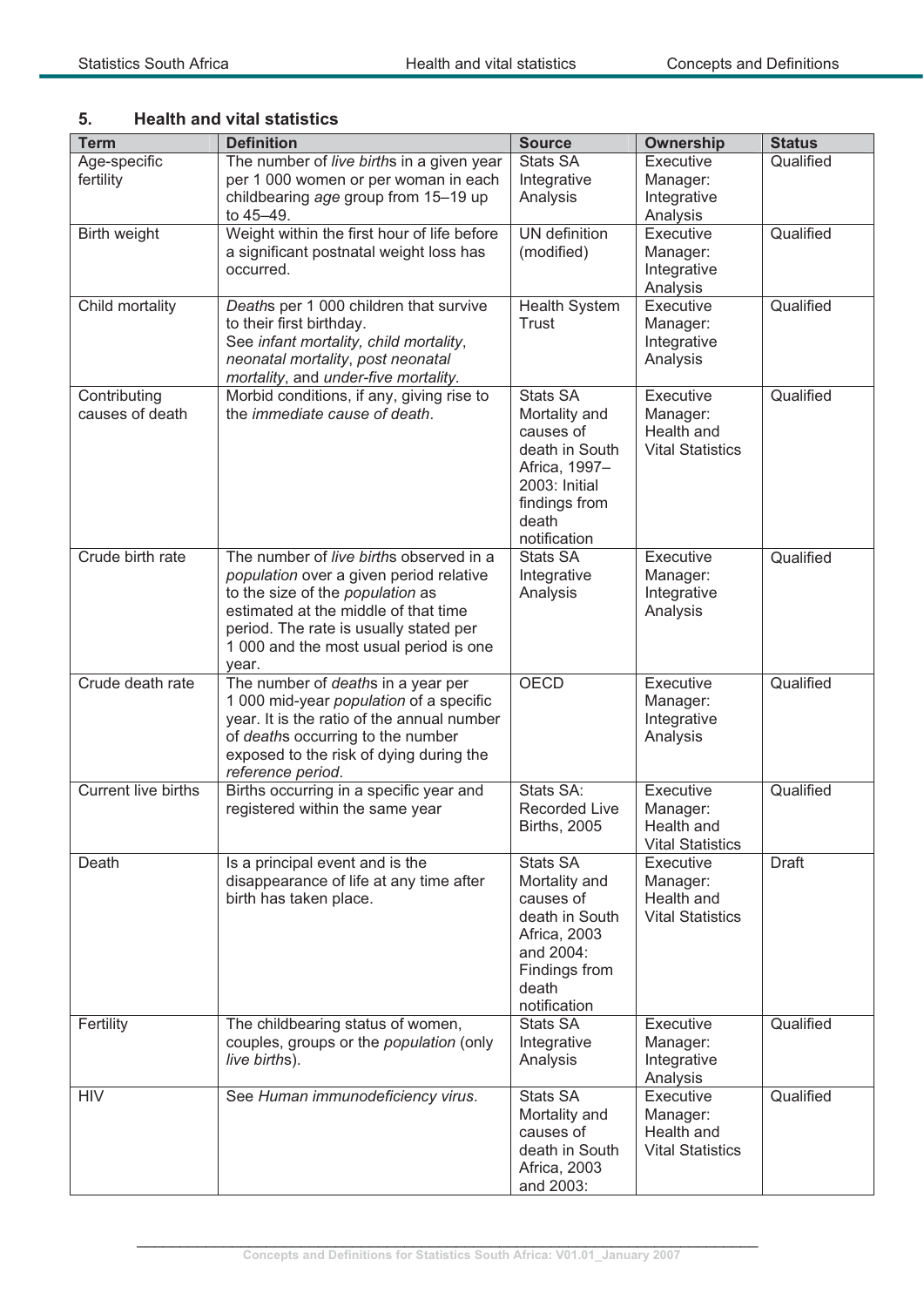| <b>Term</b>                              | <b>Definition</b>                                                                                                                                                                                                                                                                                                                                                                | <b>Source</b>                                                                                                                                                    | Ownership                                                      | <b>Status</b> |
|------------------------------------------|----------------------------------------------------------------------------------------------------------------------------------------------------------------------------------------------------------------------------------------------------------------------------------------------------------------------------------------------------------------------------------|------------------------------------------------------------------------------------------------------------------------------------------------------------------|----------------------------------------------------------------|---------------|
|                                          |                                                                                                                                                                                                                                                                                                                                                                                  | findings from<br>death<br>notification                                                                                                                           |                                                                |               |
| Human<br>immunodeficiency<br>virus (HIV) | The pathogenic organism responsible<br>for acquired immunodeficiency<br>syndrome (AIDS), formally or also<br>known as lymphadenopathy virus<br>(LAV), the name given by the original<br>French discoverers Montagnier et al. in<br>1983, or the human T-cells<br>lymphotropic virus type III (HTLV-III),<br>the name given by Gallo et al. to the<br>virus the reported in 1984. | Dictionary of<br>Epidemiology<br>Stats SA<br>Mortality and<br>causes of<br>death in South<br>Africa, 2003<br>and 2004:<br>findings from<br>death<br>notification | Executive<br>Manager:<br>Health and<br><b>Vital Statistics</b> | <b>Draft</b>  |
| Immediate cause<br>of death              | The disease or condition directly<br>leading to death.                                                                                                                                                                                                                                                                                                                           | Stats SA<br>Mortality and<br>causes of<br>death in South<br>Africa, 2003<br>and 2004:<br>findings from<br>death<br>notification                                  | Executive<br>Manager:<br>Health and<br><b>Vital Statistics</b> | Qualified     |
| Infant and child<br>mortality rates      | See neonatal mortality, post neonatal<br>mortality, under-five mortality and child<br>mortality. All rates are expressed as<br>deaths per 1 000 live births, except<br>child mortality, which is expressed as<br>deaths per 1 000 children surviving to<br>the first birthday.                                                                                                   | <b>UN</b>                                                                                                                                                        | Executive<br>Manager:<br>Integrative<br>Analysis               | Qualified     |
| Infant deaths                            | Number of deaths of children under one<br>year occurring in the same year.                                                                                                                                                                                                                                                                                                       | <b>Stats SA</b><br>Mortality and<br>causes of<br>death in South<br>Africa, 2003<br>and 2004:<br>findings from<br>death<br>notification                           | Executive<br>Manager:<br>Health and<br><b>Vital Statistics</b> | Qualified     |
| Late births<br>registration              | Births occurring in a given calendar<br>year but recorded in subsequent<br>calendar years.                                                                                                                                                                                                                                                                                       | Stats SA<br><b>Recorded Live</b><br><b>Births, 2004</b>                                                                                                          | Executive<br>Manager:<br>Health and<br><b>Vital Statistics</b> | Qualified     |
| Leading underlying<br>cause of death     | The most frequent underlying cause of<br>death in any given population.                                                                                                                                                                                                                                                                                                          | Stats SA<br>Mortality and<br>causes of<br>death in South<br>Africa, 2003<br>and 2004:<br>findings from<br>death<br>notification                                  | Executive<br>Manager:<br>Health and<br><b>Vital Statistics</b> | Qualified     |
| Life expectancy                          | An estimate of the average number of<br>additional years a person could expect<br>to live if the age-specific death rates for<br>a given year prevailed for the rest of his<br>/her life. This can be derived for either<br>males or females and is, in most<br>populations, slightly higher for females.<br>Life expectancy is normally determined                              | <b>Stats SA</b><br>Integrative<br>Analysis                                                                                                                       | Executive<br>Manager:<br>Integrative<br>Analysis               | Qualified     |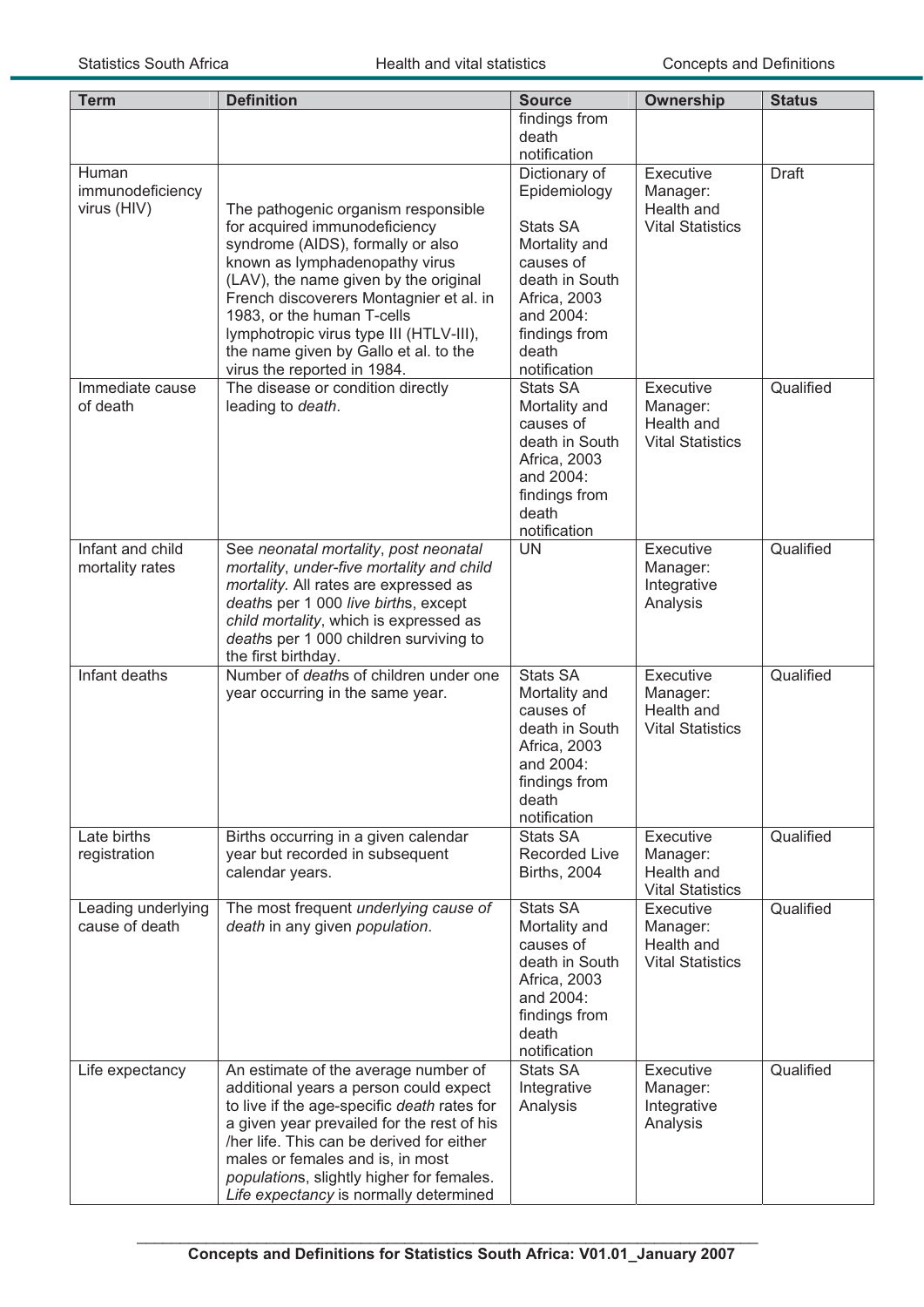| <b>Term</b>                 | <b>Definition</b>                                                                                                                                                                                                                                                                                                                                                                                                      | <b>Source</b>                                                                                                                          | <b>Ownership</b>                                               | <b>Status</b> |
|-----------------------------|------------------------------------------------------------------------------------------------------------------------------------------------------------------------------------------------------------------------------------------------------------------------------------------------------------------------------------------------------------------------------------------------------------------------|----------------------------------------------------------------------------------------------------------------------------------------|----------------------------------------------------------------|---------------|
|                             | at birth but can be derived at any other<br>age based on the current death rates.                                                                                                                                                                                                                                                                                                                                      |                                                                                                                                        |                                                                |               |
| Live birth                  | The complete expulsion or extraction<br>from its mother's womb of a product of<br>conception, irrespective of the duration<br>of the pregnancy, which after such<br>separation, breathes or shows any<br>other evidence of life.                                                                                                                                                                                       | <b>Stats SA</b><br><b>Recorded Live</b><br><b>Births, 2004</b>                                                                         | Executive<br>Manager:<br>Health and<br><b>Vital Statistics</b> | Qualified     |
| Maternal mortality<br>rate  | Number of female deaths that occurred<br>during pregnancy, childbirth, or within<br>42 days of termination of pregnancy<br>because of any cause related to or<br>aggravated by the pregnancy or its<br>management but not from accidental or<br>incidental causes.                                                                                                                                                     | <b>Stats SA</b><br>Integrative<br>Analysis                                                                                             | Executive<br>Manager:<br>Integrative<br>Analysis               | Qualified     |
| Maternal mortality<br>ratio | The number of women who die as a<br>result of complications of pregnancy or<br>childbearing in a given year per 100 000<br>live births in that year.                                                                                                                                                                                                                                                                   | <b>UN</b>                                                                                                                              | Executive<br>Manager:<br>Integrative<br>Analysis               | Qualified     |
| Multiple causes of<br>death | All morbid conditions, diseases and<br>injuries entered on the death certificate.<br>Note: These include those involved in<br>the morbid train of events leading to the<br>death which were classified as either<br>the underlying cause, the intermediate<br>cause, or any intervening cause and<br>those conditions which contributed to<br>death but were not related to the<br>disease or condition causing death. | <b>Stats SA</b><br>Mortality and<br>causes of<br>death in South<br>Africa, 2003<br>and 2004:<br>findings from<br>death<br>notification | Executive<br>Manager:<br>Health and<br><b>Vital Statistics</b> | Qualified     |
| Neonatal deaths             | Number of deaths occurring to children<br>under 28 days.                                                                                                                                                                                                                                                                                                                                                               | <b>Stats SA</b><br>Mortality and<br>causes of<br>death in South<br>Africa, 2003<br>and 2004:<br>findings from<br>death<br>notification | Executive<br>Manager:<br>Health and<br><b>Vital Statistics</b> | Qualified     |
| Post neonatal<br>death      | Number of deaths occurring between 28<br>days and less than one year.                                                                                                                                                                                                                                                                                                                                                  | <b>Stats SA</b><br>Mortality and<br>causes of<br>death in South<br>Africa, 2003<br>and 2004:<br>findings from<br>death<br>notification | Executive<br>Manager:<br>Health and<br><b>Vital Statistics</b> | Qualified     |
| Pregnancy-related<br>death  | The death of a woman while pregnant<br>or within 42 days of termination of<br>pregnancy, irrespective of the cause of<br>death.                                                                                                                                                                                                                                                                                        | <b>UN</b>                                                                                                                              | Executive<br>Manager:<br>Integrative<br>Analysis               | Qualified     |
| Recorded live<br>births     | The number of births recorded<br>(registered) in a specific year,<br>irrespective of when the birth actually<br>occurred. The births recorded in any<br>given year include the births that<br>occurred during that year plus other<br>births that occurred in years prior to the                                                                                                                                       | <b>Stats SA</b><br><b>Recorded Live</b><br><b>Births, 2005</b>                                                                         | Executive<br>Manager:<br>Health and<br><b>Vital Statistics</b> | Qualified     |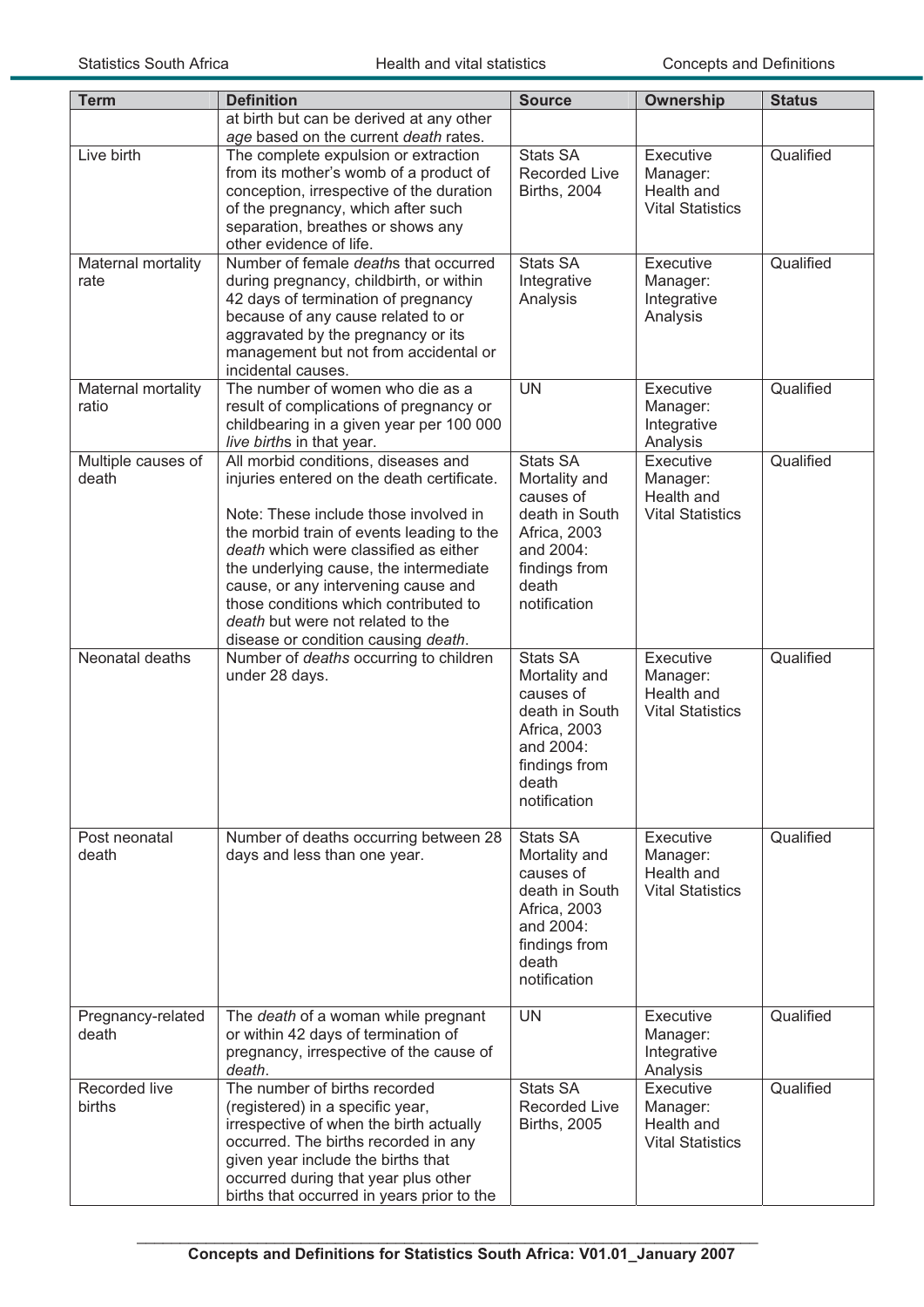| <b>Term</b>                  | <b>Definition</b>                                                                                                                                                                                                                                                                                         | <b>Source</b>                                                                                                                          | <b>Ownership</b>                                               | <b>Status</b> |
|------------------------------|-----------------------------------------------------------------------------------------------------------------------------------------------------------------------------------------------------------------------------------------------------------------------------------------------------------|----------------------------------------------------------------------------------------------------------------------------------------|----------------------------------------------------------------|---------------|
|                              | year of registration. It should be noted<br>that not all births are recorded<br>(registered).                                                                                                                                                                                                             |                                                                                                                                        |                                                                |               |
| Stillbirth                   | Intra-uterine death of a foetus of at least<br>26 weeks of gestation that showed no<br>sign of life after complete birth.                                                                                                                                                                                 | <b>Stats SA</b><br><b>Recorded Live</b><br><b>Births, 2004</b>                                                                         | Executive<br>Manager:<br>Health and<br><b>Vital Statistics</b> | Qualified     |
| Survival rate                | The proportion of persons in a specified<br>group (age, sex, or health status) alive<br>at the beginning of an interval (such as<br>a 5-year period) who survive to the end<br>of the interval.                                                                                                           | <b>Stats SA</b><br>Integrative<br>Analysis                                                                                             | Executive<br>Manager:<br>Integrative<br>Analysis               | Qualified     |
| Survivorship                 | An indicator that measures the number<br>of children with or without parents.<br>However, for policy purposes, children<br>without parents are normally<br>considered.                                                                                                                                    | <b>Stats SA</b><br>Integrative<br>Analysis                                                                                             | Executive<br>Manager:<br>Integrative<br>Analysis               | Qualified     |
| Total fertility rate         | Average number of children born alive<br>to a woman during her lifetime if she<br>were to bear children at each age in<br>accordance with the prevailing age-<br>specific fertility rates. It is obtained by<br>summing up all age-specific fertility<br>rates for each year of the childbearing<br>span. | <b>Stats SA</b><br>Integrative<br>Analysis                                                                                             | Executive<br>Manager:<br>Integrative<br>Analysis               | Qualified     |
| Under-five<br>mortality      | The probability of dying between birth<br>and the fifth birthday.                                                                                                                                                                                                                                         | <b>UNDP</b>                                                                                                                            | Executive<br>Manager:<br>Integrative<br>Analysis               | Qualified     |
| Underlying cause<br>of death | The disease or injury that initiated the<br>train of events leading to death; or the<br>circumstances of the accident or<br>violence that produced the fatal injury.                                                                                                                                      | <b>Stats SA</b><br>Mortality and<br>causes of<br>death in South<br>Africa, 2003<br>and 2004:<br>findings from<br>death<br>notification | Executive<br>Manager:<br>Health and<br><b>Vital Statistics</b> | Qualified     |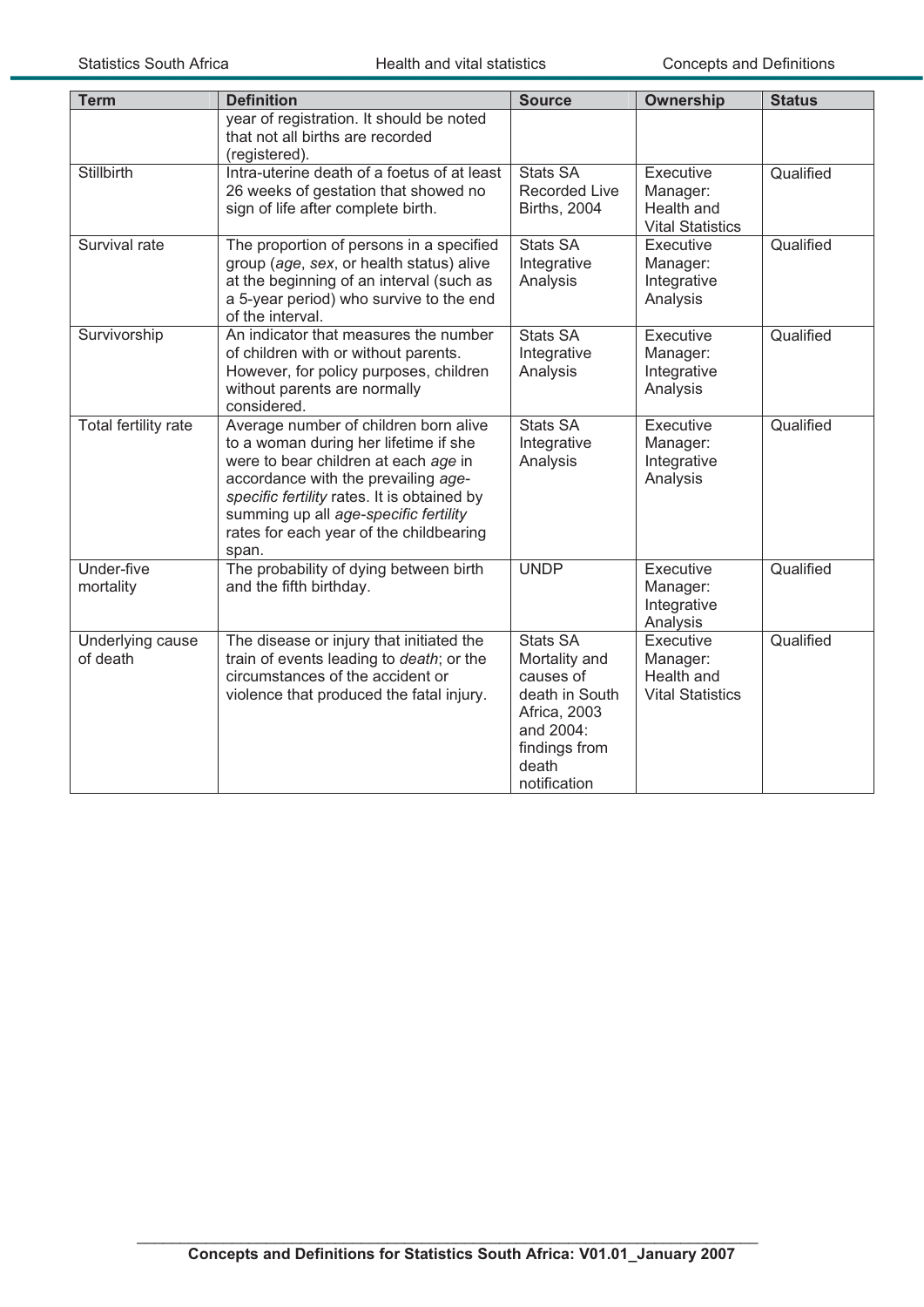## **6. Household income and expenditure**

| <b>Term</b>                        | <b>Definition</b>                                                                                                                                                                                                                                                                 | <b>Source</b>                                          | <b>Ownership</b>                                             | <b>Status</b> |
|------------------------------------|-----------------------------------------------------------------------------------------------------------------------------------------------------------------------------------------------------------------------------------------------------------------------------------|--------------------------------------------------------|--------------------------------------------------------------|---------------|
| Consumption<br>expenditure         | Expenditure on goods and services<br>acquired and privately used by<br>household members, including imputed<br>values for items produced and<br>consumed by the household itself. See<br>non-consumption expenditure. See also<br>durable, semi-durable and non-durable<br>goods. | Modified by<br>March 2005<br>workshop                  | Executive<br>Manager:<br>Income and<br>Expenditure<br>Survey | Qualified     |
| Durable<br>goods                   | Household items that last for a long<br>time, such as kitchen appliances,<br>computers, radios and televisions, cars<br>and furniture, usually acquired once in<br>several years. See semi-durable goods<br>and non-durable goods.                                                | Investorwords.<br>com                                  | Executive<br>Manager:<br>Income and<br>Expenditure<br>Survey | Qualified     |
| Household<br>assets                | Assets belonging to a household.                                                                                                                                                                                                                                                  | <b>OECD</b>                                            | Executive<br>Manager:<br>Income and<br>Expenditure<br>Survey | Qualified     |
| Household<br>enterprise            | An economic activity carried out by<br>members of a <i>household</i> at the same<br>physical address, e.g. backyard<br>chicken-rearing, handcrafts, etc.                                                                                                                          | <b>Stats Slovenia</b>                                  | Executive<br>Manager:<br>Income and<br>Expenditure<br>Survey | Qualified     |
| Household<br>expenditure           | Amount spent by the household in the<br>reference period in cash, kind or<br>through barter, consisting of<br>consumption and non-consumption<br>expenditure.                                                                                                                     | Stats Sri Lanka                                        | Executive<br>Manager:<br>Income and<br>Expenditure<br>Survey | Qualified     |
| Household<br>income                | All receipts by all members of a<br>household, in cash and in kind, in<br>exchange for employment, or in return<br>for capital investment, or receipts<br>obtained from other sources such as<br>pension, etc. Compare household<br>income (census).                              | <b>Stats SA</b><br>Income and<br>Expenditure<br>Survey | Executive<br>Manager:<br>Income and<br>Expenditure<br>Survey | Qualified     |
| Non-<br>consumption<br>expenditure | Expenditure on items such as taxes,<br>and remittances and contributions to<br>members of other households.                                                                                                                                                                       | <b>ILO</b>                                             | Executive<br>Manager:<br>Income and<br>Expenditure<br>Survey | Qualified     |
| Non-durable<br>goods               | Household items that do not last long,<br>for example food, and personal care<br>items. Households acquire these items<br>on a daily, weekly or monthly basis. See<br>durable goods and semi-durable goods.                                                                       | OECD                                                   | Executive<br>Manager:<br>Income and<br>Expenditure<br>Survey | Qualified     |
| Semi-<br>durable<br>goods          | Household items that last longer than<br>non-durable goods but still need<br>replacing more often than durable<br>goods. Examples are clothing, shoes,<br>material for clothing. Households<br>acquire these items from time to time,<br>once a year or several times in a year.  | <b>Stats Slovenia</b>                                  | Executive<br>Manager:<br>Income and<br>Expenditure<br>Survey | Qualified     |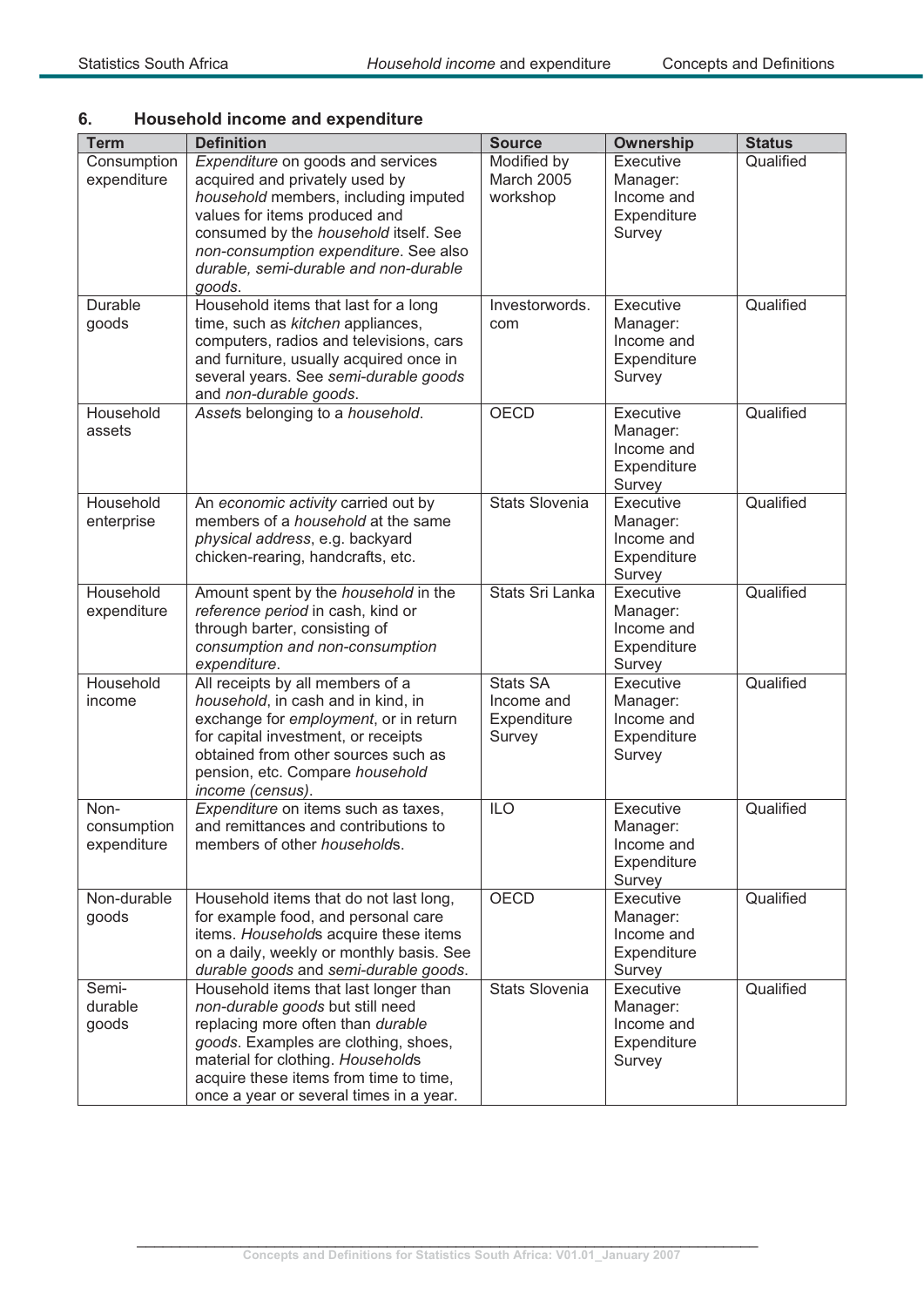| <b>Term</b>           | <b>Definition</b>                                                                    | <b>Source</b>                   | <b>Ownership</b>               | <b>Status</b> |
|-----------------------|--------------------------------------------------------------------------------------|---------------------------------|--------------------------------|---------------|
| <b>Block of flats</b> | A structure, usually multi-storey,                                                   | <b>Stats SA</b>                 | Executive                      | Qualified     |
|                       | consisting of a number of dwellings                                                  | Census 2001                     | Manager:                       |               |
|                       | sharing the same residential address,                                                | Concepts and                    | Social                         |               |
|                       | and usually sharing a common                                                         | Definitions manual              | <b>Statistics</b>              |               |
|                       | entrance, foyer or staircase. See flat.                                              |                                 |                                |               |
| <b>Building</b>       | Built structure with a roof and walls.                                               | <b>Collins Concise</b>          | Executive                      | Qualified     |
|                       |                                                                                      | Dictionary 3rd ed.,             | Manager:                       |               |
|                       |                                                                                      | 1992                            | Social                         |               |
|                       | Premises originally intended for the                                                 | <b>UBOS</b>                     | <b>Statistics</b><br>Executive | Qualified     |
| Camp                  | temporary accommodation of persons                                                   |                                 | Manager:                       |               |
|                       | with common activities or interests, e.g.                                            |                                 | Social                         |               |
|                       | military camps, refugee camps and                                                    |                                 | <b>Statistics</b>              |               |
|                       | camps established for the housing of                                                 |                                 |                                |               |
|                       | workers in mining, agriculture, public                                               |                                 |                                |               |
|                       | works or other types of enterprises.                                                 |                                 |                                |               |
| Collective            | 1) Structurally separate and                                                         | 1) Adapted from                 | Executive                      | Qualified     |
| living                | independent places of abode intended                                                 | OECD, Principles                | Manager:                       |               |
| quarters/             | for habitation by large groups of                                                    | and                             | Social                         |               |
| communal              | individuals or several households. Such                                              | Recommendations                 | <b>Statistics</b>              |               |
| living quarters       | quarters usually have certain common                                                 | for Population and              |                                |               |
|                       | facilities, such as cooking and ablution                                             | Housing                         |                                |               |
|                       | facilities, lounges or dormitories, which                                            | Censuses,<br>Revision 1. United |                                |               |
|                       | are shared by the occupants. Collective<br>living quarters may be further classified | Nations, New                    |                                |               |
|                       | into hotels, rooming houses and other                                                | York, 1998, Series              |                                |               |
|                       | lodging houses, institutions and camps.                                              | M, No. 67, Rev. 1,              |                                |               |
|                       |                                                                                      | para. 2.355.                    |                                |               |
|                       | 2) Living quarters where certain facilities                                          |                                 |                                |               |
|                       | are shared by groups of individuals or                                               | 2) Stats SA<br>Census 2001      |                                |               |
|                       | households. They can be divided into:<br>(a) hotels, motels, guest houses, etc.;     | Concepts and                    |                                |               |
|                       | (b) workers' hostels and student                                                     | <b>Definitions</b>              |                                |               |
|                       | residences; and (c) institutions.                                                    |                                 |                                |               |
| Converted             | Hostel where the accommodation has                                                   | <b>Stats SA</b>                 | Executive                      | Qualified     |
| hostel                | been converted into self-contained units                                             | <b>Social Statistics</b>        | Manager:                       |               |
|                       | for households.                                                                      |                                 | Social                         |               |
|                       |                                                                                      |                                 | <b>Statistics</b>              |               |
| Domestic              | Physical structure on the same erf/plot                                              | <b>Stats SA</b>                 | Executive                      | Qualified     |
| worker's              | as main property intended as living                                                  | <b>Social Statistics</b>        | Manager:                       |               |
| quarters              | quarters for a domestic worker.                                                      |                                 | Social                         |               |
|                       |                                                                                      |                                 | <b>Statistics</b>              |               |
| DU                    | See dwelling unit.                                                                   | <b>Stats SA</b>                 | Executive                      | Qualified     |
|                       |                                                                                      | Census 2001                     | Manager:<br>Social             |               |
|                       |                                                                                      | Concepts and<br>Definitions     | <b>Statistics</b>              |               |
| <b>Dwelling</b>       | Any structure intended or used for                                                   | <b>Stats SA</b>                 | Executive                      | Qualified     |
|                       | human habitation. Synonym is living                                                  | Census 2001                     | Manager:                       |               |
|                       | quarters.                                                                            | Concepts and                    | Social                         |               |
|                       |                                                                                      | Definitions                     | <b>Statistics</b>              |               |
| Dwelling,             | See informal dwelling.                                                               | <b>Stats SA</b>                 | Executive                      | Qualified     |
| informal              |                                                                                      | Census 2001                     | Manager:                       |               |
|                       |                                                                                      | Concepts and                    | Social                         |               |
|                       |                                                                                      | Definitions                     | <b>Statistics</b>              |               |
| Dwelling,             | A dwelling made primarily of clay, mud,                                              | <b>Stats SA Census</b>          | Executive                      | Qualified     |
| traditional           | reeds or other locally available natural                                             | 2001 Concepts                   | Manager:                       |               |
|                       | materials. Such dwellings can be found                                               | and Definitions                 | Social                         |               |
|                       | as single units or in clusters.                                                      |                                 | <b>Statistics</b>              |               |

## **7. Housing and services**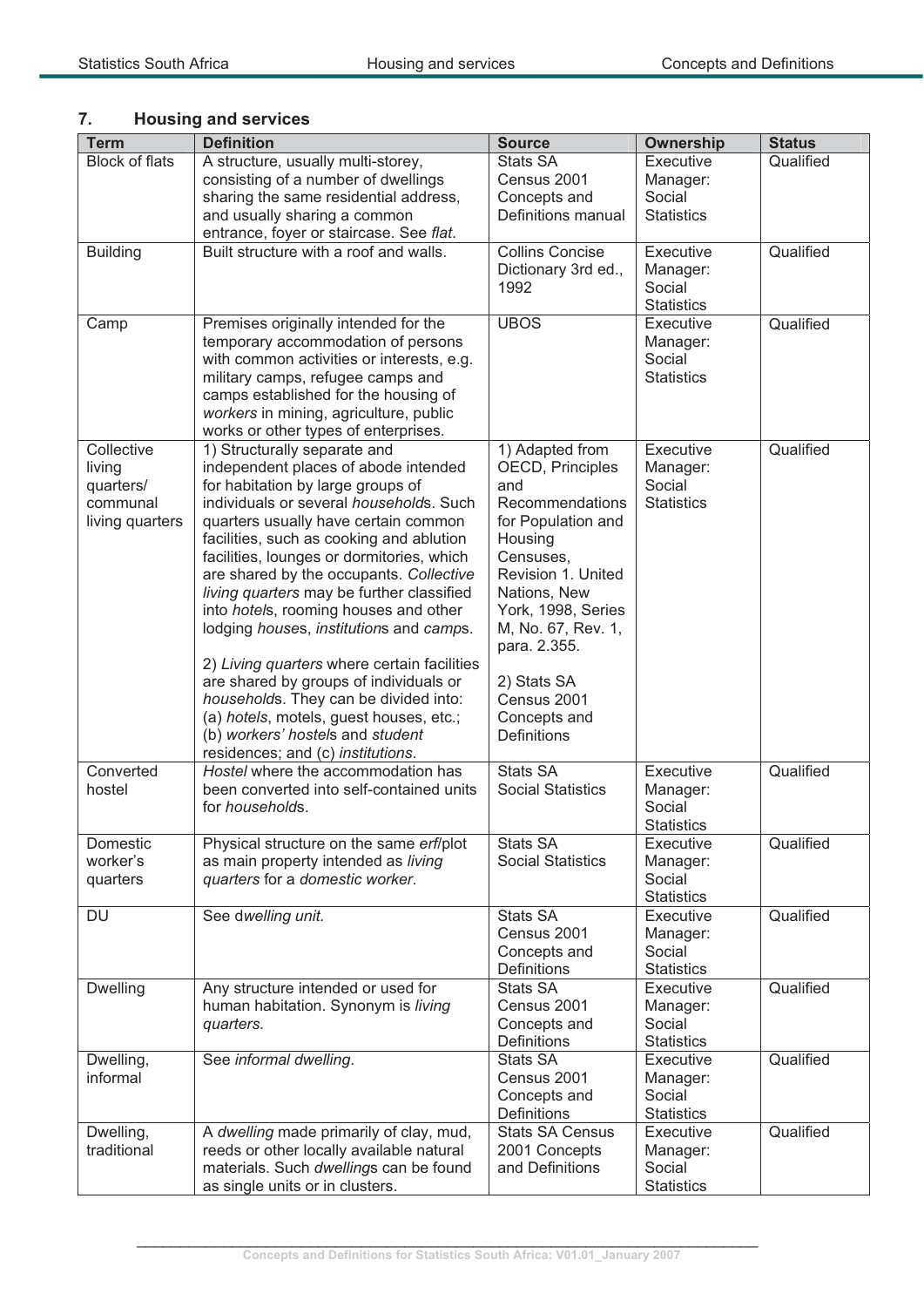| <b>Term</b>                                               | <b>Definition</b>                                                                                                                                                                                                                                                                                                                                                                                                                                                                   | <b>Source</b>                                                                                       | <b>Ownership</b>                                     | <b>Status</b> |
|-----------------------------------------------------------|-------------------------------------------------------------------------------------------------------------------------------------------------------------------------------------------------------------------------------------------------------------------------------------------------------------------------------------------------------------------------------------------------------------------------------------------------------------------------------------|-----------------------------------------------------------------------------------------------------|------------------------------------------------------|---------------|
| Dwelling unit<br>(DU)                                     | Structure or part of a structure or group<br>of structures occupied or meant to be<br>occupied by one or more than one<br>household. Includes structure or part of<br>a structure which is vacant and/or under<br>construction, but can be lived in at the<br>time of the survey. Includes units in<br>collective living quarters, unlike a<br>housing unit. Dwelling units may<br>therefore comprise housing units plus<br>units in collective living quarters when<br>applicable. | <b>Stats SA</b><br><b>Social Statistics</b>                                                         | Executive<br>Manager:<br>Social<br><b>Statistics</b> | Qualified     |
| Dwelling,<br>unoccupied                                   | A dwelling whose inhabitants are absent<br>at the time of the visit or during the<br>reference period during a census or<br>survey.                                                                                                                                                                                                                                                                                                                                                 | <b>Stats SA</b><br><b>Social Statistics</b>                                                         | Executive<br>Manager:<br>Social<br><b>Statistics</b> | Qualified     |
| Dwelling,<br>vacant                                       | A dwelling that is uninhabited, i.e. no<br>one lives there.                                                                                                                                                                                                                                                                                                                                                                                                                         | <b>Stats SA</b><br><b>Social Statistics</b>                                                         | Executive<br>Manager:<br>Social<br><b>Statistics</b> | Qualified     |
| Electricity for<br>cooking,<br>heating and/or<br>lighting | Electricity from the public supplier.                                                                                                                                                                                                                                                                                                                                                                                                                                               | Stats SA<br>General<br>Household<br>Survey, July 2004                                               | Executive<br>Manager:<br>Social<br><b>Statistics</b> | <b>Draft</b>  |
| Electricity<br>undertaking                                | An undertaking concerned with the<br>generation or transmission and<br>distribution of electricity, including<br>electrical power installations, which as<br>subsidiary divisions of undertakings<br>produce electricity for regular use by<br>these undertakings.                                                                                                                                                                                                                  | Stats SA<br>Electricity<br>generated and<br>available for<br>distribution, July<br>2005             | Executive<br>Manager:<br>Social<br><b>Statistics</b> | Qualified     |
| Flat                                                      | A dwelling, usually on one floor, with at<br>least one wall shared with another such<br>dwelling, within a block of flats.<br>Synonym is apartment. See also block<br>of flats.                                                                                                                                                                                                                                                                                                     | <b>Stats SA Census</b><br>2001 Concepts<br>and Definitions                                          | Executive<br>Manager:<br>Social<br><b>Statistics</b> | Qualified     |
| Formal<br>dwelling                                        | A structure built according to approved<br>plans, i.e. house on a separate stand,<br>flat or apartment, townhouse, room in<br>backyard, rooms or flatlet elsewhere.<br>Contrasted with informal dwelling and<br>traditional dwelling.                                                                                                                                                                                                                                               | <b>UN</b>                                                                                           | Executive<br>Manager:<br>Social<br><b>Statistics</b> | Qualified     |
| Free basic<br>electricity                                 | An amount of electricity determined by<br>government that should be provided<br>free to poor households to meet basic<br>needs, currently set at 50 kWh per<br>month per household.                                                                                                                                                                                                                                                                                                 | Stats SA Non-<br>financial census of<br>municipalities for<br>the year ended 30<br><b>June 2004</b> | Executive<br>Manager:<br>Social<br><b>Statistics</b> | Qualified     |
| Free basic<br>water                                       | An amount of water determined by<br>government that should be provided<br>free to poor households to meet basic<br>needs, currently set at 6 kl per month<br>per household within 200 metres from<br>each dwelling.                                                                                                                                                                                                                                                                 | Stats SA Non-<br>financial census of<br>municipalities for<br>the year ended 30<br><b>June 2004</b> | Executive<br>Manager:<br>Social<br><b>Statistics</b> | Qualified     |
| Hostel                                                    | A collective form of accommodation for<br>workers or students, but not including<br>boarding school hostels. See workers'<br>hostel.                                                                                                                                                                                                                                                                                                                                                | <b>Stats SA Census</b><br>2001 Concepts<br>and definitions                                          | Executive<br>Manager:<br>Social<br><b>Statistics</b> | Qualified     |
| Hotel                                                     | An establishment providing<br>accommodation and meals for pay. See<br>collective living quarters, tourist hotel<br>and residential hotel.                                                                                                                                                                                                                                                                                                                                           | <b>Stats SA Census</b><br>2001 Concepts<br>and Definitions                                          | Executive<br>Manager:<br>Social<br><b>Statistics</b> | Qualified     |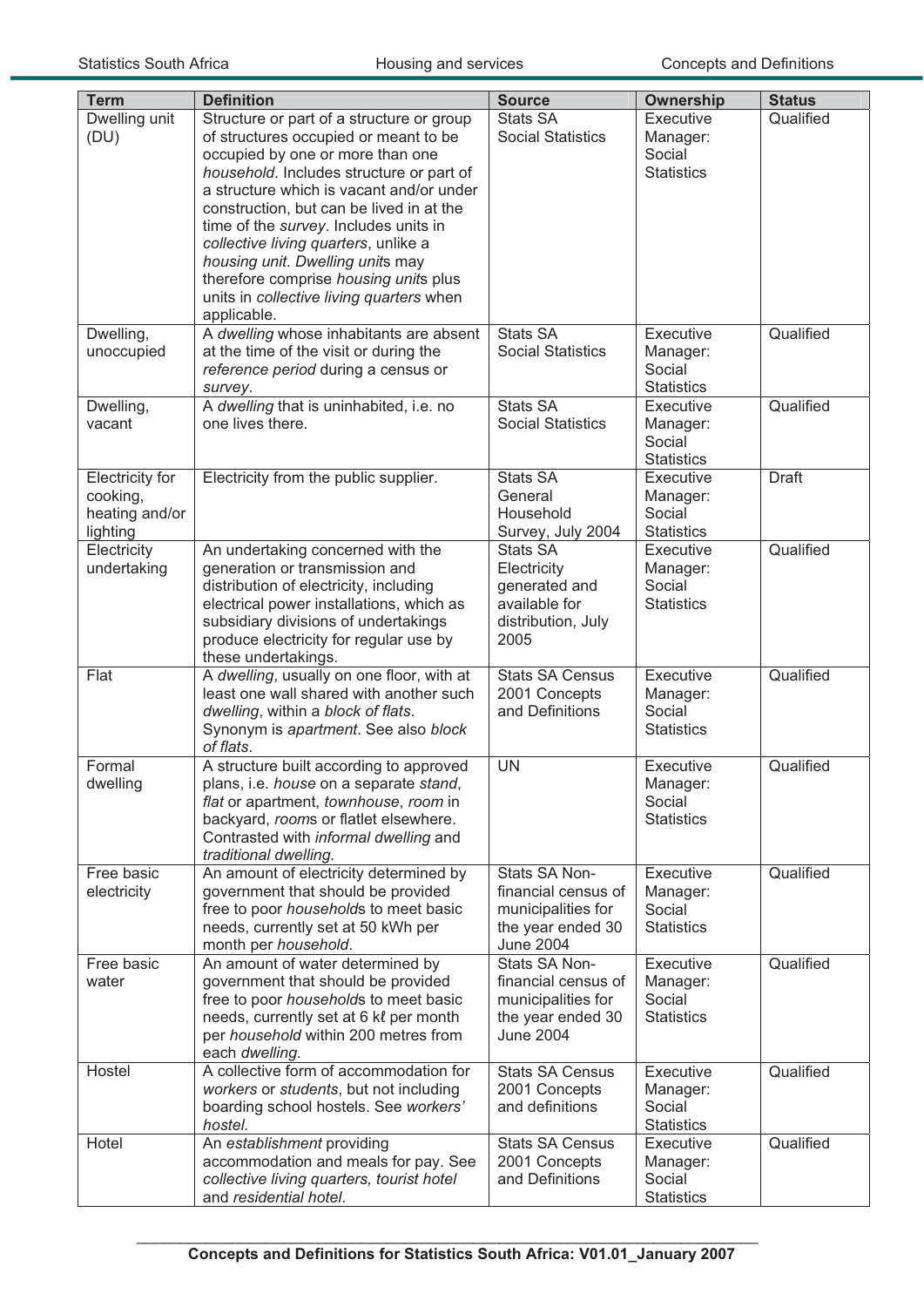| <b>Term</b>                                                                              | <b>Definition</b>                                                                                                                                                                                                                                                                                                                                                                                                                                                                                                                                                                                                                 | <b>Source</b>                                                                                                | <b>Ownership</b>                                     | <b>Status</b> |
|------------------------------------------------------------------------------------------|-----------------------------------------------------------------------------------------------------------------------------------------------------------------------------------------------------------------------------------------------------------------------------------------------------------------------------------------------------------------------------------------------------------------------------------------------------------------------------------------------------------------------------------------------------------------------------------------------------------------------------------|--------------------------------------------------------------------------------------------------------------|------------------------------------------------------|---------------|
| House                                                                                    | A freestanding dwelling.                                                                                                                                                                                                                                                                                                                                                                                                                                                                                                                                                                                                          | <b>Stats SA Census</b><br>2001 Concepts<br>and Definitions                                                   | Executive<br>Manager:<br>Social<br><b>Statistics</b> | Qualified     |
| Housing unit                                                                             | A unit of accommodation for a<br>household, which may consist of one<br>structure, or more than one structure, or<br>part of a structure. (Examples of each<br>are a house, a group of rondavels, and<br>a flat.) It may be vacant, or occupied by<br>one or more than one household.<br>A housing unit usually has a separate<br>entrance from outside or from a<br>common space, as in a block of flats.<br>See dwelling unit, living quarters and<br>collective living quarters.                                                                                                                                               | <b>Stats SA Census</b><br>2001 Concepts<br>and Definitions<br>manual                                         | Executive<br>Manager:<br>Social<br><b>Statistics</b> | Qualified     |
| Hygienic toilet<br>facility                                                              | Flush toilet, chemical toilet or pit latrine<br>with ventilation pipe.                                                                                                                                                                                                                                                                                                                                                                                                                                                                                                                                                            | <b>MDG</b>                                                                                                   | Executive<br>Manager:<br>Social<br><b>Statistics</b> | Qualified     |
| Index of<br>physical<br>volume of<br>electricity<br>production<br>(Social<br>Statistics) | The index of physical volume of<br>electricity production or a production<br>index is a statistical measure of the<br>change in the volume of production. The<br>production index of electricity is the ratio<br>between the volume of production of<br>electricity in a given period and the<br>volume of production of electricity in the<br>base period. The base period is 2000.<br>The production in the base period is set<br>at 100.                                                                                                                                                                                       | <b>Stats SA</b><br>Electricity<br>generated and<br>available for<br>distribution, July<br>2005               | Executive<br>Manager:<br>Social<br><b>Statistics</b> | <b>Draft</b>  |
| Informal<br>dwelling                                                                     | A makeshift structure not erected<br>according to approved architectural<br>plans, for example shacks or shanties in<br>informal settlements or in backyards.                                                                                                                                                                                                                                                                                                                                                                                                                                                                     | Stats SA Non-<br>financial census of<br>municipalities for<br>the year ended 30<br><b>June 2003</b>          | Executive<br>Manager:<br>Social<br><b>Statistics</b> | Qualified     |
| Informal<br>settlement                                                                   | An unplanned settlement on land that<br>has not been surveyed or proclaimed as<br>residential, consisting mainly of informal<br>dwellings (shacks).                                                                                                                                                                                                                                                                                                                                                                                                                                                                               | <b>Stats SA Census</b><br>2001 Concepts<br>and Definitions                                                   | Executive<br>Manager:<br>Social<br><b>Statistics</b> | Qualified     |
| Institution<br>(enumeration)                                                             | Communal place of residence for<br>people with a common characteristic,<br>such as a hospital, school hostel,<br>prison, defence force barracks or<br>convent.<br>Such sets of living quarters usually have<br>certain common facilities shared by the<br>occupants (baths, lounges, dormitories<br>and so forth).<br>Residential hotels, workers' hostels,<br>student residences and homes for the<br>independent aged are not treated as<br>institutions in this sense. Antonym is<br>non-institutional collective living<br>quarters. See collective living quarters.<br>Compare institution (demarcation) under<br>Geography. | <b>Stats SA Census</b><br>2001 Concepts<br>and Definitions<br>manual, based on<br><b>UN Census</b><br>Manual | Executive<br>Manager:<br>Social<br><b>Statistics</b> | Qualified     |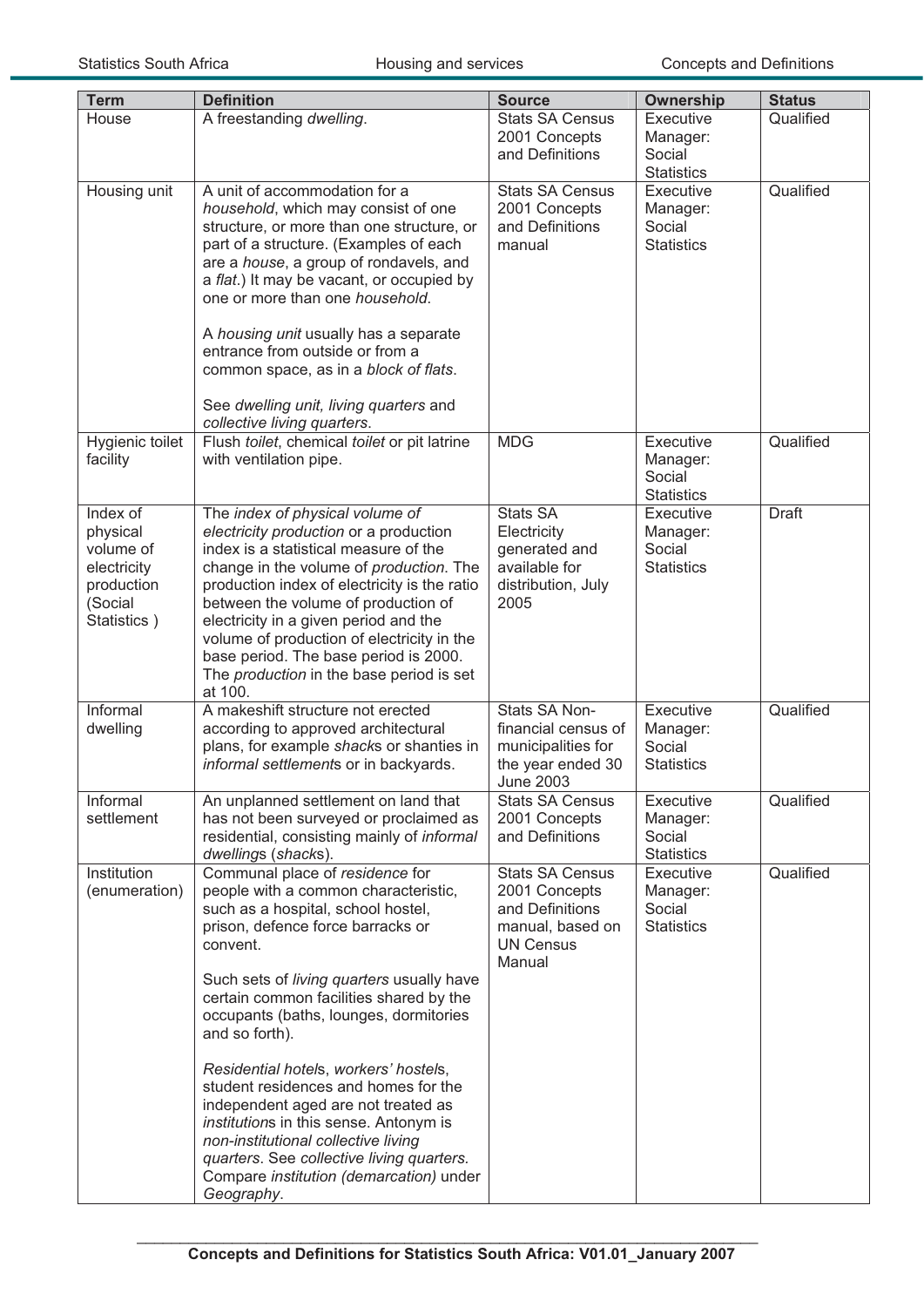| <b>Term</b>                              | <b>Definition</b>                                                                                                                                                                                                                                                              | <b>Source</b>                                                                                                                                                   | Ownership                                            | <b>Status</b> |
|------------------------------------------|--------------------------------------------------------------------------------------------------------------------------------------------------------------------------------------------------------------------------------------------------------------------------------|-----------------------------------------------------------------------------------------------------------------------------------------------------------------|------------------------------------------------------|---------------|
| Kitchen                                  | A room equipped for the preparation of<br>principal meals and intended for that<br>purpose.                                                                                                                                                                                    | Wikipedia online<br>Encyclopaedia                                                                                                                               | Executive<br>Manager:<br>Social<br><b>Statistics</b> | Qualified     |
| Living<br>quarters                       | A general term meaning the place<br>where people stay. Living quarters can<br>be divided into two main groups:<br>housing units and collective living<br>quarters. See also the diagram of types<br>of living quarters in Appendix A.                                          | <b>Stats SA Census</b><br>2001 Concepts<br>and Definitions,<br>based on UN<br><b>Census Manual</b>                                                              | Executive<br>Manager:<br>Social<br><b>Statistics</b> | Qualified     |
| Non-<br>residential<br>building          | A building where the major part of the<br>floor space is not intended for dwelling<br>but for other purposes such as<br>commercial or industrial.                                                                                                                              | Stats SA<br><b>Social Statistics</b>                                                                                                                            | Executive<br>Manager:<br>Social<br><b>Statistics</b> | Qualified     |
| Piped water in<br>dwelling or on<br>site | Piped water inside the <i>household</i> 's own<br>dwelling or in their yard. It excludes<br>water from a neighbour's tap or a public<br>tap that is not on site.                                                                                                               | <b>Stats SA General</b><br>Household<br>Survey, July 2004                                                                                                       | Executive<br>Manager:<br>Social<br><b>Statistics</b> | Qualified     |
| Rent                                     | Payment for use of property of another<br>as living quarters.                                                                                                                                                                                                                  | Chambers 20 <sup>th</sup><br><b>Century Dictionary</b><br>1977 ed.                                                                                              | Executive<br>Manager:<br>Social<br><b>Statistics</b> | Qualified     |
| Residential<br>hotel                     | Hotel providing semi-permanent<br>accommodation. See tourist hotel.                                                                                                                                                                                                            | <b>Stats SA Census</b><br>2001 Concepts<br>and Definitions                                                                                                      | Executive<br>Manager:<br>Social<br><b>Statistics</b> | Qualified     |
| Room                                     | Space in a housing unit or other living<br>quarters enclosed by walls reaching<br>from the floor to the ceiling or roof<br>covering, or to a height of at least two<br>metres, of an area large enough to hold<br>a bed for an adult, that is, at least four<br>square metres. | Wikipedia online<br>Encyclopaedia                                                                                                                               | Executive<br>Manager:<br>Social<br><b>Statistics</b> | Qualified     |
| Sanitation                               | Principles and practices relating to the<br>collection, removal or disposal of human<br>excreta, household waste water and<br>refuse as they impact upon people and<br>the environment.                                                                                        | Jacky Burke:<br>Sanitation policy<br>for the city of<br>Johannesburg.<br>Environmental<br>Planning and<br>Management, City<br>of Johannesburg,<br>October 2002. | Executive<br>Manager:<br>Social<br><b>Statistics</b> | Qualified     |
| Semi-<br>detached<br>house               | One of two houses joined together with<br>one common wall. Each house usually<br>has its own private ground and has no<br>other dwelling below or above it.                                                                                                                    | <b>Stats SA Census</b><br>2001 Concepts<br>and Definitions                                                                                                      | Executive<br>Manager:<br>Social<br><b>Statistics</b> | Qualified     |
| Shack                                    | See dwelling, informal.                                                                                                                                                                                                                                                        | <b>Stats SA South</b><br>Africa in transition<br>report                                                                                                         | Executive<br>Manager:<br>Social<br><b>Statistics</b> | Qualified     |
| Squatter area                            | See informal settlement.                                                                                                                                                                                                                                                       | <b>Stats SA South</b><br>Africa in transition<br>report                                                                                                         | Executive<br>Manager:<br>Social<br><b>Statistics</b> | Qualified     |
| Stand                                    | See erf.                                                                                                                                                                                                                                                                       | Stats SA<br><b>Social Statistics</b>                                                                                                                            | Executive<br>Manager:<br>Social<br><b>Statistics</b> | Qualified     |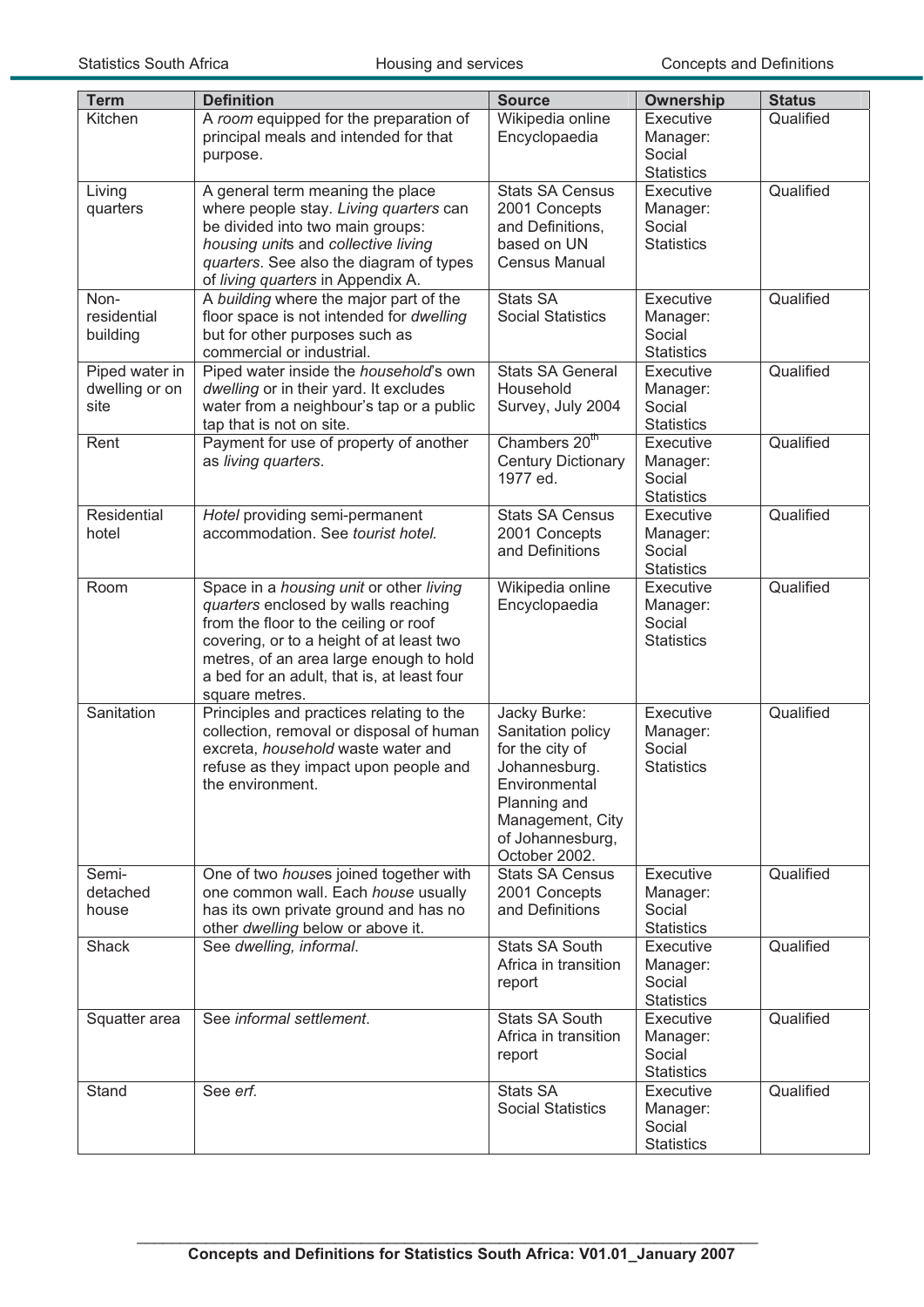| <b>Term</b>                               | <b>Definition</b>                                                                                                                                                                                                                                                                                            | <b>Source</b>                                                                                       | <b>Ownership</b>                                     | <b>Status</b> |
|-------------------------------------------|--------------------------------------------------------------------------------------------------------------------------------------------------------------------------------------------------------------------------------------------------------------------------------------------------------------|-----------------------------------------------------------------------------------------------------|------------------------------------------------------|---------------|
| Tenant                                    | Person who occupies a housing unit<br>which is not his/her property and who<br>pays (in money or in kind) for using the<br>unit as living quarters for his/her<br>household.                                                                                                                                 | Stats SA Survey of<br>large scale<br>agriculture                                                    | Executive<br>Manager:<br>Social<br><b>Statistics</b> | Qualified     |
| Tenure                                    | Arrangement under which a household<br>occupies its dwelling.                                                                                                                                                                                                                                                | <b>Stats Singapore</b>                                                                              | Executive<br>Manager:<br>Social<br><b>Statistics</b> | Qualified     |
| <b>Toilet</b>                             | Installation for the disposal of human<br>excreta.                                                                                                                                                                                                                                                           | Wikipedia online<br>Encyclopaedia                                                                   | Executive<br>Manager:<br>Social<br><b>Statistics</b> | Qualified     |
| <b>Toilet facility</b>                    | Installation or system for the disposal of<br>human excreta.                                                                                                                                                                                                                                                 | March 2005<br>Workshop                                                                              | Executive<br>Manager:<br>Social<br><b>Statistics</b> | Qualified     |
| <b>Tourist hotel</b>                      | A hotel providing accommodation to<br>short-term residents, e.g. tourists or<br>other travellers such as business<br>people. See residential hotel.                                                                                                                                                          | <b>Stats SA Census</b><br>2001 Concepts<br>and Definitions<br>(adapted)                             | Executive<br>Manager:<br>Social<br><b>Statistics</b> | Qualified     |
| Townhouse                                 | A self-contained dwelling with private<br>grounds within a common ground for<br>other dwellings.                                                                                                                                                                                                             | <b>Stats SA</b><br><b>Social Statistics</b>                                                         | Executive<br>Manager:<br>Social<br><b>Statistics</b> | Qualified     |
| Traditional<br>dwelling                   | A dwelling made of clay, mud, reeds or<br>other locally available materials.<br>Note: This is a general term that<br>includes huts, rondavels, etc. Such<br>dwellings can be found as single units<br>or in clusters.                                                                                        | Stats SA Non-<br>financial census of<br>municipalities for<br>the year ended 30<br><b>June 2003</b> | Executive<br>Manager:<br>Social<br><b>Statistics</b> | Qualified     |
| Unit of<br>electricity                    | One unit of electricity is equal to 1<br>kilowatt-hour (kWh). One gigawatt-hour<br>(gWh) of electricity is equal to one<br>million kilowatt-hours.                                                                                                                                                           | Stats SA<br>Electricity<br>generated and<br>available for<br>distribution, July<br>2005             | Executive<br>Manager:<br>Social<br><b>Statistics</b> | <b>Draft</b>  |
| Vacant stand                              | A stand, fenced or unfenced, which has<br>no observable structure erected on it.                                                                                                                                                                                                                             | <b>Stats SA Census</b><br>2001 Concepts<br>and Definitions                                          | Executive<br>Manager:<br>Social<br><b>Statistics</b> | Qualified     |
| Workers'<br>hostel (Social<br>Statistics) | Collective accommodation for workers,<br>e.g. in mines, factories, power stations,<br>hospitals, and for municipalities.<br>Accommodation in hostels may be in<br>single rooms or dormitories, with shared<br>facilities such as kitchens and<br>bathrooms. One of the 10 EA types.<br>See converted hostel. | <b>Stats SA Census</b><br>2001 Concepts<br>and Definitions                                          | Executive<br>Manager:<br>Social<br><b>Statistics</b> | Qualified     |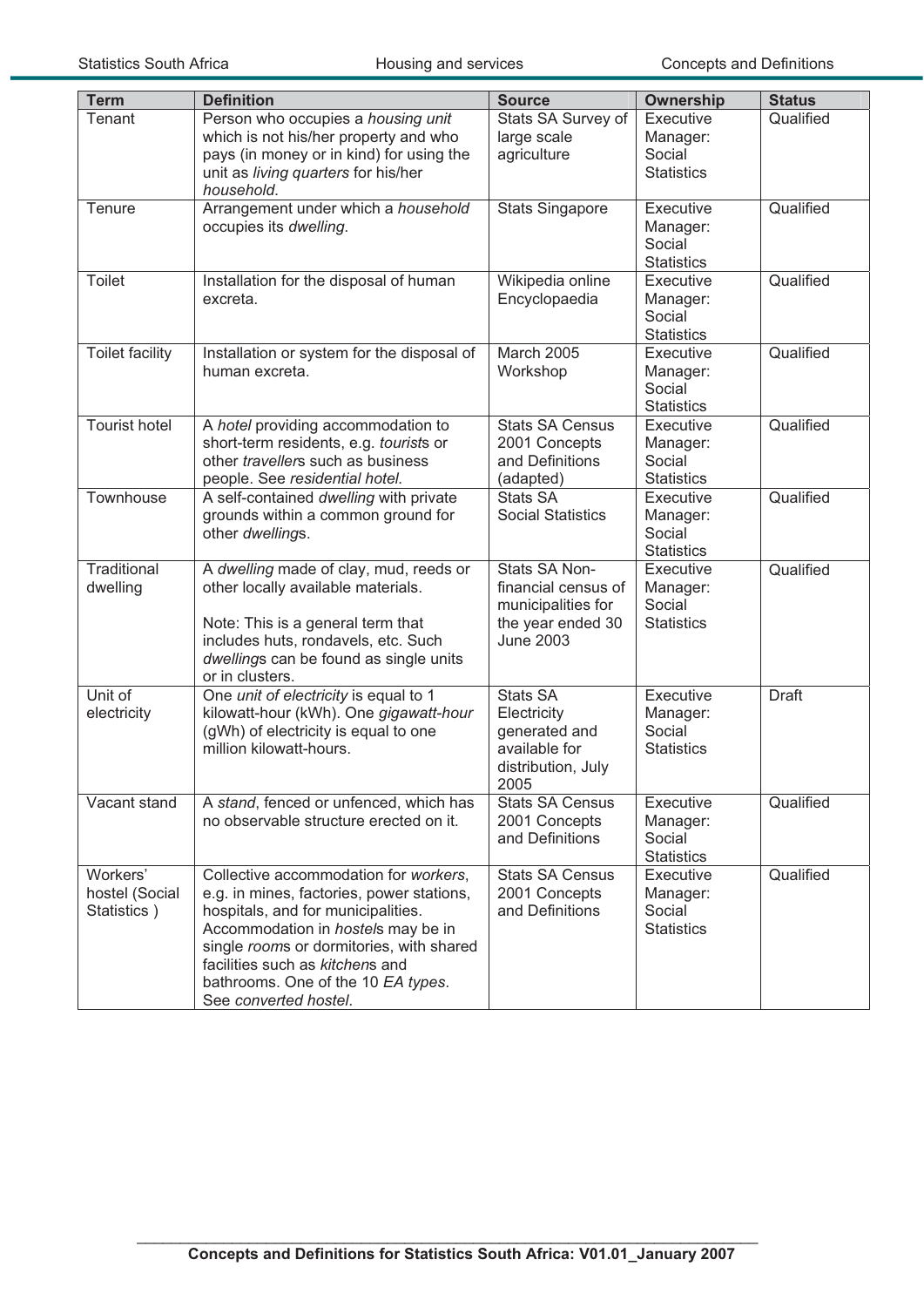| <b>Term</b>       | <b>Definition</b>                         | <b>Source</b>                     | <b>Ownership</b>                        | <b>Status</b> |
|-------------------|-------------------------------------------|-----------------------------------|-----------------------------------------|---------------|
| Acknowledgement   | A statement by a person/debtor in which   | <b>Stats SA</b>                   | Executive                               | Qualified     |
| of debt           | he admits that he owes money to an        | Statistics of civil               | Manager:                                |               |
|                   | individual or a company or a bank.        | cases for debt,                   | Industry and                            |               |
|                   |                                           | <b>July 2005</b>                  | <b>Trade Statistics</b>                 |               |
| Additions and     | Extensions to existing buildings as well  | Stats SA                          | Executive                               | Qualified     |
| alterations       | as internal and external alterations of   | Selected                          | Manager:                                |               |
|                   | existing buildings.                       | building                          | Industry and                            |               |
|                   |                                           | statistics of the                 | <b>Trade Statistics</b>                 |               |
|                   |                                           | private sector as                 |                                         |               |
|                   |                                           | reported by local                 |                                         |               |
|                   |                                           | government<br>institutions, July  |                                         |               |
|                   |                                           | 2005                              |                                         |               |
| Bill              | A statement of charges for a service      | <b>Stats SA</b>                   | Executive                               | Qualified     |
|                   | rendered or for the amount owed.          | Statistics of civil               | Manager:                                |               |
|                   |                                           | cases for debt,                   | Industry and                            |               |
|                   |                                           | May 2006                          | <b>Trade Statistics</b>                 |               |
| Civil judgement   | A decision taken in a civil matter or a   | <b>Stats SA</b>                   | Executive                               | Qualified     |
|                   | dispute between two people or parties.    | Statistics of civil               | Manager:                                |               |
|                   |                                           | cases for debt,                   | Industry and                            |               |
|                   |                                           | <b>July 2005</b>                  | <b>Trade Statistics</b>                 |               |
| Civil summons     | Notice to appear before the court of law  | <b>Stats SA</b>                   | Industry and                            | Qualified     |
|                   | where a dispute between two parties or    | Statistics of civil               | <b>Trade Statistics</b>                 |               |
|                   | people has to be heard, i.e. not for a    | cases for debt,                   |                                         |               |
|                   | criminal offence.                         | <b>July 2005</b>                  |                                         |               |
| Cleaning service  | Cleaning using own staff or cleaning      | Stats SA                          | Executive                               | <b>Draft</b>  |
|                   | using subcontractors.                     | Personal                          | Manager:                                |               |
|                   |                                           | services                          | Industry and                            |               |
|                   |                                           | industry, 2004                    | <b>Trade Statistics</b>                 |               |
| Compulsory        | Occurs when the affairs of a company      | <b>Stats SA</b>                   | Executive                               | Qualified     |
| liquidation       | or close corporation are wound up by      | Statistics of                     | Manager:                                |               |
|                   | order of the court.                       | liquidations and<br>insolvencies, | Industry and<br><b>Trade Statistics</b> |               |
|                   |                                           | August 2005                       |                                         |               |
| Consent           | Where a debtor agrees to subject          | <b>Stats SA</b>                   | Executive                               | Qualified     |
| judgement         | himself/herself to obey or accept a       | Statistics of civil               | Manager:                                |               |
|                   | judgement of a court against him for a    | cases for debt,                   | Industry and                            |               |
|                   | debt he owes without defending the        | <b>July 2005</b>                  | <b>Trade Statistics</b>                 |               |
|                   | action. This usually happens before the   |                                   |                                         |               |
|                   | debtor signs a binding contract, e.g. a   |                                   |                                         |               |
|                   | loan agreement.                           |                                   |                                         |               |
| Default judgement | Where the court gives a judgement or a    | <b>Stats SA</b>                   | Executive                               | Qualified     |
|                   | ruling against the defendant who is not   | Statistics of civil               | Manager:                                |               |
|                   | present in court and was previously       | cases for debt,                   | Industry and                            |               |
|                   | given a notice that was ignored, i.e. a   | <b>July 2005</b>                  | <b>Trade Statistics</b>                 |               |
|                   | judgement was given against a party or    |                                   |                                         |               |
|                   | an individual while not present in court. |                                   | Executive                               |               |
| Export            | Outward flow of goods and services        | Wikipedia online                  |                                         | Qualified     |
|                   | leaving the economic territory of a       | Encyclopaedia                     | Manager:                                |               |
|                   | country to the outside world.             |                                   | Industry and<br><b>Trade Statistics</b> |               |
| Free-on-board     | Relates to goods destined for the export  | Stats SA Mining:                  | Executive                               | Qualified     |
|                   | market. Railage, road transport and       | Production and                    | Manager:                                |               |
|                   | docking charges are involved but no       | sales, July 2005                  | Industry and                            |               |
|                   | charges are made for the transport by     |                                   | <b>Trade Statistics</b>                 |               |
|                   | sea.                                      |                                   |                                         |               |

# **8. Industry and Trade**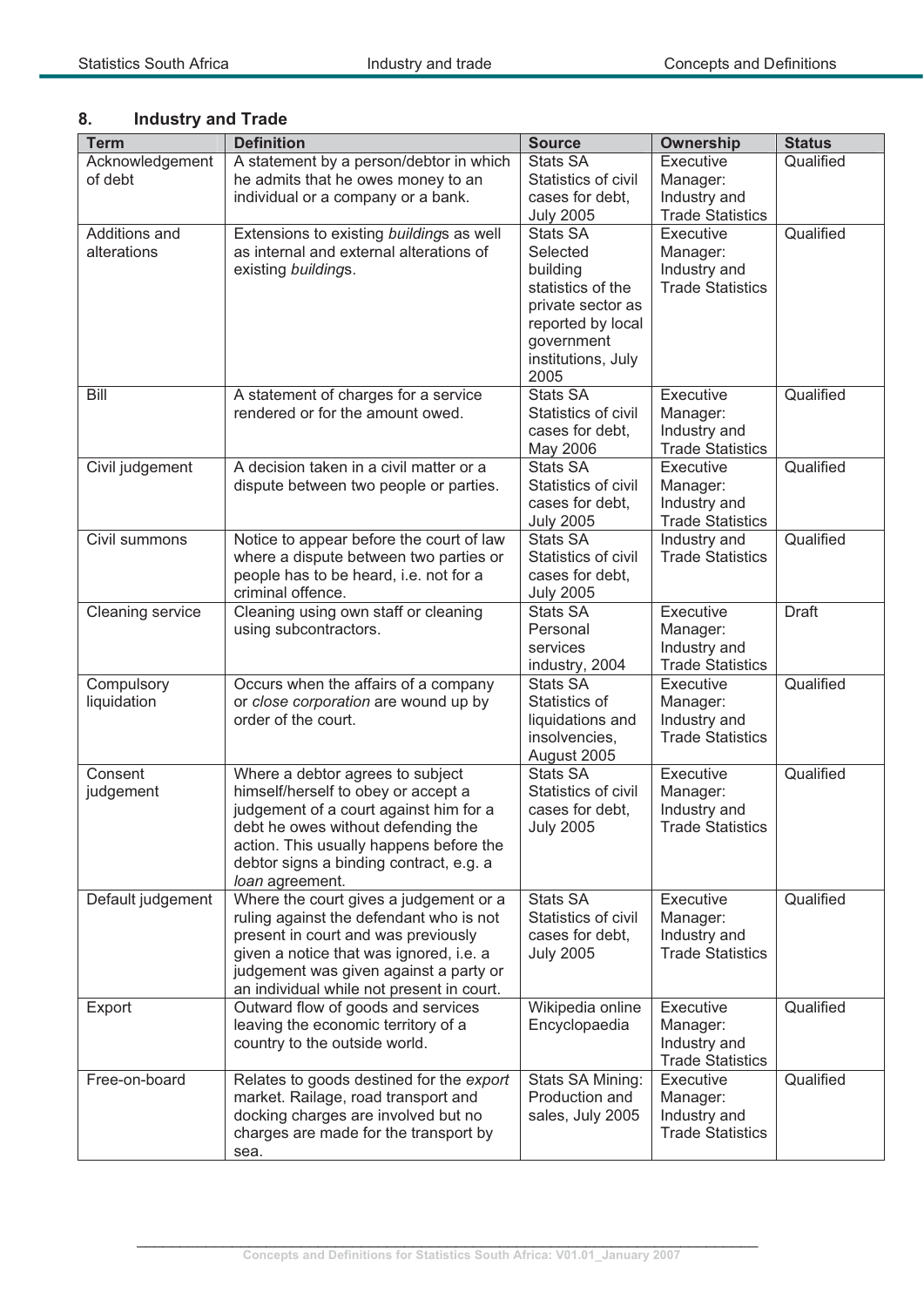| <b>Term</b>                        | <b>Definition</b>                                                                  | <b>Source</b>                       | Ownership                               | <b>Status</b> |
|------------------------------------|------------------------------------------------------------------------------------|-------------------------------------|-----------------------------------------|---------------|
| Free-on-rail                       | Relates to goods sold on the local                                                 | Stats SA Mining:                    | Executive                               | Qualified     |
|                                    | market where no railage or road                                                    | Production and                      | Manager:                                |               |
|                                    | transport costs are involved.                                                      | sales, July 2005                    | Industry and                            |               |
| Gigawatt-hour                      | One gigawatt-hour of electricity is equal                                          | <b>Stats SA</b>                     | <b>Trade Statistics</b><br>Executive    | <b>Draft</b>  |
| (gWh)                              | to one million kilowatt-hours. A kilowatt-                                         | Electricity                         | Manager:                                |               |
|                                    | hour is the basic unit of electrical energy                                        | generated and                       | Industry and                            |               |
|                                    | equal to one kilowatt of power supplied                                            | available for                       | <b>Trade Statistics</b>                 |               |
|                                    | to or taken from an electric circuit                                               | distribution,                       |                                         |               |
|                                    | steadily for one hour. One kilowatt-hour                                           | August 2006                         |                                         |               |
|                                    | equals one thousand watt-hours.                                                    | Wikipedia online                    | Executive                               | Qualified     |
| Import                             | Inward flow of goods and services<br>entering the economic territory of a          | Encyclopaedia                       | Manager:                                |               |
|                                    | country from the outside world.                                                    |                                     | Industry and                            |               |
|                                    |                                                                                    |                                     | <b>Trade Statistics</b>                 |               |
| Index of physical                  | A statistical measure of the change in                                             | <b>Stats SA</b>                     | Industry and                            | Qualified     |
| volume of                          | the volume of production of electricity in                                         | Electricity                         | <b>Trade Statistics</b>                 |               |
| electricity                        | a given period and the volume of                                                   | generated and                       |                                         |               |
| production                         | production of electricity in the base                                              | available for                       |                                         |               |
| (Industry and<br>Trade Statistics) | period. The base period is 2005. The<br>production in the base period is set at    | distribution,<br>August 2006        |                                         |               |
|                                    | 100.                                                                               |                                     |                                         |               |
| Index of physical                  | A statistical measure of the change in                                             | <b>Stats SA</b>                     | Executive                               | Qualified     |
| volume of                          | the volume of production. The                                                      | Manufacturing:                      | Manager:                                |               |
| manufacturing                      | production index of a major group is the                                           | Production and                      | Industry and                            |               |
| production                         | ratio between the volume of production                                             | sales, July 2005                    | <b>Trade Statistics</b>                 |               |
|                                    | of a major group in a given period and<br>the volume of production of the same     |                                     |                                         |               |
|                                    | major group in the base period                                                     |                                     |                                         |               |
| Index of physical                  | A statistical measure of the change in                                             | Stats SA Mining:                    | Executive                               | Qualified     |
| volume of mining                   | the volume of production. The                                                      | Production and                      | Manager:                                |               |
| production                         | production index of a mineral group is                                             | sales, July 2005                    | Industry and                            |               |
|                                    | the ratio between the volume of                                                    |                                     | <b>Trade Statistics</b>                 |               |
|                                    | production of a mineral group in a given<br>period and the volume of production of |                                     |                                         |               |
|                                    | the same mineral group in the base                                                 |                                     |                                         |               |
|                                    | period.                                                                            |                                     |                                         |               |
| Insolvency                         | A state whereby an individual or                                                   | Stats SA                            | Executive                               | Qualified     |
|                                    | partnership is unable to pay its debt and                                          | Statistics of                       | Manager:                                |               |
|                                    | is placed under final sequestration; a                                             | liquidations and                    | Industry and                            |               |
|                                    | partnership which is unable to pay its                                             | insolvencies,                       | <b>Trade Statistics</b>                 |               |
|                                    | debt is regarded as one insolvency,<br>irrespective of the number of partners.     | August 2005                         |                                         |               |
| Instalment sale                    | A sale transaction where a person buys                                             | <b>Stats SA</b>                     | Executive                               | Qualified     |
| transaction                        | goods on credit and pays for them in                                               | Statistics of civil                 | Manager:                                |               |
|                                    | instalments, e.g. every week or month,                                             | cases for debt.                     | Industry and                            |               |
|                                    | until he/she settles the debt.                                                     | <b>July 2005</b>                    | <b>Trade Statistics</b>                 |               |
| Liquidation                        | The winding-up of the affairs of a<br>company or close corporation when            | Stats SA<br>Statistics of           | Executive<br>Manager:                   | Qualified     |
|                                    | liabilities exceed assets and it can be                                            | liquidations and                    | Industry and                            |               |
|                                    | resolved by voluntary action or by an                                              | insolvencies,                       | <b>Trade Statistics</b>                 |               |
|                                    | order of the court.                                                                | August, 2005                        |                                         |               |
| Litigants                          | People who take part in court                                                      | <b>Stats SA</b>                     | Executive                               | Qualified     |
|                                    | proceedings, usually against each other,                                           | Statistics of civil                 | Manager:                                |               |
|                                    | like a debtor and a creditor.                                                      | cases for debt,                     | Industry and<br><b>Trade Statistics</b> |               |
| Litigants referred                 | A case where the parties have been                                                 | <b>July 2005</b><br><b>Stats SA</b> | Executive                               | Qualified     |
|                                    | referred to another instance/court.                                                | Statistics of civil                 | Manager:                                |               |
|                                    |                                                                                    | cases for debt,                     | Industry and                            |               |
|                                    |                                                                                    | <b>July 2005</b>                    | <b>Trade Statistics</b>                 |               |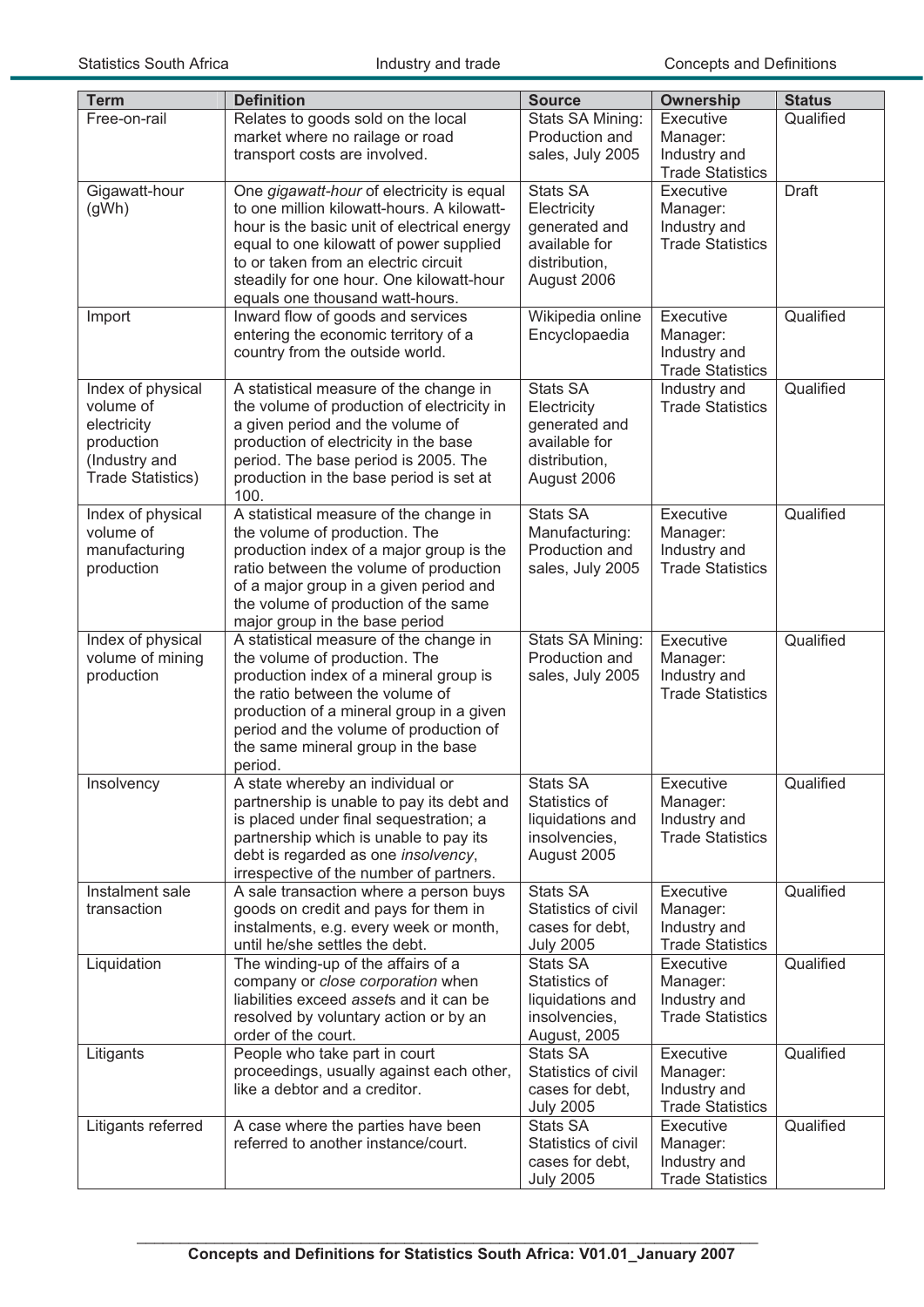| <b>Term</b>                 | <b>Definition</b>                                                   | <b>Source</b>              | <b>Ownership</b>        | <b>Status</b> |
|-----------------------------|---------------------------------------------------------------------|----------------------------|-------------------------|---------------|
| Net profit or loss          | Net profit or loss before tax is derived                            | <b>Stats SA</b>            | Executive               | <b>Draft</b>  |
| before tax                  | as:                                                                 | Personal                   | Manager:                |               |
|                             | Total income                                                        | services                   | Industry and            |               |
|                             | plus closing stocks                                                 | industry, 2004             | <b>Trade Statistics</b> |               |
|                             | minus total expenditure                                             |                            |                         |               |
|                             | minus opening stocks<br>An account that does not have a final       | <b>Stats SA</b>            | Executive               | Qualified     |
| Open account<br>transaction | payment date and a person can always                                | Statistics of civil        | Manager:                |               |
|                             | take more goods and keep paying as                                  | cases for debt,            | Industry and            |               |
|                             | long as he has credit (also known as                                | <b>July 2005</b>           | <b>Trade Statistics</b> |               |
|                             | revolving credit).                                                  |                            |                         |               |
| Other debts                 | All other kinds of outstanding debts                                | <b>Stats SA</b>            | Executive               | Qualified     |
|                             | such as salaries and wages,                                         | Statistics of civil        | Manager:                |               |
|                             | outstanding medical fund debts,                                     | cases for debt,            | Industry and            |               |
|                             | outstanding sponsored debts,                                        | <b>July 2005</b>           | <b>Trade Statistics</b> |               |
|                             | outstanding class and tuition debt,                                 |                            |                         |               |
|                             | outstanding income and sales, tax,<br>outstanding assessment rates, |                            |                         |               |
|                             | outstanding money in respect of                                     |                            |                         |               |
|                             | television maintenance contracts, and                               |                            |                         |               |
|                             | outstanding money in respect of flat                                |                            |                         |               |
|                             | levies.                                                             |                            |                         |               |
| Other reasons for           | Other reasons include reasons such as                               | Stats SA                   | Executive               | <b>Draft</b>  |
| underutilisation            | downtime due to maintenance, lower                                  | Manufacturing:             | Manager:                |               |
|                             | productivity and seasonal factors.                                  | Utilisation of             | Industry and            |               |
|                             |                                                                     | production                 | <b>Trade Statistics</b> |               |
|                             |                                                                     | capacity by                |                         |               |
|                             |                                                                     | large<br>enterprises,      |                         |               |
|                             |                                                                     | August 2005                |                         |               |
| Other residential           | Include institutions for the disabled,                              | <b>Stats SA</b>            | Executive               | Qualified     |
| buildings                   | boarding houses, old people's homes,                                | Selected                   | Manager:                |               |
|                             | hostels, hotels, motels, guest-houses,                              | building                   | Industry and            |               |
|                             | holiday chalets, bed-and-breakfast                                  | statistics of the          | <b>Trade Statistics</b> |               |
|                             | accommodation, entertainment centres                                | private sector as          |                         |               |
|                             | and casinos.                                                        | reported by local          |                         |               |
|                             |                                                                     | government                 |                         |               |
|                             |                                                                     | institutions, July<br>2005 |                         |               |
| Other services              | Refers to municipal services (except                                | <b>Stats SA</b>            | Executive               | Qualified     |
|                             | outstanding assessment rates),                                      | Statistics of civil        | Manager:                |               |
|                             | plumbers, builders, mechanics, panel-                               | cases for debt,            | Industry and            |               |
|                             | beaters and electricians.                                           | <b>July 2005</b>           | <b>Trade Statistics</b> |               |
| Percentage under-           | The percentage under-utilisation of                                 | Stats SA                   | Executive               | Qualified     |
| utilisation of              | production capacity is calculated by                                | Manufacturing:             | Manager:                |               |
| production                  | deducting the percentage utilisation of                             | Utilisation of             | Industry and            |               |
| capacity                    | production capacity from a hundred.                                 | production                 | <b>Trade Statistics</b> |               |
|                             |                                                                     | capacity by<br>large       |                         |               |
|                             |                                                                     | enterprises,               |                         |               |
|                             |                                                                     | August 2005                |                         |               |
| Percentage                  | A measure of the use of manpower,                                   | <b>Stats SA</b>            | Executive               | Qualified     |
| utilisation of              | plant and machinery in manufacturing.                               | Manufacturing:             | Manager:                |               |
| production                  |                                                                     | Utilisation of             | Industry and            |               |
| capacity                    |                                                                     | production                 | <b>Trade Statistics</b> |               |
| (manufacturing              |                                                                     | capacity by                |                         |               |
| industry)                   |                                                                     | large                      |                         |               |
|                             |                                                                     | enterprises,               |                         |               |
|                             |                                                                     | August 2005                |                         |               |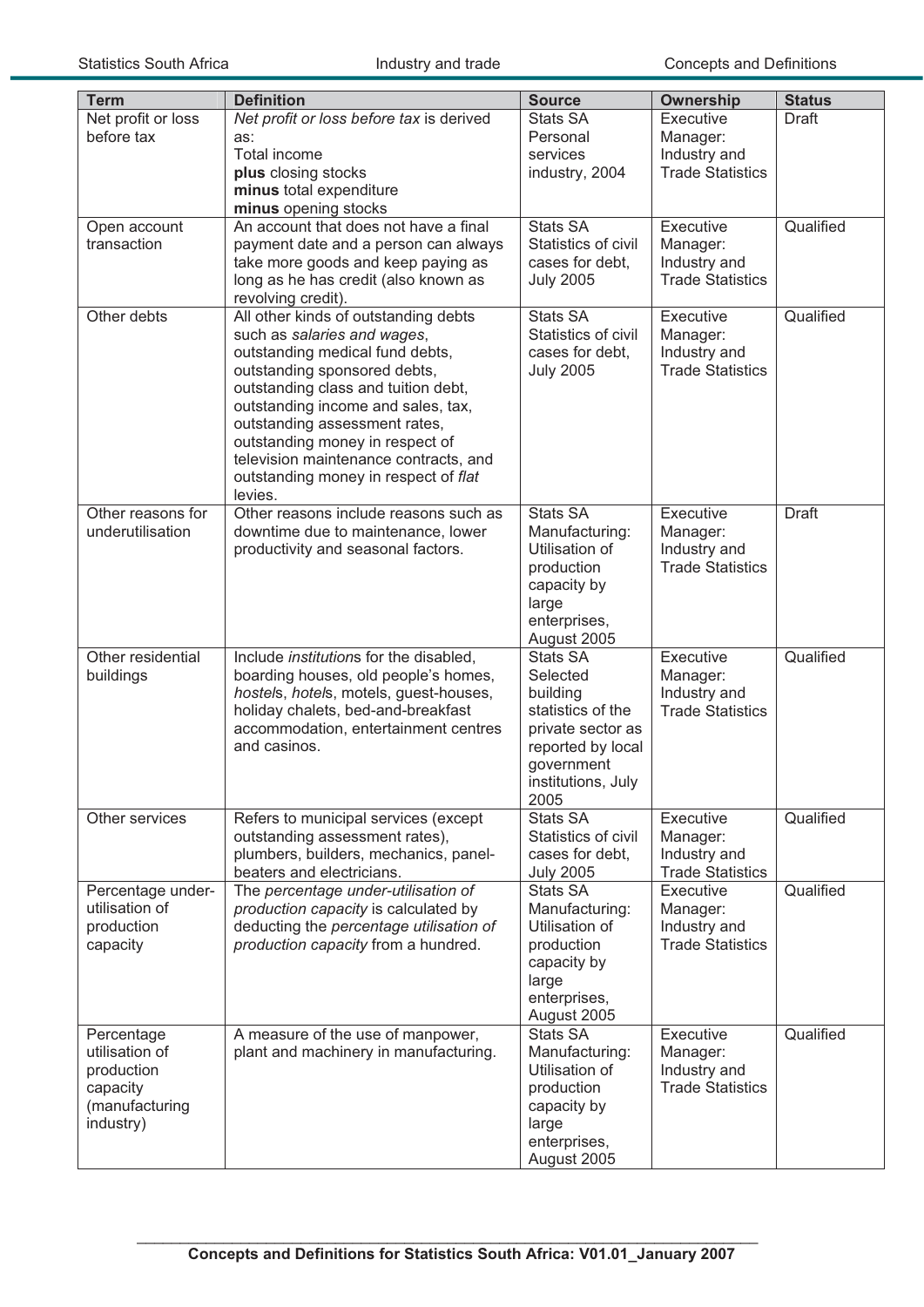| <b>Term</b>               | <b>Definition</b>                                                                                                                                                                                                                                | <b>Source</b>                                                                            | <b>Ownership</b>                                                                            | <b>Status</b> |
|---------------------------|--------------------------------------------------------------------------------------------------------------------------------------------------------------------------------------------------------------------------------------------------|------------------------------------------------------------------------------------------|---------------------------------------------------------------------------------------------|---------------|
| <b>PGMs</b>               | See Platinum Group Metals.                                                                                                                                                                                                                       | Stats SA Mining:<br>Production and<br>sales, July 2005                                   | Executive<br>Manager:<br>Industry and                                                       | Qualified     |
| Plaintiff                 | A person/party in a civil case who asks<br>the court for judgement against another<br>person.                                                                                                                                                    | <b>Stats SA</b><br>Statistics of civil<br>cases for debt,<br><b>July 2005</b>            | <b>Trade Statistics</b><br>Executive<br>Manager:<br>Industry and<br><b>Trade Statistics</b> | Qualified     |
| Platinum Group<br>Metals  | Include platinum; iridium; osmiridium;<br>palladium; rhodium; ruthenium and<br>osmium.                                                                                                                                                           | Stats SA Mining:<br>Production and<br>sales, July 2005                                   | Executive<br>Manager:<br>Industry and<br><b>Trade Statistics</b>                            | Qualified     |
| Professional<br>services  | Medical doctors/dentists,<br>advocates/attorneys, auditors/<br>accountants, architects, engineers and<br>hospital services.                                                                                                                      | <b>Stats SA</b><br>Statistics of civil<br>cases for debt,<br><b>July 2005</b>            | Executive<br>Manager:<br>Industry and<br><b>Trade Statistics</b>                            | <b>Draft</b>  |
| Promissory note           | Written note, signed by one person, in<br>which he promises to pay money to<br>another person or to the bearer of such<br>a note on a specific date or on demand.                                                                                | <b>Stats SA</b><br>Statistics of civil<br>cases for debt,<br><b>July 2005</b>            | Executive<br>Manager:<br>Industry and<br><b>Trade Statistics</b>                            | Qualified     |
| R/D cheques               | See refer to drawer cheques.                                                                                                                                                                                                                     | <b>Stats SA</b><br>Statistics of civil<br>cases for debt,<br><b>July 2005</b>            | Executive<br>Manager:<br>Industry and<br><b>Trade Statistics</b>                            | Qualified     |
| Re-exports                | Foreign goods exported in the same<br>state as previously imported.                                                                                                                                                                              | <b>UN</b>                                                                                | Executive<br>Manager:<br>Industry and<br><b>Trade Statistics</b>                            | Qualified     |
| Reference month           | One calendar month.                                                                                                                                                                                                                              | <b>Stats SA</b><br>Statistics of civil<br>cases for debt,<br><b>July 2005</b>            | Executive<br>Manager:<br>Industry and<br><b>Trade Statistics</b>                            | <b>Draft</b>  |
| Refer to drawer<br>cheque | Dishonoured cheques. The drawer is<br>the owner of the cheque. When a<br>person issues a cheque and there is no<br>money in the cheque account, the bank<br>will refuse to pay the bearer. The<br>cheque will be referred back to the<br>drawer. | <b>Stats SA</b><br>Statistics of civil<br>cases for debt,<br><b>July 2005</b>            | Executive<br>Manager:<br>Industry and<br><b>Trade Statistics</b>                            | <b>Draft</b>  |
| Retail trade              | Includes the resale (sale without<br>transformation) of new and used goods<br>and products to the general public for<br>household use.                                                                                                           | <b>Stats SA Retail</b><br>trade sales,<br><b>June 2005</b>                               | Executive<br>Manager:<br>Industry and<br><b>Trade Statistics</b>                            | Qualified     |
| Retailer                  | An enterprise deriving more than 50% of<br>its turnover from sales of goods to the<br>general public for household use.                                                                                                                          | <b>Stats SA Retail</b><br>trade sales,<br><b>June 2005</b>                               | Executive<br>Manager:<br>Industry and<br><b>Trade Statistics</b>                            | Qualified     |
| Stratum                   | A stratum is constructed by<br>concatenating the SIC classification and<br>size group variables.                                                                                                                                                 | Stats SA<br>Personal<br>services<br>industry, 2004                                       | Executive<br>Manager:<br>Industry and<br><b>Trade Statistics</b>                            | Draft         |
| Voluntary<br>liquidation  | When a company or close corporation,<br>by own choice, resolves to wind up its<br>affairs.                                                                                                                                                       | <b>Stats SA</b><br>Statistics of<br>liquidations and<br>insolvencies,<br><b>July 200</b> | Executive<br>Manager:<br>Industry and<br><b>Trade Statistics</b>                            | Qualified     |

\_\_\_\_\_\_\_\_\_\_\_\_\_\_\_\_\_\_\_\_\_\_\_\_\_\_\_\_\_\_\_\_\_\_\_\_\_\_\_\_\_\_\_\_\_\_\_\_\_\_\_\_\_\_\_\_\_\_\_\_\_\_\_\_\_\_\_\_\_\_\_\_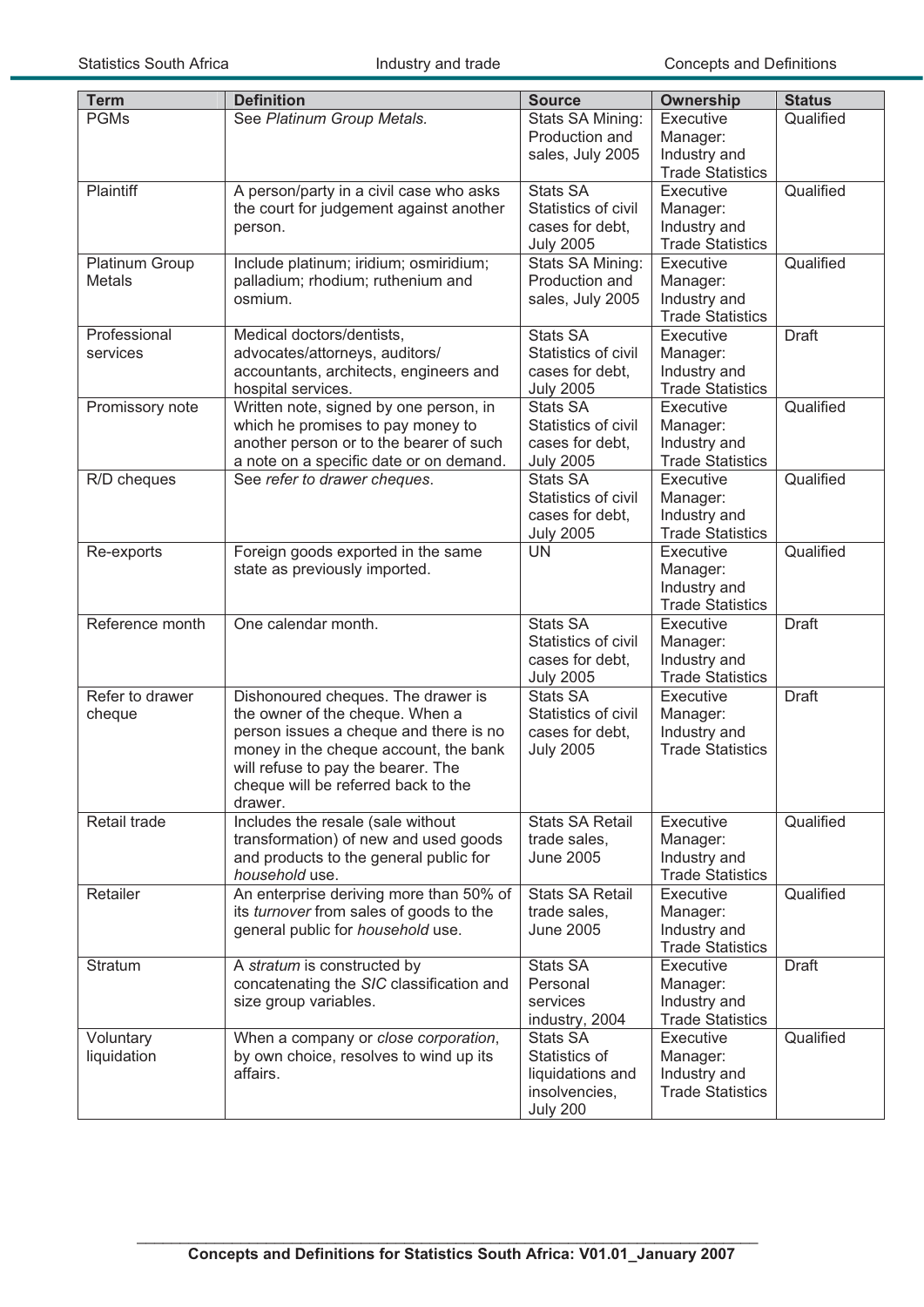| <b>Term</b>                              | <b>Definition</b>                                                                                                                                                                                                                                                                                                                                                                                                                                                                                                                                                            | <b>Source</b>                                                           | <b>Ownership</b>                                                 | <b>Status</b> |
|------------------------------------------|------------------------------------------------------------------------------------------------------------------------------------------------------------------------------------------------------------------------------------------------------------------------------------------------------------------------------------------------------------------------------------------------------------------------------------------------------------------------------------------------------------------------------------------------------------------------------|-------------------------------------------------------------------------|------------------------------------------------------------------|---------------|
| Weight<br>(manufacturing<br>major group) | The overall index for manufacturing is<br>the ratio of the value added of the major<br>group (i.e. output of a major group<br>minus intermediate consumption) to the<br>total value added of the manufacturing<br>industry. The weight reflects the<br>importance of the major group in the<br>total. The weights change over time due<br>to changes in the relative performance<br>of industries, due to factors such as<br>quality changes, changes in relative<br>prices, and changes in customer<br>preferences. New weights need to be<br>calculated from time to time. | <b>Stats SA</b><br>Manufacturing:<br>Production and<br>sales, July 2006 | Executive<br>Manager:<br>Industry and<br><b>Trade Statistics</b> | <b>Draft</b>  |
| Weight (mineral<br>group)                | The ratio of the sales of a mineral group<br>to the total sales of the mining industry.<br>The weight of a mineral group reflects<br>the importance of the mineral group in<br>the total mining industry. The weights<br>change over time due to quality<br>changes and changes in relative prices.<br>New weights need to be calculated from<br>time to time.                                                                                                                                                                                                               | Stats SA Mining:<br>Production and<br>sales, July 2006                  | Executive<br>Manager:<br>Industry and<br><b>Trade Statistics</b> | Qualified     |
| Wholesaler                               | An enterprise deriving 50% or more of<br>its turnover from sales of goods to other<br>businesses and <i>institutions</i> .                                                                                                                                                                                                                                                                                                                                                                                                                                                   | Stats SA<br>Wholesale trade<br>sales, July 2005                         | Executive<br>Manager:<br>Industry and<br><b>Trade Statistics</b> | Qualified     |
| Wholesale trade                          | Resale (sale without transformation) of<br>new and used goods and products to<br>other wholesalers, retailers, agricultural,<br>industrial, commercial, institutional and<br>professional users either directly or<br>through agents on a fee or contract<br>basis.                                                                                                                                                                                                                                                                                                          | <b>Stats SA</b><br>Wholesale trade<br>sales, June<br>2005               | Executive<br>Manager:<br>Industry and<br><b>Trade Statistics</b> | Qualified     |

\_\_\_\_\_\_\_\_\_\_\_\_\_\_\_\_\_\_\_\_\_\_\_\_\_\_\_\_\_\_\_\_\_\_\_\_\_\_\_\_\_\_\_\_\_\_\_\_\_\_\_\_\_\_\_\_\_\_\_\_\_\_\_\_\_\_\_\_\_\_\_\_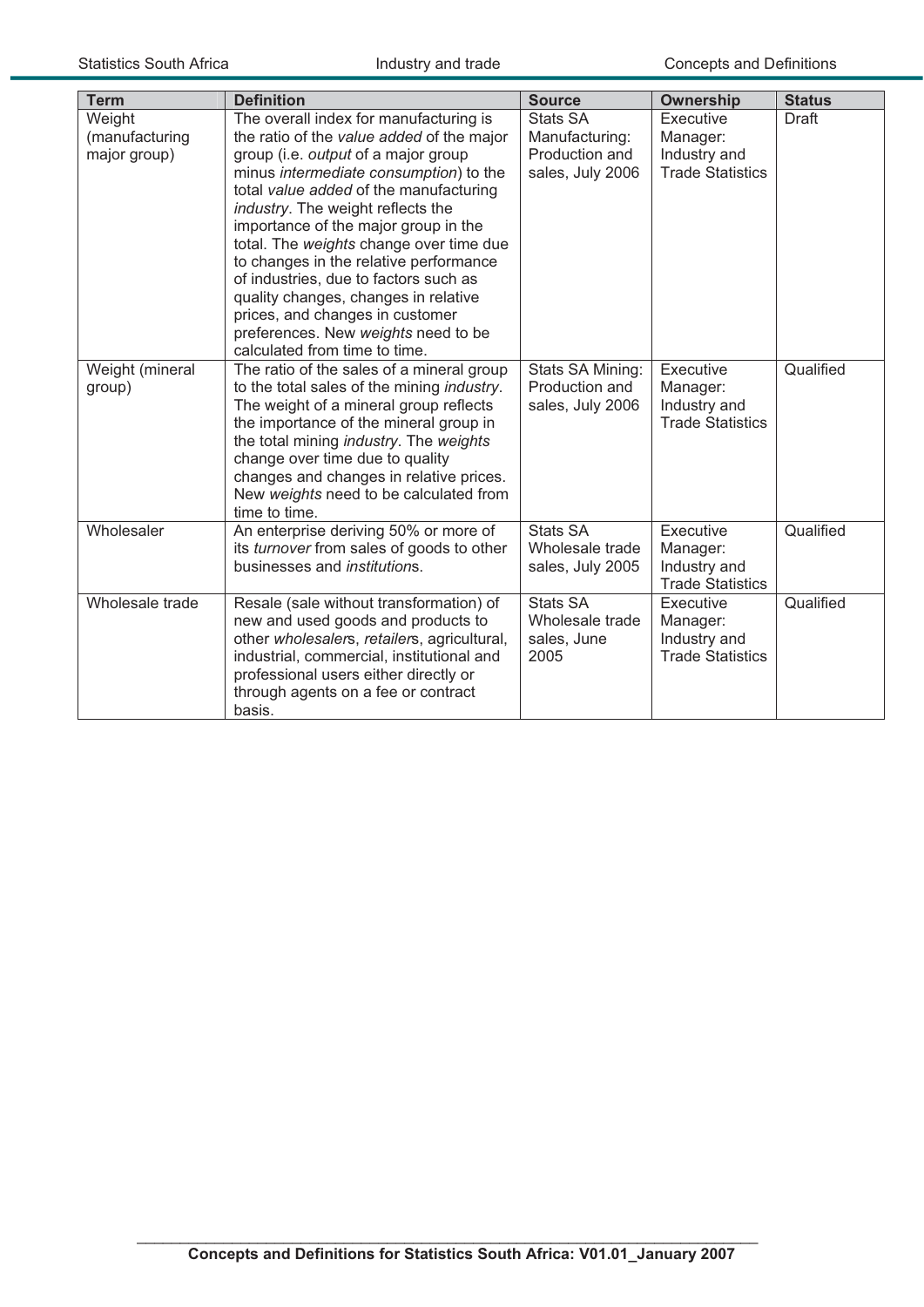## **9. Labour**

| <b>Term</b>                                                  | <b>Definition</b>                                                                                                                                                                                                                                                                        | <b>Source</b>                                                                     | <b>Ownership</b>                                                      | <b>Status</b> |
|--------------------------------------------------------------|------------------------------------------------------------------------------------------------------------------------------------------------------------------------------------------------------------------------------------------------------------------------------------------|-----------------------------------------------------------------------------------|-----------------------------------------------------------------------|---------------|
| Active steps to<br>seek work                                 | Steps such as registration at an<br>employment exchange, applications to<br>employers, checking at work sites or<br>farms, placing or answering newspaper<br>advertisements, seeking assistance of<br>friends, etc.                                                                      | <b>Stats SA</b><br>Census 2001<br>Concepts and<br><b>Definitions</b>              | Executive<br>Manager:<br>Employment<br>and Price<br><b>Statistics</b> | Qualified     |
| Average<br>monthly<br>earnings at<br>constant 2000<br>prices | Measure of change in average monthly<br>earnings after the direct effects of<br>inflation have been eliminated. The<br>deflator used to devalue the current<br>average earnings is the consumer price<br>index (2000=100).                                                               | Stats SA<br>Quarterly<br>employment<br>statistics, June<br>2006                   | Executive<br>Manager:<br>Employment<br>and Price<br><b>Statistics</b> | Qualified     |
| Average<br>monthly<br>earnings at<br>current prices          | Are calculated by dividing the total gross<br>earnings, excluding severance,<br>termination and redundancy payments,<br>for the reference month by the number<br>of employees as at the end of the<br>reference month.                                                                   | <b>Stats SA</b><br>Quarterly<br>employment<br>statistics, June<br>2006            | Executive<br>Manager:<br>Employment<br>and Price<br><b>Statistics</b> | Qualified     |
| Casual<br>employees                                          | Employees who are typically working<br>daily or hourly, whose services can be<br>dispensed with at a very short notice,<br>usually not exceeding a period of one<br>week, and who are not entitled to<br>benefits such as paid leave and medical<br>aid contributions paid by employers. | Stats SA<br>Quarterly<br>employment<br>statistics, June<br>2006                   | Executive<br>Manager:<br>Employment<br>and Price<br><b>Statistics</b> | Qualified     |
| Discouraged<br>work-seeker                                   | Person without work, who wants to work<br>but has not taken active steps to seek<br>work in the reference period.                                                                                                                                                                        | <b>UN</b>                                                                         | Executive<br>Manager:<br>Social<br><b>Statistics</b>                  | Qualified     |
| Domestic<br>worker                                           | A person employed to work in a<br>household as a cleaner, cook, nanny<br>driver, gardener, etc. See live-in<br>domestic worker under Census.                                                                                                                                             | <b>Stats SA</b><br>Census 2001<br>Concepts and<br><b>Definitions</b><br>(adapted) | Executive<br>Manager:<br>Social<br><b>Statistics</b>                  | Qualified     |
| Economic<br>activity<br>(Employment<br>and Prices)           | (1) Any activity that contributes to the<br>production of goods and services<br>(contrasted with non-economic activity<br>such as study or leisure).<br>(2) The main business of an enterprise.<br>See economic sector and industry.                                                     | <b>ILO</b>                                                                        | Executive<br>Manager:<br>Employment<br>and Price<br><b>Statistics</b> | Qualified     |
| Economic<br>sector                                           | Deprecated. Use industry.                                                                                                                                                                                                                                                                | ILO                                                                               | Executive<br>Manager:<br>Employment<br>and Price<br><b>Statistics</b> | Qualified     |
| Economic<br>status                                           | Measure of the level of economic well-<br>being of individuals, for which income<br>and ownership of assets are commonly<br>used.                                                                                                                                                        | <b>Stats SA</b><br>Employment<br>and Price<br><b>Statistics</b>                   | Executive<br>Manager:<br>Employment<br>and Price<br><b>Statistics</b> | Qualified     |
| Economically<br>active person                                | A person of working age who is<br>available for work, and is either<br>employed, or is unemployed but has<br>taken active steps to find work in the<br>reference period. See not economically<br>active population and unemployed<br>person.                                             | <b>Stats SA</b><br>Employment<br>and Price<br><b>Statistics</b>                   | Executive<br>Manager:<br>Employment<br>and Price<br><b>Statistics</b> | Qualified     |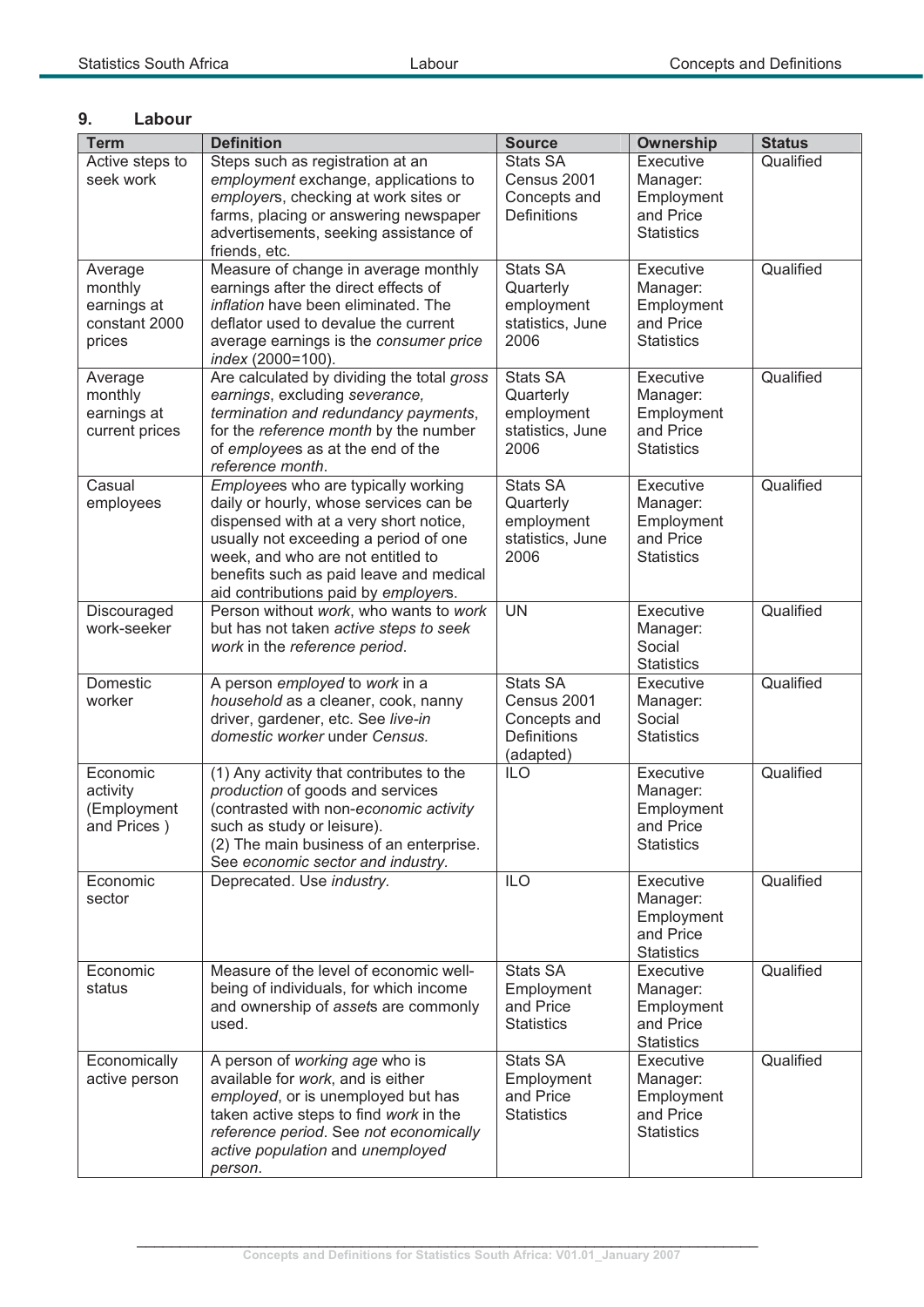| <b>Term</b>                                       | <b>Definition</b>                                                                                                                                                                                                                                                                                           | <b>Source</b>                                                           | <b>Ownership</b>                                                           | <b>Status</b> |
|---------------------------------------------------|-------------------------------------------------------------------------------------------------------------------------------------------------------------------------------------------------------------------------------------------------------------------------------------------------------------|-------------------------------------------------------------------------|----------------------------------------------------------------------------|---------------|
| Educational<br>level                              | Educational level is aggregated into no<br>formal education, primary school (grade<br>1 to grade 7), secondary school (grade<br>8 to grade 12) diploma or certificate<br>without grade 12 (from lower to grade<br>11), diploma or certificate with grade 12,<br>degree and other post degree (Stats<br>SA). | <b>Stats SA Labour</b><br>accounts for<br>South Africa,<br>October 2005 | Executive<br>Manager:<br>Employment<br>and Price<br><b>Statistics</b>      | <b>Draft</b>  |
| Employed                                          | Those who perform work for pay, profit<br>or family gain for at least one hour in the<br>seven days prior to the interview or who<br>were absent from work during these<br>seven days, but did have some form of<br>paid work to return to (ILO).                                                           | <b>Stats SA Labour</b><br>accounts for<br>South Africa,<br>October 2005 | Executive<br>Manager:<br>Employment<br>and Price<br><b>Statistics</b>      | Qualified     |
| Employed<br>person                                | A person who performs work for pay,<br>profit or family gain in the reference<br>point, or who was absent from work but<br>had to work to return to. See employee.                                                                                                                                          | <b>Stats SA</b><br><b>Social Statistics</b>                             | Executive<br>Manager:<br>Social<br><b>Statistics</b>                       | Qualified     |
| Employee<br>(Employment<br>and Price)             | An employed person who works for an<br>employer.                                                                                                                                                                                                                                                            | <b>Stats SA</b><br>Employment<br>and Price<br><b>Statistics</b>         | Executive<br>Manager:<br>Employment<br>and Price<br><b>Statistics</b>      | Qualified     |
| Employee<br>labour at<br>constant<br>compensation | The current labour input at the levels of<br>compensation of employees jobs ruling<br>during a selected base period (1993<br>SNA93).                                                                                                                                                                        | <b>Stats SA Labour</b><br>accounts for<br>South Africa,<br>October 2005 | Executive<br>Manager:<br>Employment<br>and Price work<br><b>Statistics</b> | Qualified     |
| Employer                                          | A person or organisation that uses the<br>services of one or more people for pay<br>in cash or kind.                                                                                                                                                                                                        | <b>Stats SA</b><br>Employment<br>and Price<br><b>Statistics</b>         | Executive<br>Manager:<br>Employment<br>and Price<br><b>Statistics</b>      | Qualified     |
| Employment                                        | An activity in which a person performs<br>work for pay, profit or family gain. Such<br>a person can be self-employed, an<br>employer, an employee or a working<br>family member.                                                                                                                            | <b>Stats SA</b><br>Census 2001<br>Concepts and<br>Definitions           | Executive<br>Manager:<br>Employment<br>and Price<br><b>Statistics</b>      | Qualified     |
| Employment,<br>informal                           | Employment that takes place in a<br>business or organisation not registered<br>for income tax or VAT.                                                                                                                                                                                                       | Stats SA<br>Employment<br>and Price<br><b>Statistics</b>                | Executive<br>Manager:<br>Employment<br>and Price<br><b>Statistics</b>      | Qualified     |
| Family gain                                       | A benefit to one's family as a result of<br>working, other than pay to oneself, for<br>example, housing or use of land.                                                                                                                                                                                     | <b>Stats SA</b><br><b>Social Statistics</b>                             | Executive<br>Manager:<br>Social<br><b>Statistics</b>                       | Qualified     |
| Formal sector                                     | Sector of employment made up of all<br>employing businesses that are<br>registered in any way.                                                                                                                                                                                                              | Stats SA<br>Quarterly<br>employment<br>statistics June<br>2006          | Executive<br>Manager:<br>Employment<br>and self-Price<br><b>Statistics</b> | Qualified     |
| Full<br>employment                                | Situation when the economy is<br>producing to its maximum sustainable<br>capacity, using labour, technology, land,<br>capital and other factors of production to<br>their fullest potential.                                                                                                                | <b>UN</b>                                                               | Executive<br>Manager:<br>Employment<br>and Price<br><b>Statistics</b>      | Qualified     |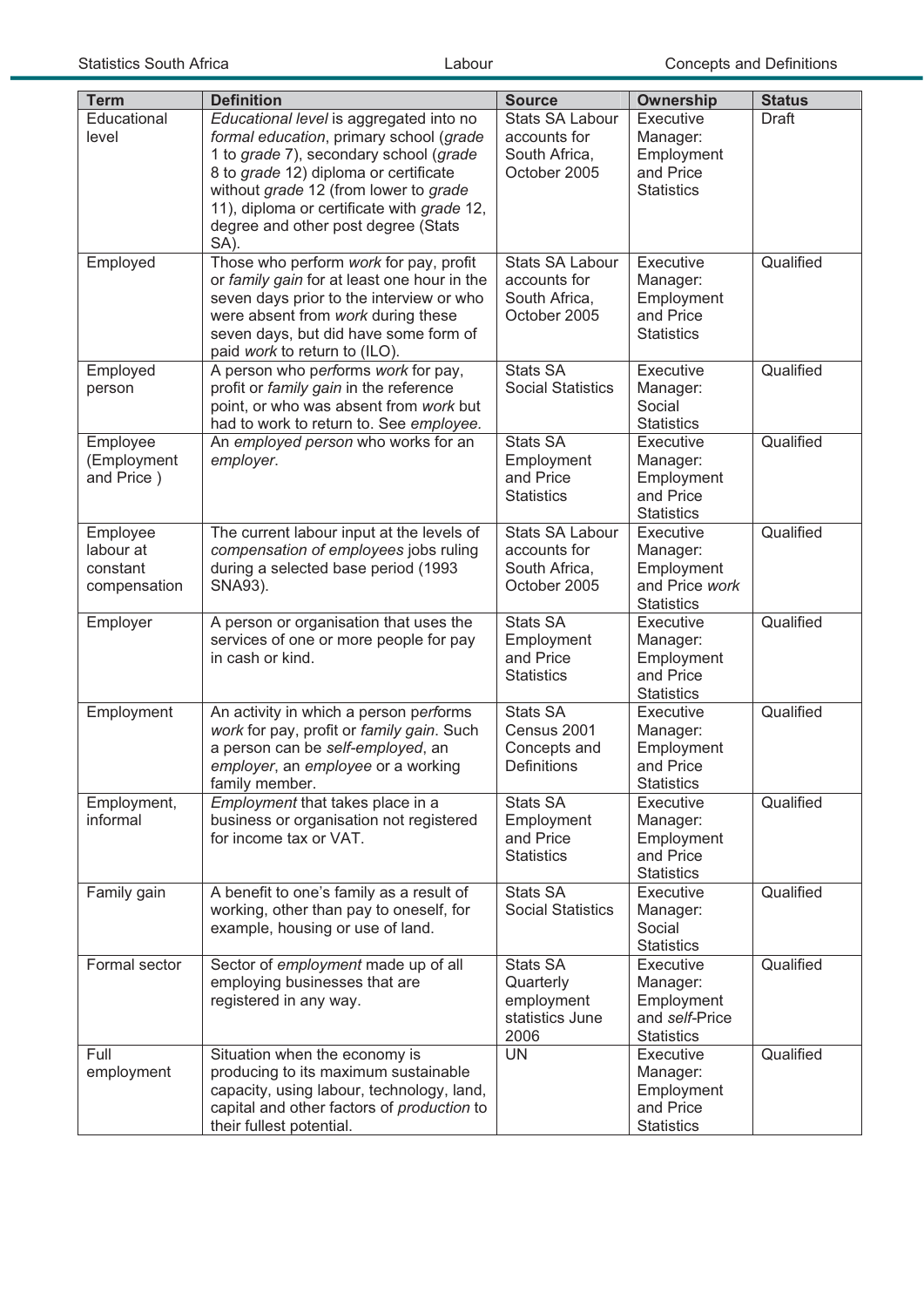| <b>Term</b>                                  | <b>Definition</b>                                                                                                                                                                                                                                                                                                                                                                                                                                                                                        | <b>Source</b>                                                        | <b>Ownership</b>                                                      | <b>Status</b> |
|----------------------------------------------|----------------------------------------------------------------------------------------------------------------------------------------------------------------------------------------------------------------------------------------------------------------------------------------------------------------------------------------------------------------------------------------------------------------------------------------------------------------------------------------------------------|----------------------------------------------------------------------|-----------------------------------------------------------------------|---------------|
| Full -time<br>employee                       | Employee (permanent, temporary or<br>casual) who normally works the agreed<br>hours for a full day's work, or, if agreed<br>hours do not apply, for at least 35 hours<br>a week.                                                                                                                                                                                                                                                                                                                         | March 2005<br>Workshop Team                                          | Executive<br>Manager:<br>Employment<br>and Price<br><b>Statistics</b> | Qualified     |
| Gross earnings                               | Payments for ordinary-time, standard or<br>agreed hours during the reference<br>period for all permanent, temporary,<br>casual, executive and managerial<br>employees, before taxation and other<br>deductions.                                                                                                                                                                                                                                                                                          | Integrated<br>System of Wage<br>Statistics (SWS)<br>of ILO           | Executive<br>Manager:<br>Employment<br>and Price<br><b>Statistics</b> | Qualified     |
| Hours worked                                 | The total time spent producing goods<br>and services, including overtime, during<br>the reference period.                                                                                                                                                                                                                                                                                                                                                                                                | <b>ILO</b>                                                           | Executive<br>Manager:<br>Employment<br>and Price<br><b>Statistics</b> | Qualified     |
| Income<br>(company)                          | All money received from sales of goods,<br>services rendered, mineral rights<br>leases; rental of land, buildings and<br>other structures, plant, machinery, and<br>motor vehicles; interest and dividends,<br>royalties, franchise fees, copyright,<br>trade names and patens rights,<br>government subsidies and incentives,<br>net profit on foreign loans, profit from<br>redemption, liquidation or revaluation of<br>liabilities, profile from the sale of<br>realisation for cash or revaluation. | <b>Stats SA</b><br>Census 2001<br>Concepts and<br>Definitions        | Executive<br>Manager:<br>Employment<br>and Price<br><b>Statistics</b> | Qualified     |
| Income<br>(individual)                       | All money received from salary, wages<br>or own business; plus money benefits<br>from employer, such as contributions to<br>medical aid and pension funds; plus all<br>money from other sources, such as<br>additional work activities, remittances<br>from family members living elsewhere,<br>state pension or grant, other pensions<br>or grants, income from investments, etc.<br>See earnings.                                                                                                      | <b>Stats SA</b><br>Census 2001<br>Concepts and<br><b>Definitions</b> | Executive<br>Manager:<br>Employment<br>and Price<br><b>Statistics</b> | Qualified     |
| Informal sector<br>(Employment<br>and Price) | The informal sector consists of those<br>businesses that are not registered in<br>any way. They are generally small in<br>nature, and are seldom run from<br>business premises. Instead, they are<br>generally run from homes, street<br>pavements and other informal<br>arrangements.                                                                                                                                                                                                                   | Stats SA<br>Quarterly<br>employment<br>statistics, June<br>2006      | Executive<br>Manager:<br>Employment<br>and Price<br><b>Statistics</b> | Draft         |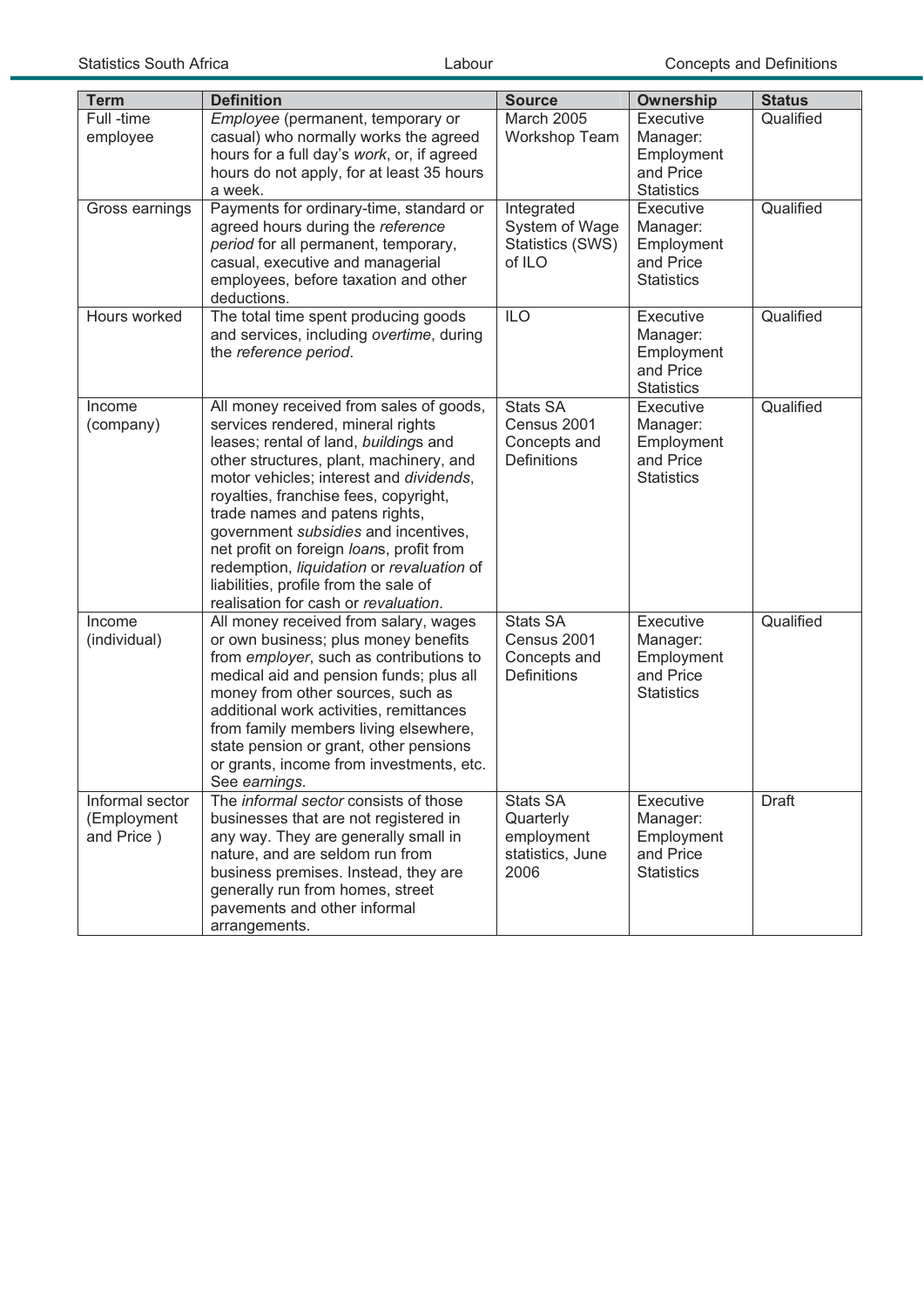| <b>Term</b>                           | <b>Definition</b>                                                                                                                                                                                                                                                                                                                                                                                                                                                                                                                                                                                                           | <b>Source</b>                                                                                  | <b>Ownership</b>                                                      | <b>Status</b> |
|---------------------------------------|-----------------------------------------------------------------------------------------------------------------------------------------------------------------------------------------------------------------------------------------------------------------------------------------------------------------------------------------------------------------------------------------------------------------------------------------------------------------------------------------------------------------------------------------------------------------------------------------------------------------------------|------------------------------------------------------------------------------------------------|-----------------------------------------------------------------------|---------------|
| Job                                   | A job comprises filled posts. One person<br>may have more than one job. The LFS<br>asks additional questions of multiple<br>jobholders to get information, at least,<br>about their primary and secondary jobs.<br>On the other hand, QES cover the<br>number of employed persons in<br>enterprises/establishments, which do<br>not know whether their employees have<br>other jobs. Aggregating figures on<br>employed persons over firms measures<br>jobs not persons. Social security<br>records or tax registrations might be<br>another way of showing the relation<br>between jobs and persons (ILO and<br>Stats SA). | <b>Stats SA Labour</b><br>accounts for<br>South Africa,<br>October 2005                        | Executive<br>Manager:<br>Employment<br>and Price<br><b>Statistics</b> | Draft         |
| Labour<br>absorption rate             | The percentage of the working-age<br>population that is employed.                                                                                                                                                                                                                                                                                                                                                                                                                                                                                                                                                           | National<br>Development<br>Agency                                                              | Executive<br>Manager:<br>Employment<br>and Price<br><b>Statistics</b> | Qualified     |
| Labour<br>accounts                    | A statistical system of core variables on<br>labour that consists of a set of tables<br>providing a systematic and consistent<br>overview, mutually and over time, of the<br>core variables (ILO).                                                                                                                                                                                                                                                                                                                                                                                                                          | <b>Stats SA Labour</b><br>accounts for<br>South Africa,<br>October 2005                        | Executive<br>Manager:<br>Employment<br>and Price<br><b>Statistics</b> | Qualified     |
| Labour cost                           | All the expenses incurred by the<br>employer for a particular task to be<br>completed (ILO).                                                                                                                                                                                                                                                                                                                                                                                                                                                                                                                                | Stats SA Labour<br>accounts for<br>South Africa,<br>October 2005                               | Executive<br>Manager:<br>Employment<br>and Price<br><b>Statistics</b> | Qualified     |
| Labour force                          | All employed and unemployed persons<br>of working age.                                                                                                                                                                                                                                                                                                                                                                                                                                                                                                                                                                      | <b>Stats SA Labour</b><br>Force Survey                                                         | Executive<br>Manager:<br>Employment<br>and Price<br><b>Statistics</b> | Qualified     |
| Labour force<br>participation<br>rate | See labour participation rate.                                                                                                                                                                                                                                                                                                                                                                                                                                                                                                                                                                                              | <b>UN Population</b><br>DIVISION,<br>Department of<br>Economic and<br>Social Affairs<br>(DESA) | Social<br><b>Statistics</b>                                           | Qualified     |
| Labour market                         | People of working age namely, the<br>employed, the unemployed and the not<br>economically active population.                                                                                                                                                                                                                                                                                                                                                                                                                                                                                                                | Wikipedia online<br>Encyclopaedia                                                              | Executive<br>Manager:<br>Employment<br>and Price<br><b>Statistics</b> | Qualified     |
| Labour market<br>dynamics             | Movement into, out of, and within the<br>labour market over a specified time<br>period.                                                                                                                                                                                                                                                                                                                                                                                                                                                                                                                                     | <b>Stats SA Labour</b><br>Force Survey,<br>September 2004                                      | Executive<br>Manager:<br>Social<br><b>Statistics</b>                  | Qualified     |
| Labour market<br>status               | Classification as employed, unemployed<br>or not economically active.                                                                                                                                                                                                                                                                                                                                                                                                                                                                                                                                                       | <b>UN Population</b><br><b>Status</b>                                                          | Executive<br>Manager:<br>Social<br><b>Statistics</b>                  | Qualified     |
| Labour<br>participation<br>rate       | The percentage of the working-age<br>population that is economically active<br>(employed and unemployed), i.e. labour<br>force/labour market. Synonym is labour<br>force participation rate.                                                                                                                                                                                                                                                                                                                                                                                                                                | OECD                                                                                           | Executive<br>Manager:<br>Employment<br>and Price<br><b>Statistics</b> | Qualified     |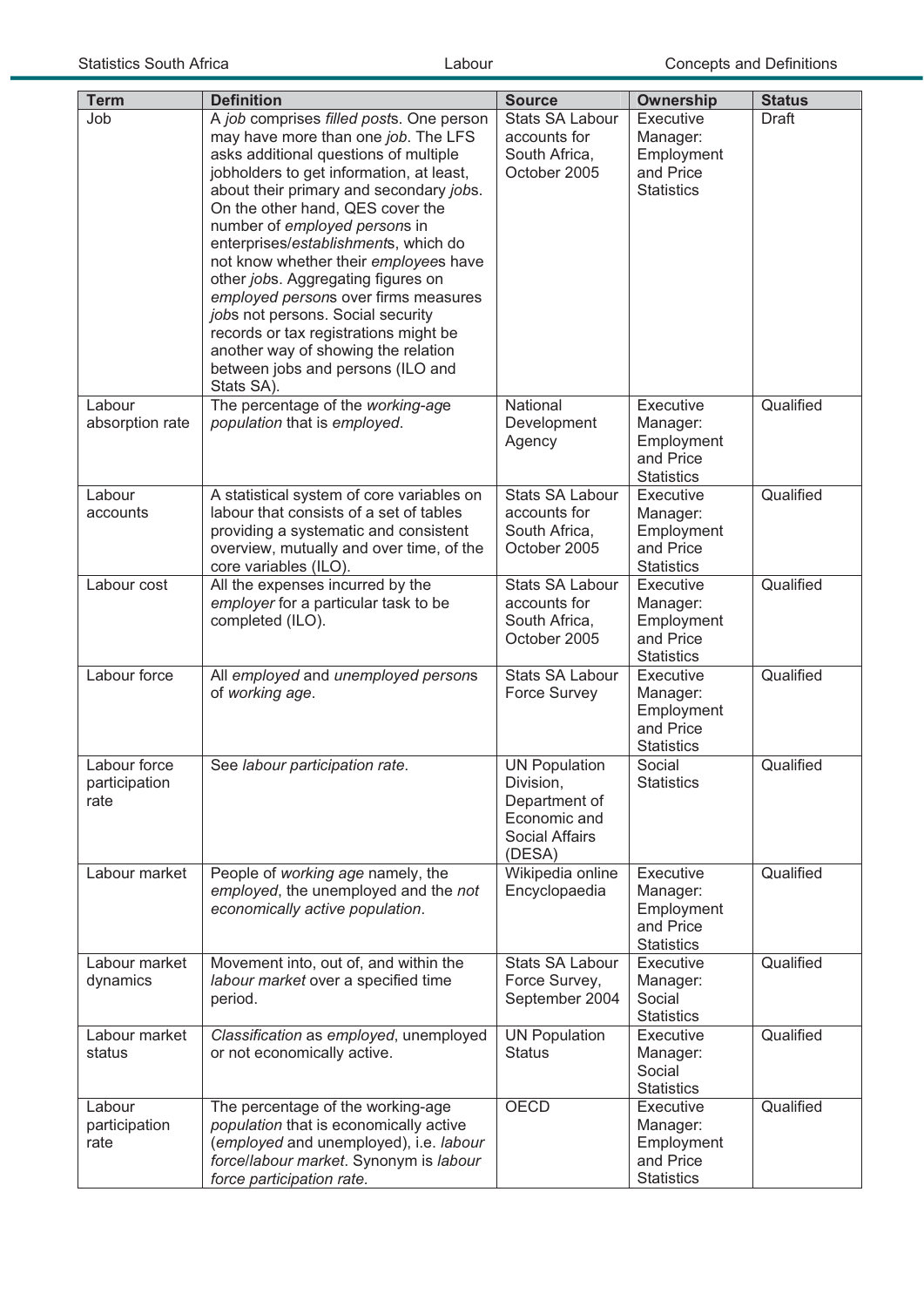| <b>Term</b>                                               | <b>Definition</b>                                                                                                                                                                                                                                                                                                                                                                                                                                                                                                                                          | <b>Source</b>                                                           | <b>Ownership</b>                                                      | <b>Status</b> |
|-----------------------------------------------------------|------------------------------------------------------------------------------------------------------------------------------------------------------------------------------------------------------------------------------------------------------------------------------------------------------------------------------------------------------------------------------------------------------------------------------------------------------------------------------------------------------------------------------------------------------------|-------------------------------------------------------------------------|-----------------------------------------------------------------------|---------------|
| Legal working<br>age                                      | See working age, legal.                                                                                                                                                                                                                                                                                                                                                                                                                                                                                                                                    | Department of<br>Labour, RSA                                            | Executive<br>Manager:<br>Employment<br>and Price<br><b>Statistics</b> | Qualified     |
| <b>Not</b><br>economically<br>active<br>population        | People who are not available for work,<br>such as full-time scholars and students,<br>full-time homemakers, those who are<br>retired and those who are unable or<br>unwilling to work.                                                                                                                                                                                                                                                                                                                                                                     | <b>Stats SA</b><br>Census 2001<br>Concepts and<br><b>Definitions</b>    | Executive<br>Manager:<br>Employment<br>and Price<br><b>Statistics</b> | Qualified     |
| Occupation                                                | The type of work a person does<br>according to the South African<br>Classification of Occupations,<br>irrespective of the industry.                                                                                                                                                                                                                                                                                                                                                                                                                        | <b>OECD</b>                                                             | Executive<br>Manager:<br>Employment<br>and Price<br><b>Statistics</b> | Qualified     |
| Occupational<br>groups                                    | Occupational groups are divided into<br>eleven groups, for example, senior<br>managers, professionals, technicians,<br>services workers, labourers, etc. (Stats<br>SA).                                                                                                                                                                                                                                                                                                                                                                                    | <b>Stats SA Labour</b><br>accounts for<br>South Africa,<br>October 2005 | Executive<br>Manager:<br>Employment<br>and Price<br><b>Statistics</b> | <b>Draft</b>  |
| Official and<br>expanded<br>definition of<br>unemployment | Stats SA uses the following definition of<br>unemployment as its official definition:<br>The unemployed are those people<br>within the economically active<br>population who: (a) did not work during<br>the seven days prior to the interview, (b)<br>want to work and are available to start<br>work within two weeks of the interview,<br>and (c) have taken active steps to look<br>for work or start some form of self-<br>employment in the four weeks prior to<br>the interview. The expanded definition<br>of unemployment excludes criterion (c). | Stats SA<br>General<br>Household<br>Survey, July<br>2004                | Executive<br>Manager:<br>Social<br><b>Statistics</b>                  | <b>Draft</b>  |
| Out of labour<br>market                                   | See not economically active population.                                                                                                                                                                                                                                                                                                                                                                                                                                                                                                                    | <b>Stats SA Labour</b><br>Force Survey,<br>September 2004               | Executive<br>Manager:<br>Social<br><b>Statistics</b>                  | <b>Draft</b>  |
| Overtime                                                  | Hours worked in excess of ordinary<br>time, standard or agreed hours.                                                                                                                                                                                                                                                                                                                                                                                                                                                                                      | Eurostat, Labour<br><b>Force Survey</b>                                 | Executive<br>Manager:<br>Employment<br>and Price<br><b>Statistics</b> | Qualified     |
| Overtime hours<br>paid for                                | Those hours worked in excess of<br>ordinary-time hours, standard or agreed<br>hours of work that were paid for in the<br>reference period.                                                                                                                                                                                                                                                                                                                                                                                                                 | Stats SA<br>Quarterly<br>employment<br>statistics, June<br>2006         | Executive<br>Manager:<br>Employment<br>and Price<br><b>Statistics</b> | Qualified     |
| Overtime<br>payments                                      | Payment for hours worked and paid for<br>in excess of ordinary-time hours,<br>standard or agreed hours worked for the<br>reference period. Penalty payments that<br>relate to overtime are also included.                                                                                                                                                                                                                                                                                                                                                  | <b>Stats SA</b><br>Quarterly<br>employment<br>statistics, June<br>2006  | Executive<br>Manager:<br>Employment<br>and Price<br><b>Statistics</b> | Qualified     |
| Own-account<br>worker                                     | Preferred term is self-employed.                                                                                                                                                                                                                                                                                                                                                                                                                                                                                                                           | <b>ILO</b>                                                              | Executive<br>Manager:<br>Employment<br>and Price<br><b>Statistics</b> | Qualified     |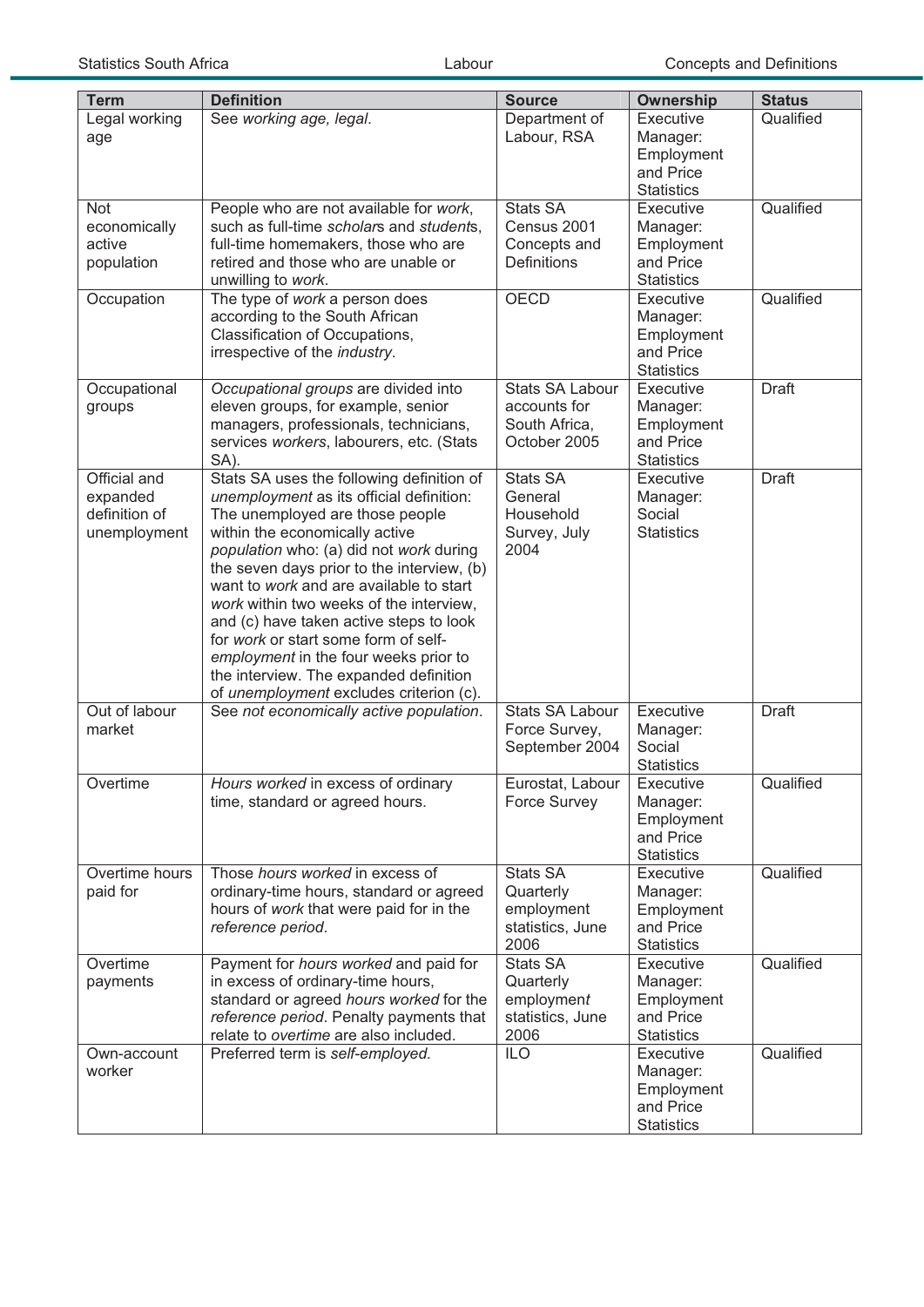| <b>Term</b>                           | <b>Definition</b>                                                                                                                                                                                                                                                                                                                                                                                                                                                                                                           | <b>Source</b>                                                                                             | <b>Ownership</b>                                                      | <b>Status</b> |
|---------------------------------------|-----------------------------------------------------------------------------------------------------------------------------------------------------------------------------------------------------------------------------------------------------------------------------------------------------------------------------------------------------------------------------------------------------------------------------------------------------------------------------------------------------------------------------|-----------------------------------------------------------------------------------------------------------|-----------------------------------------------------------------------|---------------|
| Part-time<br>employees                | Employees (permanent, temporary or<br>casual) who are not full-time employees<br>as defined above or who normally work<br>less than 40 hours per week, including<br>seasonal employees.                                                                                                                                                                                                                                                                                                                                     | Stats SA Non-<br>financial census<br>of municipalities<br>for the year<br>ended 30 June<br>2003 (adapted) | Executive<br>Manager:<br>Employment<br>and Price<br><b>Statistics</b> | Draft         |
| Pensioner                             | (1) Any person of pensionable age;<br>(2) A person who draws a pension from<br>a previous employer or pension fund, or<br>who receives a state pension.                                                                                                                                                                                                                                                                                                                                                                     | <b>Stats SA</b><br>Census 2001<br>Concepts and<br>Definitions                                             | Executive<br>Manager:<br>Employment<br>and Price<br><b>Statistics</b> | <b>Draft</b>  |
| Performance<br>and other<br>bonuses   | Performance and other bonuses cover<br>seasonal, end-of-year and one-time<br>bonuses and additional payments<br>supplementary to normal payments.<br>Note: They include profit sharing<br>bonuses, merit bonuses, incentive<br>bonuses, total amounts of payments<br>that were paid during the reference<br>period but relate to other pay periods,<br>e.g. annual leave, thirteenth cheques.<br>Performance and other bonuses<br>exclude reimbursements for expenses<br>incurred whilst conducting employer's<br>business. | <b>Stats SA</b><br>Quarterly<br>employment<br>statistics, June<br>2006                                    | Executive<br>Manager:<br>Employment<br>and Price<br><b>Statistics</b> | Qualified     |
| Permanent<br>employee                 | An employee appointed on an open-<br>ended contract with no stipulated<br>termination date, and who is entitled to<br>benefits such as paid leave and medical<br>aid contributions paid by employers.<br>This excludes the self-employed at<br>work.                                                                                                                                                                                                                                                                        | <b>Stats SA</b><br>Quarterly<br>employment<br>statistics, June<br>2006                                    | Executive<br>Manager:<br>Employment<br>and Price<br><b>Statistics</b> | Qualified     |
| Person outside<br>the labour<br>force | A person who performs unpaid work<br>such as household work, caring for<br>household members and purchasing<br>goods and services for the household<br>(ILO).                                                                                                                                                                                                                                                                                                                                                               | <b>Stats SA Labour</b><br>accounts for<br>South Africa,<br>October 2005                                   | Executive<br>Manager:<br>Employment<br>and Price<br><b>Statistics</b> | <b>Draft</b>  |
| Post                                  | A set of tasks, which are (designed to<br>be) carried out by one person. Post may<br>be vacant (ILO).                                                                                                                                                                                                                                                                                                                                                                                                                       | Stats SA Labour<br>accounts for<br>South Africa,<br>October 2005                                          | Executive<br>Manager:<br>Employment<br>and Price<br><b>Statistics</b> | Qualified     |
| Remuneration                          | The major part of income from<br>employment which also contains the<br>income from self-employment (ILO).                                                                                                                                                                                                                                                                                                                                                                                                                   | Stats SA Labour<br>accounts for<br>South Africa,<br>October 2005                                          | Executive<br>Manager:<br>Employment<br>and Price<br><b>Statistics</b> | Qualified     |
| Remuneration<br>of employees          | Total cost of employment, including<br>salaries, wages, service and other<br>bonuses, allowances (including car<br>allowances), overtime payments,<br>retirement benefits, contributions to<br>medical, pension and provident funds,<br>unemployment insurance and accident<br>funds, and housing subsidies.                                                                                                                                                                                                                | <b>Stats SA</b><br>Census 2001<br>Concepts and<br><b>Definitions</b>                                      | Executive<br>Manager:<br>Employment<br>and Price<br><b>Statistics</b> | Qualified     |
| Retired person                        | A person who has stopped doing<br>regular work regardless of age. See<br>pensioner.                                                                                                                                                                                                                                                                                                                                                                                                                                         | Stats SA<br>Census 2001<br>Concepts and<br><b>Definitions</b>                                             | Executive<br>Manager:<br>Employment<br>and Price<br><b>Statistics</b> | Qualified     |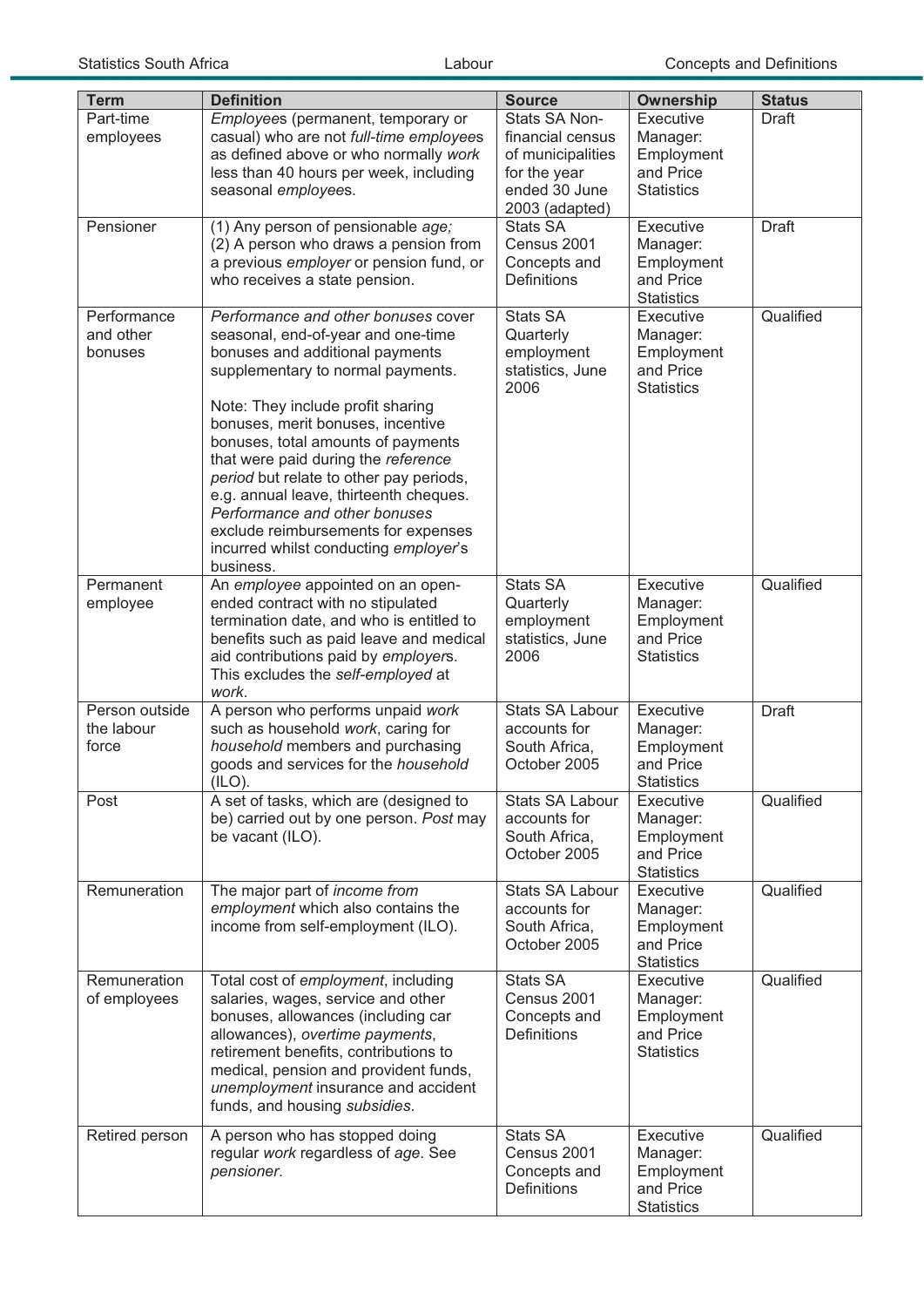| <b>Term</b>                   | <b>Definition</b>                                                                     | <b>Source</b>                      | Ownership                      | <b>Status</b> |
|-------------------------------|---------------------------------------------------------------------------------------|------------------------------------|--------------------------------|---------------|
| Salaries and                  | Regular payments for work performed.                                                  | <b>Stats SA</b>                    | Executive                      | Qualified     |
| wages                         |                                                                                       | Employment                         | Manager:                       |               |
|                               |                                                                                       | and Price<br><b>Statistics</b>     | Employment<br>and Price        |               |
|                               |                                                                                       |                                    | <b>Statistics</b>              |               |
| Self-employed                 | A person who works for him/herself for                                                | <b>Stats SA</b>                    | Executive                      | Qualified     |
| person                        | pay, profit or family gain, and not for an                                            | Census 2001                        | Manager:                       |               |
|                               | employer. See employee, employed                                                      | Concepts and                       | Employment                     |               |
|                               | person.                                                                               | Definitions                        | and Price                      |               |
|                               |                                                                                       | <b>Stats SA</b>                    | <b>Statistics</b>              |               |
| Semi-skilled<br>employee      | A person who acquired his/her expertise<br>through a relatively short training period | Manufacturing:                     | Executive<br>Manager:          | Qualified     |
|                               | (single days or weeks) after which the                                                | Utilisation of                     | Employment                     |               |
|                               | required tasks should be efficiently                                                  | production                         | and Price                      |               |
|                               | performed. He/she must possess basic                                                  | capacity by                        | <b>Statistics</b>              |               |
|                               | literacy and numeracy prior to training,                                              | large                              |                                |               |
|                               | but primary education is sufficient as a                                              | enterprises,                       |                                |               |
|                               | prerequisite for training.                                                            | August 2005                        |                                |               |
| Severance,<br>termination and | Include payments of accumulated leave<br>made to employees who finished work          | <b>Stats SA</b><br>Quarterly       | Executive<br>Manager:          | Qualified     |
| redundancy                    | during the reference quarter as well as                                               | employment                         | Employment                     |               |
| payments                      | payments intended to compensate for                                                   | statistics, June                   | and Price                      |               |
|                               | loss of employment.                                                                   | 2006                               | <b>Statistics</b>              |               |
| <b>Skilled</b>                | A person who has undergone training or                                                | <b>Stats SA</b>                    | Executive                      | Qualified     |
| employee                      | education in and/or outside his/her work                                              | Manufacturing:                     | Manager:                       |               |
|                               | environment and who is in possession                                                  | Utilisation of                     | Employment                     |               |
|                               | of a minimum level of secondary<br>qualification to qualify for their                 | production<br>capacity by          | and Price<br><b>Statistics</b> |               |
|                               | occupation. An employee in this                                                       | large                              |                                |               |
|                               | category must have undergone at least                                                 | enterprises,                       |                                |               |
|                               | two years' study or training after having                                             | August 2005                        |                                |               |
|                               | completed grade 12.                                                                   |                                    |                                |               |
| Temporary                     | Absence from work (e.g. on annual or                                                  | <b>Stats SA</b>                    | Executive                      | Qualified     |
| absence (from                 | sick leave), when there is the intention                                              | Census 2001                        | Manager:<br>Social             |               |
| work)                         | to return to work and the person has<br>work to return to.                            | Concepts and<br><b>Definitions</b> | <b>Statistics</b>              |               |
| Temporary                     | An employee appointed on a short-term                                                 | <b>Stats SA</b>                    | Executive                      | Qualified     |
| employee                      | contract basis for periods normally not                                               | Quarterly                          | Manager:                       |               |
|                               | exceeding one year. Such contract                                                     | employment                         | Employment                     |               |
|                               | would typically stipulate a termination                                               | statistics, June                   | and Price                      |               |
|                               | date, but could be renewed by mutual                                                  | 2006                               | <b>Statistics</b>              |               |
|                               | agreement between the employer and<br>the employee. This excludes the self-           |                                    |                                |               |
|                               | employed person with an enterprise but                                                |                                    |                                |               |
|                               | temporarily not at work.                                                              |                                    |                                |               |
| Unemployed                    | A person who (a) did not work in the                                                  | Stats SA                           | Executive                      | Qualified     |
| (expanded                     | seven days prior to the reference point,                                              | <b>Social Statistics</b>           | Manager:                       |               |
| definition)                   | and (b) wants to work and is available to                                             |                                    | Social                         |               |
|                               | start work within two weeks* of the<br>reference point. There are no work-            |                                    | <b>Statistics</b>              |               |
|                               | seeking criteria. This category                                                       |                                    |                                |               |
|                               | comprises the unemployed according to                                                 |                                    |                                |               |
|                               | the strict definition plus discouraged                                                |                                    |                                |               |
|                               | work-seekers. (*The availability period                                               |                                    |                                |               |
|                               | changed from one week to two weeks in                                                 |                                    |                                |               |
|                               | July 2004.)                                                                           |                                    |                                |               |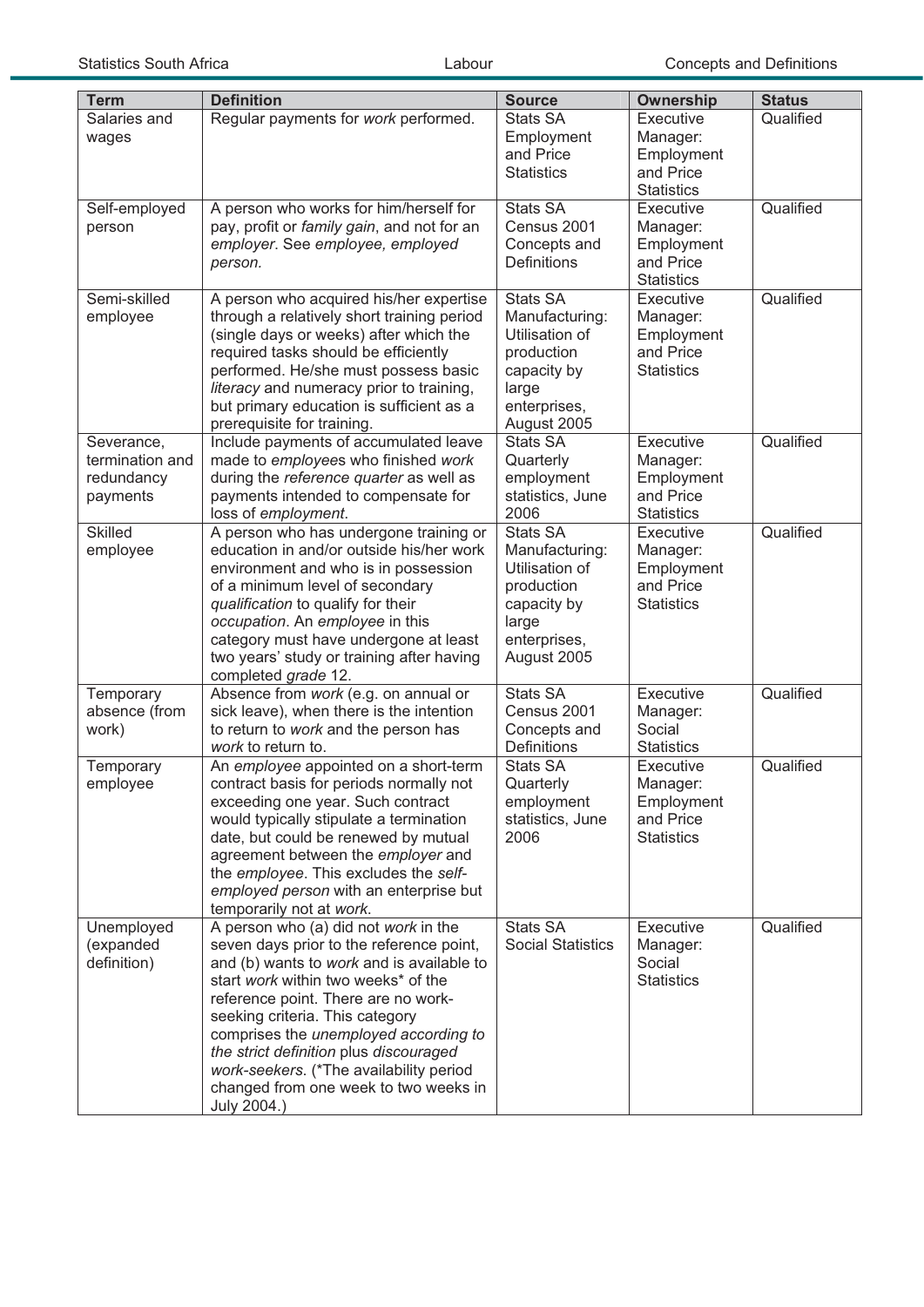| <b>Term</b>                                                | <b>Definition</b>                                                                                                                                                                                                                                                                                                                                                                                                                                                | <b>Source</b>                                                                                                     | <b>Ownership</b>                                                      | <b>Status</b> |
|------------------------------------------------------------|------------------------------------------------------------------------------------------------------------------------------------------------------------------------------------------------------------------------------------------------------------------------------------------------------------------------------------------------------------------------------------------------------------------------------------------------------------------|-------------------------------------------------------------------------------------------------------------------|-----------------------------------------------------------------------|---------------|
| Unemployed<br>person (official<br>or strict<br>definition) | Person within the economically active<br>population who (a) did not work in the<br>seven days prior to the reference point,<br>(b) wants to work and are available to<br>start work within two weeks* of the<br>reference point, and (c) has taken active<br>steps to look for work or start some form<br>of self-employment in the four days prior<br>to the reference point. (*The availability<br>period changed from one week to two<br>weeks in July 2004.) | <b>Stats SA</b><br><b>Social Statistics</b>                                                                       | Executive<br>Manager:<br>Social<br><b>Statistics</b>                  | Qualified     |
| Unemployment                                               | People within the economically active<br>population, who:<br>(a) did not work during the seven days<br>prior to the interview;<br>(b) want to work and are available to<br>start work within two weeks of the<br>interview;<br>(c) have taken active steps to look for<br>work or to start some form of self-<br>employment in the four weeks prior to<br>the interview (ILO and Stats SA).                                                                      | <b>Stats SA Labour</b><br>accounts for<br>South Africa,<br>October 2005                                           | Executive<br>Manager:<br>Employment<br>and Price<br><b>Statistics</b> | Qualified     |
| Unemployment<br>rate                                       | The percentage of the economically<br>active population that is unemployed.                                                                                                                                                                                                                                                                                                                                                                                      | <b>Stats SA</b><br><b>Social Statistics</b>                                                                       | Executive<br>Manager:<br>Social<br><b>Statistics</b>                  | Qualified     |
| <b>Unskilled</b><br>employees                              | Persons who have not undergone any<br>formal training or of whom no minimum<br>level of education is required.                                                                                                                                                                                                                                                                                                                                                   | Stats SA<br>Manufacturing:<br>Utilisation of<br>production<br>capacity by<br>large<br>enterprises,<br>August 2005 | Executive<br>Manager:<br>Employment<br>and Price<br><b>Statistics</b> | Qualified     |
| Vacancies                                                  | Available funded positions/posts for<br>immediate filling on the survey<br>reference date and for which<br>recruitment action had been taken<br>(ILO).                                                                                                                                                                                                                                                                                                           | <b>Stats SA Labour</b><br>accounts for<br>South Africa,<br>October 2005                                           | Executive<br>Manager:<br>Employment<br>and Price<br><b>Statistics</b> | Qualified     |
| Vacant post                                                | A post available in a department for<br>which there is no candidate to occupy<br>(ILO).                                                                                                                                                                                                                                                                                                                                                                          | Stats SA Labour<br>accounts for<br>South Africa,<br>October 2005                                                  | Executive<br>Manager:<br>Employment<br>and Price<br><b>Statistics</b> | Qualified     |
| <b>Work</b>                                                | Any activity carried out by an individual,<br>and whose product contributes to the<br>national output, irrespective of whether<br>the person doing it is paid (cash or in<br>kind) or not paid.                                                                                                                                                                                                                                                                  | Stats SA<br>Employment<br>and Price<br><b>Statistics</b>                                                          | Executive<br>Manager:<br>Employment<br>and Price<br><b>Statistics</b> | Qualified     |
| Workers                                                    | Self-employed persons, employers and<br>employees.                                                                                                                                                                                                                                                                                                                                                                                                               | <b>Stats SA</b><br>General<br>Household<br>Survey, July<br>2004                                                   | Executive<br>Manager:<br>Social<br><b>Statistics</b>                  | Qualified     |
| Working age                                                | Between 15 and 65 years inclusive. For<br>historical reasons, the upper limit in<br>Stats SA practice is 65 and not 64 as<br>elsewhere. See working age, legal.                                                                                                                                                                                                                                                                                                  | Department of<br>Labour, RSA                                                                                      | Executive<br>Manager:<br>Employment<br>and Price<br><b>Statistics</b> | Qualified     |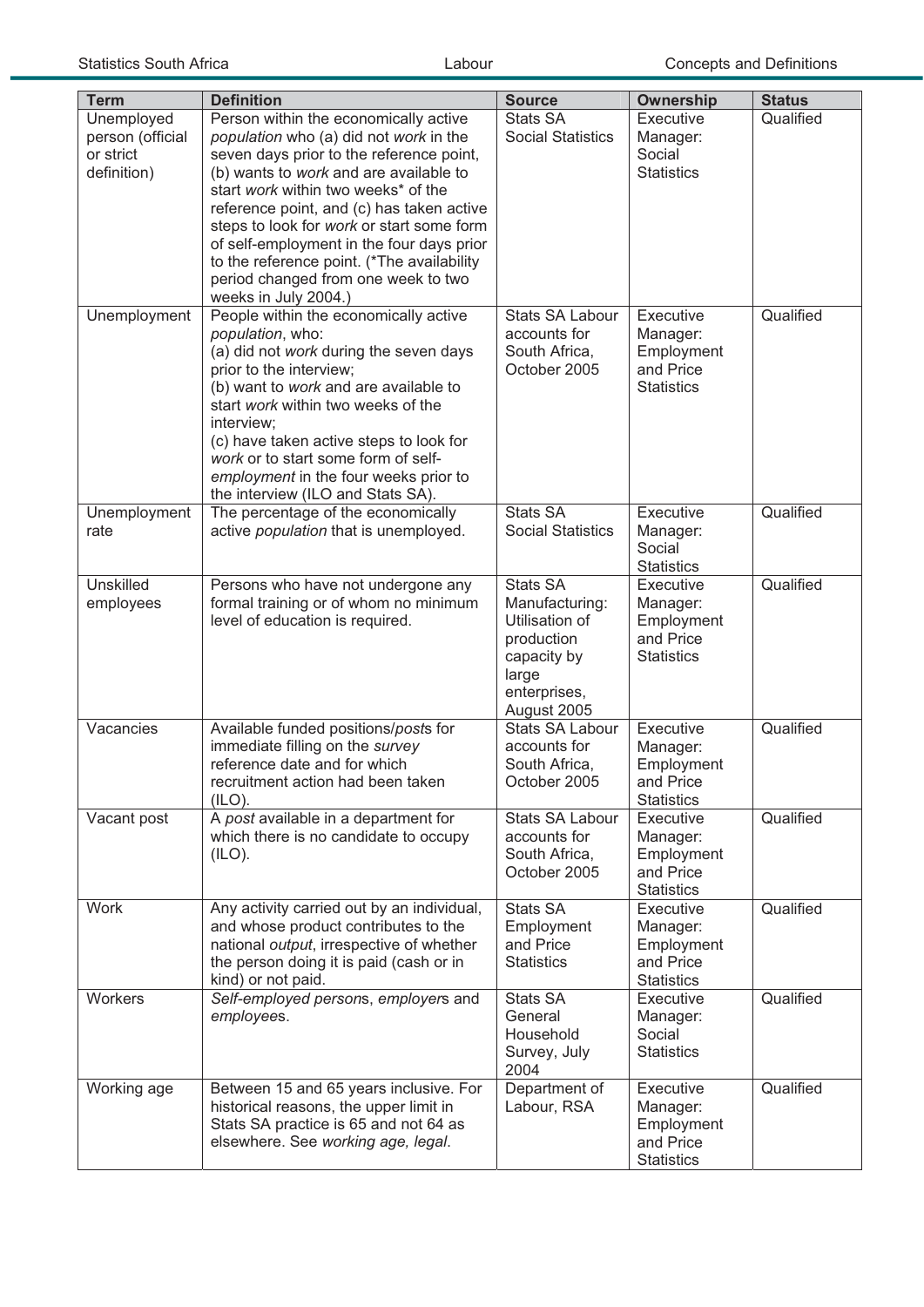| <b>Term</b> | <b>Definition</b>             | <b>Source</b>         | Ownership         | <b>Status</b> |
|-------------|-------------------------------|-----------------------|-------------------|---------------|
| Working age | A person aged 15 or above.    | Department of         | Executive         | Qualified     |
| (legal)     |                               | Labour: Basic         | Manager:          |               |
|             |                               | Conditions of         | Employment        |               |
|             |                               | <b>Employment Act</b> | and Price         |               |
|             |                               |                       | <b>Statistics</b> |               |
| Working-age | All persons aged 15-65 years. | Stats SA Labour       | Executive         | Qualified     |
| population  |                               | Force Survey,         | Manager:          |               |
|             |                               | September 2004        | Social            |               |
|             |                               |                       | <b>Statistics</b> |               |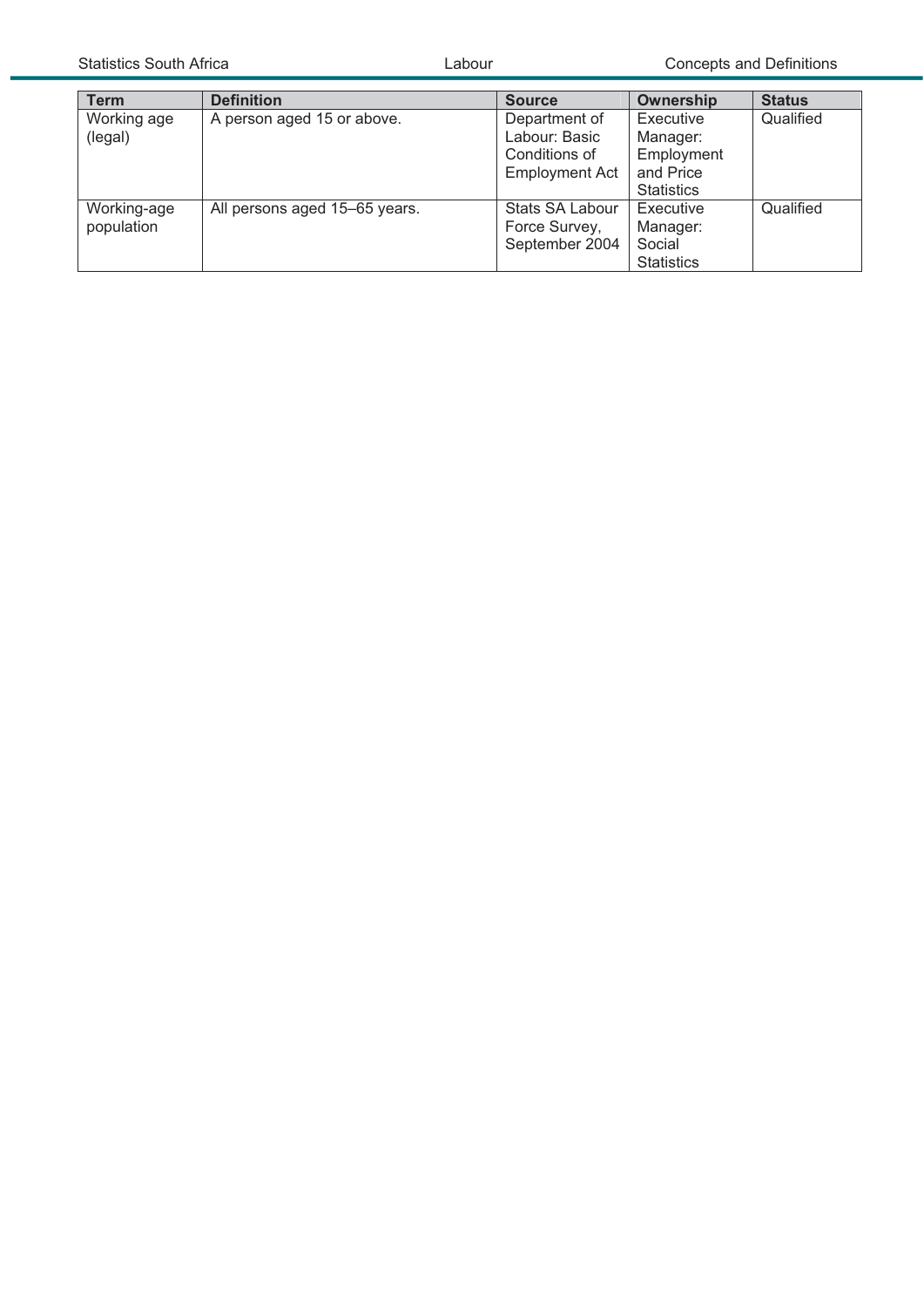## **10. National accounts**

| <b>Term</b>           | <b>Definition</b>                          | <b>Source</b>          | <b>Ownership</b> | <b>Status</b> |
|-----------------------|--------------------------------------------|------------------------|------------------|---------------|
| Account               | A tool which records, for given aspects    | <b>Stats SA Water</b>  | Executive        | Qualified     |
|                       | of economic life -                         | quality accounts       | Manager:         |               |
|                       | (a) the uses and resources; or             | for South Africa,      | National         |               |
|                       | (b) the changes in assets and the          | 2000                   | Accounts         |               |
|                       | changes in liabilities; and/or             |                        |                  |               |
|                       | (c) the stock of assets and liabilities    |                        |                  |               |
|                       | existing at a certain time; transaction    |                        |                  |               |
|                       | accounts include a balancing item which    |                        |                  |               |
|                       | is used to equate the two sides of the     |                        |                  |               |
|                       | accounts (e.g. resources and uses) and     |                        |                  |               |
|                       | which is a meaningful measure of           |                        |                  |               |
|                       | economic performance in itself.            |                        |                  |               |
| Ancillary activity    | A supporting activity undertaken to        | <b>Stats SA Gross</b>  | Executive        | Qualified     |
| (National             | create the conditions within which the     | Domestic               | Manager:         |               |
| Accounts)             | activities of an enterprise are carried    | Product                | National         |               |
|                       | out.                                       | Annual                 | Accounts         |               |
|                       |                                            | estimates:             |                  |               |
|                       |                                            | 1993-2004              |                  |               |
|                       |                                            | Annual                 |                  |               |
|                       |                                            | estimates per          |                  |               |
|                       |                                            | region: 1995-          |                  |               |
|                       |                                            | 2004                   |                  |               |
|                       |                                            | Third quarter:<br>2005 |                  |               |
| <b>Balancing item</b> | An accounting construct obtained by        | <b>Stats SA Gross</b>  | Executive        | Qualified     |
|                       | subtracting the total value of the entries | Domestic               | Manager:         |               |
|                       | on one side of an account from the total   | Product                | National         |               |
|                       | value of the entries on the other side.    | Annual                 | Accounts         |               |
|                       |                                            | estimates:             |                  |               |
|                       | Note: Balancing items are not simply       | 1993-2004              |                  |               |
|                       | devices introduced to ensure that          | Annual                 |                  |               |
|                       | accounts balance. They encapsulate a       | estimates per          |                  |               |
|                       | great deal of information and include      | region: 1995-          |                  |               |
|                       | some of the most important entries in      | 2004                   |                  |               |
|                       | the accounts, for example value added      | Third quarter:         |                  |               |
|                       | and operating surplus.                     | 2005                   |                  |               |
| <b>Basic prices</b>   | The amounts receivable by the producer     | <b>Stats SA Gross</b>  | Executive        | Qualified     |
|                       | from the purchaser for a unit of a good    | Domestic               | Manager:         |               |
|                       | or service produced as output minus        | Product                | National         |               |
|                       | any tax payable plus any subsidy           | Annual                 | Accounts         |               |
|                       | receivable on that unit as a               | estimates:             |                  |               |
|                       | consequence of its production or sale.     | 1993-2004              |                  |               |
|                       |                                            | Annual                 |                  |               |
|                       | Note: Basic prices exclude any transport   | estimates per          |                  |               |
|                       | charges invoiced separately by the         | region: 1995-          |                  |               |
|                       | producer. A basic price is the preferred   | 2004                   |                  |               |
|                       | method of valuing output.                  | Third quarter:         |                  |               |
|                       |                                            | 2005                   |                  |               |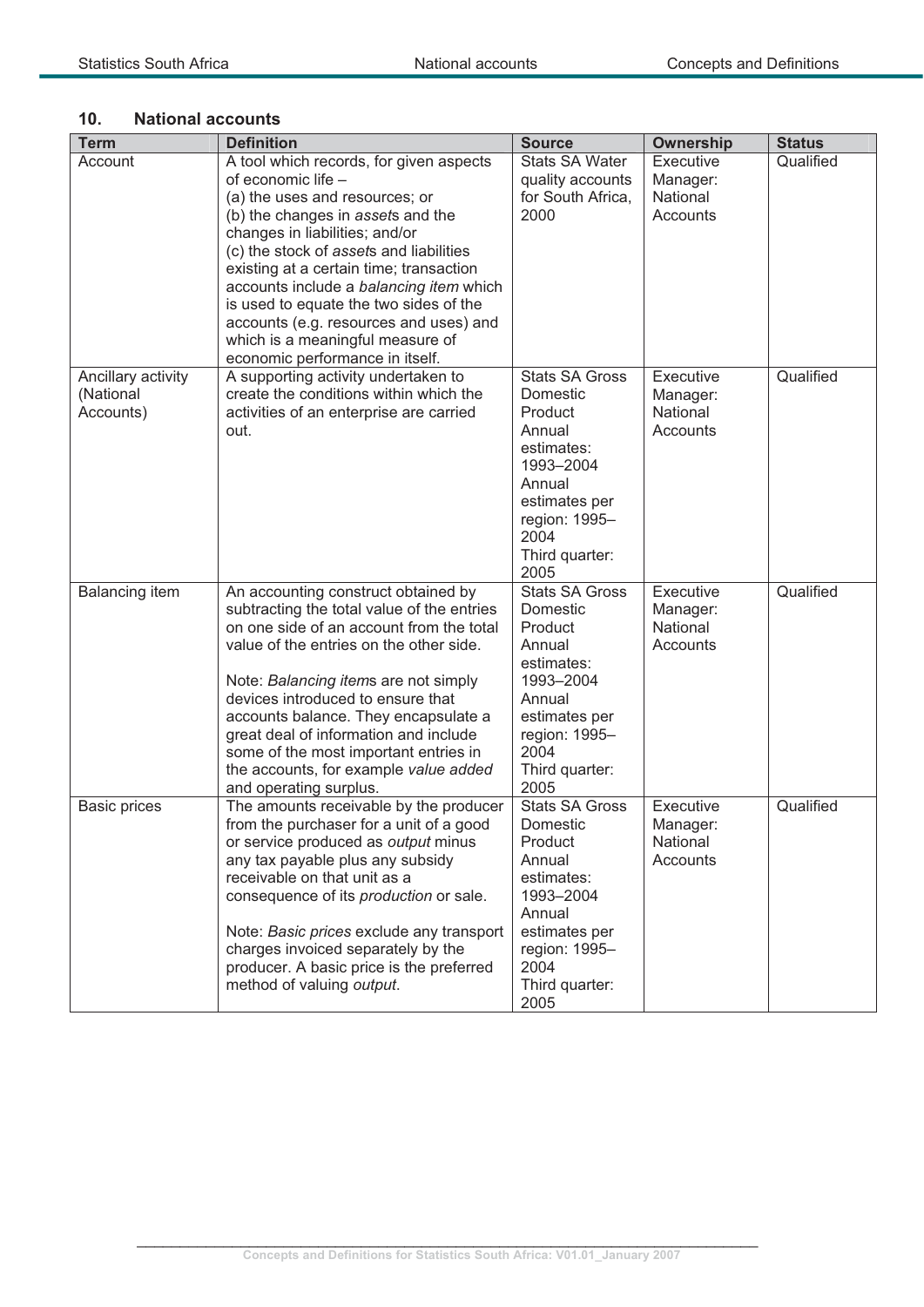| <b>Term</b>                 | <b>Definition</b>                                                                                                                                                                              | <b>Source</b>                                                                                                                                                    | Ownership                                     | <b>Status</b> |
|-----------------------------|------------------------------------------------------------------------------------------------------------------------------------------------------------------------------------------------|------------------------------------------------------------------------------------------------------------------------------------------------------------------|-----------------------------------------------|---------------|
| Benchmark years             | Those years in respect of which<br>authoritative and detailed data are<br>available.                                                                                                           | <b>Stats SA Gross</b><br>Domestic<br>Product<br>Annual                                                                                                           | Executive<br>Manager:<br>National<br>Accounts | <b>Draft</b>  |
|                             |                                                                                                                                                                                                | estimates:<br>1993-2004<br>Annual<br>estimates per                                                                                                               |                                               |               |
|                             |                                                                                                                                                                                                | region: 1995-<br>2004<br>Third quarter:<br>2005                                                                                                                  |                                               |               |
| <b>Biota</b>                | Refers to the flora and fauna of a<br>specific region or country.                                                                                                                              | <b>Stats SA Stats</b><br><b>SA Energy</b><br>accounts for<br>South Africa,<br>1995-2001 April<br>2005                                                            | Executive<br>Manager:<br>National<br>Accounts | Qualified     |
| Capital transfer in<br>kind | The transfer of ownership of an asset<br>(other than inventories or cash) or the<br>cancellation of a liability by a creditor.                                                                 | Stats SA Final<br>Social<br>Accounting<br><b>Matrix, 1998</b><br>(Report No. 04-<br>03-02 (1998))                                                                | Executive<br>Manager:<br>National<br>Accounts | Qualified     |
| Cash transfer               | Payment of cash or the equivalent of<br>cash.                                                                                                                                                  | <b>Stats SA Final</b><br>Social<br>Accounting<br><b>Matrix, 1998</b><br>(Report No. 04-<br>03-02 (1998))                                                         | Executive<br>Manager:<br>National<br>Accounts | Qualified     |
| Catchment                   | An area on which rain falls and from<br>which the water runs into a particular<br>river.                                                                                                       | <b>Stats SA Water</b><br>quality accounts<br>for South Africa,<br>2000                                                                                           | Executive<br>Manager:<br>National<br>Accounts | Qualified     |
| Commodity flow<br>method    | Method used to track the flow of goods<br>and services from the supply (domestic<br>production or imported) to the use<br>(intermediate consumption, final<br>consumption or exports) thereof. | Stats SA:<br><b>Gross Domestic</b><br>Product<br>Annual<br>estimates:<br>1993-2004<br>Annual<br>estimates per<br>region: 1995-<br>2004<br>Third quarter:<br>2005 | Executive<br>Manager:<br>National<br>Accounts | Qualified     |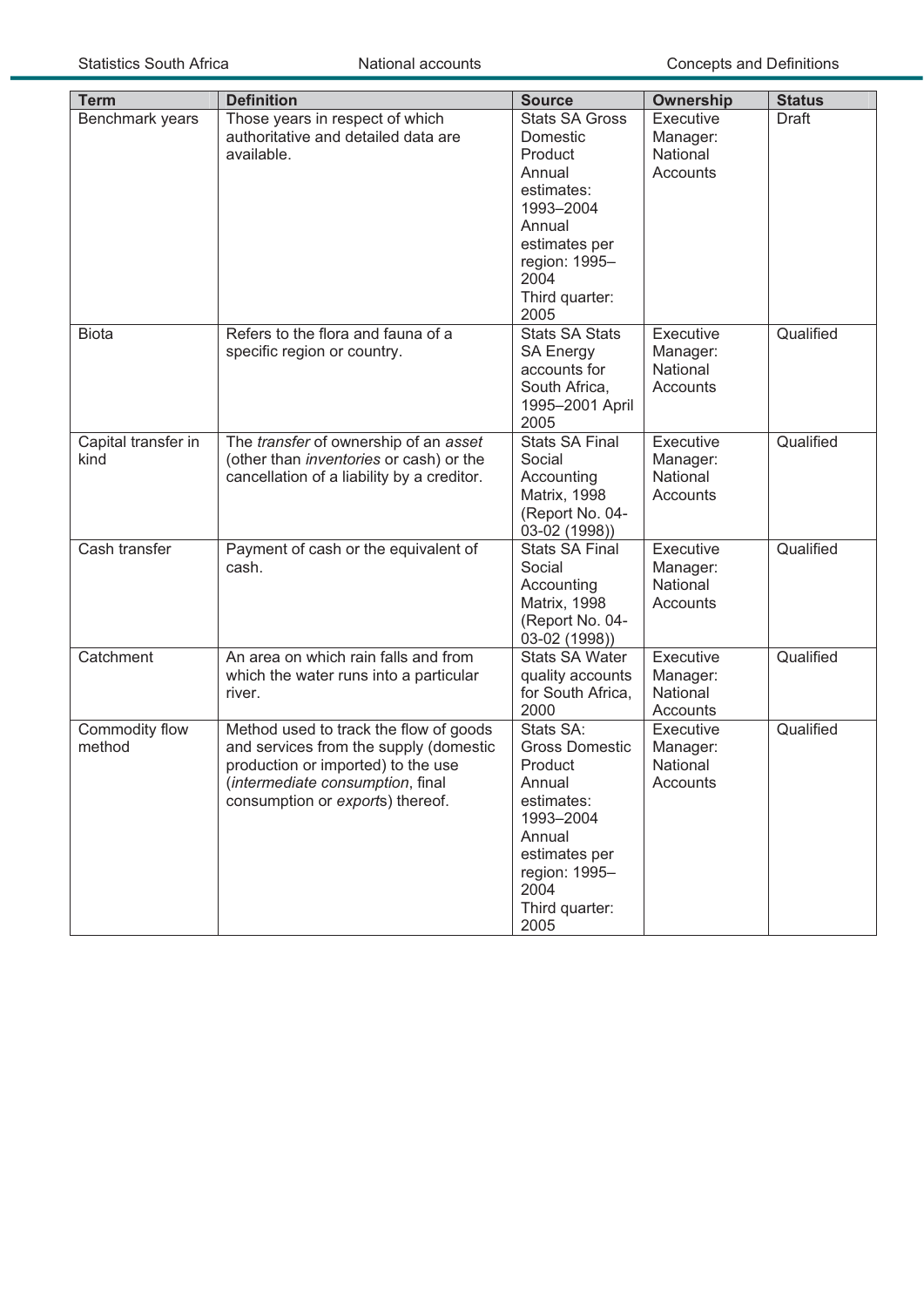| <b>Term</b>                                      | <b>Definition</b>                                                                                                                                                                                                                                                                                                                                                                                                                                                                                                                                                                  | <b>Source</b>                                                                                                                                                   | Ownership                                     | <b>Status</b> |
|--------------------------------------------------|------------------------------------------------------------------------------------------------------------------------------------------------------------------------------------------------------------------------------------------------------------------------------------------------------------------------------------------------------------------------------------------------------------------------------------------------------------------------------------------------------------------------------------------------------------------------------------|-----------------------------------------------------------------------------------------------------------------------------------------------------------------|-----------------------------------------------|---------------|
| Compensation of<br>employees                     | The total remuneration, in cash or kind,<br>payable by an employer to an employee<br>in return for work done by the latter<br>during the accounting period.<br>Note: It is recorded on a gross basis, i.e.<br>before any deduction for income taxes,<br>pensions, unemployment insurance and<br>other social insurance schemes. It also<br>includes other forms of compensation,<br>namely commissions, tips, bonuses,<br>directors' fees and allowances such as<br>those for holidays and sick leave, as<br>well as military pay and allowances. It<br>excludes employers' social | <b>Stats SA Final</b><br>Social<br>Accounting<br><b>Matrix, 1998</b><br>(Report No. 04-<br>03-02 (1998))                                                        | Executive<br>Manager:<br>National<br>Accounts | Qualified     |
| Constant prices<br>(GDP)                         | contributions.<br>A valuation concept expressed at the<br>prices prevailing during a fixed<br>reference period or base period.                                                                                                                                                                                                                                                                                                                                                                                                                                                     | <b>Stats SA Gross</b><br>Domestic<br>Product<br>Fourth quarter,<br>2004                                                                                         | Executive<br>Manager:<br>National<br>Accounts | Qualified     |
| Consumption                                      | An activity in which institutional units<br>use up goods and services. It can be<br>either intermediate or final.                                                                                                                                                                                                                                                                                                                                                                                                                                                                  | <b>Stats SA Stats</b><br><b>SA Energy</b><br>accounts for<br>South Africa,<br>1995-2001<br>April 2005                                                           | Executive<br>Manager:<br>National<br>Accounts | Qualified     |
| Cost, insurance<br>and freight price<br>(c.i.f.) | The price of goods delivered at the<br>frontier of the importing country, or the<br>price of services delivered to residents,<br>before payment of any import duties or<br>other taxes on imports or trade and<br>transport margins within the country.                                                                                                                                                                                                                                                                                                                            | <b>Stats SA Gross</b><br>Domestic<br>Product<br>Annual<br>estimates:<br>1993-2004<br>Annual<br>estimates per<br>region: 1995-<br>2004<br>Third quarter:<br>2005 | Executive<br>Manager:<br>National<br>Accounts | Qualified     |
| Crude oil                                        | A mineral oil consisting of a mixture of<br>hydrocarbons of natural origins, yellow<br>to black in colour and of variable<br>viscosity.                                                                                                                                                                                                                                                                                                                                                                                                                                            | <b>Stats SA Energy</b><br>accounts for<br>South Africa,<br>1995-2001<br>April 2005                                                                              | Executive<br>Manager:<br>National<br>Accounts | Qualified     |
| <b>Current prices</b><br>(GDP)                   | A valuation at current prices is<br>expressed at the prices prevailing<br>during the period being referred to.                                                                                                                                                                                                                                                                                                                                                                                                                                                                     | <b>Stats SA Gross</b><br>Domestic<br>Product<br>Fourth quarter<br>2004                                                                                          | Executive<br>Manager:<br>National<br>Accounts | Draft         |
| <b>Current transfers</b>                         | All transfers that are not classified as<br>capital transfers. They directly affect the<br>level of disposable income and should<br>influence the consumption of goods and<br>services.                                                                                                                                                                                                                                                                                                                                                                                            | <b>Stats SA Final</b><br>Social<br>Accounting<br>Matrix, 1998<br>(Report No. 04-<br>03-02 (1998))                                                               | Executive<br>Manager:<br>National<br>Accounts | <b>Draft</b>  |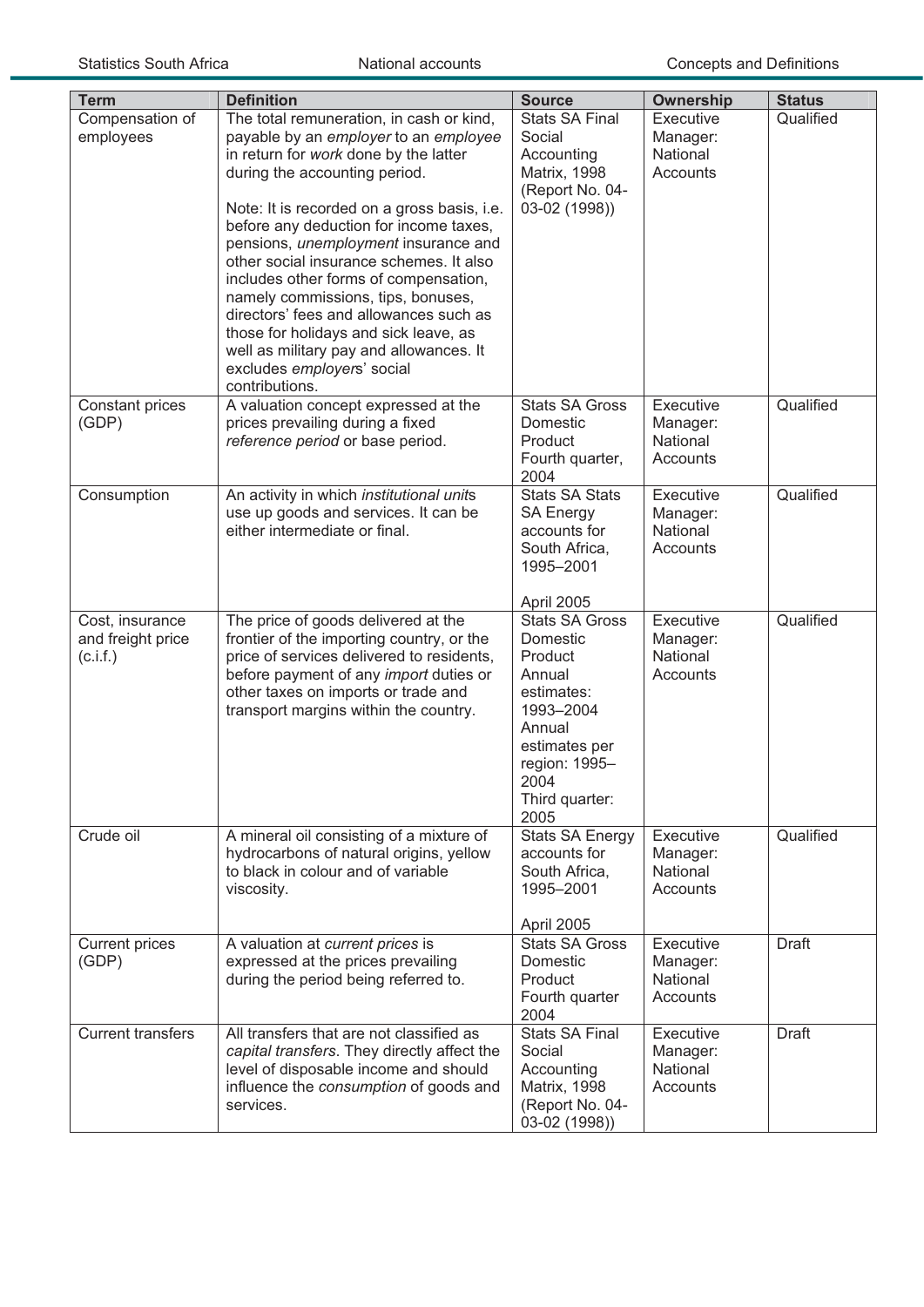| <b>Term</b>        | <b>Definition</b>                                                             | <b>Source</b>                   | <b>Ownership</b>     | <b>Status</b> |
|--------------------|-------------------------------------------------------------------------------|---------------------------------|----------------------|---------------|
| Enterprise         | May be a corporation (a quasi-corporate                                       | <b>Stats SA Final</b>           | Executive            | <b>Draft</b>  |
| (National          | enterprise is treated as if it is a                                           | Social                          | Manager:             |               |
| Accounts)          | corporation in the 1993 SNA), a non-                                          | Accounting                      | National             |               |
|                    | profit institution or an unincorporated                                       | <b>Matrix, 1998</b>             | Accounts             |               |
|                    | enterprise. Corporate enterprises and                                         | (Report No. 04-                 |                      |               |
|                    | non-profit institutions are complete                                          | 03-02 (1998))                   |                      |               |
|                    | institutional units. An unincorporated                                        |                                 |                      |               |
|                    | enterprise, however, refers to an                                             |                                 |                      |               |
|                    | institutional unit - a household or                                           |                                 |                      |               |
|                    | government unit - only in its capacity as                                     |                                 |                      |               |
|                    | a producer of goods and services. It                                          |                                 |                      |               |
|                    | covers only those activities of the unit<br>which are directed towards the    |                                 |                      |               |
|                    | production of goods and services.                                             |                                 |                      |               |
| Environmental      | The combination of natural resource                                           | <b>Stats SA Energy</b>          | Executive            | Qualified     |
| accounting (SEEA   | accounts, which consist of stock and                                          | accounts for                    | Manager:             |               |
| framework)         | flow accounts in physical terms, and the                                      | South Africa,                   | National             |               |
|                    | monetary valuation of these accounts.                                         | 1995-2001                       | Accounts             |               |
|                    |                                                                               |                                 |                      |               |
|                    |                                                                               | April 2005                      |                      |               |
| Establishment      | An enterprise, or part of an enterprise,                                      | <b>Stats SA Final</b>           | Executive            | Qualified     |
| (National Accounts | that is situated at a single location and                                     | Social                          | Manager:             |               |
|                    | in which only a single (non-ancillary)                                        | Accounting                      | National             |               |
|                    | productive activity is carried out or in                                      | <b>Matrix, 1998</b>             | Accounts             |               |
|                    | which the principal productive activity                                       | (Report No. 04-                 |                      |               |
|                    | accounts for most of the value added.                                         | 03-02 (1998))                   |                      |               |
| Evapotranspiration | The combined loss of water by                                                 | <b>Stats SA Water</b>           | Executive            | Qualified     |
|                    | evaporation from soil or surface water                                        | quality accounts                | Manager:             |               |
|                    | and transpiration from plants and                                             | for South Africa,               | National             |               |
|                    | animals.                                                                      | 2000                            | Accounts             |               |
| Factor cost        | A valuation concept reflecting the cost                                       | <b>Stats SA Final</b>           | Executive            | Qualified     |
|                    | of the factors of production (labour and                                      | Social                          | Manager:<br>National |               |
|                    | capital). It corresponds to the value                                         | Accounting                      | Accounts             |               |
|                    | remaining after all applicable taxes and<br>subsidies have been deducted from | Matrix, 1998<br>(Report No. 04- |                      |               |
|                    | market prices.                                                                | 03-02 (1998))                   |                      |               |
| Filled post        | Post for which an employee has been                                           | <b>Stats SA Labour</b>          | Executive            | Qualified     |
|                    | appointed.                                                                    | accounts for                    | Manager:             |               |
|                    |                                                                               | South Africa,                   | National             |               |
|                    |                                                                               | October 2005                    | Accounts             |               |
| Final demand       | Different components of final demand                                          | <b>Stats SA Gross</b>           | Executive            | Draft         |
|                    | are distinguished in the SU-tables. The                                       | Domestic                        | Manager:             |               |
|                    | supply table shows imports and the                                            | Product                         | National             |               |
|                    | Qualified shows final consumption                                             | Annual                          | Accounts             |               |
|                    | expenditure by households and the                                             | estimates:                      |                      |               |
|                    | general government as well as gross                                           | 1993-2004                       |                      |               |
|                    | capital formation (gross fixed capital                                        | Annual                          |                      |               |
|                    | formation and changes                                                         | estimates per                   |                      |               |
|                    | in <i>inventories</i> ) and exports.                                          | region: 1995-                   |                      |               |
|                    |                                                                               | 2004                            |                      |               |
|                    |                                                                               | Third quarter:                  |                      |               |
|                    |                                                                               | 2005                            |                      |               |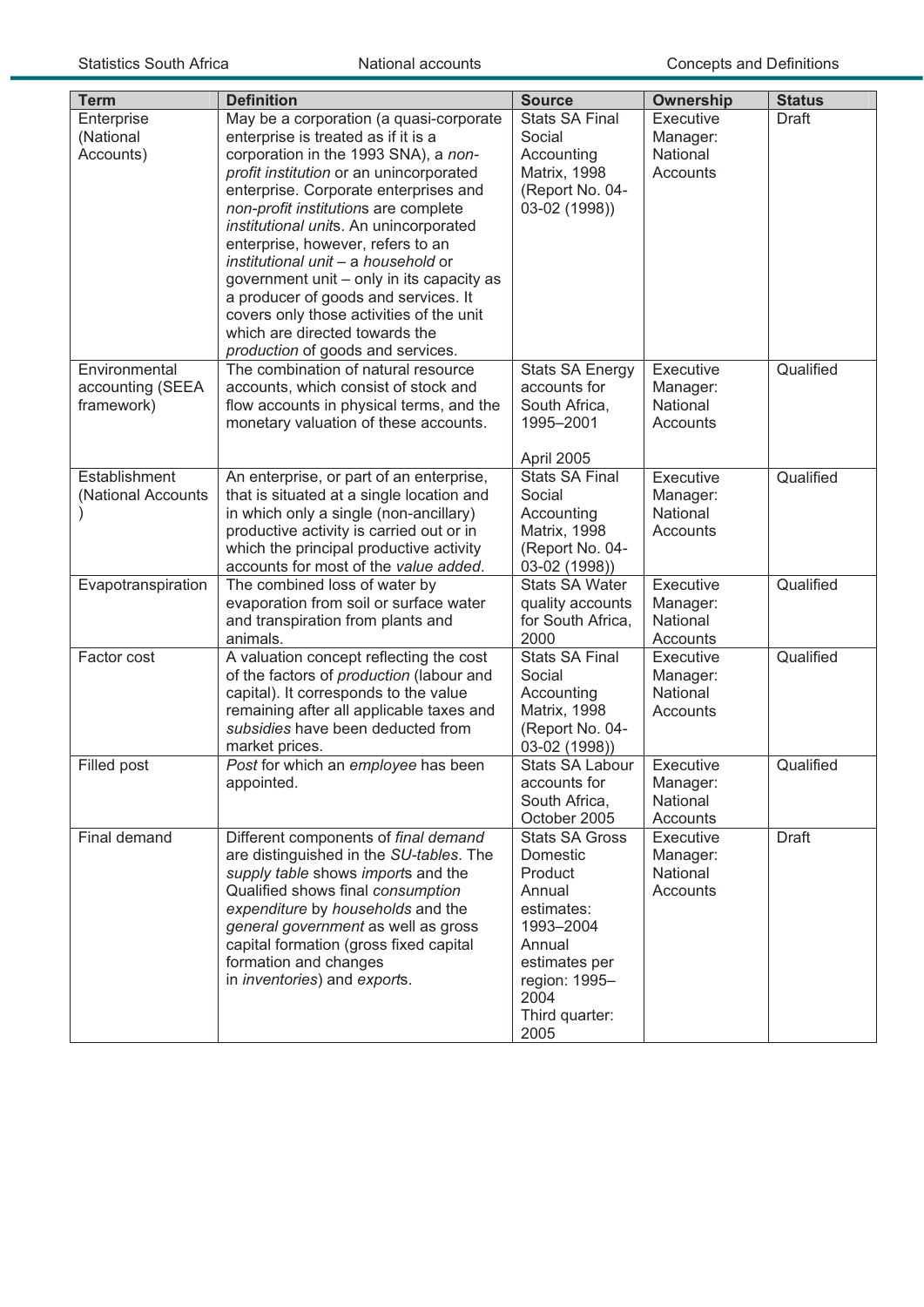| <b>Term</b>               | <b>Definition</b>                                                  | <b>Source</b>                  | <b>Ownership</b> | <b>Status</b> |
|---------------------------|--------------------------------------------------------------------|--------------------------------|------------------|---------------|
| <b>Financial services</b> | Measured in the SNA as the total                                   | <b>Stats SA Gross</b>          | Executive        | Qualified     |
| indirectly                | property income receivable by financial                            | Domestic                       | Manager:         |               |
| measured (FSIM)           | intermediaries minus their total interest                          | Product                        | National         |               |
|                           | payable, excluding the value of any                                | Annual                         | Accounts         |               |
|                           | property income receivable from the                                | estimates:                     |                  |               |
|                           | investment of their own funds.                                     | 1993-2004                      |                  |               |
|                           |                                                                    | Annual                         |                  |               |
|                           |                                                                    | estimates per                  |                  |               |
|                           |                                                                    | region: 1995-                  |                  |               |
|                           |                                                                    | 2004                           |                  |               |
|                           |                                                                    | Third quarter:                 |                  |               |
|                           |                                                                    | 2005                           |                  |               |
| Free on board             | The purchaser's price paid by an                                   | <b>Stats SA Gross</b>          | Executive        | Qualified     |
| $(f.o.b.)$ price          | importer taking delivery of goods at the                           | Domestic                       | Manager:         |               |
|                           | exporter's frontier after loading on to a                          | Product                        | National         |               |
|                           | carrier and after payment of any export                            | Annual                         | Accounts         |               |
|                           | taxes or the receipt of any tax rebates.                           | estimates:                     |                  |               |
|                           |                                                                    | 1993-2004                      |                  |               |
|                           |                                                                    | Annual                         |                  |               |
|                           |                                                                    | estimates per<br>region: 1995- |                  |               |
|                           |                                                                    | 2004                           |                  |               |
|                           |                                                                    | Third quarter:                 |                  |               |
|                           |                                                                    | 2005                           |                  |               |
| Full-time                 | The ratio of the total number of hours                             | Stats SA Labour                | Executive        | Qualified     |
| equivalents               | worked and the average number of                                   | accounts for                   | Manager:         |               |
|                           | hours worked in full-time jobs.                                    | South Africa,                  | National         |               |
|                           |                                                                    | October 2005                   | Accounts         |               |
|                           | Note: When an estimation of the                                    |                                |                  |               |
|                           | number of hours worked is available, it                            |                                |                  |               |
|                           | is obviously used as the numerator. If                             |                                |                  |               |
|                           | estimation of the average hours worked                             |                                |                  |               |
|                           | in a full time job is not available,                               |                                |                  |               |
|                           | estimates of average contractual hours                             |                                |                  |               |
|                           | in full-time jobs can be used as the                               |                                |                  |               |
|                           | denominator (ILO). Full-time equivalents                           |                                |                  |               |
|                           | are defined as the total hours worked                              |                                |                  |               |
|                           | divided by average annual hours                                    |                                |                  |               |
| <b>GDP</b>                | worked in full-time jobs (1993 SNA).<br>See gross domestic product | Wikipedia online               | Executive        | Qualified     |
|                           |                                                                    | Encyclopaedia                  | Manager:         |               |
|                           |                                                                    |                                | National         |               |
|                           |                                                                    |                                | Accounts         |               |
| GDP at constant           | The value of goods and services of a                               | <b>Stats SA</b>                | Executive        | Qualified     |
| prices                    | given year, using the prices of a                                  | National                       | Manager:         |               |
|                           | determined base (reference) year.                                  | Accounts                       | National         |               |
|                           | Synonym is real prices.                                            |                                | Accounts         |               |
| GDP at current            | The value of goods and services using                              | <b>Stats SA</b>                | Executive        | Qualified     |
| prices                    | the prices at the time of the transaction.                         | National                       | Manager:         |               |
|                           | Synonym is nominal GDP.                                            | Accounts                       | National         |               |
|                           |                                                                    |                                | Accounts         |               |
| GDP at factor cost        | The value of goods and services                                    | <b>Stats SA</b>                | Executive        | Qualified     |
|                           | excluding indirect taxes on production                             | National                       | Manager:         |               |
|                           | such as sales tax, excise duties.                                  | Accounts                       | National         |               |
|                           |                                                                    |                                | Accounts         |               |
| GDP at market             | Total gross value added at basic prices                            | <b>Stats SA Final</b>          | Executive        | Qualified     |
| prices                    | plus taxes on products minus subsidies                             | Social                         | Manager:         |               |
|                           | on products.                                                       | Accounting                     | National         |               |
|                           |                                                                    | <b>Matrix, 1998</b>            | Accounts         |               |
|                           |                                                                    | (Report No. 04-                |                  |               |
|                           |                                                                    | 03-02 (1998))                  |                  |               |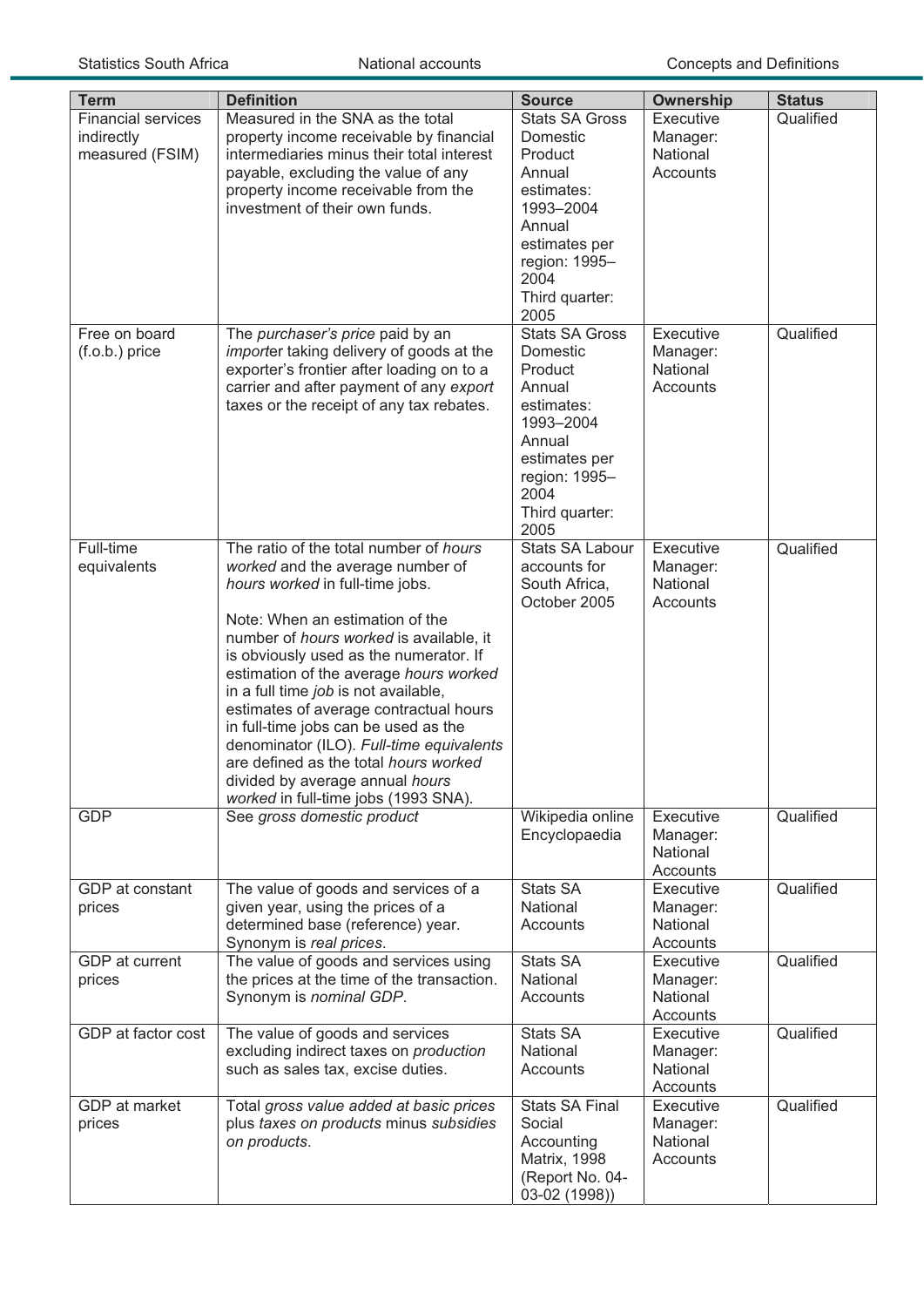| <b>Term</b>                     | <b>Definition</b>                                                                                                                                                                                                                                                                                                                                                                    | <b>Source</b>                                                                                                                                                   | <b>Ownership</b>                                     | <b>Status</b> |
|---------------------------------|--------------------------------------------------------------------------------------------------------------------------------------------------------------------------------------------------------------------------------------------------------------------------------------------------------------------------------------------------------------------------------------|-----------------------------------------------------------------------------------------------------------------------------------------------------------------|------------------------------------------------------|---------------|
| GDP for the<br>economy          | A production measure obtained through<br>the sum of the gross values added of all<br>resident institutional units, in their<br>capacity as producers, plus the values<br>of any taxes, less subsidies, on<br>production or imports not already<br>included in the values of the outputs and<br>values added by resident producers.<br>(Equal to GDP at market prices).               | <b>Stats SA Gross</b><br>Domestic<br>Product<br>Annual<br>estimates:<br>1993-2004<br>Annual<br>estimates per<br>region: 1995-<br>2004<br>Third quarter:<br>2005 | Executive<br>Manager:<br>National<br>Accounts        | Qualified     |
| GDP per region<br>(GDPR)        | The sum of gross value added by all<br>industries at basic prices plus taxes on<br>products minus subsidies on products in<br>a region.                                                                                                                                                                                                                                              | <b>Stats SA Gross</b><br>Domestic<br>Product<br>Annual<br>estimates:<br>1993-2004<br>Annual<br>estimates per<br>region: 1995-<br>2004<br>Third quarter:<br>2005 | Executive<br>Manager:<br>National<br>Accounts        | Qualified     |
| Generation of<br>income account | The generation of income account<br>provides for the distribution of primary<br>incomes to the various <i>institutional</i><br>sectors. Primary incomes are incomes<br>that accrue to <i>institutional</i> sectors and<br>industries as a consequence of their<br>involvement in processes of production<br>or ownership of assets that may be<br>needed for purposes of production. | <b>Stats SA Gross</b><br>Domestic<br>Product<br>Annual<br>estimates:<br>1993-2004<br>Annual<br>estimates per<br>region: 1995-<br>2004<br>Third quarter:<br>2005 | Executive<br>Manager:<br>National<br>Accounts        | <b>Draft</b>  |
| Goods and<br>services account   | The total resources (output and imports)<br>and uses of goods and services<br>(intermediate consumption, final<br>consumption, gross capital formation<br>and exports). Taxes on products (less<br>subsidies) are also included on the<br>resource side of the accounts.                                                                                                             | <b>Stats SA Gross</b><br>Domestic<br>Product<br>Annual<br>estimates:<br>1993-2004<br>Annual<br>estimates per<br>region: 1995-<br>2004<br>Third quarter:<br>2005 | <b>Executive</b><br>Manager:<br>National<br>Accounts | Qualified     |
| Gross domestic<br>product (GDP) | The total value of goods and services<br>produced within the geographic<br>boundaries of a country for a specified<br>period of time.                                                                                                                                                                                                                                                | <b>Stats SA</b><br>National<br>Accounts                                                                                                                         | Executive<br>Manager:<br>National<br>Accounts        | Qualified     |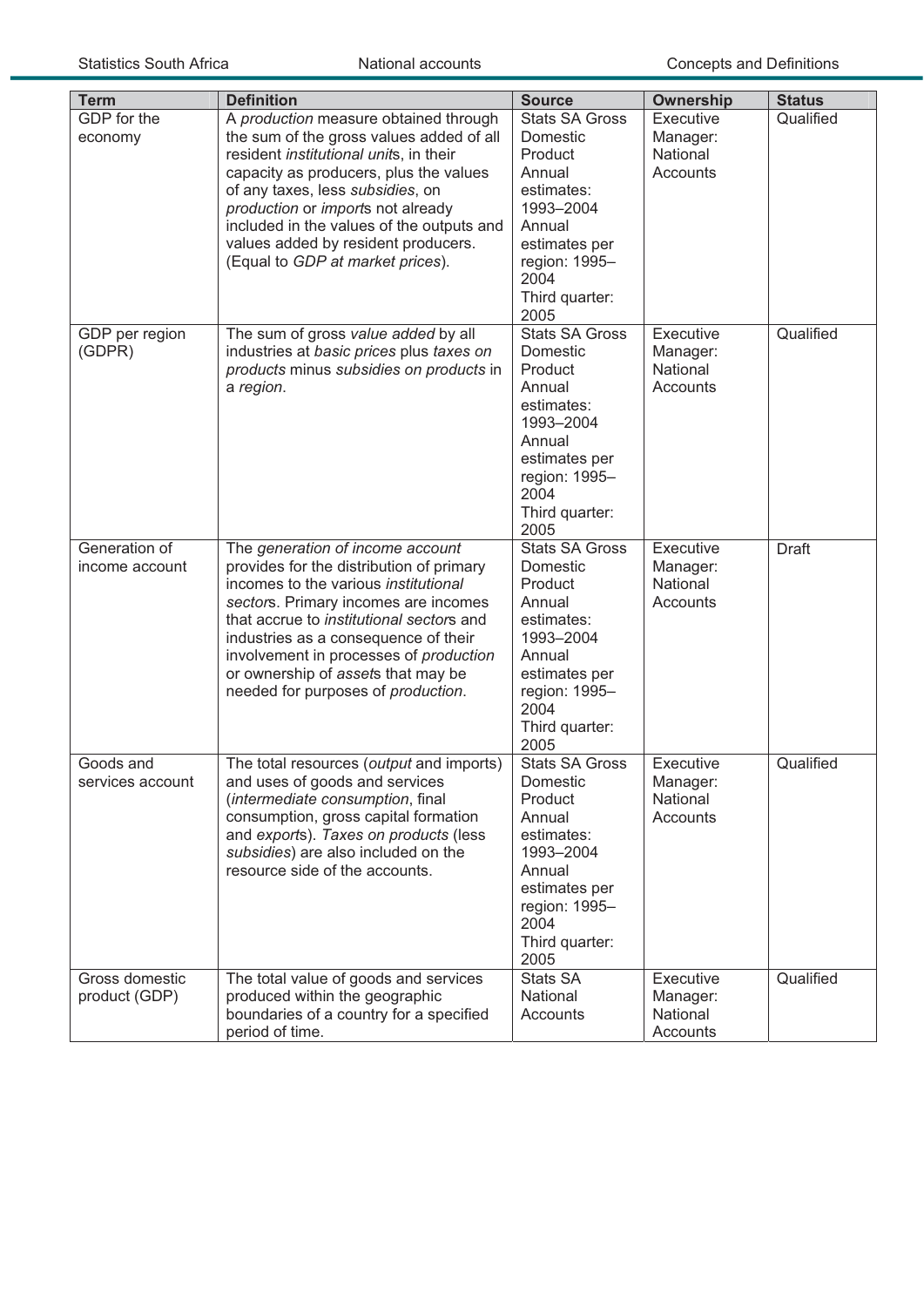| <b>Term</b>       | <b>Definition</b>                                                                    | <b>Source</b>                             | Ownership             | <b>Status</b> |
|-------------------|--------------------------------------------------------------------------------------|-------------------------------------------|-----------------------|---------------|
| Gross operating   | The balancing item in the generation of                                              | <b>Stats SA Gross</b>                     | Executive             | Qualified     |
| surplus/mixed     | income account, i.e. the value added                                                 | Domestic                                  | Manager:              |               |
| income            | minus compensation of employees                                                      | Product                                   | National              |               |
|                   | payable minus taxes on production                                                    | Annual                                    | Accounts              |               |
|                   | payable plus subsidies receivable.                                                   | estimates:<br>1993-2004                   |                       |               |
|                   |                                                                                      | Annual                                    |                       |               |
|                   |                                                                                      | estimates per                             |                       |               |
|                   |                                                                                      | region: 1995-                             |                       |               |
|                   |                                                                                      | 2004                                      |                       |               |
|                   |                                                                                      | Third quarter:                            |                       |               |
|                   |                                                                                      | 2005                                      |                       |               |
| Gross value added | Output valued at basic prices less                                                   | <b>Stats SA Gross</b>                     | Executive             | Qualified     |
| at basic prices   | intermediate consumption valued at                                                   | Domestic                                  | Manager:              |               |
|                   | purchasers' prices.                                                                  | Product                                   | National              |               |
|                   |                                                                                      | Annual                                    | Accounts              |               |
|                   |                                                                                      | estimates:<br>1993-2004                   |                       |               |
|                   |                                                                                      | Annual                                    |                       |               |
|                   |                                                                                      | estimates per                             |                       |               |
|                   |                                                                                      | region: 1995-                             |                       |               |
|                   |                                                                                      | 2004                                      |                       |               |
|                   |                                                                                      | Third quarter:                            |                       |               |
|                   |                                                                                      | 2005                                      |                       |               |
| Gross value added | Output valued at producers' prices less                                              | <b>Stats SA Gross</b>                     | Executive             | Qualified     |
| at producers'     | intermediate consumption valued at                                                   | Domestic                                  | Manager:              |               |
| prices            | purchasers' prices.                                                                  | Product<br>Annual                         | National<br>Accounts  |               |
|                   |                                                                                      | estimates:                                |                       |               |
|                   |                                                                                      | 1993-2004                                 |                       |               |
|                   |                                                                                      | Annual                                    |                       |               |
|                   |                                                                                      | estimates per                             |                       |               |
|                   |                                                                                      | region: 1995-                             |                       |               |
|                   |                                                                                      | 2004                                      |                       |               |
|                   |                                                                                      | Third quarter:                            |                       |               |
|                   |                                                                                      | 2005                                      |                       |               |
| Groundwater       | Fresh water beneath the earth's surface<br>(usually in aquifers) supplying wells and | <b>Stats SA Water</b><br>quality accounts | Executive<br>Manager: | Qualified     |
|                   | springs.                                                                             | for South Africa,                         | National              |               |
|                   |                                                                                      | 2000                                      | Accounts              |               |
| Homogeneous       | A unit of homogeneous production is a                                                | <b>Stats SA Gross</b>                     | Executive             | Draft         |
| production        | producer unit in which only a single (non                                            | Domestic                                  | Manager:              |               |
|                   | ancillary) productive activity is carried                                            | Product                                   | National              |               |
|                   | out.                                                                                 | Annual                                    | Accounts              |               |
|                   |                                                                                      | estimates:                                |                       |               |
|                   |                                                                                      | 1993-2004                                 |                       |               |
|                   |                                                                                      | Annual<br>estimates per                   |                       |               |
|                   |                                                                                      | region: 1995-                             |                       |               |
|                   |                                                                                      | 2004                                      |                       |               |
|                   |                                                                                      | Third quarter:                            |                       |               |
|                   |                                                                                      | 2005                                      |                       |               |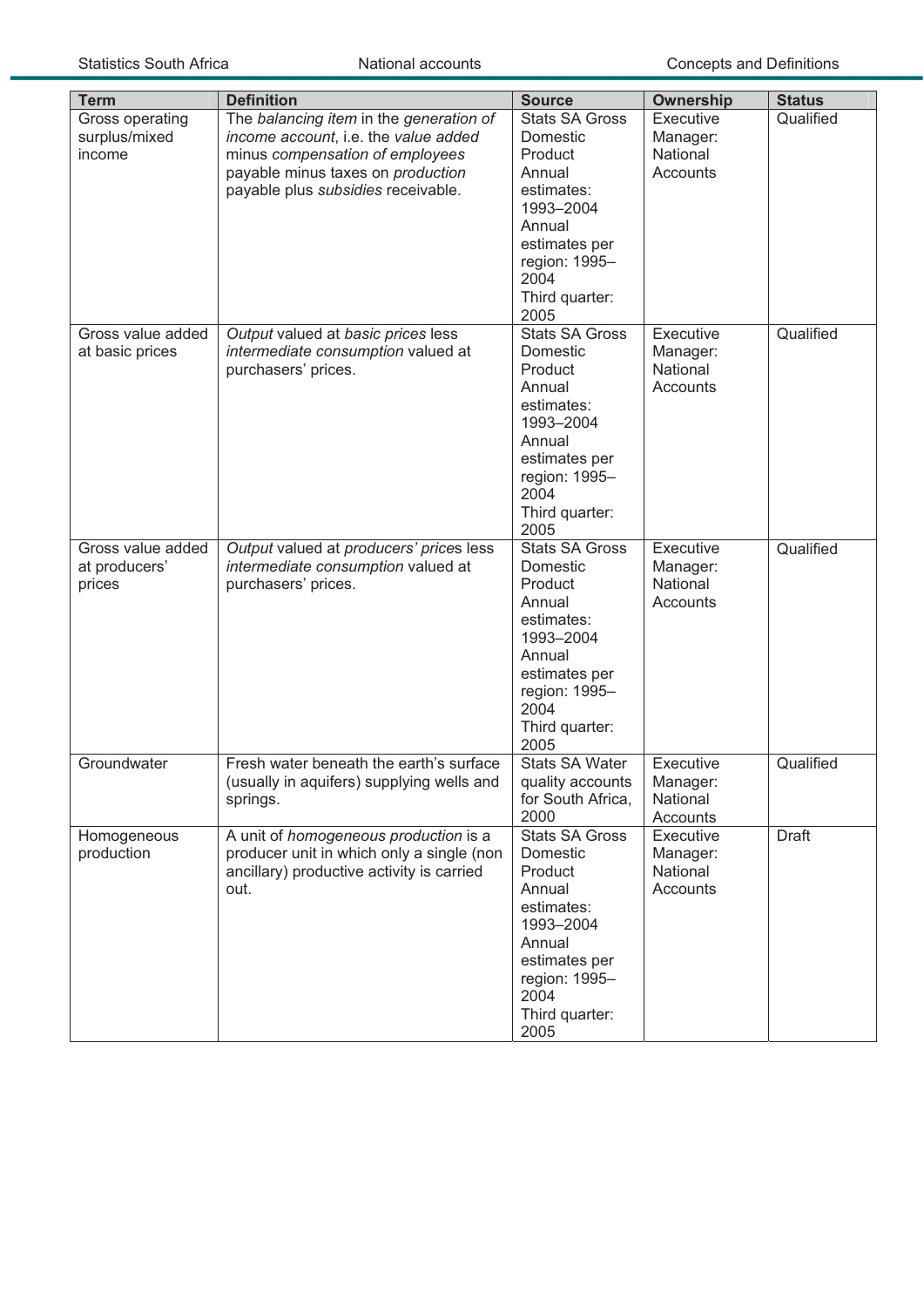| <b>Term</b>                                   | <b>Definition</b>                                                                                                                                                                                                                                                                                                                                                                                                                                                                                                                                                                            | <b>Source</b>                                                                                                                                                   | Ownership                                     | <b>Status</b> |
|-----------------------------------------------|----------------------------------------------------------------------------------------------------------------------------------------------------------------------------------------------------------------------------------------------------------------------------------------------------------------------------------------------------------------------------------------------------------------------------------------------------------------------------------------------------------------------------------------------------------------------------------------------|-----------------------------------------------------------------------------------------------------------------------------------------------------------------|-----------------------------------------------|---------------|
| Household actual<br>final consumption         | Household actual final consumption<br>adds to household final consumption<br>expenditure the social transfers in kind<br>received from general government and<br>non- profit institutions serving<br>households (NPISH). These refer to<br>social security benefits and social<br>assistance benefits received in kind,<br>and to the individual non-market goods<br>and services provided by government<br>and NPISH.                                                                                                                                                                       | <b>Stats SA Status</b><br>of the tourism<br>satellite account<br>in South Africa<br>April 2005                                                                  | Executive<br>Manager:<br>National<br>Accounts | Draft         |
| Household final<br>consumption<br>expenditure | Includes all consumption expenditure<br>made by households from their own<br>cash resources (including all income in<br>cash received), as well as all the<br>counterpart of income in kind (except<br>social transfers in kind) that households<br>might have received, such as<br>remuneration in kind and other transfers<br>in kind.<br>Note: It also includes the value of all<br>consumption of output for own final use,<br>such as those provided by second<br>homes on own account used for <i>tourism</i><br>purposes or what it can have received<br>through barter transactions. | <b>Stats SA Status</b><br>of the tourism<br>satellite account<br>in South Africa<br>April 2005                                                                  | Executive<br>Manager:<br>National<br>Accounts | Qualified     |
| Implied deflator                              | Implied deflators are also known as<br>variable-weighted or 'Paasche' indices<br>(although not strictly of the Paasche<br>type). These price indices are by-<br>products of the deflation procedure,<br>obtained by dividing a series (e.g. value<br>added) expressed at current prices by<br>the corresponding series at constant<br>prices.                                                                                                                                                                                                                                                | <b>Stats SA Gross</b><br>Domestic<br>Product<br>Annual<br>estimates:<br>1993-2004<br>Annual<br>estimates per<br>region: 1995-<br>2004<br>Third quarter:<br>2005 | Executive<br>Manager:<br>National<br>Accounts | <b>Draft</b>  |
| Income from<br>employment                     | Any form of reward the employee<br>received from the employer, for<br>example, salaries and wages or income<br>in any kind such as uniforms, food<br>parcels, etc. (ILO).                                                                                                                                                                                                                                                                                                                                                                                                                    | <b>Stats SA Labour</b><br>accounts for<br>South Africa,<br>October 2005                                                                                         | Executive<br>Manager:<br>National<br>Accounts | Qualified     |
| Industry (National<br>Accounts)               | Group of establishments engaged in the<br>same or similar kinds of activity.<br>Note: The definition of <i>industry</i> is based<br>on the 1993 SNA and is in line with that<br>contained in the Standard Industrial<br>Classification of all Economic Activities,<br>Fifth Edition, Report No. 09-90-02 of<br>January 1993 (SIC).                                                                                                                                                                                                                                                           | <b>Stats SA Final</b><br>Social<br>Accounting<br>Matrix, 1998<br>(Report No. 04-<br>03-02 (1998))                                                               | Executive<br>Manager:<br>National<br>Accounts | Qualified     |
| Mean annual<br>runoff                         | Average annual flow under natural<br>conditions. (This definition is dependent<br>on the runoff regime for each river<br>basin).                                                                                                                                                                                                                                                                                                                                                                                                                                                             | <b>Stats SA Water</b><br>quality accounts<br>for South Africa,<br>2000                                                                                          | Executive<br>Manager:<br>National<br>Accounts | Qualified     |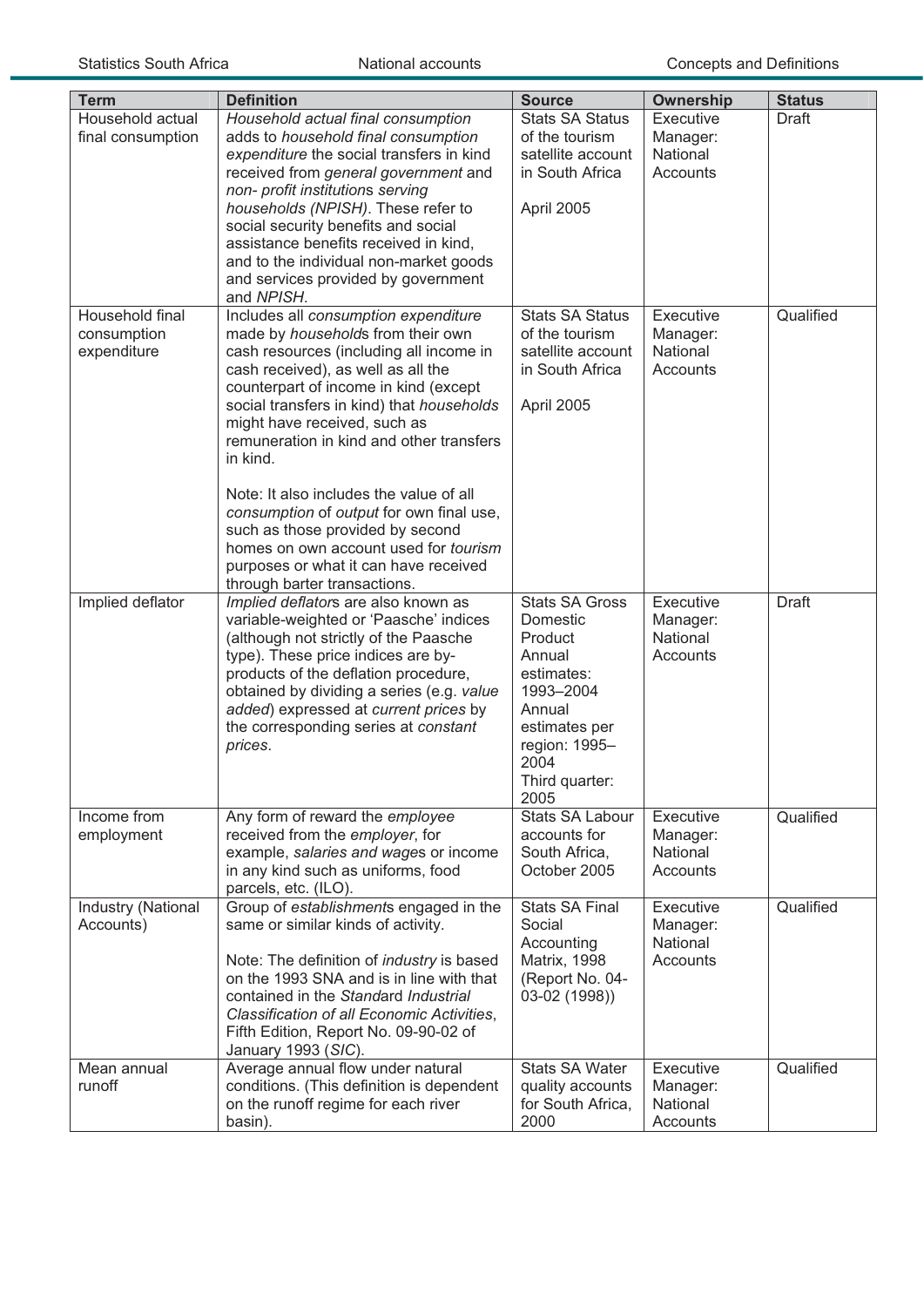| <b>Term</b>                                 | <b>Definition</b>                                                                                                                                                                                                                                                                                                                                                                                                                                                                                                                                                                                                                                                      | <b>Source</b>                                                                                                                                                   | <b>Ownership</b>                              | <b>Status</b> |
|---------------------------------------------|------------------------------------------------------------------------------------------------------------------------------------------------------------------------------------------------------------------------------------------------------------------------------------------------------------------------------------------------------------------------------------------------------------------------------------------------------------------------------------------------------------------------------------------------------------------------------------------------------------------------------------------------------------------------|-----------------------------------------------------------------------------------------------------------------------------------------------------------------|-----------------------------------------------|---------------|
| Mixed income                                | A measure of the surplus accruing from<br>processes of production before<br>deducting any explicit or implicit interest<br>charges, rents or other property<br>incomes payable on the financial<br>assets, land or other tangible non-<br>produced assets required to carry on<br>the production.<br>Note: Mixed income is the balancing<br>item in the generation of income<br>account of unincorporated enterprises<br>owned by members of households,<br>either individually or in partnership with<br>others, i.e. the value added minus<br>compensation of employees payable<br>minus taxes on <i>production</i> payable plus<br>subsidies receivable (1993 SNA). | <b>Stats SA Labour</b><br>accounts for<br>South Africa,<br>October 2005                                                                                         | Executive<br>Manager:<br>National<br>Accounts | Qualified     |
| National accounts                           | Serves as a framework for statistical<br>systems. It also serves as a point of<br>reference in establishing standards for<br>related statistics. The internationally<br>agreed framework that guides the<br>compilation of national accounts is<br>contained in the SNA (1993 SNA).                                                                                                                                                                                                                                                                                                                                                                                    | <b>Stats SA Labour</b><br>accounts for<br>South Africa,<br>October 2005                                                                                         | Executive<br>Manager:<br>National<br>Accounts | <b>Draft</b>  |
| Natural gas                                 | Consists mainly of methane occurring<br>naturally in underground deposits. It<br>may be associated or free gas.                                                                                                                                                                                                                                                                                                                                                                                                                                                                                                                                                        | <b>Stats SA Energy</b><br>accounts for<br>South Africa,<br>1995, 2001<br>April 2005                                                                             | Executive<br>Manager:<br>National<br>Accounts | Qualified     |
| <b>Natural Resource</b><br>Accounting (NRA) | Accounting system that deals with<br>stocks and stock changes of natural<br>assets, comprising biota (produced or<br>wild), subsoil assets (proved reserves);<br>and water and land with their aquatic<br>and terrestrial ecosystems.<br>It is frequently used in the sense of<br>physical accounting as distinguished<br>from monetary (environmental)<br>accounting.                                                                                                                                                                                                                                                                                                 | <b>Stats SA Energy</b><br>accounts for<br>South Africa,<br>1995-2001<br>April 2005                                                                              | Executive<br>Manager:<br>National<br>Accounts | Qualified     |
| Natural resources                           | Natural assets (raw materials) occurring<br>in nature that can be used for economic<br>production or consumption.                                                                                                                                                                                                                                                                                                                                                                                                                                                                                                                                                      | <b>Stats SA Energy</b><br>accounts for<br>South Africa,<br>1995-2001<br>April 2005                                                                              | Executive<br>Manager:<br>National<br>Accounts | Qualified     |
| Net other taxes on<br>production            | Other taxes on production minus other<br>subsidies on production.                                                                                                                                                                                                                                                                                                                                                                                                                                                                                                                                                                                                      | <b>Stats SA Gross</b><br>Domestic<br>Product<br>Annual<br>estimates:<br>1993-2004<br>Annual<br>estimates per<br>region: 1995-<br>2004<br>Third quarter:<br>2005 | Executive<br>Manager:<br>National<br>Accounts | Qualified     |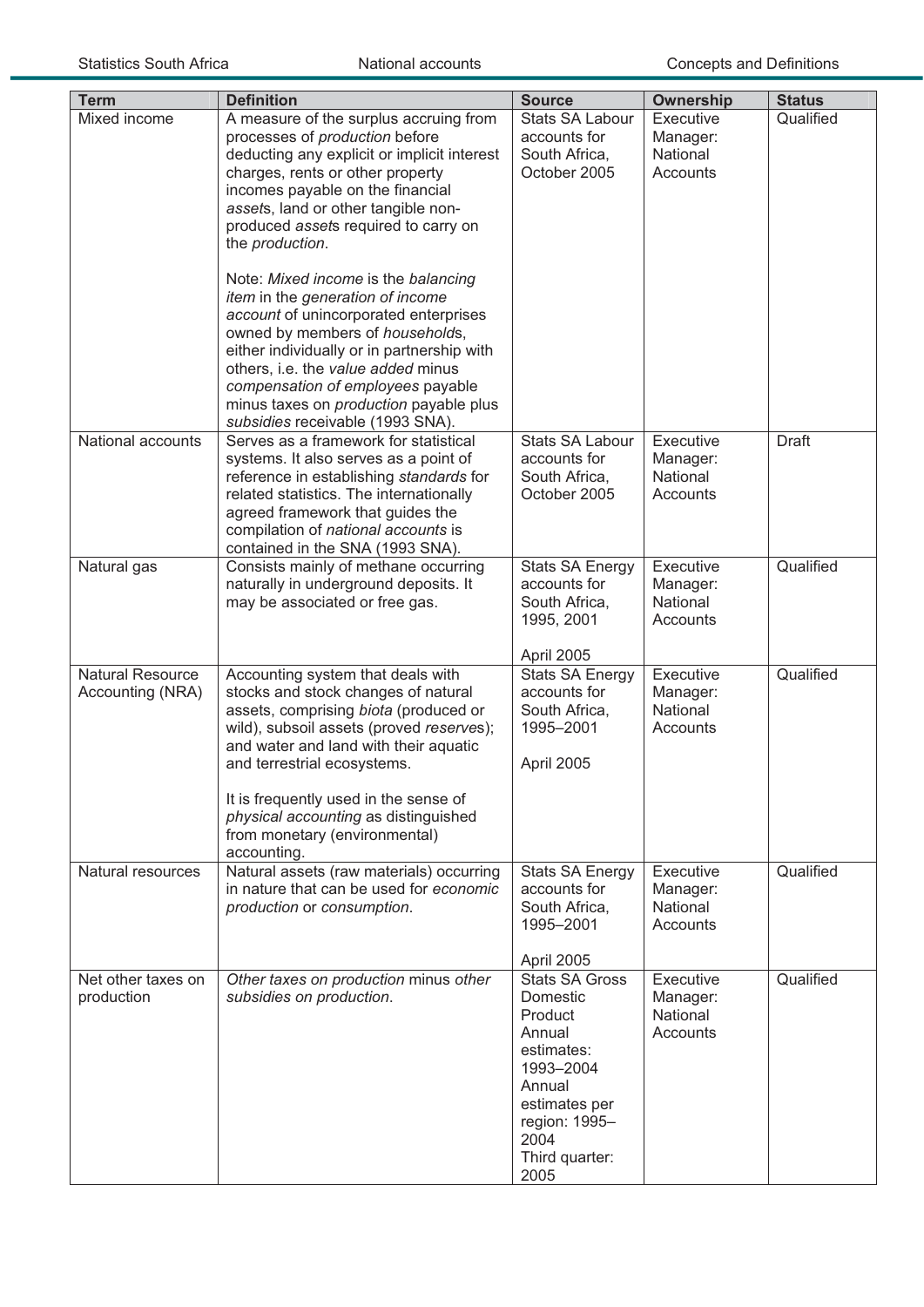| <b>Term</b>                                                 | <b>Definition</b>                                                                                                                                                                                                                                                               | <b>Source</b>                                                                                                                                                   | <b>Ownership</b>                              | <b>Status</b> |
|-------------------------------------------------------------|---------------------------------------------------------------------------------------------------------------------------------------------------------------------------------------------------------------------------------------------------------------------------------|-----------------------------------------------------------------------------------------------------------------------------------------------------------------|-----------------------------------------------|---------------|
| Non-profit<br>institution                                   | Legal or social entity created for the<br>purpose of producing goods and<br>services whose status does not permit<br>them to be a source of income, profit or<br>other financial gain for the units that<br>establish, control or finance them.                                 | <b>SNA93</b>                                                                                                                                                    | Executive<br>Manager:<br>National<br>Accounts | Qualified     |
| Non-profit<br>institutions serving<br>households<br>(NPISH) | Non-profit institution which is not<br>predominantly financed and controlled<br>by government and which provides<br>goods or services to households free or<br>at prices that are not economically<br>significant.                                                              | <b>OECD</b>                                                                                                                                                     | Executive<br>Manager:<br>National<br>Accounts | Qualified     |
| Non-renewable<br>natural resources                          | Exhaustible natural resources such as<br>mineral resources (coal or uranium) that<br>cannot be regenerated after<br>exploitation.                                                                                                                                               | <b>Stats SA Energy</b><br>accounts for<br>South Africa,<br>1995-2001<br>April 2005                                                                              | Executive<br>Manager:<br>National<br>Accounts | Qualified     |
| Other subsidies on<br>production                            | Subsidies are transfers from the<br>government to the business sector<br>toward current cost of production. These<br>transfers represent additions to the<br>income of producers from current<br>production.                                                                    | <b>Stats SA Final</b><br>Social<br>Accounting<br>Matrix, 1998<br>(Report No. 04-<br>03-02 (1998))                                                               | Executive<br>Manager:<br>National<br>Accounts | <b>Draft</b>  |
| Other taxes on<br>production                                | Consist of taxes on the ownership of<br>land, buildings or other assets used in<br>production or on labour employed, etc.<br>Important examples of other taxes on<br>production are taxes on payroll or work<br>force, stamp duties, business or<br>professional licenses, etc. | <b>Stats SA Gross</b><br>Domestic<br>Product<br>Annual<br>estimates:<br>1993-2004<br>Annual<br>estimates per<br>region: 1995-<br>2004<br>Third quarter:<br>2005 | Executive<br>Manager:<br>National<br>Accounts | Qualified     |
| Output                                                      | Goods or services that are produced<br>within an establishment that become<br>available for use outside the<br>establishment, plus any goods and<br>services produced for own final use.                                                                                        | <b>Stats SA Final</b><br>Social<br>Accounting<br>Matrix, 1998<br>(Report No. 04-<br>03-02 (1998))                                                               | Executive<br>Manager:<br>National<br>Accounts | Qualified     |
| Overdraft                                                   | A type of loan from a bank, used in<br>particular to supply short-term working<br>capital to tide over a production cycle or<br>to finance seasonal requirements.                                                                                                               | <b>Stats SA</b><br>National<br>Accounts                                                                                                                         | Executive<br>Manager:<br>National<br>Accounts | Qualified     |
| Paid dividend                                               | A portion of a company's profits paid to<br>a shareholder.                                                                                                                                                                                                                      | Chambers 21 <sup>st</sup><br>Century<br>Dictionary                                                                                                              | Executive<br>Manager:<br>National<br>Accounts | Qualified     |
| Per capita GDP                                              | The average production per person of<br>goods and services for the reference<br>period.                                                                                                                                                                                         | <b>Stats SA</b><br>modified by<br>workshop                                                                                                                      | Executive<br>Manager:<br>National<br>Accounts | Qualified     |
| Per capita income                                           | The average income per person in a<br>given time period, usually one year.                                                                                                                                                                                                      | <b>Stats SA</b><br>modified by<br>workshop                                                                                                                      | Executive<br>Manager:<br>National<br>Accounts | Qualified     |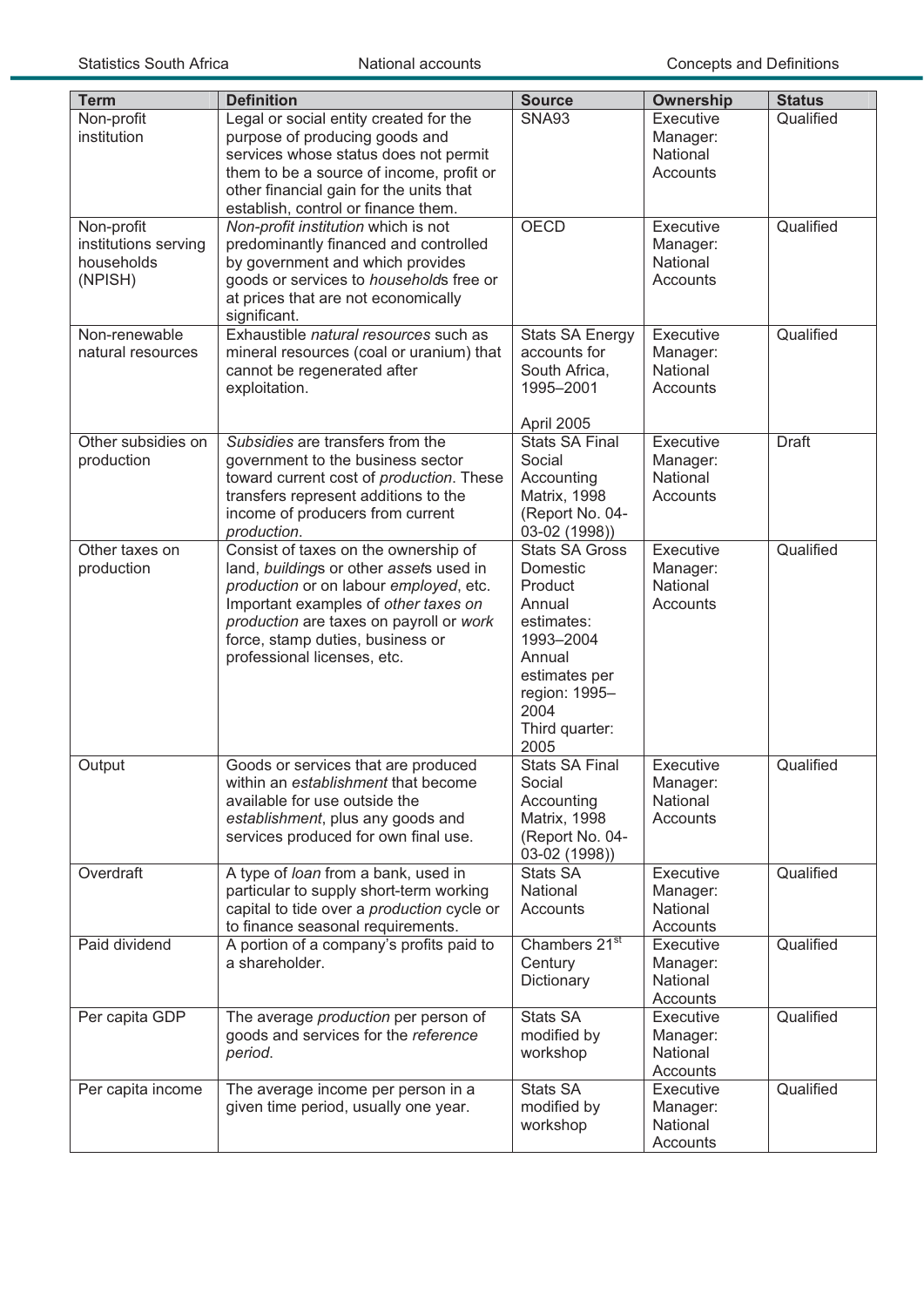| <b>Term</b>                           | <b>Definition</b>                                                                           | <b>Source</b>                          | <b>Ownership</b>      | <b>Status</b> |
|---------------------------------------|---------------------------------------------------------------------------------------------|----------------------------------------|-----------------------|---------------|
| Physical<br>accounting                | Natural resource and environmental<br>accounting of stocks and changes in                   | <b>Stats SA Energy</b><br>accounts for | Executive<br>Manager: | Qualified     |
|                                       | stocks in physical (non-monetary) units,                                                    | South Africa,                          | National              |               |
|                                       | for example, weight, area or number.<br>Note: Qualitative measures, expressed               | 1995-2001                              | Accounts              |               |
|                                       | in terms of quality classes, types of uses                                                  | April 2005                             |                       |               |
|                                       | or ecosystem characteristics, may                                                           |                                        |                       |               |
|                                       | supplement quantitative measures.                                                           |                                        |                       |               |
| Primary industries                    | Include the agriculture, forestry and                                                       | <b>Stats SA Gross</b>                  | Executive             | <b>Draft</b>  |
|                                       | fishing, mining and quarrying industries.                                                   | Domestic<br>Product                    | Manager:<br>National  |               |
|                                       |                                                                                             | Annual                                 | Accounts              |               |
|                                       |                                                                                             | estimates:                             |                       |               |
|                                       |                                                                                             | 1993-2004                              |                       |               |
|                                       |                                                                                             | Annual<br>estimates per                |                       |               |
|                                       |                                                                                             | region: 1995-                          |                       |               |
|                                       |                                                                                             | 2004                                   |                       |               |
|                                       |                                                                                             | Third quarter:                         |                       |               |
|                                       |                                                                                             | 2005<br><b>Stats SA Gross</b>          | Executive             | Qualified     |
| Principal activity<br>(establishment) | The activity whose gross value added<br>exceeds that of any other activity carried          | Domestic                               | Manager:              |               |
|                                       | out within the same unit.                                                                   | Product                                | National              |               |
|                                       |                                                                                             | Annual                                 | Accounts              |               |
|                                       |                                                                                             | estimates:                             |                       |               |
|                                       |                                                                                             | 1993-2004<br>Annual                    |                       |               |
|                                       |                                                                                             | estimates per                          |                       |               |
|                                       |                                                                                             | region: 1995-                          |                       |               |
|                                       |                                                                                             | 2004                                   |                       |               |
|                                       |                                                                                             | Third quarter:<br>2005                 |                       |               |
| Producers' price                      | The amount receivable by the producer                                                       | <b>Stats SA Gross</b>                  | Executive             | Qualified     |
|                                       | from the purchaser for a unit of a good                                                     | Domestic                               | Manager:              |               |
|                                       | or service produced as output minus                                                         | Product                                | National              |               |
|                                       | any VAT, or similar deductible tax,<br>invoiced to the purchaser. It excludes               | Annual<br>estimates:                   | Accounts              |               |
|                                       | any transport charges invoiced                                                              | 1993-2004                              |                       |               |
|                                       | separately by the producer.                                                                 | Annual                                 |                       |               |
|                                       |                                                                                             | estimates per                          |                       |               |
|                                       |                                                                                             | region: 1995-<br>2004                  |                       |               |
|                                       |                                                                                             | Third quarter:                         |                       |               |
|                                       |                                                                                             | 2005                                   |                       |               |
| Production                            | A process, carried out under the                                                            | <b>Stats SA Social</b>                 | Executive             | Qualified     |
|                                       | responsibility, control and management<br>of an <i>institutional unit</i> , in which labour | Accounting                             | Manager:<br>National  |               |
|                                       | and assets are used to transform inputs                                                     | Matrix,                                | Accounts              |               |
|                                       | of goods and services into outputs of                                                       |                                        |                       |               |
|                                       | other goods and services. All goods and                                                     |                                        |                       |               |
|                                       | services produced as outputs must be                                                        |                                        |                       |               |
|                                       | such as they can be sold on markets, or<br>at least be capable of being provided by         |                                        |                       |               |
|                                       | one unit to another, with or without                                                        |                                        |                       |               |
|                                       | charge.                                                                                     |                                        |                       |               |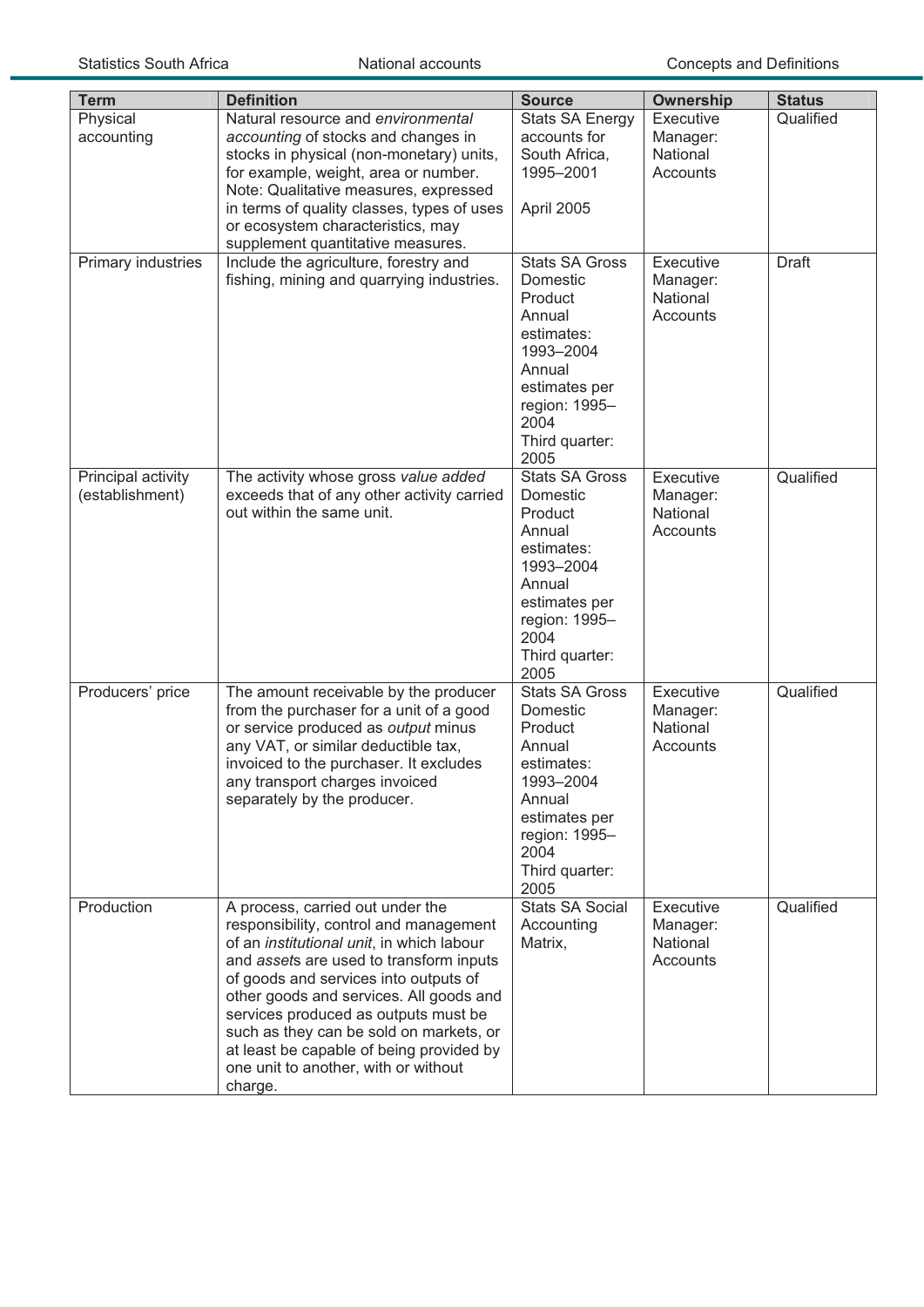| <b>Term</b>                                    | <b>Definition</b>                                                                                                                                                                                                                                                                                                                                                                                                                                                                                                                                                                                               | <b>Source</b>                                                                                                                                                   | <b>Ownership</b>                              | <b>Status</b> |
|------------------------------------------------|-----------------------------------------------------------------------------------------------------------------------------------------------------------------------------------------------------------------------------------------------------------------------------------------------------------------------------------------------------------------------------------------------------------------------------------------------------------------------------------------------------------------------------------------------------------------------------------------------------------------|-----------------------------------------------------------------------------------------------------------------------------------------------------------------|-----------------------------------------------|---------------|
| Production<br>account for the<br>total economy | The production account is the first in the<br>sequence of accounts compiled for<br>institutional sectors, industries and the<br>total economy. The production account<br>contains three items apart from the<br>balancing item namely output,<br>intermediate consumption and taxes<br>less subsidies on products. The output<br>is recorded under resources on the<br>right-hand side of the account.<br>Intermediate consumption and taxes<br>less subsidies on products is recorded<br>under uses on the left-hand side of the                                                                               | <b>Stats SA Gross</b><br>Domestic<br>Product<br>Annual<br>estimates:<br>1993-2004<br>Annual<br>estimates per<br>region: 1995-<br>2004<br>Third quarter:<br>2005 | Executive<br>Manager:<br>National<br>Accounts | Draft         |
| Production<br>boundary                         | account.<br>An economic activity (or production)<br>carried out under the control and<br>responsibility of an institutional unit that<br>uses inputs of labour, capital, and goods<br>and services to produce output of goods<br>and services.<br>Note: The production boundary in the<br>1993 SNA is more restricted than the<br>general production boundary due to the<br>production accounts not being compiled<br>for household activities that produce<br>domestic or personal services for own<br>final consumption within the same<br>household, except for services<br>produced by paid domestic staff. | <b>Stats SA Final</b><br>Social<br>Accounting<br>Matrix for 1998<br>(Report 04-03-<br>02; 1998)                                                                 | Executive<br>Manager:<br>National<br>Accounts | Qualified     |
| Purchaser's price                              | The amount paid by the purchaser,<br>excluding any deductible value added<br>tax (VAT) or similar deductible tax, in<br>order to take delivery of a unit of a good<br>or service at the time and place required<br>by the purchaser. The purchaser's price<br>of a good includes any transport<br>charges paid separately by the<br>purchaser to take delivery at the<br>required time and place.                                                                                                                                                                                                               | <b>Stats SA Gross</b><br>Domestic<br>Product<br>Annual<br>estimates:<br>1993-2004<br>Annual<br>estimates per<br>region: 1995-<br>2004<br>Third quarter:<br>2005 | Executive<br>Manager:<br>National<br>Accounts | Qualified     |
| Recurrent<br>expenditure                       | Expenditure incurred in the day-to-day<br>running of an organisation or the State<br>in line with its budget.                                                                                                                                                                                                                                                                                                                                                                                                                                                                                                   | <b>Stats SA</b><br>National<br>Accounts                                                                                                                         | Executive<br>Manager:<br>National<br>Accounts | Qualified     |
| Region                                         | A region for GDP estimates per region<br>is defined as a province.                                                                                                                                                                                                                                                                                                                                                                                                                                                                                                                                              | <b>Stats SA Gross</b><br>Domestic<br>Product<br>Annual<br>estimates:<br>1993-2004<br>Annual<br>estimates per<br>region: 1995-<br>2004<br>Third quarter:<br>2005 | Executive<br>Manager:<br>National<br>Accounts | <b>Draft</b>  |
| Regional GDP                                   | See GDP per region.                                                                                                                                                                                                                                                                                                                                                                                                                                                                                                                                                                                             | <b>Stats SA</b><br>Regional<br><b>Accounts GDP</b>                                                                                                              | Executive<br>Manager:<br>National<br>Accounts | Qualified     |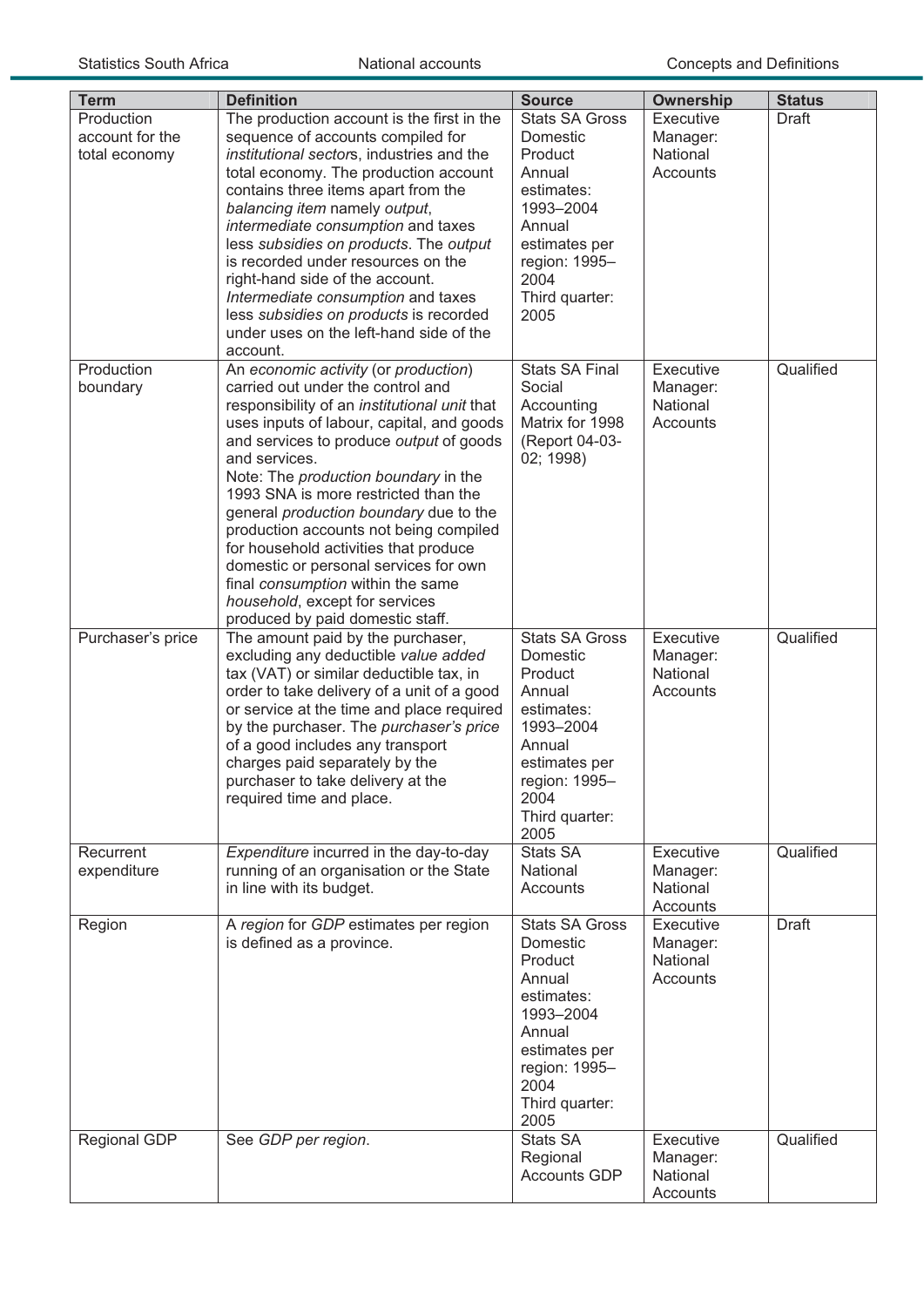| <b>Term</b>                                  | <b>Definition</b>                                                                                                                                                                                                                                                                                                                                                                                                                          | <b>Source</b>                                                                                                                                                   | <b>Ownership</b>                                     | <b>Status</b> |
|----------------------------------------------|--------------------------------------------------------------------------------------------------------------------------------------------------------------------------------------------------------------------------------------------------------------------------------------------------------------------------------------------------------------------------------------------------------------------------------------------|-----------------------------------------------------------------------------------------------------------------------------------------------------------------|------------------------------------------------------|---------------|
| Retained reserves                            | Sums set aside out of the profits of a<br>company that are not distributed as<br>dividends. They are created for the<br>purpose of meeting future capital needs<br>of the company.                                                                                                                                                                                                                                                         | <b>Stats SA</b><br>National<br>Accounts                                                                                                                         | Executive<br>Manager:<br>National<br><b>Accounts</b> | Qualified     |
| Revaluation                                  | Increase or decrease in the value of a<br>currency or of fixed assets, typically<br>freehold land and buildings.                                                                                                                                                                                                                                                                                                                           | <b>Stats SA</b><br>modified by<br>workshop                                                                                                                      | Executive<br>Manager:<br>National<br>Accounts        | Qualified     |
| Revision of<br>estimates                     | Revision of the estimates for all<br>components of the national accounts is<br>usually done every five years in<br>conjunction with the rebasing of the<br>estimates at constant prices apart from<br>the revision of estimates for the latest<br>quarters. At such a time, the results of<br>censuses that have become available in<br>the meantime and any other additional<br>information sources are incorporated in<br>the estimates. | <b>Stats SA Gross</b><br>Domestic<br>Product<br>Annual<br>estimates:<br>1993-2004<br>Annual<br>estimates per<br>region: 1995-<br>2004<br>Third quarter:<br>2005 | Executive<br>Manager:<br>National<br>Accounts        | <b>Draft</b>  |
| <b>SAM</b>                                   | See Social Accounting Matrix.                                                                                                                                                                                                                                                                                                                                                                                                              | <b>Stats SA Final</b><br>Social<br>Accounting<br>Matrix for 1998<br>(Report 04-03-<br>02; 1998)                                                                 | Executive<br>Manager:<br>National<br>Accounts        | Qualified     |
| Seasonal<br>adjustment                       | A means of removing the estimated<br>effects of normal seasonal variation<br>from the series so that the effects of<br>other influences on the series can be<br>more clearly recognised. Seasonal<br>adjustment does not aim to remove<br>irregular or non-seasonal influences<br>which may be present in any particular<br>quarter. Influences that are volatile or<br>unsystematic can still make it difficult to<br>interpret.          | <b>Stats SA Gross</b><br>Domestic<br>Product<br>Fourth quarter<br>2004                                                                                          | Executive<br>Manager:<br>National<br>Accounts        | Qualified     |
| Secondary activity<br>(National<br>Accounts) | An activity carried out within a single<br>establishment in addition to the principal<br>activity.                                                                                                                                                                                                                                                                                                                                         | <b>Stats SA Gross</b><br>Domestic<br>Product<br>Annual<br>estimates:<br>1993-2004<br>Annual<br>estimates per<br>region: 1995-<br>2004<br>Third quarter:<br>2005 | Executive<br>Manager:<br>National<br>Accounts        | Qualified     |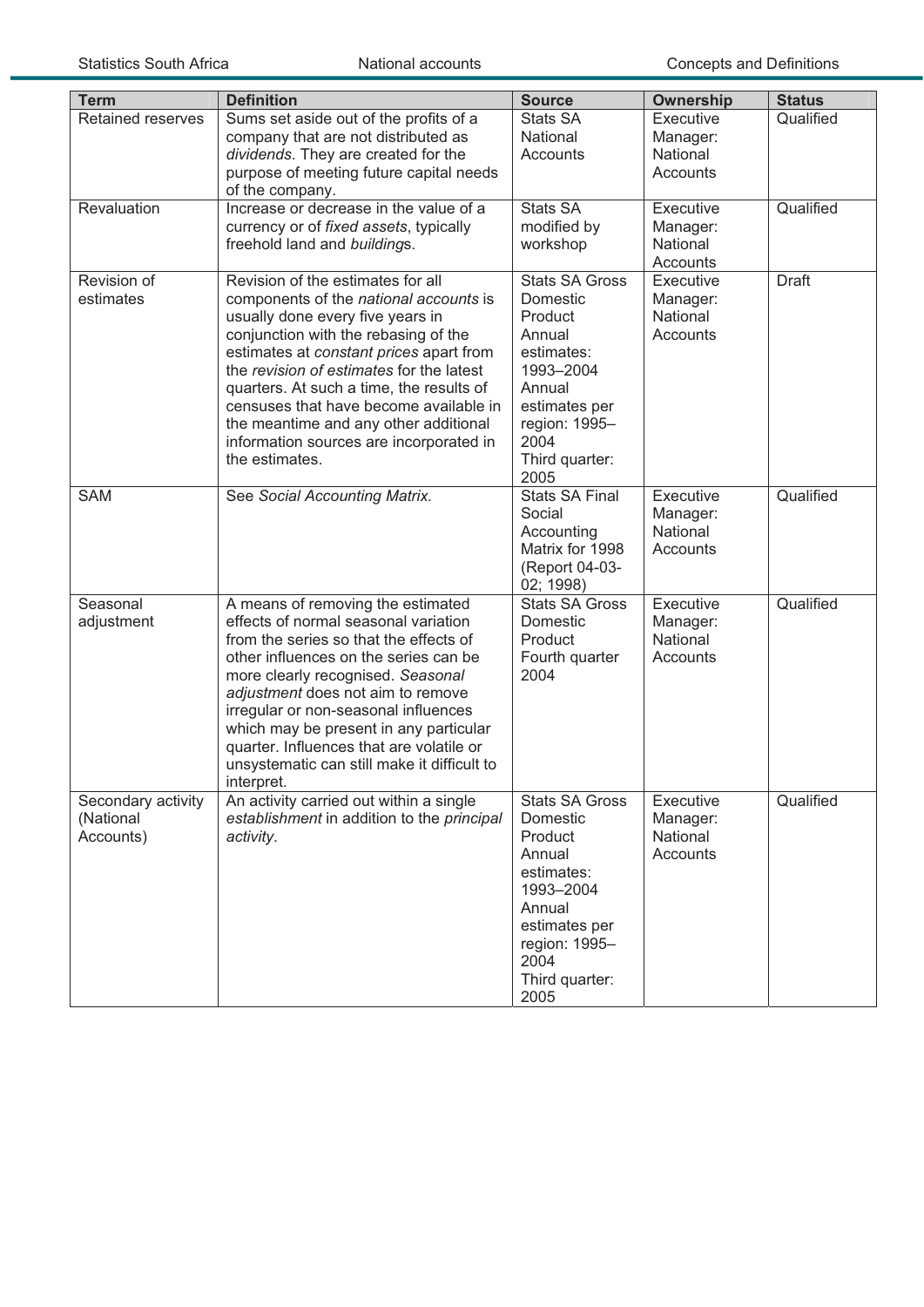| <b>Term</b>       | <b>Definition</b>                        | <b>Source</b>                          | Ownership            | <b>Status</b> |
|-------------------|------------------------------------------|----------------------------------------|----------------------|---------------|
| Secondary         | The secondary industries include the     | <b>Stats SA Gross</b>                  | Executive            | <b>Draft</b>  |
| industries        | manufacturing, electricity, water and    | <b>Domestic</b>                        | Manager:             |               |
|                   | construction industries.                 | Product                                | National             |               |
|                   |                                          | Annual                                 | Accounts             |               |
|                   |                                          | estimates:                             |                      |               |
|                   |                                          | 1993-2004                              |                      |               |
|                   |                                          | Annual                                 |                      |               |
|                   |                                          | estimates per                          |                      |               |
|                   |                                          | region: 1995-                          |                      |               |
|                   |                                          | 2004                                   |                      |               |
|                   |                                          | Third quarter:                         |                      |               |
|                   |                                          | 2005                                   |                      |               |
| <b>SEEA</b>       | See System of Environmental and          | <b>Stats SA Energy</b><br>accounts for | Executive            | Qualified     |
|                   | Economic Accounting.                     | South Africa,                          | Manager:<br>National |               |
|                   |                                          | 1995-2001                              | Accounts             |               |
|                   |                                          |                                        |                      |               |
|                   |                                          | April 2005                             |                      |               |
| Social Accounting | Presentation of an SNA account in a      | <b>Stats SA Labour</b>                 | Executive            | Qualified     |
| <b>Matrix</b>     | matrix form, which elaborates on the     | accounts for                           | Manager:             |               |
|                   | linkages between SU-tables and           | South Africa,                          | National             |               |
|                   | institutional sectors accounts (1993     | October 2005                           | Accounts             |               |
|                   | SNA).                                    |                                        |                      |               |
| Square matrix     | A matrix is square when it has an equal  | <b>Stats SA Final</b>                  | Executive            | Qualified     |
|                   | number of columns and rows.              | Social                                 | Manager:             |               |
|                   |                                          | Accounting                             | National             |               |
|                   |                                          | <b>Matrix, 1998</b>                    | Accounts             |               |
|                   |                                          | (Report No. 04-                        |                      |               |
| Subsidies on      |                                          | 03-02 (1998))                          |                      |               |
|                   | Subsidies on products are payable per    | <b>Stats SA Final</b><br>Social        | Executive            | <b>Draft</b>  |
| products          | unit of a good or service.               | Accounting                             | Manager:<br>National |               |
|                   |                                          | <b>Matrix, 1998</b>                    | Accounts             |               |
|                   |                                          | (Report No. 04-                        |                      |               |
|                   |                                          | 03-02 (1998))                          |                      |               |
| Supply and use    | Are sometimes referred to as             | <b>Stats SA Final</b>                  | Executive            | Draft         |
| tables            | rectangular input-output tables, make    | Social                                 | Manager:             |               |
|                   | and use tables, supply and disposition   | Accounting                             | National             |               |
|                   | of commodities tables.                   | <b>Matrix, 1998</b>                    | Accounts             |               |
|                   |                                          | (Report No. 04-                        |                      |               |
|                   |                                          | 03-02 (1998))                          |                      |               |
| Supply table      | A table that gives information about the | <b>Stats SA Gross</b>                  | <b>Executive</b>     | Qualified     |
|                   | resources of goods and services.         | Domestic                               | Manager:             |               |
|                   |                                          | Product                                | National             |               |
|                   |                                          | Annual                                 | Accounts             |               |
|                   |                                          | estimates:<br>1993-2004                |                      |               |
|                   |                                          | Annual                                 |                      |               |
|                   |                                          | estimates per                          |                      |               |
|                   |                                          | region: 1995-                          |                      |               |
|                   |                                          | 2004                                   |                      |               |
|                   |                                          | Third quarter:                         |                      |               |
|                   |                                          | 2005                                   |                      |               |
| SU-tables         | See Supply and use tables.               | <b>Stats SA Final</b>                  | Executive            | Qualified     |
|                   |                                          | Social                                 | Manager:             |               |
|                   |                                          | Accounting                             | National             |               |
|                   |                                          | <b>Matrix, 1998</b>                    | Accounts             |               |
|                   |                                          | (Report No. 04-                        |                      |               |
|                   |                                          | 03-02 (1998))                          |                      |               |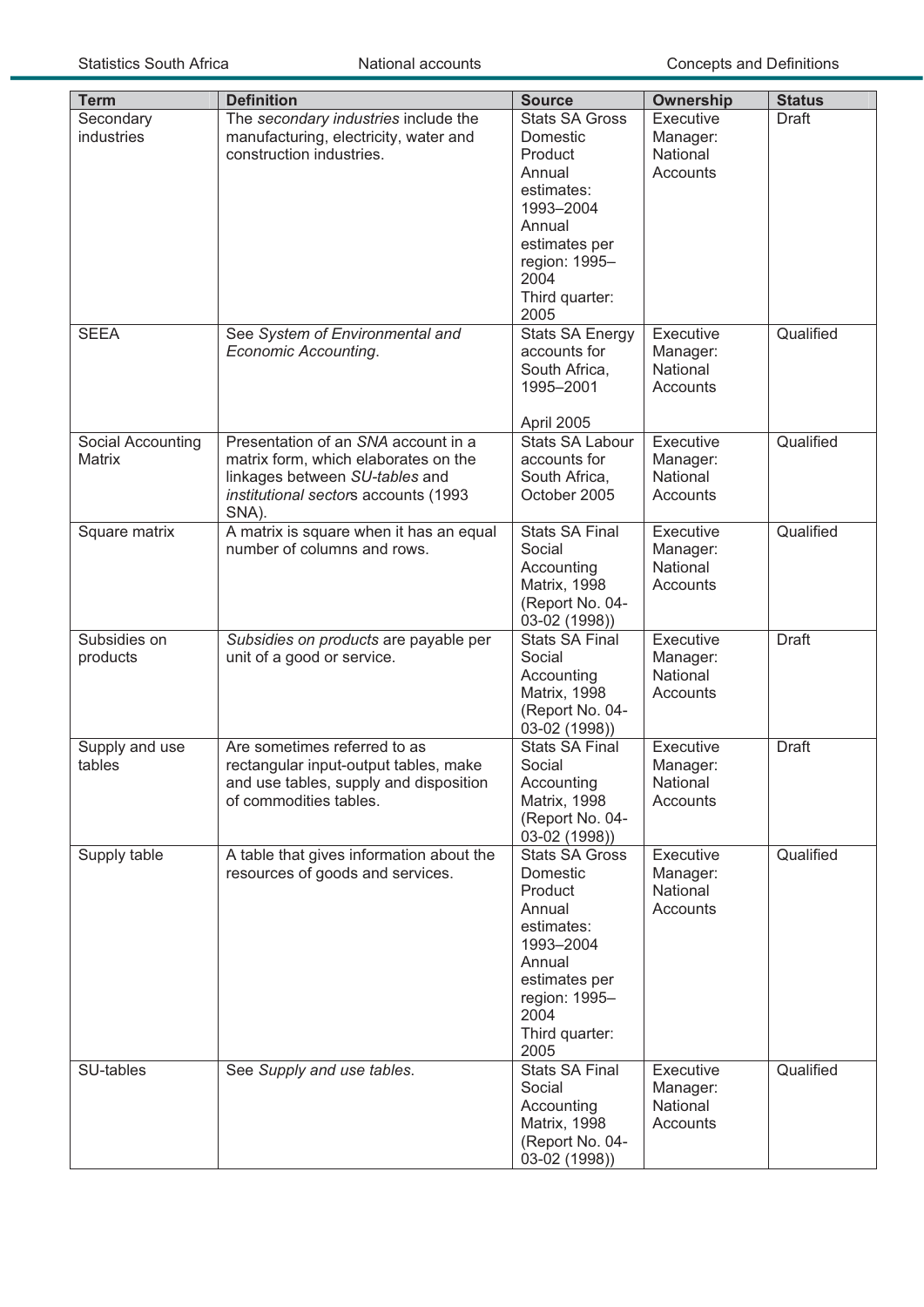| <b>Term</b>                                           | <b>Definition</b>                                                                                                                                                                                                                                                                                                                                                                                           | <b>Source</b>                                                                                                                                                                             |                                                                                |                                         |
|-------------------------------------------------------|-------------------------------------------------------------------------------------------------------------------------------------------------------------------------------------------------------------------------------------------------------------------------------------------------------------------------------------------------------------------------------------------------------------|-------------------------------------------------------------------------------------------------------------------------------------------------------------------------------------------|--------------------------------------------------------------------------------|-----------------------------------------|
| Symmetric<br>System of                                | Symmetric tables use similar<br>classifications or units, i.e. same groups<br>of products for both the rows and the<br>columns.<br>A satellite system to the System of                                                                                                                                                                                                                                      | <b>Stats SA Gross</b><br>Domestic<br>Product<br>Annual<br>estimates:<br>1993-2004<br>Annual<br>estimates per<br>region: 1995-<br>2004<br>Third quarter:<br>2005<br><b>Stats SA Energy</b> | <b>Ownership</b><br>Executive<br>Manager:<br>National<br>Accounts<br>Executive | <b>Status</b><br>Qualified<br>Qualified |
| Environmental and<br>Economic<br>Accounting<br>(SEEA) | National Accounts (SNA) developed by<br>the United Nations Statistical Division,<br>for the incorporation of environmental<br>concerns (environmental costs, benefits<br>and assets) in the national accounts.<br>The SEEA is intended to be a system<br>with global application and standards,<br>suitable for all countries and all aspects<br>of the environment.                                        | accounts for<br>South Africa,<br>1995-2001<br>April 2005                                                                                                                                  | Manager:<br>National<br>Accounts                                               |                                         |
| <b>System of National</b><br>Accounts                 | An internationally agreed standard<br>system for macro-economic accounts.<br>Note: The latest version is described in<br>the 1993 System of National Accounts<br>(1993 SNA).                                                                                                                                                                                                                                | <b>Stats SA Final</b><br>Social<br>Accounting<br>Matrix, 1998<br>(Report No. 04-<br>03-02 (1998))                                                                                         | Executive<br>Manager:<br>National<br>Accounts                                  | Qualified                               |
| Taxes on income                                       | Consist of taxes on incomes, profits and<br>capital gains.<br>Note: They are assessed on the actual<br>or presumed incomes of individuals,<br>households, non-profit institutions<br>serving households (NPISH) or<br>corporations. They include taxes<br>assessed on holdings of property, land<br>or real estate when these holdings are<br>used as a basis for estimating the<br>income of their owners. | <b>Stats SA Final</b><br>Social<br>Accounting<br>Matrix, 1998<br>(Report No. 04-<br>03-02 (1998))                                                                                         | Executive<br>Manager:<br>National<br>Accounts                                  | Qualified                               |
| Taxes on<br>production and<br>imports                 | Taxes which add to the cost of<br>production and are likely to be reflected<br>in market prices paid by the purchaser,<br>such as sales and excise taxes, import<br>duties and property taxes. Taxes on<br>production and imports include taxes on<br>products and tourism.                                                                                                                                 | <b>Stats SA Final</b><br>Social<br>Accounting<br>Matrix, 1998<br>(Report No. 04-<br>03-02 (1998))                                                                                         | Executive<br>Manager:<br>National<br>Accounts                                  | Qualified                               |
| Taxes on products                                     | Taxes payable on goods and services<br>when they are produced, delivered, sold<br>or otherwise disposed of by their<br>producers. Furthermore, they are<br>payable per unit of a good or service<br>produced. Important examples of<br>tourism are excise and import duties<br>and value added tax (VAT).                                                                                                   | Stats SA Gross<br>Domestic<br>Product<br>Annual<br>estimates:<br>1993-2004<br>Annual<br>estimates per<br>region: 1995-<br>2004<br>Third quarter:<br>2005                                  | Executive<br>Manager:<br>National<br>Accounts                                  | Draft                                   |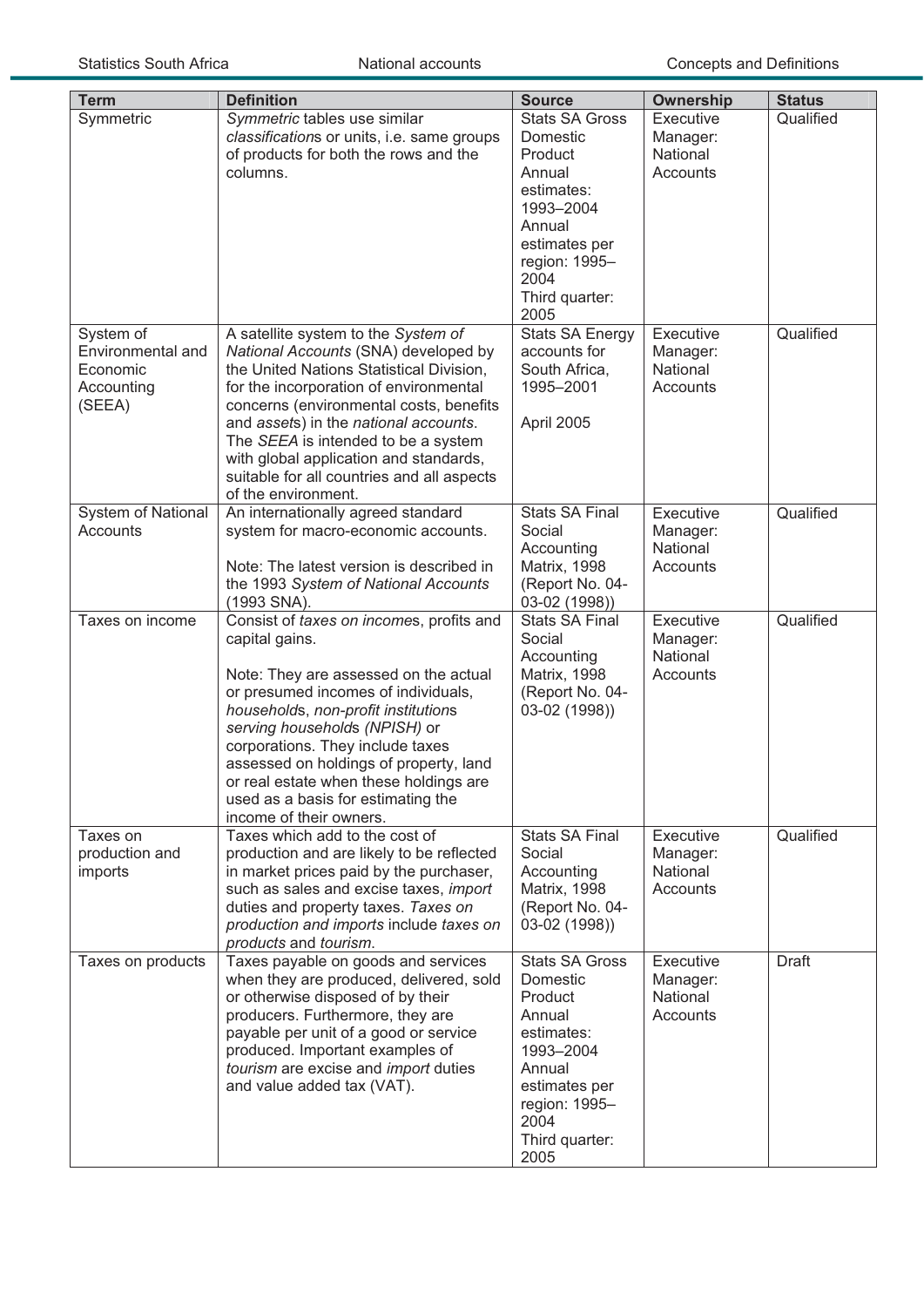| <b>Term</b>                           | <b>Definition</b>                                                                                                                                                                                                                                                                                                                                                                                                                   | <b>Source</b>                                                                                                                                                   | <b>Ownership</b>                              | <b>Status</b> |
|---------------------------------------|-------------------------------------------------------------------------------------------------------------------------------------------------------------------------------------------------------------------------------------------------------------------------------------------------------------------------------------------------------------------------------------------------------------------------------------|-----------------------------------------------------------------------------------------------------------------------------------------------------------------|-----------------------------------------------|---------------|
| <b>Tertiary industries</b>            | Include wholesale, retail and motor<br>trade; catering and accommodation,<br>transport, storage and communication,<br>finance, real estate and business<br>services, community, social and<br>personal services, general government<br>services, and other producers.                                                                                                                                                               | <b>Stats SA Gross</b><br>Domestic<br>Product<br>Annual<br>estimates:<br>1993-2004<br>Annual<br>estimates per<br>region: 1995-<br>2004<br>Third quarter:<br>2005 | Executive<br>Manager:<br>National<br>Accounts | <b>Draft</b>  |
| Transfer                              | A transaction in which one <i>institutional</i><br>unit provides goods, service or asset to<br>another unit without receiving from the<br>latter any goods, service or asset in<br>return as counterpart.                                                                                                                                                                                                                           | <b>Stats SA Final</b><br>Social<br>Accounting<br><b>Matrix, 1998</b><br>(Report No. 04-<br>03-02 (1998))                                                        | Executive<br>Manager:<br>National<br>Accounts | Qualified     |
| <b>Transfer in kind</b>               | The transfer of the ownership of a good<br>or an asset, other than cash, or the<br>provision of a service.                                                                                                                                                                                                                                                                                                                          | <b>Stats SA Final</b><br>Social<br>Accounting<br><b>Matrix, 1998</b><br>(Report No. 04-<br>03-02 (1998))                                                        | Executive<br>Manager:<br>National<br>Accounts | Qualified     |
| Treasury bill                         | A short-term obligation that is not<br>interest-bearing because it is purchased<br>at a discount from the South African<br>Reserve Bank and can be traded on a<br>discount basis for 91 days.                                                                                                                                                                                                                                       | Stats SA<br>National<br>Accounts                                                                                                                                | Executive<br>Manager:<br>National<br>Accounts | Qualified     |
| Use tourism table                     | A table that gives information on the<br>uses of goods and services, and also on<br>cost structures of the industries.                                                                                                                                                                                                                                                                                                              | <b>Stats SA Gross</b><br>Domestic<br>Product<br>Annual<br>estimates:<br>1993-2004<br>Annual<br>estimates per<br>region: 1995-<br>2004<br>Third quarter:<br>2005 | Executive<br>Manager:<br>National<br>Accounts | Qualified     |
| Value added<br>(National<br>Accounts) | The difference between the value of<br>goods and services produced and the<br>value of the intermediate goods and<br>services consumed in the course of<br>production.                                                                                                                                                                                                                                                              | <b>Stats SA</b><br>National<br>Accounts                                                                                                                         | Executive<br>Manager:<br>National<br>Accounts | Qualified     |
| Value added by<br>industry            | Value added measures the value<br>created by production and may be<br>calculated either before or after<br>deducting the consumption of fixed<br>capital on the fixed assets used. Gross<br>value added is defined as the value of<br>output less the value of intermediate<br>consumption. Value added is the<br>balancing item in the production account<br>for an institutional unit or sector, or<br>establishment or industry. | <b>Stats SA Gross</b><br>Domestic<br>Product<br>Annual<br>estimates:<br>1993-2004<br>Annual<br>estimates per<br>region: 1995-<br>2004<br>Third quarter:<br>2005 | Executive<br>Manager:<br>National<br>Accounts | Draft         |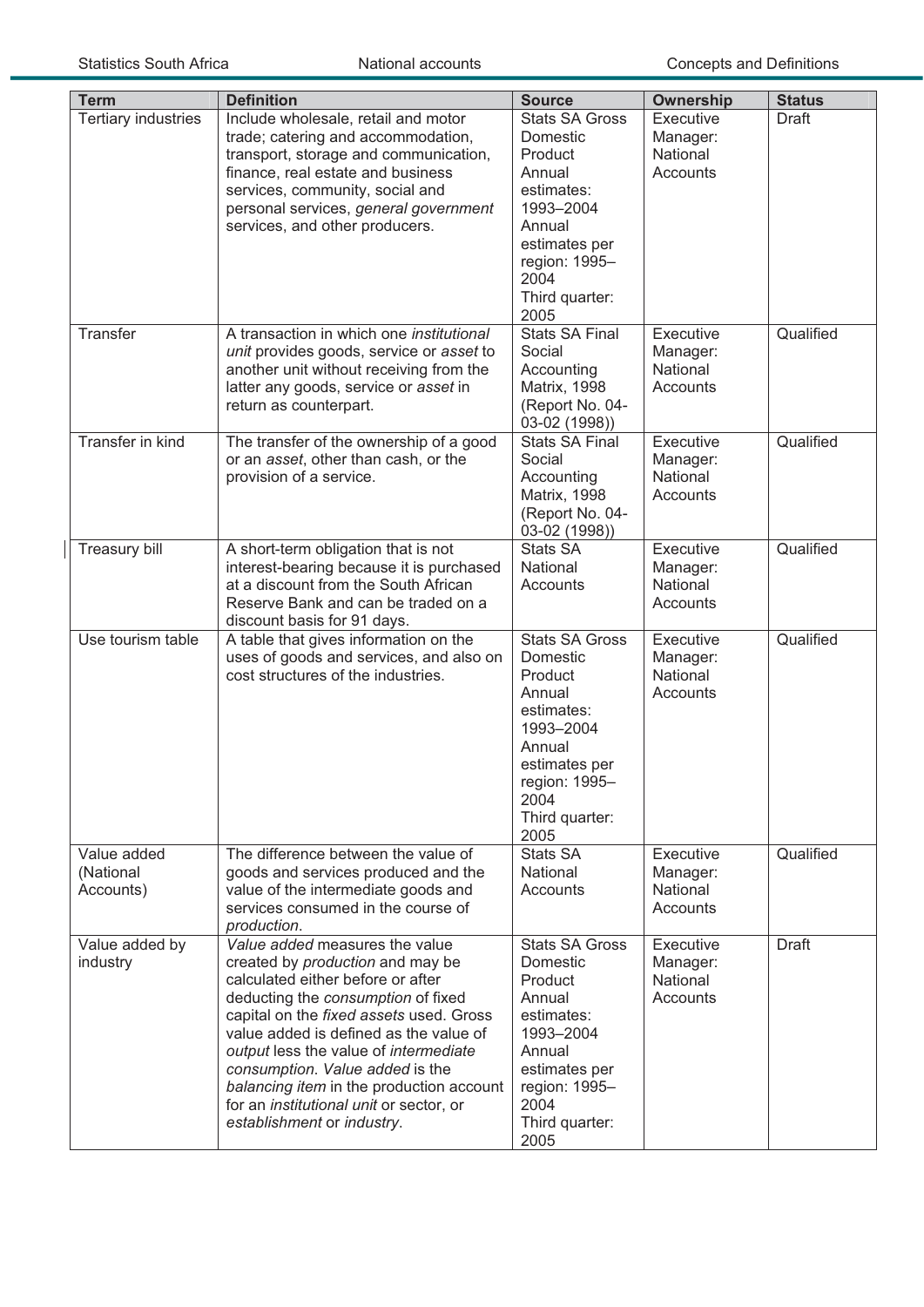| Term                      | <b>Definition</b>                                                                                                                                                                                      | <b>Source</b>                                                                                                                                                   | <b>Ownership</b>                              | <b>Status</b> |
|---------------------------|--------------------------------------------------------------------------------------------------------------------------------------------------------------------------------------------------------|-----------------------------------------------------------------------------------------------------------------------------------------------------------------|-----------------------------------------------|---------------|
| Value added<br>components | The use table distinguishes three<br>different components of value added,<br>i.e. compensation of employees, other<br>taxes less subsidies on production, and<br>gross operating surplus/mixed income. | <b>Stats SA Gross</b><br>Domestic<br>Product<br>Annual<br>estimates:<br>1993-2004<br>Annual<br>estimates per<br>region: 1995-<br>2004<br>Third quarter:<br>2005 | Executive<br>Manager:<br>National<br>Accounts | Qualified     |
| Water<br>management area  | An area defined for specific water<br>management purposes.                                                                                                                                             | <b>Stats SA Water</b><br>quality accounts<br>for South Africa,<br>2000                                                                                          | Executive<br>Manager:<br>National<br>Accounts | Qualified     |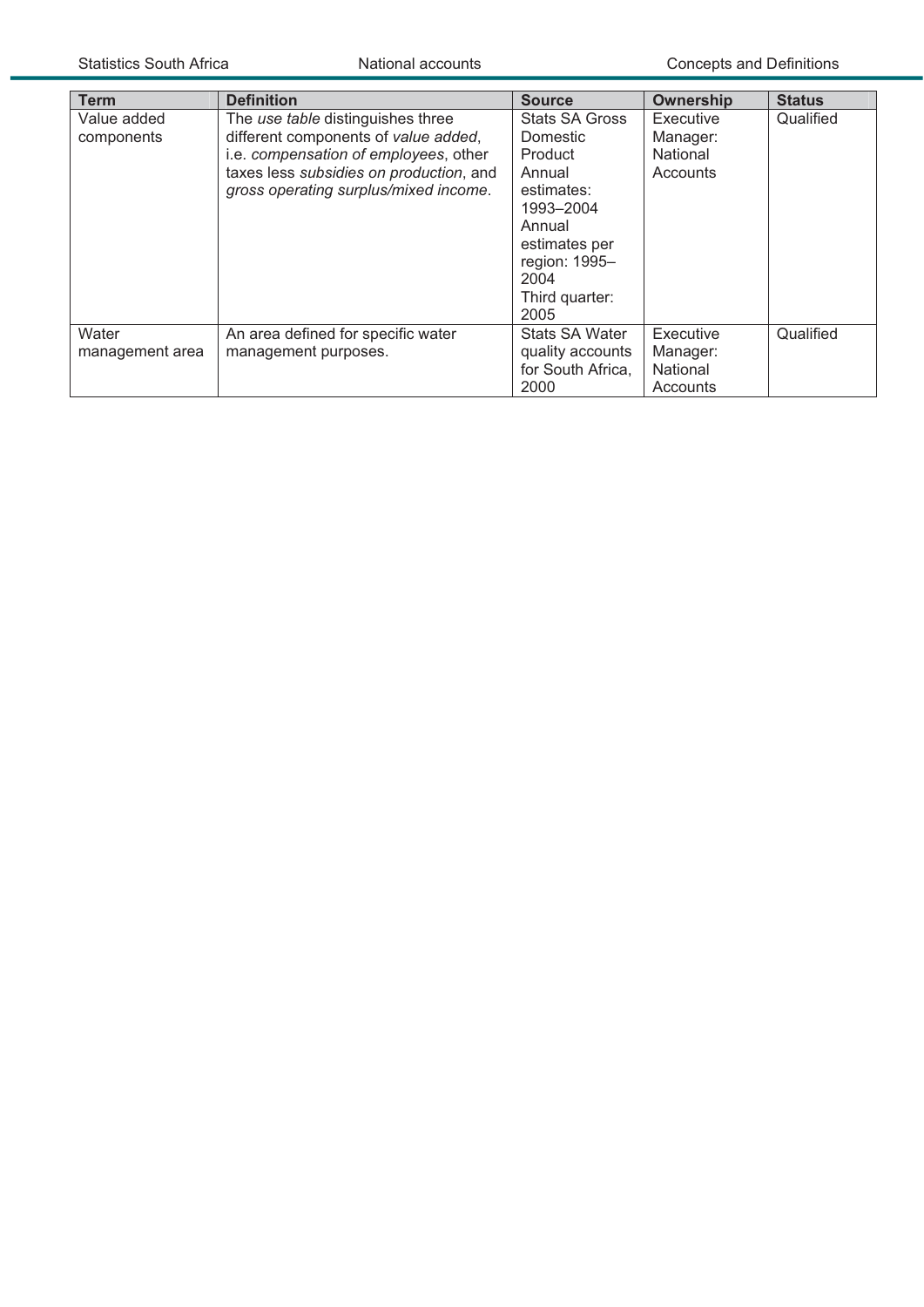## **11. National, provincial and local government**

| <b>Term</b>                                   | <b>Definition</b>                                                                                                                                                                                                                                                                                                                                                                                                                                                                                                                                                                                                                                                                                         | <b>Source</b>                                                                                 | <b>Ownership</b>                                        | <b>Status</b> |
|-----------------------------------------------|-----------------------------------------------------------------------------------------------------------------------------------------------------------------------------------------------------------------------------------------------------------------------------------------------------------------------------------------------------------------------------------------------------------------------------------------------------------------------------------------------------------------------------------------------------------------------------------------------------------------------------------------------------------------------------------------------------------|-----------------------------------------------------------------------------------------------|---------------------------------------------------------|---------------|
| Acid test ratio                               | The acid test ratio is calculated as<br>current assets minus inventory divided<br>by current liabilities.<br>Note: The accepted acid test ratio is<br>considered to be 1:1; in other words, the<br>institution is able to meet its current<br>credit obligations without disposing of its<br>inventory.                                                                                                                                                                                                                                                                                                                                                                                                   | Stats SA<br>Financial<br>census of<br>municipalities<br>for the year<br>ended 30 June<br>2004 | Executive<br>Manager:<br>Financial<br><b>Statistics</b> | Qualified     |
| Acquisition of<br>fixed assets                | The aggregate capital statement (or<br>acquisition of fixed assets statement)<br>shows the total capital expenditure<br>incurred by each service during the<br>year. Details of purchases and sales of<br>assets are reflected in the aggregate<br>capital statement, but appear in the<br>consolidated balance sheet as a single<br>amount (normally the item in the<br>consolidated balance sheet is referred<br>to as 'fixed assets').                                                                                                                                                                                                                                                                 | Stats SA<br>Financial<br>census of<br>municipalities<br>for the year<br>ended 30 June<br>2004 | Executive<br>Manager:<br>Financial<br><b>Statistics</b> | <b>Draft</b>  |
| Aggregate capital<br>statement                | Total capital expenditure incurred by<br>each service during the year.                                                                                                                                                                                                                                                                                                                                                                                                                                                                                                                                                                                                                                    | Modified by<br><b>March 2005</b><br>Workshop                                                  | Executive<br>Manager:<br>Financial<br><b>Statistics</b> | Qualified     |
| Aggregate or<br>consolidated<br>balance sheet | A statement of the financial position<br>reflecting all assets and liabilities.                                                                                                                                                                                                                                                                                                                                                                                                                                                                                                                                                                                                                           | Stats SA<br>Financial<br><b>Statistics</b>                                                    | Executive<br>Manager:<br>Financial<br><b>Statistics</b> | Qualified     |
| Capital charges                               | Interest paid on redemption payments<br>for loaned funds.                                                                                                                                                                                                                                                                                                                                                                                                                                                                                                                                                                                                                                                 | March 2005<br>Workshop                                                                        | Executive<br>Manager:<br>Financial<br><b>Statistics</b> | Qualified     |
| Capital<br>expenditure                        | Any expenditure incurred or incidental to<br>the acquisition or improvement of land,<br>buildings, engineering structures and<br>machinery and equipment.<br>Note: The expenditure normally confers<br>a lasting benefit and results in the<br>acquisition of, or extends the life of a<br>fixed or long-term work, irrespective of<br>whether payments were made to<br>outside contractors or concerns, or the<br>work was done by the enterprise itself.<br>Capital expenditure includes vehicles,<br>office furniture and equipment, but<br>excludes minor items that are generally<br>regarded as being expendable even<br>though in some instances their useful<br>lives may extend beyond one year. | <b>Stats SA</b><br>Financial<br><b>Statistics</b>                                             | Executive<br>Manager:<br>Financial<br><b>Statistics</b> | Qualified     |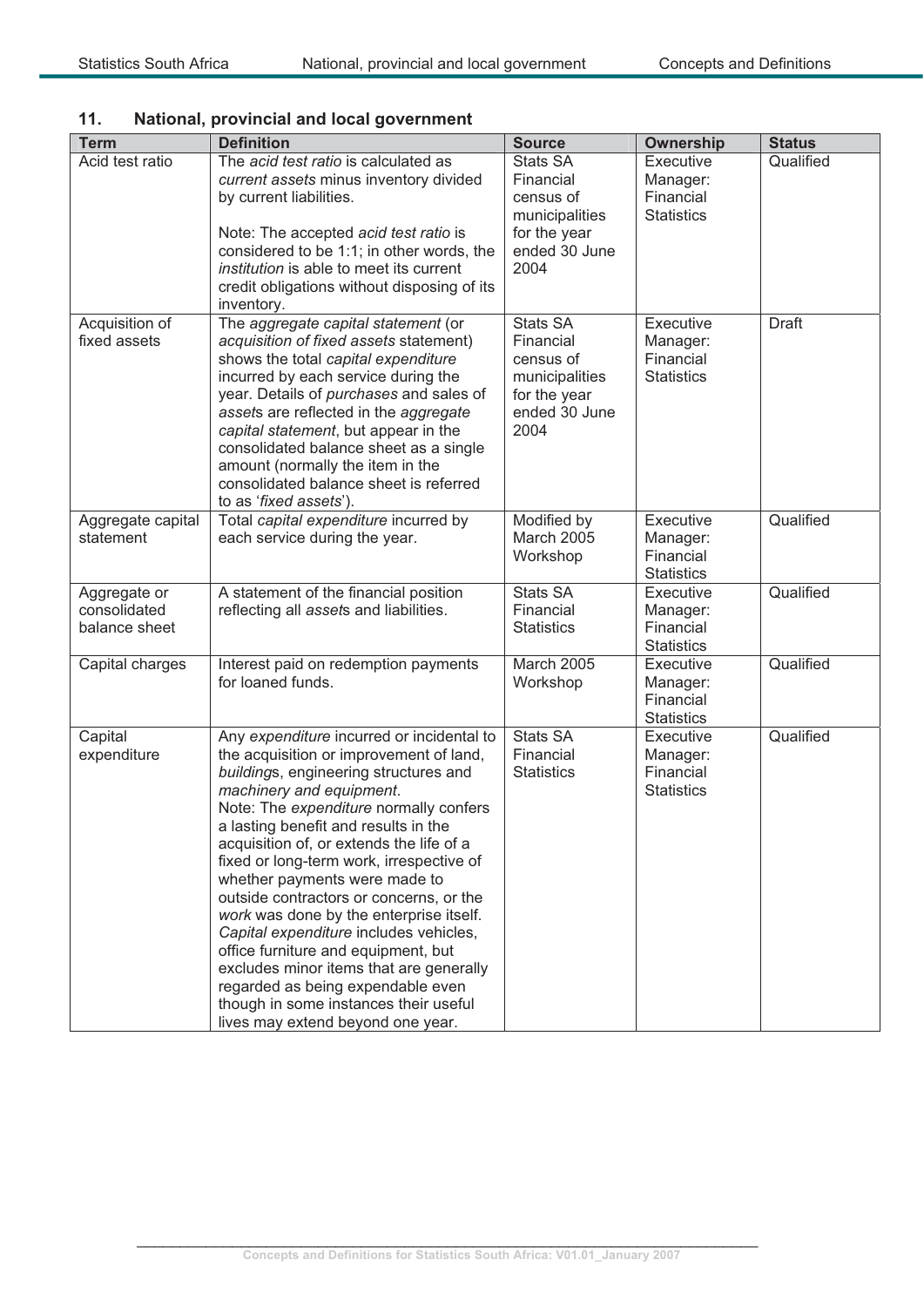| <b>Term</b>                                    | <b>Definition</b>                                                                                                                                                                                                                                                                                                                                                                                                                                                                                                                                                                                                                                                                                                                                                                                                   | <b>Source</b>                                                                               | <b>Ownership</b>                                        | <b>Status</b> |
|------------------------------------------------|---------------------------------------------------------------------------------------------------------------------------------------------------------------------------------------------------------------------------------------------------------------------------------------------------------------------------------------------------------------------------------------------------------------------------------------------------------------------------------------------------------------------------------------------------------------------------------------------------------------------------------------------------------------------------------------------------------------------------------------------------------------------------------------------------------------------|---------------------------------------------------------------------------------------------|---------------------------------------------------------|---------------|
| Capital<br>expenditure on<br>new assets        | Capital expenditure on new assets<br>includes:<br>• the erection of new buildings and<br>works, additions to and alterations of<br>existing buildings and works;<br>• capital work in progress capitalised;<br>• new plant and machinery, vehicles<br>and equipment; and<br>used plant and machinery,<br>which was imported by or on behalf of<br>the enterprise whether paid to outside<br>contractors/concerns, or which was<br>done by the enterprise itself.                                                                                                                                                                                                                                                                                                                                                    | <b>Stats SA</b><br>Economic<br>activity survey<br>2004                                      | Executive<br>Manager:<br>Financial<br><b>Statistics</b> | Draft         |
| Capital transfers                              | Transactions, either in cash or in kind, in<br>which the ownership of an asset (other<br>than cash and inventories) is transferred<br>from one <i>institutional unit</i> to another, or<br>in which cash is transferred to enable<br>the recipient to acquire another asset, or<br>in which the funds realised by the<br>disposal of another asset are<br>transferred.                                                                                                                                                                                                                                                                                                                                                                                                                                              | OECD                                                                                        | Executive<br>Manager:<br>Financial<br><b>Statistics</b> | Qualified     |
| Collective<br>services                         | Services provided collectively to the<br>community, particularly applicable to<br>services such as general administration,<br>public order or safety and economic<br>services.                                                                                                                                                                                                                                                                                                                                                                                                                                                                                                                                                                                                                                      | Stats SA<br>Financial<br><b>Statistics</b>                                                  | Executive<br>Manager:<br>Financial<br><b>Statistics</b> | Qualified     |
| Compensation of<br>employees                   | The total remuneration, in cash or kind,<br>payable by an employer to an employee<br>in return for work done by the latter<br>during the accounting period (1993<br>SNA).                                                                                                                                                                                                                                                                                                                                                                                                                                                                                                                                                                                                                                           | <b>Stats SA Labour</b><br>accounts for<br>South Africa,<br>October 2005                     | Executive<br>Manager:<br>Financial<br><b>Statistics</b> | <b>Draft</b>  |
| Compensation of<br>employees and<br>allowances | Salaries and wages include payments to<br>full-time and part-time employees<br>irrespective of whether the remuneration<br>is paid from revenue, capital or any<br>other account or fund.<br>Salaries, wages and allowances<br>include:<br>· salaries and wages;<br>· allowances;<br>• contributions to other benefit funds of<br>employees such as medical aid,<br>group life, etc. (excluding<br>unemployment insurance and<br>workmen's compensation, etc.);<br>• other benefits, e.g. housing loan<br>subsidy;<br>• pension fund contributions;<br>• quarters, rations and other<br>expenditure (accommodation, food,<br>medical expenditure, etc., whether<br>provided in cash or in kind); and<br>• uniform clothing and allowances<br>(clothing, boots, overalls, etc.,<br>supplied to uniformed employees). | <b>Stats SA</b><br>Quarterly<br>financial<br>statistics of<br>municipalities,<br>March 2005 | Executive<br>Manager:<br>Financial<br><b>Statistics</b> | <b>Draft</b>  |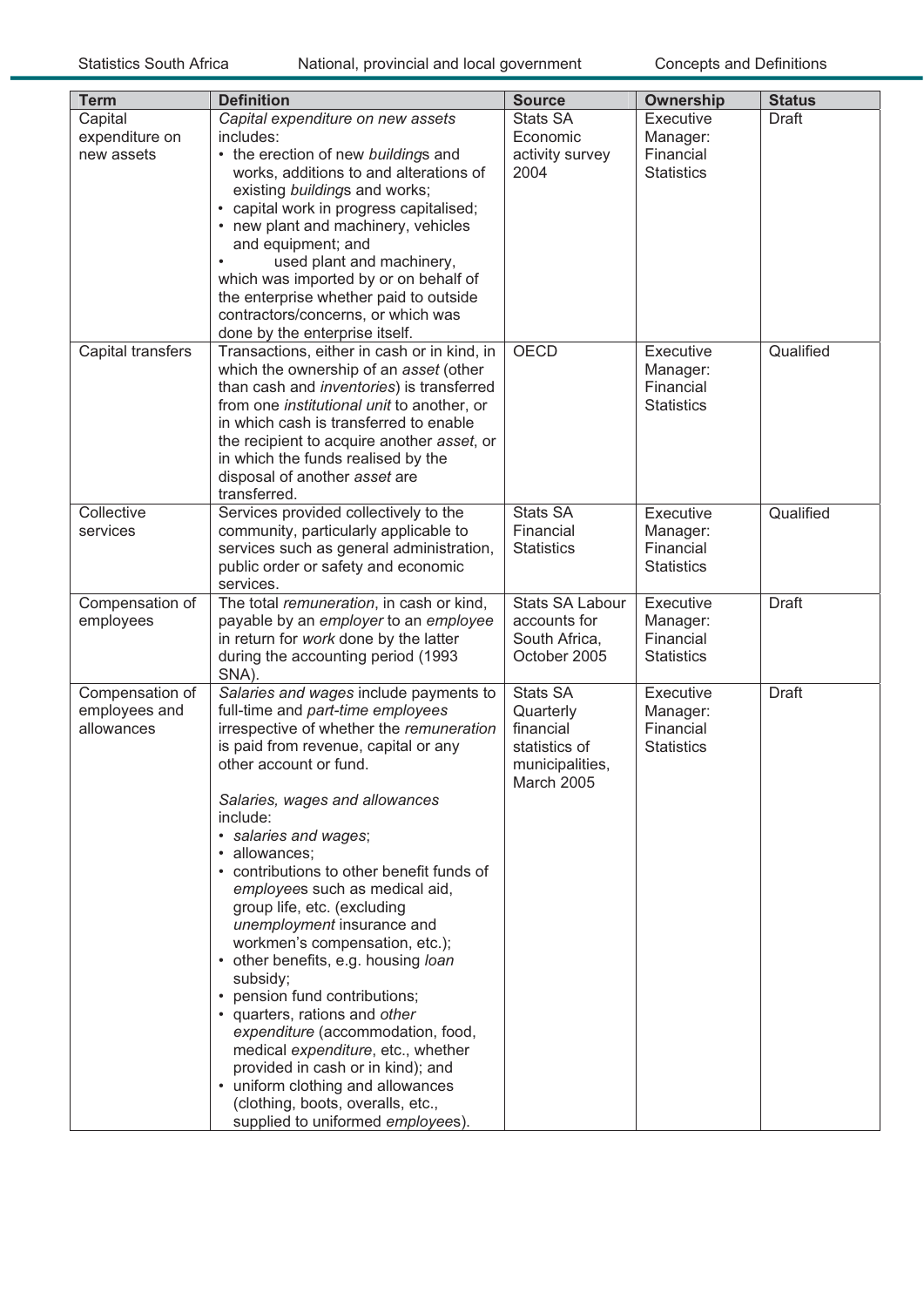| <b>Term</b>                                        | <b>Definition</b>                                                                                                                                                                                                                                                                                                                                                                                                                                                    | <b>Source</b>                                                                                                                   | <b>Ownership</b>                                        | <b>Status</b> |
|----------------------------------------------------|----------------------------------------------------------------------------------------------------------------------------------------------------------------------------------------------------------------------------------------------------------------------------------------------------------------------------------------------------------------------------------------------------------------------------------------------------------------------|---------------------------------------------------------------------------------------------------------------------------------|---------------------------------------------------------|---------------|
| <b>Current assets</b><br>(Financial<br>Statistics) | Current assets consist of short-term<br>housing debt; other current debtors;<br>short-term loans to other municipalities,<br>public corporations, other companies,<br>individuals and other; short-term<br>deposits and other investments with<br>Corporation for Public Deposits, banks<br>and other; cash on hand and in bank.                                                                                                                                     | Stats SA<br>Financial<br>census of<br>municipalities<br>for the year<br>ended 30 June<br>2004                                   | Executive<br>Manager:<br>Financial<br><b>Statistics</b> | Draft         |
| <b>Current ratio</b>                               | A measure of the ability of an entity to<br>meet its short-term obligations using the<br>most liquid short-term assets; current<br>assets divided by current liabilities.                                                                                                                                                                                                                                                                                            | Stats SA<br>Financial<br>census of<br>municipalities                                                                            | Executive<br>Manager:<br>Financial<br><b>Statistics</b> | Qualified     |
| Debenture                                          | A type of long-term bond (loan), taken<br>out by a company, which it agrees to<br>repay at a specified future date. The<br>company will usually pay a fixed rate of<br>interest to debenture holders each year<br>until maturity, and if it fails to pay either<br>the interest or the principal amount of<br>the loan when the time comes, the<br>debenture holders can force the<br>company into liquidation and recover<br>their money from a sale of the assets. | <b>OECD</b>                                                                                                                     | Executive<br>Manager:<br>Financial<br><b>Statistics</b> | Qualified     |
| Depreciation                                       | The systematic allocation of the cost of<br>an asset over its useful life.<br>Note: The amounts in the column for<br>depreciation represent amounts written<br>off on assets by extra-budgetary<br>accounts and funds and universities and<br>technikons. The accounts of national<br>and provincial governments are kept on<br>a cash basis. No provision is made for<br>depreciation in the accounts of<br>municipalities.                                         | Consolidated<br>expenditure by<br>the general<br>government<br>sector<br>2003/2004                                              | Executive<br>Manager:<br>Financial<br><b>Statistics</b> | Qualified     |
| <b>District</b><br>municipality                    | Municipality that has municipal<br>executive and legislative authority in an<br>area that includes more than one<br>municipality, and which is described in<br>section 155(1) of the Constitution as a<br>category C municipality.                                                                                                                                                                                                                                   | Local<br>Government:<br>Municipal<br><b>Structure</b><br>Act, 1998 (Act<br>No. 117 of<br>1998)                                  | Executive<br>Manager:<br>Financial<br><b>Statistics</b> | Qualified     |
| Dwelling, house                                    | A freestanding, complete structure on a<br>separate stand or a self-contained<br>dwelling unit, granny flat, outbuildings<br>and garages, on the same premises as<br>an existing residence.                                                                                                                                                                                                                                                                          | Selected<br>building<br>statistics of the<br>private sector as<br>reported by local<br>government<br>institutions, July<br>2005 | Executive<br>Manager:<br>Financial<br><b>Statistics</b> | Qualified     |
| Economic<br>classification                         | A measure of the nature and economic<br>effect of government operations on the<br>economy of the country.                                                                                                                                                                                                                                                                                                                                                            | <b>Stats SA Local</b><br>government<br>component                                                                                | Executive<br>Manager:<br>Financial<br><b>Statistics</b> | Qualified     |
| Expenditure                                        | Consumption, which includes all cash<br>expenditure on goods and services,<br>incurred by the household, business,<br>government, etc. for consumption<br>purposes. It also includes imputed value<br>for own produced items consumed.                                                                                                                                                                                                                               | Government<br>finance statistics<br>manual, 2001                                                                                | Executive<br>Manager:<br>Financial<br><b>Statistics</b> | Qualified     |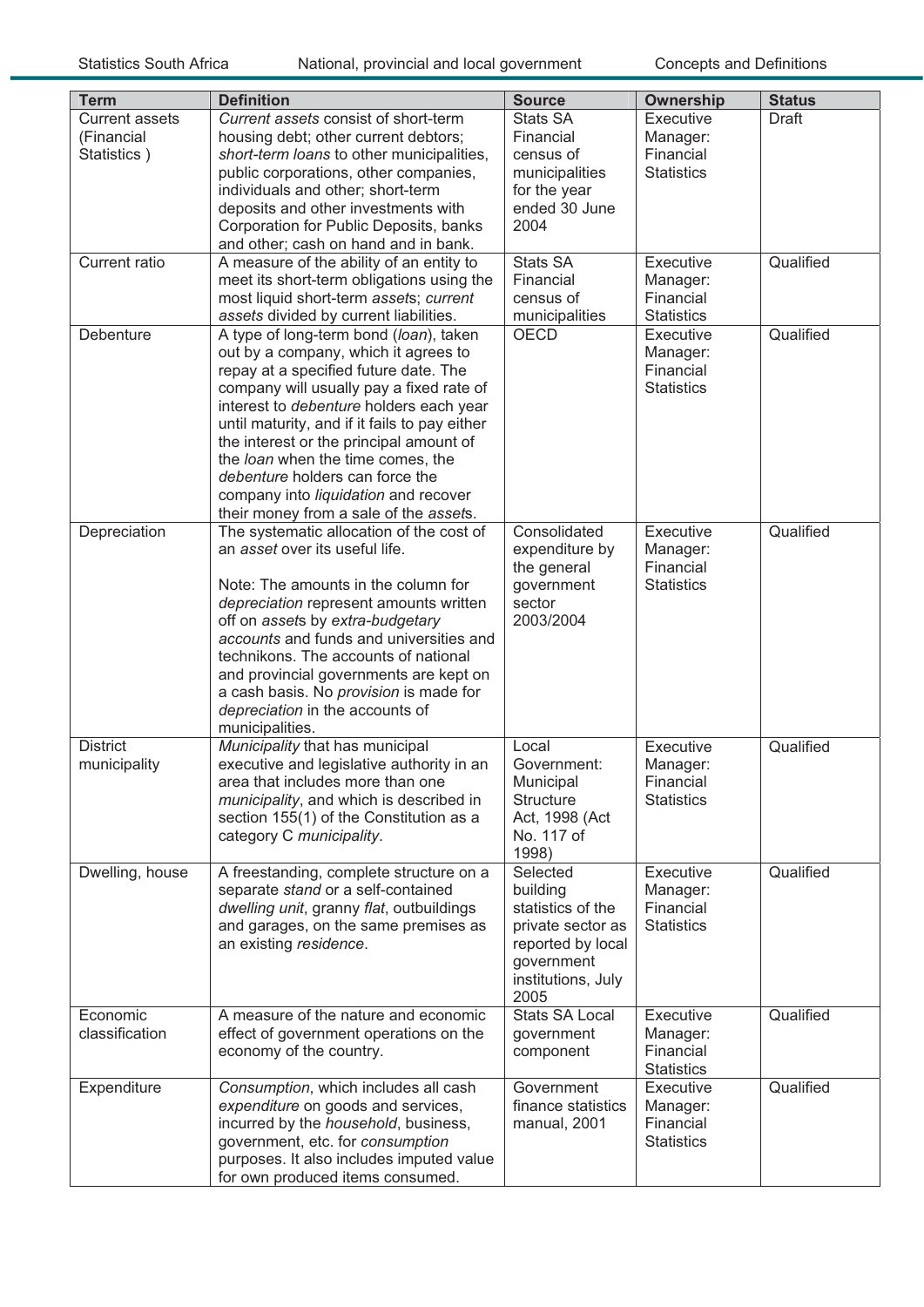$\overline{\phantom{a}}$ 

| <b>Term</b>     | <b>Definition</b>                                                               | <b>Source</b>                | <b>Ownership</b>               | <b>Status</b> |
|-----------------|---------------------------------------------------------------------------------|------------------------------|--------------------------------|---------------|
| Extra-budgetary | Accounts and funds of national and                                              | <b>Stats SA Local</b>        | Executive                      | Qualified     |
| accounts        | provincial governments not included in                                          | government                   | Manager:                       |               |
|                 | normal budget totals and which do not                                           | component                    | Financial                      |               |
|                 | operate through normal budgetary                                                |                              | <b>Statistics</b>              |               |
|                 | procedures, e.g. trading accounts and                                           |                              |                                |               |
|                 | general government accounts.                                                    |                              |                                |               |
| Financial       | Unit primarily engaged in both incurring                                        | <b>Stats SA Local</b>        | Executive                      | Qualified     |
| institution     | liabilities and acquiring financial assets                                      | government                   | Manager:                       |               |
|                 | in the market.                                                                  | component                    | Financial                      |               |
|                 |                                                                                 |                              | <b>Statistics</b>              |               |
|                 | Note: Financial institutions may be                                             |                              |                                |               |
|                 | entirely or mainly owned and/or                                                 |                              |                                |               |
|                 | controlled by government in which case<br>they are regarded as public financial |                              |                                |               |
|                 | institutions. It is the prime function of                                       |                              |                                |               |
|                 | financial institutions to act as                                                |                              |                                |               |
|                 | intermediaries.                                                                 |                              |                                |               |
| Functional      | Classification of expenditure according                                         | <b>Stats SA Local</b>        | Executive                      | Qualified     |
| classification  | to the purpose for which transactions                                           | government                   | Manager:                       |               |
|                 | are undertaken. It is generally used to                                         | component                    | Financial                      |               |
|                 | measure the allocation of resources by                                          |                              | <b>Statistics</b>              |               |
|                 | government in order to promote various                                          |                              |                                |               |
|                 | services and objectives rendered to the                                         |                              |                                |               |
|                 | community.                                                                      |                              |                                |               |
| General         | All amounts of money paid out by a                                              | <b>US Census</b>             | Executive                      | <b>Draft</b>  |
| expenditure     | government during its fiscal year - net                                         | Bureau,                      | Manager:                       |               |
|                 | of recoveries and other correcting<br>transactions - other than for retirement  | Federal, State,<br>and Local | Financial<br><b>Statistics</b> |               |
|                 | of debt, purchase of investment                                                 | Governments                  |                                |               |
|                 | securities, extension of loans, and                                             |                              |                                |               |
|                 | agency or private trust transactions.                                           |                              |                                |               |
|                 |                                                                                 |                              |                                |               |
|                 | Note: Under this definition, expenditure                                        |                              |                                |               |
|                 | relates to external payments of a                                               |                              |                                |               |
|                 | government and excludes amounts                                                 |                              |                                |               |
|                 | transferred to funds or agencies of the                                         |                              |                                |               |
|                 | same government (other than payments                                            |                              |                                |               |
|                 | to intragovernmental service funds.                                             |                              |                                |               |
| General         | Government units whose primary                                                  | Consolidated                 | Executive                      | Qualified     |
| government      | activity is to assume responsibility for                                        | expenditure by               | Manager:<br>Financial          |               |
|                 | the provision of goods and services to<br>the community or to individual        | the general                  | <b>Statistics</b>              |               |
|                 | households free of charge or at prices                                          | government<br>sector         |                                |               |
|                 | that are not economically significant and                                       | 2003/2004                    |                                |               |
|                 | to redistribute income and wealth by                                            |                              |                                |               |
|                 | means of transfers.                                                             |                              |                                |               |
|                 |                                                                                 |                              |                                |               |
|                 | Note: A defining characteristic of                                              |                              |                                |               |
|                 | general government is the ability to                                            |                              |                                |               |
|                 | impose, directly or indirectly, taxes and                                       |                              |                                |               |
|                 | other compulsory levies for which there                                         |                              |                                |               |
|                 | is no direct quid pro quo on other                                              |                              |                                |               |
|                 | sectors of the economy.                                                         |                              |                                |               |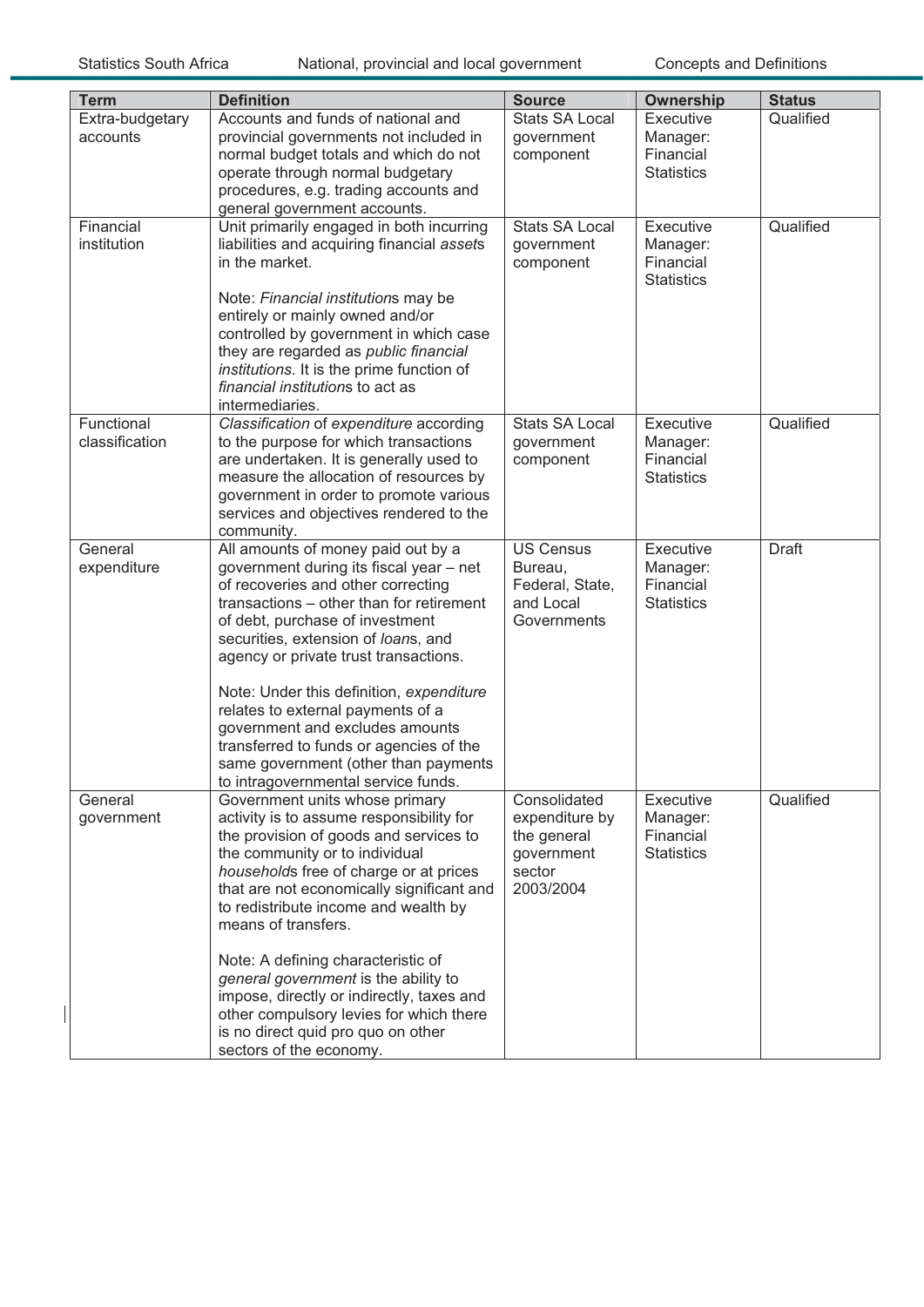| <b>Term</b>                               | <b>Definition</b>                                                                                                                                                                                                                                                                                                                                                                                                                                                                                                                                                                                                                                                                         | <b>Source</b>                                                                                        | <b>Ownership</b>                                        | <b>Status</b> |
|-------------------------------------------|-------------------------------------------------------------------------------------------------------------------------------------------------------------------------------------------------------------------------------------------------------------------------------------------------------------------------------------------------------------------------------------------------------------------------------------------------------------------------------------------------------------------------------------------------------------------------------------------------------------------------------------------------------------------------------------------|------------------------------------------------------------------------------------------------------|---------------------------------------------------------|---------------|
| Housing services                          | Housing services include approved<br>housing projects and can be subdivided<br>in respect of various economic,<br>subeconomic, complexes or other types<br>of housing. Where dwellings form part of<br>the general organisation of a particular<br>department, and are normally occupied<br>by s of the department, they are<br>included in the relative statement and<br>not under housing services. Likewise,<br>where properties are purchased for a<br>specific purpose, such as a street<br>widening, and existing houses are<br>demolished; the annual expenditure and<br>income in respect of these dwellings do<br>not appear in the housing service. See<br>individual services. | <b>Stats SA Local</b><br>government<br>component                                                     | Executive<br>Manager:<br>Financial<br><b>Statistics</b> | <b>Draft</b>  |
| Individual<br>services                    | Community and social services, such as<br>education, health and welfare, rendered<br>to individuals or a small group of<br>persons.<br>See housing services.                                                                                                                                                                                                                                                                                                                                                                                                                                                                                                                              | <b>Stats SA</b><br>Financial<br><b>Statistics</b>                                                    | Executive<br>Manager:<br>Financial<br><b>Statistics</b> | Qualified     |
| Infrastructure                            | Physical structures used for the delivery<br>of services (e.g. power lines, pipes,<br>roads and assets such as trucks and<br>equipment to unblock sewerage, pay-<br>point offices and computers).                                                                                                                                                                                                                                                                                                                                                                                                                                                                                         | Stats SA Non-<br>financial census<br>of municipalities<br>for the year<br>ended 30 June<br>2004      | Executive<br>Manager:<br>Financial<br><b>Statistics</b> | Qualified     |
| Integrated<br>Development<br>Plan         | A process by which municipalities<br>prepare 5-year strategic plans that are<br>reviewed annually in consultation with<br>communities and stakeholders.                                                                                                                                                                                                                                                                                                                                                                                                                                                                                                                                   | Stats SA Non-<br>financial census<br>of municipalities<br>for the year<br>ended 30 June<br>2004      | Executive<br>Manager:<br>Financial<br><b>Statistics</b> | Qualified     |
| <b>Internal loans</b>                     | Loans to any fund or account within the<br>local government institution are treated<br>as internal loans. Total internal interest<br>received and/or capitalised must<br>correspond with the total internal<br>interest paid. Also see note above for<br>capital charges.                                                                                                                                                                                                                                                                                                                                                                                                                 | <b>Stats SA</b><br>Financial<br>census of<br>municipalities<br>for the year<br>ended 30 June<br>2004 | Executive<br>Manager:<br>Financial<br><b>Statistics</b> | Qualified     |
| Investment in<br>marketable<br>securities | Investment in marketable securities<br>includes:<br>٠<br>own stock;<br>stocks of other local government<br>٠<br><i>institutions;</i><br>government stock and treasury<br>٠<br>bills;<br>public corporation stock; and<br>٠<br>investment in non-marketable<br>٠<br>instruments.                                                                                                                                                                                                                                                                                                                                                                                                           | <b>Stats SA</b><br>Quarterly<br>financial<br>statistics of<br>municipalities,<br><b>June 2005</b>    | Executive<br>Manager:<br>Financial<br><b>Statistics</b> | <b>Draft</b>  |
| Loan                                      | Money or securities supplied by one<br>party (the lender) to a second party (the<br>borrower) in a transaction in return for a<br>promised future payment, including<br>payment of interest as per agreed<br>repayment schedules, by the borrower.                                                                                                                                                                                                                                                                                                                                                                                                                                        | Stats SA<br>Financial<br><b>Statistics</b>                                                           | Executive<br>Manager:<br>Financial<br><b>Statistics</b> | Qualified     |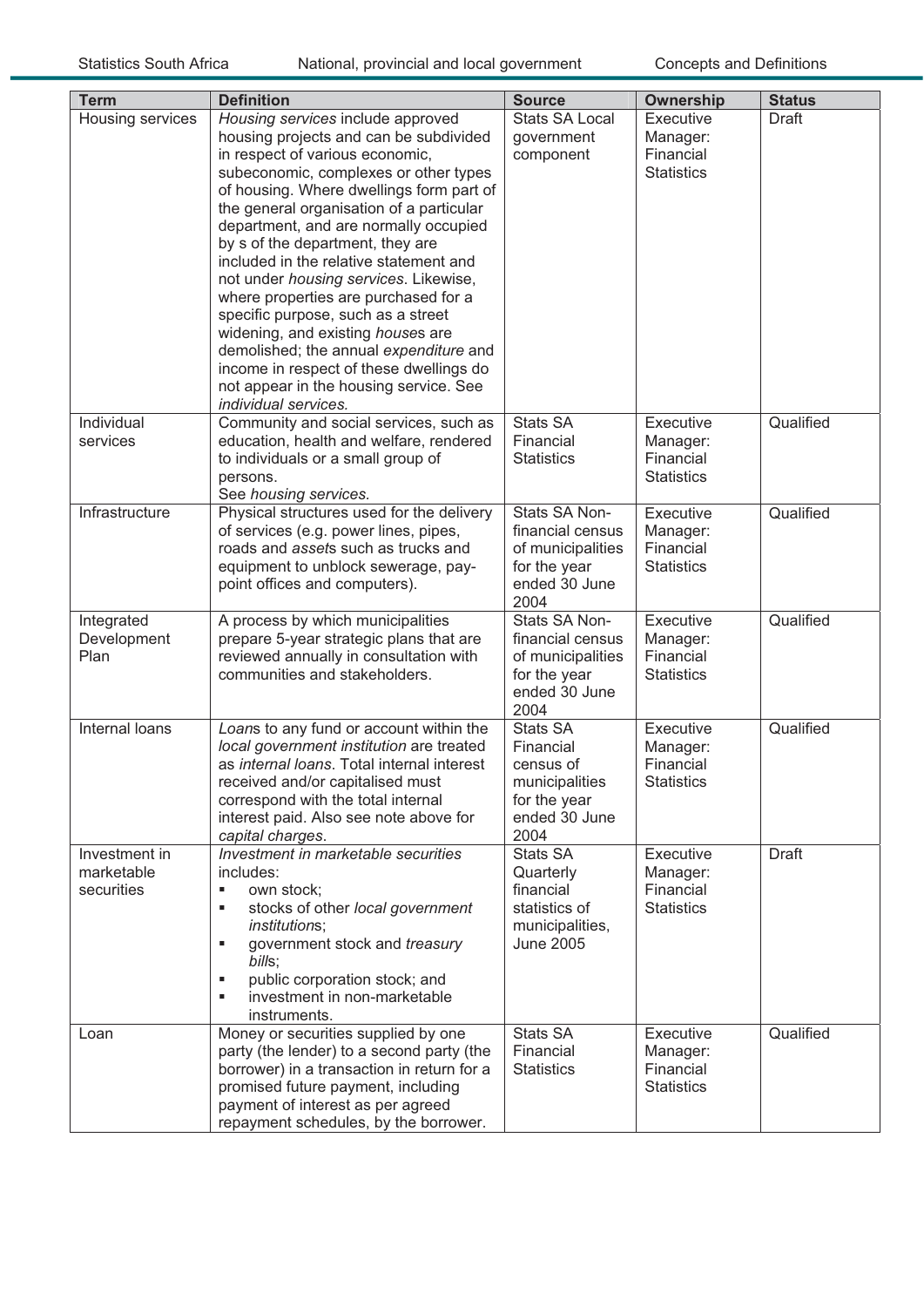| <b>Term</b>                         | <b>Definition</b>                                                                                                                                                                                                                                                                                                                                                       | <b>Source</b>                                                                                                                   | <b>Ownership</b>                                        | <b>Status</b> |
|-------------------------------------|-------------------------------------------------------------------------------------------------------------------------------------------------------------------------------------------------------------------------------------------------------------------------------------------------------------------------------------------------------------------------|---------------------------------------------------------------------------------------------------------------------------------|---------------------------------------------------------|---------------|
| Local Economic<br>Development       | Is an approach towards economic<br>development which allows and<br>encourages local people to work<br>together to achieve sustainable<br>economic growth and development<br>thereby bringing economic benefits and<br>improved quality of life for all residents<br>in a local municipal area.                                                                          | Stats SA Non-<br>financial census<br>of municipalities<br>for the year<br>ended 30 June<br>2003                                 | Executive<br>Manager:<br>Financial<br><b>Statistics</b> | Qualified     |
| Local<br>government                 | A distinct and constitutionally defined<br>sphere of government, which is<br>manifested in the form of municipalities,<br>and is not national or provincial in<br>nature.<br>Note: It is a generic term referring to<br>municipalities and local municipalities of<br>varied nature and type involved in<br>activities of a governmental nature in<br>the local sphere. | Capital<br>expenditure by<br>the public<br>sector, 2004,<br>2005, 2006 and<br>2007                                              | Executive<br>Manager:<br>Financial<br><b>Statistics</b> | Qualified     |
| Local<br>government<br>institutions | Local government institutions include:<br>District municipalities;<br>Metropolitan municipalities; and<br>Local municipalities.                                                                                                                                                                                                                                         | Selected<br>building<br>statistics of the<br>private sector as<br>reported by local<br>government<br>institutions, July<br>2005 | Executive<br>Manager:<br>Financial<br><b>Statistics</b> | <b>Draft</b>  |
| Local municipality                  | Municipality that shares municipal<br>executive and legislative authority in its<br>area with a district municipality within<br>whose area it falls described in section<br>155(1) of the Constitution as a category<br>B municipality.                                                                                                                                 | Stats SA Non-<br>financial census<br>of municipalities<br>for the year<br>ended 30 June<br>2004                                 | Executive<br>Manager:<br>Financial<br><b>Statistics</b> | Qualified     |
| Long-term loan                      | A loan with an outstanding maturity of<br>one year or longer.                                                                                                                                                                                                                                                                                                           | <b>Stats SA</b><br>Financial<br><b>Statistics</b>                                                                               | Executive<br>Manager:<br>Financial<br><b>Statistics</b> | Qualified     |
| Machinery and<br>equipment          | Machinery and equipment include motor<br>vehicles, ships, aircraft, equipment and<br>furniture. Military expenditure on<br>machinery and equipment which could<br>be used for civilian purposes is<br>included.                                                                                                                                                         | Stats SA<br>Financial<br>statistics of<br>extra-budgetary<br>accounts and<br>funds,<br>2003/2004                                | Executive<br>Manager:<br>Financial<br><b>Statistics</b> | <b>Draft</b>  |
| Managerial<br>position              | For the purpose of this survey,<br>managerial positions refer to section 57<br>managers, according to the Local<br>Government: Municipal Systems Act,<br>2000 (Act No. 32 of 20 November 2000)<br>and other managers according to the<br>organogram.                                                                                                                    | Stats SA Non-<br>financial census<br>of municipalities<br>for the year<br>ended 30 June<br>2004                                 | Executive<br>Manager:<br>Financial<br><b>Statistics</b> | <b>Draft</b>  |
| Marketable loan<br>stock            | Stocks, debentures and similar debt<br>instruments that are freely marketable,<br>i.e., securities for which transfer<br>registers are kept and which are usually<br>listed on the stock exchange. Discounts<br>originating with the issue of stocks<br>below par are included in the stock<br>liability.                                                               | Stats SA<br>Financial<br><b>Statistics</b>                                                                                      | Executive<br>Manager:<br>Financial<br><b>Statistics</b> | Qualified     |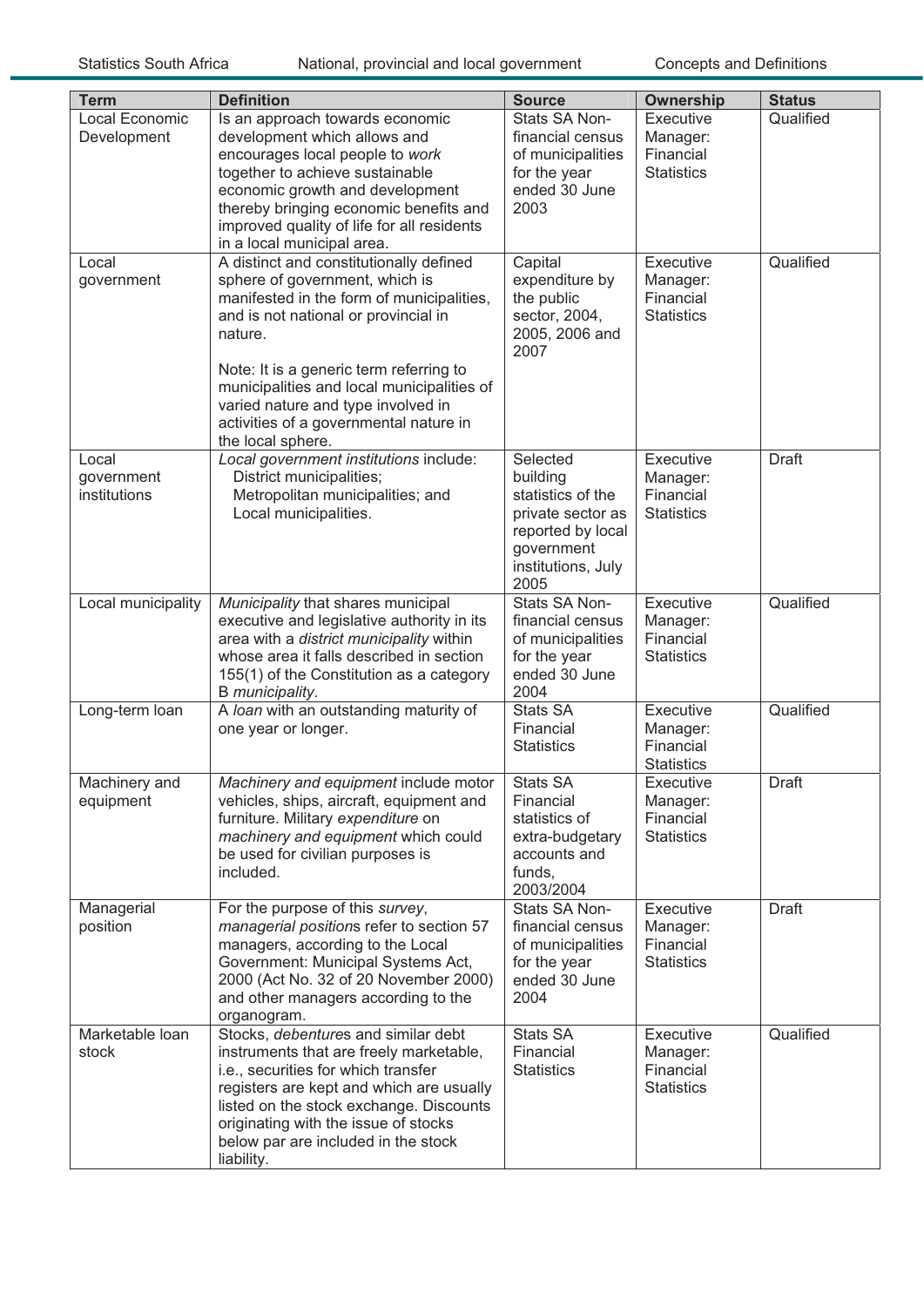| <b>Term</b>                               | <b>Definition</b>                                                                                                                                                                                                                                                                                                                                                                                                                            | <b>Source</b>                                                                                     | <b>Ownership</b>                                        | <b>Status</b> |
|-------------------------------------------|----------------------------------------------------------------------------------------------------------------------------------------------------------------------------------------------------------------------------------------------------------------------------------------------------------------------------------------------------------------------------------------------------------------------------------------------|---------------------------------------------------------------------------------------------------|---------------------------------------------------------|---------------|
| Memorandum<br>items                       | Expenditure on maintenance included in<br>remuneration of employees and/or other<br>goods and services and can be found in<br>Table 2 in the columns for<br>memorandum items.                                                                                                                                                                                                                                                                | Consolidated<br>expenditure by<br>the general<br>government<br>sector<br>2003/2004                | Executive<br>Manager:<br>Financial<br><b>Statistics</b> | Qualified     |
| Metropolitan<br>municipality              | Municipality that has municipal<br>executive and legislative authority in an<br>area that includes more than one<br>Municipality, and which is described in<br>section 155(1) of the Constitution as a<br>category A municipality.                                                                                                                                                                                                           | <b>Stats SA</b><br>Concepts and<br><b>Definitions</b>                                             | Executive<br>Manager:<br>Financial<br><b>Statistics</b> | Qualified     |
| Money market<br>instruments               | Instruments such as bankers'<br>acceptance, trade bills, promissory<br>notes, capital project bills, bridging<br>debentures, negotiable certificates of<br>deposits, Land Bank bills, Land Bank<br>and the South African Reserve Bank's<br>debentures.                                                                                                                                                                                       | <b>Stats SA</b><br>Financial<br><b>Statistics</b>                                                 | Executive<br>Manager:<br>Financial<br><b>Statistics</b> | Qualified     |
| Municipality<br>(Financial<br>Statistics) | A generic term describing the unit of<br>government in the third sphere<br>responsible for local government in a<br>geographically demarcated area. It<br>includes district, local and metropolitan<br>municipalities.                                                                                                                                                                                                                       | <b>Stats SA</b><br>Financial<br><b>Statistics</b>                                                 | Executive<br>Manager:<br>Financial<br><b>Statistics</b> | Qualified     |
| Non-financial<br>public enterprise        | A government-owned and/or -controlled<br>unit which sells industrial or commercial<br>goods and services to the public on a<br>large scale.                                                                                                                                                                                                                                                                                                  | <b>Stats SA</b><br>Financial<br><b>Statistics</b>                                                 | Executive<br>Manager:<br>Financial<br><b>Statistics</b> | Qualified     |
| Other<br>expenditure                      | Other expenditure includes payments by<br>district municipalities to national and<br>provincial government and other local<br>government institutions for development<br>aid.                                                                                                                                                                                                                                                                | <b>Stats SA</b><br>Quarterly<br>financial<br>statistics of<br>municipalities,<br><b>June 2005</b> | Executive<br>Manager:<br>Financial<br><b>Statistics</b> | <b>Draft</b>  |
| Other machinery<br>and equipment          | Machinery and equipment not included<br>as vehicles, computer equipment,<br>computer software and office furniture.                                                                                                                                                                                                                                                                                                                          | Provincial<br>Government<br>Expenditure,<br>2003/2004                                             | Executive<br>Manager:<br>Financial<br><b>Statistics</b> | Qualified     |
| Percentage<br>change                      | The change in an index (or other series)<br>from one period to another expressed<br>as a percentage of its value in the first<br>of the two periods.                                                                                                                                                                                                                                                                                         | OECD                                                                                              | Executive<br>Manager:<br>Financial<br><b>Statistics</b> | Qualified     |
| Provision                                 | Any amount set aside for the purpose of<br>meeting either specific requirements<br>where the amounts thereof can be<br>closely estimated, and specific<br>commitments; or known contingencies<br>and diminutions in values of assets<br>existing as at the date of the balance<br>sheet, where the amounts involved<br>cannot be determined with significant<br>accuracy. Including bad debts, repairs<br>and maintenance, and loss of rent. | Stats SA<br>Financial<br><b>Statistics</b>                                                        | Executive<br>Manager:<br>Financial<br><b>Statistics</b> | Qualified     |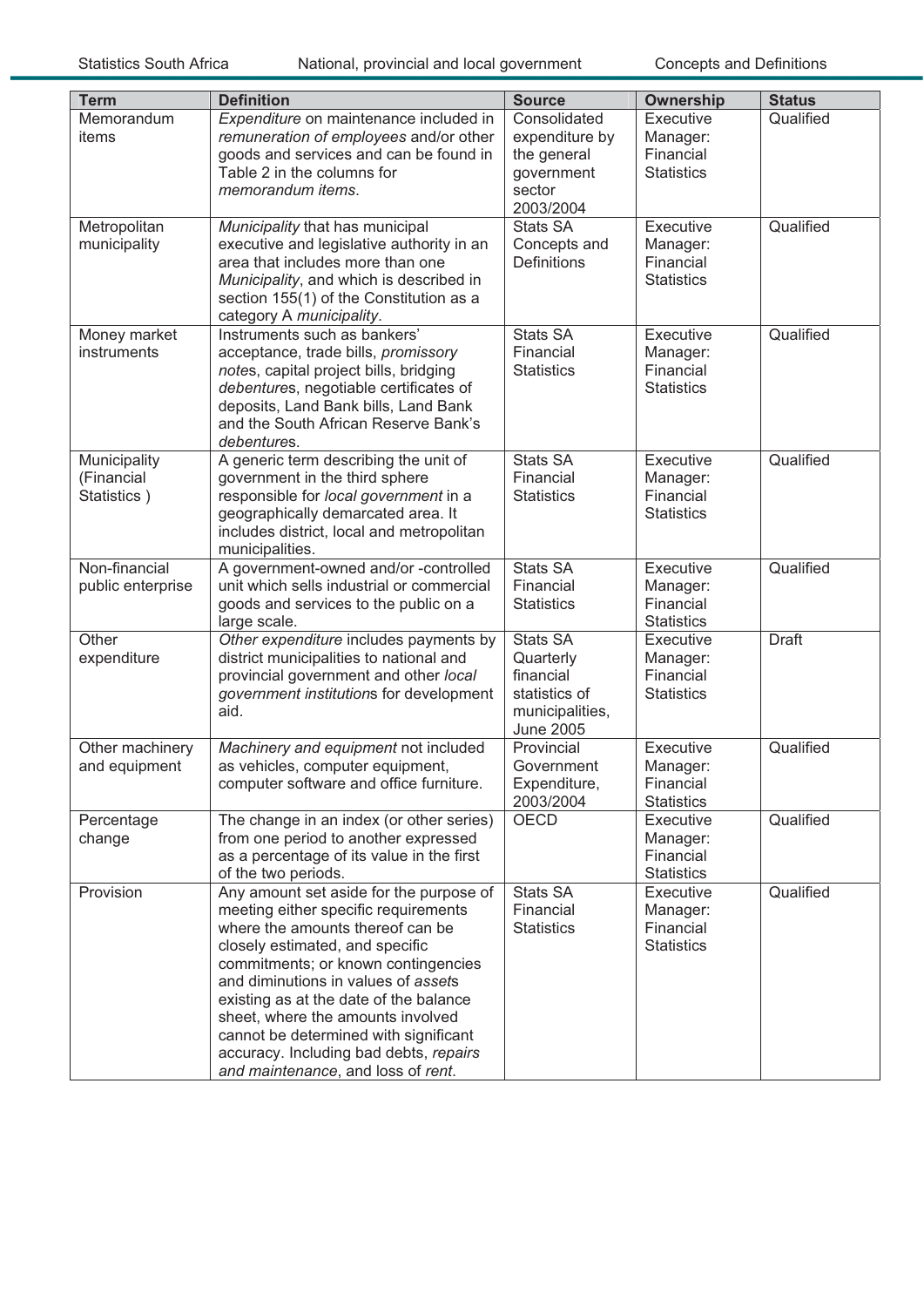| <b>Term</b>                                                                                                                               | <b>Definition</b>                                                                                                                                                                                                                                                                                                                                                                                                                                                                                                                                                                                                                                                                                               | <b>Source</b>                                                                                                                                                                                    | <b>Ownership</b>                                        | <b>Status</b> |
|-------------------------------------------------------------------------------------------------------------------------------------------|-----------------------------------------------------------------------------------------------------------------------------------------------------------------------------------------------------------------------------------------------------------------------------------------------------------------------------------------------------------------------------------------------------------------------------------------------------------------------------------------------------------------------------------------------------------------------------------------------------------------------------------------------------------------------------------------------------------------|--------------------------------------------------------------------------------------------------------------------------------------------------------------------------------------------------|---------------------------------------------------------|---------------|
| Public financial<br>institutions                                                                                                          | Units primarily engaged in both incurring<br>liabilities and acquiring financial assets<br>in the market.<br>Note: Financial institutions may be<br>entirely or mainly owned and/or<br>controlled by the government in which<br>case they are regarded as public<br>financial institutions. It is the prime<br>function of public financial institutions to<br>act as intermediaries.                                                                                                                                                                                                                                                                                                                           | Stats SA<br>Financial<br>statistics of<br>extra-budgetary<br>accounts and<br>funds,<br>2003/2004                                                                                                 | Executive<br>Manager:<br>Financial<br><b>Statistics</b> | Qualified     |
| Quarterly<br>percentage<br>change between<br>a specific quarter<br>of the previous<br>year and the<br>same quarter of<br>the current year | Quarterly percentage change between<br>the previous year and the current year<br>for the same quarter refers to the<br>comparison of the three months of the<br>current quarter in the current year with<br>that of the similar period of the previous<br>year. The amounts shown for each<br>quarter are not cumulative.                                                                                                                                                                                                                                                                                                                                                                                       | Remuneration of<br>employees and<br>turnover of<br>institutions<br>according to the<br>levies received<br>by district and<br>metropolitan<br>municipalities,<br>by province,<br><b>June 2005</b> | Executive<br>Manager:<br>Financial<br><b>Statistics</b> | <b>Draft</b>  |
| Quarterly<br>percentage<br>change between<br>the previous year<br>and the current<br>year for the same<br>quarter                         | The comparison of the three months of<br>the current quarter in the current year<br>with that of the similar period of the<br>previous year. The amounts shown for<br>each quarter are not cumulative.                                                                                                                                                                                                                                                                                                                                                                                                                                                                                                          | Remuneration of<br>employees and<br>turnover of<br>Institutions                                                                                                                                  | Executive<br>Manager:<br>Financial<br><b>Statistics</b> | <b>Draft</b>  |
| Quarterly<br>percentage<br>change<br>(remuneration)                                                                                       | The change in the remuneration of<br>employees (or turnover of institutions) of<br>the given quarter compared with the<br>remuneration of employees (or turnover<br>of institutions) of the previous quarter<br>expressed as a percentage.                                                                                                                                                                                                                                                                                                                                                                                                                                                                      | Remuneration of<br>employees and<br>turnover of<br>institutions<br>according to the<br>levies received<br>by district and<br>metropolitan<br>municipalities,<br>by province,<br><b>June 2005</b> | Executive<br>Manager:<br>Financial<br><b>Statistics</b> | Qualified     |
| Rates and<br>general services                                                                                                             | Municipal services that are not<br>economically self-supporting and are<br>financed by imposing assessment and<br>other rates, the receipt of subsidies and<br>other contributions. Include ambulance<br>services, fire control (or fire fighting),<br>health services (clinics, old age homes),<br>roads and storm water drainage, parks<br>and recreation (libraries, cultural<br>activities, museums, sport<br>administration, community halls,<br>swimming pools, sports grounds, nature<br>reserves, etc.), sewerage and<br>cleansing, traffic (licensing offices) and<br>other services (city engineers,<br>administration, personnel, legal<br>services, city treasurer, etc.). See<br>trading services. | Stats SA<br>Financial<br><b>Statistics</b>                                                                                                                                                       | Executive<br>Manager:<br>Financial<br><b>Statistics</b> | Qualified     |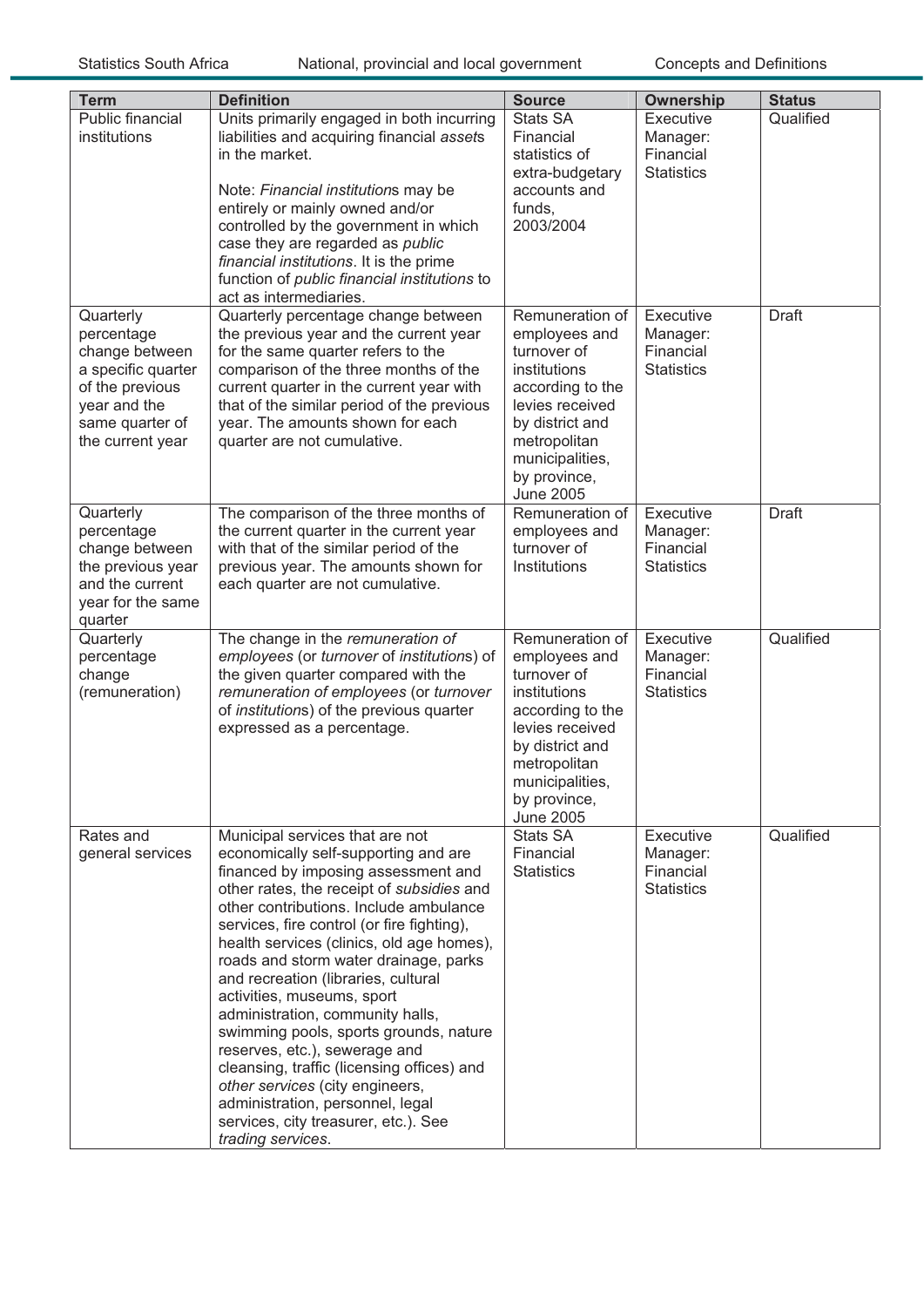| <b>Term</b>      | <b>Definition</b>                           | <b>Source</b>    | Ownership         | <b>Status</b> |
|------------------|---------------------------------------------|------------------|-------------------|---------------|
| Reference        | Reference quarter for the survey refers     | Remuneration of  | Executive         | Draft         |
| quarter (survey) | to the three months up to the end of        | employees and    | Manager:          |               |
|                  | each quarter.                               | turnover of      | Financial         |               |
|                  |                                             | Institutions     | <b>Statistics</b> |               |
|                  |                                             | according to the |                   |               |
|                  |                                             | levies received  |                   |               |
|                  |                                             | by district and  |                   |               |
|                  |                                             | metropolitan     |                   |               |
|                  |                                             | municipalities,  |                   |               |
|                  |                                             | by province,     |                   |               |
|                  |                                             | <b>June 2005</b> |                   |               |
| Repairs and      | All construction work not included under    | <b>OECD</b>      | Executive         | <b>Draft</b>  |
| maintenance      | new construction. Such repairs may be       |                  | Manager:          |               |
|                  | broken down into capital repairs and        |                  | Financial         |               |
|                  | current repairs and maintenance.            |                  | <b>Statistics</b> |               |
| Repairs and      | Include all expenditure on repairs and      | <b>Stats SA</b>  | Executive         | <b>Draft</b>  |
| maintenance      | <i>maintenance</i> of the various assets of | Financial        | Manager:          |               |
|                  | the department or service. Where            | census of        | Financial         |               |
|                  | considered necessary, the cost of           | municipalities   | <b>Statistics</b> |               |
|                  | repairs in respect of the various types of  | for the year     |                   |               |
|                  | assets, e.g. buildings, plant, may be       | ended 30 June    |                   |               |
|                  | subdivided. Where repairs and               | 2004             |                   |               |
|                  | maintenance have been charged to a          |                  |                   |               |
|                  | 'provision for repairs account', the actual |                  |                   |               |
|                  | expenditure incurred during the current     |                  |                   |               |
|                  | year has been reflected under this          |                  |                   |               |
|                  | subdivision and the amount chargeable       |                  |                   |               |
|                  | to the 'provision for repairs' is reflected |                  |                   |               |
|                  | as a deduction from the actual cost. Any    |                  |                   |               |
|                  | balance of expenditure still remaining is   |                  |                   |               |
|                  | treated as a charge against the current     |                  |                   |               |
|                  | year.                                       |                  |                   |               |
| Reserve          | Amounts set aside out of surpluses,         | <b>Stats SA</b>  | Executive         | Qualified     |
|                  | which are not designed to meet any          | Quarterly        | Manager:          |               |
|                  | liability, contingency, commitment or       | financial        | Financial         |               |
|                  | diminution in the value of assets known     | statistics of    | <b>Statistics</b> |               |
|                  | to exist as at the date of the balance      | municipalities,  |                   |               |
|                  | sheet. An example of a reserve would        | March 2005       |                   |               |
|                  | be the tariff stabilisation reserve.        |                  |                   |               |
| Residential      | Buildings that are used entirely or         | Provincial       | Executive         | Qualified     |
| buildings        | primarily as residences and include         | Government       | Manager:          |               |
|                  | flats, hostels and nursing homes.           | Expenditure-     | Financial         |               |
|                  |                                             | 2003/2004        | <b>Statistics</b> |               |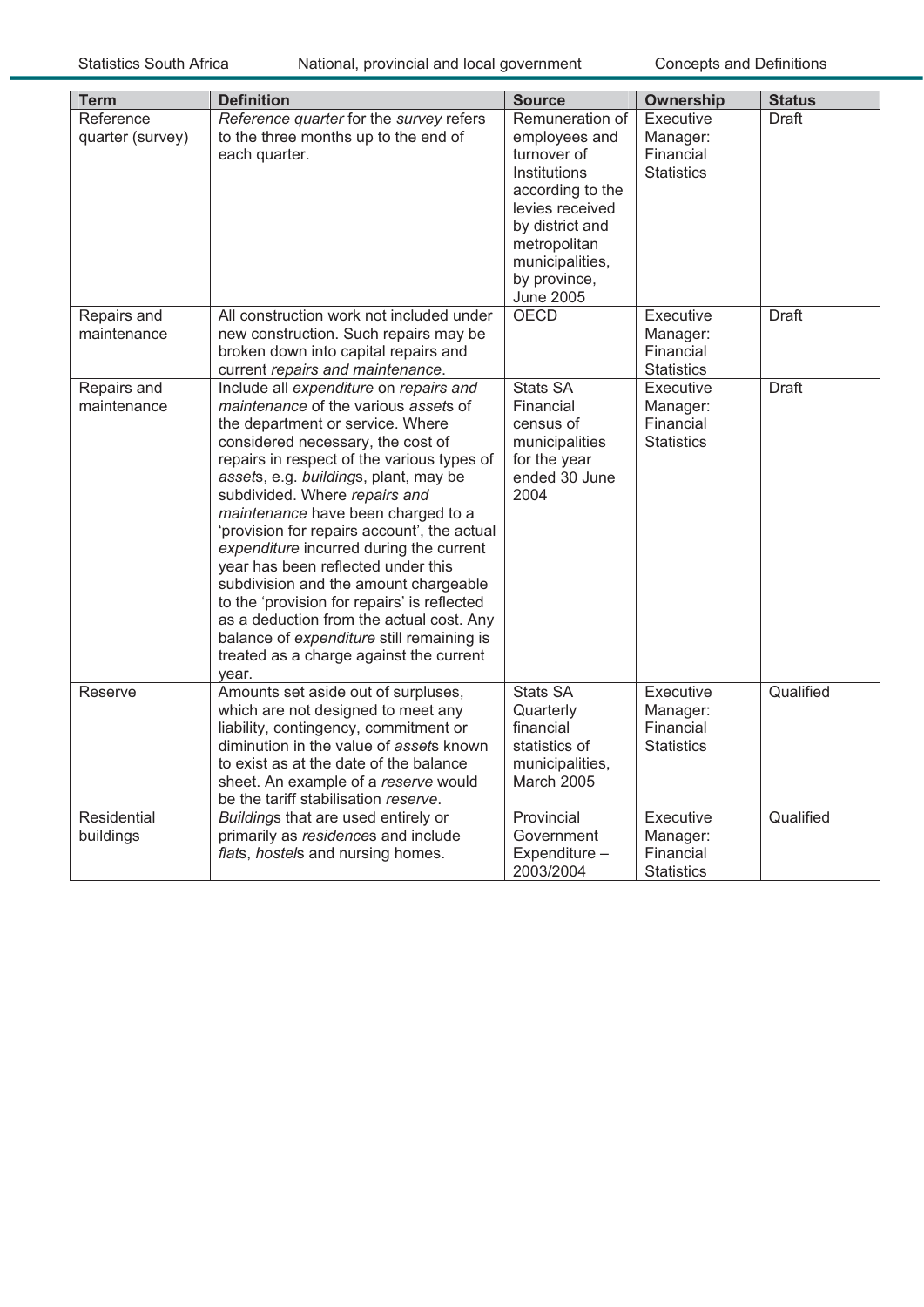#### Statistics South Africa National, provincial and local government Concepts and Definitions

| <b>Term</b>                       | <b>Definition</b>                                                                                                                                                                                                                                                                                                                                                                                                                                                                                                                                                                                                                                                                                                                                                                             | <b>Source</b>                                                                                     | Ownership                                               | <b>Status</b> |
|-----------------------------------|-----------------------------------------------------------------------------------------------------------------------------------------------------------------------------------------------------------------------------------------------------------------------------------------------------------------------------------------------------------------------------------------------------------------------------------------------------------------------------------------------------------------------------------------------------------------------------------------------------------------------------------------------------------------------------------------------------------------------------------------------------------------------------------------------|---------------------------------------------------------------------------------------------------|---------------------------------------------------------|---------------|
| Salaries, wages<br>and allowances | Salaries and wages include payments to<br>full-time and part-time employees<br>irrespective of whether the remuneration<br>is paid from revenue, capital or any<br>other account or fund.<br>Salaries, wages and allowances<br>include:<br>salaries and wages;<br>٠<br>allowances;<br>٠<br>contributions to other benefit funds<br>٠<br>of employees such as medical aid,<br>group life, etc. (excluding<br>unemployment insurance and<br>workmen's compensation);<br>other benefits, e.g. housing loan<br>٠<br>subsidy;<br>pension fund contributions;<br>٠<br>quarters, rations and other<br>٠<br>expenditure (accommodation, food,<br>medical expenditure, etc., whether<br>provided in cash or in kind); and<br>uniform clothing and allowances<br>٠<br>(clothing, boots, overalls, etc., | Stats SA<br>Quarterly<br>financial<br>statistics of<br>municipalities,<br><b>June 2005</b>        | Executive<br>Manager:<br>Financial<br><b>Statistics</b> | Draft         |
|                                   | supplied to uniformed employees).                                                                                                                                                                                                                                                                                                                                                                                                                                                                                                                                                                                                                                                                                                                                                             |                                                                                                   |                                                         |               |
| <b>Sales</b><br>(manufacturing)   | Sales are the total value of sales and<br>transfers-out of all own manufactured<br>products/articles and the amounts<br>received for installation, erection or<br>assembly or other services rendered.                                                                                                                                                                                                                                                                                                                                                                                                                                                                                                                                                                                        | Manufacturing:<br>Production and<br>sales, July 2005                                              | Executive<br>Manager:<br>Financial<br><b>Statistics</b> | Qualified     |
| Sales (mining)                    | Sales are the total value of sales and<br>transfers-out of goods mined by the<br>mining establishments and the amounts<br>received for installation, erection or<br>assembly or other services rendered.                                                                                                                                                                                                                                                                                                                                                                                                                                                                                                                                                                                      | Mining:<br>Production and<br>sales<br>(preliminary)<br>November 2004                              | Executive<br>Manager:<br>Financial<br><b>Statistics</b> | Qualified     |
| Short-term loans                  | Include loans from:<br>local authorities loans fund;<br>local government institutions;<br>Development Bank of Southern<br>g,<br>Africa;<br>public corporations;<br>g,<br>banks;<br>٠<br>insurers;<br>٠<br>pension funds;<br>٠<br>other domestic sources; and<br>٠<br>foreign sources.<br>٠                                                                                                                                                                                                                                                                                                                                                                                                                                                                                                    | <b>Stats SA</b><br>Quarterly<br>financial<br>statistics of<br>municipalities,<br><b>June 2005</b> | Executive<br>Manager:<br>Financial<br><b>Statistics</b> | <b>Draft</b>  |
| Standing<br>appropriations        | Government's expenditure obligations<br>that do not require a vote or statutory<br>provisions, including contractual<br>guarantee commitments and<br>international agreements.                                                                                                                                                                                                                                                                                                                                                                                                                                                                                                                                                                                                                | Consolidated<br>expenditure by<br>the general<br>government<br>sector<br>2003/2004                | Executive<br>Manager:<br>Financial<br><b>Statistics</b> | Qualified     |
| Statutory<br>appropriations       | Amounts appropriated to be spent in<br>terms of statutes and not requiring<br>appropriation by vote.                                                                                                                                                                                                                                                                                                                                                                                                                                                                                                                                                                                                                                                                                          | Stats SA<br>Financial<br><b>Statistics</b>                                                        | Executive<br>Manager:<br>Financial<br><b>Statistics</b> | Qualified     |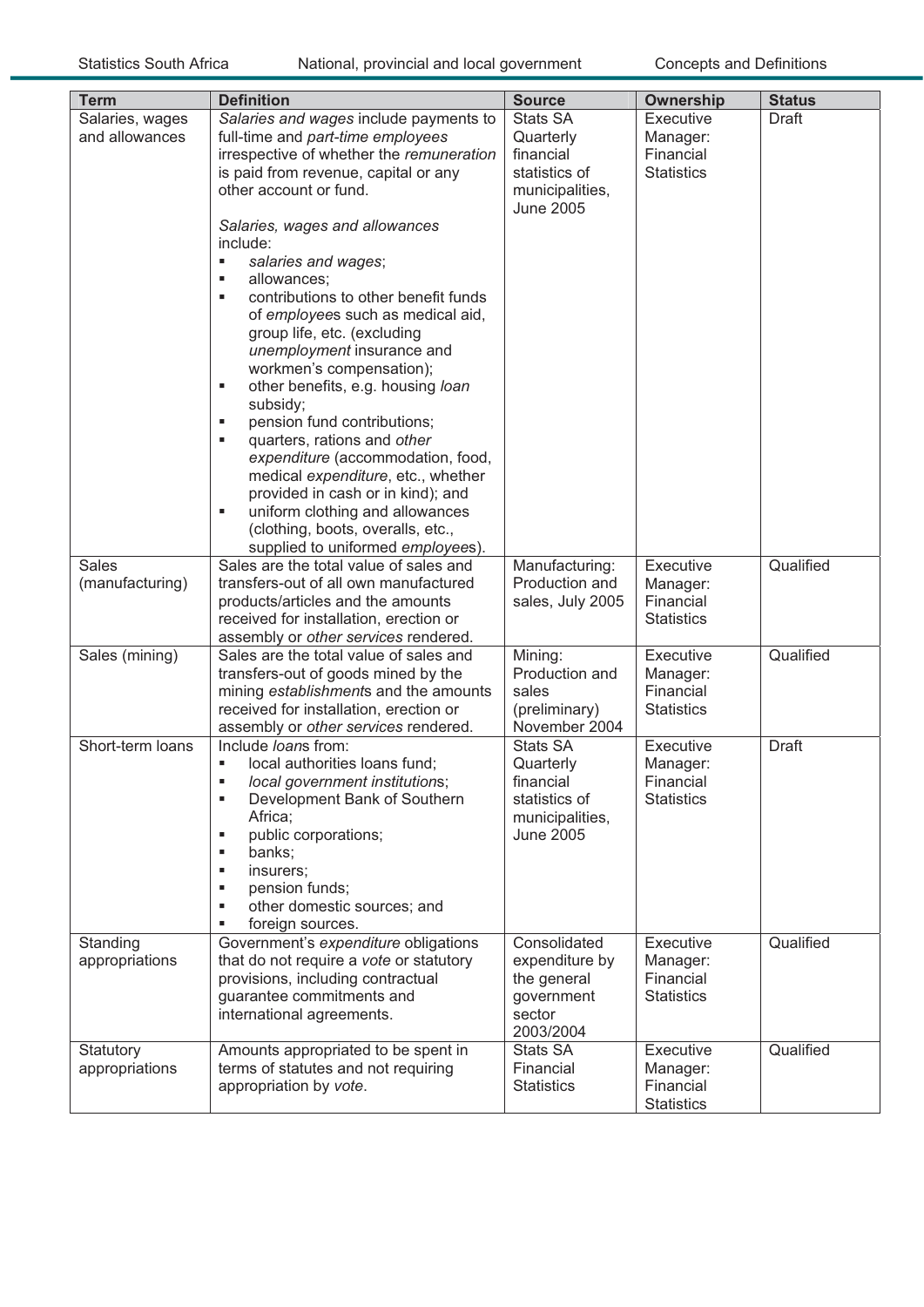Statistics South Africa National, provincial and local government Concepts and Definitions

| <b>Term</b>                                 | <b>Definition</b>                                                                                                                                                                                                              | <b>Source</b>                                                                                     | <b>Ownership</b>                                        | <b>Status</b> |
|---------------------------------------------|--------------------------------------------------------------------------------------------------------------------------------------------------------------------------------------------------------------------------------|---------------------------------------------------------------------------------------------------|---------------------------------------------------------|---------------|
| <b>Subsidies</b>                            | Current unrequited payments that<br>government units pay to enterprises to<br>assist or encourage them, on the basis<br>of the quantities or values of the goods<br>and services that they produce, sell or<br>import.         | <b>Stats SA</b><br>Financial<br><b>Statistics</b>                                                 | Executive<br>Manager:<br>Financial<br><b>Statistics</b> | Qualified     |
| Subsidies on<br>production                  | Payments made to resident enterprises<br>as a consequence of engaging in<br>production.                                                                                                                                        | <b>Stats SA</b><br>Financial<br><b>Statistics</b>                                                 | Executive<br>Manager:<br>Financial<br><b>Statistics</b> | Qualified     |
| Subsidies on<br>products                    | Payments made per unit of good or<br>service.                                                                                                                                                                                  | <b>Stats SA</b><br>Financial<br><b>Statistics</b>                                                 | Executive<br>Manager:<br>Financial<br><b>Statistics</b> | Qualified     |
| Sundry debtors                              | Sundry debtors include:<br>personal housing loans<br>٠<br>other housing loans:<br>٠<br>mortgages<br>٠<br>selling agreements<br>٠<br>hire-purchases<br>٠<br>sponsored government housing<br>٠<br>loans to welfare.              | <b>Stats SA</b><br>Quarterly<br>financial<br>statistics of<br>municipalities,<br><b>June 2005</b> | Executive<br>Manager:<br>Financial<br><b>Statistics</b> | <b>Draft</b>  |
| <b>Trading services</b>                     | Municipal services for which the tariffs<br>are determined in such a way that the<br>provision of the service should yield a<br>trading profit; market-related goods and<br>services. See rates and general<br>services.       | <b>Stats SA</b><br>Modified by<br>March 2005<br>workshop                                          | Executive<br>Manager:<br>Financial<br><b>Statistics</b> | Qualified     |
| Trust funds (local<br>authority)            | Funds which form part of the local<br>authority's money and which may have<br>been donated or bequeathed to it for a<br>specific use under its sole control. This<br>amount is reflected in the consolidated<br>balance sheet. | Stats SA:<br>Financial<br>census of<br>municipalities<br>for the year<br>ended 30 June<br>2004    | Executive<br>Manager:<br>Financial<br><b>Statistics</b> | Qualified     |
| Unallocable<br>expenditure                  | Expenditure that cannot be allocated to<br>a specific function.                                                                                                                                                                | <b>Stats SA</b><br>Provincial<br>Government<br>Expenditure,<br>2003/2004                          | Executive<br>Manager:<br>Financial<br><b>Statistics</b> | Qualified     |
| Vote                                        | An appropriation voted by national or<br>provincial government. See statutory<br>appropriation.                                                                                                                                | <b>Stats SA</b><br>Financial<br><b>Statistics</b>                                                 | Executive<br>Manager:<br>Financial<br><b>Statistics</b> | Qualified     |
| <b>Water Service</b><br>Development<br>Plan | The WSDP is a sectoral plan that falls<br>within the inter-sectoral umbrella plan of<br>the IDP.                                                                                                                               | Stats SA Non-<br>financial census<br>of municipalities<br>for the year<br>ended 30 June<br>2004   | Executive<br>Manager:<br>Financial<br><b>Statistics</b> | <b>Draft</b>  |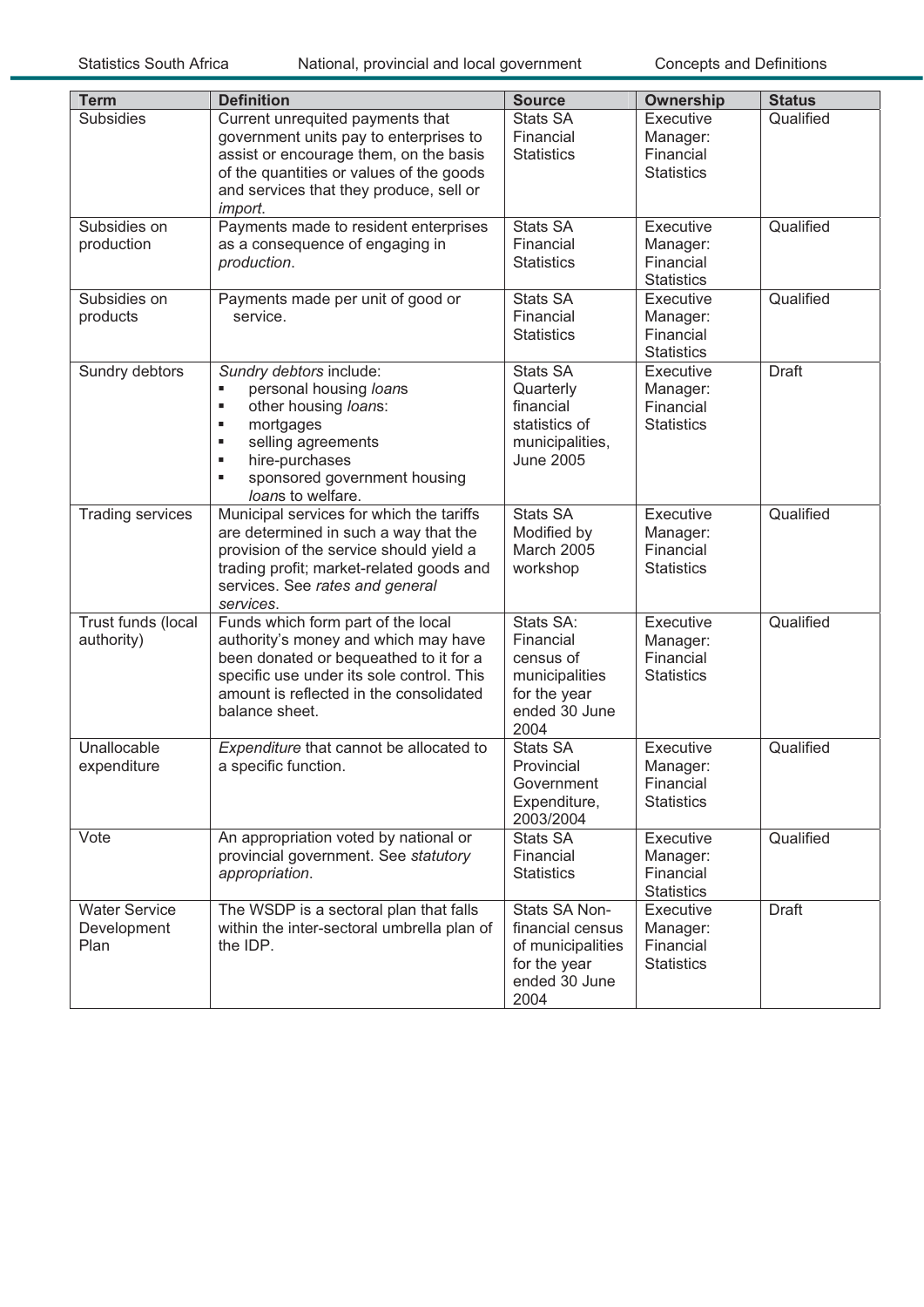# **12. Population census**

| <b>Term</b>         | <b>Definition</b>                                                           | <b>Source</b>                           | <b>Ownership</b>       | <b>Status</b> |
|---------------------|-----------------------------------------------------------------------------|-----------------------------------------|------------------------|---------------|
| 09 book             | See enumerator's summary book.                                              | <b>Stats SA Census</b>                  | Executive              | Qualified     |
| (Census)            |                                                                             | 2001 Concepts                           | Manager:               |               |
|                     |                                                                             | and Definitions                         | Population             |               |
|                     |                                                                             | (adapted)                               | Census                 |               |
| Absent              | A member of a <i>household</i> who was not                                  | Suggestion from                         | Executive              | Qualified     |
| household           | present at the time of the interview. See                                   | March 2005                              | Manager:               |               |
| member              | absent household member (reference                                          | Workshop                                | Population             |               |
| (interview)         | night).                                                                     | <b>Stats SA Census</b>                  | Census<br>Executive    | Qualified     |
| Absent<br>household | A person who is usually part of the<br>household but was not present in the | 2001 Concepts                           | Manager:               |               |
| member              | dwelling on census night. See absent                                        | and Definitions                         | Population             |               |
| (reference          | household member (interview).                                               |                                         | Census                 |               |
| night)              |                                                                             |                                         |                        |               |
| Census date         | The date officially proclaimed by the                                       | <b>Stats SA Census</b>                  | Executive              | Qualified     |
|                     | government for the population census.                                       | 2001 Concepts                           | Manager:               |               |
|                     |                                                                             | and Definitions                         | Population             |               |
|                     |                                                                             |                                         | Census                 |               |
| Census day          | The day of the population census date.                                      | <b>Stats SA Census</b>                  | Executive              | <b>Draft</b>  |
|                     | This is the reference day for persons                                       | 2001 Concepts<br>and Definitions        | Manager:               |               |
|                     | who were away from home during<br>census night for work, entertainment or   |                                         | Population<br>Census   |               |
|                     | travel, but returned home the following                                     |                                         |                        |               |
|                     | day without being counted elsewhere.                                        |                                         |                        |               |
| Census night        | The night before the census day. The                                        | <b>Stats SA Census</b>                  | Executive              | Qualified     |
|                     | decisive point of time for being included                                   | 2001 Concepts                           | Manager:               |               |
|                     | in the census or not is set as midnight                                     | and Definitions                         | Population             |               |
|                     | on that night.                                                              |                                         | Census                 |               |
| Census              | The three main phases of a census are:                                      | <b>Stats SA Census</b>                  | Executive              | <b>Draft</b>  |
| phases              | 1) the pre-enumeration phase for all<br>planning of the census; 2) the      | 2001 Concepts<br>and Definitions        | Manager:<br>Population |               |
|                     | enumeration phase for execution of                                          | with extra detail                       | Census                 |               |
|                     | fieldwork; and 3) the post-enumeration                                      |                                         |                        |               |
|                     | phase for data processing, analysis and                                     |                                         |                        |               |
|                     | dissemination of census results.                                            |                                         |                        |               |
| De facto            | A census in which people are                                                | <b>Stats SA Census</b>                  | Executive              | Qualified     |
| census              | enumerated according to where they                                          | 2001 Concepts                           | Manager:               |               |
|                     | stay on census night.                                                       | and Definitions                         | Population             |               |
|                     |                                                                             | <b>Stats SA Census</b>                  | Census                 | Qualified     |
| De jure<br>census   | A census in which people are<br>enumerated according to where they          | 2001 Concepts                           | Executive<br>Manager:  |               |
|                     | usually live.                                                               | and Definitions                         | Population             |               |
|                     |                                                                             |                                         | Census                 |               |
| Domestic            | A domestic worker who lives on the                                          | <b>Stats SA Census</b>                  | Executive              | Qualified     |
| worker, live-in     | property of the employer, either in the                                     | 2001 Concepts                           | Manager:               |               |
|                     | same house or in separate domestic                                          | and Definitions                         | Population             |               |
|                     | quarters. See domestic worker under                                         |                                         | Census                 |               |
|                     | labour.                                                                     |                                         |                        |               |
| Enumeration         | The process of counting all the<br>members of a given population and        | <b>Stats SA Census</b><br>2001 Concepts | Executive<br>Manager:  | Qualified     |
|                     | collecting demographic and other                                            | and Definitions                         | Population             |               |
|                     | information about each person. See                                          |                                         | Census                 |               |
|                     | direct interview and self-enumeration.                                      |                                         |                        |               |
| Enumeration         | The proclaimed period within which                                          | <b>Stats SA Census</b>                  | Executive              | Qualified     |
| period              | enumeration should be conducted.                                            | 2001 Concepts                           | Manager:               |               |
|                     |                                                                             | and Definitions                         | Population             |               |
|                     |                                                                             |                                         | Census                 |               |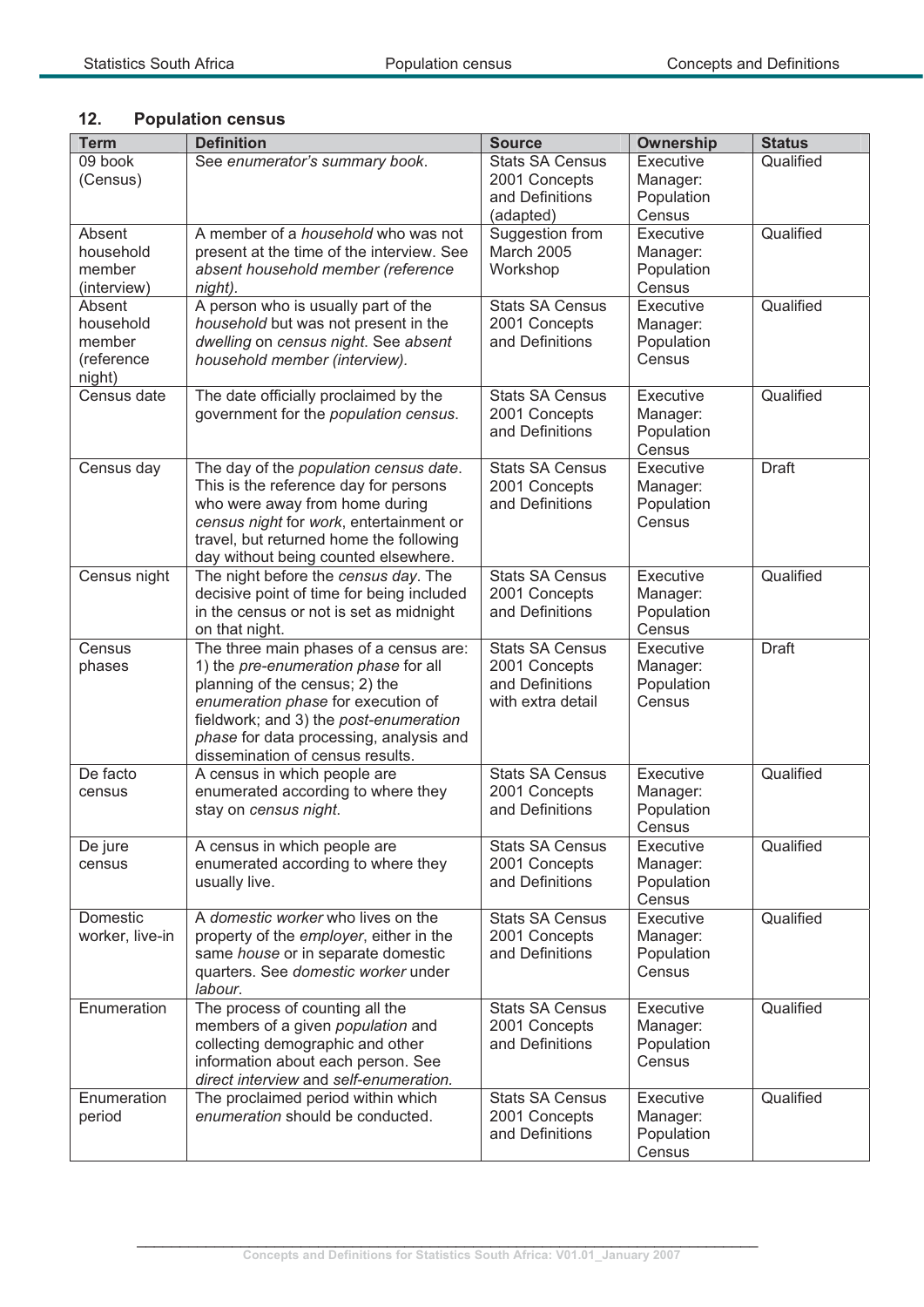| <b>Term</b>                                               | <b>Definition</b>                                                                                                                                                                                                                                                                                                                                                                                                     | <b>Source</b>                                                           | <b>Ownership</b>                                             | <b>Status</b> |
|-----------------------------------------------------------|-----------------------------------------------------------------------------------------------------------------------------------------------------------------------------------------------------------------------------------------------------------------------------------------------------------------------------------------------------------------------------------------------------------------------|-------------------------------------------------------------------------|--------------------------------------------------------------|---------------|
| Enumeration<br>phase                                      | The stage of the population census<br>process that involves counting the<br>people. During this phase, enumerators<br>visit every household and all collective<br>living quarters to administer<br>questionnaires. See census phases.                                                                                                                                                                                 | <b>Stats SA Census</b><br>2001 Concepts<br>and Definitions              | Executive<br>Manager:<br>Population<br>Census                | Qualified     |
| Enumerator                                                | A person who visits each household and<br>other individuals in a specific EA and<br>administers the questionnaires or<br>arranges for self-enumeration;<br>a census fieldworker.                                                                                                                                                                                                                                      | <b>Stats SA Census</b><br>2001 Concepts<br>and Definitions              | Executive<br>Manager:<br>Population<br>Census                | Qualified     |
| Enumerator's<br>summary<br>book<br>(Population<br>Census) | A register of demarcation and listing<br>information pertaining to a particular EA,<br>known colloquially as the 09 book,<br>which identifies an EA by province, local<br>authority, main place name and<br>subplace name, and by means of maps<br>and/or aerial photographs. Used during<br>enumeration to record key information<br>such as visits or attempted visits, and<br>total households and people counted. | <b>Stats SA Census</b><br>2001 Concepts<br>and Definitions<br>(adapted) | Executive<br>Manager:<br>Population<br>Census                | Qualified     |
| Fieldwork<br>station                                      | An office or other place from where<br>fieldwork is controlled. At the fieldwork<br>station the boxes of questionnaires are<br>distributed, collected, checked and<br>registered.                                                                                                                                                                                                                                     | <b>Stats SA Census</b><br>2001 Concepts<br>and Definitions              | Executive<br>Manager:<br>Population<br>Census                | Qualified     |
| Household                                                 | A group of persons who live together<br>and provide themselves jointly with food<br>and/or other essentials for living, or a<br>single person who lives alone.                                                                                                                                                                                                                                                        | <b>Stats SA Census</b><br>2001 Concepts<br>and Definitions              | Executive<br>Manager:<br>Population<br>Census                | Qualified     |
| Household<br>head                                         | Person recognised as such by the<br>household, usually the main decision-<br>maker, or the person who owns or rents<br>the dwelling, or the person who is the<br>main breadwinner.<br>Note: The head can be either male or<br>female. If two people are equal<br>decision-makers, or in a household of<br>totally unrelated persons, the older or<br>oldest can be named as the household<br>head.                    | <b>Stats SA Census</b><br>2001 Concepts<br>and Definitions              | Executive<br>Manager:<br>Population<br>Census                | Qualified     |
| Household<br>head, acting                                 | Person recognised or nominated by the<br>household as assuming the role of the<br>household head in the absence of the<br>usual household head.<br>Note: This may be because the person<br>recognised as the household head stays<br>elsewhere for work purposes, or<br>because he/she was not present on the<br>reference night (census) or for the<br>required period of time in the reference<br>period (surveys). | <b>Stats SA Census</b><br>2001 Concepts<br>and Definitions              | Executive<br>Manager:<br>Population<br>Census                | Qualified     |
| Household<br>income<br>(census)                           | Compare household income (household<br>income and expenditure).                                                                                                                                                                                                                                                                                                                                                       | <b>Stats SA Census</b><br>2001 metadata                                 | Executive<br>Manager:<br>Income and<br>Expenditure<br>Survey | <b>Draft</b>  |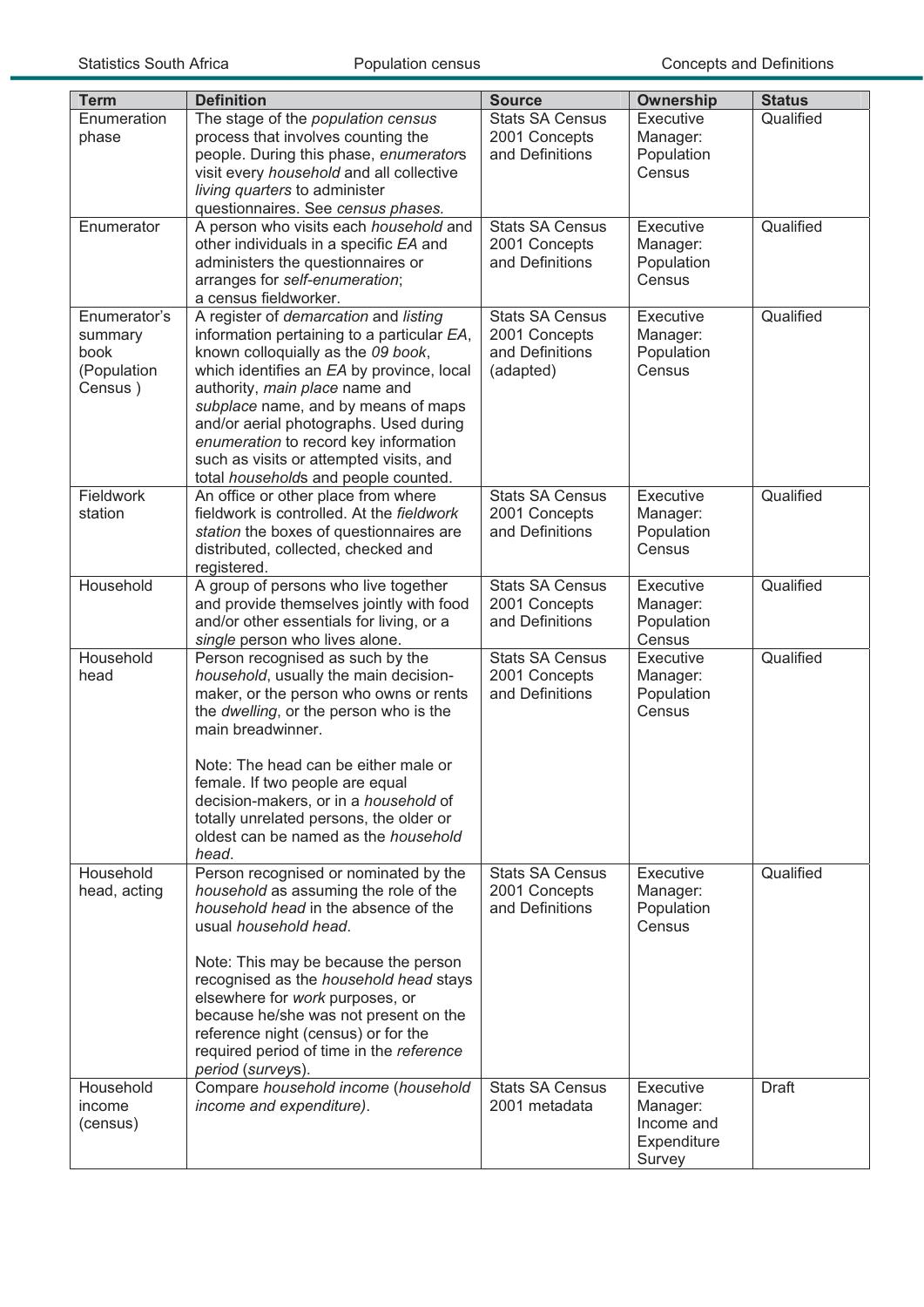| <b>Term</b>                   | <b>Definition</b>                                                                                                                                                                                                                                            | <b>Source</b>                                                                                  | Ownership                                     | <b>Status</b> |
|-------------------------------|--------------------------------------------------------------------------------------------------------------------------------------------------------------------------------------------------------------------------------------------------------------|------------------------------------------------------------------------------------------------|-----------------------------------------------|---------------|
| Impairment                    | Loss or deviation of physiological,<br>neurological or anatomical structure or<br>function of an organ or body part. See<br>handicap.                                                                                                                        | <b>OECD</b>                                                                                    | Executive<br>Manager:<br>Population<br>Census | Qualified     |
| In-mover                      | A person who was living in the<br>household at the time of the post-<br>enumeration survey but was not living in<br>the household at the time of the census.                                                                                                 | <b>Stats SA</b><br><b>Population Census</b>                                                    | Executive<br>Manager:<br>Population<br>Census | Qualified     |
| Live-in<br>domestic<br>worker | See domestic worker, live-in.                                                                                                                                                                                                                                | <b>Stats SA Census</b><br>2001 Concepts<br>and Definitions                                     | Executive<br>Manager:<br>Population<br>Census | Qualified     |
| Matching                      | An operation whereby households and<br>individuals enumerated during a census<br>and a post-enumeration survey are<br>compared for similarities and<br>differences.                                                                                          | <b>Stats SA</b><br><b>Population Census</b>                                                    | Executive<br>Manager:<br>Population<br>Census | Qualified     |
| Non-contact                   | A situation where data collection is<br>incomplete as the enumerator fails to<br>make contact with a <i>household</i> at an<br>address, or an individual in collective<br>living quarters.                                                                   | Stats SA<br><b>Population Census</b>                                                           | Executive<br>Manager:<br>Population<br>Census | Qualified     |
| Non-mover                     | A person who was living in the<br>household at the time of the census and<br>at the time of the post-enumeration<br>survey.                                                                                                                                  | <b>Stats SA</b><br><b>Population Census</b>                                                    | Executive<br>Manager:<br>Population<br>Census | Qualified     |
| Out-mover                     | A person who was living in the<br>household at the time of the census but<br>was not living in the household at the<br>time of the post-enumeration survey.                                                                                                  | Stats SA<br><b>Population Census</b>                                                           | Executive<br>Manager:<br>Population<br>Census | Qualified     |
| Overcount                     | The number of persons or households<br>inadvertently counted twice in a census.                                                                                                                                                                              | <b>Stats SA Census</b><br>2001 Concepts<br>and Definitions                                     | Executive<br>Manager:<br>Population<br>Census | Qualified     |
| <b>PES</b>                    | See post-enumeration survey.                                                                                                                                                                                                                                 | <b>UN Stats</b>                                                                                | Executive<br>Manager:<br>Population<br>Census | Qualified     |
| Place of birth                | For persons born in South Africa, the<br>province where the person was born,<br>according to the present geography. For<br>foreign-born persons, the country where<br>the person was born.                                                                   | <b>Stats SA Census</b><br>2001 Concepts<br>and Definitions                                     | Executive<br>Manager:<br>Population<br>Census | Qualified     |
| Place of<br>enumeration       | The place where the person was on<br>census night (in a de facto census),<br>whether or not this is his/her usual place<br>of residence.                                                                                                                     | Stats SA Tourism<br>statistics<br>component                                                    | Executive<br>Manager:<br>Population<br>Census | Qualified     |
| Place of usual<br>residence   | The geographical place where the<br>person resides four nights a week on<br>average. Usually collected at subplace<br>level.                                                                                                                                 | <b>Stats SA Census</b><br>2001 Concepts<br>and Definitions                                     | Executive<br>Manager:<br>Population<br>Census | Qualified     |
| Population<br>census          | The total process of collecting,<br>processing, analysing and publishing or<br>otherwise disseminating demographic,<br>economic and social data pertaining to<br>all persons in a country or in a well-<br>defined part of a country at a specified<br>time. | Principles and<br>recommendations<br>for population and<br>housing censuses,<br>Rev 1 1998, UN | Executive<br>Manager:<br>Population<br>Census | Qualified     |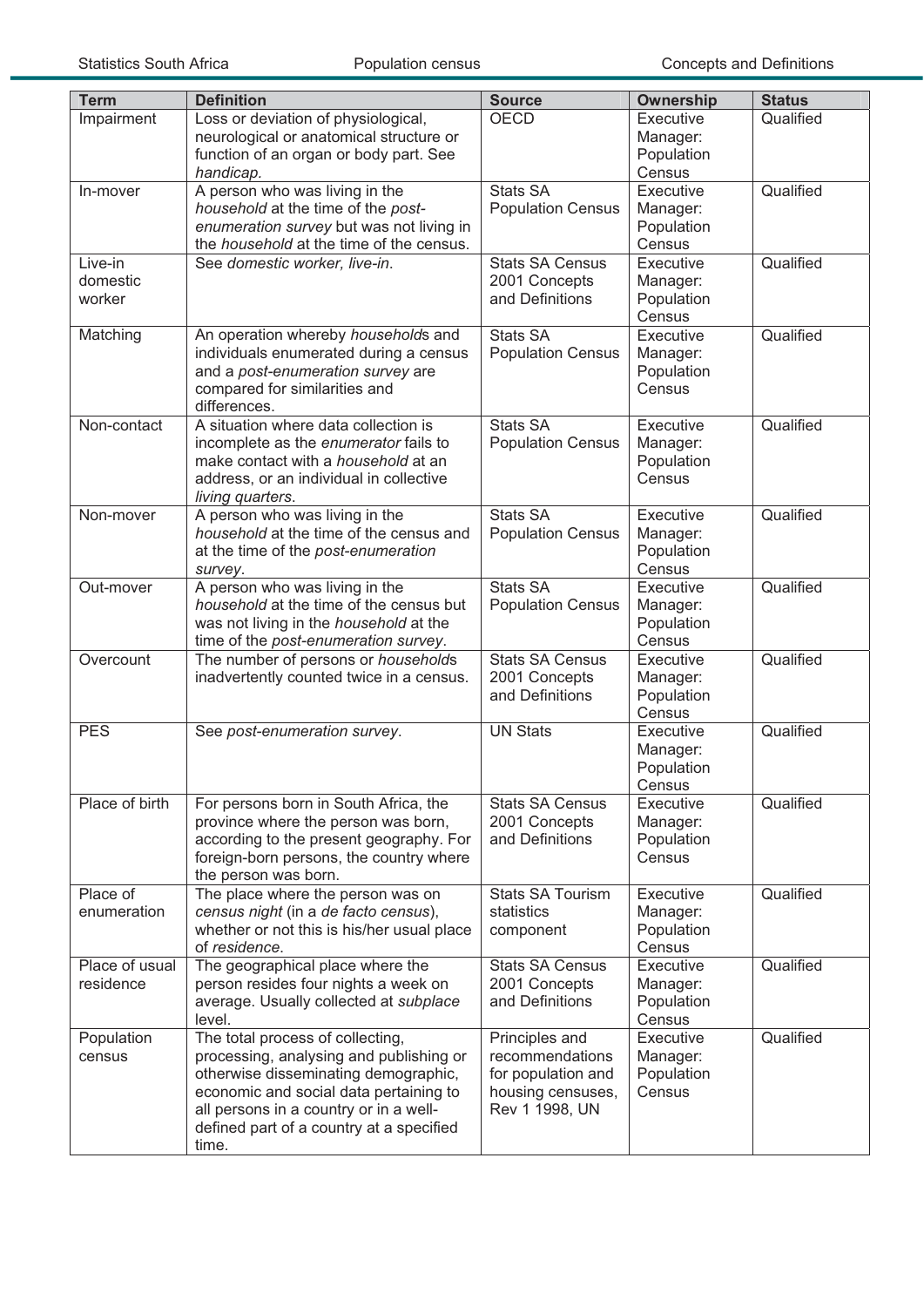| <b>Term</b>                                                       | <b>Definition</b>                                                                                                                                                                                              | <b>Source</b>                                                                                            | Ownership                                     | <b>Status</b> |
|-------------------------------------------------------------------|----------------------------------------------------------------------------------------------------------------------------------------------------------------------------------------------------------------|----------------------------------------------------------------------------------------------------------|-----------------------------------------------|---------------|
| Post-<br>enumeration<br>phase                                     | The stage of the census after all<br>questionnaires have been administered<br>and collected.                                                                                                                   | <b>Stats SA Census</b><br>2001 Concepts<br>and Definitions                                               | Executive<br>Manager:<br>Population<br>Census | Qualified     |
| Post-<br>enumeration<br>survey                                    | A sample survey conducted immediately<br>after the census to evaluate the census.<br>Adjustments for <i>undercount</i> or<br>overcount are then made to the census<br>results based on the results of the PES. | <b>UN Stats</b>                                                                                          | Executive<br>Manager:<br>Population<br>Census | Qualified     |
| Pre-<br>enumeration<br>phase                                      | The stage of the census during which all<br>preparatory work is carried out.                                                                                                                                   | <b>Stats SA Census</b><br>2001 Concepts<br>and Definitions                                               | Executive<br>Manager:<br>Population<br>Census | Qualified     |
| Relationship<br>to the head or<br>acting head of<br>the household | Relationship through blood, marriage,<br>adoption or other circumstance.                                                                                                                                       | <b>Stats SA Census</b><br>2001 Concepts<br>and Definitions<br>adapted to cover<br>non-related<br>persons | Executive<br>Manager:<br>Population<br>Census | <b>Draft</b>  |
| Resolved<br>case                                                  | A case, of a person, household or a<br>questionnaire, where matching between<br>the census and the post-enumeration<br>survey is successful.                                                                   | <b>Stats SA</b><br><b>Population Census</b>                                                              | Executive<br>Manager:<br>Population<br>Census | Qualified     |
| Undercount                                                        | The number of people or households<br>that were not counted in the census.                                                                                                                                     | <b>Stats SA Census</b><br>2001 Concepts<br>and Definitions                                               | Executive<br>Manager:<br>Population<br>Census | Qualified     |
| Unresolved<br>case                                                | A case, of a person, household or<br>questionnaire, where matching between<br>the census and the post-enumeration<br>survey fails because of a lack of<br>adequate information or because<br>responses differ. | <b>Stats SA</b><br><b>Population Census</b>                                                              | Executive<br>Manager:<br>Population<br>Census | Qualified     |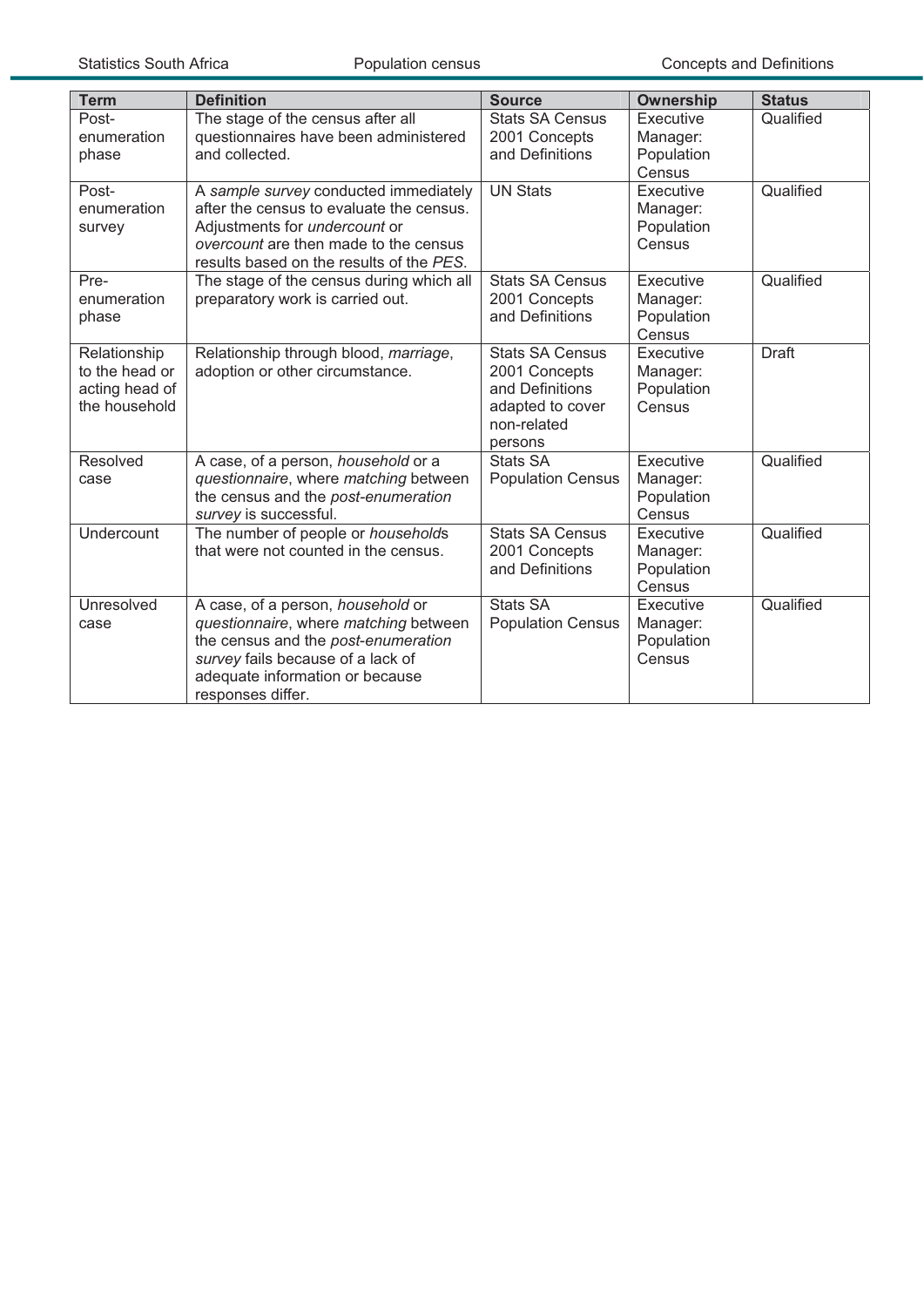## **13. Poverty**

| <b>Term</b>               | <b>Definition</b>                                                                  | <b>Source</b>        | <b>Ownership</b>      | <b>Status</b> |
|---------------------------|------------------------------------------------------------------------------------|----------------------|-----------------------|---------------|
| Absolute                  | That level of the standard of living                                               | Stats SA             | Executive             | Qualified     |
| poverty line              | measure below which a household is                                                 | Concepts and         | Manager:              |               |
|                           | unable to meet its basic needs.                                                    | Definitions          | Integrative           |               |
|                           |                                                                                    | Team                 | Analysis              |               |
| Decomposable              | Measure of the degree of inequality                                                | Forster et al,       | Executive             | Qualified     |
| poverty index             | among the poor.                                                                    | 1984, World          | Manager:              |               |
| (DPI or $P_2$ )           |                                                                                    | Bank (1993 &         | Integrative           |               |
|                           | Note: The DPI is considered                                                        | 1995)                | Analysis              |               |
|                           | conventional and measures the                                                      |                      |                       |               |
|                           | incidence of poverty and the degree of<br>inequality among the poor using an       |                      |                       |               |
|                           | aversion parameter and determines the                                              |                      |                       |               |
|                           | proportionate decrease from the poverty                                            |                      |                       |               |
|                           | line. It also shows the living standards                                           |                      |                       |               |
|                           | and relates them to the population at                                              |                      |                       |               |
|                           | large.                                                                             |                      |                       |               |
| Expenditure               | Measure that considers the degree of                                               | <b>Stats SA</b>      | Executive             | Qualified     |
| gap ratio                 | poverty and the extent to which                                                    | Income and           | Manager:              |               |
| (EGR)                     | expenditure of the poor lies below the                                             | Expenditure          | Integrative           |               |
|                           | poverty line.                                                                      | Survey               | Analysis              |               |
| Gini index                | Index that shows how close a given                                                 | <b>UN</b>            | Executive             | <b>Draft</b>  |
|                           | distribution of income is to absolute                                              |                      | Manager:              |               |
|                           | equality or inequality.                                                            |                      | Integrative           |               |
|                           | Note: The Gini coefficient is the ratio of                                         |                      | Analysis              |               |
|                           | the area between the 45-degree line                                                |                      |                       |               |
|                           | and the Lorenz curve and the area of                                               |                      |                       |               |
|                           | the entire triangle. As the coefficient                                            |                      |                       |               |
|                           | approaches zero, the distribution of                                               |                      |                       |               |
|                           | income or consumption approaches                                                   |                      |                       |               |
|                           | absolute equality and absolute                                                     |                      |                       |               |
|                           | inequality if it approaches 1.                                                     |                      |                       |               |
| Head-count                | The percentage or proportion of persons                                            | <b>Stats SA</b>      | Executive             | Qualified     |
| ratio (HCR or             | taken to be poor, in relation to the total                                         | Measuring            | Manager:              |               |
| P(0)                      | population in a given country, region,                                             | poverty in South     | Integrative           |               |
|                           | etc. In other words, it is the proportion of                                       | Africa               | Analysis              |               |
|                           | the population whose standard of living<br>is lower than the country-specific      |                      |                       |               |
|                           | poverty line (usually measured in terms                                            |                      |                       |               |
|                           | of income or consumption).                                                         |                      |                       |               |
| Minimum                   | The ability for an individual or household                                         | Stats SA             | Executive             | Qualified     |
| acceptable                | to meet their basic needs, namely                                                  | Integrative          | Manager:              |               |
| standard of               | minimum accommodation, water, food,                                                | Analysis             | Integrative           |               |
| living                    | health care, education and sanitation.                                             |                      | Analysis              |               |
| Poverty gap               | The difference between the poverty line                                            | <b>Stats SA</b>      | Executive             | Qualified     |
|                           | and mean income of the poor,                                                       | General              | Manager:              |               |
|                           | expressed as a ratio of the poverty line.                                          | Household            | Integrative           |               |
|                           |                                                                                    | Survey<br>World Bank | Analysis<br>Executive | Qualified     |
| Poverty gap<br>index (P1) | The proportion by which an individual or<br>a household is below the poverty line. |                      | Manager:              |               |
|                           | Note: The poverty gap multiplied by the                                            |                      | Integrative           |               |
|                           | headcount index, gives the poverty gap                                             |                      | Analysis              |               |
|                           | index.                                                                             |                      |                       |               |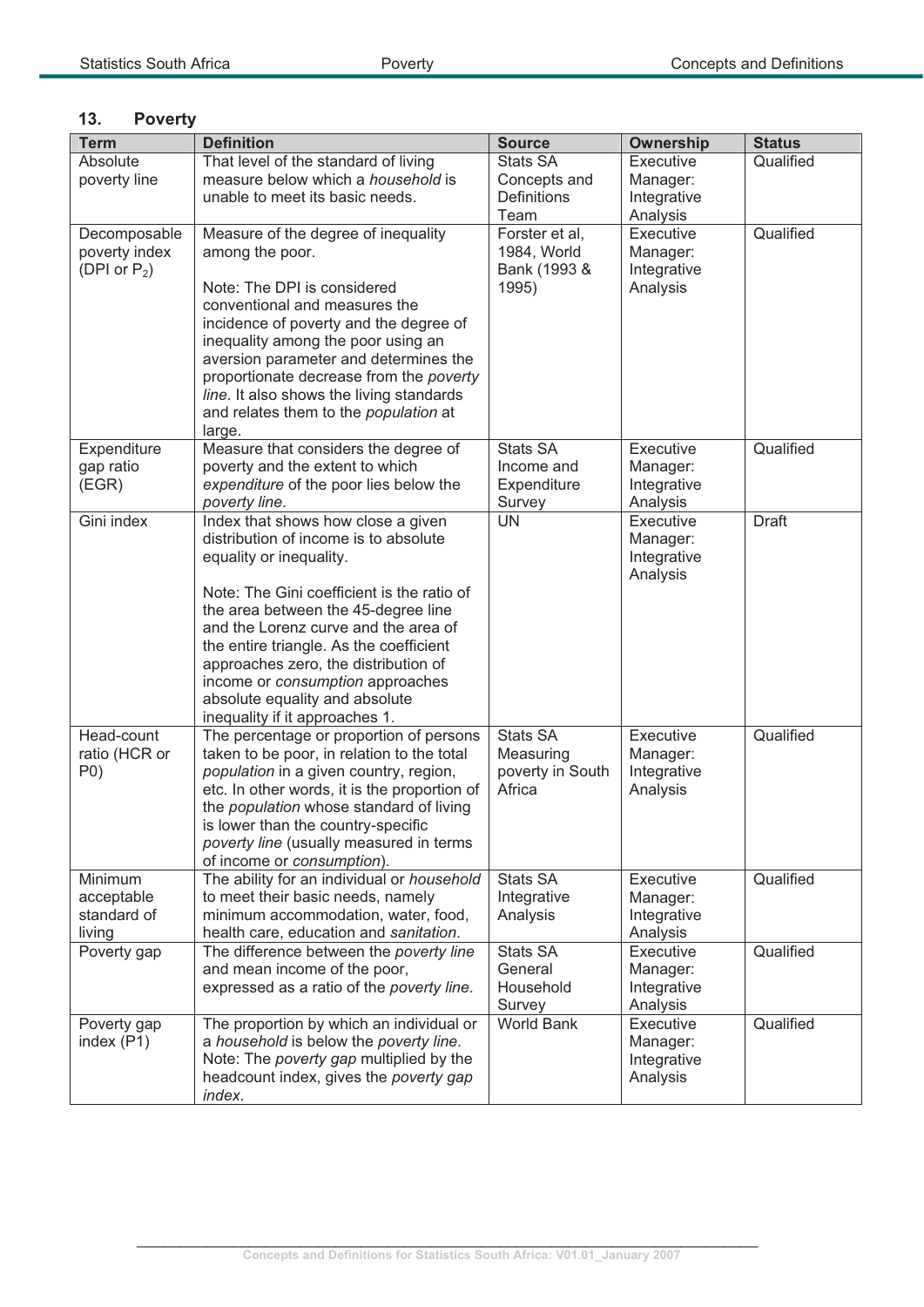| <b>Term</b>                    | <b>Definition</b>                                                                                                                                                                                                                                                                                                                                                                                                                                                             | <b>Source</b>                                                    | <b>Ownership</b>                                        | <b>Status</b> |
|--------------------------------|-------------------------------------------------------------------------------------------------------------------------------------------------------------------------------------------------------------------------------------------------------------------------------------------------------------------------------------------------------------------------------------------------------------------------------------------------------------------------------|------------------------------------------------------------------|---------------------------------------------------------|---------------|
| Poverty line                   | Line drawn at a particular level of<br>income or consumption.<br>Households/individuals whose incomes<br>fall below a given level of the poverty<br>line or whose consumption level is<br>valued at less than the value of the<br>poverty line are classified as poor. See<br>relative poverty line and absolute<br>poverty line.                                                                                                                                             | <b>Stats SA</b><br>Measuring<br>poverty in South<br>Africa, 2000 | Executive<br>Manager:<br>Integrative<br>Analysis        | <b>Draft</b>  |
| Poverty profile                | A description of how the extent of<br>poverty varies across subgroups of a<br>given population, characterised by, for<br>example, their gender, region of<br>residence, type of economic activity,<br>source of income, etc.                                                                                                                                                                                                                                                  | <b>Stats SA</b><br>Measuring<br>poverty in South<br>Africa, 2000 | Executive<br>Manager:<br>Integrative<br>Analysis        | Qualified     |
| Priority poverty<br>indicators | Country-specific indicators that, taken<br>together, provide an overview of the<br>state of poverty in that country.                                                                                                                                                                                                                                                                                                                                                          | Modified by<br><b>March 2005</b><br>workshop                     | Executive<br>Manager:<br>Integrative<br>Analysis        | Qualified     |
| Relative<br>poverty            | The position of an individual or<br>household compared with the average<br>income in a given country.                                                                                                                                                                                                                                                                                                                                                                         | <b>World Bank</b>                                                | <b>Executive</b><br>Manager:<br>Integrative<br>Analysis | Qualified     |
| Relative<br>poverty line       | Under the relative poverty line<br>approach, a household can be defined<br>as poor relative to others in the same<br>society or economy. Thus a relative<br>poverty line varies as the average of<br>total population consumption varies. It<br>involves drawing an arbitrary line by<br>identifying the proportions (such as<br>mean, median, or even a fraction of the<br>mean) and establishing a poverty line(s)<br>from expenditure or income data. See<br>poverty line. | <b>World Bank</b>                                                | Executive<br>Manager:<br>Integrative<br>Analysis        | <b>Draft</b>  |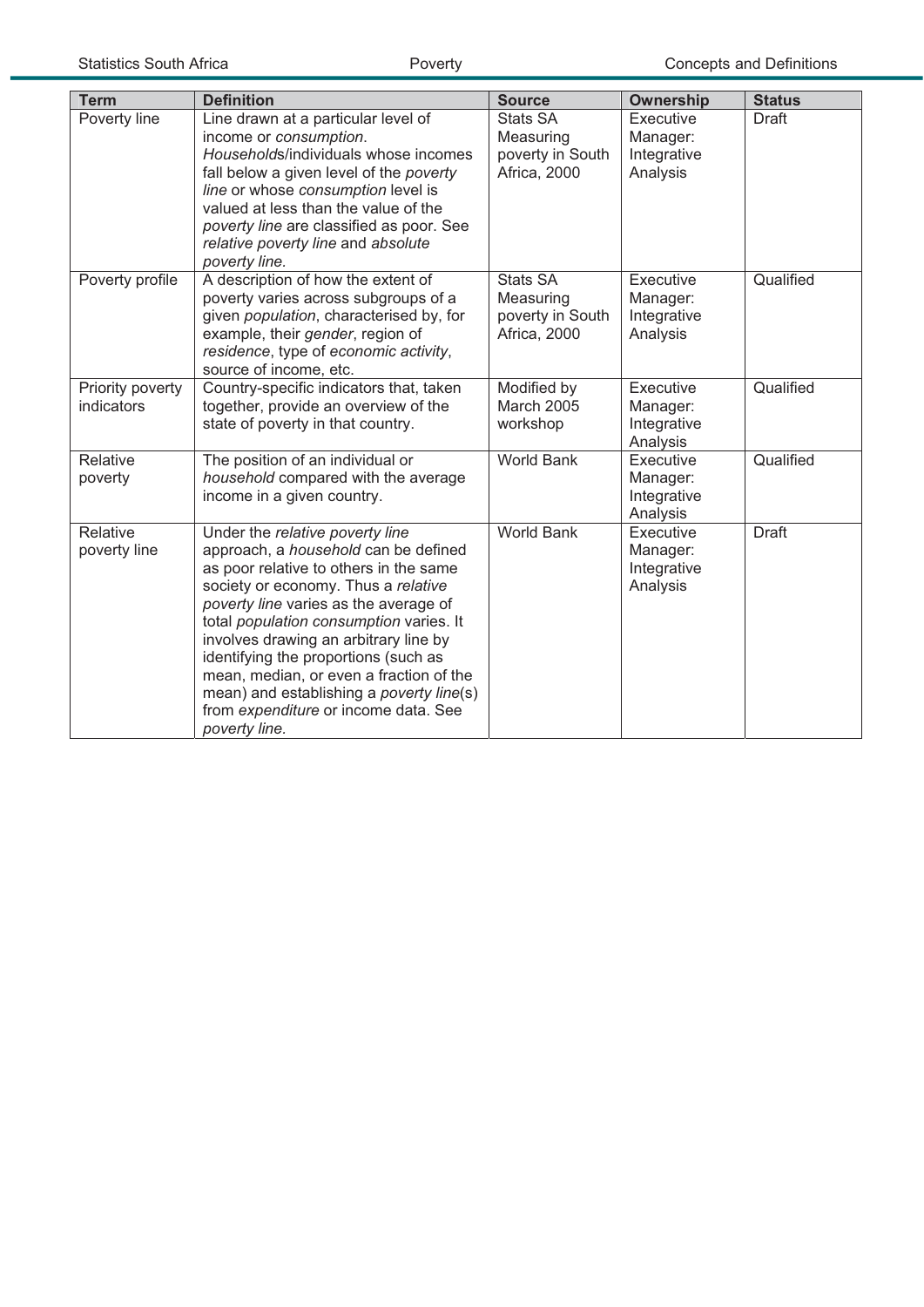#### **14. Prices**

| <b>Term</b>                                                                        | <b>Definition</b>                                                                                                                                                                                                                                                                                                                                                                                                                                 | <b>Source</b>                                                                                                 | <b>Ownership</b>                                                      | <b>Status</b> |
|------------------------------------------------------------------------------------|---------------------------------------------------------------------------------------------------------------------------------------------------------------------------------------------------------------------------------------------------------------------------------------------------------------------------------------------------------------------------------------------------------------------------------------------------|---------------------------------------------------------------------------------------------------------------|-----------------------------------------------------------------------|---------------|
| Administered<br>prices                                                             | The price of a product, which is set<br>consciously by an individual producer<br>or group of producers and/or any<br>price, which can be determined or<br>influenced by government, either<br>directly, or through one or other<br>government agencies/institutions<br>without reference to market forces.                                                                                                                                        | Discussion<br>Paper: Stats SA<br><b>Consumer Price</b><br>Index.<br>Administered<br>Prices,<br>December 2004  | Executive<br>Manager:<br>Employment<br>and Price<br><b>Statistics</b> | Qualified     |
| Annual inflation<br>rate                                                           | The change in the CPI for all items of<br>the relevant month of the current year<br>compared with the CPI for all items of<br>the same month in the previous year<br>expressed as a percentage.                                                                                                                                                                                                                                                   | <b>Stats SA</b><br><b>Consumer Price</b><br>Index (CPI)<br>Headline,<br>August 2005                           | Executive<br>Manager:<br>Employment<br>and Price<br><b>Statistics</b> | Qualified     |
| Annual<br>percentage<br>change (index)                                             | The change in the index of the<br>relevant month of the current year<br>compared with the index of the same<br>month in the previous year expressed<br>as a percentage.                                                                                                                                                                                                                                                                           | <b>Stats SA</b><br><b>Consumer Price</b><br>Index Headline,<br>August 2005                                    | Executive<br>Manager:<br>Employment<br>and Price<br><b>Statistics</b> | Qualified     |
| Average annual<br>inflation rate                                                   | The change in the average CPI for all<br>items of one year compared with the<br>average CPI for all items of the<br>previous year expressed as a<br>percentage.                                                                                                                                                                                                                                                                                   | <b>Stats SA</b><br><b>Consumer Price</b><br>Index Headline,<br>August 2005                                    | Executive<br>Manager:<br>Employment<br>and Price<br><b>Statistics</b> | Qualified     |
| Average annual<br>percentage<br>change                                             | The change in the average index of<br>one year compared with the average<br>index of the previous year expressed<br>as a percentage.                                                                                                                                                                                                                                                                                                              | <b>Stats SA</b><br><b>Consumer Price</b><br>Index Headline,<br>August 2005                                    | Executive<br>Manager:<br>Employment<br>and Price<br><b>Statistics</b> | Qualified     |
| Consumer price<br>index (CPI)                                                      | An index that measures the price of a<br>fixed basket of consumer goods and<br>services.                                                                                                                                                                                                                                                                                                                                                          | <b>Stats SA Prices</b><br>component                                                                           | Executive<br>Manager:<br>Employment<br>and Price<br><b>Statistics</b> | Qualified     |
| Consumer price<br>index excluding<br>interest rates<br>on mortgage<br>bonds (CPIX) | The CPI excluding interest rates on<br>mortgage bonds (CPIX) is derived by<br>excluding the interest rates on<br>mortgage bonds from the basket of<br>goods and services, which is used to<br>compile the Consumer Price Index.                                                                                                                                                                                                                   | <b>Stats SA</b><br><b>Consumer Price</b><br>Index (CPI)<br>Rural areas and<br>total country,<br>December 2004 | Executive<br>Manager:<br>Employment<br>and Price<br><b>Statistics</b> | <b>Draft</b>  |
| Contribution of<br>specific<br>products to the<br>total PPI                        | The monthly (annual) contribution of a<br>specific product or group of products<br>to the total PPI is calculated by<br>multiplying the weight of the index with<br>the monthly (annual) change of the<br>index divided by the index for 'All<br>Items'.                                                                                                                                                                                          | <b>Stats SA</b><br><b>Production Price</b><br>Index (PPI),<br>August 2005                                     | Executive<br>Manager:<br>Employment<br>and Price<br><b>Statistics</b> | Qualified     |
| Core index                                                                         | The core index is derived by<br>exclusions from the CPI on the basis<br>that changes in their prices are policy.<br>Note: Exclusions from the CPI to<br>obtain the core index, and the reasons<br>for exclusion are as follows:<br>Fresh and frozen meat and fish: Prices<br>may be highly volatile, particularly<br>during and following periods of<br>drought.<br>Fresh and frozen vegetables and fresh<br>fruit and nuts: Prices may be highly | <b>Stats SA</b><br><b>Consumer Price</b><br>Index Headline,<br>August 2005                                    | Executive<br>Manager:<br>Employment<br>and Price<br><b>Statistics</b> | <b>Draft</b>  |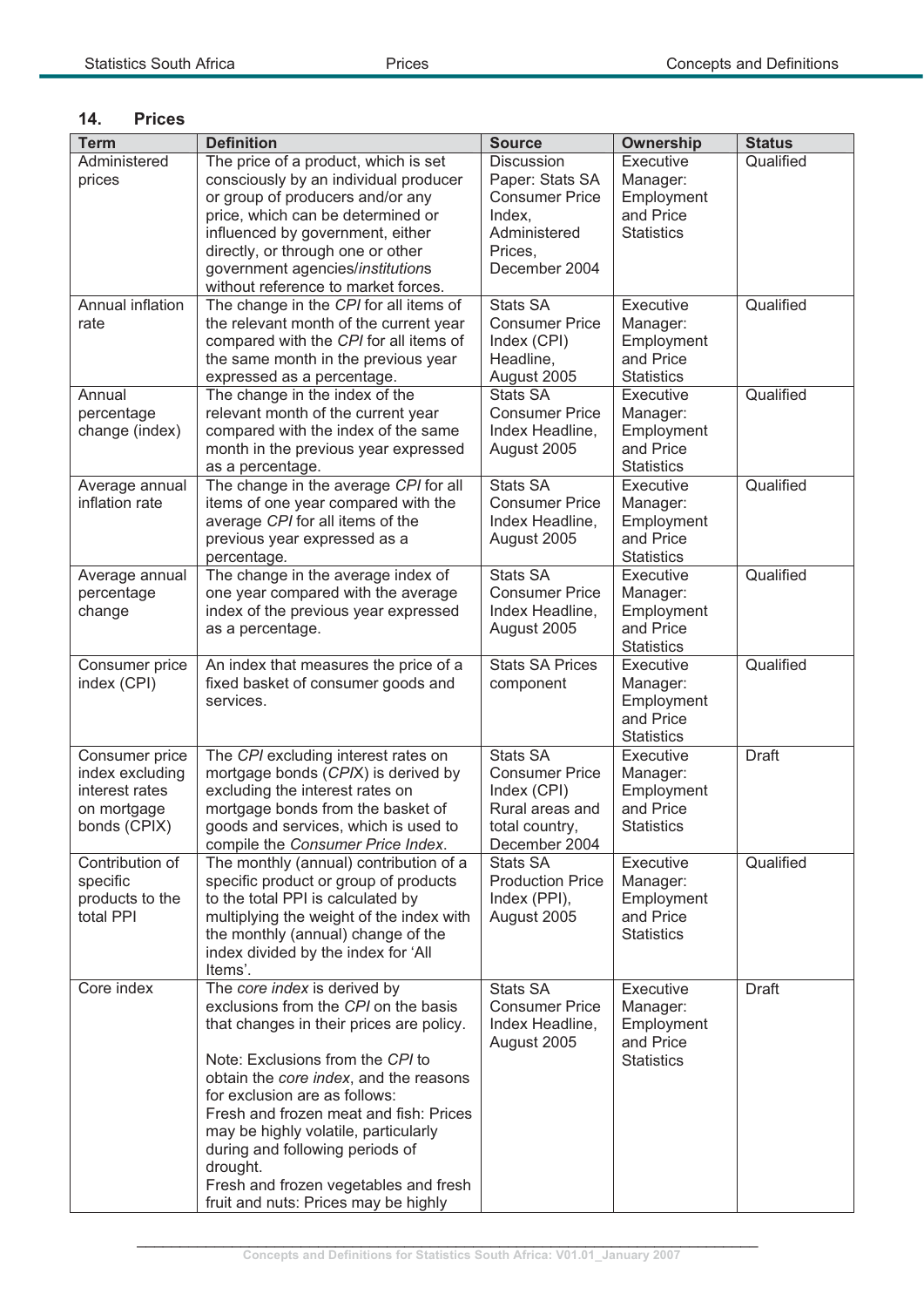| volatile from month to month due to<br>their sensitivity to climatic conditions.<br>Interest rates on mortgage bonds and<br>overdrafts/personal loans: These are<br>excluded due to their 'perverse' effect<br>on the CPI. A tightening in monetary<br>policy to counter inflation pressures<br>would cause interest rates to rise and<br>be reflected in the interest cost<br>component of measured inflation.<br>This, in turn, could provoke a further<br>tightening of monetary policy resulting<br>in excessive movements in the<br>inflation rate.<br>Changes in VAT (value added tax):<br>VAT is predominantly determined by<br>government (fiscal policy).<br>Assessment rates: These taxes are<br>predominantly determined by local<br>government.<br>Core inflation<br><b>Stats SA</b><br>Qualified<br>A measure designed in relation to the<br>Executive<br>specific structure of a country's<br><b>Consumer Price</b><br>Manager:<br>economy, derived by the change in the<br>Index Headline,<br>Employment<br>Core index of the relevant month of<br>and Price<br>August 2005<br>the current year compared with the<br><b>Statistics</b><br>Core index of the same month in the<br>previous year expressed as a<br>percentage.<br><b>Stats SA Prices</b><br><b>CPI</b><br>Executive<br>Qualified<br>See consumer price index.<br>Manager:<br>component<br>Employment<br>and Price<br><b>Statistics</b><br><b>Stats SA</b><br>Qualified<br><b>CPIX</b><br>See consumer price index excluding<br><b>Executive</b><br>interest rates on mortgage bonds.<br><b>Consumer Price</b><br>Manager:<br>Index (CPI)<br>Employment<br>Headline, July<br>and Price<br><b>Statistics</b><br>2006<br>Establishment<br>The smallest economic unit that<br>Qualified<br><b>Stats SA</b><br>Executive<br><b>Production Price</b><br>(Employment<br>functions as a separate entity.<br>Manager:<br>and Price)<br>Index, July 2006<br>Employment<br>and Price<br><b>Statistics</b><br><b>Stats SA</b><br>Qualified<br>Indicator<br>Products whose sale value represent<br><b>Executive</b><br><b>Production Price</b><br>80% of the total value of sales<br>Manager:<br>products<br>Index, July 2006<br>(turnover) in an industrial subgroup.<br>Employment<br>and Price<br><b>Statistics</b><br>Inflation<br><b>Stats SA Prices</b><br>Executive<br>The persistent change in the general<br>Qualified<br>level of prices.<br>Manager:<br>component<br>Employment<br>Note: Two sets of measure of inflation<br>and Price<br>are most often used, namely monthly<br><b>Statistics</b><br>inflation and annual inflation. Monthly<br>inflation is defined as the percentage<br>change in the index on a month-by-<br>month basis whereas annual inflation<br>is calculated as the percentage<br>change in the index over the last<br>twelve months. |                |                                     |               |                  |               |
|--------------------------------------------------------------------------------------------------------------------------------------------------------------------------------------------------------------------------------------------------------------------------------------------------------------------------------------------------------------------------------------------------------------------------------------------------------------------------------------------------------------------------------------------------------------------------------------------------------------------------------------------------------------------------------------------------------------------------------------------------------------------------------------------------------------------------------------------------------------------------------------------------------------------------------------------------------------------------------------------------------------------------------------------------------------------------------------------------------------------------------------------------------------------------------------------------------------------------------------------------------------------------------------------------------------------------------------------------------------------------------------------------------------------------------------------------------------------------------------------------------------------------------------------------------------------------------------------------------------------------------------------------------------------------------------------------------------------------------------------------------------------------------------------------------------------------------------------------------------------------------------------------------------------------------------------------------------------------------------------------------------------------------------------------------------------------------------------------------------------------------------------------------------------------------------------------------------------------------------------------------------------------------------------------------------------------------------------------------------------------------------------------------------------------------------------------------------------------------------------------------------------------------------------------------------------------------------------------------------------------------------------------------------------------------------------------------------------------------------------------------------------------------------------------------------------------------------------|----------------|-------------------------------------|---------------|------------------|---------------|
|                                                                                                                                                                                                                                                                                                                                                                                                                                                                                                                                                                                                                                                                                                                                                                                                                                                                                                                                                                                                                                                                                                                                                                                                                                                                                                                                                                                                                                                                                                                                                                                                                                                                                                                                                                                                                                                                                                                                                                                                                                                                                                                                                                                                                                                                                                                                                                                                                                                                                                                                                                                                                                                                                                                                                                                                                                            | <b>Term</b>    | <b>Definition</b>                   | <b>Source</b> | <b>Ownership</b> | <b>Status</b> |
|                                                                                                                                                                                                                                                                                                                                                                                                                                                                                                                                                                                                                                                                                                                                                                                                                                                                                                                                                                                                                                                                                                                                                                                                                                                                                                                                                                                                                                                                                                                                                                                                                                                                                                                                                                                                                                                                                                                                                                                                                                                                                                                                                                                                                                                                                                                                                                                                                                                                                                                                                                                                                                                                                                                                                                                                                                            |                |                                     |               |                  |               |
|                                                                                                                                                                                                                                                                                                                                                                                                                                                                                                                                                                                                                                                                                                                                                                                                                                                                                                                                                                                                                                                                                                                                                                                                                                                                                                                                                                                                                                                                                                                                                                                                                                                                                                                                                                                                                                                                                                                                                                                                                                                                                                                                                                                                                                                                                                                                                                                                                                                                                                                                                                                                                                                                                                                                                                                                                                            |                |                                     |               |                  |               |
|                                                                                                                                                                                                                                                                                                                                                                                                                                                                                                                                                                                                                                                                                                                                                                                                                                                                                                                                                                                                                                                                                                                                                                                                                                                                                                                                                                                                                                                                                                                                                                                                                                                                                                                                                                                                                                                                                                                                                                                                                                                                                                                                                                                                                                                                                                                                                                                                                                                                                                                                                                                                                                                                                                                                                                                                                                            |                |                                     |               |                  |               |
|                                                                                                                                                                                                                                                                                                                                                                                                                                                                                                                                                                                                                                                                                                                                                                                                                                                                                                                                                                                                                                                                                                                                                                                                                                                                                                                                                                                                                                                                                                                                                                                                                                                                                                                                                                                                                                                                                                                                                                                                                                                                                                                                                                                                                                                                                                                                                                                                                                                                                                                                                                                                                                                                                                                                                                                                                                            |                |                                     |               |                  |               |
|                                                                                                                                                                                                                                                                                                                                                                                                                                                                                                                                                                                                                                                                                                                                                                                                                                                                                                                                                                                                                                                                                                                                                                                                                                                                                                                                                                                                                                                                                                                                                                                                                                                                                                                                                                                                                                                                                                                                                                                                                                                                                                                                                                                                                                                                                                                                                                                                                                                                                                                                                                                                                                                                                                                                                                                                                                            |                |                                     |               |                  |               |
|                                                                                                                                                                                                                                                                                                                                                                                                                                                                                                                                                                                                                                                                                                                                                                                                                                                                                                                                                                                                                                                                                                                                                                                                                                                                                                                                                                                                                                                                                                                                                                                                                                                                                                                                                                                                                                                                                                                                                                                                                                                                                                                                                                                                                                                                                                                                                                                                                                                                                                                                                                                                                                                                                                                                                                                                                                            | Inflation rate | The annual percentage change in the | Stats SA      | Executive        | Qualified     |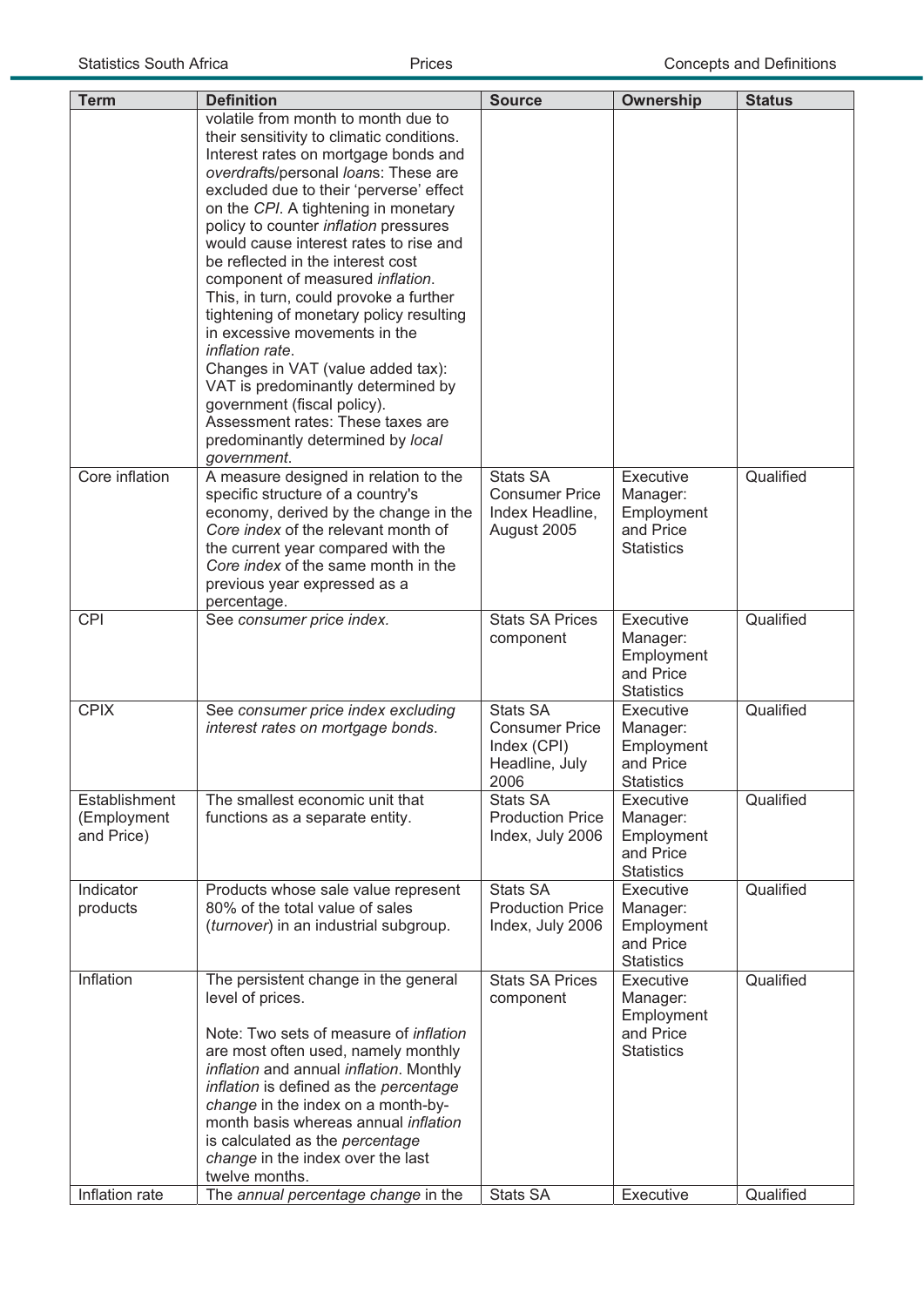| <b>Term</b>                                       | <b>Definition</b>                                                                                                                                                                                                                                                                                              | <b>Source</b>                                                                                                      | <b>Ownership</b>                                                      | <b>Status</b> |
|---------------------------------------------------|----------------------------------------------------------------------------------------------------------------------------------------------------------------------------------------------------------------------------------------------------------------------------------------------------------------|--------------------------------------------------------------------------------------------------------------------|-----------------------------------------------------------------------|---------------|
|                                                   | CPI for all items of the relevant month<br>of the current year compared with the<br>CPI for all items of the same month in<br>the previous year expressed as a<br>percentage.                                                                                                                                  | <b>Consumer Price</b><br>Index (CPI)<br>Headline,<br>August 2005                                                   | Manager:<br>Employment<br>and Price<br><b>Statistics</b>              |               |
| Monthly<br>percentage<br>change                   | The change in the index of the<br>relevant month compared to the index<br>of the previous month expressed as a<br>percentage.                                                                                                                                                                                  | <b>Stats SA</b><br><b>Production Price</b><br>Index (PPI), July<br>2006                                            | Executive<br>Manager:<br>Employment<br>and Price<br><b>Statistics</b> | Qualified     |
| Overall average<br>annual<br>percentage<br>change | The change in the average index of<br>one year compared with the average<br>index of the previous year expressed<br>as a percentage.                                                                                                                                                                           | Stats SA<br><b>Production Price</b><br>Index (PPI),<br>September 2005                                              | Executive<br>Manager:<br>Employment<br>and Price<br><b>Statistics</b> | Qualified     |
| Regulated<br>prices                               | Administered prices that are monitored<br>and controlled by government policy.<br>Note: To this end, price regulation<br>does not necessarily imply the<br>presence of an economic regulator,<br>but the restriction on the extent to<br>which prices may vary, depending on<br>government's policy objective. | <b>Discussion</b><br>Paper: Stats SA<br><b>Consumer Price</b><br>Index<br>Administered<br>Prices,<br>December 2004 | Executive<br>Manager:<br>Employment<br>and Price<br><b>Statistics</b> | Qualified     |
| Weights                                           | The relevant importance of the<br>indicator product in that subgroup.<br>Note: The weight of a product is<br>calculated by dividing the actual value<br>of sales of the relevant indicator<br>product by the total value of sales in<br>that subgroup.                                                         | <b>Stats SA</b><br><b>Production Price</b><br>Index (PPI), July<br>2006                                            | Executive<br>Manager:<br>Employment<br>and Price<br><b>Statistics</b> | Qualified     |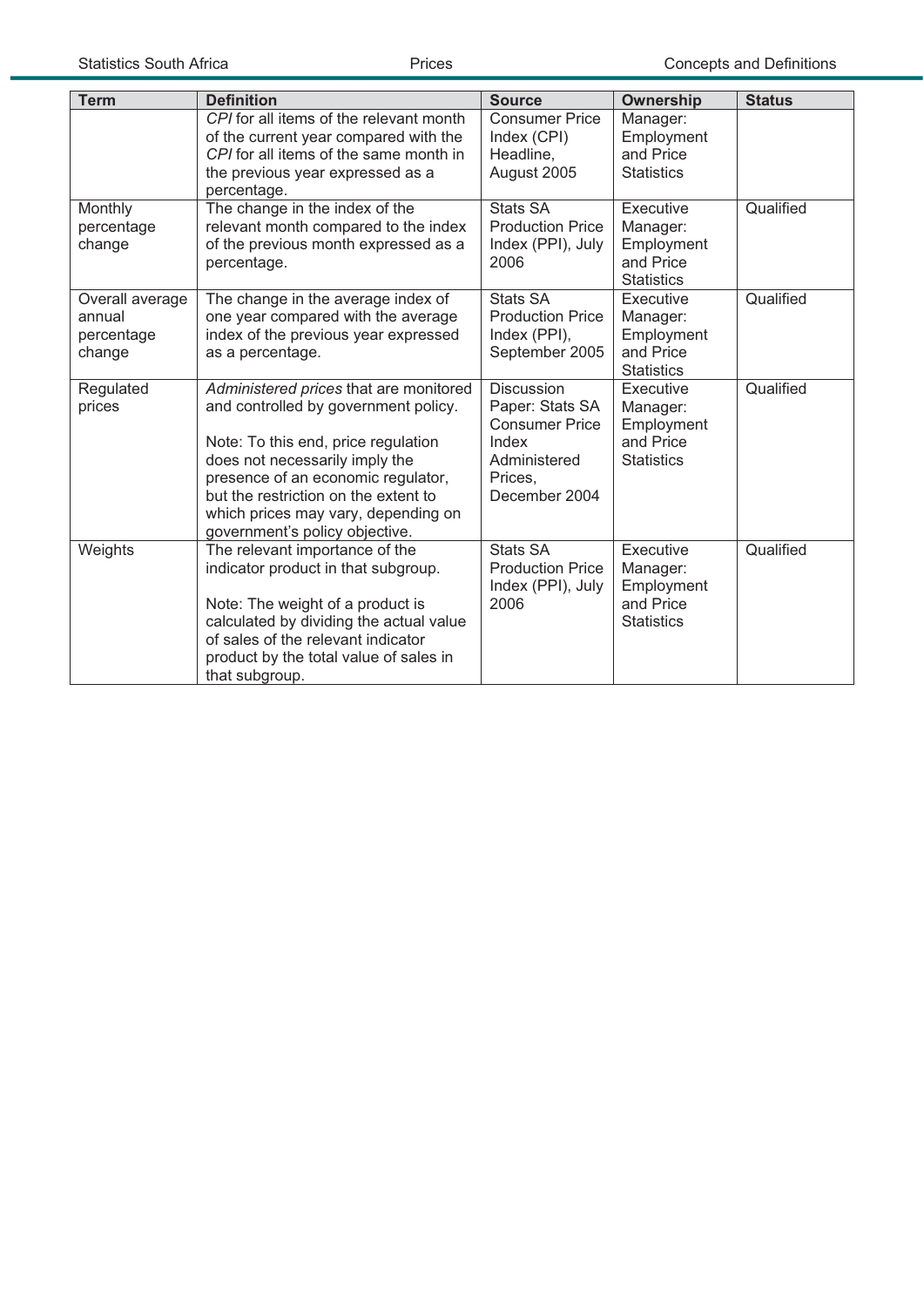### **15. Private sector**

| <b>Term</b>                                  | <b>Definition</b>                                                                                                                                                                                                                                                                                                                                                                                                                                                                                                                                                                                                                                                                                                                                                                                     | <b>Source</b>                                                     | Ownership                                                      | <b>Status</b> |
|----------------------------------------------|-------------------------------------------------------------------------------------------------------------------------------------------------------------------------------------------------------------------------------------------------------------------------------------------------------------------------------------------------------------------------------------------------------------------------------------------------------------------------------------------------------------------------------------------------------------------------------------------------------------------------------------------------------------------------------------------------------------------------------------------------------------------------------------------------------|-------------------------------------------------------------------|----------------------------------------------------------------|---------------|
| Asset                                        | A resource controlled by an entity as a<br>result of past events; and from which<br>future economic benefits are expected<br>to flow to the entity.                                                                                                                                                                                                                                                                                                                                                                                                                                                                                                                                                                                                                                                   | <b>Stats SA General</b><br><b>Household Survey</b>                | Executive<br>Manager:<br>Financial<br><b>Statistics</b>        | Qualified     |
| <b>Current assets</b><br>(Private<br>Sector) | Assets including debtors, cash, other<br>financial shares and closing values of<br>inventories, likely to be converted to<br>cash within a year. See fixed assets.                                                                                                                                                                                                                                                                                                                                                                                                                                                                                                                                                                                                                                    | <b>Stats SA Financial</b><br>census of<br>municipalities          | Executive<br>Manager:<br>Financial<br><b>Statistics</b>        | Qualified     |
| <b>Current liability</b>                     | A liability is a present obligation of the<br>entity arising from past events, the<br>settlement of which is expected to<br>result in an outflow from the entity of<br>resources embodying economic<br>benefits.                                                                                                                                                                                                                                                                                                                                                                                                                                                                                                                                                                                      | <b>Stats SA Financial</b><br>census of<br>municipalities          | Executive<br>Manager:<br>Financial<br><b>Statistics</b>        | <b>Draft</b>  |
| <b>Dividends</b>                             | Distributions of profits to holders of<br>equity investments in proportion to<br>their holdings of a particular class of<br>capital.                                                                                                                                                                                                                                                                                                                                                                                                                                                                                                                                                                                                                                                                  | Investorwords.com                                                 | Executive<br>Manager:<br>Financial<br><b>Statistics</b>        | Qualified     |
| Enterprise<br>(Private Sector<br>Statistics) | A legal unit or a combination of legal<br>units that includes and directly controls<br>all functions necessary to carry out its<br>activities.                                                                                                                                                                                                                                                                                                                                                                                                                                                                                                                                                                                                                                                        | <b>Stats SA Final</b><br>Social Accounting<br><b>Matrix, 1998</b> | Executive<br>Manager:<br>Financial<br><b>Statistics</b>        | Qualified     |
| <b>Fixed assets</b>                          | Assets other than current assets, such<br>as land, buildings, machinery and<br>equipment. Typically, fixed assets are<br>valued at the market price at the end of<br>the financial year. See current assets,<br>intangible assets, and non-current<br>assets.                                                                                                                                                                                                                                                                                                                                                                                                                                                                                                                                         | Wikipedia online<br>Encyclopaedia                                 | Executive<br>Manager:<br>Financial<br><b>Statistics</b>        | Qualified     |
| Intangible<br>assets                         | Assets such as goodwill, patent rights<br>and trade marks.                                                                                                                                                                                                                                                                                                                                                                                                                                                                                                                                                                                                                                                                                                                                            | Wikipedia online<br>Encyclopaedia                                 | Executive<br>Manager:<br>Financial<br><b>Statistics</b>        | Qualified     |
| Non-current<br>assets                        | See fixed assets, and intangible<br>assets.                                                                                                                                                                                                                                                                                                                                                                                                                                                                                                                                                                                                                                                                                                                                                           | Investorwords.com                                                 | Executive<br>Manager:<br>Financial<br><b>Statistics</b>        | <b>Draft</b>  |
| Inventories                                  | Stocks and work in progress, including:<br>outputs that are still held by the<br>enterprise that produced them prior to<br>their being further processed, sold,<br>delivered to other units or used in other<br>ways;<br>products acquired from other<br>enterprises that are intended to be<br>used for intermediate consumption or<br>for resale without further processing<br>(factored goods);<br>goods in the process of manufacturing<br>or work that has been partially done,<br>but which has not yet been completed<br>at the end of the reference period; or<br>other: raw materials, components for<br>processing, packing materials, fuel,<br>consumable and maintenance stores,<br>own manufactures and factored goods<br>that have not been sold at the end of<br>the reference period. | SNA93                                                             | <b>Executive</b><br>Manager:<br>Financial<br><b>Statistics</b> | Qualified     |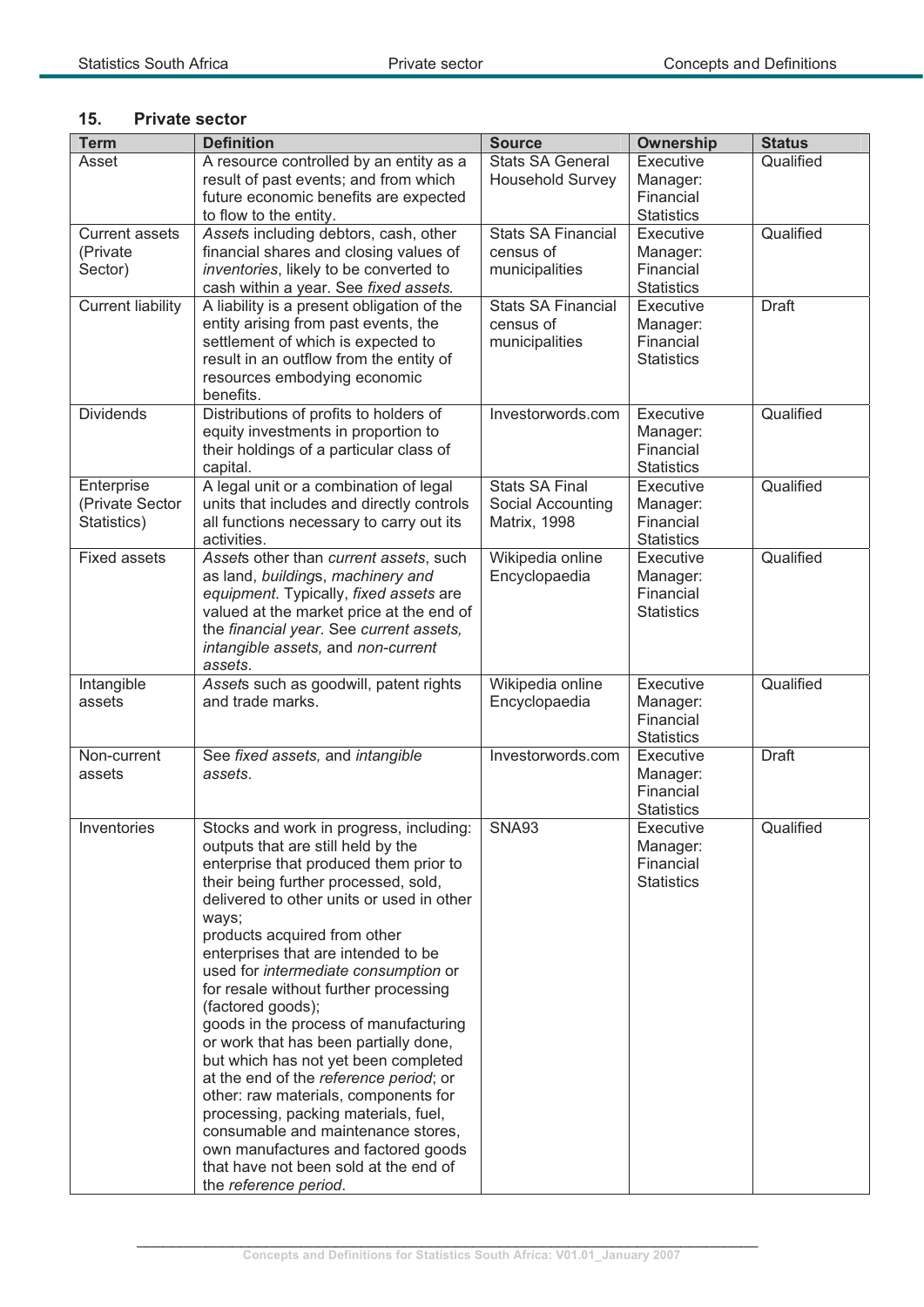| <b>Term</b>                                       | <b>Definition</b>                                                                                                                                                                                                                                                                                                                                                                                                                | <b>Source</b>                                                                                                            | <b>Ownership</b>                                        | <b>Status</b> |
|---------------------------------------------------|----------------------------------------------------------------------------------------------------------------------------------------------------------------------------------------------------------------------------------------------------------------------------------------------------------------------------------------------------------------------------------------------------------------------------------|--------------------------------------------------------------------------------------------------------------------------|---------------------------------------------------------|---------------|
| Net profit or<br>loss                             | The difference between total income<br>and total expenditure before providing<br>for drawings by proprietors or partners,<br>company or dividends.                                                                                                                                                                                                                                                                               | <b>Stats SA</b><br><b>Financial Statistics</b>                                                                           | Executive<br>Manager:<br>Financial<br><b>Statistics</b> | Qualified     |
| Net profit or<br>loss after tax                   | Net profit or loss less company tax<br>paid or provided for during the<br>reference period.                                                                                                                                                                                                                                                                                                                                      | <b>Stats SA</b><br>Economic activity<br>survey, 2004                                                                     | Executive<br>Manager:<br>Financial<br><b>Statistics</b> | Qualified     |
| Purchases                                         | Tangible items purchased by an entity<br>primarily with the intention of selling<br>them to customers<br>Note: Purchases include:<br>raw materials, components used in<br>×,<br>production;<br>fuels for off-road vehicles;<br>٠<br>spare parts and building materials;<br>٠<br>and<br>purchases and transfers-in of<br>П<br>factored goods, intermediate<br>products and partially completed<br>goods from related enterprises. | <b>Stats SA</b><br>Economic activity<br>survey, 2004                                                                     | Executive<br>Manager:<br>Financial<br><b>Statistics</b> | Qualified     |
| Regional<br>service levy                          | Payroll tax paid by registered levy<br>payers on the total remuneration of<br>their employees, in terms of the Local<br>Government Act (LGTA) of 1993.                                                                                                                                                                                                                                                                           | <b>Stats SA</b><br>Remuneration of<br>employees and<br>turnover of<br>institutions:<br>Quarter ended 31<br>December 2004 | Executive<br>Manager:<br>Financial<br><b>Statistics</b> | Qualified     |
| Security<br>services                              | Services undertaken to protect an<br>entity's assets.<br>Note: Security services includes:<br>• Fees paid to contracted security<br>companies;<br>Electronic security systems such as<br>alarms and surveillance cameras;<br>and<br>• IT security systems.                                                                                                                                                                       | Stats SA<br>Economic activity<br>survey, 2004                                                                            | Executive<br>Manager:<br>Financial<br><b>Statistics</b> | Qualified     |
| Tax and<br>company tax<br>brought into<br>account | Taxes on incomes, profits and capital<br>gains, excluding value added tax<br>(VAT). They are assessed on the<br>actual or presumed incomes of<br>enterprises or other units and exclude<br>the employees' taxes and compulsory<br>loan levies.                                                                                                                                                                                   | <b>Stats SA</b><br><b>Financial Statistics</b>                                                                           | Executive<br>Manager:<br>Financial<br><b>Statistics</b> | Qualified     |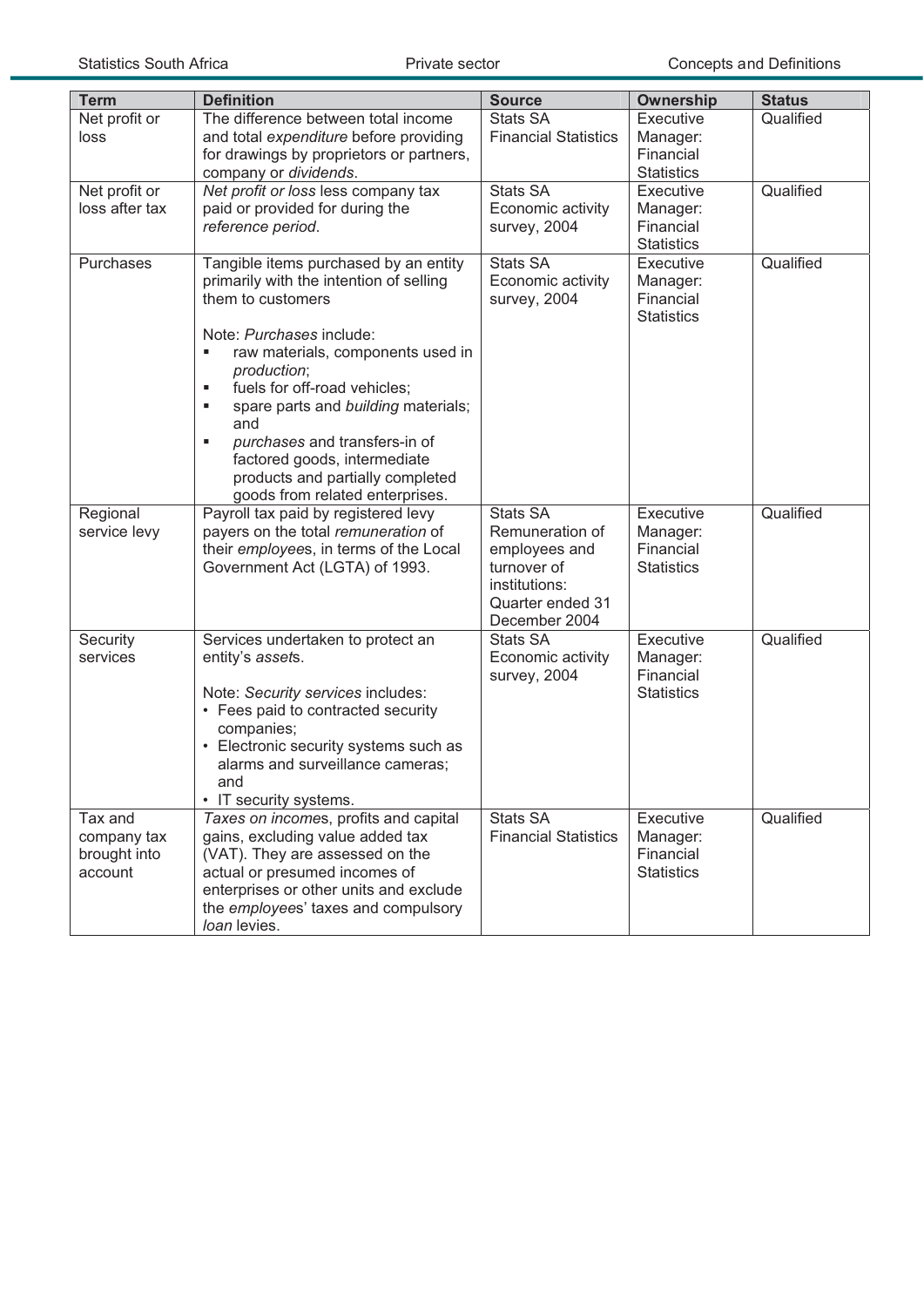| <b>Term</b>                           | <b>Definition</b>                                                                                                                                                                                                                                                                                                                                                                                                                                                                                                                                                                           | <b>Source</b>                               | Ownership                                               | <b>Status</b> |
|---------------------------------------|---------------------------------------------------------------------------------------------------------------------------------------------------------------------------------------------------------------------------------------------------------------------------------------------------------------------------------------------------------------------------------------------------------------------------------------------------------------------------------------------------------------------------------------------------------------------------------------------|---------------------------------------------|---------------------------------------------------------|---------------|
| Turnover<br>(Financial<br>Statistics) | The total value of sales in a business<br>during the reference period, including:<br>the value of sales;<br>amounts received for work done;<br>amounts received for services<br>rendered:<br>rent and or lease payments received<br>for land and buildings; and<br>rent, leasing and hiring received for<br>machinery, vehicles and other<br>equipment;<br>and excluding<br>value-added tax (VAT);<br>net profit or loss on sales or<br>revaluation of fixed assets (including<br>profit or loss on foreign exchange);<br>export freight charges;<br>interest received; and<br>excise duty. | <b>Stats SA Private</b><br>sector component | Executive<br>Manager:<br>Financial<br><b>Statistics</b> | Qualified     |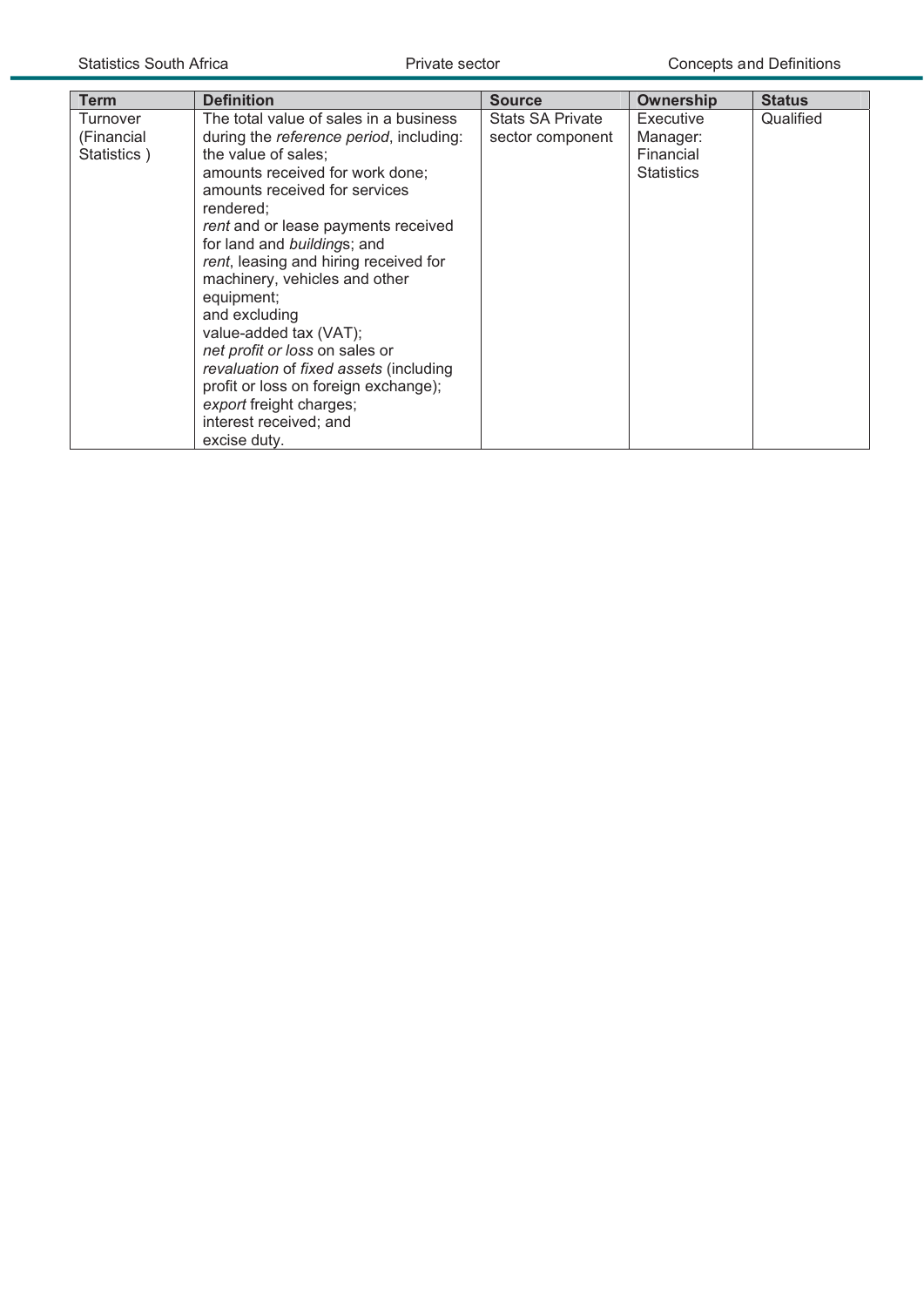### **16. Statistical processes/methodology/metadata**

| <b>Term</b>                   | <b>Definition</b>                                                                   | <b>Source</b>              | <b>Ownership</b>             | <b>Status</b> |
|-------------------------------|-------------------------------------------------------------------------------------|----------------------------|------------------------------|---------------|
| Acceptable                    | Statistics which meet most, but not all,                                            | <b>SASQAF</b>              | Executive                    | <b>Draft</b>  |
| statistics                    | the quality requirements as stipulated                                              | document                   | Manager:                     |               |
|                               | by Stats SA and such that despite their<br>limitations, deductions can be made,     |                            | Methodology<br>and Standards |               |
|                               | and they can therefore be utilised.                                                 |                            |                              |               |
| Active                        | Metadata, which is physically                                                       | UNECE/UNSC                 | Executive                    | Daft          |
| metadata                      | integrated with the information system                                              |                            | Manager:                     |               |
|                               | containing the data that the metadata                                               |                            | Methodology                  |               |
|                               | informs about.                                                                      |                            | and Standards                |               |
| Adjustment for<br>statistical | A set of procedures employed to                                                     | Suggested by<br>March 2005 | Executive                    | <b>Draft</b>  |
| purposes                      | improve coverage, classification, timing<br>or valuation of the data, conform to an | workshop group             | Manager:<br>Methodology      |               |
|                               | accounting or recording basis or                                                    | as a general               | and Standards                |               |
|                               | address data quality differences in                                                 | definition                 |                              |               |
|                               | compiling specific data sets.                                                       |                            |                              |               |
| Census                        | A total count of a set of observations                                              | <b>UBOS</b>                | Executive                    | Qualified     |
|                               | belonging to a given population at a                                                |                            | Manager:                     |               |
|                               | given time in a given area. See<br>population census.                               |                            | Methodology<br>and Standards |               |
| Classification                | A set of discrete, exhaustive and                                                   | <b>SDMX Metadata</b>       | Executive                    | Qualified     |
|                               | mutually exclusive categories that can                                              | common                     | Manager:                     |               |
|                               | be assigned to one or more variables                                                | vocabulary                 | Methodology                  |               |
|                               | or items.                                                                           | (adapted)                  | and Standards                |               |
| Classification,               | Classification that follows prescribed                                              | <b>SDMX Metadata</b>       | Executive                    | Qualified     |
| standard                      | rules and is generally recommended                                                  | common                     | Manager:                     |               |
|                               | and accepted.                                                                       | vocabulary                 | Methodology<br>and Standards |               |
|                               | Note: Standard classifications aim to                                               |                            |                              |               |
|                               | ensure that information is classified                                               |                            |                              |               |
|                               | consistently regardless of the                                                      |                            |                              |               |
|                               | collection, source, point of time, etc.                                             |                            |                              |               |
| Cluster                       | Sampling method where the elements                                                  | <b>UBOS</b>                | Executive                    | Qualified     |
| sampling                      | are drawn in groups, often based on                                                 |                            | Manager:                     |               |
|                               | proximity. This overcomes the<br>constraints of costs and time                      |                            | Methodology<br>and Standards |               |
|                               | associated with a much-dispersed                                                    |                            |                              |               |
|                               | population.                                                                         |                            |                              |               |
| Cold deck                     | The <i>imputation</i> technique used during                                         | Stats SA                   | Executive                    | Qualified     |
|                               | data editing where missing or                                                       | Methodology                | Manager:                     |               |
|                               | inconsistent values are calculated or<br>derived from other information about       | and Standards              | Methodology                  |               |
|                               | the household or person. Synonym                                                    |                            | and Standards                |               |
|                               | logical imputation. See hot deck.                                                   |                            |                              |               |
| Data                          | A representation of facts, concepts, or                                             | <b>SDMX Metadata</b>       | Executive                    | Qualified     |
|                               | instructions in a formal manner,                                                    | common                     | Manager:                     |               |
|                               | suitable for communication,                                                         | vocabulary                 | Methodology                  |               |
|                               | interpretation, or processing by                                                    | (adapted)                  | and Standards                |               |
| Data                          | humans or by automatic means.<br>A property of data, usually resulting              | <b>Stats SA</b>            | Executive                    | Qualified     |
| confidentiality               | from legislative measures, which                                                    | Methodology                | Manager:                     |               |
|                               | prevents it from unauthorised                                                       | and Standards              | Methodology                  |               |
|                               | disclosure.                                                                         |                            | and Standards                |               |
| Data editing                  | A process of cleaning raw data to                                                   | <b>Stats SA</b>            | Executive                    | Qualified     |
|                               | remove coverage or content errors by                                                | Methodology                | Manager:                     |               |
|                               | applying a set of pre-determined rules.                                             | and Standards              | Methodology<br>and Standards |               |
|                               |                                                                                     |                            |                              |               |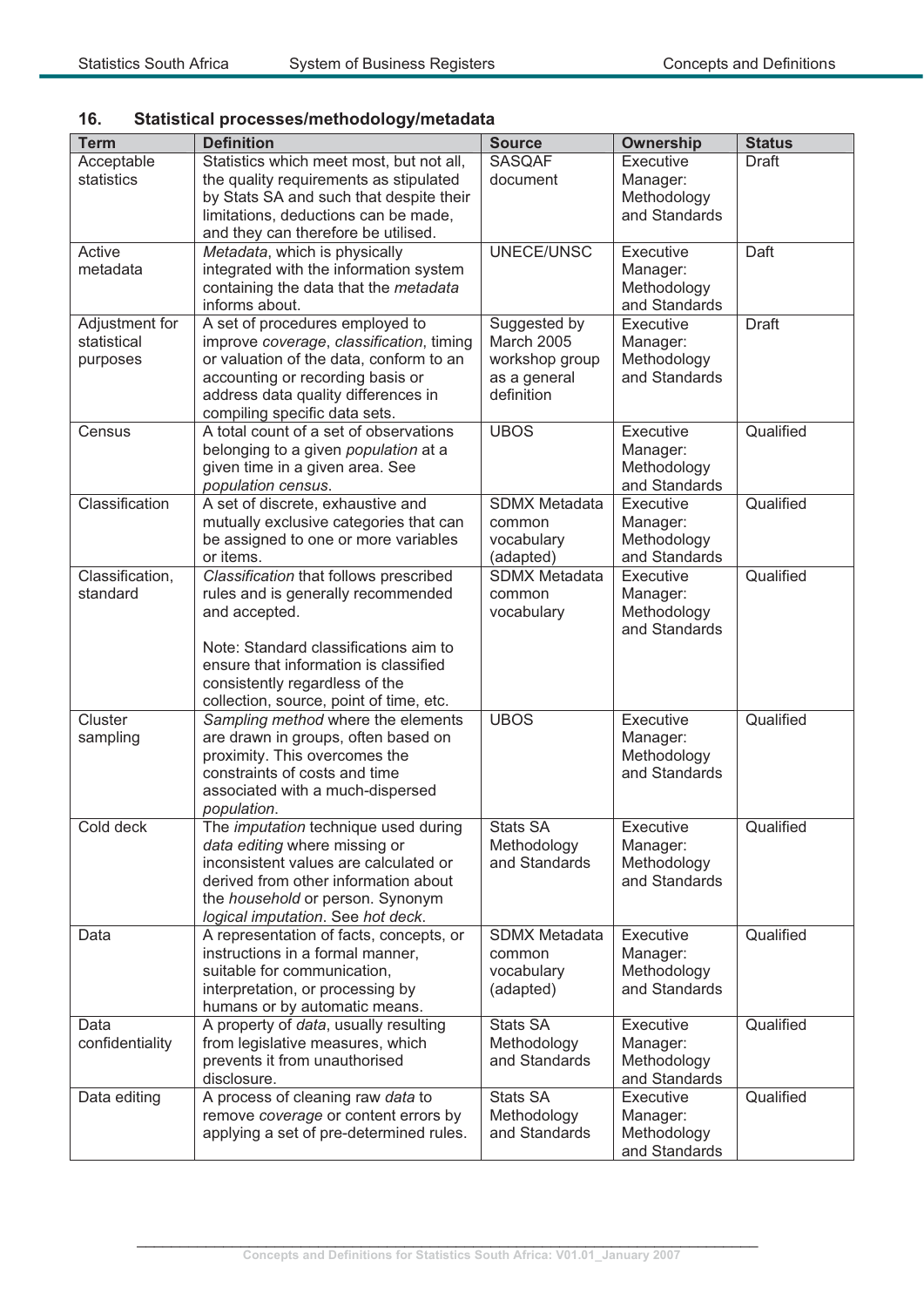| Data element<br>Qualified<br>A unit of <i>data</i> for which the definition,<br><b>SDMX Metadata</b><br>Executive<br>identification, representation and<br>Manager:<br>common<br>permissible values are specified by a<br>Methodology<br>vocabulary<br>set of attributes.<br>and Standards<br><b>Stats SA</b><br>Qualified<br>One occurrence of a data element.<br>Executive<br>Data item<br>Methodology<br>Manager:<br>and Standards<br>Methodology<br>and Standards<br>Qualified<br>Definition<br><b>UNSD (UN</b><br>Executive<br>A statement of the precise meaning of<br>something within the context of<br>glossary of<br>Manager:<br>intended use.<br>classification<br>Methodology<br>and Standards<br>terms) modified<br>by March<br>workshop<br><b>Stats SA</b><br>Executive<br>Qualified<br>See hot deck.<br>Dynamic<br>imputation<br>Methodology<br>Manager:<br>and Standards<br>Methodology<br>and Standards<br>Qualified<br>Hot deck<br><b>Stats SA</b><br>Executive<br>The imputation technique used in data<br>editing where the source for imputed<br>Methodology<br>Manager:<br>values is constantly updated from valid<br>and Standards<br>Methodology<br>and Standards<br>response combinations encountered<br>during processing, thus reflecting the<br>reality of the households and persons<br>most recently processed. Synonym:<br>dynamic imputation. See cold deck.<br>The procedure of entering a value for a<br><b>Stats SA</b><br>Executive<br>Qualified<br>Imputation<br>specific data item, where the response<br>Methodology<br>Manager:<br>and Standards<br>Methodology<br>is missing or unusable.<br>and Standards<br>Qualified<br><b>Stats SA</b><br>The data collection process by which<br>Executive<br>Interview,<br>the fieldworker puts the questions on<br>direct<br>Methodology<br>Manager:<br>the questionnaire to the respondent<br>and Standards<br>Methodology<br>and records the answers. See self-<br>and Standards<br>enumeration.<br><b>Stats SA</b><br>Executive<br>Qualified<br>Logical<br>See cold deck.<br>imputation<br>Methodology<br>Manager:<br>and Standards<br>Methodology<br>and Standards<br>Macro data<br><b>Stats SA</b><br>Qualified<br>Observation data gained by a<br>Executive<br>purposeful aggregation of statistical<br>Methodology<br>Manager:<br>and Standards<br>Methodology<br>micro data.<br>and Standards<br><b>Stats SA</b><br>Qualified<br>Metadata<br>Data about data, that refer to the<br>Executive<br>definitions, descriptions of procedures,<br>Methodology<br>Manager:<br>system parameters, and operational<br>and Standards<br>Methodology<br>results which characterise and<br>and Standards<br>summarise statistical programs.<br>Executive<br>Qualified<br><b>Stats SA</b><br>Metadata<br>An information system for registering<br>metadata.<br>Methodology<br>registry<br>Manager:<br>and Standards<br>Methodology<br>and Standards<br>Stats SA<br>Executive<br>Qualified<br>A set of research methods and<br>Methodology<br>techniques applied to a particular field<br>Methodology<br>Manager:<br>and Standards<br>Methodology<br>of study. | <b>Term</b> | <b>Definition</b> | <b>Source</b> | <b>Ownership</b> | <b>Status</b> |
|------------------------------------------------------------------------------------------------------------------------------------------------------------------------------------------------------------------------------------------------------------------------------------------------------------------------------------------------------------------------------------------------------------------------------------------------------------------------------------------------------------------------------------------------------------------------------------------------------------------------------------------------------------------------------------------------------------------------------------------------------------------------------------------------------------------------------------------------------------------------------------------------------------------------------------------------------------------------------------------------------------------------------------------------------------------------------------------------------------------------------------------------------------------------------------------------------------------------------------------------------------------------------------------------------------------------------------------------------------------------------------------------------------------------------------------------------------------------------------------------------------------------------------------------------------------------------------------------------------------------------------------------------------------------------------------------------------------------------------------------------------------------------------------------------------------------------------------------------------------------------------------------------------------------------------------------------------------------------------------------------------------------------------------------------------------------------------------------------------------------------------------------------------------------------------------------------------------------------------------------------------------------------------------------------------------------------------------------------------------------------------------------------------------------------------------------------------------------------------------------------------------------------------------------------------------------------------------------------------------------------------------------------------------------------------------------------------------------------------------------------------------------------------------------------------------------------------------------------------------------------------------------------------------------------------------------------------------------------------------------------------------------------------------------------------------------------------------------------------------------------------------|-------------|-------------------|---------------|------------------|---------------|
|                                                                                                                                                                                                                                                                                                                                                                                                                                                                                                                                                                                                                                                                                                                                                                                                                                                                                                                                                                                                                                                                                                                                                                                                                                                                                                                                                                                                                                                                                                                                                                                                                                                                                                                                                                                                                                                                                                                                                                                                                                                                                                                                                                                                                                                                                                                                                                                                                                                                                                                                                                                                                                                                                                                                                                                                                                                                                                                                                                                                                                                                                                                                          |             |                   |               |                  |               |
|                                                                                                                                                                                                                                                                                                                                                                                                                                                                                                                                                                                                                                                                                                                                                                                                                                                                                                                                                                                                                                                                                                                                                                                                                                                                                                                                                                                                                                                                                                                                                                                                                                                                                                                                                                                                                                                                                                                                                                                                                                                                                                                                                                                                                                                                                                                                                                                                                                                                                                                                                                                                                                                                                                                                                                                                                                                                                                                                                                                                                                                                                                                                          |             |                   |               |                  |               |
|                                                                                                                                                                                                                                                                                                                                                                                                                                                                                                                                                                                                                                                                                                                                                                                                                                                                                                                                                                                                                                                                                                                                                                                                                                                                                                                                                                                                                                                                                                                                                                                                                                                                                                                                                                                                                                                                                                                                                                                                                                                                                                                                                                                                                                                                                                                                                                                                                                                                                                                                                                                                                                                                                                                                                                                                                                                                                                                                                                                                                                                                                                                                          |             |                   |               |                  |               |
|                                                                                                                                                                                                                                                                                                                                                                                                                                                                                                                                                                                                                                                                                                                                                                                                                                                                                                                                                                                                                                                                                                                                                                                                                                                                                                                                                                                                                                                                                                                                                                                                                                                                                                                                                                                                                                                                                                                                                                                                                                                                                                                                                                                                                                                                                                                                                                                                                                                                                                                                                                                                                                                                                                                                                                                                                                                                                                                                                                                                                                                                                                                                          |             |                   |               |                  |               |
|                                                                                                                                                                                                                                                                                                                                                                                                                                                                                                                                                                                                                                                                                                                                                                                                                                                                                                                                                                                                                                                                                                                                                                                                                                                                                                                                                                                                                                                                                                                                                                                                                                                                                                                                                                                                                                                                                                                                                                                                                                                                                                                                                                                                                                                                                                                                                                                                                                                                                                                                                                                                                                                                                                                                                                                                                                                                                                                                                                                                                                                                                                                                          |             |                   |               |                  |               |
|                                                                                                                                                                                                                                                                                                                                                                                                                                                                                                                                                                                                                                                                                                                                                                                                                                                                                                                                                                                                                                                                                                                                                                                                                                                                                                                                                                                                                                                                                                                                                                                                                                                                                                                                                                                                                                                                                                                                                                                                                                                                                                                                                                                                                                                                                                                                                                                                                                                                                                                                                                                                                                                                                                                                                                                                                                                                                                                                                                                                                                                                                                                                          |             |                   |               |                  |               |
|                                                                                                                                                                                                                                                                                                                                                                                                                                                                                                                                                                                                                                                                                                                                                                                                                                                                                                                                                                                                                                                                                                                                                                                                                                                                                                                                                                                                                                                                                                                                                                                                                                                                                                                                                                                                                                                                                                                                                                                                                                                                                                                                                                                                                                                                                                                                                                                                                                                                                                                                                                                                                                                                                                                                                                                                                                                                                                                                                                                                                                                                                                                                          |             |                   |               |                  |               |
|                                                                                                                                                                                                                                                                                                                                                                                                                                                                                                                                                                                                                                                                                                                                                                                                                                                                                                                                                                                                                                                                                                                                                                                                                                                                                                                                                                                                                                                                                                                                                                                                                                                                                                                                                                                                                                                                                                                                                                                                                                                                                                                                                                                                                                                                                                                                                                                                                                                                                                                                                                                                                                                                                                                                                                                                                                                                                                                                                                                                                                                                                                                                          |             |                   |               |                  |               |
|                                                                                                                                                                                                                                                                                                                                                                                                                                                                                                                                                                                                                                                                                                                                                                                                                                                                                                                                                                                                                                                                                                                                                                                                                                                                                                                                                                                                                                                                                                                                                                                                                                                                                                                                                                                                                                                                                                                                                                                                                                                                                                                                                                                                                                                                                                                                                                                                                                                                                                                                                                                                                                                                                                                                                                                                                                                                                                                                                                                                                                                                                                                                          |             |                   |               |                  |               |
|                                                                                                                                                                                                                                                                                                                                                                                                                                                                                                                                                                                                                                                                                                                                                                                                                                                                                                                                                                                                                                                                                                                                                                                                                                                                                                                                                                                                                                                                                                                                                                                                                                                                                                                                                                                                                                                                                                                                                                                                                                                                                                                                                                                                                                                                                                                                                                                                                                                                                                                                                                                                                                                                                                                                                                                                                                                                                                                                                                                                                                                                                                                                          |             |                   |               |                  |               |
|                                                                                                                                                                                                                                                                                                                                                                                                                                                                                                                                                                                                                                                                                                                                                                                                                                                                                                                                                                                                                                                                                                                                                                                                                                                                                                                                                                                                                                                                                                                                                                                                                                                                                                                                                                                                                                                                                                                                                                                                                                                                                                                                                                                                                                                                                                                                                                                                                                                                                                                                                                                                                                                                                                                                                                                                                                                                                                                                                                                                                                                                                                                                          |             |                   |               |                  |               |
|                                                                                                                                                                                                                                                                                                                                                                                                                                                                                                                                                                                                                                                                                                                                                                                                                                                                                                                                                                                                                                                                                                                                                                                                                                                                                                                                                                                                                                                                                                                                                                                                                                                                                                                                                                                                                                                                                                                                                                                                                                                                                                                                                                                                                                                                                                                                                                                                                                                                                                                                                                                                                                                                                                                                                                                                                                                                                                                                                                                                                                                                                                                                          |             |                   |               |                  |               |
|                                                                                                                                                                                                                                                                                                                                                                                                                                                                                                                                                                                                                                                                                                                                                                                                                                                                                                                                                                                                                                                                                                                                                                                                                                                                                                                                                                                                                                                                                                                                                                                                                                                                                                                                                                                                                                                                                                                                                                                                                                                                                                                                                                                                                                                                                                                                                                                                                                                                                                                                                                                                                                                                                                                                                                                                                                                                                                                                                                                                                                                                                                                                          |             |                   |               |                  |               |
|                                                                                                                                                                                                                                                                                                                                                                                                                                                                                                                                                                                                                                                                                                                                                                                                                                                                                                                                                                                                                                                                                                                                                                                                                                                                                                                                                                                                                                                                                                                                                                                                                                                                                                                                                                                                                                                                                                                                                                                                                                                                                                                                                                                                                                                                                                                                                                                                                                                                                                                                                                                                                                                                                                                                                                                                                                                                                                                                                                                                                                                                                                                                          |             |                   |               |                  |               |
|                                                                                                                                                                                                                                                                                                                                                                                                                                                                                                                                                                                                                                                                                                                                                                                                                                                                                                                                                                                                                                                                                                                                                                                                                                                                                                                                                                                                                                                                                                                                                                                                                                                                                                                                                                                                                                                                                                                                                                                                                                                                                                                                                                                                                                                                                                                                                                                                                                                                                                                                                                                                                                                                                                                                                                                                                                                                                                                                                                                                                                                                                                                                          |             |                   |               |                  |               |
|                                                                                                                                                                                                                                                                                                                                                                                                                                                                                                                                                                                                                                                                                                                                                                                                                                                                                                                                                                                                                                                                                                                                                                                                                                                                                                                                                                                                                                                                                                                                                                                                                                                                                                                                                                                                                                                                                                                                                                                                                                                                                                                                                                                                                                                                                                                                                                                                                                                                                                                                                                                                                                                                                                                                                                                                                                                                                                                                                                                                                                                                                                                                          |             |                   |               |                  |               |
|                                                                                                                                                                                                                                                                                                                                                                                                                                                                                                                                                                                                                                                                                                                                                                                                                                                                                                                                                                                                                                                                                                                                                                                                                                                                                                                                                                                                                                                                                                                                                                                                                                                                                                                                                                                                                                                                                                                                                                                                                                                                                                                                                                                                                                                                                                                                                                                                                                                                                                                                                                                                                                                                                                                                                                                                                                                                                                                                                                                                                                                                                                                                          |             |                   |               |                  |               |
|                                                                                                                                                                                                                                                                                                                                                                                                                                                                                                                                                                                                                                                                                                                                                                                                                                                                                                                                                                                                                                                                                                                                                                                                                                                                                                                                                                                                                                                                                                                                                                                                                                                                                                                                                                                                                                                                                                                                                                                                                                                                                                                                                                                                                                                                                                                                                                                                                                                                                                                                                                                                                                                                                                                                                                                                                                                                                                                                                                                                                                                                                                                                          |             |                   |               |                  |               |
|                                                                                                                                                                                                                                                                                                                                                                                                                                                                                                                                                                                                                                                                                                                                                                                                                                                                                                                                                                                                                                                                                                                                                                                                                                                                                                                                                                                                                                                                                                                                                                                                                                                                                                                                                                                                                                                                                                                                                                                                                                                                                                                                                                                                                                                                                                                                                                                                                                                                                                                                                                                                                                                                                                                                                                                                                                                                                                                                                                                                                                                                                                                                          |             |                   |               |                  |               |
|                                                                                                                                                                                                                                                                                                                                                                                                                                                                                                                                                                                                                                                                                                                                                                                                                                                                                                                                                                                                                                                                                                                                                                                                                                                                                                                                                                                                                                                                                                                                                                                                                                                                                                                                                                                                                                                                                                                                                                                                                                                                                                                                                                                                                                                                                                                                                                                                                                                                                                                                                                                                                                                                                                                                                                                                                                                                                                                                                                                                                                                                                                                                          |             |                   |               |                  |               |
|                                                                                                                                                                                                                                                                                                                                                                                                                                                                                                                                                                                                                                                                                                                                                                                                                                                                                                                                                                                                                                                                                                                                                                                                                                                                                                                                                                                                                                                                                                                                                                                                                                                                                                                                                                                                                                                                                                                                                                                                                                                                                                                                                                                                                                                                                                                                                                                                                                                                                                                                                                                                                                                                                                                                                                                                                                                                                                                                                                                                                                                                                                                                          |             |                   |               |                  |               |
|                                                                                                                                                                                                                                                                                                                                                                                                                                                                                                                                                                                                                                                                                                                                                                                                                                                                                                                                                                                                                                                                                                                                                                                                                                                                                                                                                                                                                                                                                                                                                                                                                                                                                                                                                                                                                                                                                                                                                                                                                                                                                                                                                                                                                                                                                                                                                                                                                                                                                                                                                                                                                                                                                                                                                                                                                                                                                                                                                                                                                                                                                                                                          |             |                   |               |                  |               |
|                                                                                                                                                                                                                                                                                                                                                                                                                                                                                                                                                                                                                                                                                                                                                                                                                                                                                                                                                                                                                                                                                                                                                                                                                                                                                                                                                                                                                                                                                                                                                                                                                                                                                                                                                                                                                                                                                                                                                                                                                                                                                                                                                                                                                                                                                                                                                                                                                                                                                                                                                                                                                                                                                                                                                                                                                                                                                                                                                                                                                                                                                                                                          |             |                   |               |                  |               |
|                                                                                                                                                                                                                                                                                                                                                                                                                                                                                                                                                                                                                                                                                                                                                                                                                                                                                                                                                                                                                                                                                                                                                                                                                                                                                                                                                                                                                                                                                                                                                                                                                                                                                                                                                                                                                                                                                                                                                                                                                                                                                                                                                                                                                                                                                                                                                                                                                                                                                                                                                                                                                                                                                                                                                                                                                                                                                                                                                                                                                                                                                                                                          |             |                   |               |                  |               |
|                                                                                                                                                                                                                                                                                                                                                                                                                                                                                                                                                                                                                                                                                                                                                                                                                                                                                                                                                                                                                                                                                                                                                                                                                                                                                                                                                                                                                                                                                                                                                                                                                                                                                                                                                                                                                                                                                                                                                                                                                                                                                                                                                                                                                                                                                                                                                                                                                                                                                                                                                                                                                                                                                                                                                                                                                                                                                                                                                                                                                                                                                                                                          |             |                   |               |                  |               |
|                                                                                                                                                                                                                                                                                                                                                                                                                                                                                                                                                                                                                                                                                                                                                                                                                                                                                                                                                                                                                                                                                                                                                                                                                                                                                                                                                                                                                                                                                                                                                                                                                                                                                                                                                                                                                                                                                                                                                                                                                                                                                                                                                                                                                                                                                                                                                                                                                                                                                                                                                                                                                                                                                                                                                                                                                                                                                                                                                                                                                                                                                                                                          |             |                   |               |                  |               |
|                                                                                                                                                                                                                                                                                                                                                                                                                                                                                                                                                                                                                                                                                                                                                                                                                                                                                                                                                                                                                                                                                                                                                                                                                                                                                                                                                                                                                                                                                                                                                                                                                                                                                                                                                                                                                                                                                                                                                                                                                                                                                                                                                                                                                                                                                                                                                                                                                                                                                                                                                                                                                                                                                                                                                                                                                                                                                                                                                                                                                                                                                                                                          |             |                   |               |                  |               |
|                                                                                                                                                                                                                                                                                                                                                                                                                                                                                                                                                                                                                                                                                                                                                                                                                                                                                                                                                                                                                                                                                                                                                                                                                                                                                                                                                                                                                                                                                                                                                                                                                                                                                                                                                                                                                                                                                                                                                                                                                                                                                                                                                                                                                                                                                                                                                                                                                                                                                                                                                                                                                                                                                                                                                                                                                                                                                                                                                                                                                                                                                                                                          |             |                   |               |                  |               |
|                                                                                                                                                                                                                                                                                                                                                                                                                                                                                                                                                                                                                                                                                                                                                                                                                                                                                                                                                                                                                                                                                                                                                                                                                                                                                                                                                                                                                                                                                                                                                                                                                                                                                                                                                                                                                                                                                                                                                                                                                                                                                                                                                                                                                                                                                                                                                                                                                                                                                                                                                                                                                                                                                                                                                                                                                                                                                                                                                                                                                                                                                                                                          |             |                   |               |                  |               |
|                                                                                                                                                                                                                                                                                                                                                                                                                                                                                                                                                                                                                                                                                                                                                                                                                                                                                                                                                                                                                                                                                                                                                                                                                                                                                                                                                                                                                                                                                                                                                                                                                                                                                                                                                                                                                                                                                                                                                                                                                                                                                                                                                                                                                                                                                                                                                                                                                                                                                                                                                                                                                                                                                                                                                                                                                                                                                                                                                                                                                                                                                                                                          |             |                   |               |                  |               |
|                                                                                                                                                                                                                                                                                                                                                                                                                                                                                                                                                                                                                                                                                                                                                                                                                                                                                                                                                                                                                                                                                                                                                                                                                                                                                                                                                                                                                                                                                                                                                                                                                                                                                                                                                                                                                                                                                                                                                                                                                                                                                                                                                                                                                                                                                                                                                                                                                                                                                                                                                                                                                                                                                                                                                                                                                                                                                                                                                                                                                                                                                                                                          |             |                   |               |                  |               |
|                                                                                                                                                                                                                                                                                                                                                                                                                                                                                                                                                                                                                                                                                                                                                                                                                                                                                                                                                                                                                                                                                                                                                                                                                                                                                                                                                                                                                                                                                                                                                                                                                                                                                                                                                                                                                                                                                                                                                                                                                                                                                                                                                                                                                                                                                                                                                                                                                                                                                                                                                                                                                                                                                                                                                                                                                                                                                                                                                                                                                                                                                                                                          |             |                   |               |                  |               |
|                                                                                                                                                                                                                                                                                                                                                                                                                                                                                                                                                                                                                                                                                                                                                                                                                                                                                                                                                                                                                                                                                                                                                                                                                                                                                                                                                                                                                                                                                                                                                                                                                                                                                                                                                                                                                                                                                                                                                                                                                                                                                                                                                                                                                                                                                                                                                                                                                                                                                                                                                                                                                                                                                                                                                                                                                                                                                                                                                                                                                                                                                                                                          |             |                   |               |                  |               |
|                                                                                                                                                                                                                                                                                                                                                                                                                                                                                                                                                                                                                                                                                                                                                                                                                                                                                                                                                                                                                                                                                                                                                                                                                                                                                                                                                                                                                                                                                                                                                                                                                                                                                                                                                                                                                                                                                                                                                                                                                                                                                                                                                                                                                                                                                                                                                                                                                                                                                                                                                                                                                                                                                                                                                                                                                                                                                                                                                                                                                                                                                                                                          |             |                   |               |                  |               |
|                                                                                                                                                                                                                                                                                                                                                                                                                                                                                                                                                                                                                                                                                                                                                                                                                                                                                                                                                                                                                                                                                                                                                                                                                                                                                                                                                                                                                                                                                                                                                                                                                                                                                                                                                                                                                                                                                                                                                                                                                                                                                                                                                                                                                                                                                                                                                                                                                                                                                                                                                                                                                                                                                                                                                                                                                                                                                                                                                                                                                                                                                                                                          |             |                   |               |                  |               |
|                                                                                                                                                                                                                                                                                                                                                                                                                                                                                                                                                                                                                                                                                                                                                                                                                                                                                                                                                                                                                                                                                                                                                                                                                                                                                                                                                                                                                                                                                                                                                                                                                                                                                                                                                                                                                                                                                                                                                                                                                                                                                                                                                                                                                                                                                                                                                                                                                                                                                                                                                                                                                                                                                                                                                                                                                                                                                                                                                                                                                                                                                                                                          |             |                   |               |                  |               |
|                                                                                                                                                                                                                                                                                                                                                                                                                                                                                                                                                                                                                                                                                                                                                                                                                                                                                                                                                                                                                                                                                                                                                                                                                                                                                                                                                                                                                                                                                                                                                                                                                                                                                                                                                                                                                                                                                                                                                                                                                                                                                                                                                                                                                                                                                                                                                                                                                                                                                                                                                                                                                                                                                                                                                                                                                                                                                                                                                                                                                                                                                                                                          |             |                   |               |                  |               |
|                                                                                                                                                                                                                                                                                                                                                                                                                                                                                                                                                                                                                                                                                                                                                                                                                                                                                                                                                                                                                                                                                                                                                                                                                                                                                                                                                                                                                                                                                                                                                                                                                                                                                                                                                                                                                                                                                                                                                                                                                                                                                                                                                                                                                                                                                                                                                                                                                                                                                                                                                                                                                                                                                                                                                                                                                                                                                                                                                                                                                                                                                                                                          |             |                   |               |                  |               |
|                                                                                                                                                                                                                                                                                                                                                                                                                                                                                                                                                                                                                                                                                                                                                                                                                                                                                                                                                                                                                                                                                                                                                                                                                                                                                                                                                                                                                                                                                                                                                                                                                                                                                                                                                                                                                                                                                                                                                                                                                                                                                                                                                                                                                                                                                                                                                                                                                                                                                                                                                                                                                                                                                                                                                                                                                                                                                                                                                                                                                                                                                                                                          |             |                   |               |                  |               |
|                                                                                                                                                                                                                                                                                                                                                                                                                                                                                                                                                                                                                                                                                                                                                                                                                                                                                                                                                                                                                                                                                                                                                                                                                                                                                                                                                                                                                                                                                                                                                                                                                                                                                                                                                                                                                                                                                                                                                                                                                                                                                                                                                                                                                                                                                                                                                                                                                                                                                                                                                                                                                                                                                                                                                                                                                                                                                                                                                                                                                                                                                                                                          |             |                   |               |                  |               |
|                                                                                                                                                                                                                                                                                                                                                                                                                                                                                                                                                                                                                                                                                                                                                                                                                                                                                                                                                                                                                                                                                                                                                                                                                                                                                                                                                                                                                                                                                                                                                                                                                                                                                                                                                                                                                                                                                                                                                                                                                                                                                                                                                                                                                                                                                                                                                                                                                                                                                                                                                                                                                                                                                                                                                                                                                                                                                                                                                                                                                                                                                                                                          |             |                   |               |                  |               |
|                                                                                                                                                                                                                                                                                                                                                                                                                                                                                                                                                                                                                                                                                                                                                                                                                                                                                                                                                                                                                                                                                                                                                                                                                                                                                                                                                                                                                                                                                                                                                                                                                                                                                                                                                                                                                                                                                                                                                                                                                                                                                                                                                                                                                                                                                                                                                                                                                                                                                                                                                                                                                                                                                                                                                                                                                                                                                                                                                                                                                                                                                                                                          |             |                   |               |                  |               |
|                                                                                                                                                                                                                                                                                                                                                                                                                                                                                                                                                                                                                                                                                                                                                                                                                                                                                                                                                                                                                                                                                                                                                                                                                                                                                                                                                                                                                                                                                                                                                                                                                                                                                                                                                                                                                                                                                                                                                                                                                                                                                                                                                                                                                                                                                                                                                                                                                                                                                                                                                                                                                                                                                                                                                                                                                                                                                                                                                                                                                                                                                                                                          |             |                   |               |                  |               |
|                                                                                                                                                                                                                                                                                                                                                                                                                                                                                                                                                                                                                                                                                                                                                                                                                                                                                                                                                                                                                                                                                                                                                                                                                                                                                                                                                                                                                                                                                                                                                                                                                                                                                                                                                                                                                                                                                                                                                                                                                                                                                                                                                                                                                                                                                                                                                                                                                                                                                                                                                                                                                                                                                                                                                                                                                                                                                                                                                                                                                                                                                                                                          |             |                   |               |                  |               |
|                                                                                                                                                                                                                                                                                                                                                                                                                                                                                                                                                                                                                                                                                                                                                                                                                                                                                                                                                                                                                                                                                                                                                                                                                                                                                                                                                                                                                                                                                                                                                                                                                                                                                                                                                                                                                                                                                                                                                                                                                                                                                                                                                                                                                                                                                                                                                                                                                                                                                                                                                                                                                                                                                                                                                                                                                                                                                                                                                                                                                                                                                                                                          |             |                   |               |                  |               |
|                                                                                                                                                                                                                                                                                                                                                                                                                                                                                                                                                                                                                                                                                                                                                                                                                                                                                                                                                                                                                                                                                                                                                                                                                                                                                                                                                                                                                                                                                                                                                                                                                                                                                                                                                                                                                                                                                                                                                                                                                                                                                                                                                                                                                                                                                                                                                                                                                                                                                                                                                                                                                                                                                                                                                                                                                                                                                                                                                                                                                                                                                                                                          |             |                   |               |                  |               |
|                                                                                                                                                                                                                                                                                                                                                                                                                                                                                                                                                                                                                                                                                                                                                                                                                                                                                                                                                                                                                                                                                                                                                                                                                                                                                                                                                                                                                                                                                                                                                                                                                                                                                                                                                                                                                                                                                                                                                                                                                                                                                                                                                                                                                                                                                                                                                                                                                                                                                                                                                                                                                                                                                                                                                                                                                                                                                                                                                                                                                                                                                                                                          |             |                   |               |                  |               |
|                                                                                                                                                                                                                                                                                                                                                                                                                                                                                                                                                                                                                                                                                                                                                                                                                                                                                                                                                                                                                                                                                                                                                                                                                                                                                                                                                                                                                                                                                                                                                                                                                                                                                                                                                                                                                                                                                                                                                                                                                                                                                                                                                                                                                                                                                                                                                                                                                                                                                                                                                                                                                                                                                                                                                                                                                                                                                                                                                                                                                                                                                                                                          |             |                   |               |                  |               |
|                                                                                                                                                                                                                                                                                                                                                                                                                                                                                                                                                                                                                                                                                                                                                                                                                                                                                                                                                                                                                                                                                                                                                                                                                                                                                                                                                                                                                                                                                                                                                                                                                                                                                                                                                                                                                                                                                                                                                                                                                                                                                                                                                                                                                                                                                                                                                                                                                                                                                                                                                                                                                                                                                                                                                                                                                                                                                                                                                                                                                                                                                                                                          |             |                   |               |                  |               |
|                                                                                                                                                                                                                                                                                                                                                                                                                                                                                                                                                                                                                                                                                                                                                                                                                                                                                                                                                                                                                                                                                                                                                                                                                                                                                                                                                                                                                                                                                                                                                                                                                                                                                                                                                                                                                                                                                                                                                                                                                                                                                                                                                                                                                                                                                                                                                                                                                                                                                                                                                                                                                                                                                                                                                                                                                                                                                                                                                                                                                                                                                                                                          |             |                   |               |                  |               |
|                                                                                                                                                                                                                                                                                                                                                                                                                                                                                                                                                                                                                                                                                                                                                                                                                                                                                                                                                                                                                                                                                                                                                                                                                                                                                                                                                                                                                                                                                                                                                                                                                                                                                                                                                                                                                                                                                                                                                                                                                                                                                                                                                                                                                                                                                                                                                                                                                                                                                                                                                                                                                                                                                                                                                                                                                                                                                                                                                                                                                                                                                                                                          |             |                   |               |                  |               |
|                                                                                                                                                                                                                                                                                                                                                                                                                                                                                                                                                                                                                                                                                                                                                                                                                                                                                                                                                                                                                                                                                                                                                                                                                                                                                                                                                                                                                                                                                                                                                                                                                                                                                                                                                                                                                                                                                                                                                                                                                                                                                                                                                                                                                                                                                                                                                                                                                                                                                                                                                                                                                                                                                                                                                                                                                                                                                                                                                                                                                                                                                                                                          |             |                   |               | and Standards    |               |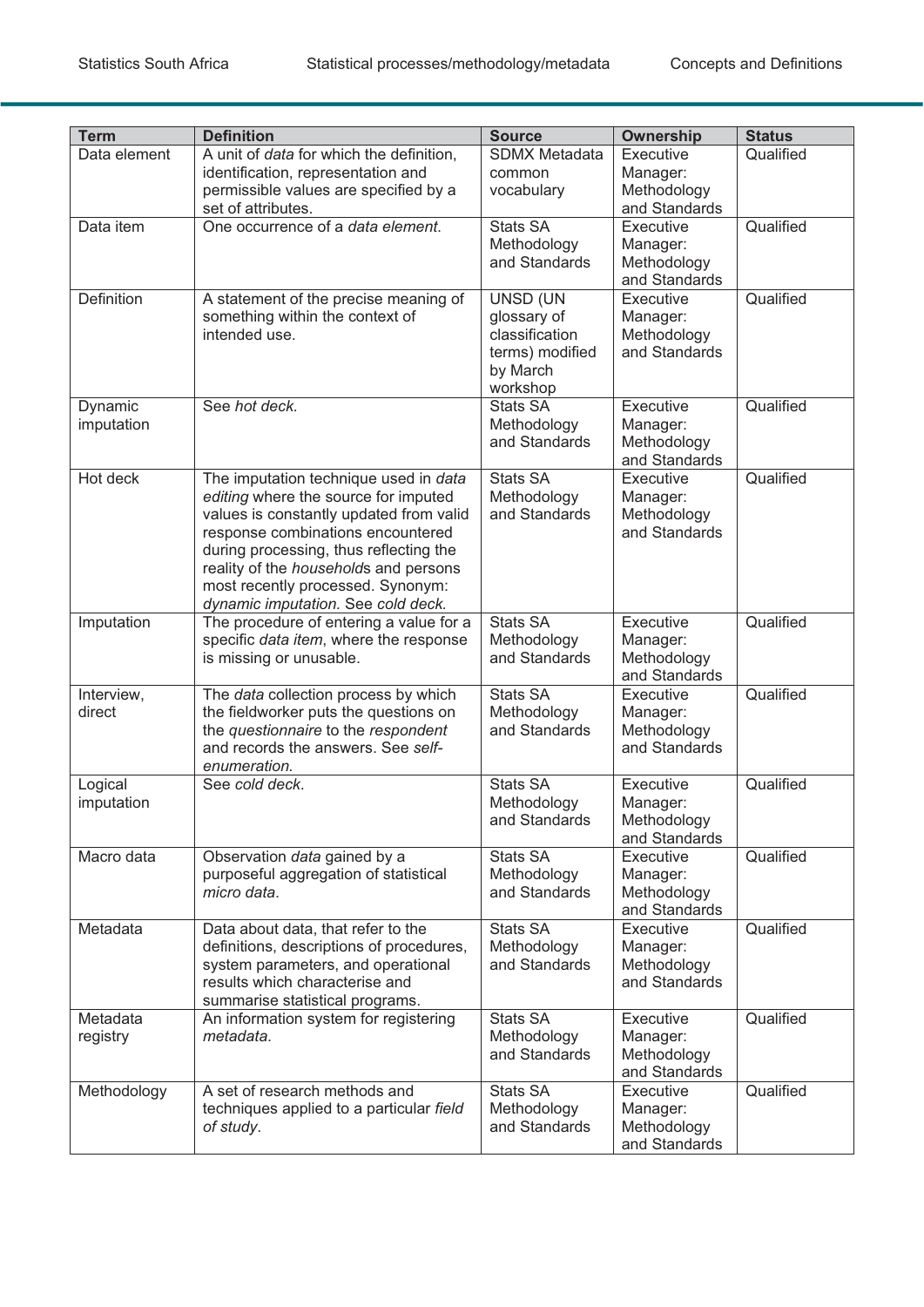| <b>Term</b>                       | <b>Definition</b>                                                                                                                                                                                                                     | <b>Source</b>                                        | <b>Ownership</b>                                      | <b>Status</b> |
|-----------------------------------|---------------------------------------------------------------------------------------------------------------------------------------------------------------------------------------------------------------------------------------|------------------------------------------------------|-------------------------------------------------------|---------------|
| Micro data                        | Observation data collected on an                                                                                                                                                                                                      | Stats SA                                             | Executive                                             | Qualified     |
|                                   | individual object or statistical unit.                                                                                                                                                                                                | Methodology<br>and Standards                         | Manager:<br>Methodology<br>and Standards              |               |
| Multi-stage<br>sampling           | Sampling method where selection of<br>the sample is carried out in several<br>stages, i.e., primary units are regarded<br>as a population from which<br>subsamples of secondary units are<br>selected.                                | <b>UBOS</b>                                          | Executive<br>Manager:<br>Methodology<br>and Standards | Qualified     |
| National<br>statistics            | Refer to statistics from other organs of<br>state and agencies that are in the<br>public domain, and have not been<br>designated as official statistics.                                                                              | <b>SASQAF</b><br>document                            | Executive<br>Manager:<br>Methodology<br>and Standards | Qualified     |
| Non-sampling<br>error             | Error that arises at any stage of the<br>survey operation except in the<br>sampling stage, e.g., coverage errors,<br>response errors and processing errors.<br>See sampling error.                                                    | <b>Stats SA</b><br>Methodology<br>and Standards      | Executive<br>Manager:<br>Methodology<br>and Standards | Qualified     |
| Official<br>statistics            | Statistics that meet the quality<br>requirements as stipulated by Stats SA<br>and are relevant beyond the organ or<br>agency that collected them.                                                                                     | <b>SASQAF</b><br>document                            | Executive<br>Manager:<br>Methodology<br>and Standards | Qualified     |
| Passive<br>metadata               | Metadata refer to the data but not<br>connected with them and are entered<br>separately typically using forms.                                                                                                                        | UNECE/UNSC                                           | Executive<br>Manager:<br>Methodology<br>and Standards | <b>Draft</b>  |
| Poor statistics                   | Statistics which meet few of the quality<br>requirements as stipulated by Stats<br>SA. They are designated as poor to the<br>extent that very limited deductions can<br>be made, and they are therefore<br>difficult to be used.      | <b>SASQAF</b><br>document                            | Executive<br>Manager:<br>Methodology<br>and Standards | <b>Draft</b>  |
| Primary<br>sampling unit<br>(PSU) | Geographical area comprising one or<br>more enumeration areas of the same<br>type (and therefore not necessarily<br>contiguous) that together have at least<br>one hundred dwelling units.                                            | <b>Stats SA</b><br>Household<br>surveys<br>(amended) | Executive<br>Manager:<br>Methodology<br>and Standards | Qualified     |
| Proxy                             | A person who answers questions on<br>behalf of another person.                                                                                                                                                                        | Wikipedia online<br>Encyclopaedia                    | Executive<br>Manager:<br>Methodology<br>and Standards | Qualified     |
| Question                          | A request for information.                                                                                                                                                                                                            | <b>OECD</b>                                          | Executive<br>Manager:<br>Methodology<br>and Standards | Qualified     |
| Questionable<br>statistics        | Statistics which meet almost none of<br>the quality requirements as stipulated<br>by Stats SA. They are designated as<br>questionable statistics to the extent<br>that no deductions can be made, and<br>they are therefore unusable. | <b>SASQAF</b><br>document                            | Executive<br>Manager:<br>Methodology<br>and Standards | <b>Draft</b>  |
| Questionnaire                     | A group or sequence of questions<br>designed to elicit information upon a<br>subject, or a sequence of subjects,<br>from an informant.                                                                                                | <b>OECD</b>                                          | Executive<br>Manager:<br>Methodology<br>and Standards | Qualified     |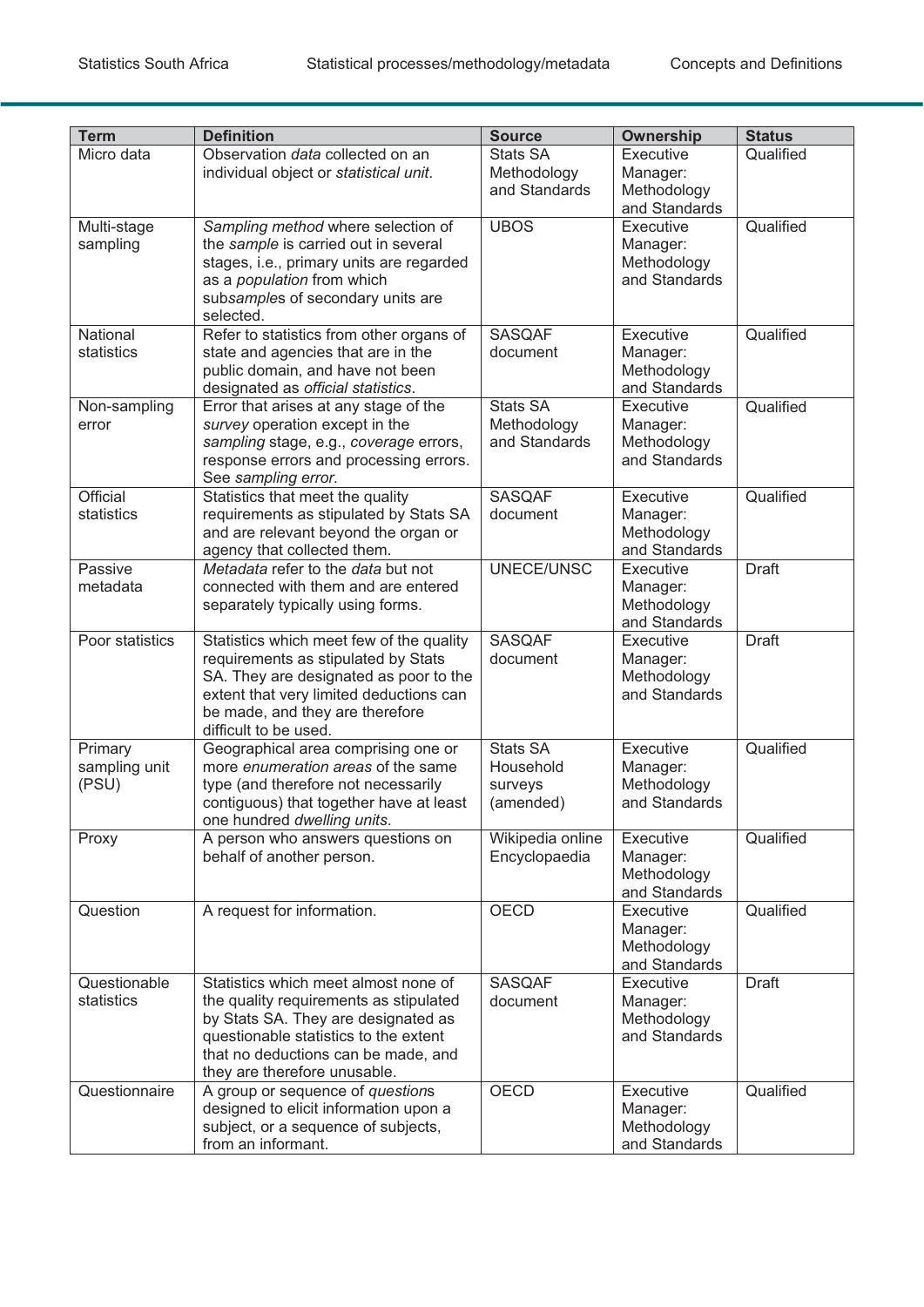| <b>Term</b>                                         | <b>Definition</b>                                                                                                                                                                                                                                                                                   | <b>Source</b>                                                 | <b>Ownership</b>                                      | <b>Status</b> |
|-----------------------------------------------------|-----------------------------------------------------------------------------------------------------------------------------------------------------------------------------------------------------------------------------------------------------------------------------------------------------|---------------------------------------------------------------|-------------------------------------------------------|---------------|
| Questionnaire                                       | The process of developing a                                                                                                                                                                                                                                                                         | <b>Stats SA</b>                                               | Executive                                             | Qualified     |
| design                                              | questionnaire.                                                                                                                                                                                                                                                                                      | Methodology<br>and Standards                                  | Manager:<br>Methodology<br>and Standards              |               |
| Rate                                                | The amount of something considered<br>in relation to, or measured according to<br>another amount multiplied by a<br>constant, usually 100 or 1 000 or<br>100 000, e.g. birth rate.                                                                                                                  | <b>March 2005</b><br>workshop                                 | Executive<br>Manager:<br>Methodology<br>and Standards | Qualified     |
| Rate of change                                      | The estimate that indicates percentage<br>change in the variables of interest over<br>two different periods of time. It shows<br>the growth or decline in such variables.<br>For instance Gross Domestic Product<br>(GDP) growth rates, rate of <i>inflation</i> ,<br>population growth rates, etc. | <b>Stats SA</b><br>Methodology<br>and Standards               | Executive<br>Manager:<br>Methodology<br>and Standards | Qualified     |
| Reference<br>period                                 | The period of time relevant for a<br>particular question.                                                                                                                                                                                                                                           | <b>Stats SA</b><br>Census 2001<br>Concepts and<br>Definitions | Executive<br>Manager:<br>Methodology<br>and Standards | Qualified     |
| Refusal                                             | Situation when a household or<br>individual refuses to answer the<br>questions or complete the<br>questionnaire.                                                                                                                                                                                    | Stats SA<br>Census 2001<br>Concepts and<br>Definitions        | Executive<br>Manager:<br>Methodology<br>and Standards | <b>Draft</b>  |
| Refusal<br>letter/form                              | The form completed by the data<br>collector when a respondent refuses to<br>answer the questions or to complete a<br>questionnaire, with the reasons for the<br>refusal.                                                                                                                            | Stats SA<br>Census 2001<br>Concepts and<br><b>Definitions</b> | Executive<br>Manager:<br>Methodology<br>and Standards | Qualified     |
| Respondent                                          | The person or organisation that<br>answers the questions or completes<br>the questionnaire.                                                                                                                                                                                                         | Editing team                                                  | Executive<br>Manager:<br>Methodology<br>and Standards | Qualified     |
| Sample                                              | Part of the population on which<br>information can be obtained to infer<br>about the whole <i>population</i> of units of<br>interest.                                                                                                                                                               | Stats SA<br>Sample<br>maintenance<br>manual for<br>economics  | Executive<br>Manager:<br>Methodology<br>and Standards | Qualified     |
| Sample survey                                       | A survey conducted using a sample.                                                                                                                                                                                                                                                                  | Stats SA<br>Sample<br>maintenance<br>manual for<br>economics  | Executive<br>Manager:<br>Methodology<br>and Standards | <b>Draft</b>  |
| Sampling                                            | Selecting elements from a population<br>in such a way that they are<br>representative of the population.                                                                                                                                                                                            | Stats SA<br>Sample<br>maintenance<br>manual for<br>economics  | Executive<br>Manager:<br>Methodology<br>and Standards | <b>Draft</b>  |
| Sampling error                                      | That part of the difference between a<br>population value and an estimate<br>derived from a random sample which is<br>due to the fact that only a sample was<br>observed. See non-sampling error.                                                                                                   | <b>March 2005</b><br>Workshop                                 | Executive<br>Manager:<br>Methodology<br>and Standards | Qualified     |
| Sampling<br>frame<br>(Methodology<br>and Standards) | A comprehensive list of distinct and<br>distinguishable units within a<br>population from which a sample is<br>drawn.                                                                                                                                                                               | Stats SA<br>Sample<br>maintenance<br>manual for<br>economics  | Executive<br>Manager:<br>Methodology<br>and Standards | Qualified     |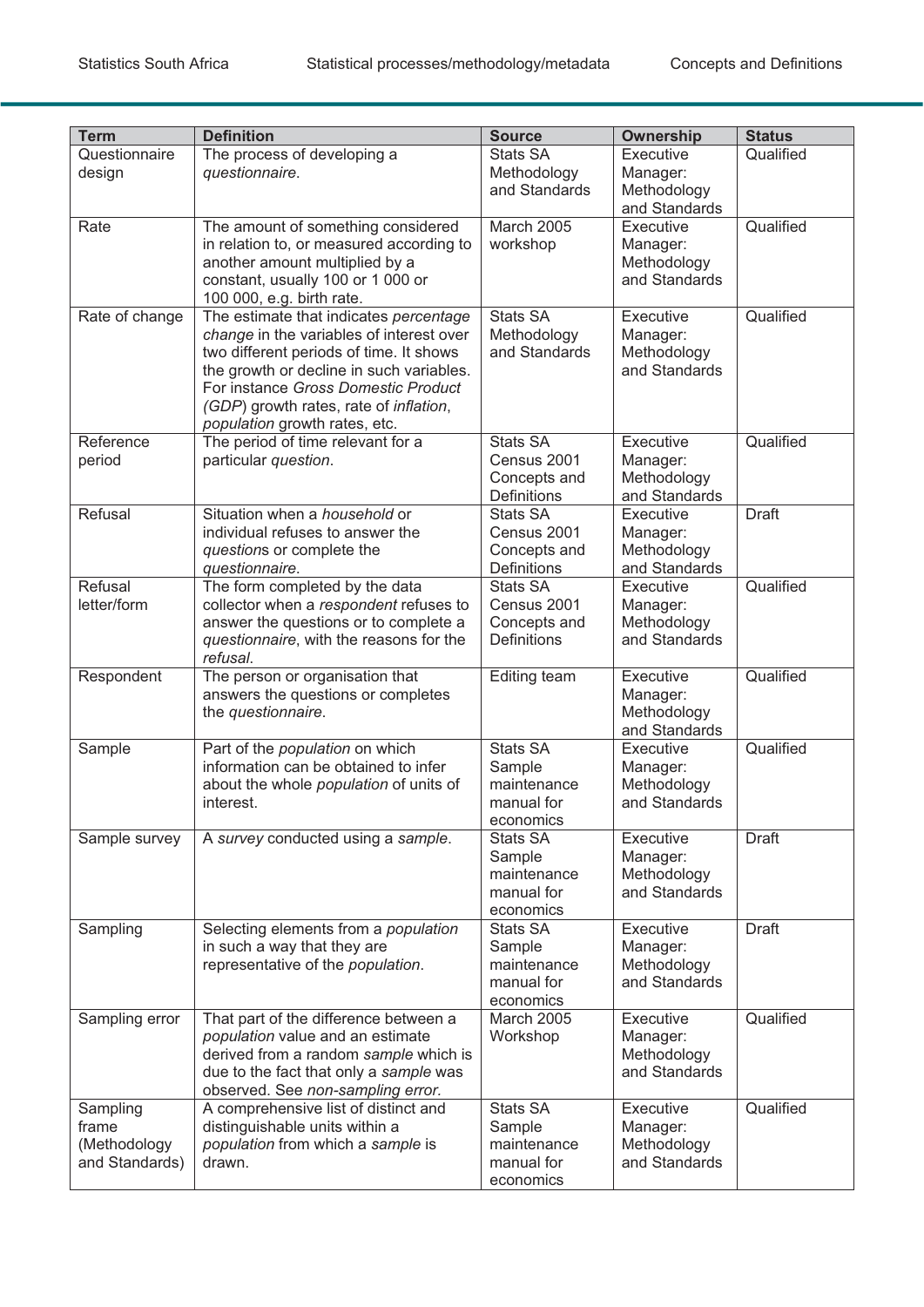| <b>Term</b>                        | <b>Definition</b>                                                                                                                                                                                                                                                                                                                                           | <b>Source</b>                                                        | Ownership                                             | <b>Status</b> |
|------------------------------------|-------------------------------------------------------------------------------------------------------------------------------------------------------------------------------------------------------------------------------------------------------------------------------------------------------------------------------------------------------------|----------------------------------------------------------------------|-------------------------------------------------------|---------------|
| Sampling<br>method                 | See cluster sampling, multi-stage<br>sampling, simple random sampling,<br>stratified sampling, and systematic<br>sampling.                                                                                                                                                                                                                                  | Stats SA<br>Census 2001<br>Concepts and<br><b>Definitions</b>        | Executive<br>Manager:<br>Methodology<br>and Standards | Qualified     |
| Self-<br>enumeration               | The practice whereby respondents<br>complete the questionnaire<br>themselves.                                                                                                                                                                                                                                                                               | <b>Stats SA</b><br>Census 2001<br>Concepts and<br>Definitions        | Executive<br>Manager:<br>Methodology<br>and Standards | <b>Draft</b>  |
| Simple random<br>sampling<br>(SRS) | Sampling method in which the desired<br>elements are selected by a chance or<br>probability process and each element<br>in the population has an equal chance<br>of being selected.                                                                                                                                                                         | <b>UBOS</b>                                                          | Executive<br>Manager:<br>Methodology<br>and Standards | Qualified     |
| Statistical<br>standard            | A comprehensive set of guidelines for<br>surveys and administrative sources<br>collecting information on a particular<br>topic, including definitions, statistical<br>units, classifications, coding<br>processes, questionnaire modules, and<br>output categories.                                                                                         | <b>Stats SA</b><br>Methodology<br>and Standards                      | Executive<br>Manager:<br>Methodology<br>and Standards | Qualified     |
| <b>Statistical unit</b>            | Any unit about which statistics are<br>tabulated, compiled or published.                                                                                                                                                                                                                                                                                    | <b>Stats SA</b><br>Census 2001<br>Concepts and<br><b>Definitions</b> | Executive<br>Manager:<br>Methodology<br>and Standards | <b>Draft</b>  |
| Stratified<br>sampling             | Sampling method in which the<br>population is divided into<br>homogeneous sets or strata with<br>respect to the characteristics being<br>studied and a random sample is drawn<br>from each stratum independently.                                                                                                                                           | <b>UBOS</b>                                                          | Executive<br>Manager:<br>Methodology<br>and Standards | Qualified     |
| Survey                             | A process which collects, examines,<br>and reports on data concerning<br>variables of interest for a reference<br>period.                                                                                                                                                                                                                                   | <b>Stats SA</b><br>Methodology<br>and Standards                      | Executive<br>Manager:<br>Methodology<br>and Standards | Qualified     |
| Systematic<br>sampling             | Sampling method in which the<br>elements are numbered consecutively<br>and the first unit (n) in the sample is<br>selected randomly. The sample is<br>selected by taking the nth, (n+s)th,<br>$(n+2s)$ th, , ,  etc., where n is not<br>larger than the sampling interval (s),<br>which is obtained by dividing the total<br>population by the sample size. | <b>UBOS</b>                                                          | Executive<br>Manager:<br>Methodology<br>and Standards | Qualified     |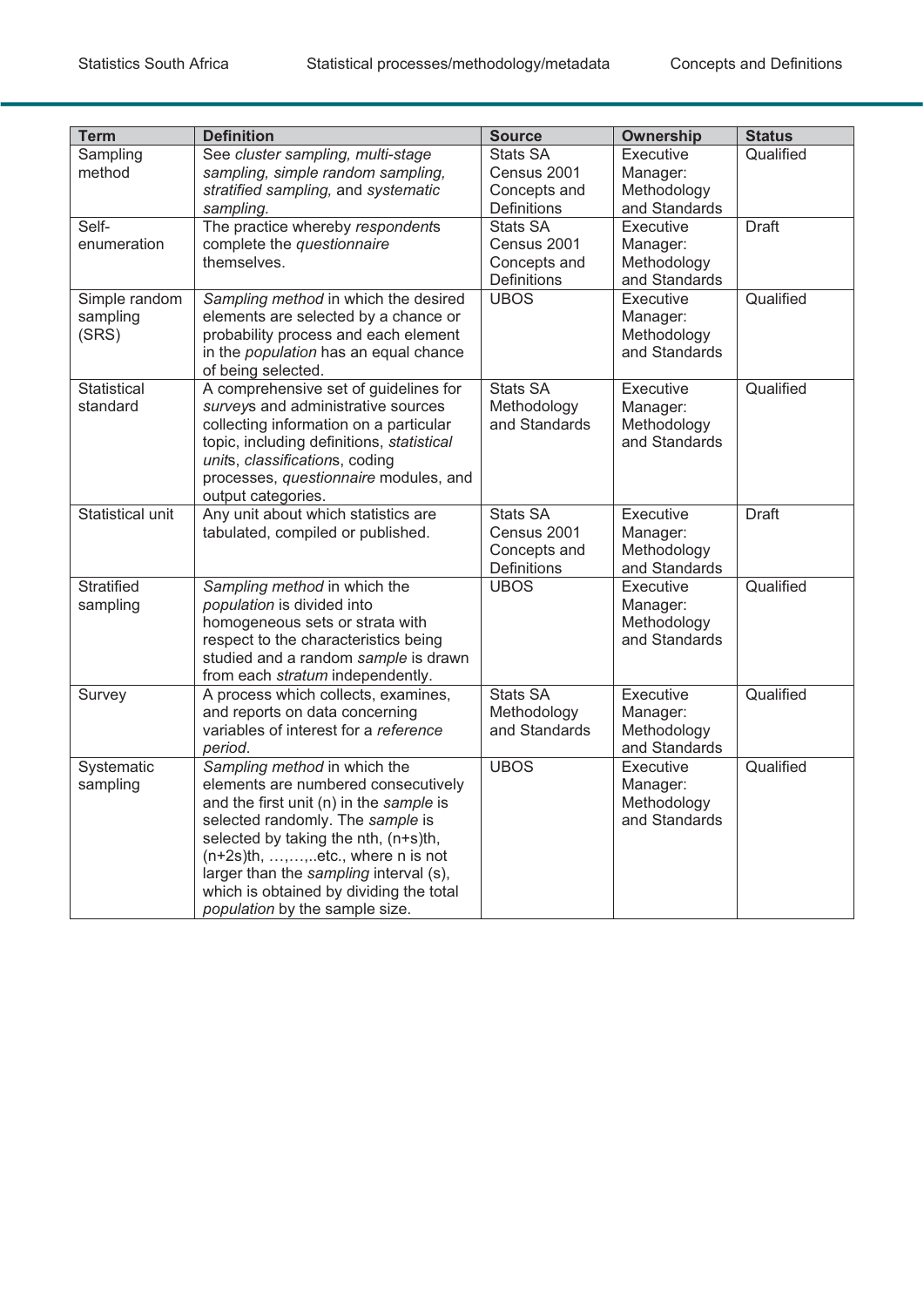# **17. System of Business Registers**

| <b>Term</b>                                    | <b>Definition</b>                                                                                                                                                                                                                                                                                                                                                                                                                                                                                                                                                                                                                                                                                                              | <b>Source</b>              | <b>Ownership</b>                                       | <b>Status</b> |
|------------------------------------------------|--------------------------------------------------------------------------------------------------------------------------------------------------------------------------------------------------------------------------------------------------------------------------------------------------------------------------------------------------------------------------------------------------------------------------------------------------------------------------------------------------------------------------------------------------------------------------------------------------------------------------------------------------------------------------------------------------------------------------------|----------------------------|--------------------------------------------------------|---------------|
| Accommodation<br>service enterprise            | An enterprise unit, the principal activity of which is<br>to provide temporarily stay to a guest who in return<br>pays an amount of fee charged.<br>Inclusions: hotels, motels, inns, caravan parks and<br>camping sites, guest houses, guest farms, bed-<br>and-breakfast enterprises, all kinds of lodges,<br>accommodation in natural surroundings, game<br>lodges/nature reserves offering mostly<br>accommodation (exclude if part of game reserve,<br>also earning income for preservation/conservation<br>purposes), furnished holiday flats and chalets,<br>holiday resorts, student residences, hostels,<br>boarding houses, backpacker or school<br>dormitories and other accommodation not<br>elsewhere classified. | Operational<br>manual      | Executive<br>Manager:<br>System of<br>Registers        | Qualified     |
| Active enterprise                              | An enterprise unit that is operational in the open<br>market and that has paid value added tax and/or<br>income tax to South Africa Revenue Services at<br>least once.                                                                                                                                                                                                                                                                                                                                                                                                                                                                                                                                                         | Operational<br>manual      | Executive<br>Manager:<br>System of<br>Registers        | Qualified     |
| Activity                                       | A process involving a combination of actions that<br>result in a certain set of products and services.                                                                                                                                                                                                                                                                                                                                                                                                                                                                                                                                                                                                                         | ISIC Rev 3.1               | Executive<br>Manager:<br>System of<br>Registers        | Qualified     |
| Ancillary activity<br>(System of<br>Registers) | An activity that supports the main productive<br>activity of an enterprise by providing non-durable<br>goods or services, entirely or primarily for the use<br>of the enterprise.<br>Note: The output is intended for immediate<br>consumption within the same enterprise and is<br>therefore not recorded separately, e.g.<br>bookkeeping, transportation, cleaning services,<br>etc.                                                                                                                                                                                                                                                                                                                                         | SIC manual,<br>5th edition | Executive<br>Manager:<br>System of<br>Registers        | Qualified     |
| Associated<br>company                          | A company with more than 25% but less than 50%<br>of its issued share capital owned by another<br>company.                                                                                                                                                                                                                                                                                                                                                                                                                                                                                                                                                                                                                     | Operational<br>manual      | Executive<br>Manager:<br>System of<br>Registers        | Qualified     |
| <b>Balance date</b>                            | A calendar date on which a business last paid<br>value added tax and/or income tax.                                                                                                                                                                                                                                                                                                                                                                                                                                                                                                                                                                                                                                            | Operational<br>manual      | <b>Executive</b><br>Manager:<br>System of<br>Registers | Qualified     |
| Break-up                                       | An event where a legal unit is divided into two or<br>more separate legal units and the original legal<br>unit ceases to exist.                                                                                                                                                                                                                                                                                                                                                                                                                                                                                                                                                                                                | Operational<br>manual      | Executive<br>Manager:<br>System of<br>Registers        | Qualified     |
| Birthed (refer to life<br>cycle)               | Life status of a new statistical unit created, which<br>has not yet paid value added tax and/or income<br>tax to South African Revenue Services.                                                                                                                                                                                                                                                                                                                                                                                                                                                                                                                                                                               | Operational<br>manual      | Executive<br>Manager:<br>System of<br>Registers        | Qualified     |
| Branch of an<br>enterprise                     | Part of an enterprise that is situated at a remote<br>location from the main enterprise and in which<br>productive activity is carried out.                                                                                                                                                                                                                                                                                                                                                                                                                                                                                                                                                                                    | Operational<br>manual      | Executive<br>Manager:<br>System of<br>Registers        | Qualified     |
| Branch of a foreign<br>entity                  | Part of a foreign enterprise operating in the<br>Republic of South Africa in which a productive<br>activity is carried out and which is registered for<br>value added tax.                                                                                                                                                                                                                                                                                                                                                                                                                                                                                                                                                     | Operational<br>manual      | Executive<br>Manager:<br>System of<br>Registers        | Qualified     |
| <b>Business Sampling</b><br>Frame (BSF)        | A database containing statistical units from which<br>samples are drawn.                                                                                                                                                                                                                                                                                                                                                                                                                                                                                                                                                                                                                                                       | Operational<br>manual      | Executive<br>Manager:                                  | Qualified     |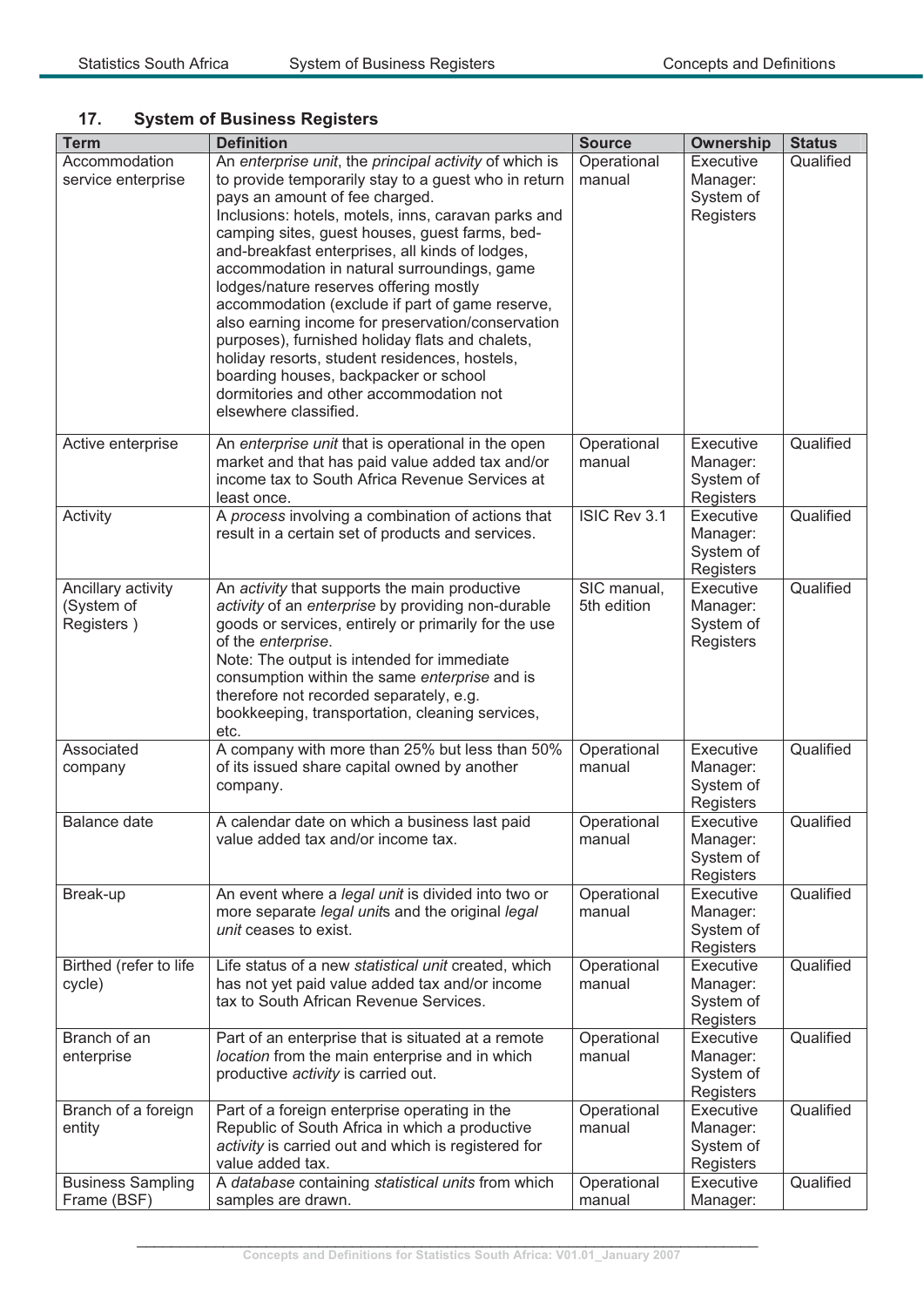|                                                               |                                                                                                                                                                                                                                               |                       | System of<br>Registers                                 |           |
|---------------------------------------------------------------|-----------------------------------------------------------------------------------------------------------------------------------------------------------------------------------------------------------------------------------------------|-----------------------|--------------------------------------------------------|-----------|
| Ceased (refer to life<br>cycle)                               | Life status of a statistical unit which has been<br>confirmed permanently closed down, finally<br>liquidated, deregistered and/or a duplicate of<br>another statistical unit.                                                                 | Operational<br>manual | <b>Executive</b><br>Manager:<br>System of<br>Registers | Qualified |
| Close corporation<br>(CC)                                     | A legal entity founded by means of a founding<br>statement and whose ownership cannot exceed<br>ten members.<br>Note: Members' interest in the CC must always<br>add up to 100% and be expressed as a<br>percentage.                          | Operational<br>manual | Executive<br>Manager:<br>System of<br>Registers        | Qualified |
| Club, welfare<br>organisation,<br>association not for<br>gain | See non-profit institutions.                                                                                                                                                                                                                  | Operational<br>manual | Executive<br>Manager:<br>System of<br>Registers        | Qualified |
| Complex enterprise<br>unit                                    | An enterprise unit structure that comprises more<br>than one legal unit and has separate income tax<br>numbers.                                                                                                                               | Operational<br>manual | Executive<br>Manager:<br>System of<br>Registers        | Qualified |
| Continuity rule                                               | A rule that specifies when to birth, activate,<br>deactivate, reactivate and cease a statistical unit<br>(enterprise, KAU or GEO).                                                                                                            | Operational<br>manual | Executive<br>Manager:<br>System of<br>Registers        | Qualified |
| Contractual joint<br>venture                                  | A type of a joint venture of which the terms,<br>obligations, and liabilities of the parties are set<br>forth in a written instrument signed by both<br>parties. This joint venture is unincorporated and<br>shall not become a legal entity. | Operational<br>manual | <b>Executive</b><br>Manager:<br>System of<br>Registers | Qualified |
| Co-operative<br>society                                       | A business entity/enterprise that handles and<br>sells mostly products from farmers on their behalf<br>in a joint venture, sharing benefits and profits with<br>them.                                                                         | Operational<br>manual | Executive<br>Manager:<br>System of<br>Registers        | Qualified |
| Corporate joint<br>venture                                    | A type of a joint venture in which obligations,<br>terms and liabilities are set forth in a written<br>agreement, which contemplates that the joint<br>venture be incorporated and become a separate<br>legal entity.                         | Operational<br>manual | Executive<br>Manager:<br>System of<br>Registers        | Qualified |
| Coverage                                                      | The inclusion and/or exclusion of desired units in<br>a defined <i>population</i> .                                                                                                                                                           | Operational<br>manual | Executive<br>Manager:<br>System of<br>Registers        | Qualified |
| Deactivated<br>enterprise                                     | Life status of a statistical unit which has been<br>confirmed dormant, temporarily stopped trading or<br>is under sequestration.                                                                                                              | Operational<br>manual | Executive<br>Manager:<br>System of<br>Registers        | Qualified |
| Delineation                                                   | The process of dividing an enterprise into sub-<br>units suitable for statistics.                                                                                                                                                             | Operational<br>manual | Executive<br>Manager:<br>System of<br>Registers        | Qualified |
| Demographic event<br>of statistical unit                      | An event that changes the form and status of a<br>statistical unit.<br>Inclusions: Ceased, merger, takeover, split-off and<br>break-up of a statistical unit.                                                                                 | Operational<br>manual | Executive<br>Manager:<br>System of<br>Registers        | Qualified |
| Depot                                                         | A place of storage in a remote location from the<br>main enterprise.                                                                                                                                                                          | Operational<br>manual | Executive<br>Manager:<br>System of<br>Registers        | Qualified |
| Dormant                                                       | See deactivated enterprise.                                                                                                                                                                                                                   | Operational<br>manual | Executive<br>Manager:<br>System of<br>Registers        | Qualified |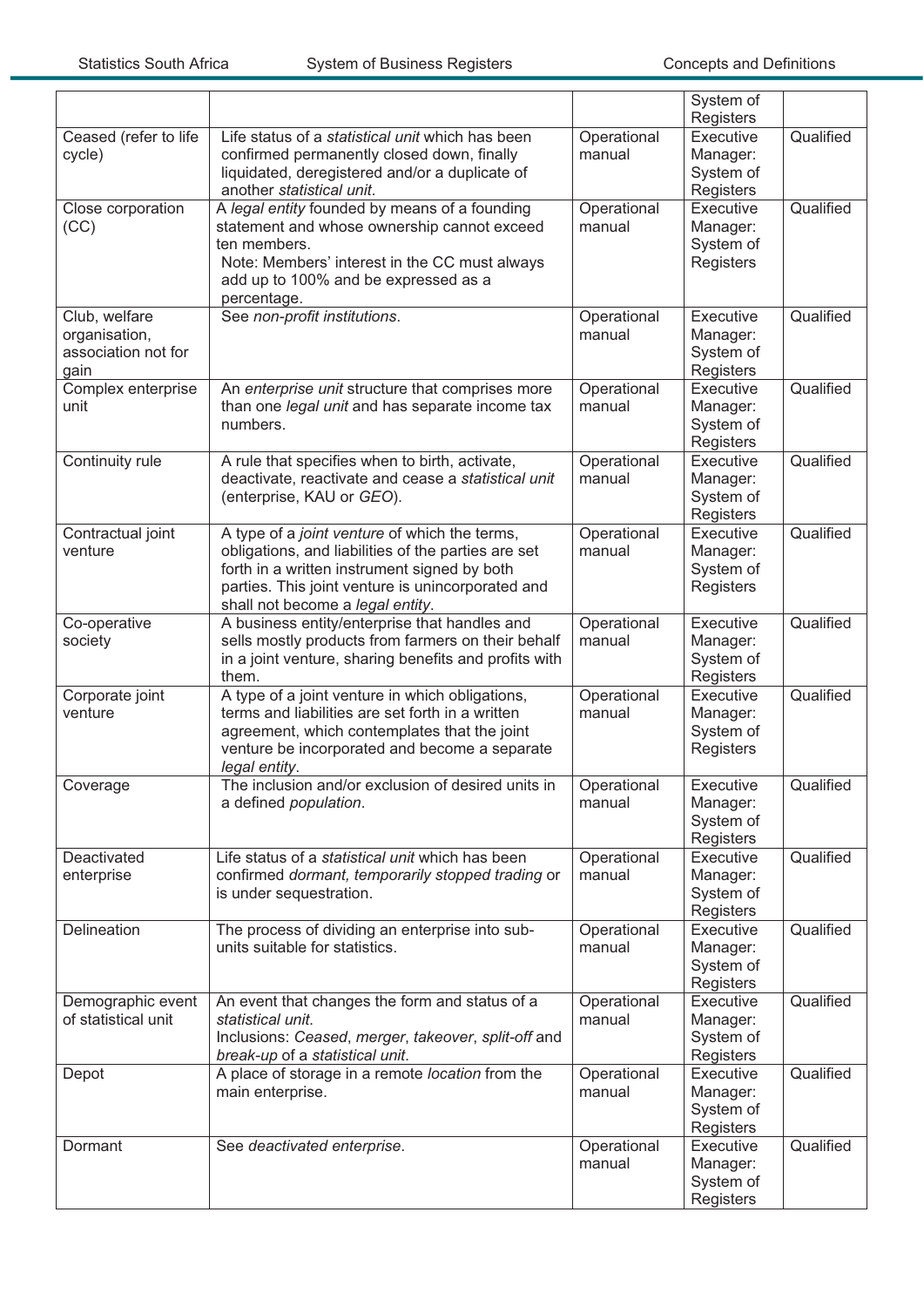| E-commerce                                | The term used when business units receive orders<br>and transact the sale of goods and services<br>produced (ownership transfers) by a variety of<br>means, e.g. by telephone, fax, email, TV,<br>electronic data communication networks, cellular<br>networks, Internet, etc. (excluding if only used for<br>normal transactions falling under any of the<br>classification sectors), which includes three<br>stages, viz. the placement of the order, payment,<br>and the delivery of the goods or services.                                                                                                                         | ISIC Rev 3.1                                    | Executive<br>Manager:<br>System of<br>Registers        | Qualified |
|-------------------------------------------|----------------------------------------------------------------------------------------------------------------------------------------------------------------------------------------------------------------------------------------------------------------------------------------------------------------------------------------------------------------------------------------------------------------------------------------------------------------------------------------------------------------------------------------------------------------------------------------------------------------------------------------|-------------------------------------------------|--------------------------------------------------------|-----------|
| Economic major<br>divisions               | The main identifier of a specific group of the<br>economic sector of an economic classification<br>coding system in which the activities that the<br>enterprise is involved in are represented by a 1-<br>digit code.                                                                                                                                                                                                                                                                                                                                                                                                                  | SIC manual,<br>5th edition                      | Executive<br>Manager:<br>System of<br>Registers        | Qualified |
| Economic<br>production                    | Economic production is an activity carried out<br>under the control and responsibility of an<br>institutional unit that uses inputs of labour, capital,<br>and goods and services to produce outputs of<br>goods or services.                                                                                                                                                                                                                                                                                                                                                                                                          | <b>SNA93</b>                                    | Executive<br>Manager:<br>System of<br>Registers        | Qualified |
| Economic<br>significance                  | The extent to which a company's activity<br>contributes to the economy and, in particular, to<br>the industrial sector to which it belongs.                                                                                                                                                                                                                                                                                                                                                                                                                                                                                            | Operational<br>manual                           | Executive<br>Manager:<br>System of<br>Registers        | Qualified |
| Employee (System<br>of Registers)         | A person (permanently, temporarily or casually<br>employed) who normally works the agreed hours<br>in his/her present job.                                                                                                                                                                                                                                                                                                                                                                                                                                                                                                             | Operational<br>manual                           | <b>Executive</b><br>Manager:<br>System of<br>Registers | Qualified |
| Enterprise survey                         | Those surveys in which enterprises (or producing<br>units belonging to these enterprises) constitute<br>the observation units about which data are<br>obtained, the sampled units comprising the<br>survey frame and the reporting units from which<br>data are obtained.                                                                                                                                                                                                                                                                                                                                                              | Operational<br>manual                           | Executive<br>Manager:<br>System of<br>Registers        | Qualified |
| Enterprise turnover                       | A turnover that has manually been updated to<br>enterprise unit by either the investigation or<br>profiling and delineation personnel.                                                                                                                                                                                                                                                                                                                                                                                                                                                                                                 | Operational<br>manual                           | Executive<br>Manager:<br>System of<br>Registers        | Qualified |
| Enterprise unit                           | A legal unit or the smallest combination of legal<br>units that includes and directly controls all the<br>functions necessary to carry out its production<br>activities and provide services.<br>Note: It is an economic entity that is capable, in its<br>own right, to own assets, incur liabilities, engage<br>in economic activities and in transactions with<br>other entities, and to be involved in litigation. They<br>take decisions and actions for which they are held<br>responsible and accountable for by law, and they<br>compile complete sets of accounts (including<br>profit-and-loss accounts and balance sheets). | SIC manual,<br>5th edition                      | Executive<br>Manager:<br>System of<br>Registers        | Qualified |
| Establishment<br>(System of<br>Registers) | An enterprise, or part of an enterprise, which is<br>situated at a single location in which only a single<br>productive activity is carried out or in which the<br>principal productive activity accounts for most of<br>the value added.                                                                                                                                                                                                                                                                                                                                                                                              | Operational<br>manual                           | Executive<br>Manager:<br>System of<br>Registers        | Qualified |
| Farming unit<br>(System of<br>Registers)  | A statistical unit on which farming operations are<br>carried out for commercial purposes by any<br>person, company, close corporation or other<br>enterprise, for his/her or its own account.                                                                                                                                                                                                                                                                                                                                                                                                                                         | Quality<br>Improvement<br>Survey<br>manual 2004 | Executive<br>Manager:<br>System of<br>Registers        | Qualified |
| Financial year                            | Any accounting period of twelve months.                                                                                                                                                                                                                                                                                                                                                                                                                                                                                                                                                                                                | Operational<br>manual                           | Executive<br>Manager:<br>System of                     | Qualified |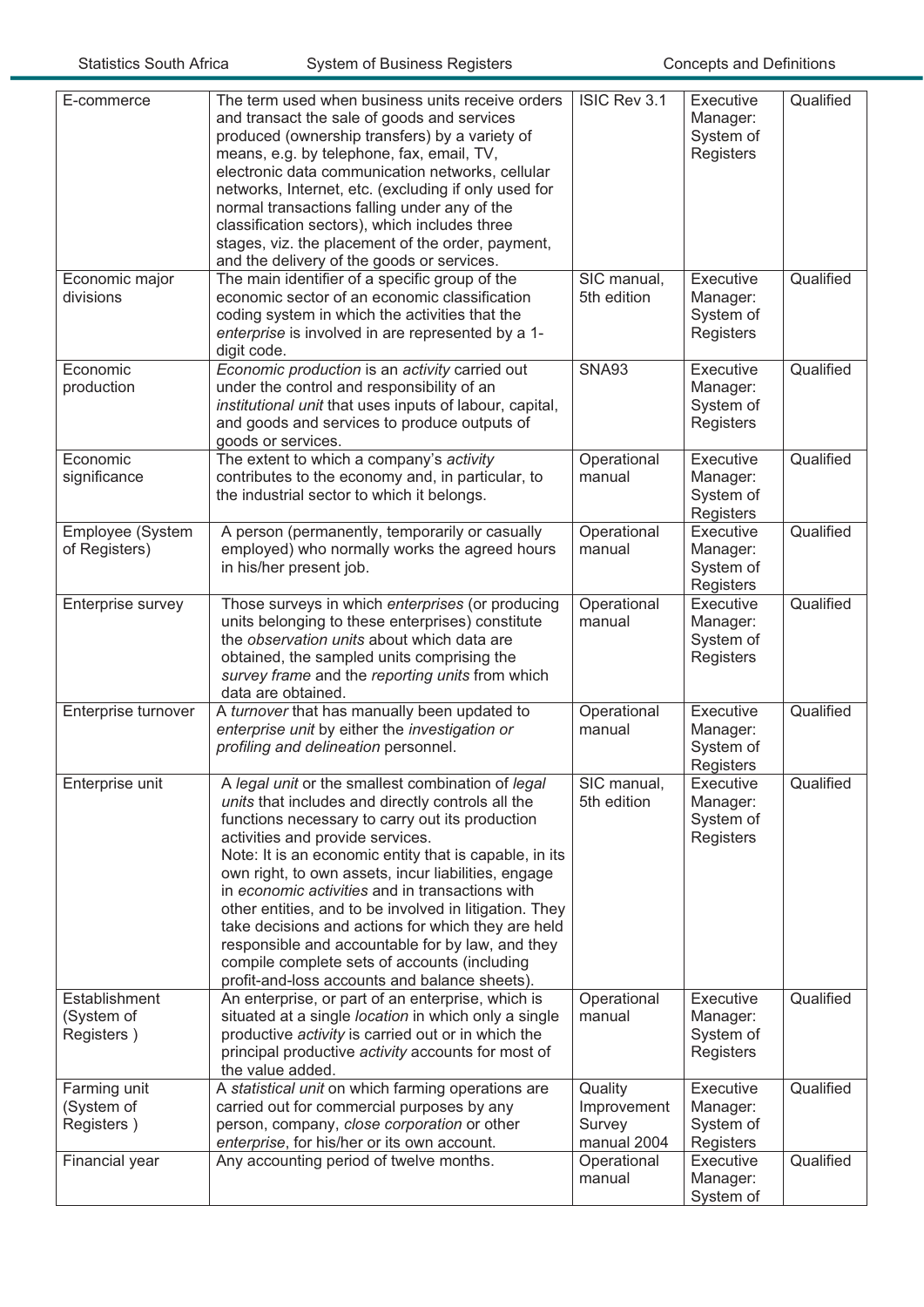|                            |                                                                                                      |                            | Registers              |           |
|----------------------------|------------------------------------------------------------------------------------------------------|----------------------------|------------------------|-----------|
| Flowchart                  | A diagram that shows the flow of activities within a<br>process.                                     | Operational<br>manual      | Executive<br>Manager:  | Qualified |
|                            |                                                                                                      |                            | System of<br>Registers |           |
| Frame size                 | A measurement of the frame size that is                                                              | Operational                | Executive              | Qualified |
| measure                    | determined by aggregating measurements of the                                                        | manual                     | Manager:               |           |
|                            | statistical units in the frame.                                                                      |                            | System of<br>Registers |           |
| General economic           | An activity carried out under the control and                                                        | <b>Business</b>            | Executive              | Qualified |
| production                 | responsibility of an institutional unit that uses                                                    | Register                   | Manager:               |           |
|                            | inputs of labour, capital goods and services to                                                      | <b>Review</b>              | System of              |           |
|                            | produce outputs of goods and services.                                                               | Report                     | Registers              |           |
| Geographic unit            | A statistical unit or part of a statistical unit involved                                            | SIC manual,                | Executive              | Qualified |
|                            | in one, or predominantly one, kind of activity from                                                  | 5th edition                | Manager:               |           |
|                            | one location, on a permanent basis, having at                                                        |                            | System of              |           |
|                            | least one person employed and of which the main<br>activity can be classified on a 5-digit SIC code. |                            | Registers              |           |
| <b>GEO</b>                 | See geographic unit.                                                                                 | Operational                |                        | Qualified |
|                            |                                                                                                      | manual                     |                        |           |
| Government<br>institutions | Institutional units that engage in activities of a<br>purely governmental nature, such as the        | SIC manual,<br>5th edition | Executive              | Qualified |
|                            | administration of justice, the collection of tax, and                                                |                            | Manager:<br>System of  |           |
|                            | defence matters.                                                                                     |                            | Registers              |           |
|                            | Inclusions: The extra-budgetary accounts on all                                                      |                            |                        |           |
|                            | levels of Government (National Government,                                                           |                            |                        |           |
|                            | Provincial Government and Local Government).                                                         |                            |                        |           |
|                            | Exclusions: Certain government activities that do                                                    |                            |                        |           |
|                            | not fall under government itself and can be<br>classified under other sectors of the SIC             |                            |                        |           |
|                            | classification manual.                                                                               |                            |                        |           |
|                            |                                                                                                      |                            |                        |           |
| Gross salaries and         |                                                                                                      |                            |                        |           |
| wages                      | Payments for ordinary-time, standard or agreed<br>hours and over-time hours during the reference     | Operational<br>manual      | Executive<br>Manager:  | Qualified |
|                            | period for all permanent, temporary, casual,                                                         |                            | System of              |           |
|                            | executive and managerial employers/employees                                                         |                            | Registers              |           |
|                            | before taxation and other deductions.                                                                |                            |                        |           |
|                            | Inclusions: Payments in kind to farming employees                                                    |                            |                        |           |
|                            | such as meals, rations and free housing but                                                          |                            |                        |           |
|                            | excluding rations and bonuses to farming                                                             |                            |                        |           |
| Group top                  | contractors and their employees.<br>See ultimate holding company.                                    | Operational                | Executive              | Qualified |
| enterprise                 |                                                                                                      | manual                     | Manager:               |           |
|                            |                                                                                                      |                            | System of              |           |
|                            |                                                                                                      |                            | Registers              |           |
| Hectare of land            | A unit of area equal to 10 000 square metres,                                                        | Operational                | Executive              | Qualified |
|                            | commonly used for measuring land area.                                                               | manual                     | Manager:               |           |
|                            |                                                                                                      |                            | System of              |           |
| Historical rules of        | A set of classification rules that serve as a                                                        | SIC manual,                | Registers<br>Executive | Qualified |
| industrial                 | guideline on how to treat certain scenarios during                                                   | 5th edition                | Manager:               |           |
| classification             | the classification process to ensure uniformity and                                                  |                            | System of              |           |
|                            | comparability of statistics on international level.                                                  |                            | Registers              |           |
|                            | Example: Integrated activities like the farming with                                                 |                            |                        |           |
|                            | grapes together with the manufacturing of wine on                                                    |                            |                        |           |
|                            | the farm by the same unit, having no separate                                                        |                            |                        |           |
|                            | records or accounts available, will apply and these<br>will be classified under wine farming.        |                            |                        |           |
| Holding company            | A company that directly or indirectly owns more                                                      | Operational                | Executive              | Qualified |
|                            | than 50% or enough issued share capital of                                                           | manual                     | Manager:               |           |
|                            | another company to secure voting control.                                                            |                            | System of              |           |
| Horizontal                 | A classification rule that applies when an                                                           | SIC manual,                | Registers<br>Executive | Qualified |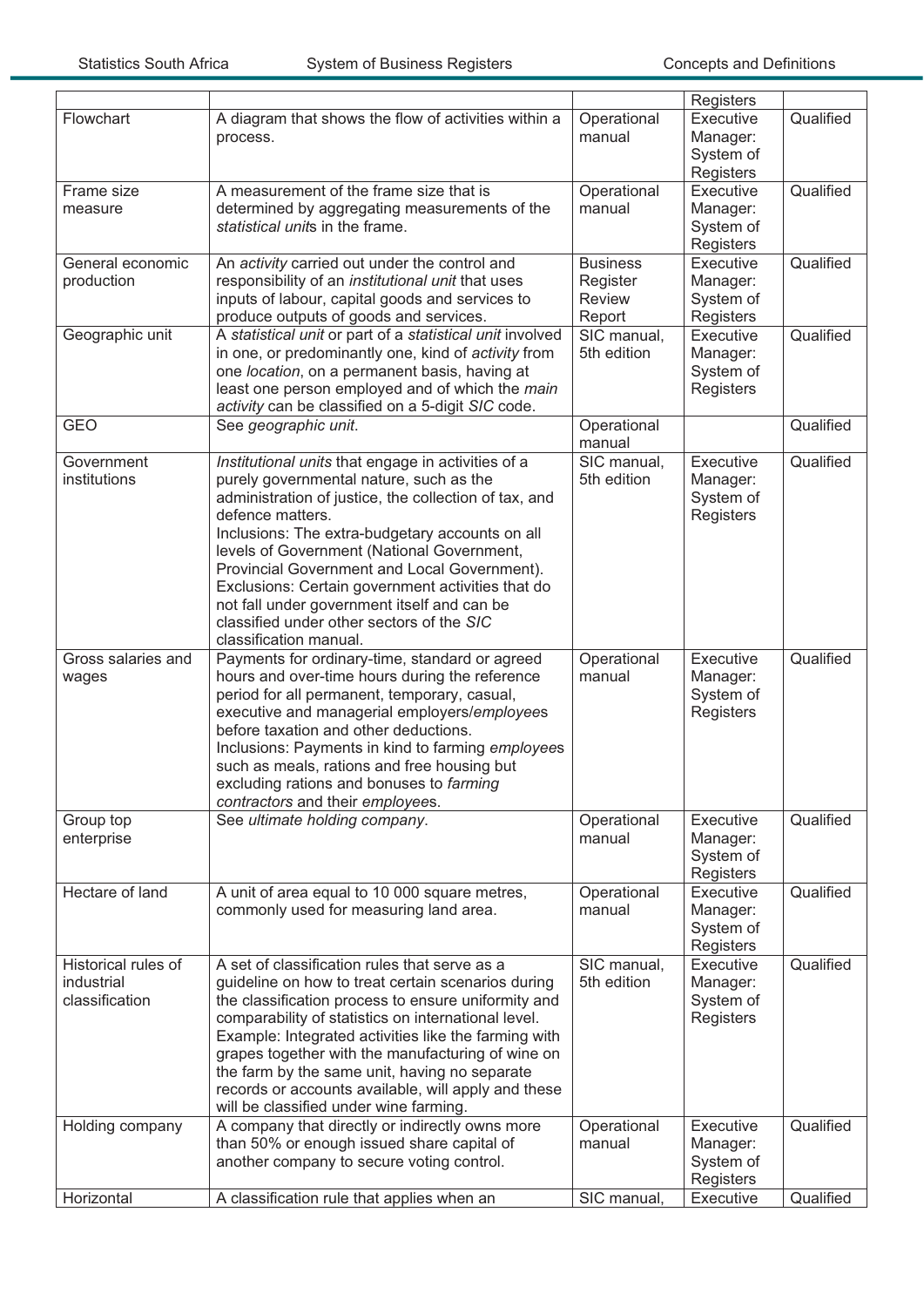| integration of<br>economic activities             | enterprise is engaged in several types of activities<br>carried out simultaneously, using the same factors<br>of production, but the unit cannot be segregated<br>into separate statistical units.<br>Example: The manufacturing of bakery products<br>combined with the manufacturing of chocolate<br>confectionery. The unit should be classified to the<br>SIC class or subgroup with the largest share of<br>value added, as determined, by using the 'top-<br>down' method.                                                                                | 5th edition                | Manager:<br>System of<br>Registers              |           |
|---------------------------------------------------|-----------------------------------------------------------------------------------------------------------------------------------------------------------------------------------------------------------------------------------------------------------------------------------------------------------------------------------------------------------------------------------------------------------------------------------------------------------------------------------------------------------------------------------------------------------------|----------------------------|-------------------------------------------------|-----------|
| Horizontal<br>integration of<br>enterprise unit   | A combination of two or more businesses within<br>the same group company structure operating<br>together on the market as one unit.                                                                                                                                                                                                                                                                                                                                                                                                                             | Operational<br>manual      | Executive<br>Manager:<br>System of<br>Registers | Qualified |
| Household<br>unincorporated<br>enterprises        | Enterprises that produce goods and services for<br>their own final use.                                                                                                                                                                                                                                                                                                                                                                                                                                                                                         | <b>SNA93</b>               | Executive<br>Manager:<br>System of<br>Registers | Qualified |
| Household<br>unincorporated<br>market enterprises | Enterprise units that produce goods or services for<br>sale or barter on the market.                                                                                                                                                                                                                                                                                                                                                                                                                                                                            | <b>SNA93</b>               | Executive<br>Manager:<br>System of<br>Registers | Qualified |
| Immediate parent                                  | See holding company.                                                                                                                                                                                                                                                                                                                                                                                                                                                                                                                                            | Operational<br>manual      | Executive<br>Manager:<br>System of<br>Registers | Qualified |
| Income tax turnover                               | A turnover that has automatically been updated to<br>an enterprise unit through the process of income<br>tax downloads to the Business Sampling Frame.                                                                                                                                                                                                                                                                                                                                                                                                          | Operational<br>manual      | Executive<br>Manager:<br>System of<br>Registers | Qualified |
| Individual<br>ownership                           | See sole proprietorship.                                                                                                                                                                                                                                                                                                                                                                                                                                                                                                                                        | Operational<br>manual      | Executive<br>Manager:<br>System of<br>Registers | Qualified |
| Industrial activity                               | An economic activity resulting in a homogeneous<br>set of products or the same kind of services.                                                                                                                                                                                                                                                                                                                                                                                                                                                                | SIC manual,<br>5th edition | Executive<br>Manager:<br>System of<br>Registers | Qualified |
| Registers)                                        | Industry (System of   The set of all production units engaged primarily<br>in the same or similar kinds of productive<br>economic activities and which consists of legal<br>units, engaged in the same or a closely related<br>kind of economic activity based mainly on the<br>principal class of goods produced or services<br>rendered. See Standard Industrial Classification<br>(SIC) of all Economic Activities, Fifth Edition of<br>January 1993.                                                                                                        | SIC manual,<br>5th edition | Executive<br>Manager:<br>System of<br>Registers | Qualified |
| Informal sector<br>(System of<br>Registers)       | A subset of household unincorporated<br>enterprises, comprising those enterprises that:<br>produce at least some output for the market; and<br>are less than a specified size in terms of the<br>number of persons engaged, or of employees<br>employed on a continuous basis; and/or are not<br>registered under specific forms of national<br>legislation, such as factories or commercial acts,<br>tax or social security laws, professional groups'<br>regulatory acts, or similar acts, laws or regulations<br>established by national legislative bodies. | Operational<br>manual      | Executive<br>Manager:<br>System of<br>Registers | Qualified |
| Institutional sector                              | An aggregation of institutional units on the basis of<br>the type of producer and depending on their<br>principal activity and function, which are<br>considered to be indicative of their economic                                                                                                                                                                                                                                                                                                                                                             | <b>SNA93</b>               | Executive<br>Manager:<br>System of<br>Registers | Qualified |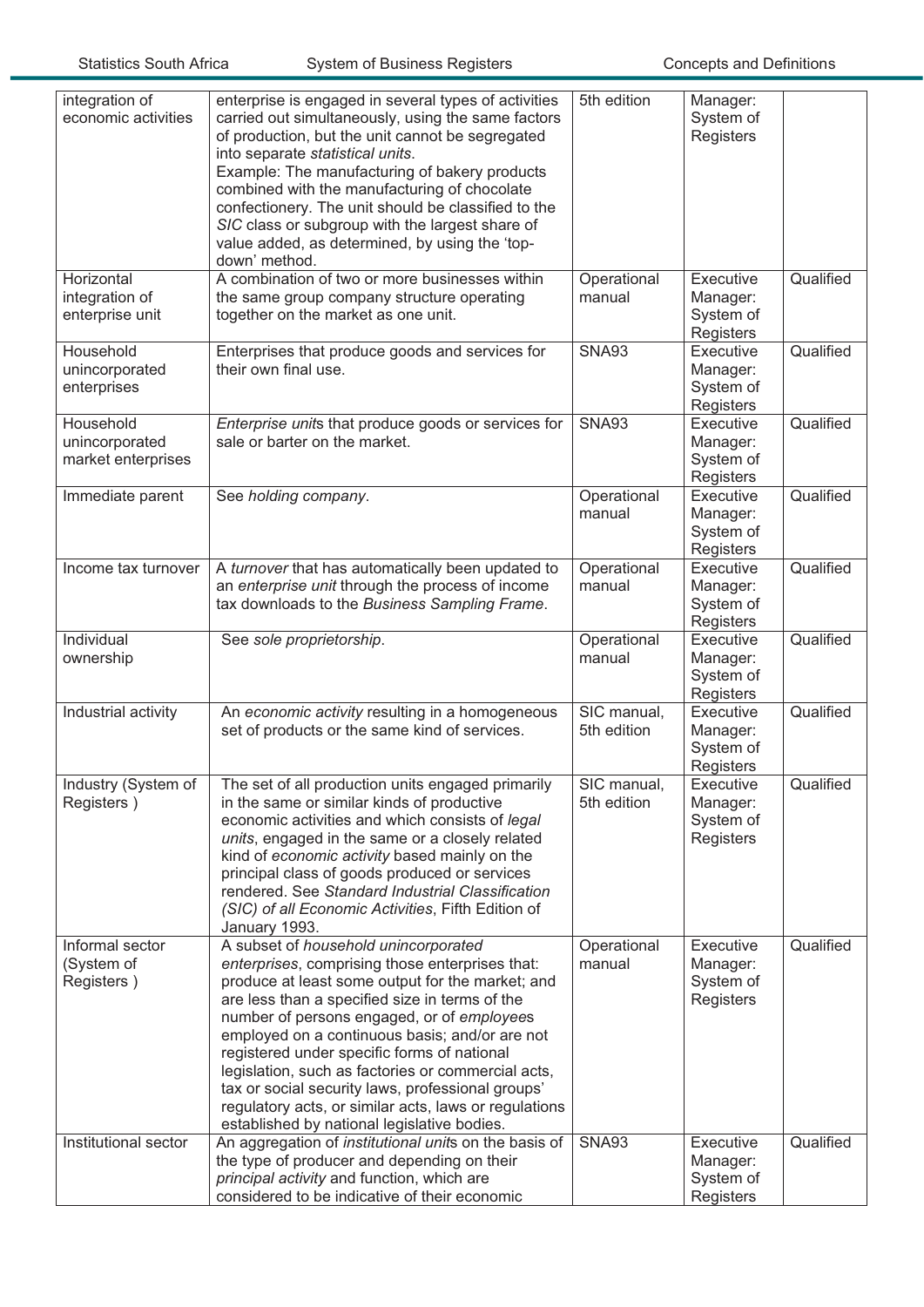|                                                                                                       | behaviour.<br>Note: The SNA93 states that <i>institutional units</i> are<br>grouped together to form institutional sectors on<br>the basis of their principal functions, behaviour,<br>and objectives.                                                                                                                                                                                                                                                                                                                                                                                   |                                              |                                                 |           |
|-------------------------------------------------------------------------------------------------------|------------------------------------------------------------------------------------------------------------------------------------------------------------------------------------------------------------------------------------------------------------------------------------------------------------------------------------------------------------------------------------------------------------------------------------------------------------------------------------------------------------------------------------------------------------------------------------------|----------------------------------------------|-------------------------------------------------|-----------|
| International<br>Standard Industrial<br>Classification of all<br><b>Economic Activities</b><br>(ISIC) | The United Nation's version of a classification<br>system used to classify businesses according to<br>their economic activities.                                                                                                                                                                                                                                                                                                                                                                                                                                                         | <b>Business</b><br>Register<br>review report | Executive<br>Manager:<br>System of<br>Registers | Qualified |
| Investigation                                                                                         | The process of finding full information on a change<br>indicated in an administrative source.                                                                                                                                                                                                                                                                                                                                                                                                                                                                                            | Operational<br>manual                        | Executive<br>Manager:<br>System of<br>Registers | Qualified |
| Investigation<br>conclusion sheet                                                                     | A standardised sheet to be completed for each<br>investigation.                                                                                                                                                                                                                                                                                                                                                                                                                                                                                                                          | Operational<br>manual                        | Executive<br>Manager:<br>System of<br>Registers | Qualified |
| Kind-of-activity unit                                                                                 | A statistical unit engaging in one or predominantly<br>one kind of economic activity without being<br>restricted to a geographical location.                                                                                                                                                                                                                                                                                                                                                                                                                                             | SIC manual,<br>5th edition                   | Executive<br>Manager:<br>System of<br>Registers | Qualified |
| Kind-of-activity unit<br>description field                                                            | A name describing the activity performed and/or<br>traded by a particular kind-of-activity unit.                                                                                                                                                                                                                                                                                                                                                                                                                                                                                         | Operational<br>manual                        | Executive<br>Manager:<br>System of<br>Registers | Qualified |
| Kind-of-enterprise<br>unit                                                                            | A statistical unit or part of a statistical unit for<br>which all elements of the basic industrial statistics<br>can be reported.<br>Inclusions: Has to be large in terms of turnover<br>and economically significant (equal to stratum 1 to<br>fit into Stats SA surveys), have activities across<br>more than one subgroup (on a 5-digit level of SIC)<br>and a set of books/financial accounts to allow the<br>calculation of the operating surplus.                                                                                                                                  | SIC manual,<br>5th edition                   | Executive<br>Manager:<br>System of<br>Registers | Qualified |
| Last update on BSF                                                                                    | A date indicator on an enterprise unit showing<br>when the most recent information was updated.                                                                                                                                                                                                                                                                                                                                                                                                                                                                                          | Operational<br>manual                        | Executive<br>Manager:<br>System of<br>Registers | Qualified |
| Legal entity                                                                                          | Natural or juristic person (company, close<br>corporation, trust), whose existence is recognised<br>by law or society, independently of who owns<br>them.<br>Note: They can own goods or assets, incur<br>liabilities and enter into contracts, may be<br>involved in litigations, take decisions and actions<br>for which they are held responsible and<br>accountable for by law, they compile complete<br>sets of accounts (including profit-and-loss<br>accounts and balance sheets) and they possess<br>more than 50% of the voting rights of (or<br>otherwise control) a business. | SIC manual,<br>5th edition                   | Executive<br>Manager:<br>System of<br>Registers | Qualified |
| Legal unit                                                                                            | See legal entity.                                                                                                                                                                                                                                                                                                                                                                                                                                                                                                                                                                        | Operational<br>manual                        | Executive<br>Manager:<br>System of<br>Registers | Qualified |
| Life cycle (statistical<br>unit)                                                                      | A series of states in the life of a statistical unit that<br>can take the following values: 'birthed', 'activated',<br>'deactivated', 'reactivated' or 'ceased'.                                                                                                                                                                                                                                                                                                                                                                                                                         | Operational<br>manual                        | Executive<br>Manager:<br>System of<br>Registers | Qualified |
| Location (statistical<br>unit)                                                                        | The province from which a statistical unit operates<br>(compare to Physical address).                                                                                                                                                                                                                                                                                                                                                                                                                                                                                                    | Operational<br>manual                        | Executive<br>Manager:                           | Qualified |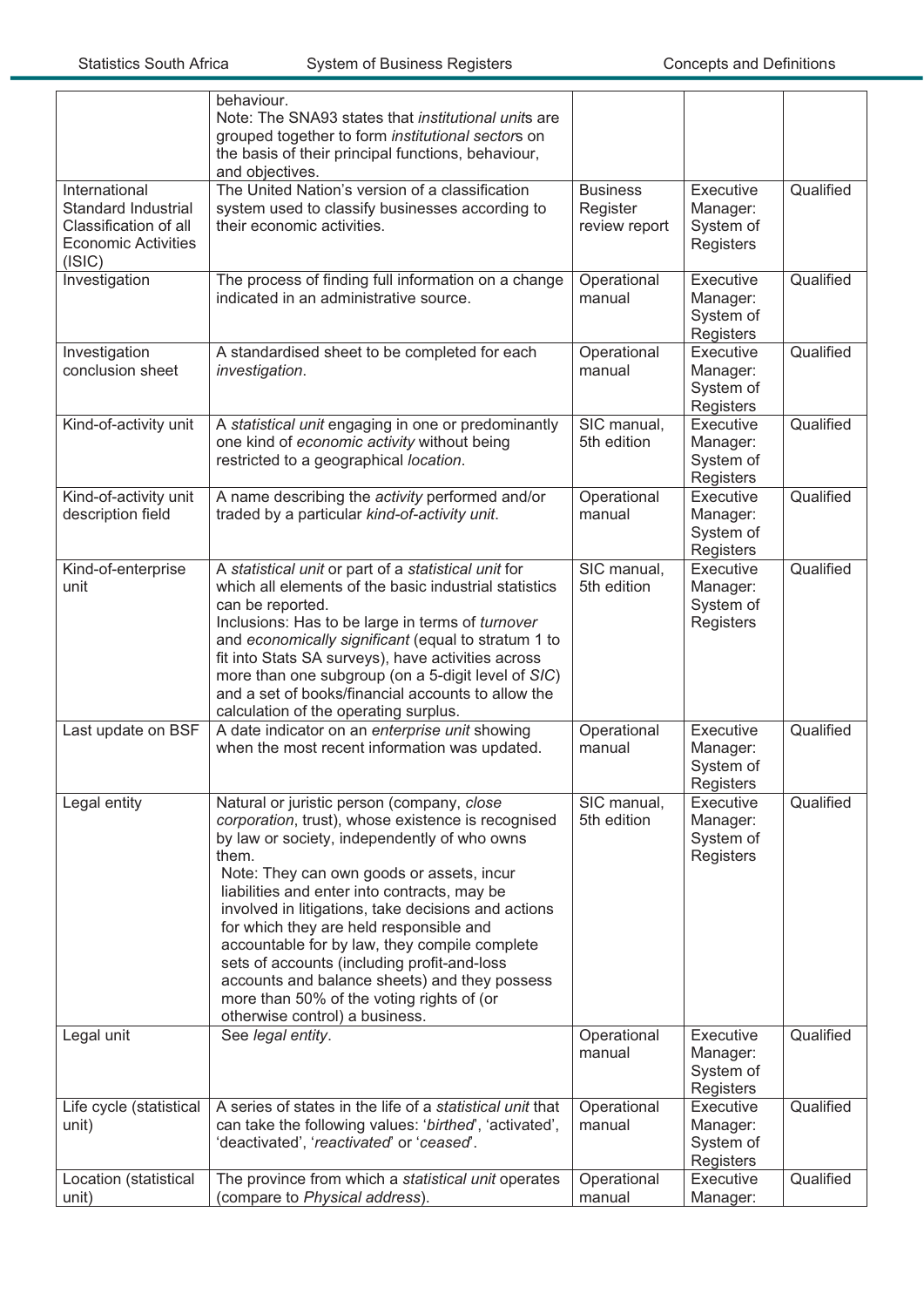|                                        |                                                                                                                                                                                                                                                                                                                                                                                                                                                                                                                                                                                                               |                            | System of<br>Registers                          |           |
|----------------------------------------|---------------------------------------------------------------------------------------------------------------------------------------------------------------------------------------------------------------------------------------------------------------------------------------------------------------------------------------------------------------------------------------------------------------------------------------------------------------------------------------------------------------------------------------------------------------------------------------------------------------|----------------------------|-------------------------------------------------|-----------|
| Mailing address                        | An address that is used for mailing and receiving<br>posted mails.                                                                                                                                                                                                                                                                                                                                                                                                                                                                                                                                            | Operational<br>manual      | Executive<br>Manager:<br>System of<br>Registers | Qualified |
| Main activity                          | See principal activity.                                                                                                                                                                                                                                                                                                                                                                                                                                                                                                                                                                                       |                            | Executive<br>Manager:<br>System of<br>Registers | Qualified |
| Maintenance<br>procedures              | All the procedures carried out to collect information<br>for and update of the Business Sampling Frame.                                                                                                                                                                                                                                                                                                                                                                                                                                                                                                       | Operational<br>manual      | Executive<br>Manager:<br>System of<br>Registers | Qualified |
| Merger                                 | An event where two or more businesses are joined<br>and a new business is registered. The registered<br>name of the new business is different from the<br>registered name of all the original businesses. The<br>original businesses are ceased.                                                                                                                                                                                                                                                                                                                                                              | Operational<br>manual      | Executive<br>Manager:<br>System of<br>Registers | Qualified |
| Multiple activities                    | These occur when a statistical unit is engaged in<br>different kinds of activities that can be classified or<br>assigned to more than one major division of the<br>Standard Industrial Classification.<br>Note: The main activity must be determined from<br>the net values of each activity or the gross income<br>obtained from various final products produced or<br>products dealt in or services rendered, e.g. an<br>enterprise manufacturing and selling its own goods<br>and also imported, purchased goods.                                                                                          | SIC manual,<br>5th edition | Executive<br>Manager:<br>System of<br>Registers | Qualified |
| Multiple structure<br>statistical unit | A statistical unit structure that has more than one<br>kind-of-activity unit and/or more than one<br>geographical unit.                                                                                                                                                                                                                                                                                                                                                                                                                                                                                       | Operational<br>manual      | Executive<br>Manager:<br>System of<br>Registers | Qualified |
| Municipal code                         | A reference number that identifies a municipality.                                                                                                                                                                                                                                                                                                                                                                                                                                                                                                                                                            | Operational<br>manual      | Executive<br>Manager:<br>System of<br>Registers | Qualified |
| Non-profit<br>institutions             | Legal or social entities created for the purpose of<br>producing goods and services, which are not<br>allowed to be a source of income, profit or other<br>financial gain for the units that establish, control<br>or finance them.<br>Note: These are companies registered under<br>Section 21 of the Companies Act.                                                                                                                                                                                                                                                                                         | <b>SNA93</b>               | Executive<br>Manager:<br>System of<br>Registers | Qualified |
| Number of rooms<br>for accommodation   | The total number of rooms/ stay units available for<br>accommodation purposes to paying guests.                                                                                                                                                                                                                                                                                                                                                                                                                                                                                                               | Operational<br>manual      | Executive<br>Manager:<br>System of<br>Registers | Qualified |
| Originating<br>classification          | The allocation of the original Standard Industrial<br>Classification activity to the enterprise in which it<br>first was engaged in, apart from other multiple and<br>associated activities at one location.<br>Note: Although the income for the original activity<br>might not be the greatest, having no separate<br>accounts available, e.g. a liquor off-sales store, a<br>bar, casino or restaurant which is part of a hotel,<br>will be classified under hotel activities at enterprise<br>level and also when mining and manufacturing are<br>both done at the mining site by the same<br>enterprise. | SIC manual,<br>5th edition | Executive<br>Manager:<br>System of<br>Registers | Qualified |
| Ownership type (of<br>business)        | The manner in which a business is managed and<br>controlled.                                                                                                                                                                                                                                                                                                                                                                                                                                                                                                                                                  | Operational<br>manual      | Executive<br>Manager:                           | Qualified |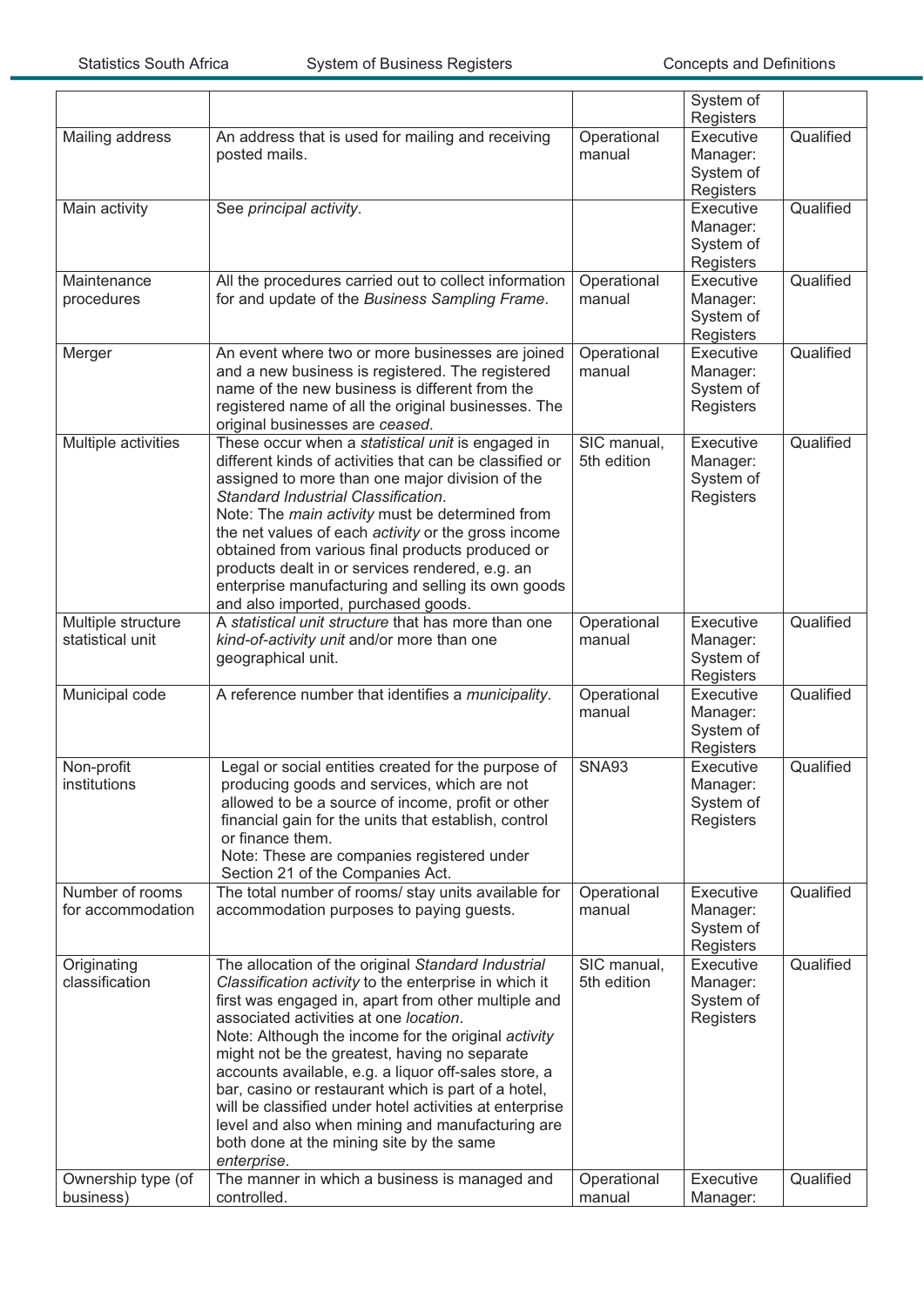|                     | Examples: Sole proprietorship, partnership,<br>corporation, business trust, etc. |              | System of<br>Registers |           |
|---------------------|----------------------------------------------------------------------------------|--------------|------------------------|-----------|
| Partnership         | An agreement between two or more people, but                                     | Operational  | Executive              | Qualified |
|                     | not more than twenty people, to start and operate                                | manual       | Manager:               |           |
|                     | a business entity in which all partners bear equal                               |              | System of              |           |
|                     | responsibility for debts incurred, profit sharing, etc.                          |              | Registers              |           |
| Physical address    | An address indicating or stating an exact vicinity or                            | Operational  | Executive              | Qualified |
| (System of          | place.                                                                           | manual       | Manager:               |           |
| Registers)          |                                                                                  |              | System of              |           |
|                     |                                                                                  |              | Registers              |           |
| Principal activity  | The activity of which the value added/gross                                      | SIC manual,  | Executive              | Qualified |
|                     | income exceeds that of any other activity of the                                 | 5th edition  | Manager:               |           |
|                     | enterprise.                                                                      |              | System of              |           |
|                     |                                                                                  |              | Registers              |           |
| Priority rule       | A rule that specifies the source from which                                      | Operational  | Executive              | Qualified |
|                     | information for the BSF is going to be taken,                                    | manual       | Manager:               |           |
|                     | should several sources be available for the same                                 |              | System of              |           |
|                     | piece of information.                                                            |              | Registers              |           |
| Private company     | A company that has a minimum of one and a                                        | Operational  | Executive              | Qualified |
|                     | maximum of fifty shareholders, and of which the                                  | manual       | Manager:               |           |
|                     | name ends with the words 'Proprietary Limited' or                                |              | System of              |           |
|                     | '(Pty) Ltd'.                                                                     |              | Registers              |           |
| Production by third | Production done by an enterprise unit on a third-                                | SIC manual,  | Executive              | Qualified |
| parties on a        | party basis, on fee or contract basis on behalf of                               | 5th edition  | Manager:               |           |
| commission or       | the enterprise hiring that party for their services.                             |              | System of              |           |
| contract basis      | Note: The enterprises hiring the third party are                                 |              | Registers              |           |
|                     | classified as if they produce the goods                                          |              |                        |           |
|                     | themselves, provided that they have considerable                                 |              |                        |           |
|                     | influence on the conception of the products, e.g.                                |              |                        |           |
|                     | according to their specification, or, in the case of                             |              |                        |           |
|                     | the manufacturing industry, that they own the                                    |              |                        |           |
|                     | materials to be transformed. Thus both parties get                               |              |                        |           |
|                     | the same classification code.                                                    |              |                        |           |
| Profile manager     | A person who, on a full-time basis, is responsible                               | Operational  | Executive              | Qualified |
|                     | for the maintenance and updating of a specific                                   | manual       | Manager:               |           |
|                     | enterprise through a profiling and delineation                                   |              | System of              |           |
|                     | process.                                                                         |              | Registers              |           |
| Profiling           | A continuous process of analysing the structural                                 | Operational  | Executive              | Qualified |
|                     | characteristics of a complex group of companies.                                 | manual       | Manager:               |           |
|                     |                                                                                  |              | System of              |           |
|                     |                                                                                  |              | Registers              |           |
| Public company      | A company that has issued shares to the public                                   | Operational  | Executive              | Qualified |
|                     | through the stock exchange (security exchange),                                  | manual       | Manager:               |           |
|                     | has a minimum of seven shareholders and no                                       |              | System of              |           |
|                     | limitation on maximum shareholdings. The word                                    |              | Registers              |           |
|                     | 'Limited' or 'Ltd' will appear at the end of the                                 |              |                        |           |
|                     | company's name.                                                                  |              |                        |           |
| Public corporation  | A public organisation which has a substantial                                    | Operational  | Executive              | Qualified |
|                     | degree of financial independence from the public                                 | manual       | Manager:               |           |
|                     | authority that created them. A public authority (i.e.                            |              | System of              |           |
|                     | central or local government) normally appoints the                               |              | Registers              |           |
|                     | whole of or a majority of the board of                                           |              |                        |           |
|                     | management.                                                                      |              |                        |           |
| Quasi-corporation   | An unincorporated enterprise that operates as if it                              | <b>SNA93</b> | Executive              | Qualified |
|                     | were a corporation and thus must be treated as if                                |              | Manager:               |           |
|                     | it were one.                                                                     |              | System of              |           |
|                     | Inclusions: Enterprises owned by non-resident or                                 |              | Registers              |           |
|                     | government institutional units.                                                  |              |                        |           |
| Random number       | A number allocated to a statistical unit that is                                 | Operational  | Executive              | Qualified |
|                     | mainly used for sampling purposes.                                               | manual       | Manager:               |           |
|                     |                                                                                  |              | System of              |           |
|                     |                                                                                  |              | Registers              |           |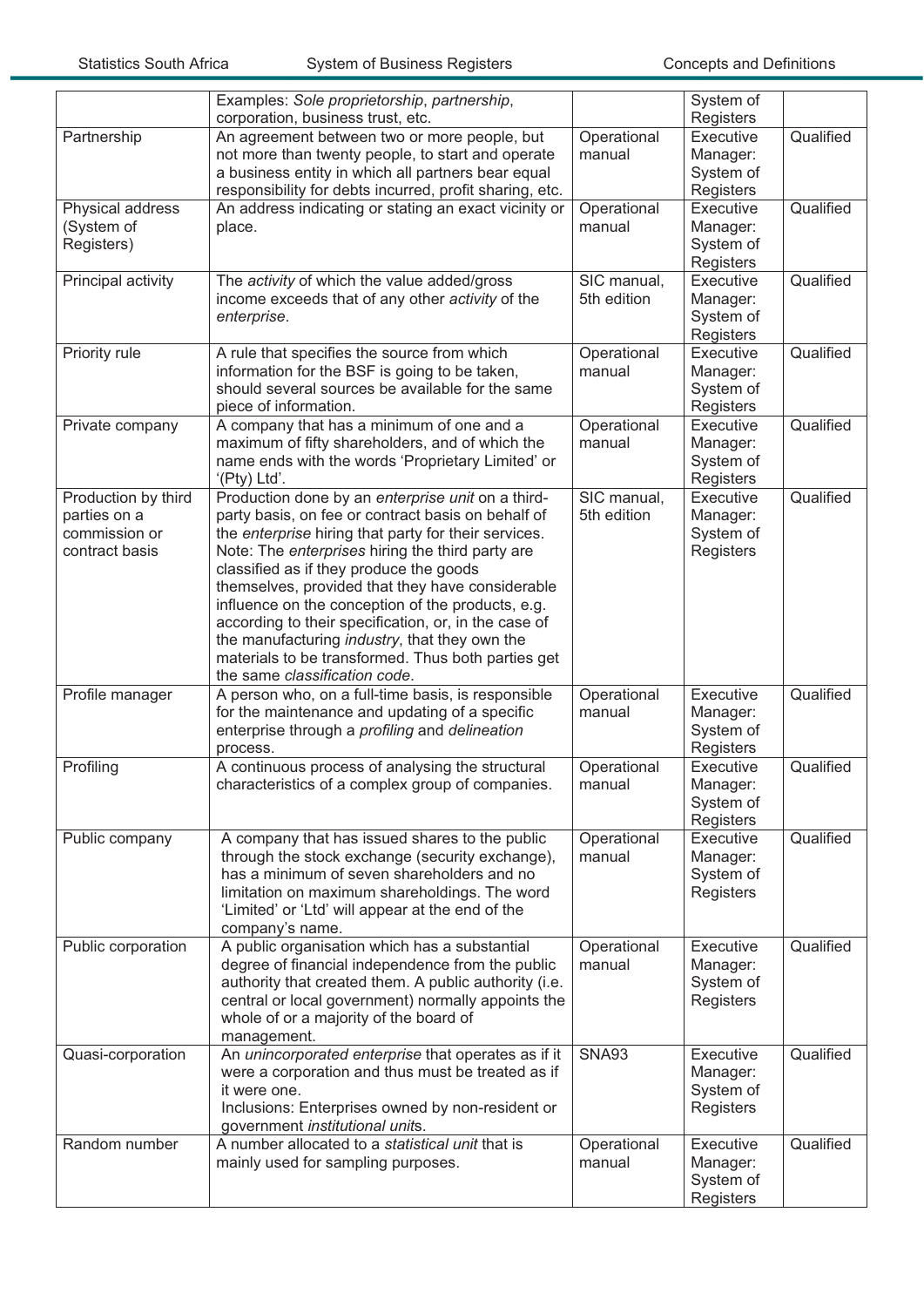| Reactivated                                                                | Life status of a statistical unit which has been<br>confirmed to restart its operations.                                                                                                                                                                                                                                                                                                                                                 | Operational<br>manual      | Executive<br>Manager:<br>System of<br>Registers | Qualified |
|----------------------------------------------------------------------------|------------------------------------------------------------------------------------------------------------------------------------------------------------------------------------------------------------------------------------------------------------------------------------------------------------------------------------------------------------------------------------------------------------------------------------------|----------------------------|-------------------------------------------------|-----------|
| Sampling frame<br>(System of<br>Registers)                                 | A list or register of the population elements from<br>which a sample is drawn.                                                                                                                                                                                                                                                                                                                                                           | Operational<br>manual      | Executive<br>Manager:<br>System of<br>Registers | Qualified |
| Secondary activity<br>(System of<br>Registers)                             | A separate activity that sometimes produces<br>products or services for third parties, but which is<br>not the principal activity of the enterprise unit.<br>Note: The output of secondary activities are<br>consequently secondary products, e.g. when a<br>company manufactures computer parts for internal<br>use and incidentally sells one part on the open<br>market, then that transaction is considered a<br>secondary activity. | SIC manual,<br>5th edition | Executive<br>Manager:<br>System of<br>Registers | Qualified |
| <b>SIC</b>                                                                 | See Standard Industrial Classification of all<br>Economic Activities.                                                                                                                                                                                                                                                                                                                                                                    | SIC manual,<br>5th edition | Executive<br>Manager:<br>System of<br>Registers | Qualified |
| Single-structure<br>statistical unit                                       | A statistical unit structure which has one kind-of-<br>activity unit and one geographical unit as part of<br>the enterprise unit.                                                                                                                                                                                                                                                                                                        | Operational<br>manual      | Executive<br>Manager:<br>System of<br>Registers | Qualified |
| Size measure of<br>statistical unit                                        | A size indicator that measures the size of a<br>statistical unit.                                                                                                                                                                                                                                                                                                                                                                        | Operational<br>manual      | Executive<br>Manager:<br>System of<br>Registers | Qualified |
| Sole proprietorship                                                        | A business owned and operated by one individual<br>person.                                                                                                                                                                                                                                                                                                                                                                               | Operational<br>manual      | Executive<br>Manager:<br>System of<br>Registers | Qualified |
| Source of update on<br><b>BSF</b>                                          | An indication on an enterprise unit where recent<br>updated information is coming from.                                                                                                                                                                                                                                                                                                                                                  | Operational<br>manual      | Executive<br>Manager:<br>System of<br>Registers | Qualified |
| Split-off                                                                  | An event where one or more parts of a business<br>is separated into businesses of their own and the<br>original business continues to operate.                                                                                                                                                                                                                                                                                           | Operational<br>manual      | Executive<br>Manager:<br>System of<br>Registers | Qualified |
| Standard Industrial<br>Classification code                                 | A code indicating the economic activity of an<br>industry in which the enterprise is engaged using<br>the Standard Industrial Classification manual.                                                                                                                                                                                                                                                                                     | SIC manual,<br>5th edition | Executive<br>Manager:<br>System of<br>Registers | Qualified |
| Standard Industrial<br>Classification of all<br><b>Economic Activities</b> | A South African version of a classification coding<br>system used to classify an enterprise according to<br>its economic activity.<br>Note: It is based on the United Nation's (UN)<br>International Standard Industrial Classification of<br>all Economic Activities (ISIC), with a number of<br>adaptations for local conditions.                                                                                                      | SIC manual,<br>5th edition | Executive<br>Manager:<br>System of<br>Registers | Qualified |
| Statistical unit                                                           | A unit of observation or measurement for which<br>statistical data are collected or derived.                                                                                                                                                                                                                                                                                                                                             | Operation<br>manual        | Executive<br>Manager:<br>System of<br>Registers | Qualified |
| Statistical unit<br>structure                                              | A combination of an enterprise unit with one or<br>more kind-of-activity unit(s) and one or more<br>geographical unit(s).                                                                                                                                                                                                                                                                                                                | Operational<br>manual      | Executive<br>Manager:<br>System of<br>Registers | Qualified |
| Subsidiary                                                                 | A company that is controlled by another company<br>by having more than half the voting power, or by                                                                                                                                                                                                                                                                                                                                      | Operational<br>manual      | Executive<br>Manager:                           | Qualified |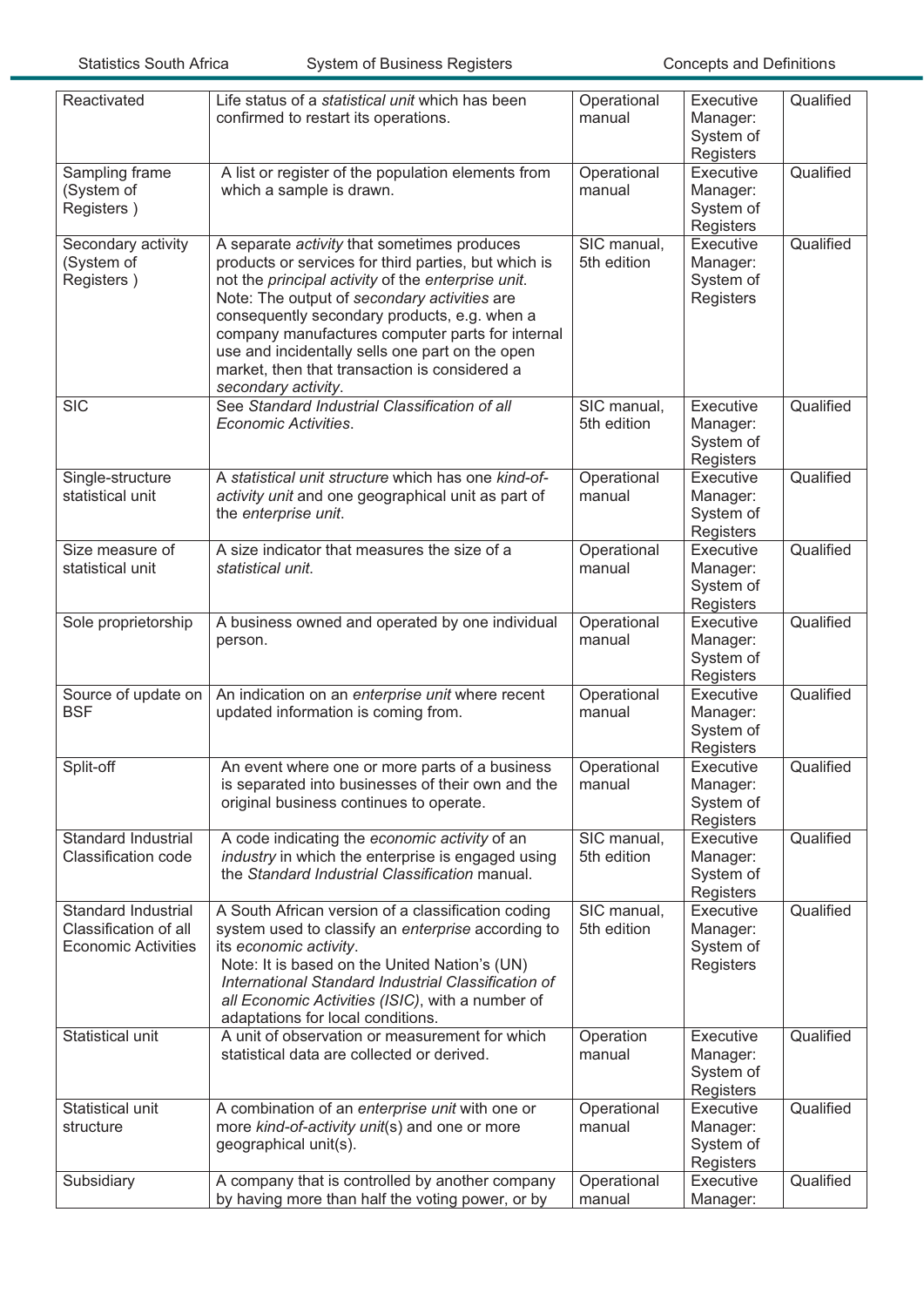|                         | owning more than half the issued share capital of<br>the company. |              | System of<br>Registers |              |
|-------------------------|-------------------------------------------------------------------|--------------|------------------------|--------------|
| Takeover                |                                                                   |              | Executive              | Qualified    |
|                         | An event where one or more business(es) is/are                    | Operational  |                        |              |
|                         | absorbed by another existing business, no new                     | manual       | Manager:               |              |
|                         | business is created and the business(es) taken                    |              | System of              |              |
|                         | over is/are ceased or deactivated.                                |              | Registers              |              |
| <b>Tax link</b>         | A link between the Business Sampling Frame and                    | Operational  | <b>Executive</b>       | Qualified    |
|                         | SARS databases through the use of tax or VAT                      | manual       | Manager:               |              |
|                         | and enterprise numbers.                                           |              | System of              |              |
|                         |                                                                   |              | Registers              |              |
| <b>Total quality</b>    | A methodology that is based and focuses on                        | Operational  | Executive              | Qualified    |
| management              | prevention rather than correction, processes rather               | manual       | Manager:               |              |
|                         | than only end products, user needs rather than                    |              |                        |              |
|                         |                                                                   |              | System of              |              |
|                         | product properties, everybody's involvement, facts                |              | Registers              |              |
|                         | rather than assumptions and continuous rather                     |              |                        |              |
|                         | than occasional improvements.                                     |              |                        |              |
| Trading name            | A name used by businesses to sell their goods                     | Operational  | Executive              | Qualified    |
|                         | and/or services to their customers.                               | manual       | Manager:               |              |
|                         |                                                                   |              | System of              |              |
|                         |                                                                   |              | Registers              |              |
| Turnover (System        | The total amount received for goods sold and                      | Operational  | Executive              | Qualified    |
| of Registers)           | services rendered for the financial year.                         | manual       | Manager:               |              |
|                         |                                                                   |              | System of              |              |
|                         |                                                                   |              | Registers              |              |
| <b>Ultimate holding</b> | A holding company that controls other holding                     | Operational  | Executive              | Qualified    |
| company                 | companies and/or subsidiaries and no company                      | manual       | Manager:               |              |
|                         | has control over it.                                              |              |                        |              |
|                         |                                                                   |              | System of              |              |
|                         |                                                                   |              | Registers              |              |
| Unincorporated          | A producer unit which is not incorporated as a                    | <b>SNA93</b> | Executive              | <b>Draft</b> |
| enterprise              | legal entity separate from the owner (household,                  |              | Manager:               |              |
|                         | government or foreign resident); the fixed and                    |              | System of              |              |
|                         | other assets used in unincorporated enterprises                   |              | Registers              |              |
|                         | do not belong to the enterprises but to their                     |              |                        |              |
|                         | owners; the enterprises as such cannot engage in                  |              |                        |              |
|                         | transactions with other economic units nor can                    |              |                        |              |
|                         | they enter into contractual relationships with other              |              |                        |              |
|                         | units nor incur liabilities on their own behalf; in               |              |                        |              |
|                         | addition, their owners are personally liable,                     |              |                        |              |
|                         | without limit, for any debts or obligations incurred              |              |                        |              |
|                         | in the course of production.                                      |              |                        |              |
| VAT auto-update         | It indicates that a particular statistical unit is                | Operational  | Executive              | Qualified    |
|                         | updated automatically from an administrative VAT                  | manual       |                        |              |
|                         |                                                                   |              | Manager:               |              |
|                         | data source.                                                      |              | System of              |              |
|                         |                                                                   |              | Registers              |              |
| VAT turnover            | A turnover that has automatically been updated to                 | Operational  | Executive              | Qualified    |
|                         | an enterprise unit through the process of monthly                 | manual       | Manager:               |              |
|                         | VAT downloads to the Business Sampling Frame.                     |              | System of              |              |
|                         |                                                                   |              | Registers              |              |
| Vertical integration    | Occurs when the different stages of production are                | SIC manual,  | Executive              | Qualified    |
| of economic             | carried out in succession by the same unit and                    | 5th edition  | Manager:               |              |
| activities              | where the output of one process serves as input to                |              | System of              |              |
|                         | the next.                                                         |              | Registers              |              |
|                         | Example: Tree felling combined with sawmilling,                   |              |                        |              |
|                         | with regard to the classification; cognisance is                  |              |                        |              |
|                         | taken of the nature of the final product.                         |              |                        |              |
| Vertical integration    | A combination of enterprise units that are                        | Operational  | Executive              | Qualified    |
| of enterprise unit      |                                                                   |              |                        |              |
|                         |                                                                   |              |                        |              |
|                         | operating in such a way that the production of one                | manual       | Manager:               |              |
|                         | enterprise is consumed totally by another                         |              | System of              |              |
|                         | company(s) within the same group company<br>structure.            |              | Registers              |              |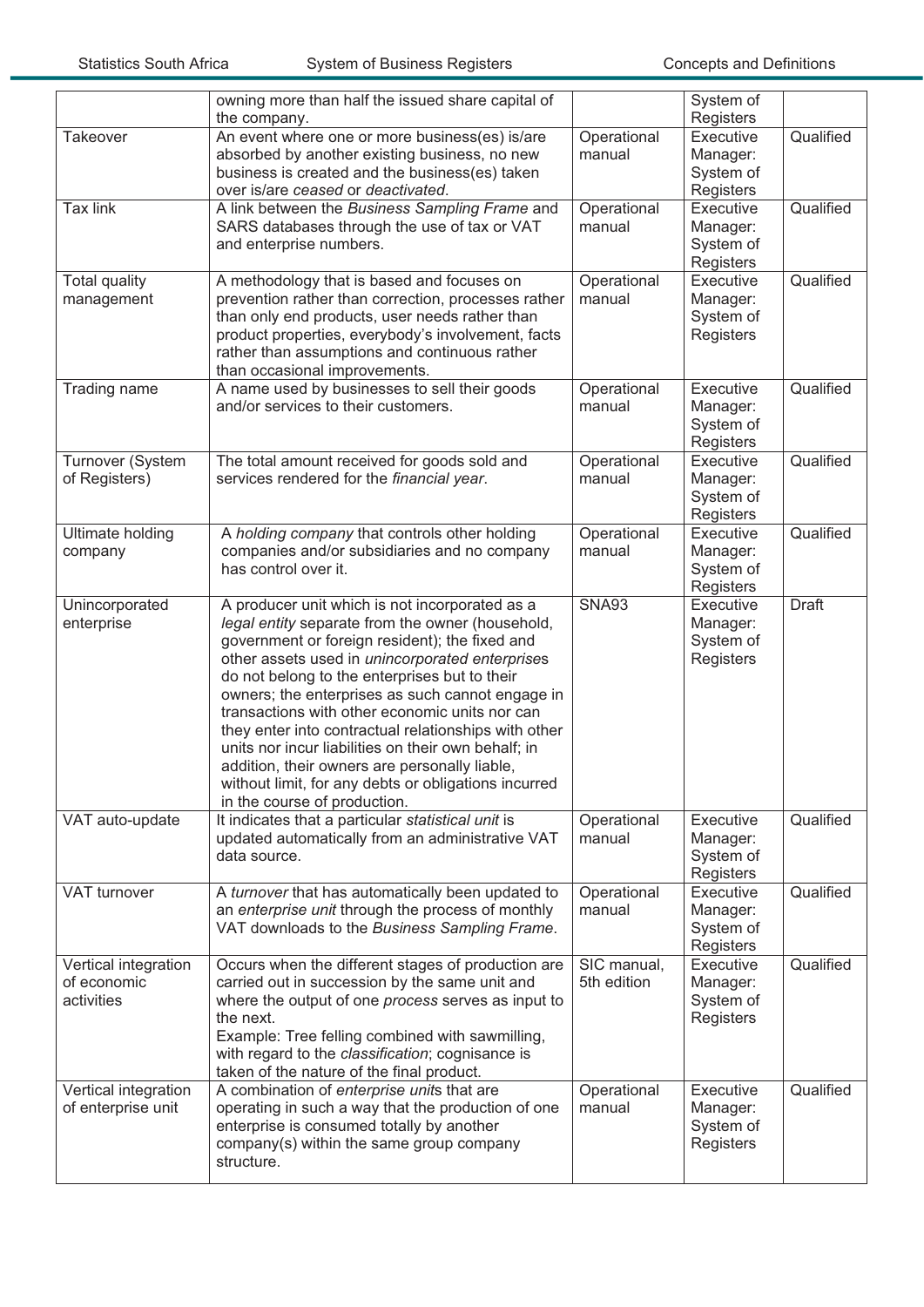## **18. Tourism and migration**

| <b>Term</b>                     | <b>Definition</b>                                                                                                                                                                                                   | <b>Source</b>                                                   | Ownership                                                        | <b>Status</b> |
|---------------------------------|---------------------------------------------------------------------------------------------------------------------------------------------------------------------------------------------------------------------|-----------------------------------------------------------------|------------------------------------------------------------------|---------------|
| Bed occupancy rate<br>(tourism) | The number of bed nights<br>sold, divided by the product of<br>the number of bed nights<br>available and the number of<br>days in the survey period;<br>expressed as a percentage.<br>Compare Bed occupancy rate    | <b>Stats SA Tourism</b><br>statistics<br>component              | Executive<br>Manager:<br>Industry and<br><b>Trade Statistics</b> | Qualified     |
| Country of residence            | (hospitals).<br>If a person resides (or intends                                                                                                                                                                     | <b>Stats SA</b>                                                 | Executive                                                        | Qualified     |
|                                 | to reside) for more than one<br>year in a given country and<br>has there his/her centre of<br>economic interest (e.g. his/her<br>major source of income),<br>he/she is considered as a<br>resident of this country. | Health and Vital<br><b>Statistics</b>                           | Manager:<br>Health and<br><b>Vital Statistics</b>                |               |
| Documented immigrant            | A citizen of another country<br>who enters the country with a<br>view to residing permanently,<br>and has been granted or has<br>applied for permanent<br>residence of that country.                                | <b>Stats SA Tourism</b><br>statistics<br>component              | Executive<br>Manager:<br>Health and<br><b>Vital Statistics</b>   | Qualified     |
| Domestic tourism                | The <i>tourism</i> of resident<br>visitors within the economic<br>territory of the country of<br>reference.                                                                                                         | <b>Stats SA</b><br><b>Health and Vital</b><br><b>Statistics</b> | Executive<br>Manager:<br>Health and<br><b>Vital Statistics</b>   | Qualified     |
| Domestic tourism<br>consumption | Comprises the consumption of<br>resident visitors within the<br>economic territory of the<br>country of reference.                                                                                                  | <b>Stats SA</b><br><b>Health and Vital</b><br><b>Statistics</b> | Executive<br>Manager:<br>Health and<br><b>Vital Statistics</b>   | Qualified     |
| Domestic tourist                | A resident visitor who visits<br>within the economic territory<br>of the country of reference.                                                                                                                      | <b>Stats SA</b><br><b>Health and Vital</b><br><b>Statistics</b> | Executive<br>Manager:<br>Health and<br><b>Vital Statistics</b>   | Qualified     |
| Domestic visitor                | A visitor whose country of<br>residence is the country<br>visited. They may be nationals<br>of this country or foreigners.                                                                                          | <b>Stats SA Tourism</b><br>statistics<br>component              | Executive<br>Manager:<br>Health and<br><b>Vital Statistics</b>   | Qualified     |
| Foreign traveller               | A person who resides outside<br>South Africa and visits the<br>country temporarily.                                                                                                                                 | <b>Stats SA</b><br>Health and Vital<br><b>Statistics</b>        | Executive<br>Manager:<br>Health and<br><b>Vital Statistics</b>   | Qualified     |
| Foreign visitor                 | Visitor who is a resident of<br>another country.                                                                                                                                                                    | <b>Stats SA Tourism</b><br>statistics<br>component              | Executive<br>Manager:<br>Health and<br><b>Vital Statistics</b>   | Qualified     |
| Inbound tourism                 | Tourism of non-resident<br>visitors within the economic<br>territory of the country of<br>reference.                                                                                                                | <b>Stats SA Tourism</b><br>statistics<br>component              | Executive<br>Manager:<br>Health and<br><b>Vital Statistics</b>   | Qualified     |
| Inbound tourism<br>consumption  | Comprises the consumption of<br>non-resident visitors within the<br>economic territory of the<br>country of reference and/or<br>that provided by residents.                                                         | <b>Stats SA</b><br>Health and Vital<br><b>Statistics</b>        | Executive<br>Manager:<br>Health and<br><b>Vital Statistics</b>   | Qualified     |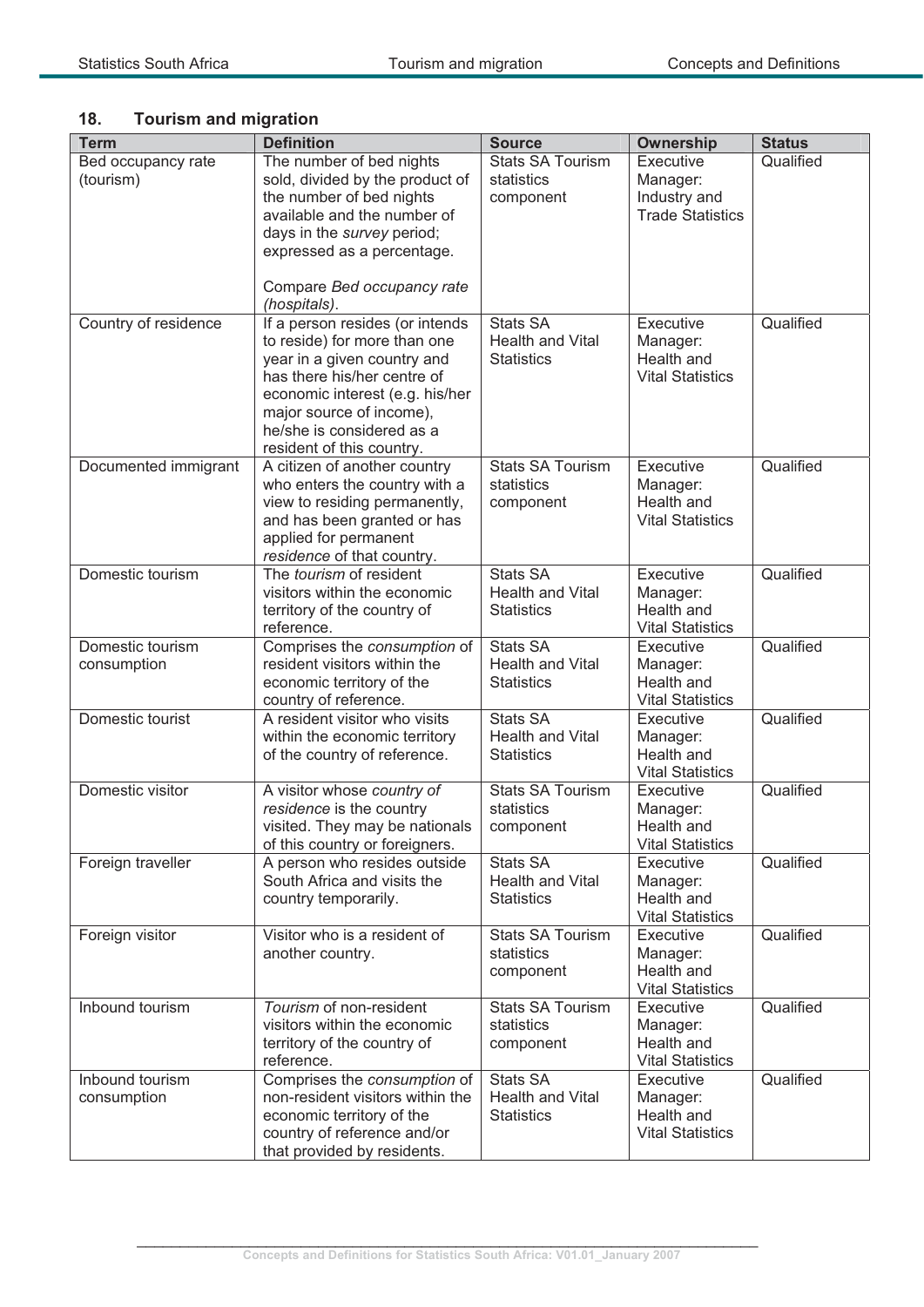| <b>Term</b>                                                            | <b>Definition</b>                                                                                                                                                                                                       | <b>Source</b>                                                                                                                                          | <b>Ownership</b>                                                 | <b>Status</b> |
|------------------------------------------------------------------------|-------------------------------------------------------------------------------------------------------------------------------------------------------------------------------------------------------------------------|--------------------------------------------------------------------------------------------------------------------------------------------------------|------------------------------------------------------------------|---------------|
| Inbound tourist                                                        | A non-resident visitor who<br>visits within the economic<br>territory of the country of<br>reference.                                                                                                                   | <b>Stats SA</b><br><b>Health and Vital</b><br><b>Statistics</b>                                                                                        | Executive<br>Manager:<br>Health and<br><b>Vital Statistics</b>   | Qualified     |
| Inbound visitor                                                        | Visitor who resides outside<br>the country of reference.                                                                                                                                                                | <b>Stats SA</b><br><b>Health and Vital</b><br><b>Statistics</b>                                                                                        | Executive<br>Manager:<br>Health and<br><b>Vital Statistics</b>   | Qualified     |
| Income from<br>accommodation                                           | Refers only to amounts<br>charged for rooms or<br>equivalent. Income from<br>meals is excluded.                                                                                                                         | Stats SA Tourist<br>accommodation,<br>September 2004<br>to January 2005                                                                                | Executive<br>Manager:<br>Industry and<br><b>Trade Statistics</b> | Qualified     |
| Income from<br>restaurants and bar<br>sales (tourist<br>accommodation) | Income from meals,<br>banqueting, beverages and<br>tobacco sales.                                                                                                                                                       | <b>Stats SA</b><br>Industry and Trade<br><b>Statistics</b>                                                                                             | Executive<br>Manager:<br>Industry and<br><b>Trade Statistics</b> | Qualified     |
| Income per stay unit<br>night sold                                     | Refers to average rate per<br>stay unit.                                                                                                                                                                                | <b>Stats SA Tourist</b><br>accommodation,<br>September 2004<br>to January 2005                                                                         | Executive<br>Manager:<br>Industry and<br><b>Trade Statistics</b> | Qualified     |
| Institutional unit                                                     | An economic entity capable,<br>in its own right, of owning<br>assets, incurring liabilities and<br>engaging in economic<br>transactions with other<br>entities.                                                         | <b>Stats SA Gross</b><br>Domestic Product,<br>Annual estimates:<br>1993-2004,<br>Annual estimates<br>per region: 1995-<br>2004, Third<br>quarter: 2005 | Executive<br>Manager:<br>Industry and<br><b>Trade Statistics</b> | Qualified     |
| Intermediate<br>consumption                                            | Consists of the value of the<br>goods and services consumed<br>as inputs in a process of<br>production, excluding fixed<br>assets.<br>Consumption of fixed assets<br>is recorded as <i>tourism</i> of fixed<br>capital. | <b>Stats SA</b><br>Industry and Trade<br><b>Statistics</b>                                                                                             | Executive<br>Manager:<br>Industry and<br><b>Trade Statistics</b> | Qualified     |
| Internal tourism                                                       | The tourism of visitors, both<br>resident and non-resident,<br>within the economic territory<br>of the country of residence. It<br>is the combination of domestic<br>and inbound tourism.                               | <b>Stats SA</b><br>Health and Vital<br><b>Statistics</b>                                                                                               | Executive<br>Manager:<br>Health and<br><b>Vital Statistics</b>   | Qualified     |
| Internal tourism<br>consumption                                        | The consumption of both<br>resident and non-resident<br>visitors within the economic<br>territory of the country of<br>reference and/or that provided<br>by residents.                                                  | <b>Stats SA</b><br><b>Health and Vital</b><br><b>Statistics</b>                                                                                        | Executive<br>Manager:<br>Health and<br><b>Vital Statistics</b>   | Qualified     |
| International migration                                                | The movement of people from<br>one country to another.                                                                                                                                                                  | <b>Stats SA Tourism</b><br>statistics<br>component                                                                                                     | Executive<br>Manager:<br>Health and<br><b>Vital Statistic</b>    | Qualified     |
| International tourism                                                  | The combination of inbound<br>tourism and outbound tourism.                                                                                                                                                             | <b>Stats SA</b><br><b>Health and Vital</b><br><b>Statistics</b>                                                                                        | Executive<br>Manager:<br>Health and<br><b>Vital Statistics</b>   | Qualified     |
| International tourism<br>consumption                                   | Comprises inbound tourism<br>consumption and outbound<br>tourism consumption.                                                                                                                                           | <b>Stats SA</b><br><b>Health and Vital</b><br><b>Statistics</b>                                                                                        | Executive<br>Manager:<br>Health and<br><b>Vital Statistics</b>   | Qualified     |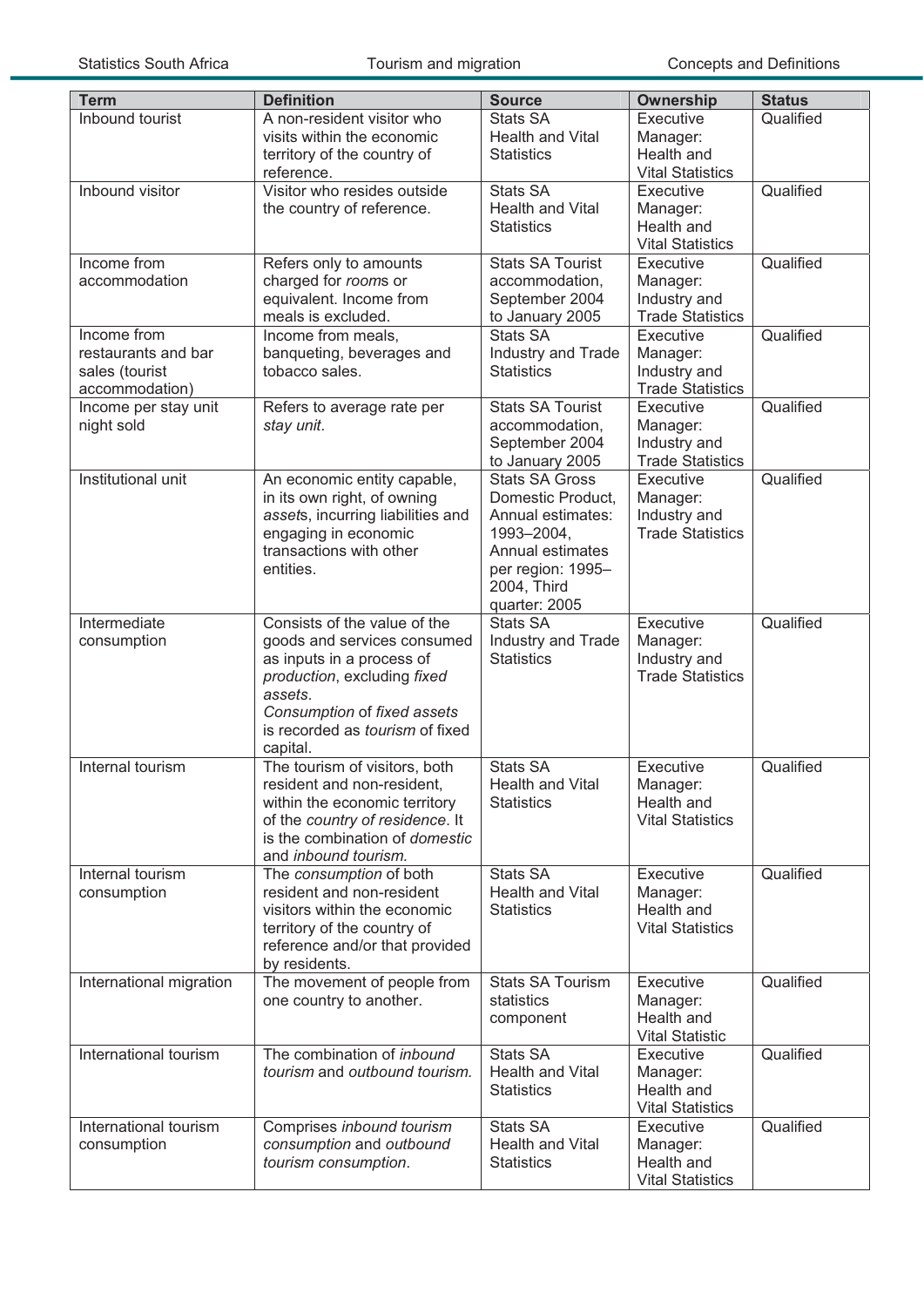| <b>Term</b>                             | <b>Definition</b>                                                                                                                                                                                                                                                                                                          | <b>Source</b>                                                 | Ownership                                                        | <b>Status</b> |
|-----------------------------------------|----------------------------------------------------------------------------------------------------------------------------------------------------------------------------------------------------------------------------------------------------------------------------------------------------------------------------|---------------------------------------------------------------|------------------------------------------------------------------|---------------|
| International tourist                   | An international visitor who<br>stays at least one night in<br>collective or private<br>accommodation in the country<br>visited.                                                                                                                                                                                           | <b>Stats SA</b><br>Health and Vital<br><b>Statistics</b>      | Executive<br>Manager:<br>Health and<br><b>Vital Statistics</b>   | Qualified     |
| International traveller                 | Any person on a trip between<br>two or more localities in<br>different countries.                                                                                                                                                                                                                                          | <b>Stats SA</b><br>Health and Vital<br><b>Statistics</b>      | Executive<br>Manager:<br>Health and<br><b>Vital Statistics</b>   | Qualified     |
| International visitor                   | Any person who travels to a<br>country other than that in<br>which he/she has his/her<br>residence but outside his/her<br>usual environment for a period<br>that is less than 12 months<br>and whose main purpose of<br>visit is other that the exercise<br>of an activity remunerated<br>from within the country visited. | <b>Stats SA</b><br>Health and Vital<br><b>Statistics</b>      | Executive<br>Manager:<br>Health and<br><b>Vital Statistics</b>   | Qualified     |
| Lifetime migrant                        | A person who migrates from<br>one place to another to stay<br>there permanently. See return<br>migrant.                                                                                                                                                                                                                    | <b>Stats SA Tourism</b><br>statistics<br>component            | Executive<br>Manager:<br>Health and<br><b>Vital Statistics</b>   | Qualified     |
| Migration                               | The movement of people from<br>one place to another.                                                                                                                                                                                                                                                                       | <b>Stats SA Tourism</b><br>statistics<br>component            | Executive<br>Manager:<br>Health and<br><b>Vital Statistics</b>   | Qualified     |
| National tourism                        | National tourism is the<br>combination of <i>domestic</i><br>tourism and outbound tourism.                                                                                                                                                                                                                                 | <b>Stats SA Tourism</b><br>statistics<br>component            | Executive<br>Manager:<br>Health and<br><b>Vital Statistics</b>   | <b>Draft</b>  |
| National tourism<br>consumption         | The consumption of both<br>resident visitors within and<br>outside the economic territory<br>of the country of reference.                                                                                                                                                                                                  | <b>Stats SA Tourism</b><br>statistics<br>component            | Executive<br>Manager:<br>Health and<br><b>Vital Statistics</b>   | Qualified     |
| Occupancy rate, bed                     | See bed occupancy rate.                                                                                                                                                                                                                                                                                                    | <b>Stats SA Tourism</b><br>statistics<br>component            | Executive<br>Manager:<br>Industry and<br><b>Trade Statistics</b> | Qualified     |
| Occupancy rate, stay<br>unit            | See stay unit occupancy rate.                                                                                                                                                                                                                                                                                              | <b>Stats SA Tourism</b><br>statistics<br>component            | Executive<br>Manager:<br>Industry and<br><b>Trade Statistics</b> | Qualified     |
| Other income (tourist<br>accommodation) | Other income includes rentals<br>and fees received for<br>transport services, offices,<br>shops, garages, billiard<br>rooms, dance floors, laundry<br>services, telephone and fax,<br>etc.                                                                                                                                 | <b>Stats SA Tourist</b><br>accommodation,<br><b>June 2005</b> | Executive<br>Manager:<br>Industry and<br><b>Trade Statistics</b> | <b>Draft</b>  |
| Outbound tourism                        | The tourism of resident<br>visitors outside the economic<br>territory of the country of<br>reference.                                                                                                                                                                                                                      | <b>Stats SA</b><br>Health and Vital<br><b>Statistics</b>      | Executive<br>Manager:<br>Health and<br><b>Vital Statistics</b>   | Qualified     |
| Outbound tourism<br>consumption         | Comprises the consumption of<br>resident visitors outside the<br>economic territory of the<br>country of reference and<br>provided by non-residents.                                                                                                                                                                       | <b>Stats SA</b><br>Health and Vital<br><b>Statistics</b>      | Executive<br>Manager:<br>Health and<br><b>Vital Statistics</b>   | Qualified     |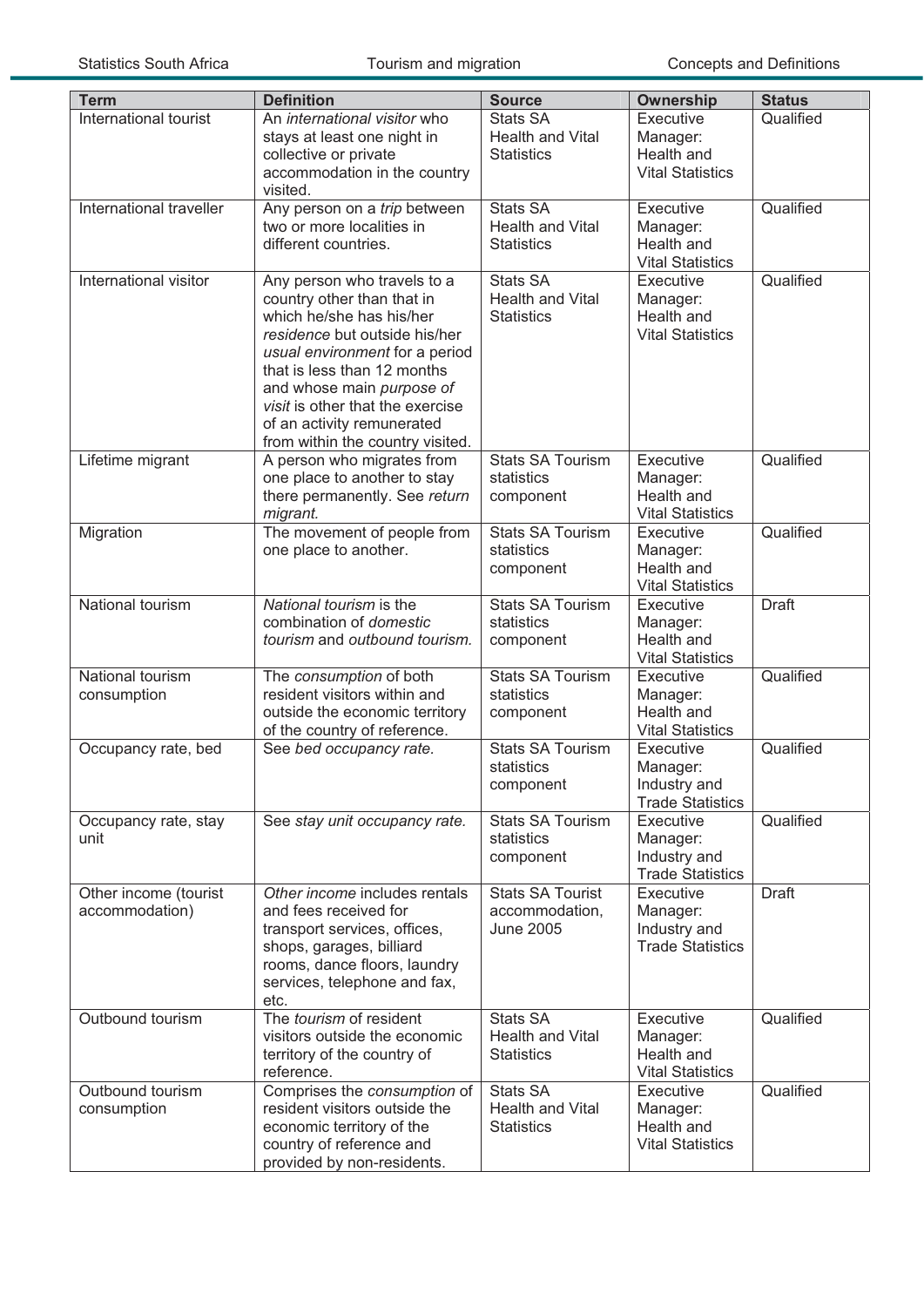| <b>Term</b>                                   | <b>Definition</b>                                                                                                                                                                                                                                                            | <b>Source</b>                                                   | <b>Ownership</b>                                                 | <b>Status</b> |
|-----------------------------------------------|------------------------------------------------------------------------------------------------------------------------------------------------------------------------------------------------------------------------------------------------------------------------------|-----------------------------------------------------------------|------------------------------------------------------------------|---------------|
| Outbound tourist                              | A resident visitor who visits<br>outside the economic territory<br>of the country of reference.                                                                                                                                                                              | Stats SA<br><b>Health and Vital</b><br><b>Statistics</b>        | Executive<br>Manager:<br>Health and<br><b>Vital Statistics</b>   | Qualified     |
| Outbound visitor                              | Visitors who reside within the<br>country of reference.                                                                                                                                                                                                                      | <b>Stats SA</b><br><b>Health and Vital</b><br><b>Statistics</b> | Executive<br>Manager:<br>Health and<br><b>Vital Statistics</b>   | Qualified     |
| Overnight visitor/tourist                     | A visitor/tourist who stays at<br>least one night in collective or<br>private accommodation in the<br>place visited.                                                                                                                                                         | <b>Stats SA</b><br>Industry and Trade<br><b>Statistics</b>      | Executive<br>Manager:<br>Industry and<br><b>Trade Statistics</b> | Qualified     |
| Overseas traveller<br>(tourism and migration) | A foreign traveller visiting<br>South Africa (SA), excluding<br>travellers from mainland Africa<br>and from 'unspecified'<br>countries.                                                                                                                                      | <b>Stats SA</b><br>Health and Vital<br><b>Statistics</b>        | Executive<br>Manager:<br>Health and<br><b>Vital Statistics</b>   | Qualified     |
| Purpose of visit                              | The major groups that are<br>recommended for classifying<br>the main purpose of visit (or<br>$trip)$ are:<br>Leisure, recreation and<br>holidays<br>Visiting friends and relatives<br>Business and professional<br><b>Health treatment</b><br>Religion/pilgrimages<br>Other. | <b>Stats SA</b><br><b>Health and Vital</b><br><b>Statistics</b> | Executive<br>Manager:<br>Health and<br><b>Vital Statistics</b>   | Qualified     |
| Residence                                     | An institutional unit's<br>residence is the location<br>where its centre of principle<br>economic interest can be<br>found. The residence of a<br>household is that of all its<br>members.                                                                                   | <b>Stats SA</b><br>Industry and Trade<br><b>Statistics</b>      | Executive<br>Manager:<br>Industry and<br><b>Trade Statistics</b> | <b>Draft</b>  |
| Return migrant                                | A person who migrates from<br>one place to another on a<br>temporary basis.                                                                                                                                                                                                  | <b>Stats SA Tourism</b><br>statistics<br>component              | Executive<br>Manager:<br>Health and<br><b>Vital Statistics</b>   | Qualified     |
| Room occupancy rate                           | Percentage of average<br>number of room nights sold to<br>the average number of room<br>nights on offer for sale during<br>a particular month.                                                                                                                               | <b>Stats SA Tourism</b><br>statistics<br>component              | Executive<br>Manager:<br>Industry and<br><b>Trade Statistics</b> | Qualified     |
| Same-day visitor                              | A visitor who visits a place for<br>less than one night.                                                                                                                                                                                                                     | <b>Stats SA</b><br><b>Health and Vital</b><br><b>Statistics</b> | Executive<br>Manager:<br>Health and<br><b>Vital Statistics</b>   | Qualified     |
| Self-declared emigrant                        | South African residents who,<br>at the time of departing from<br>South Africa, states their<br>intention to leave the country<br>and reside permanently<br>elsewhere.                                                                                                        | <b>Stats SA Tourism</b><br>statistics<br>component              | Executive<br>Manager:<br>Health and<br><b>Vital Statistics</b>   | Qualified     |
| Stay unit                                     | The unit of accommodation<br>available to be charged out to<br>guests, for example, a<br>powered site in a caravan<br>park or a room in a hotel.                                                                                                                             | <b>Stats SA</b><br>Industry and Trade<br><b>Statistics</b>      | Executive<br>Manager:<br>Industry and<br><b>Trade Statistics</b> | Qualified     |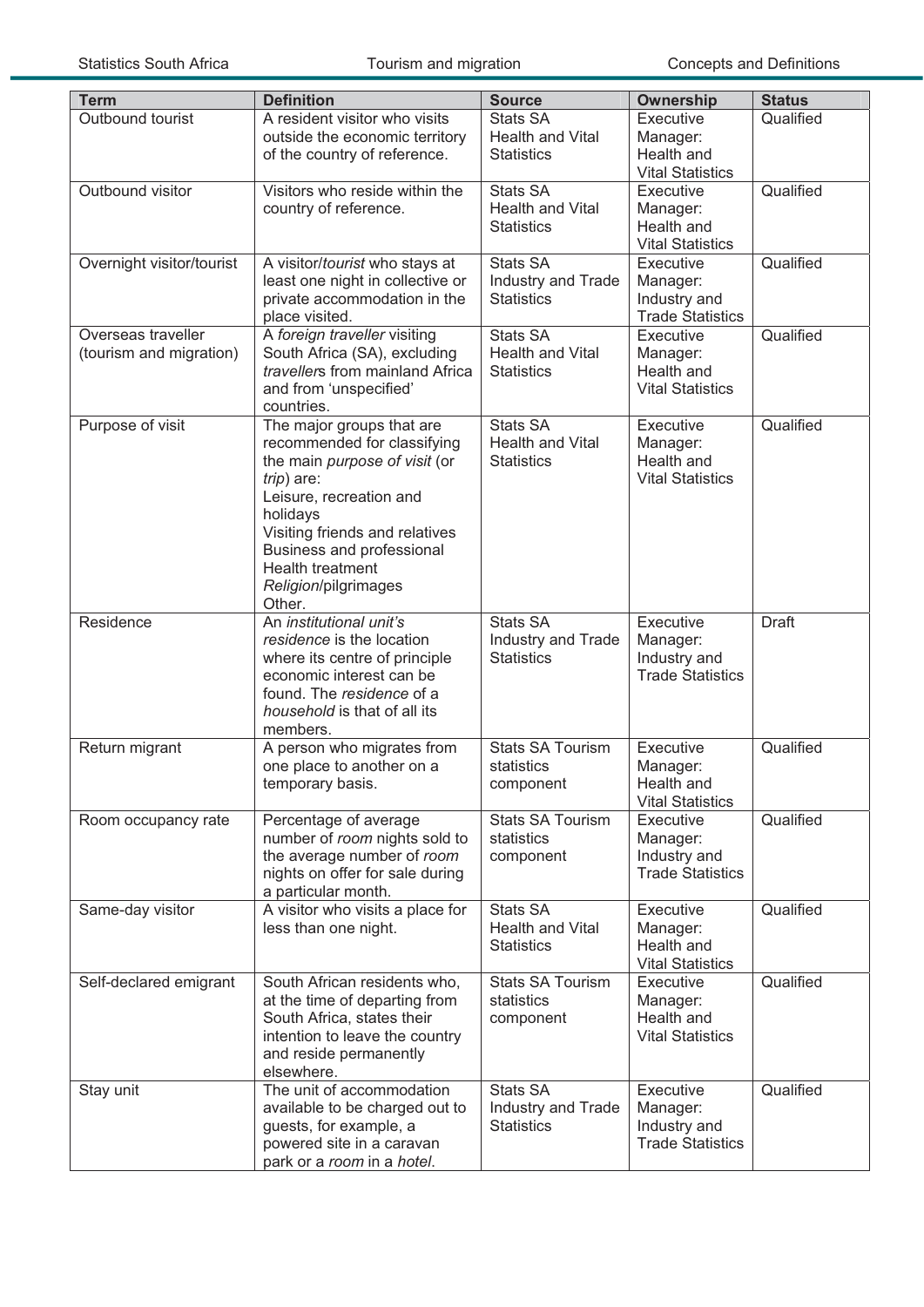| <b>Term</b>                        | <b>Definition</b>                                              | <b>Source</b>                       | Ownership                               | <b>Status</b> |
|------------------------------------|----------------------------------------------------------------|-------------------------------------|-----------------------------------------|---------------|
| Stay unit night sold               | The total number of stay units                                 | <b>Stats SA</b>                     | Executive                               | Qualified     |
|                                    | occupied on each night during                                  | Industry and Trade                  | Manager:                                |               |
|                                    | the survey period.                                             | <b>Statistics</b>                   | Industry and                            |               |
|                                    |                                                                |                                     | <b>Trade Statistics</b>                 |               |
| Stay unit occupancy                | The number of stay unit nights                                 | <b>Stats SA Tourism</b>             | Executive                               | Qualified     |
| rate (tourism)                     | sold, divided by the product of                                | statistics                          | Manager:                                |               |
|                                    | the number of stay unit nights<br>available and the number of  | component                           | Industry and<br><b>Trade Statistics</b> |               |
|                                    | days in the survey period,                                     |                                     |                                         |               |
|                                    | expressed as a percentage.                                     |                                     |                                         |               |
| Total income (tourism              | Includes income from                                           | <b>Stats SA</b>                     | Executive                               | Qualified     |
| accommodation)                     | accommodation, income from                                     | Industry and Trade                  | Manager:                                |               |
|                                    | restaurant and bar sales and                                   | <b>Statistics</b>                   | Industry and                            |               |
|                                    | other income.                                                  |                                     | <b>Trade Statistics</b>                 |               |
| Total income from                  | Amounts charged for stay                                       | <b>Stats SA</b>                     | Executive                               | Qualified     |
| accommodation                      | units.                                                         | Industry and Trade                  | Manager:                                |               |
| (tourism<br>accommodation)         |                                                                | <b>Statistics</b>                   | Industry and                            |               |
| Tourism                            | The activities of persons                                      | <b>Stats SA</b>                     | <b>Trade Statistics</b><br>Executive    | Qualified     |
|                                    | travelling to and staying in                                   | <b>Health and Vital</b>             | Manager:                                |               |
|                                    | places outside their usual                                     | <b>Statistics</b>                   | Health and                              |               |
|                                    | environment for not more than                                  |                                     | <b>Vital Statistics</b>                 |               |
|                                    | one consecutive year for                                       |                                     |                                         |               |
|                                    | leisure, business and other                                    |                                     |                                         |               |
|                                    | purposes not related to the                                    |                                     |                                         |               |
|                                    | exercise of an activity                                        |                                     |                                         |               |
|                                    | remunerated from within the                                    |                                     |                                         |               |
|                                    | place visited.                                                 |                                     |                                         |               |
| Tourism characteristic<br>activity | Those productive activities<br>that have tourism               | Stats SA<br><b>Health and Vital</b> | Executive<br>Manager:                   | Qualified     |
|                                    | characteristic products as                                     | <b>Statistics</b>                   | Health and                              |               |
|                                    | their principal output.                                        |                                     | <b>Vital Statistics</b>                 |               |
| Tourism characteristic             | A group of establishments                                      | <b>Stats SA</b>                     | Executive                               | Qualified     |
| industry                           | whose principal productive                                     | <b>Health and Vital</b>             | Manager:                                |               |
|                                    | activity is a tourism                                          | <b>Statistics</b>                   | Health and                              |               |
|                                    | characteristic activity.                                       |                                     | <b>Vital Statistics</b>                 |               |
| Tourism characteristic             | Products which, in the                                         | <b>Stats SA</b>                     | Executive                               | Qualified     |
| products                           | absence of visitors, in most                                   | Health and Vital                    | Manager:                                |               |
|                                    | countries would probably                                       | <b>Statistics</b>                   | Health and<br><b>Vital Statistics</b>   |               |
|                                    | cease to exist in meaningful<br>quantity or of which the level |                                     |                                         |               |
|                                    | of consumption would be                                        |                                     |                                         |               |
|                                    | significantly reduced and of                                   |                                     |                                         |               |
|                                    | which it seems possible to                                     |                                     |                                         |               |
|                                    | obtain statistical information.                                |                                     |                                         |               |
| Tourism collective                 | It includes government                                         | <b>Stats SA</b>                     | Executive                               | Qualified     |
| consumption                        | expenditures on certain non-                                   | Health and Vital                    | Manager:                                |               |
|                                    | market collective services                                     | <b>Statistics</b>                   | Health and                              |               |
|                                    | used by visitors and the                                       |                                     | <b>Vital Statistics</b>                 |               |
|                                    | productive activities that serve<br>them.                      |                                     |                                         |               |
| Tourism connected                  | Those productive activities                                    | <b>Stats SA</b>                     | Executive                               | Qualified     |
| activities                         | that have tourism connected                                    | Health and Vital                    | Manager:                                |               |
|                                    | products as their principal                                    | <b>Statistics</b>                   | Health and                              |               |
|                                    | output.                                                        |                                     | <b>Vital Statistics</b>                 |               |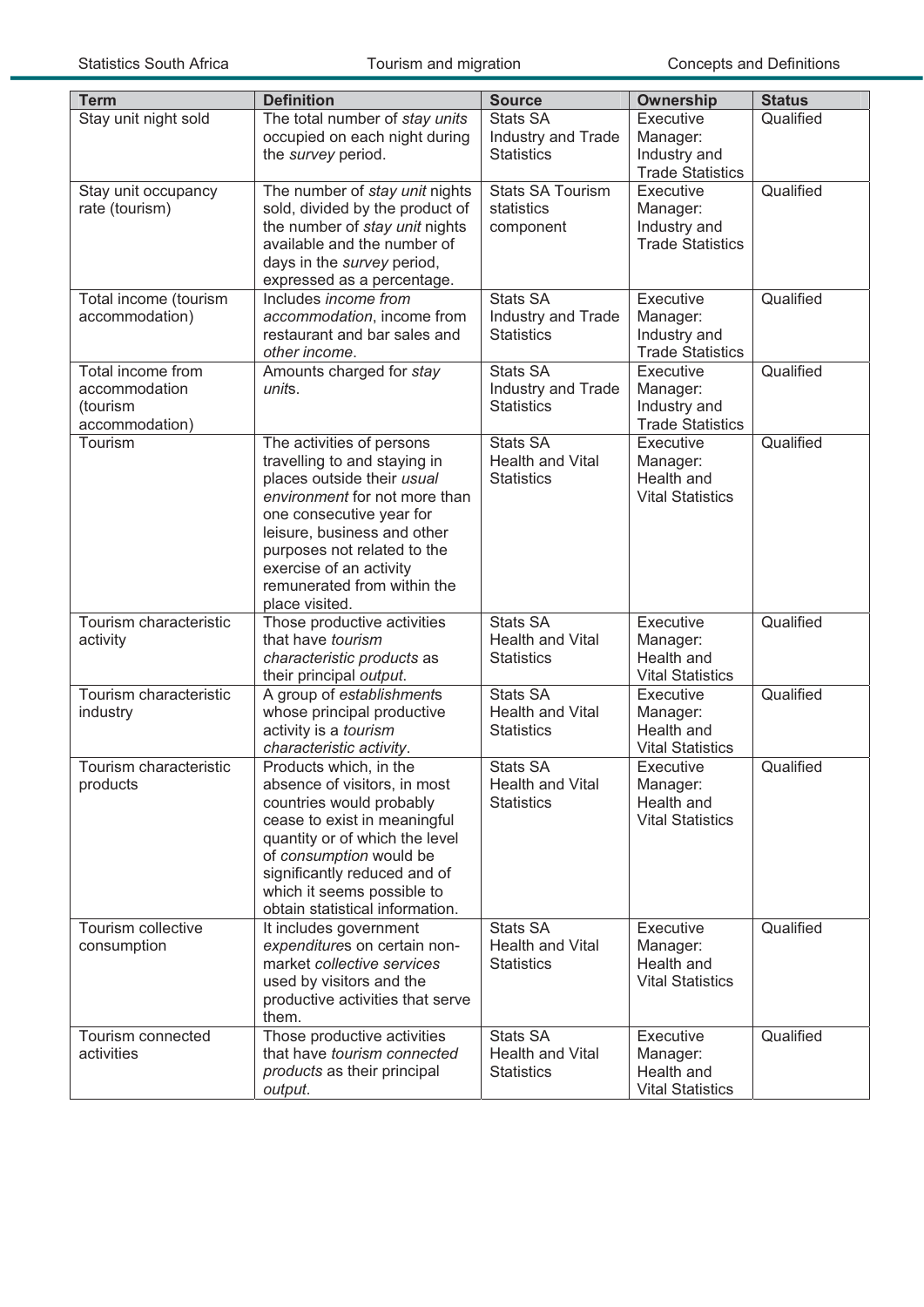| <b>Term</b>                              | <b>Definition</b>                                                                                                                                                                                                                                                                                                                                                                                                                                                                                                                                                                                             | <b>Source</b>                                                   | Ownership                                                      | <b>Status</b> |
|------------------------------------------|---------------------------------------------------------------------------------------------------------------------------------------------------------------------------------------------------------------------------------------------------------------------------------------------------------------------------------------------------------------------------------------------------------------------------------------------------------------------------------------------------------------------------------------------------------------------------------------------------------------|-----------------------------------------------------------------|----------------------------------------------------------------|---------------|
| Tourism connected<br>products            | Those products which are<br>consumed by visitors in<br>volumes which are significant<br>for the visitor and/or the<br>provider, but which are not<br>included in the list of tourism<br>characteristic products.                                                                                                                                                                                                                                                                                                                                                                                              | <b>Stats SA</b><br>Health and Vital<br><b>Statistics</b>        | Executive<br>Manager:<br>Health and<br><b>Vital Statistics</b> | Qualified     |
| Tourism consumption                      | The total consumption<br>expenditure made by a visitor<br>or on behalf of a visitor for and<br>during his/her trip and stay at<br>a destination.                                                                                                                                                                                                                                                                                                                                                                                                                                                              | <b>Stats SA</b><br>Health and Vital<br><b>Statistics</b>        | Executive<br>Manager:<br>Health and<br><b>Vital Statistics</b> | Qualified     |
| Tourism demand                           | Is the sum of tourism<br>consumption, tourism<br>collective consumption and<br>tourism gross fixed capital<br>formation.                                                                                                                                                                                                                                                                                                                                                                                                                                                                                      | Stats SA<br>Health and Vital<br><b>Statistics</b>               | Executive<br>Manager:<br>Health and<br><b>Vital Statistics</b> | Qualified     |
| Tourism gross domestic<br>product        | The gross domestic product<br>generated in the economy by<br>the tourism industries and<br>other industries in response to<br>tourism internal consumption.                                                                                                                                                                                                                                                                                                                                                                                                                                                   | Stats SA<br><b>Health and Vital</b><br><b>Statistics</b>        | Executive<br>Manager:<br>Health and<br><b>Vital Statistics</b> | Qualified     |
| Tourism gross fixed<br>capital formation | Is the sum of the gross fixed<br>capital formation in specific<br>tourism fixed produced assets<br>by all economic productive<br>activities and the gross fixed<br>capital formation of tourism<br>industries in non-specific<br>tourism fixed assets.                                                                                                                                                                                                                                                                                                                                                        | <b>Stats SA</b><br><b>Health and Vital</b><br><b>Statistics</b> | Executive<br>Manager:<br>Health and<br><b>Vital Statistics</b> | Qualified     |
| Tourism industry                         | All establishments whose<br>principal productive activity is<br>a tourism characteristic<br>activity, i.e. the sum of all<br>tourism characteristic<br>activities.                                                                                                                                                                                                                                                                                                                                                                                                                                            | <b>Stats SA</b><br>Health and Vital<br><b>Statistics</b>        | Executive<br>Manager:<br>Health and<br><b>Vital Statistics</b> | Qualified     |
| Tourism internal<br>consumption          | Comprises all tourism<br>consumption expenditure that<br>takes place within the given<br>country.<br>Note: It includes all domestic<br>tourism consumption, inbound<br>tourism consumption, and the<br>part of outbound tourism<br>consumption which<br>corresponds to goods and<br>services provided by<br>residents. It might include<br>goods and services imported<br>into the economy and<br>domestically sold to visitors. It<br>differs from internal tourism<br>consumption by the part of<br>outbound tourism<br>consumption which<br>corresponds to goods and<br>services provided by<br>residents. | <b>Stats SA</b><br>Health and Vital<br><b>Statistics</b>        | Executive<br>Manager:<br>Health and<br><b>Vital Statistics</b> | Qualified     |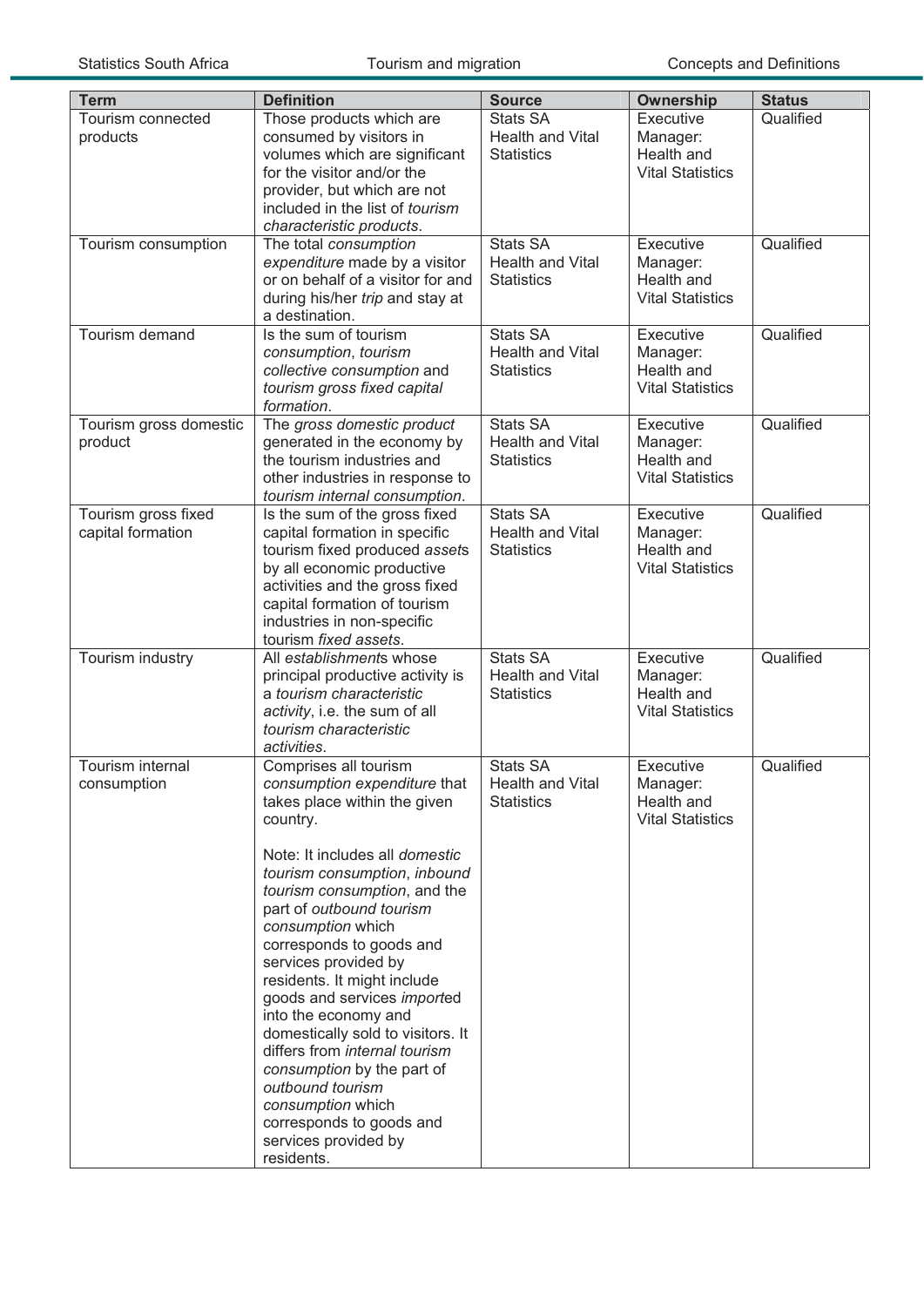| <b>Term</b>                               | <b>Definition</b>                                                                                                                                                                              | <b>Source</b>                                                   | Ownership                                                      | <b>Status</b> |
|-------------------------------------------|------------------------------------------------------------------------------------------------------------------------------------------------------------------------------------------------|-----------------------------------------------------------------|----------------------------------------------------------------|---------------|
| Tourism non-specific<br>products          | All other products that are not<br>tourism specific.                                                                                                                                           | <b>Stats SA</b><br><b>Health and Vital</b><br><b>Statistics</b> | Executive<br>Manager:<br>Health and<br><b>Vital Statistics</b> | <b>Draft</b>  |
| Tourism sector                            | Consists of a set of<br>institutional units whose<br>principal economic activity is a<br>tourism characteristic activity.                                                                      | <b>Stats SA</b><br>Health and Vital<br><b>Statistics</b>        | Executive<br>Manager:<br>Health and<br><b>Vital Statistics</b> | Qualified     |
| Tourism specific<br>produced fixed assets | Those assets specifically<br>designed to produce tourism<br>goods and services. If tourism<br>did not exist, such assets<br>would be severely impacted in<br>terms of their utility and value. | <b>Stats SA</b><br>Health and Vital<br><b>Statistics</b>        | Executive<br>Manager:<br>Health and<br><b>Vital Statistics</b> | Qualified     |
| Tourism specific<br>products              | The sum of tourism<br>characteristic products and<br>tourism connected products.                                                                                                               | <b>Stats SA</b><br><b>Health and Vital</b><br><b>Statistics</b> | Executive<br>Manager:<br>Health and<br><b>Vital Statistics</b> | Qualified     |
| Tourism value added                       | The value added generated<br>by tourism industries and<br>other industries of the<br>economy in response to<br>internal tourism consumption.                                                   | Stats SA<br><b>Health and Vital</b><br><b>Statistics</b>        | Executive<br>Manager:<br>Health and<br><b>Vital Statistics</b> | Qualified     |
| Tourist                                   | A visitor who stays at least<br>one night in the place visited.                                                                                                                                | <b>Stats SA Tourism</b><br>statistics<br>component              | Executive<br>Manager:<br>Health and<br><b>Vital Statistics</b> | Qualified     |
| Tourist accommodation                     | Any facility that regularly (or<br>occasionally) provides 'paid'<br>or 'unpaid' overnight<br>accommodation for tourists.                                                                       | <b>Stats SA</b><br>Industry and Trade                           | Executive<br>Manager:<br>Industry and<br>Trade                 | Qualified     |
| Traveller                                 | Any person on a trip between<br>two or more countries or<br>between two or more localities<br>within his/her country of<br>residence.                                                          | <b>Stats SA Tourism</b><br>statistics<br>component              | Executive<br>Manager:<br>Health and<br><b>Vital Statistics</b> | Qualified     |
| Traveller, domestic                       | Person on a trip between two<br>to more localities in his/her<br>country of residence.                                                                                                         | <b>Stats SA Tourism</b><br>statistics<br>component              | Executive<br>Manager:<br>Health and<br><b>Vital Statistics</b> | Qualified     |
| Traveller, foreign                        | See foreign traveller.                                                                                                                                                                         | <b>Stats SA Tourism</b><br>statistics<br>component              | Executive<br>Manager:<br>Health and<br><b>Vital Statistics</b> | Qualified     |
| Traveller, international                  | See international traveller.                                                                                                                                                                   | <b>Stats SA Tourism</b><br>statistics<br>component              | Executive<br>Manager:<br>Health and<br><b>Vital Statistics</b> | Qualified     |
| Traveller, overseas                       | See overseas traveller.                                                                                                                                                                        | <b>Stats SA Tourism</b><br>statistics<br>component              | Executive<br>Manager:<br>Health and<br><b>Vital Statistics</b> | Qualified     |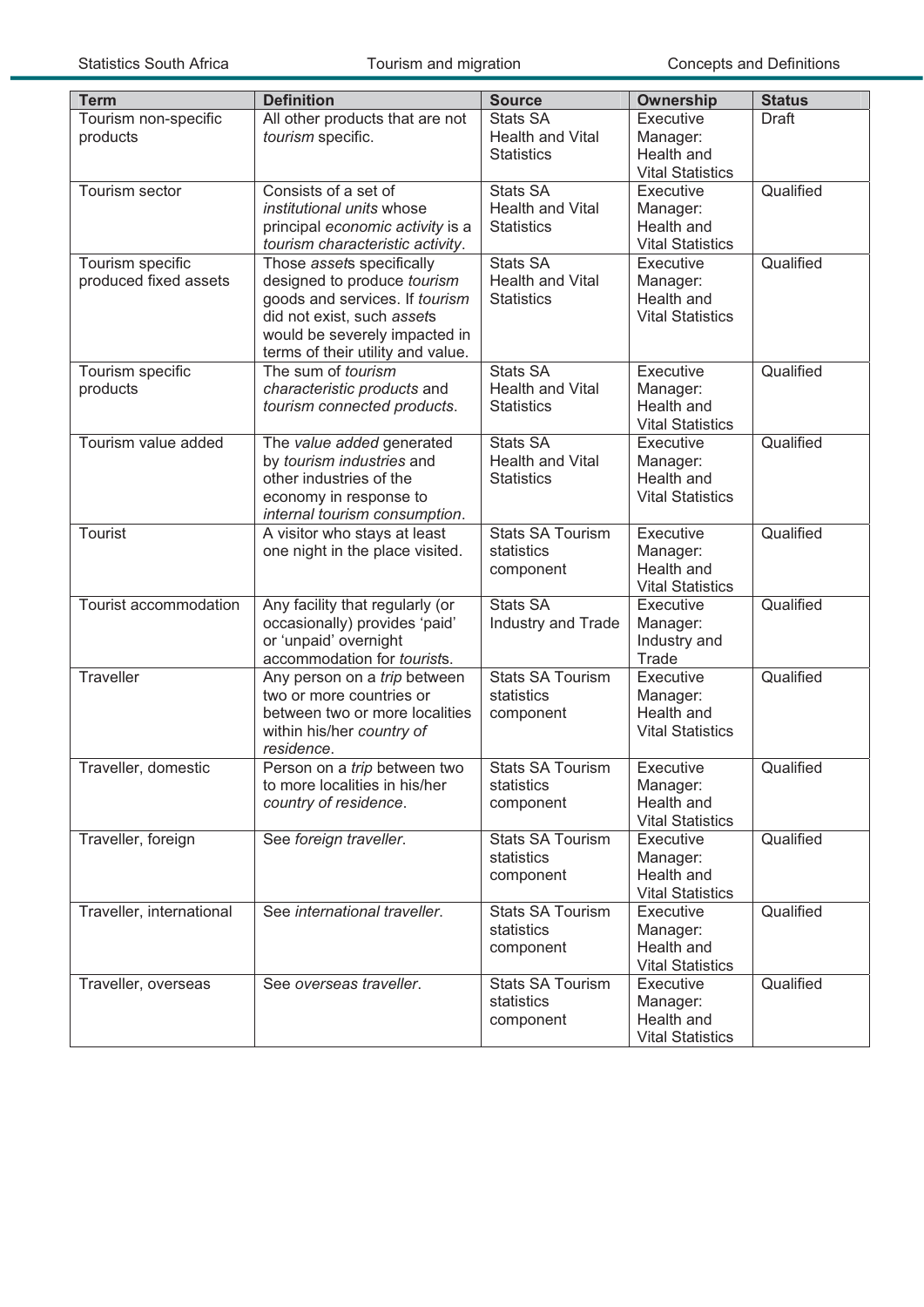| <b>Term</b>                                  | <b>Definition</b>                                                                                                                                                                                                                                                                                                                                                                   | <b>Source</b>                                                                                                                                          | <b>Ownership</b>                                               | <b>Status</b> |
|----------------------------------------------|-------------------------------------------------------------------------------------------------------------------------------------------------------------------------------------------------------------------------------------------------------------------------------------------------------------------------------------------------------------------------------------|--------------------------------------------------------------------------------------------------------------------------------------------------------|----------------------------------------------------------------|---------------|
| Trip (GHS)                                   | A journey undertaken by one<br>or more members of the<br>household for at least one<br>night away from home, where<br>a person did not receive any<br>remuneration (did not make<br>any profit) at that destination.<br>It is important to note that a<br>trip must be complete. That<br>means a trip is only applicable<br>when a person returns to<br>his/her place of residence. | <b>Stats SA</b><br><b>Health and Vital</b><br><b>Statistics</b>                                                                                        | Executive<br>Manager:<br>Health and<br><b>Vital Statistics</b> | <b>Draft</b>  |
| Usual environment                            | To be outside the 'usual<br>environment' the person<br>should travel more than 40<br>kilometres from his/her place<br>of residence (one way) AND<br>the place should NOT be<br>visited more than once a<br>week. This includes place of<br>work and place of study.<br>Leisure and recreational trips<br>are included irrespective of<br>frequency.                                 | <b>Stats SA</b><br><b>Health and Vital</b><br><b>Statistics</b>                                                                                        | Executive<br>Manager:<br>Health and<br><b>Vital Statistics</b> | Qualified     |
| Value added (Health<br>and Vital Statistics) | A measure of the value<br>created by production.                                                                                                                                                                                                                                                                                                                                    | <b>Stats SA</b><br>Health and Vital<br><b>Statistics</b>                                                                                               | Executive<br>Manager:<br>Health and<br><b>Vital Statistics</b> | Qualified     |
| Value added of the<br>tourism industries     | Sums the value added of all<br>characteristic producers<br>regardless of the buyers of<br>their output; it excludes non-<br>characteristic producers.                                                                                                                                                                                                                               | <b>Stats SA Gross</b><br>Domestic Product,<br>Annual estimates:<br>1993-2004,<br>Annual estimates<br>per region: 1995-<br>2004, Third<br>quarter: 2005 | Executive<br>Manager:<br>Health and<br><b>Vital Statistics</b> | Qualified     |
| Visitor consumption                          | The total consumption<br>expenditure made by a visitor<br>or on behalf of a visitor for or<br>during his/her trip and stay at<br>a destination.                                                                                                                                                                                                                                     | <b>Stats SA Gross</b><br>Domestic Product,<br>Annual estimates:<br>1993-2004,<br>Annual estimates<br>per region: 1995-<br>2004, Third<br>quarter: 2005 | Executive<br>Manager:<br>Health and<br><b>Vital Statistics</b> | Qualified     |
| Visitor, domestic                            | See domestic visitor.                                                                                                                                                                                                                                                                                                                                                               | <b>Stats SA</b><br>Status of the<br>tourism satellite<br>account in South<br>Africa<br>April 2005                                                      | Executive<br>Manager:<br>Health and<br><b>Vital Statistics</b> | Qualified     |
| Visitor, international                       | See international visitor.                                                                                                                                                                                                                                                                                                                                                          | <b>Stats SA</b><br>Status of the<br>tourism satellite<br>account in South<br>Africa<br>April 2005                                                      | Executive<br>Manager:<br>Health and<br><b>Vital Statistics</b> | Qualified     |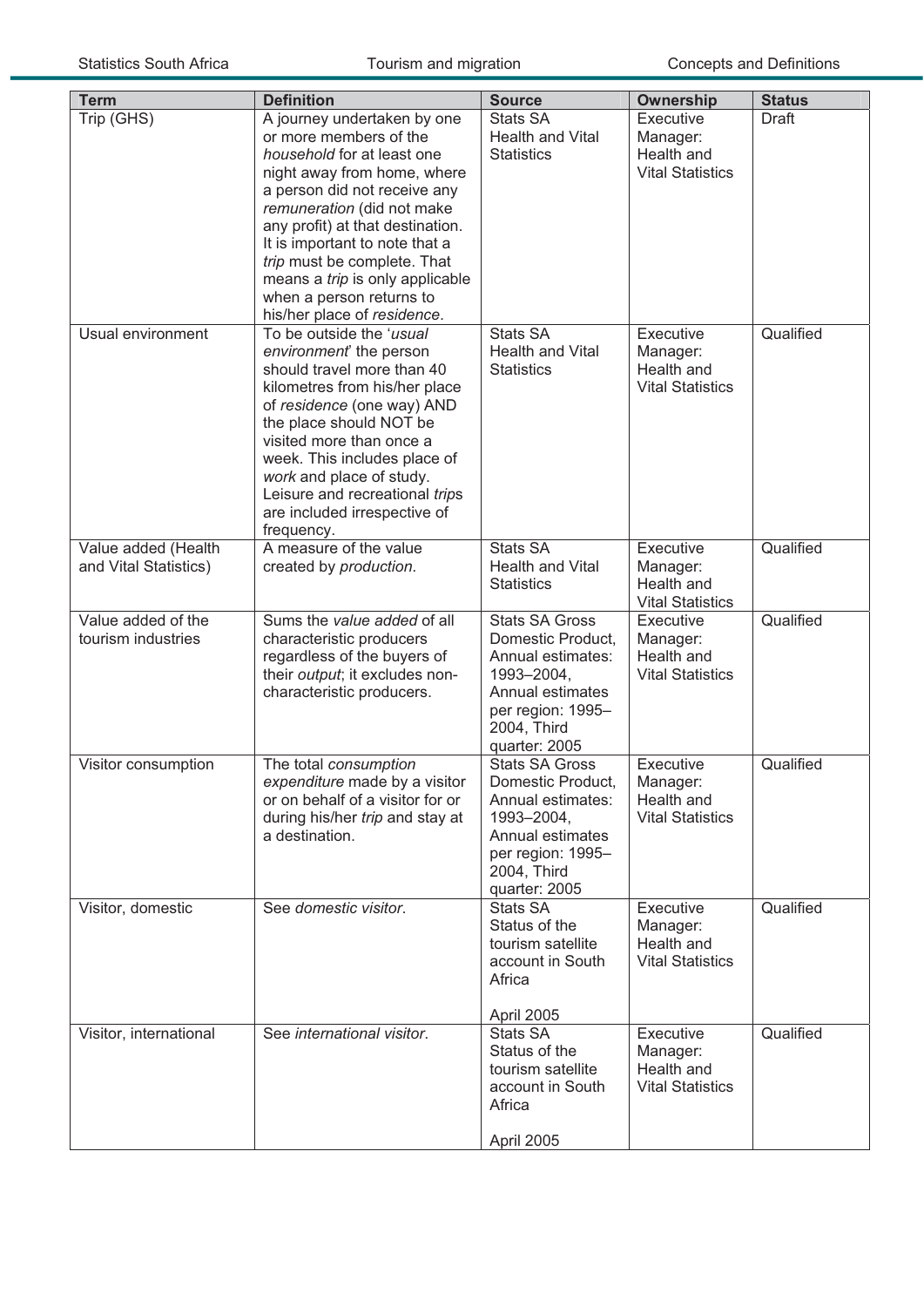| <b>Term</b>            | <b>Definition</b>                                                                                                                                                                                                                                                                                                                         | <b>Source</b>                                                                              | <b>Ownership</b>                                               | <b>Status</b> |
|------------------------|-------------------------------------------------------------------------------------------------------------------------------------------------------------------------------------------------------------------------------------------------------------------------------------------------------------------------------------------|--------------------------------------------------------------------------------------------|----------------------------------------------------------------|---------------|
| Visitors' expenditures | Are traditionally used in the<br>analysis of the tourism<br>economy. They include<br>expenditures on goods and<br>services consumed by visitors<br>for and during their trips and<br>stay at a destination. It<br>corresponds with the<br>monetary transactions<br>component of tourism<br>consumption.                                   | Stats SA<br>Status of the<br>tourism satellite<br>account in South<br>Africa<br>April 2005 | Executive<br>Manager:<br>Health and<br><b>Vital Statistics</b> | Qualified     |
| Visitor (tourism)      | Any person travelling to a<br>place other than that of his/her<br>usual environment for less<br>than 12 months, and whose<br>main purpose of the trip is<br>other than the exercise of an<br>activity remunerated from<br>within the place visited.<br>See international visitor and<br>domestic visitor. Compare<br>visitor (household). | <b>UBOS</b><br>OECD<br>Recommendations<br>on Tourism<br>Statistics, Part<br>One, para. 20  | Executive<br>Manager:<br>Health and<br><b>Vital Statistics</b> | Qualified     |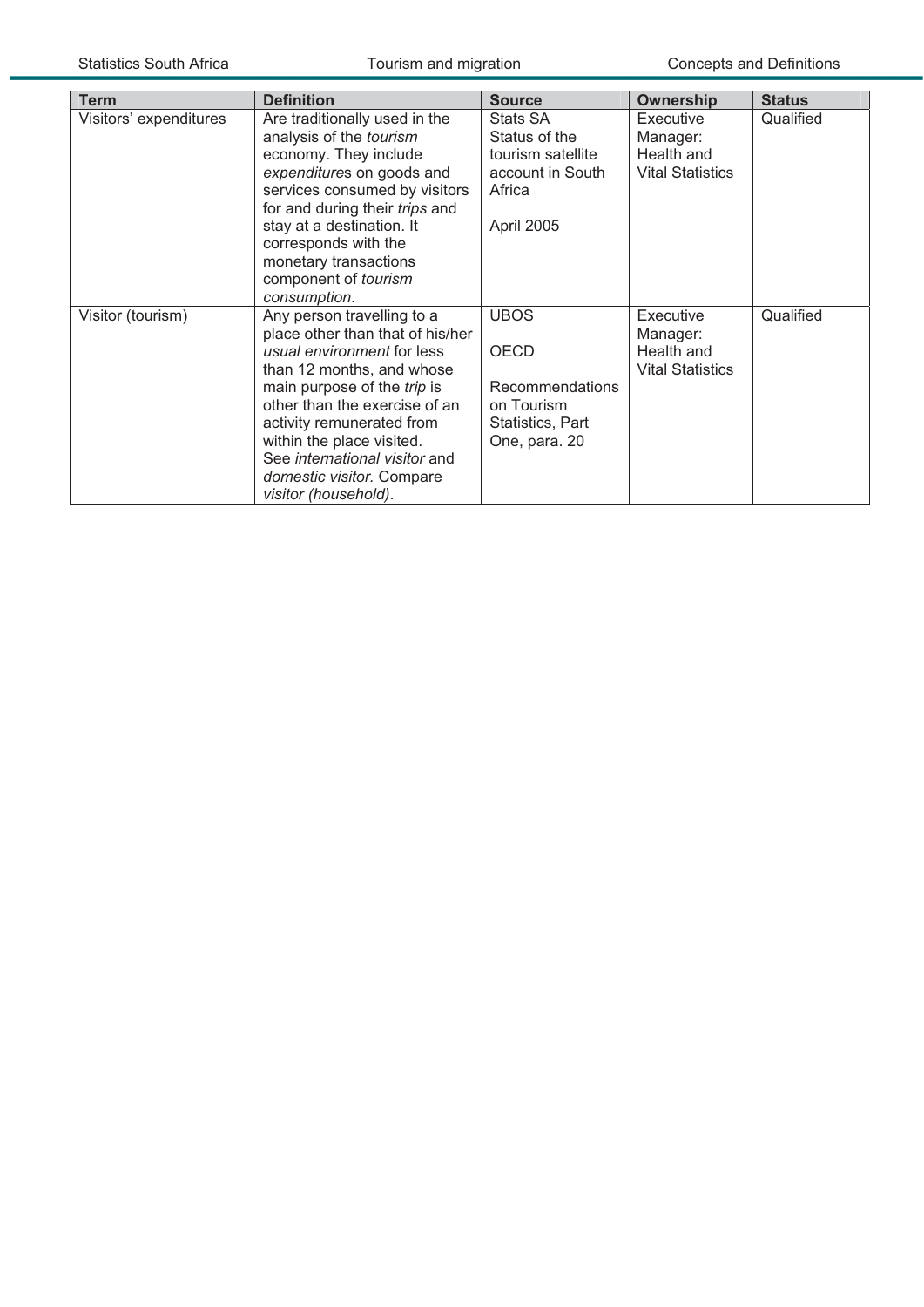### **Appendix A: Types of living quarters – Census 2001**



**\*** *Residential* **hotels** were enumerated using Questionnaire A.  *Tourist* **hotels** were enumerated using Questionnaire B, but they are not institutions. They must therefore always be mentioned separately if grouped with institutions for reporting purposes.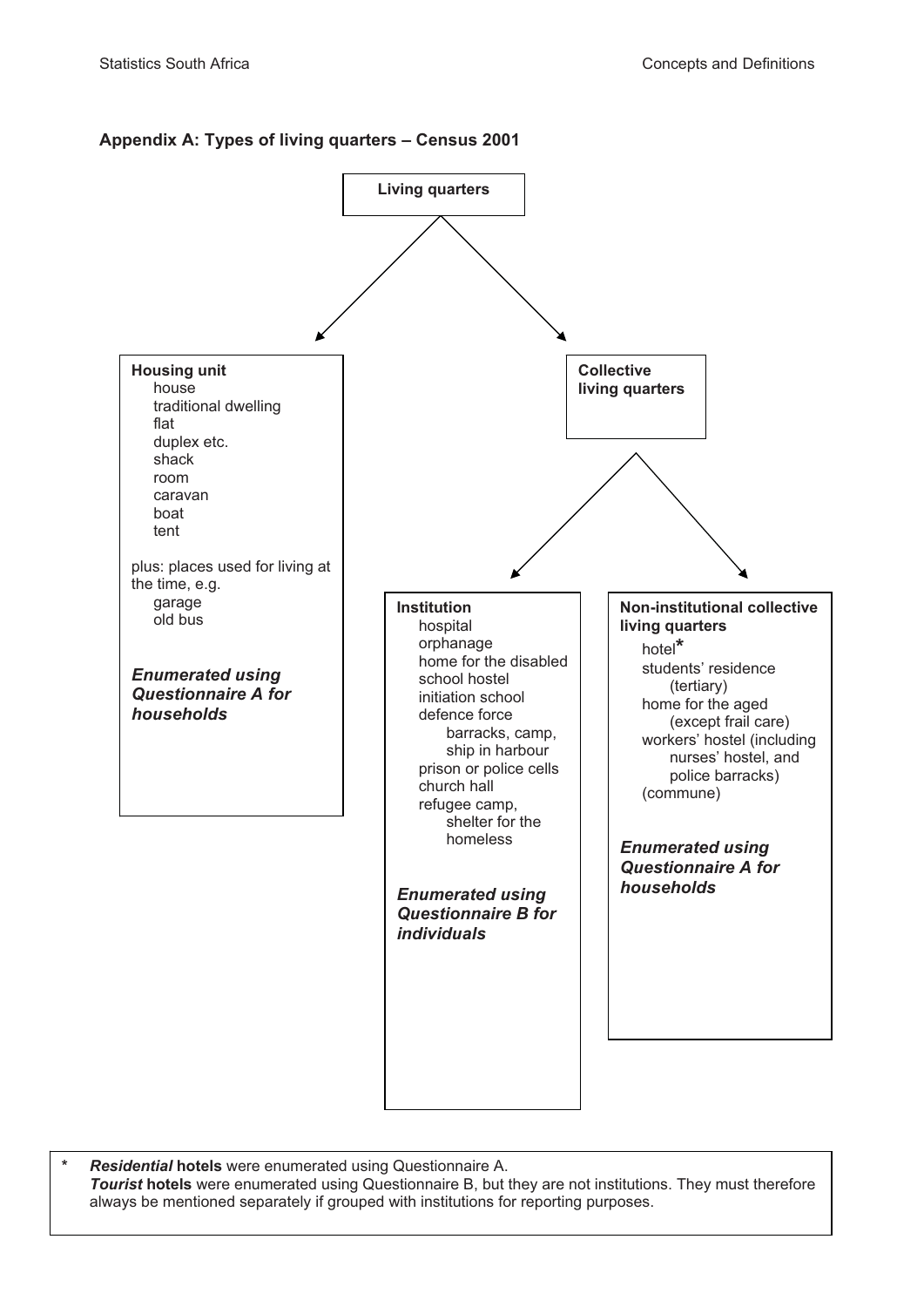### **Appendix B:** *Enumeration* **area types – Census 2001**

For Census 2001, ten EA types were distinguished:

- 1 tribal settlement
- 2 farm
- 3 smallholding
- 4 urban settlement
- 5 informal settlement
- 6 recreational area
- 7 industrial area
- 8 institution
- 9 hostel
- 10 vacant

Each EA type then fell into one or other of the four broad geography types (also known as settlement types): urban formal, urban informal, rural formal and traditional areas, as shown in the table below. As the legal definition of urban, meaning 'within a municipal boundary' had fallen away as a result of the new municipal demarcation, EAs were classified as urban or non-urban (rural) based on their status prior to re-demarcation, plus observation of the type of economic activity and land use.

#### **Table 1: Census 2001 EA type classification**

| <b>EA type</b>                                                                                                       | <b>Geography type</b>   | Urban/rural  |
|----------------------------------------------------------------------------------------------------------------------|-------------------------|--------------|
| 0 Vacant<br>3 Smallholding<br>4 Urban settlement<br>6 Recreational<br>7 Industrial area<br>8 Institution<br>9 Hostel | Urban-formal            | <b>Urban</b> |
| 5 Informal settlement                                                                                                | Urban-informal          |              |
| 2 Farm<br>3 Smallholding<br>6 Recreational<br>7 Industrial area<br>8 Institution<br>9 Hostel                         | Rural-formal            |              |
| 0 Vacant<br>1 Tribal settlement<br>6 Recreational<br>7 Industrial area<br>8 Institution<br>9 Hostel                  | <b>Traditional area</b> | <b>Rural</b> |

What follow are descriptions originally written to aid recognition of each type of EA, rather than formal definitions?

#### **1 Tribal settlements**

Villages that fall within a traditional area. Villages look like pockets of houses/huts clustered throughout the area with large areas of grassland and/or fields in between.

The appearance of such settlements varies in different parts of the country.

#### **North West, Limpopo and Mpumalanga**

Tribal villages are similar in looks in these provinces. Most of the land is flat and the houses are neatly arranged in square gardens and within square roadblocks. Each household is usually neatly fenced with any material (reed, thatch, wire, aloes or other material). Within each plot, there may be more than one house structure, and houses vary in size from village to village and from plot to plot. Livestoc*k* is kept within the boundaries of each household.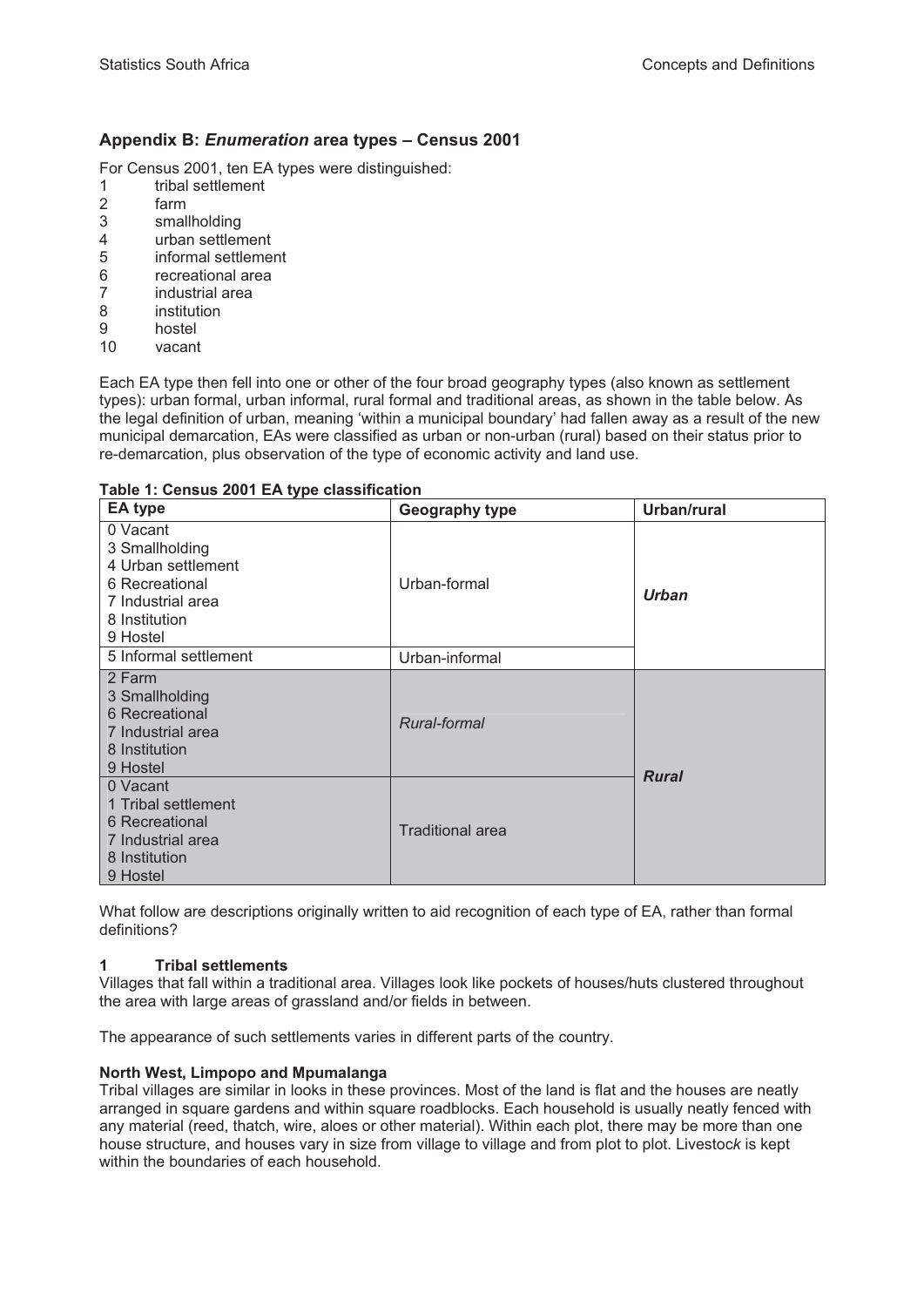### **KwaZulu-Natal**

Tribal villages look totally different. This could be due to the very hilly country. A dwelling unit could consist of more than one hut built close together with a 'kraal' in the centre of the cluster for the cattle to be kept at night. Houses or huts are arranged sometimes on hilltops and sometimes on the slopes and sometimes along river courses. Occasionally, the houses are close together to form a village. On the other hand, there could be huts dotted all over the traditional area, each hut/hut cluster surrounded by its small vegetable garden, kraal and its own grazing area.

### **Transkei and Ciskei**

A dwelling unit could consist of more than one hut built close together with a 'kraal' in the centre of the cluster for the cattle to be kept at night. Houses are usually close together to form a very distinct *village* with communal land stretching to the edge of the administrative area.

### **2 Farms**

Commercial farms cover extensive areas. The land is cultivated and the field size is usually quite large. Farm boundaries are usually easily distinguished on the photo – they are normally clear fence lines or the edge of fields or roads or rivers. The fields are cultivated with a variety of crops and the crops differ from season to season and from area to area. Field size will vary and may be affected by the size of the farm, the local climate (rainy or not) and the amount of mechanisation on the farm. Most fields on commercial farms are large.

Cattle, sheep and other livestock (horses, ostrich and game on a smaller scale) are also reared on commercial farms. These farms have large fenced grazing areas (paddocks) with grass cover for the livestock to graze.

### **3 Smallholdings**

These are small farms usually on the outskirts of towns. The activity on these smallholdings is usually small-scale intensive farming. Chicken and pig farms, vegetable farms, mushroom and flower farms, small fruit farms and tunnel farming are common, as well as kennels, and some stables/riding schools.

### **4 Urban settlement**

A formal urban settlement is structured and organised. Land parcels (plots or erven) make up a formal and permanent structure. A local council or district council controls development in these areas. Services such as water, electricity and refuse removal are provided, roads are formally planned and maintained by the council. This category includes suburbs and townships.

### **5 Informal settlement**

Informal settlements or 'squatter camps' occur on land which has not been surveyed or proclaimed as residential, and the structures are usually informal. They are usually found on the outskirts of towns or in pockets of 'infill' inside towns, or along railways and roads. Some informal areas are also found in traditional areas (e.g. in Mpumalanga) and in townships. Although informal settlements occur within rural areas, all EAs of this type were classified as urban informal in 2001.

### **6 Recreational area**

This category includes golf courses, caravan parks, nature reserves, forest areas, state land, public entertainment areas, parks and botanic gardens.

### **7 Industrial**

An area where manufacturing takes place. The type of activity ranges from light industrial (clothing, car repair shops, panel beaters, etc.) to heavy industrial (cool drink, cement, steel/aluminium, paper, appliance and car manufacturing factories, etc.). Light industrial factory buildings are smaller and usually concentrated closer to the town centres. Heavy industrial areas are found near main roads, railways, harbours and airports. Sometimes mixed with commercial areas.

### **8 Institution**

Collective living quarters with large formal buildings. There is usually more than one building on a very well-defined piece of ground and the buildings are usually fenced or walled in. This category includes hospitals, prisons, hotels, army barracks, etc.

### **9 Hostel**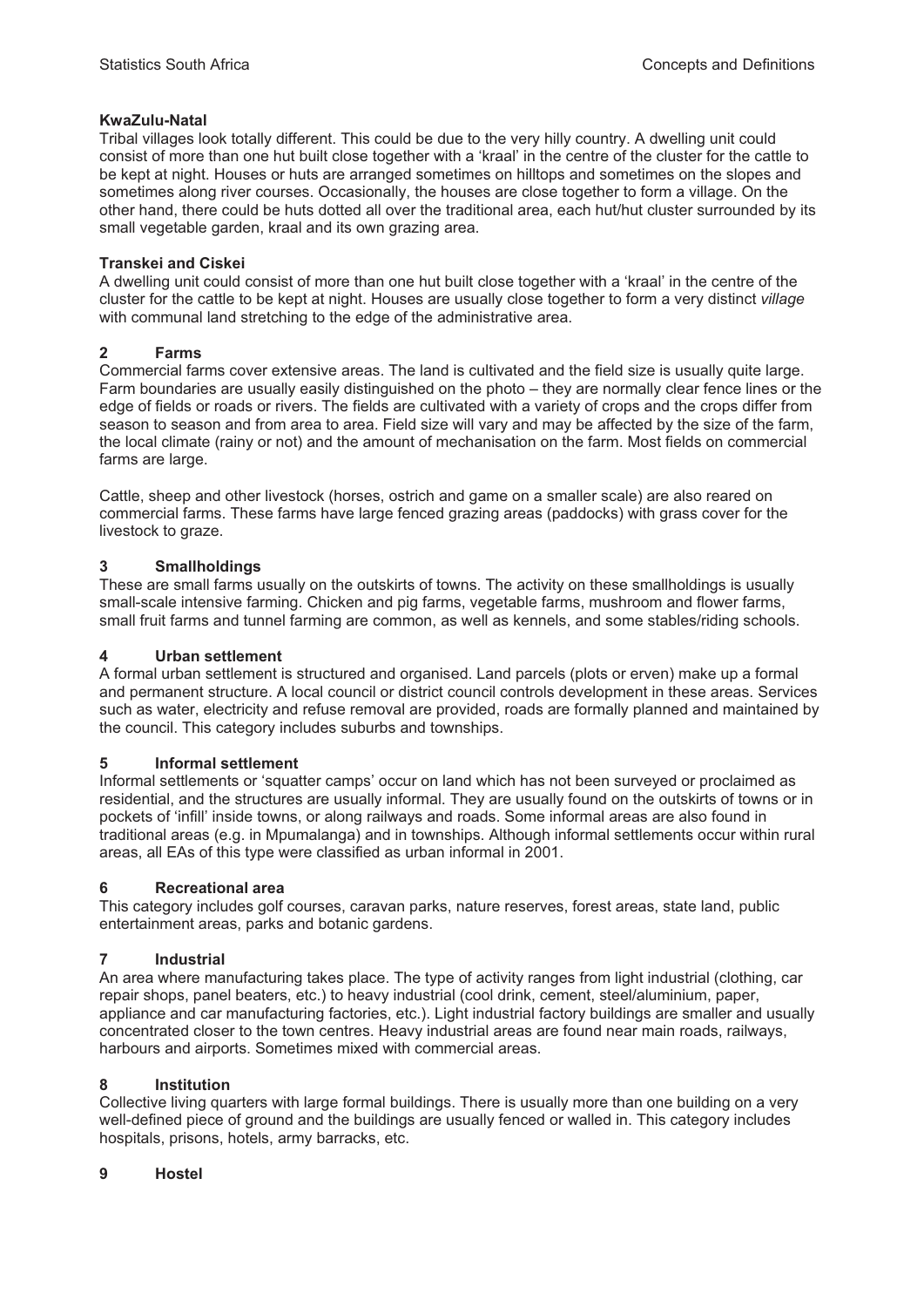Places where factory workers or mine workers live. Hostels are normally buildings set in ordered rows or blocks. Several buildings are usually isolated in numbered blocks with walls built around each block. Each block usually only has one access point. Factory or mine hostels are not to be confused with school or educational institution hostels, which are classified as institutions (a separate EA type).

#### **10 Vacant**

The balance of tribal land not occupied by villages, made up of large areas of grazing land (grass), and areas under agriculture (maize crops mostly). There are also small pockets of natural forests found in the river valleys in some areas. Vacant areas are also found on the urban fringe, between built-up areas and farming areas.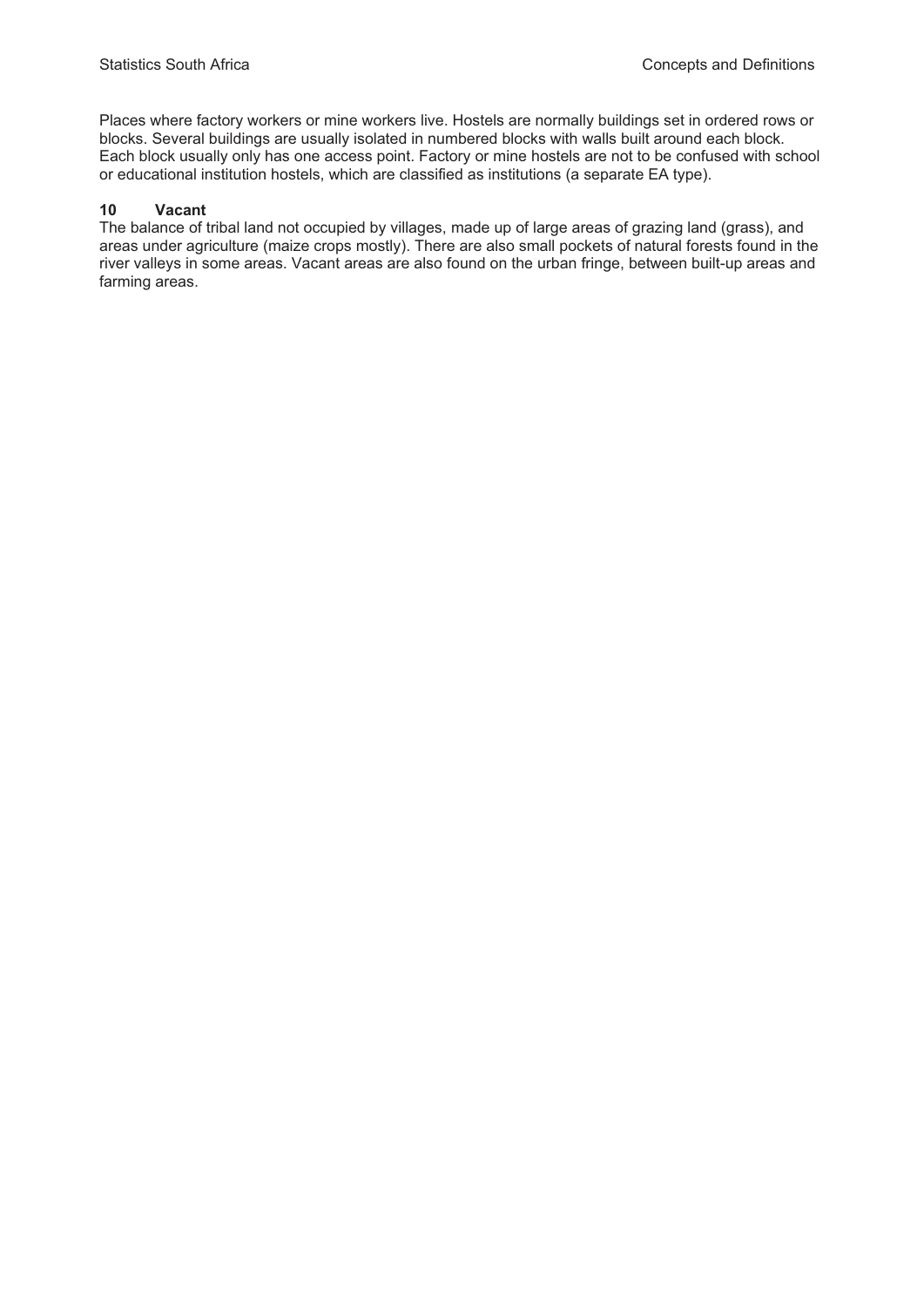#### **Index**

### **0**

09 book, 18, 76

# **A**

Absent household member (interview), 76 Absent household member (reference night), 76 Absolute poverty line, 80 Acceptable statistics, 88 Accommodation service enterprise, 93 Account, 48 Acid test ratio, 65 Acknowledgement of debt, 34 Acquisition of fixed assets, 65 Acting household head, 14 Active enterprise, 93 Active metadata, 88 Active steps to seek work, 39 Activity, 93 Additions and alterations, 34 Address, physical, 18 Adjustment for statistical purposes, 88 Administered prices, 82 Administrative area, 18 Administrative area (old Transkei), 18 Age, 14 Age in completed years, 14 Age-specific fertility, 23 Aggregate capital statement, 65 Aggregate or consolidated balance sheet, 65 Agricultural inputs, 8 Ancillary activity, 48, 93 Annual crops, 8 Annual inflation rate, 82 Annual percentage change (index), 82 Area harvested for grain, 8 Area planted for grain, 8 Asset, 85 Associated company, 93 Attend (educational institution), 11 Average annual inflation rate, 82 Average annual percentage change, 82 Average monthly earnings at constant 2000 prices, 39 Average monthly earnings at current prices, 39

## **B**

Balance date, 93 Balancing item, 48 Basic prices, 48 Bed occupancy rate (tourism), 104 Benchmark years, 49 Bill, 34 Biota, 49 Birth weight, 23 Birthed (refer to life cycle), 93 Block of flats, 28 Boarder (household), 14 Branch of a foreign entity, 94 Branch of an enterprise, 93 Break-up, 93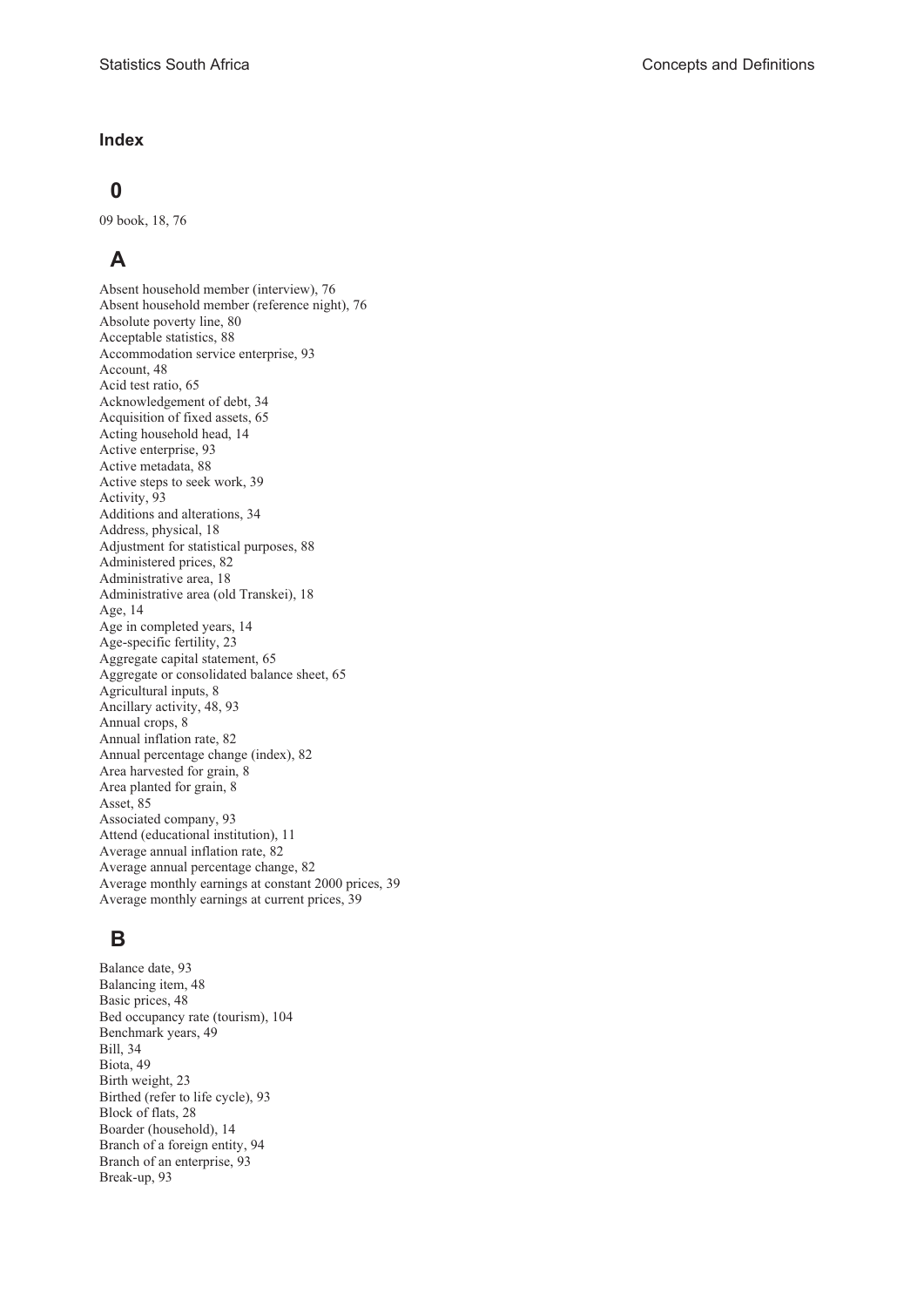Building, 28 Business Sampling Frame (BSF), 94

### **C**

Camp, 28 Capital charges, 65 Capital expenditure, 65 Capital expenditure on new assets, 66 Capital transfer in kind, 49 Capital transfers, 66 Cash crop, 8 Cash transfer, 49 Casual employees, 39 Catchment, 49 Causes of death, 14 Ceased (refer to life cycle), 94 Census, 88 Census date, 76 Census day, 76 Census geography, 18 Census night, 76 Census phases, 76 Cereals, 8 Child (legal), 14 Child (relationship), 14 Child mortality, 23 Children ever born, 14 Civil judgement, 34 Civil summons, 34 Classification, 88 Classification, standard, 88 Cleaning service, 34 Close corporation (CC), 94 Club, welfare organisation, association not for gain, 94 Cluster sampling, 88 Cold deck, 88 Collective living quarters/ communal living quarters, 28 Collective services, 66 Commercial farm, 8 Commercial farmer, 8 Commodity flow method, 49 Compensation of employees, 50, 66 Compensation of employees and allowances, 66 Complex enterprise unit, 94 Compulsory education, 11 Compulsory liquidation, 34 Consent judgement, 34 Constant prices (GDP), 50 Consumer price index (CPI), 82 Consumer price index excluding interest rates on mortgage bonds (CPIX), 82 Consumption, 50 Consumption expenditure, 27 Continuity rule, 94 Contractual joint venture, 94 Contributing causes of death, 23 Converted hostel, 28 Co-operative society, 94 Core index, 83 Core inflation, 83 Corporate joint venture, 94 Cost, insurance and freight price (c.i.f.), 50 Country of residence, 104 Coverage, 94 CPI, 83 CPIX, 83 Crop estimate, 8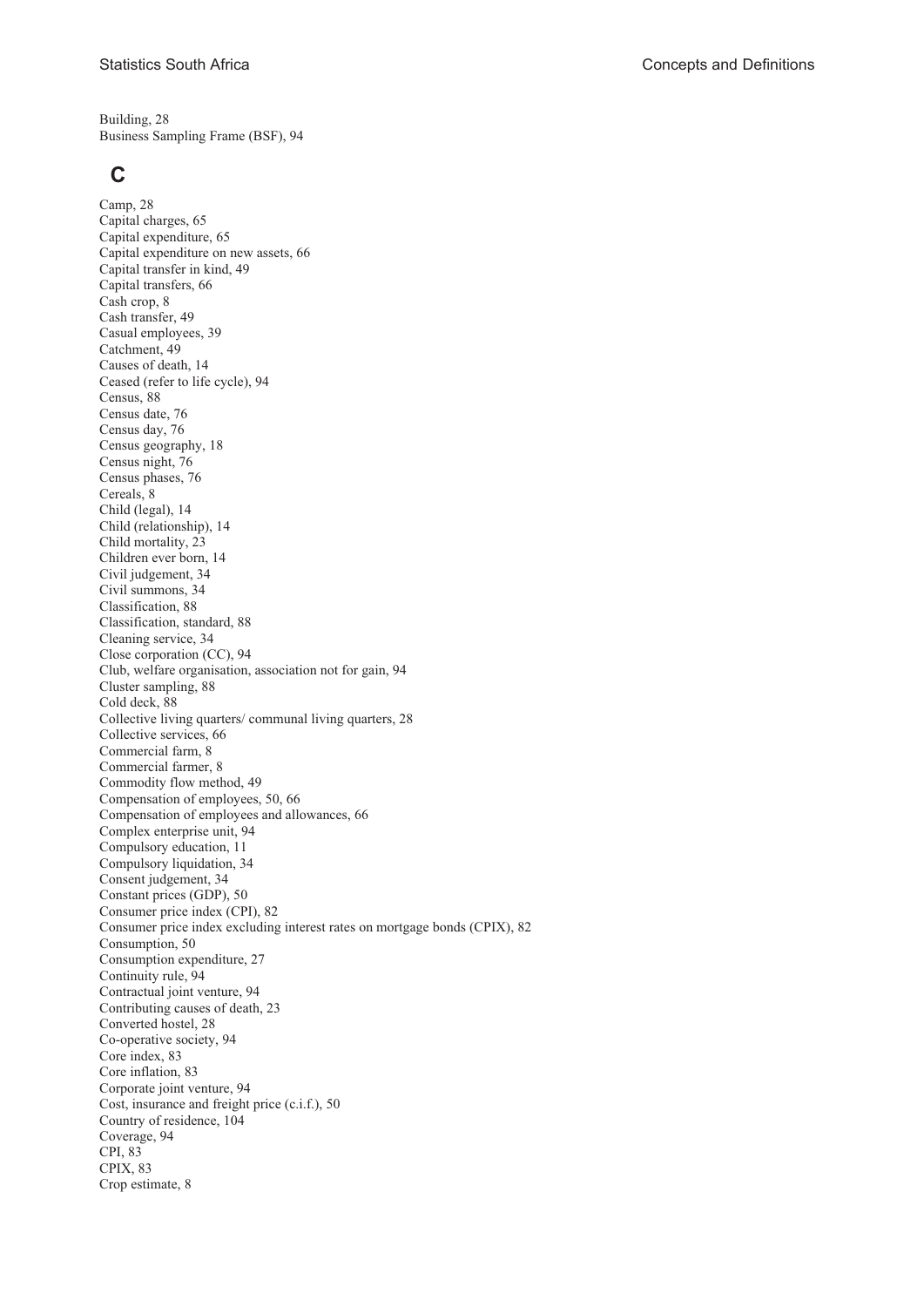Crop forecast, 8 Crude birth rate, 23 Crude death rate, 23 Crude enrolment ratio, 11 Crude oil, 50 Current assets, 67, 85 Current liability, 85 Current live births, 23 Current prices (GDP), 50 Current ratio, 67 Current transfers, 50

## **D**

Data, 88 Data confidentiality, 88 Data editing, 88 Data element, 89 Data item, 89 De facto census, 76 De jure census, 76 Deactivated enterprise, 94 Death, 23 Debenture, 67 Decomposable poverty index (DPI or  $P_2$ ), 80 Default judgement, 34 Definition, 89 Delineation, 94 Demarcation, census, 18 Demographic event of statistical unit, 94 Denomination, 14 Density, population, 18 Depot, 94 Depreciation, 67 Disability, 14 Discouraged work-seeker, 39 District municipality, 67 Dividends, 85 Divorced, 15 DMA, 18 Documented immigrant, 104 Domestic tourism, 104 Domestic tourism consumption, 104 Domestic tourist, 104 Domestic visitor, 104 Domestic worker, 39 Domestic worker, live-in, 76 Domestic worker's quarters, 28 Dormant, 95 Dropout rate, 11 DU, 28 Durable goods, 27 Dwelling, 28 Dwelling unit (DU), 29 Dwelling, house, 67 Dwelling, informal, 28 Dwelling, traditional, 29 Dwelling, unoccupied, 29 Dwelling, vacant, 29 Dynamic imputation, 89

### **E**

EA, 19 E-commerce, 95 Economic activity, 39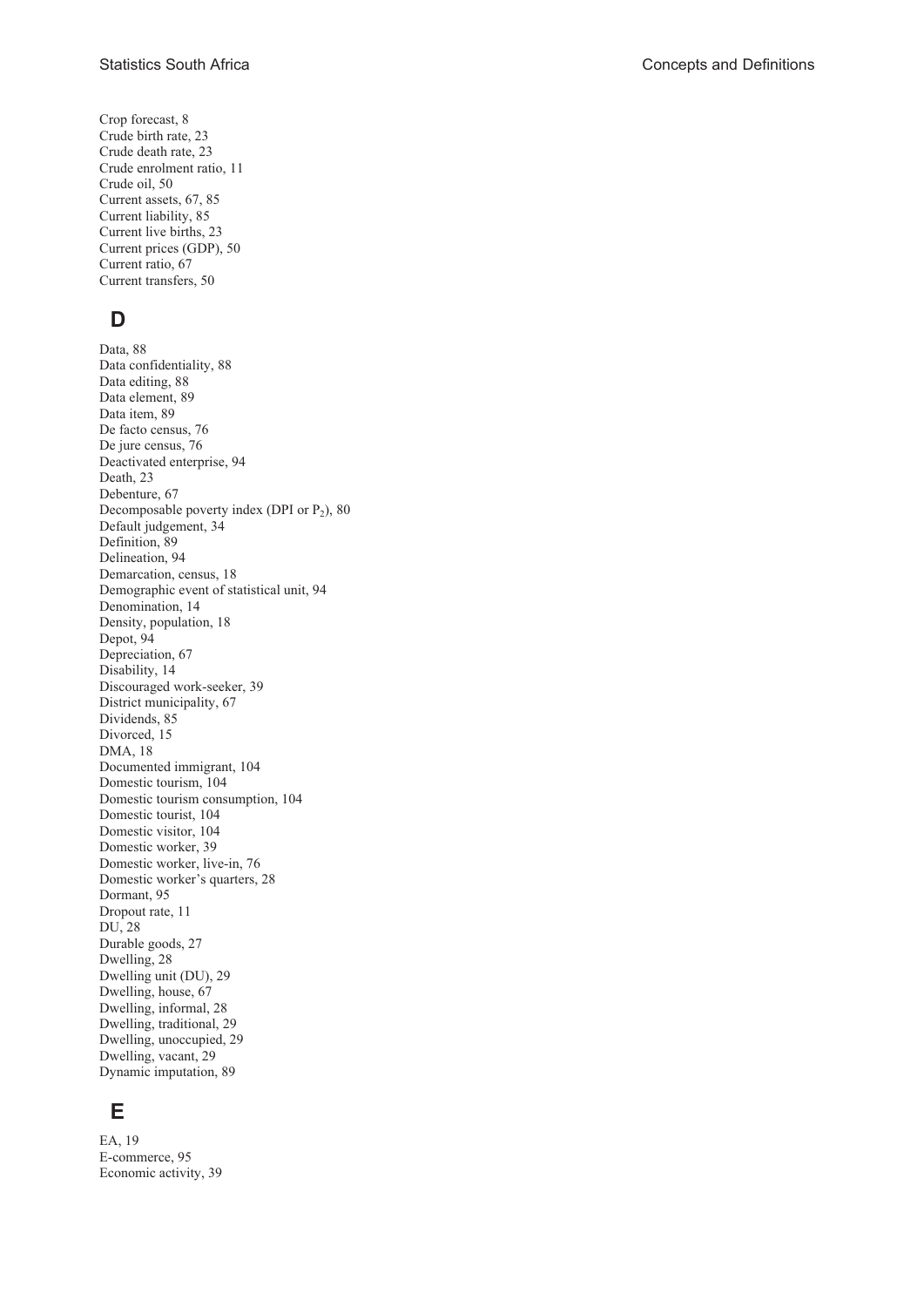Economic classification, 67 Economic major divisions, 95 Economic production, 95 Economic sector, 39 Economic significance, 95 Economic status, 39 Economically active person, 40 Educational achievement, 11 Educational attainment, 11 Educational institution, 11 Educational level, 40 Electricity for cooking, heating and/or lighting, 29 Electricity undertaking, 29 Employed, 40 Employed person, 40 Employee, 40, 95 Employee labour at constant compensation, 40 Employer, 40 Employment, 40 Employment, informal, 40 Enrolment ratio, 11 Enterprise (National Accounts), 51 Enterprise (Private Sector Statistics), 85 Enterprise survey, 95 Enterprise turnover, 95 Enterprise unit, 95 Enumeration, 19, 76 Enumeration area (EA), 19 Enumeration area number, 19 Enumeration area type, 19 Enumeration period, 76 Enumeration phase, 77 Enumerator, 19, 77 Enumerator's summary book, 19, 77 Environmental accounting (SEEA framework), 51 Erf, 19 Erf number, 19 Erven, 19 Establishment, 51, 83, 95 Evapotranspiration, 51 Expenditure, 67 Expenditure gap ratio (EGR), 80 Export, 34 Extension officer, 8 Extra-budgetary accounts, 68

### **F**

Factor cost, 51 Family gain, 40 Farming unit, 9, 95 Feature use (re addressing), 19 Fertility, 23 Field of study, 11 Fieldwork station, 77 Filled post, 51 Final demand, 51 Financial institution, 68 Financial services indirectly measured (FSIM), 52 Financial year, 96 Fixed assets, 85 Flat, 29 Flowchart, 96 Food crop, 9 Foreign traveller, 104 Foreign visitor, 104 Formal dwelling, 29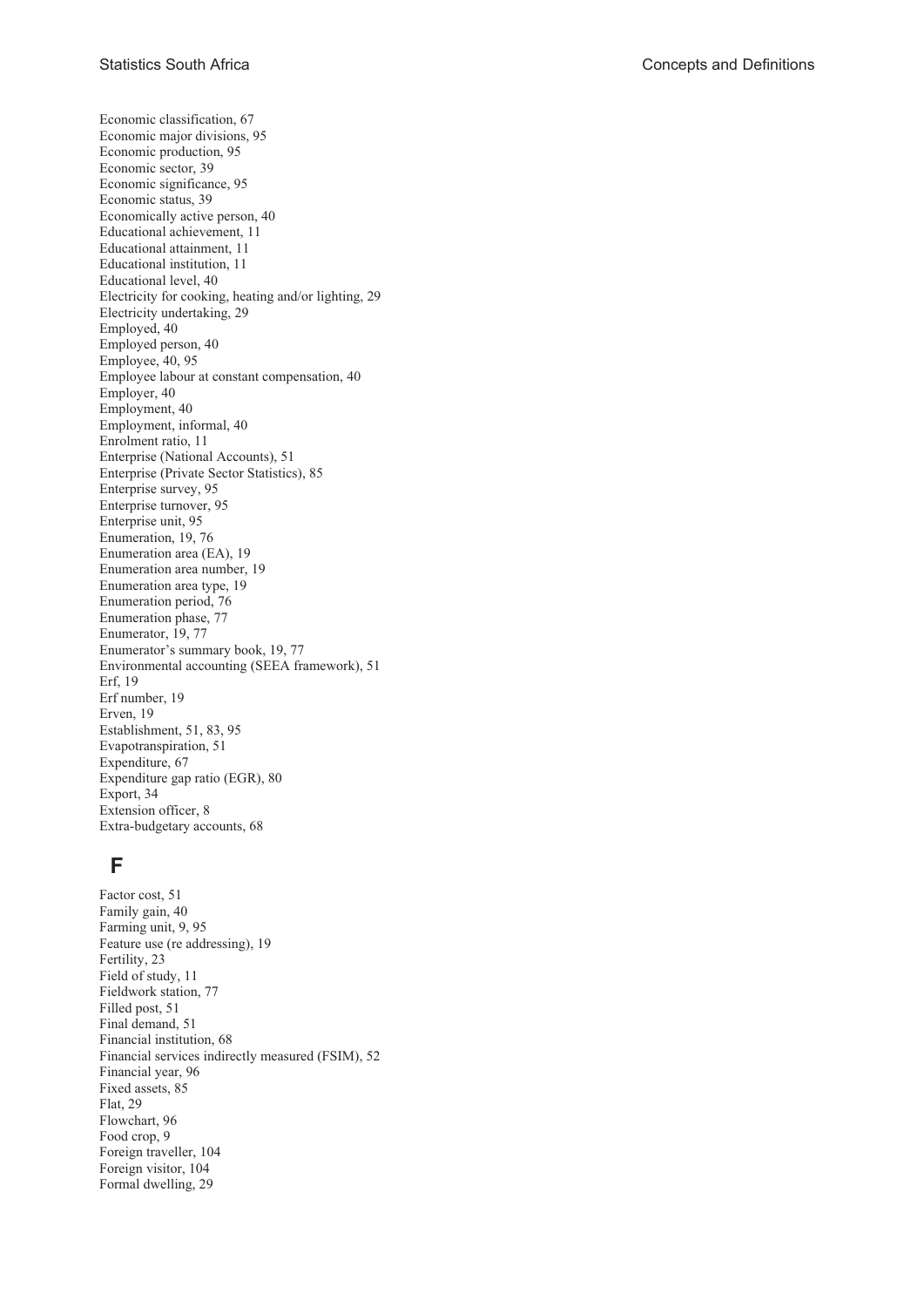Formal education, 11 Formal sector, 40 Frame size measure, 96 Free basic electricity, 29 Free basic water, 29 Free on board (f.o.b.) price, 52 Free-on-board, 34 Free-on-rail, 35 Full employment, 41 Full -time employee, 41 Full-time equivalents, 52 Functional classification, 68

# **G**

GDP, 52 GDP at constant prices, 52 GDP at current prices, 52 GDP at factor cost, 52 GDP at market prices, 52 GDP for the economy, 53 GDP per region (GDPR), 53 Gender, 15 Gender analysis, 15 General economic production, 96 General expenditure, 68 General government, 68 Generation of income account, 53 GEO, 96 Geographic unit, 96 Geographical Information System (GIS), 19 Geography type, 20 Gigawatt-hour (gWh), 35 Gini index, 80 Goods and services account, 53 Government institutions, 96 Grade, 11 Grade-specific enrolment ratio, 11 Grain, 9 Grain production, 9 Gross domestic product (GDP, 53 Gross earnings, 41 Gross enrolment ratio (GER), 12 Gross operating surplus/mixed income, 54 Gross salaries and wages, 96 Gross value added at basic prices, 54 Gross value added at producers' prices, 54 Groundwater, 54 Group top enterprise, 96

# **H**

Handicap, 15 Head-count ratio (HCR or P0), 80 Hectare, 9 Hectare of land, 96 High density, 20 Highest level of education, 12 Historical rules of industrial classification, 96 HIV, 24 Holding company, 97 Homogeneous production, 54 Horizontal integration of economic activities, 97 Horizontal integration of enterprise unit, 97 Hostel, 29 Hot deck, 89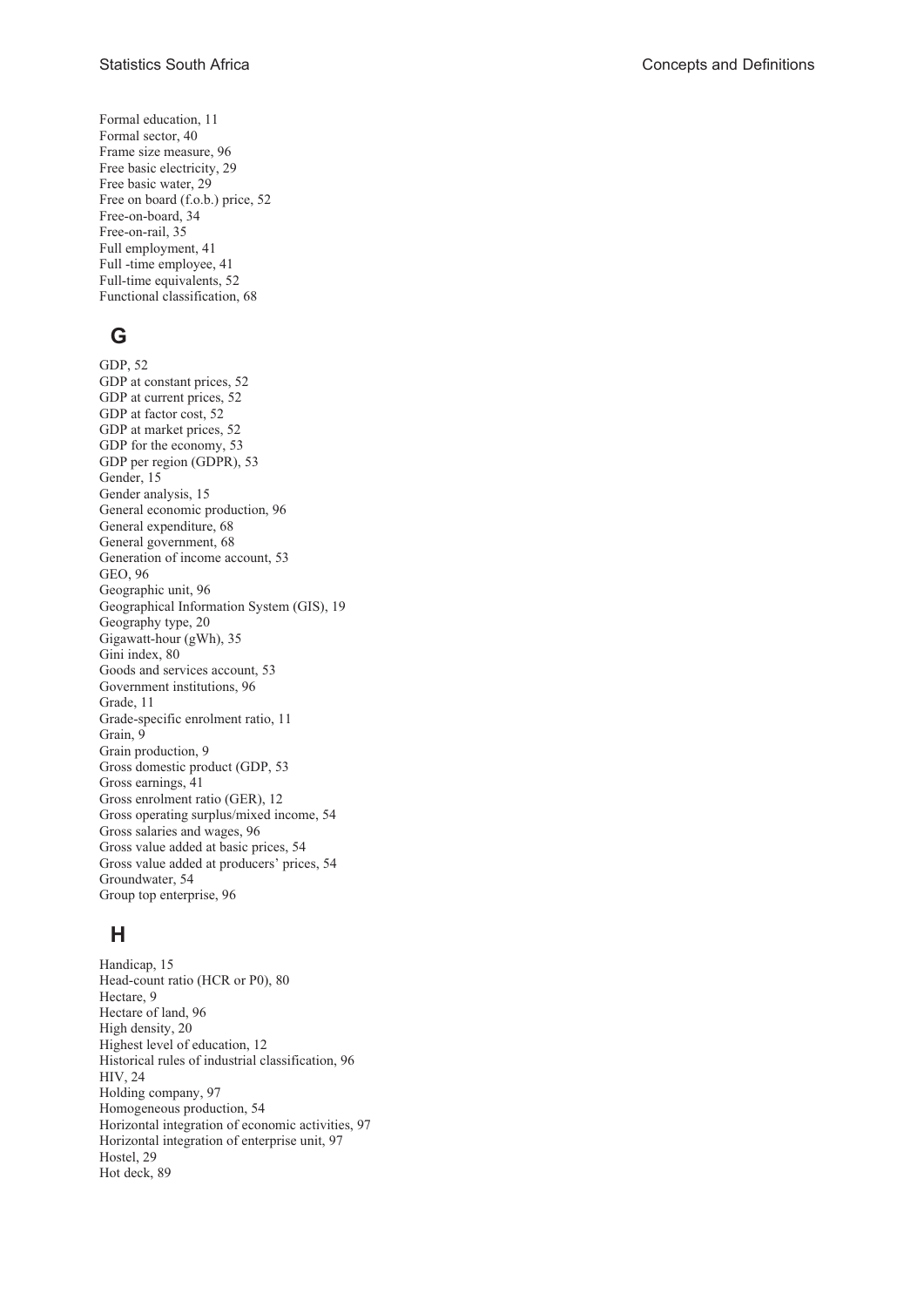Hotel, 30 Hours worked, 41 House, 30 Household, 77 Household actual final consumption, 55 Household assets, 27 Household enterprise, 27 Household expenditure, 27 Household final consumption expenditure, 55 Household head, 77 Household head, acting, 77 Household income, 27 Household income (census), 77 Household unincorporated enterprises, 97 Household unincorporated market enterprises, 97 Housing services, 69 Housing unit, 30 Human immunodeficiency virus (HIV), 24 Hygienic toilet facility, 30

# **I**

Immediate cause of death, 24 Immediate parent, 97 Impairment, 78 Implied deflator, 55 Import, 35 Imputation, 89 Inbound tourism, 104 Inbound tourism consumption, 104 Inbound tourist, 105 Inbound visitor, 105 Income (company), 41 Income (individual), 41 Income from accommodation, 105 Income from employment, 55 Income from restaurants and bar sales (tourist accommodation), 105 Income per stay unit night sold, 105 Income tax turnover, 97 Index of physical volume of electricity production, 30, 35 Index of physical volume of manufacturing production, 35 Index of physical volume of mining production, 35 Indicator products, 83 Individual ownership, 97 Individual services, 69 Industrial activity, 97 Industry, 55, 97 Infant, 15 Infant and child mortality rates, 24 Infant deaths, 24 Inflation, 84 Inflation rate, 84 Informal dwelling, 30 Informal sector, 41, 97 Informal settlement, 30 Infrastructure, 69 In-mover, 78 Insolvency, 35 Instalment sale transaction, 35 Institution (demarcation), 20 Institution (enumeration), 31 Institutional sector, 98 Institutional unit, 105 Intake rate, 12 Intangible assets, 85 Integrated Development Plan, 69 Intermediate consumption, 105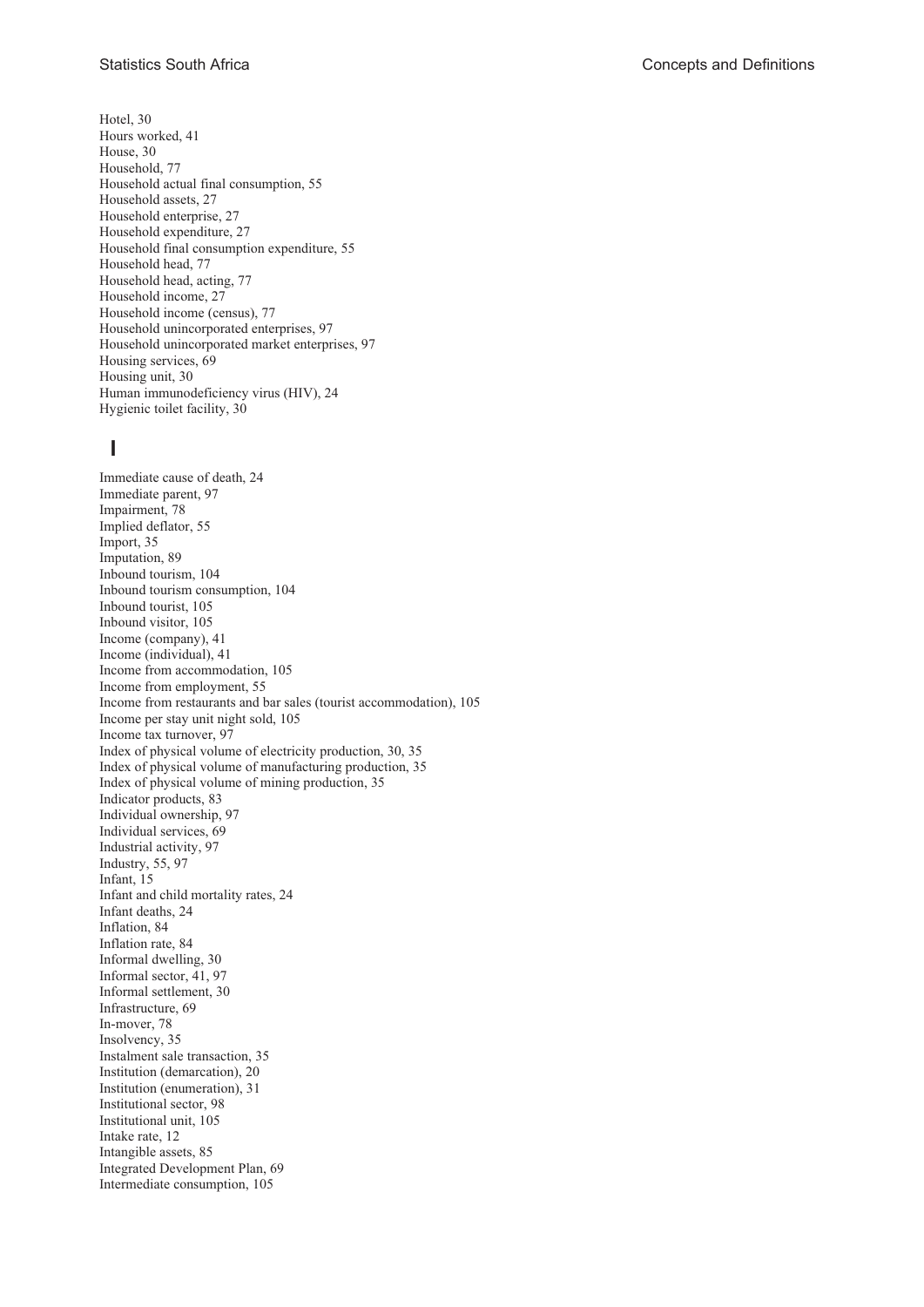Internal tourism, 105 Internal tourism consumption, 105 International migration, 105 International Standard Industrial Classification of all Economic Activities (ISIC), 98 International tourism, 105 International tourism consumption, 105 International tourist, 106 International traveller, 106 International visitor, 106 Inter-planted crop, 9 Interview, direct, 89 Inventories, 86 Investigation, 98 Investigation conclusion sheet, 98 Investment in marketable securities, 69 Irrigation, 9

## **J**

Job, 42

# **K**

Kind-of-activity unit, 98 Kind-of-activity unit description field, 98 Kind-of-enterprise unit, 98 Kitchen, 31

## **L**

Labour absorption rate, 42 Labour accounts, 42 Labour cost, 42 Labour force, 42 Labour force participation rate, 42 Labour market, 42 Labour market dynamics, 42 Labour market status, 42 Labour participation rate, 42 Language spoken most often in the household, 15 Last child born, 15 Last update on BSF, 98 Late births registration, 24 Late starters rate, 12 Leading underlying cause of death, 24 Learner-educator ratio, 12 Legal entity, 98 Legal unit, 98 Legal working age, 43 Life cycle (statistical unit), 99 Life expectancy, 24 Lifetime migrant, 106 Liquidation, 35 Listing, 20 Literacy, 12 Literacy rate, 12 Literacy ratio, 12 Litigants, 35 Litigants referred, 35 Live birth, 25 Live-in domestic worker, 78 Livestock, 9 Living quarters, 31 Living together as a married couple, 15 Loan, 69 Local Economic Development, 70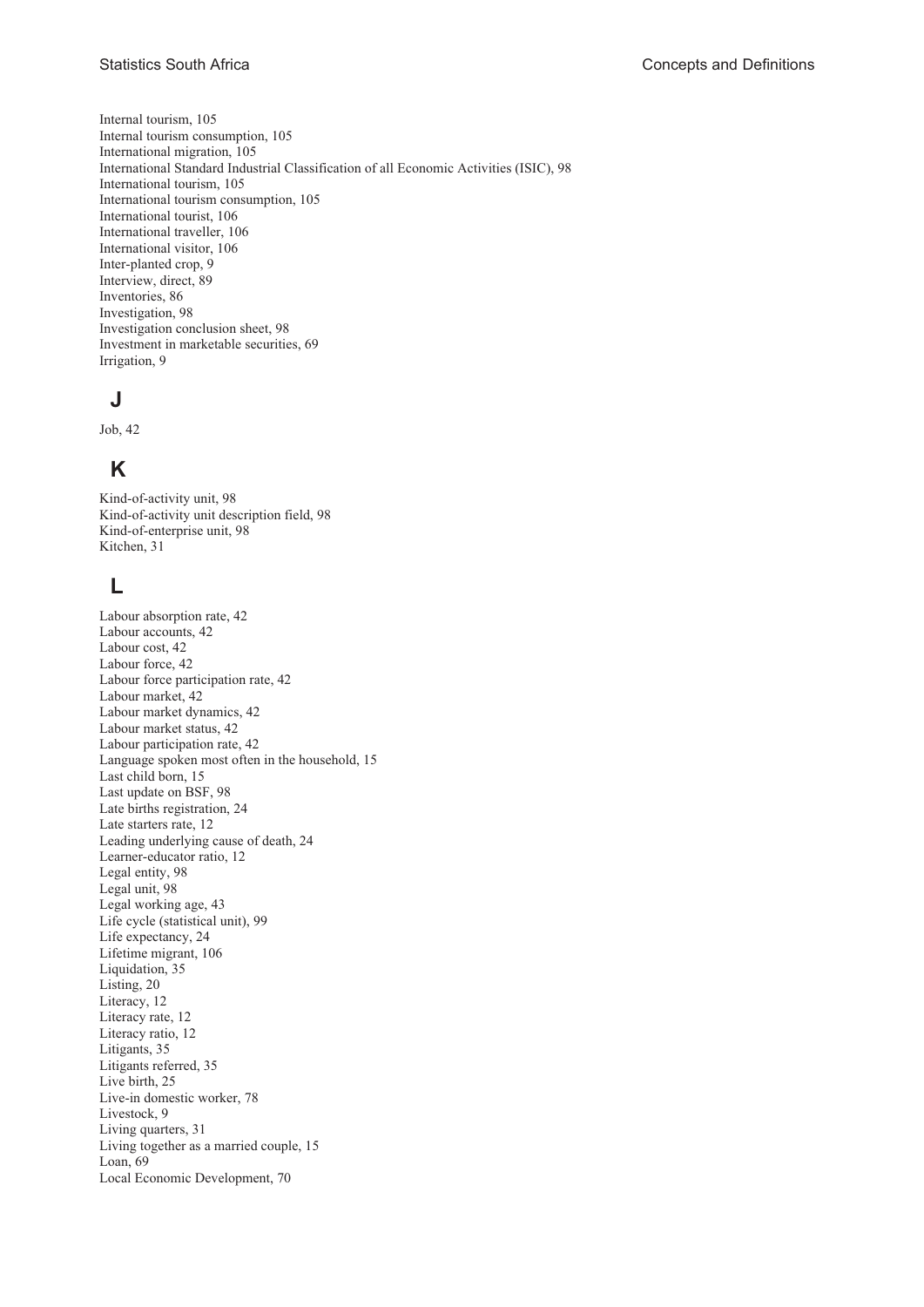Local government, 70 Local government institutions, 70 Local municipality, 70 Location (statistical unit), 99 Logical imputation, 89 Long-term loan, 70 Low density, 20

### **M**

Machinery and equipment, 70 Macro data, 89 Magisterial district, 20 Mailing address, 99 Main activity, 99 Main place, 20 Maintenance procedures, 99 Managerial position, 70 Marital status, 15 Marketable loan stock, 70 Marriage, 15 Married, 15 Matching, 78 Maternal mortality rate, 25 Maternal mortality ratio, 25 Mean annual runoff, 55 Memorandum items, 71 Merger, 99 Metadata, 89 Metadata registry, 89 Methodology, 89 Metropolitan area, 20 Metropolitan municipality, 71 Micro data, 90 Migration, 106 Minimum acceptable standard of living, 80 Mixed income, 56 Money market instruments, 71 Monthly percentage change, 84 Multiple activities, 99 Multiple causes of death, 25 Multiple structure statistical unit, 99 Multi-stage sampling, 90 Municipal code, 99 Municipality, 20, 71

### **N**

National accounts, 56 National statistics, 90 National tourism, 106 National tourism consumption, 106 Natural forest tree, 9 Natural gas, 56 Natural Resource Accounting (NRA), 56 Natural resources, 56 Neonatal deaths, 25 Net other taxes on production, 56 Net profit or loss, 86 Net profit or loss after tax, 86 Net profit or loss before tax, 36 Non-consumption expenditure, 27 Non-contact, 78 Non-current assets, 85 Non-durable goods, 27 Non-financial public enterprise, 71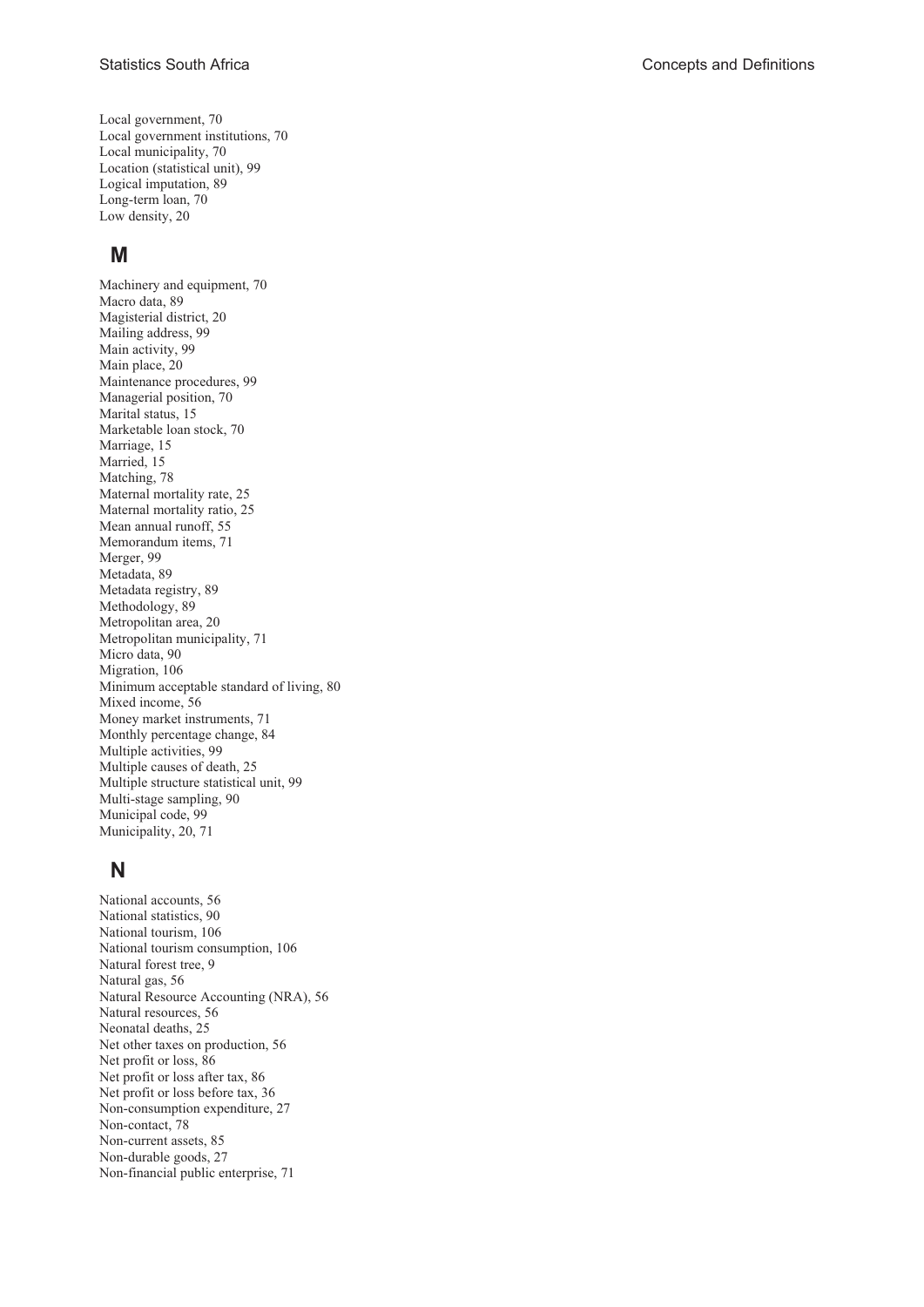Non-mover, 78 Non-profit institution, 57 Non-profit institutions, 99 Non-profit institutions serving households (NPISH), 57 Non-renewable natural resources, 57 Non-residential building, 31 Non-sampling error, 90 Non-urban, 20 Not economically active population, 43 Number of rooms for accommodation, 99

# **O**

Objective yield survey, 9 Occupancy rate, bed, 106 Occupancy rate, stay unit, 106 Occupation, 43 Occupational groups, 43 Official and expanded definition of unemployment, 43 Official statistics, 90 Oil crop, 9 Oilseeds, 10 Open account transaction, 36 Originating classification, 99 Other debts, 36 Other expenditure, 71 Other income (tourist accommodation), 106 Other machinery and equipment, 71 Other reasons for underutilisation, 36 Other residential buildings, 36 Other services, 36 Other subsidies on production, 57 Other taxes on production, 57 Out of labour market, 43 Outbound tourism, 106 Outbound tourism consumption, 106 Outbound tourist, 107 Outbound visitor, 107 Out-mover, 78 Output, 57 Overall average annual percentage change, 84 Overcount, 78 Overdraft, 57 Overnight visitor/tourist, 107 Overseas traveller (tourism and migration), 107 Overtime, 43 Overtime hours paid for, 43 Overtime payments, 43 Own-account worker, 43 Ownership type (of business), 100

## **P**

Paid dividend, 57 Partner, 15 Partnership, 100 Part-time employees, 44 Passive metadata, 90 Pensioner, 44 Per capita GDP, 57 Per capita income, 57 Percentage change, 71 Percentage under-utilisation of production capacity, 36 Percentage utilisation of production capacity (manufacturing industry), 36 Perennial crops, 10 Performance and other bonuses, 44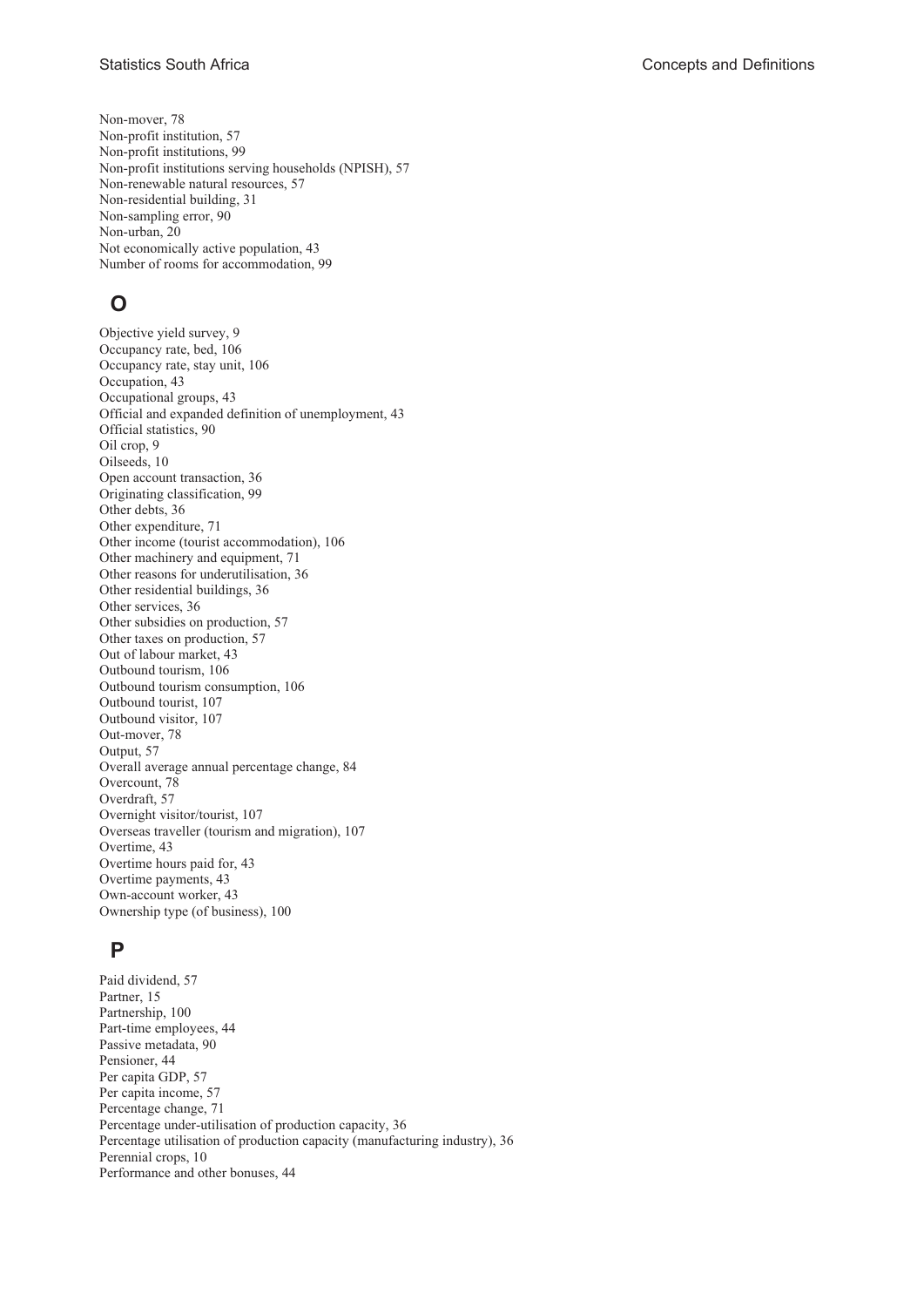Permanent employee, 44 Person outside the labour force, 44 PES, 78 PGMs, 37 Physical accounting, 58 Physical address, 20, 100 Piped water in dwelling or on site, 31 Place name, 20 Place of birth, 78 Place of enumeration, 78 Place of usual residence, 78 Plaintiff, 37 Plantation trees, 10 Platinum Group Metals, 37 Poor statistics, 90 Population census, 78 Population group, 16 Post, 44 Post neonatal death, 25 Postal address, 21 Post-enumeration phase, 79 Post-enumeration survey, 79 Poverty gap, 80 Poverty gap index (P1), 80 Poverty line, 81 Poverty profile, 81 Pre-enumeration phase, 79 Pregnancy-related death, 25 Primary address, 21 Primary industries, 58 Primary sampling unit (PSU), 90 Principal activity, 100 Principal activity (establishment), 58 Priority poverty indicators, 81 Priority rule, 100 Private company, 100 Producers' price, 58 Production, 58 Production account for the total economy, 59 Production boundary, 59 Production by third parties on a commission or contract basis, 100 Professional services, 37 Profile manager, 100 Profiling, 100 Promissory note, 37 Promotion rate, 12 Provision, 71 Proxy, 90 Public company, 100 Public corporation, 100 Public financial institutions, 72 Pulses, 10 Pupil-teacher ratio, 12 Purchaser's price, 59 Purchases, 86 Purpose of visit, 107

# **Q**

Qualification, 12 Quarterly percentage change (remuneration), 72 Quarterly percentage change between a specific quarter of the previous year and the same quarter of the current year, 72 Quarterly percentage change between the previous year and the current year for the same quarter, 72 Quasi-corporation, 100 Question, 90 Questionable statistics, 90 Questionnaire, 90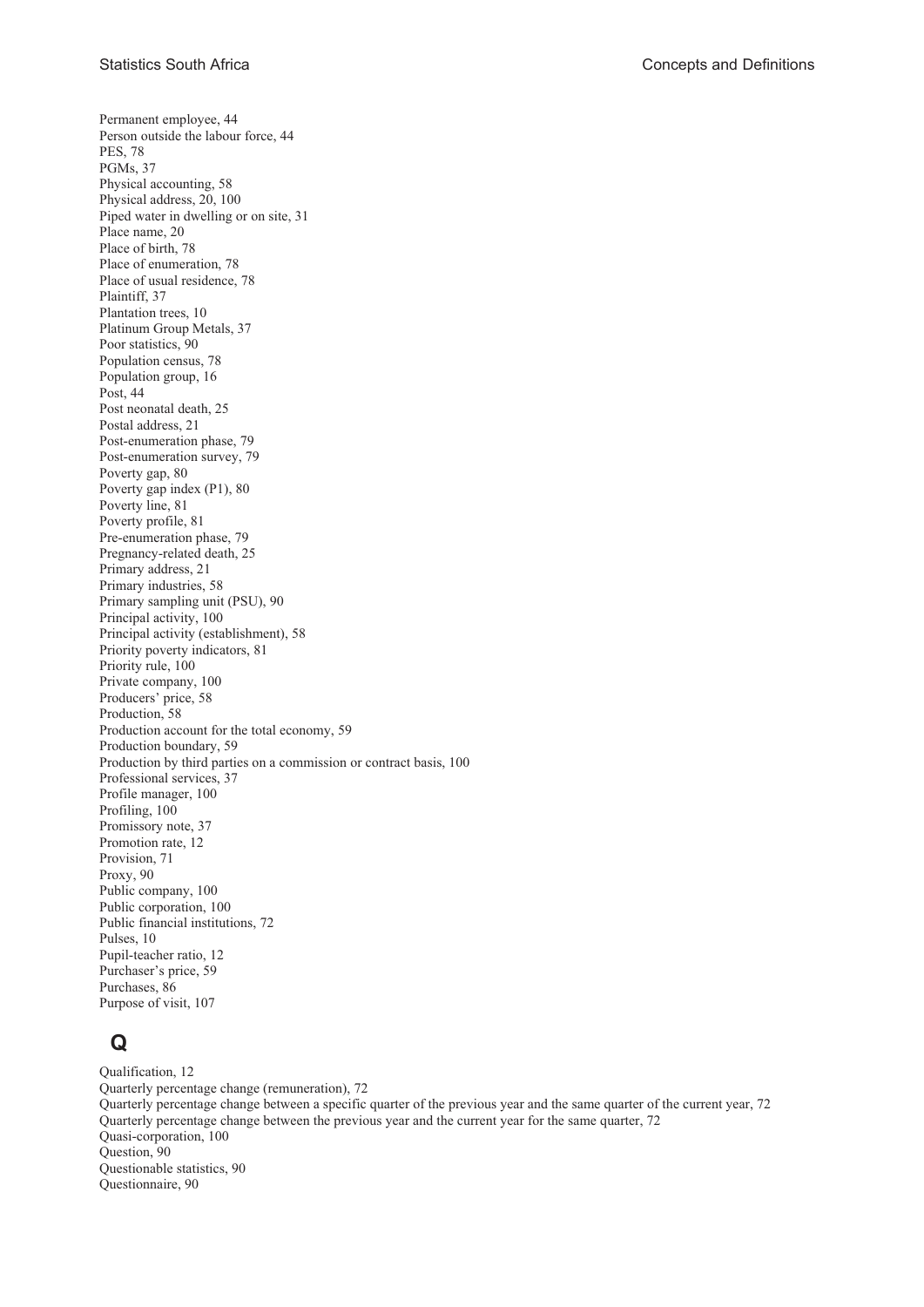Questionnaire design, 91

# **R**

R/D cheques, 37 Race, 16 Random number, 101 Rate, 91 Rate of change, 91 Rates and general services, 72 Reactivated, 101 Recorded live births, 25 Recurrent expenditure, 59 Re-exports, 37 Refer to drawer cheque, 37 Reference month, 37 Reference period, 91 Reference quarter (survey), 73 Refusal, 91 Refusal letter/form, 91 Region, 59 Regional GDP, 59 Regional service levy, 86 Regulated prices, 84 Relationship to the head or acting head of the household, 79 Relative poverty, 81 Relative poverty line, 81 Religion, 16 Remuneration, 44 Remuneration of employees, 44 Rent, 31 Repairs and maintenance, 73 Repetition rate, 12 Reserve, 73 Residence, 107 Residential buildings, 73 Residential hotel, 31 Resolved case, 79 Respondent, 91 Retail trade, 37 Retailer, 37 Retained reserves, 60 Retired person, 44 Return migrant, 107 Revaluation, 60 Revision of estimates, 60 Room, 31 Room occupancy rate, 107 Rural, 21

# **S**

Salaries and wages, 45 Salaries, wages and allowances, 74 Sales (manufacturing), 74 Sales (mining), 74 SAM, 60 Same-day visitor, 107 Sample, 91 Sample survey, 91 Sampling, 91 Sampling error, 91 Sampling frame, 91, 101 Sampling method, 92 Sanitation, 31 Scholar, 12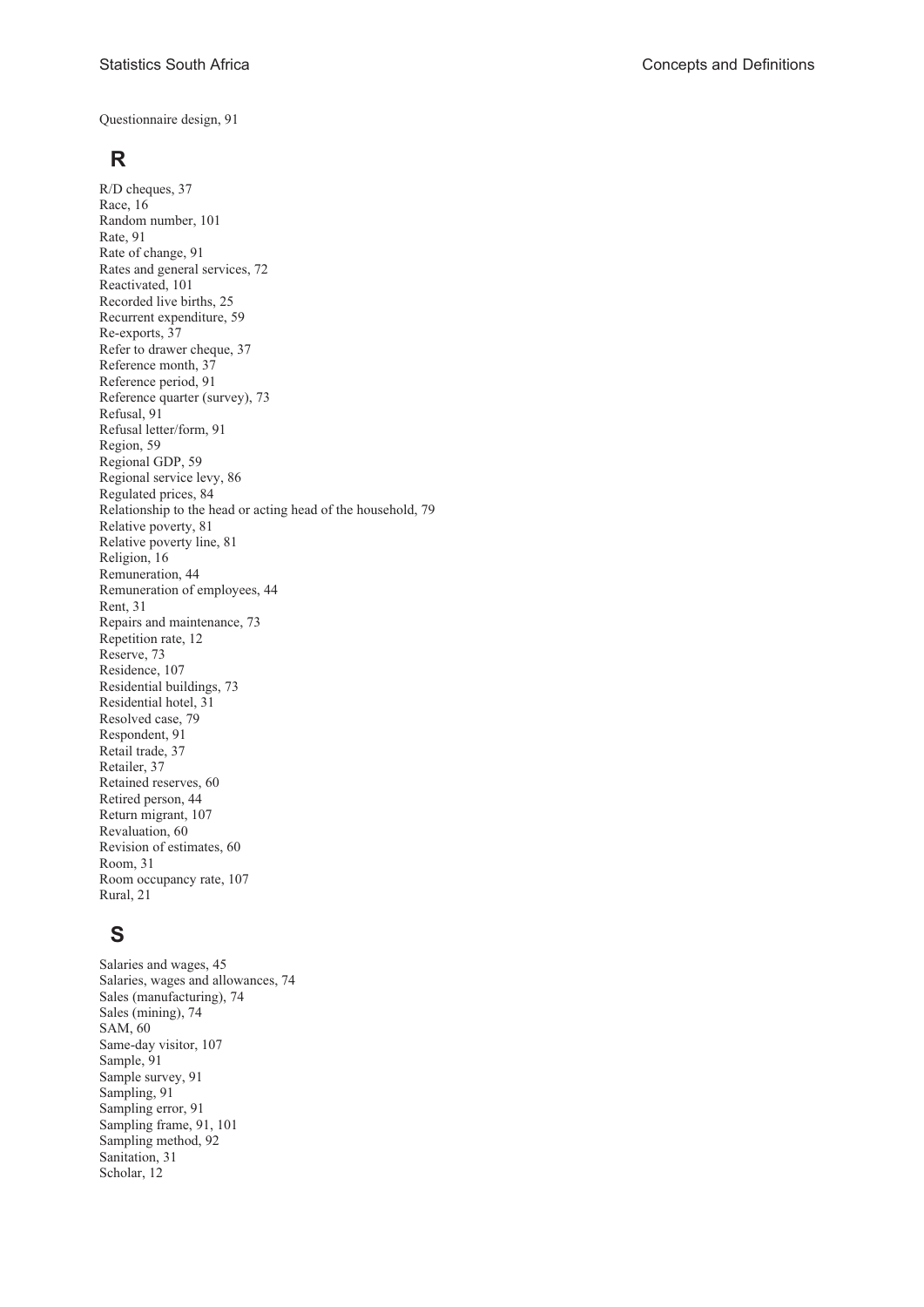Seasonal adjustment, 60 Secondary activity, 60, 101 Secondary address, 21 Secondary industries, 61 Security services, 86 SEEA, 61 Self-declared emigrant, 107 Self-employed person, 45 Self-enumeration, 92 Semi-detached house, 32 Semi-durable goods, 27 Semi-skilled employee, 45 Separated, 16 Separated, legally, 16 Settlement type, 21 Severance, termination and redundancy payments, 45 Sex, 16 Sex ratio, 16 Shack, 32 Short-term loans, 74 SIC, 101 Simple random sampling (SRS), 92 Single (common usage), 16 Single (legal), 16 Single-structure statistical unit, 101 Size and density of locality, 21 Size measure of statistical unit, 101 Skilled employee, 45 Social Accounting Matrix, 61 Sole proprietorship, 101 Source of update on BSF, 101 Split-off, 101 Square matrix, 61 Squatter area, 32 Stand, 32 Standard Industrial Classification code, 101 Standard Industrial Classification of all Economic Activities, 101 Standing appropriations, 74 Statistical standard, 92 Statistical unit, 92, 101 Statistical unit structure, 102 Statutory appropriations, 74 Stay unit, 107 Stay unit night sold, 108 Stay unit occupancy rate (tourism), 108 Stillbirth, 26 Stratified sampling, 92 Stratum, 37 Student, 13 Subjective yield survey, 10 Subplace, 21 Subsidiary, 102 Subsidies, 75 Subsidies on production, 75 Subsidies on products, 61 Subsistence farmer, 10 Suburb, 21 Sundry debtors, 75 Supply and use tables, 61 Supply table, 61 Survey, 92 Survival rate, 26 Survival rate (education), 13 Survivorship, 26 SU-tables, 61 Symmetric, 62 System of Environmental and Economic Accounting (SEEA), 62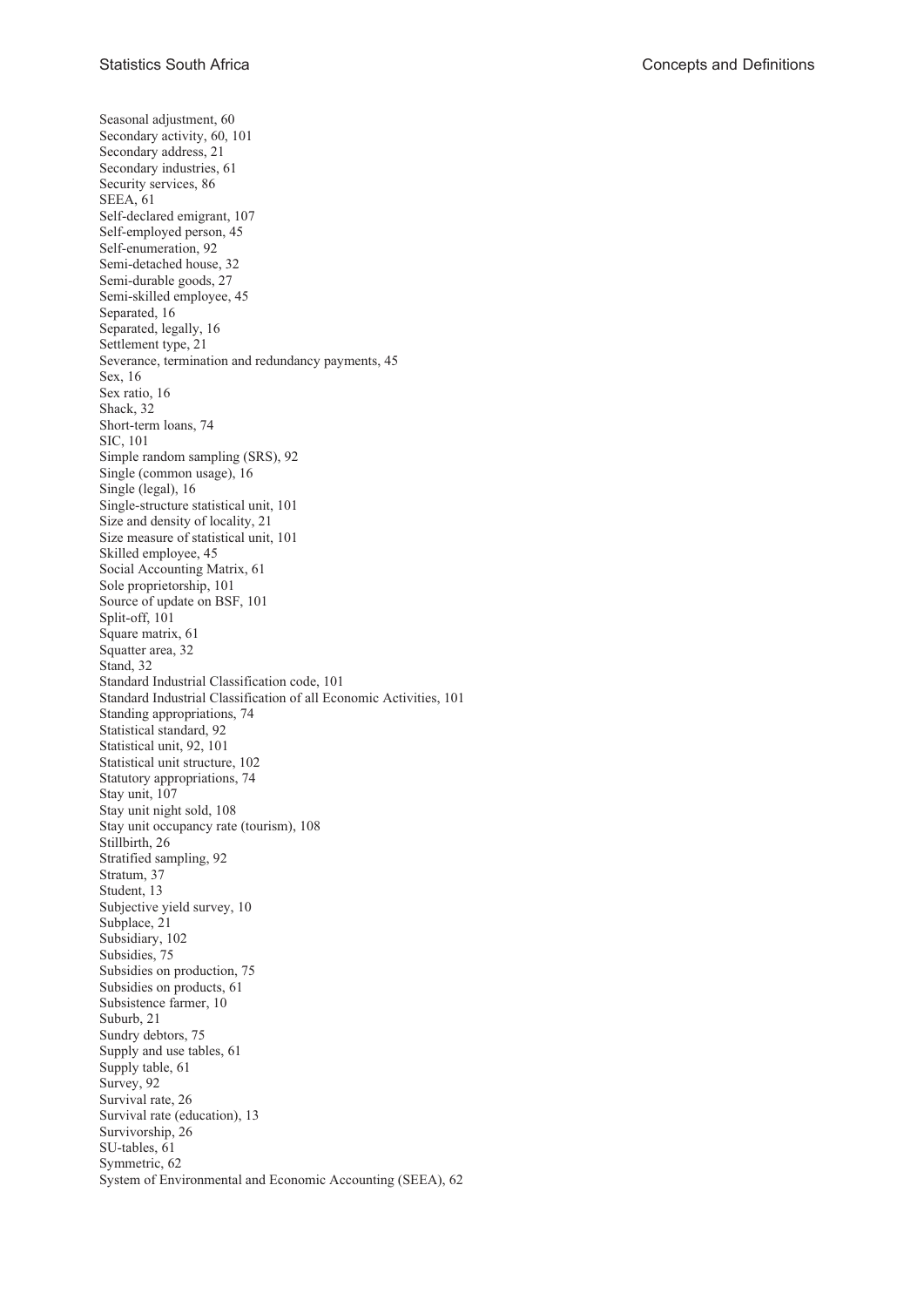System of National Accounts, 62 Systematic sampling, 92

### **T**

Takeover, 102 Tax and company tax brought into account, 87 Tax link, 102 Taxes on income, 62 Taxes on production and imports, 62 Taxes on products, 62 Temporary absence (from work), 45 Temporary employee, 45 Tenant, 32 Tenure, 32 Tertiary industries, 63 Toilet, 32 Toilet facility, 32 Total fertility rate, 26 Total income (tourism accommodation), 108 Total income from accommodation (tourism accommodation), 108 Total quality management, 102 Tourism, 108 Tourism characteristic activity, 108 Tourism characteristic industry, 108 Tourism characteristic products, 108 Tourism collective consumption, 108 Tourism connected activities, 108 Tourism connected products, 109 Tourism consumption, 109 Tourism demand, 109 Tourism gross domestic product, 109 Tourism gross fixed capital formation, 109 Tourism industry, 109 Tourism internal consumption, 109 Tourism non-specific products, 110 Tourism sector, 110 Tourism specific produced fixed assets, 110 Tourism specific products, 110 Tourism value added, 110 Tourist, 110 Tourist accommodation, 110 Tourist hotel, 32 Townhouse, 32 Township (apartheid), 21 Township (surveying), 21 Trading name, 102 Trading services, 75 Traditional area, 21 Traditional dwelling, 32 Transfer, 63 Transfer in kind, 63 Traveller, 110 Traveller, domestic, 110 Traveller, foreign, 110 Traveller, international, 110 Traveller, overseas, 110 Treasury bill, 63 Tribal area, 21 Trip (GHS), 111 Trust funds (local authority), 75 Turnover, 87, 102

## **U**

Ultimate holding company, 102